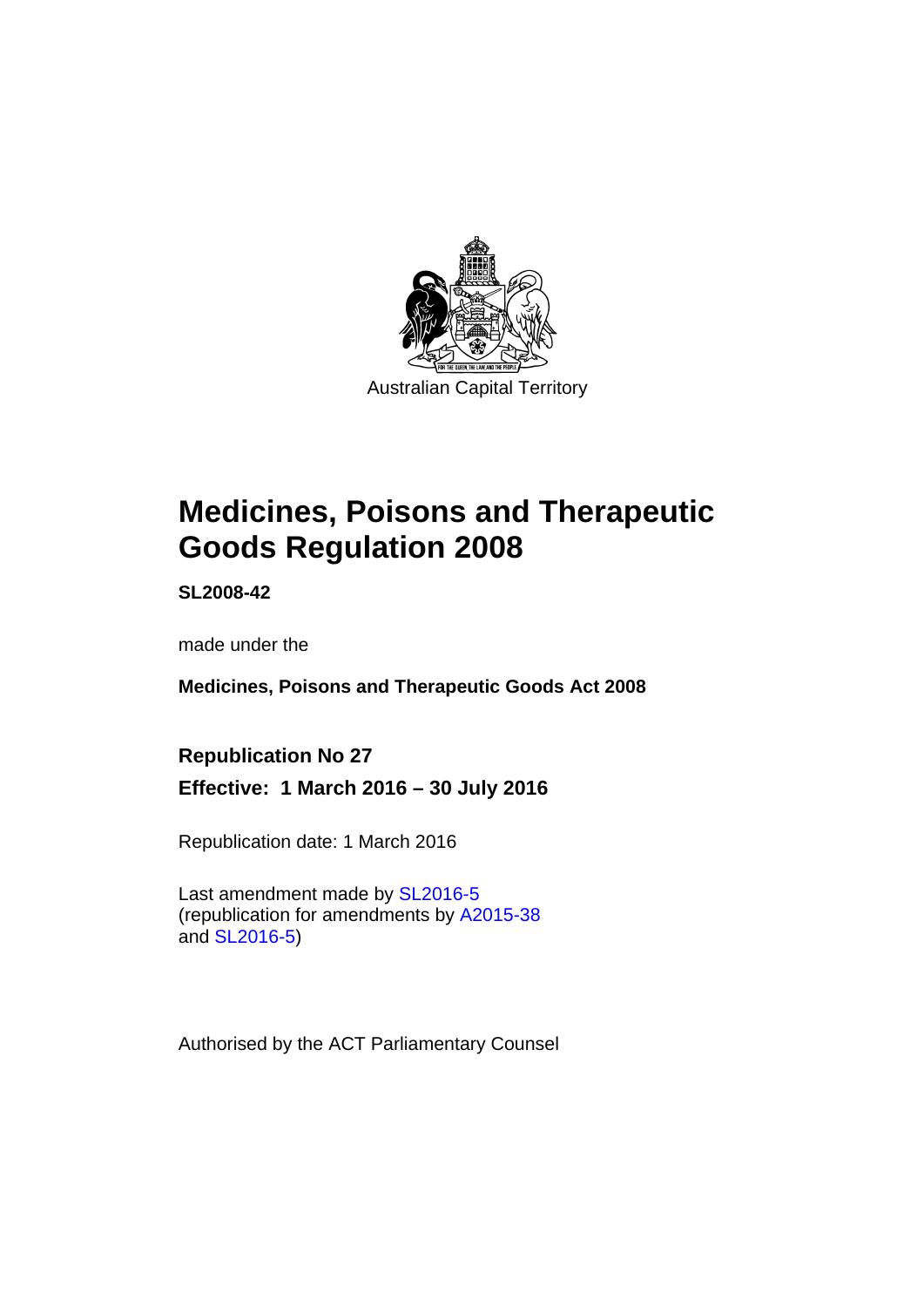#### **About this republication**

#### **The republished law**

This is a republication of the *Medicines, Poisons and Therapeutic Goods Regulation 2008*, made under the *Medicines, Poisons and Therapeutic Goods Act 2008* (including any amendment made under the *[Legislation Act 2001](http://www.legislation.act.gov.au/a/2001-14)*, part 11.3 (Editorial changes)) as in force on 1 March 2016*.* It also includes any commencement, amendment, repeal or expiry affecting this republished law to 1 March 2016.

The legislation history and amendment history of the republished law are set out in endnotes 3 and 4.

#### **Kinds of republications**

The Parliamentary Counsel's Office prepares 2 kinds of republications of ACT laws (see the ACT legislation register at [www.legislation.act.gov.au](http://www.legislation.act.gov.au/)):

- authorised republications to which the *[Legislation Act 2001](http://www.legislation.act.gov.au/a/2001-14)* applies
- unauthorised republications.

The status of this republication appears on the bottom of each page.

#### **Editorial changes**

The *[Legislation Act 2001](http://www.legislation.act.gov.au/a/2001-14)*, part 11.3 authorises the Parliamentary Counsel to make editorial amendments and other changes of a formal nature when preparing a law for republication. Editorial changes do not change the effect of the law, but have effect as if they had been made by an Act commencing on the republication date (see *[Legislation Act 2001](http://www.legislation.act.gov.au/a/2001-14)*, s 115 and s 117). The changes are made if the Parliamentary Counsel considers they are desirable to bring the law into line, or more closely into line, with current legislative drafting practice.

This republication includes amendments made under part 11.3 (see endnote 1).

#### **Uncommenced provisions and amendments**

If a provision of the republished law has not commenced, the symbol  $\mathbf{U}$  appears immediately before the provision heading. Any uncommenced amendments that affect this republished law are accessible on the ACT legislation register [\(www.legislation.act.gov.au\)](http://www.legislation.act.gov.au/). For more information, see the home page for this law on the register.

#### **Modifications**

If a provision of the republished law is affected by a current modification, the symbol  $\mathbf{M}$ appears immediately before the provision heading. The text of the modifying provision appears in the endnotes. For the legal status of modifications, see the *[Legislation Act 2001](http://www.legislation.act.gov.au/a/2001-14)*, section 95.

#### **Penalties**

At the republication date, the value of a penalty unit for an offence against this law is \$150 for an individual and \$750 for a corporation (see *[Legislation Act 2001](http://www.legislation.act.gov.au/a/2001-14)*, s 133).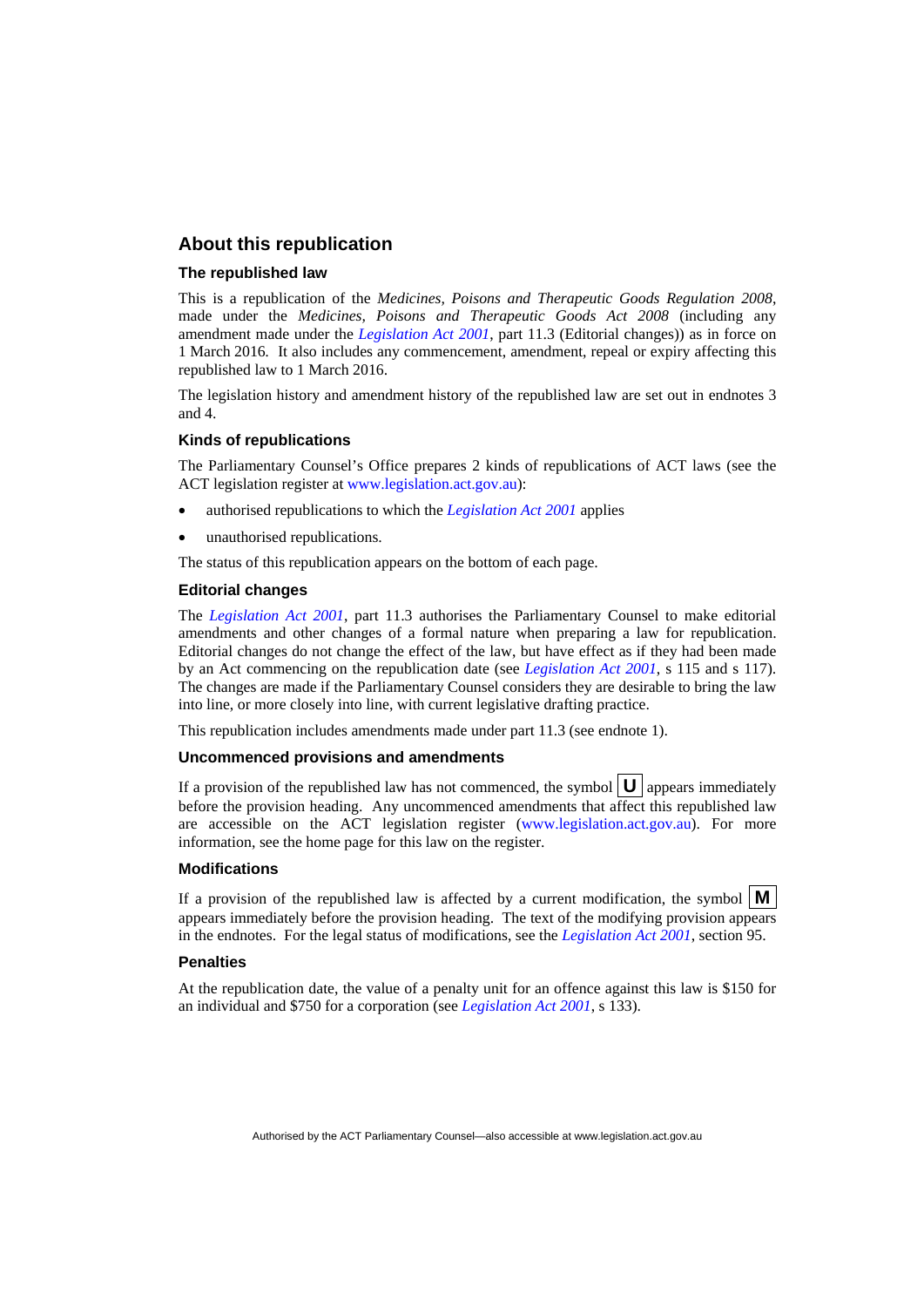

# **Medicines, Poisons and Therapeutic Goods Regulation 2008**

made under the

**Medicines, Poisons and Therapeutic Goods Act 2008** 

# **Contents**

Page

# **Chapter 1 [Preliminary](#page-25-0)**

|   | Name of regulation                                                           | $\mathcal{P}$ |
|---|------------------------------------------------------------------------------|---------------|
| 3 | Dictionary                                                                   | $\mathcal{P}$ |
| 4 | <b>Notes</b>                                                                 | $\mathcal{P}$ |
| 5 | Offences against regulation—application of Criminal Code etc                 | 3             |
| 6 | Overview of things to which medicines and poisons standard does not<br>apply | 3             |

| R <sub>27</sub> | Medicines, Poisons and Therapeutic Goods Regulation | contents 1 |
|-----------------|-----------------------------------------------------|------------|
| 01/03/16        | 2008                                                |            |
|                 | Effective: 01/03/16-30/07/16                        |            |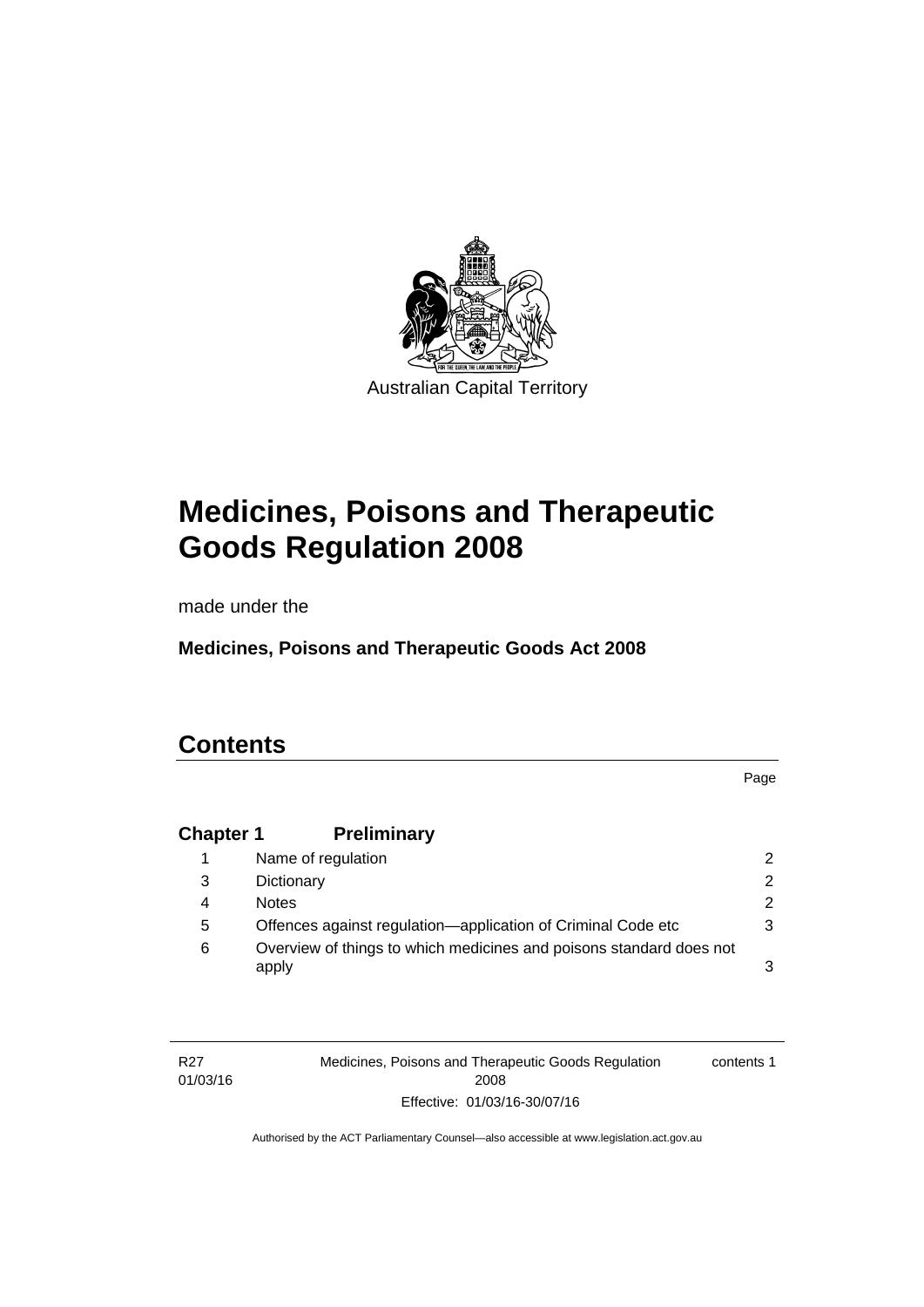#### **Contents**

| <b>Chapter 2</b> | <b>Medicines-authorisations generally</b>                                                             | Page                        |
|------------------|-------------------------------------------------------------------------------------------------------|-----------------------------|
| <b>Part 2.1</b>  | <b>Overview of medicines authorisations</b>                                                           |                             |
| 10               | General overview of authorisations for medicines                                                      | 5                           |
| 11               | Overview of medicines authorisations under this regulation                                            | 6                           |
| 12               | General overview of authorisation conditions for medicines                                            | 9                           |
| <b>Part 2.2</b>  | <b>Relationship with registration laws</b>                                                            |                             |
| 20               | Medicines authorisations subject to Health Practitioner Regulation<br>National Law (ACT) restrictions | 10                          |
| 21               | Medicines authorisations subject to Veterinary Surgeons Act 2015<br>restrictions                      | 10                          |
| <b>Chapter 3</b> | <b>Medicines-supply authorities</b>                                                                   |                             |
| <b>Part 3.1</b>  | <b>Prescribing medicines</b>                                                                          |                             |
| Division 3.1.1   | Authorisation to prescribe medicines                                                                  |                             |
| 30               | Authorisation under sch 1 to prescribe medicines—Act, s 40 (1) (b), (2)<br>(b) and $(3)$ (b)          | 11                          |
| 31               | Authorisation conditions for prescribing medicines—Act, s 44 (1) (b)<br>and $(2)$ $(b)$               | 12                          |
| 32               | Additional requirements for prescribing controlled medicines for human<br>use                         | 14                          |
| 33               | Additional requirements for designated appendix D medicines<br>prescriptions for human use            | 15                          |
| Division 3.1.2   | <b>Prescriptions</b>                                                                                  |                             |
| 40               | General requirements for written prescriptions                                                        | 15                          |
| 41               | Particulars for prescriptions                                                                         | 16                          |
| <b>Part 3.2</b>  | <b>Requisitioning medicines</b>                                                                       |                             |
| Division 3.2.1   | Authorisation to issue requisitions                                                                   |                             |
| 50               | Authorisation under sch 1 to issue requisitions for medicines-Act, s<br>41 (b)                        | 20                          |
| 51               | Authorisation conditions for issuing requisitions for medicines-Act,<br>s 44 (1) (b) and (2) (b)      | 20                          |
| contents 2       | Medicines, Poisons and Therapeutic Goods Regulation<br>2008                                           | R <sub>27</sub><br>01/03/16 |
|                  |                                                                                                       |                             |

Effective: 01/03/16-30/07/16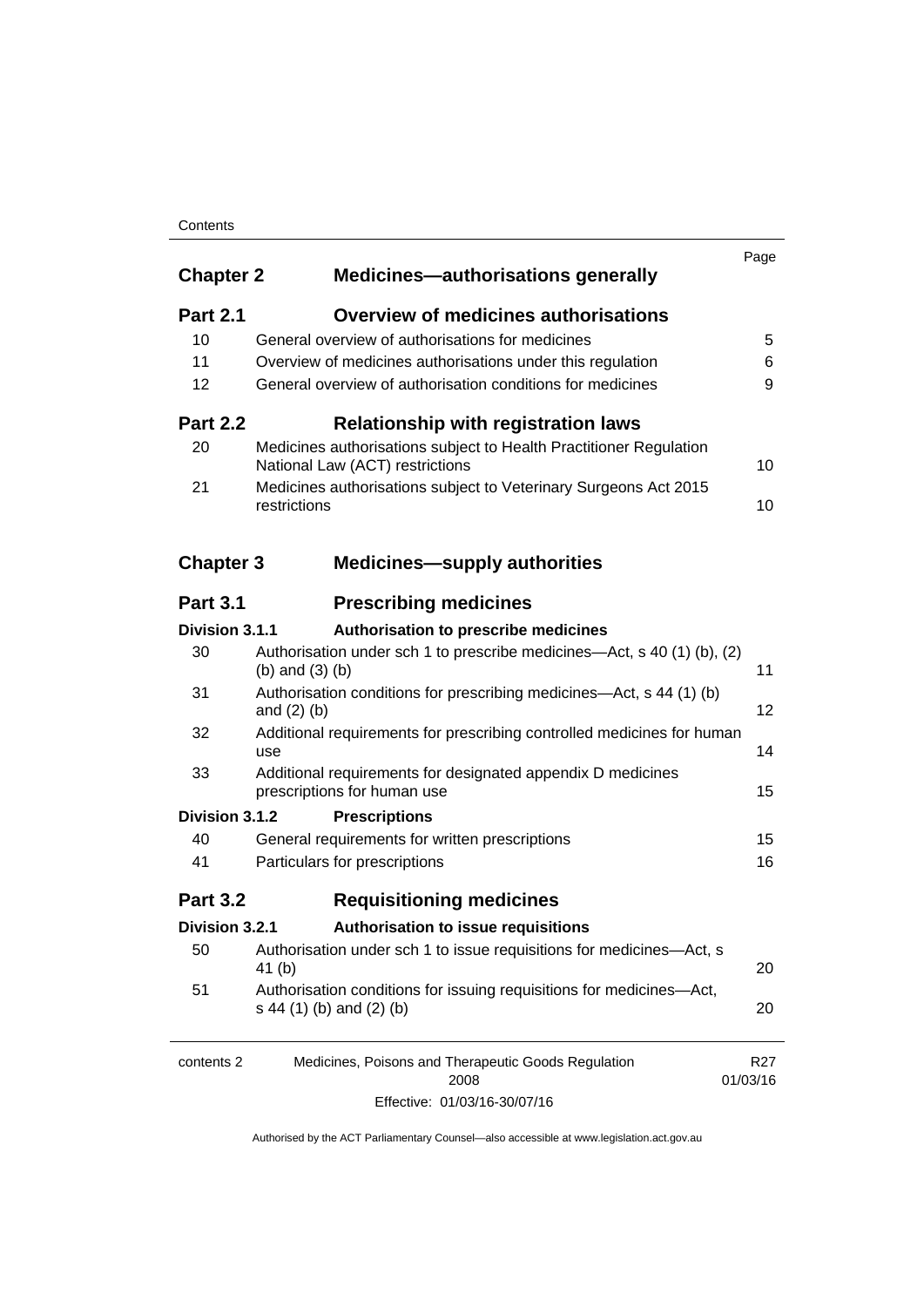|                                                                                                                                      | Contents                                                                                                                                                                                                                               |
|--------------------------------------------------------------------------------------------------------------------------------------|----------------------------------------------------------------------------------------------------------------------------------------------------------------------------------------------------------------------------------------|
|                                                                                                                                      | Page                                                                                                                                                                                                                                   |
|                                                                                                                                      | 21                                                                                                                                                                                                                                     |
|                                                                                                                                      | 21                                                                                                                                                                                                                                     |
|                                                                                                                                      |                                                                                                                                                                                                                                        |
| <b>Medicines purchase orders</b>                                                                                                     |                                                                                                                                                                                                                                        |
| Authorisation to issue purchase orders                                                                                               |                                                                                                                                                                                                                                        |
| Authorisation under sch 1 to issue purchase orders for medicines-<br>Act, $s$ 38 (1) (b) and (2) (a)                                 | 22                                                                                                                                                                                                                                     |
| Authorisation conditions for issuing purchase orders for medicines-<br>Act, $s$ 44 (1) (b) and (2) (b)                               | 22                                                                                                                                                                                                                                     |
| <b>Purchase orders</b>                                                                                                               |                                                                                                                                                                                                                                        |
| General requirements for medicines purchase orders—Act, s 38 (2) (c)                                                                 | 23                                                                                                                                                                                                                                     |
| <b>Standing orders for medicines</b>                                                                                                 |                                                                                                                                                                                                                                        |
| <b>CHO standing orders</b>                                                                                                           |                                                                                                                                                                                                                                        |
| Authorisation of CHO to issue standing orders for supply of medicines<br>in public health emergencies—Act, s 42 (b)                  | 24                                                                                                                                                                                                                                     |
| Authorisation of CHO to issue standing orders for administration of<br>medicines for public health matters-Act, s 42 (b)             | 24                                                                                                                                                                                                                                     |
| Particulars for CHO standing orders for administration of medicines for<br>public health matters                                     | 24                                                                                                                                                                                                                                     |
| <b>Standing orders for institutions</b>                                                                                              |                                                                                                                                                                                                                                        |
| Authorisation of doctors to issue standing orders for administration of<br>medicines at institutions-Act, s 42 (b)                   | 25                                                                                                                                                                                                                                     |
| Particulars for standing orders for administration of medicines at<br>institutions                                                   | 26                                                                                                                                                                                                                                     |
| <b>Standing orders for walk-in centre</b>                                                                                            |                                                                                                                                                                                                                                        |
| Authorisation of CHO to issue standing orders for supply and<br>administration of medicines at walk-in centre-Act, s 42 (b)          | 27                                                                                                                                                                                                                                     |
| Particulars for CHO standing orders for supply and administration of<br>medicines at walk-in centre                                  | 27                                                                                                                                                                                                                                     |
| <b>Medicines supply authorities generally</b>                                                                                        |                                                                                                                                                                                                                                        |
| Cancellation of invalid supply authorities—Act, s 30 (2) (d)                                                                         | 29                                                                                                                                                                                                                                     |
| Information for CHO about controlled medicines supplied on supply<br>authorities—Act, s 31 (1) (b) and (4), def required information | 29                                                                                                                                                                                                                                     |
| Medicines, Poisons and Therapeutic Goods Regulation                                                                                  |                                                                                                                                                                                                                                        |
| Effective: 01/03/16-30/07/16                                                                                                         |                                                                                                                                                                                                                                        |
|                                                                                                                                      | Division 3.2.2<br><b>Requisitions</b><br>General requirements for written requisitions<br>Particulars for requisitions<br>Division 3.3.1<br>Division 3.3.2<br>Division 3.4.1<br>Division 3.4.2<br>Division 3.4.3<br>contents 3<br>2008 |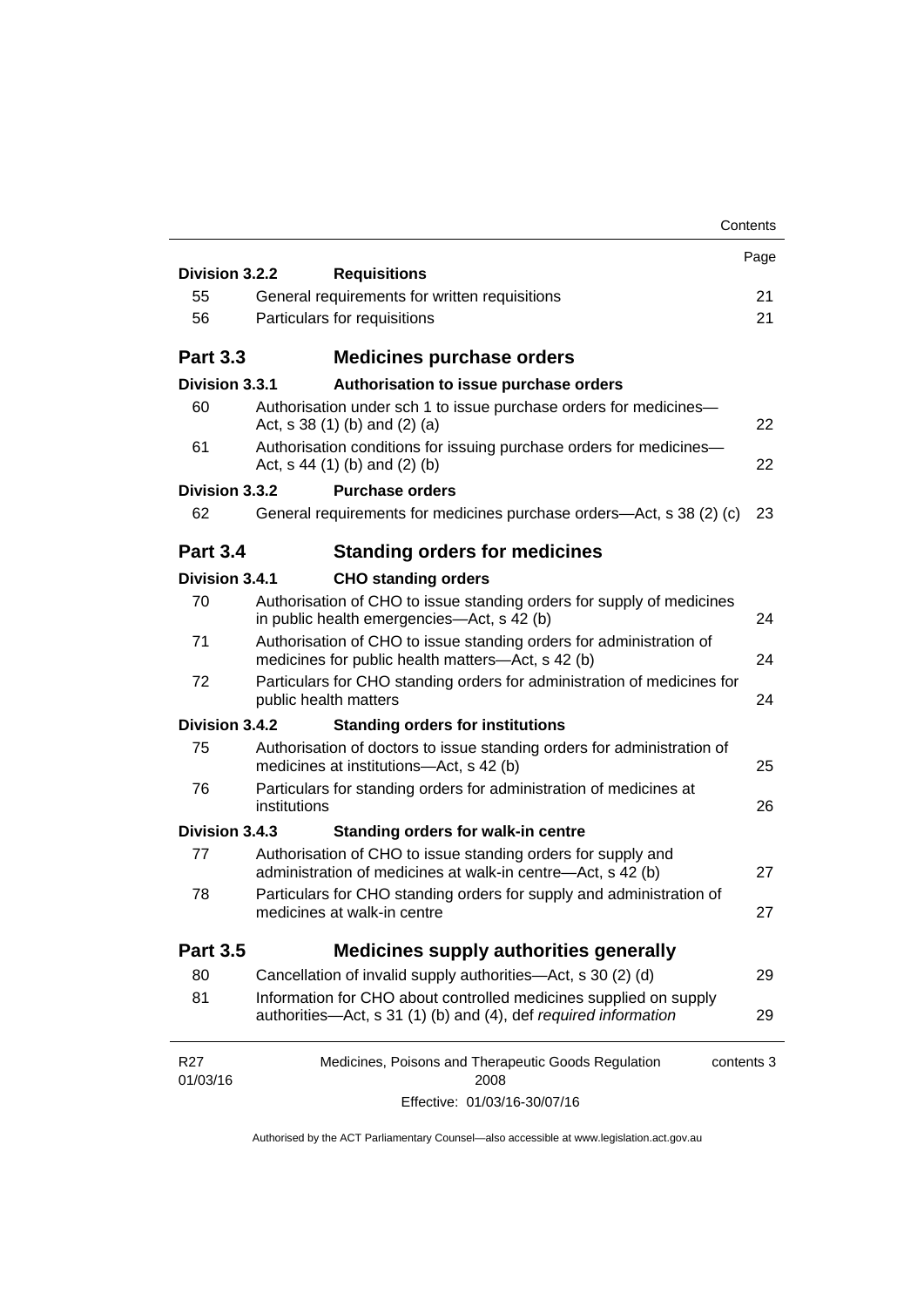#### **Contents**

| <b>Chapter 4</b> | <b>Supplying medicines</b>                                                                              | Page                        |
|------------------|---------------------------------------------------------------------------------------------------------|-----------------------------|
| <b>Part 4.1</b>  | <b>Preliminary</b>                                                                                      |                             |
| 100              | Overview of supply authorisations for medicines                                                         | 31                          |
| <b>Part 4.2</b>  | <b>Medicines—supply authorisations under</b><br>sch 1                                                   |                             |
| Division 4.2.1   | Sch 1 medicines supply authorisations                                                                   |                             |
| 110              | Authorisation under sch 1 to supply medicines-<br>Act, s 26 (1) (b) and (2) (b)                         | 32                          |
| Division 4.2.2   | <b>Dispensing medicines</b>                                                                             |                             |
| 120              | Authorisation conditions for dispensing medicines—Act, s 44 (1) (b)<br>and $(2)$ $(b)$                  | 33                          |
| 121              | How medicines are dispensed                                                                             | 34                          |
| 122              | Noting changes to prescriptions on oral direction of prescriber-Act, s<br>$27(2)$ (b) (ii)              | 36                          |
| 123              | Labelling dispensed medicines—Act, s 60 (1) (c) (i) and (2) (c) (i)                                     | 37                          |
| 124              | Marking dispensed prescriptions                                                                         | 38                          |
| 125              | Recording dispensing of medicines                                                                       | 39                          |
| Division 4.2.3   | <b>Supplying medicines on requisitions</b>                                                              |                             |
| 130              | Authorisation conditions for supplying medicines on requisitions-<br>Act, $s$ 44 (1) (b) and (2) (b)    | 40                          |
| 131              | Supplying medicines on requisitions                                                                     | 41                          |
| 132              | Labelling medicines supplied on requisition-Act, s 60 (1) (c) (i) and<br>$(2)$ (c) (i)                  | 42                          |
| 133              | Marking filled requisitions                                                                             | 42                          |
| 134              | Recording supply of medicines on requisitions                                                           | 43                          |
| Division 4.2.4   | Supplying medicines on purchase orders                                                                  |                             |
| 140              | Authorisation conditions for supplying medicines on purchase orders-<br>Act, $s$ 44 (1) (b) and (2) (b) | 44                          |
| 141              | Supplying medicines on purchase orders                                                                  | 45                          |
| 142              | Recording supply of medicines on purchase orders                                                        | 46                          |
| Division 4.2.5   | Supplying medicines on standing orders                                                                  |                             |
| 150              | Authorisation conditions for supplying medicines on standing orders-<br>Act, $s$ 44 (1) (b) and (2) (b) | 47                          |
| contents 4       | Medicines, Poisons and Therapeutic Goods Regulation<br>2008                                             | R <sub>27</sub><br>01/03/16 |
|                  | Effective: 01/03/16-30/07/16                                                                            |                             |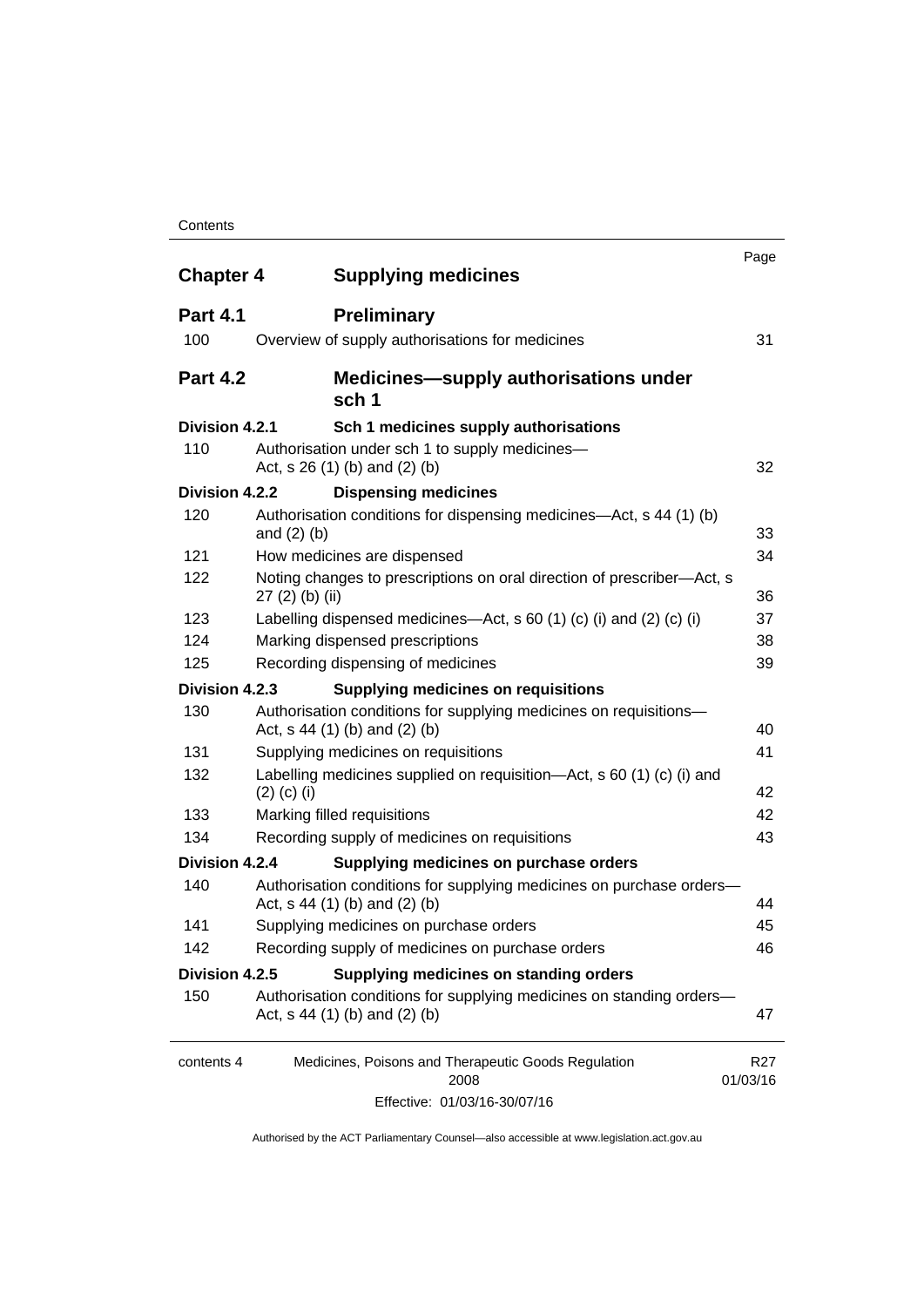| Contents |
|----------|
|----------|

| 151             | Supplying medicines on standing orders                                                                                              | Page<br>48 |
|-----------------|-------------------------------------------------------------------------------------------------------------------------------------|------------|
| 152             | Labelling medicines supplied on standing order-Act, s 60 (1) (c) (i)<br>and $(2)$ $(c)$ $(i)$                                       | 48         |
| 153             | Recording supply of medicines on standing orders                                                                                    | 49         |
| Division 4.2.6  | <b>Supplying medicines during consultations</b>                                                                                     |            |
| 160             | Authorisation conditions for supplying medicines during<br>consultations-Act, s 44 (1) (b) and (2) (b)                              | 50         |
| 161             | Labelling medicines supplied during consultations                                                                                   | 51         |
| 162             | Recording medicines supplied during consultations                                                                                   | 53         |
| 163             | Additional requirements for supplying controlled medicines for human<br>use during consultations                                    | 53         |
| 164             | Information for CHO about controlled medicines supplied during<br>consultations-Act, s 31 (2) (b) and (4), def required information | 54         |
| Division 4.2.7  | Selling pseudoephedrine by retail                                                                                                   |            |
| 170             | Meaning of retail sale-div 4.2.7                                                                                                    | 55         |
| 171             | Authorisation conditions for retail sale of pseudoephedrine-Act, s 44<br>$(1)$ (b) and $(2)$ (b)                                    | 55         |
| 172             | Requirement to tell buyer about pseudoephedrine sales record                                                                        | 56         |
| 173             | Required information for pseudoephedrine sales records                                                                              | 57         |
| 174             | Failure to amend pseudoephedrine sales record                                                                                       | 59         |
| 175             | Pseudoephedrine sales record-decision by CHO                                                                                        | 60         |
| Division 4.2.8  | <b>Supplying pharmacist only medicines</b>                                                                                          |            |
| 180             | Authorisation conditions for supply of pharmacist only medicines-Act,<br>s 44 (1) (b) and (2) (b)                                   | 60         |
| <b>Part 4.3</b> | Authorisation to supply without prescription<br>in emergencies                                                                      |            |
| 250             | Meaning of designated prescription only medicine-pt 4.3                                                                             | 62         |
| 251             | Authorisation to supply certain medicines without prescription in<br>emergencies-Act, s 26 (1) (b)                                  | 62         |
| 252             | Authorisation conditions for supplying of certain medicines without                                                                 | 63         |
|                 | prescription in emergencies—Act, s 44 (1) (b) and (2) (b)                                                                           |            |
| 253             | Labelling medicines supplied without prescription in emergencies-<br>Act, s 60 (1) (c) (i) and (2) (c) (i)                          | 64         |

| R27      | Medicines, Poisons and Therapeutic Goods Regulation | contents 5 |
|----------|-----------------------------------------------------|------------|
| 01/03/16 | 2008                                                |            |
|          | Effective: 01/03/16-30/07/16                        |            |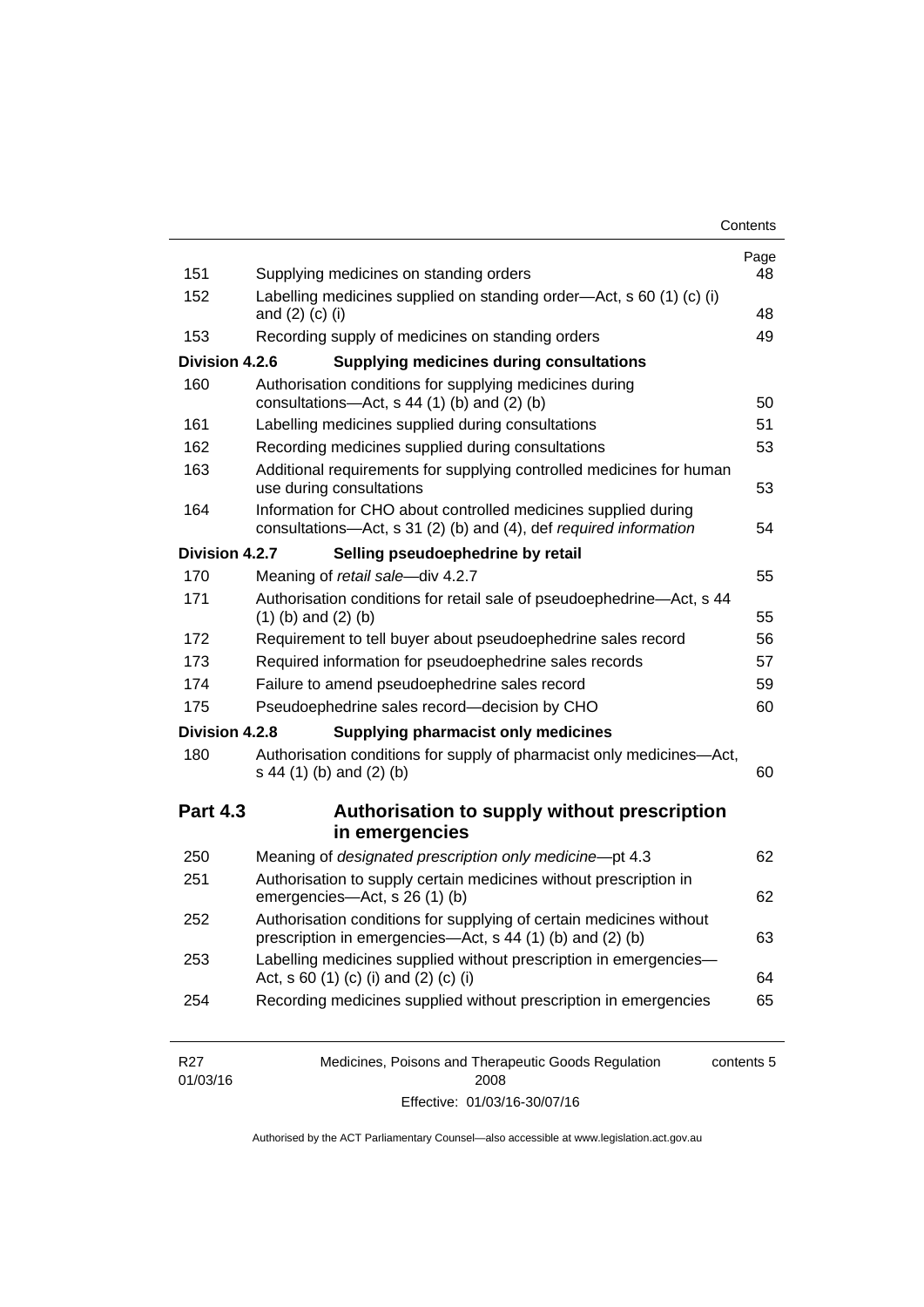|                  |                                                                                                                                                   | Page |
|------------------|---------------------------------------------------------------------------------------------------------------------------------------------------|------|
| <b>Part 4.3A</b> | Authorisation to supply certain medicines<br>without prescription-continued dispensing                                                            |      |
| 255              | Authorisation to supply certain medicines without prescription by<br>approved pharmacist—Act, s 185 (1) (g)                                       | 66   |
| 256              | Labelling certain medicines supplied without prescription by approved<br>pharmacist-Act, s 185 (1) (j)                                            | 66   |
| <b>Part 4.4</b>  | Authorisation to supply medicines for<br>disposal                                                                                                 |      |
| 260              | Authorisation to supply medicines to pharmacists for disposal-Act, s<br>26(1)(b)                                                                  | 68   |
| 261              | Authorisation to supply medicines to commercial disposal operators for<br>disposal- $Act$ , s 26 (1) (b)                                          | 68   |
| <b>Part 4.5</b>  | Wholesale supply of medicines under<br>corresponding laws                                                                                         |      |
| 270              | Conditions for wholesalers supplying medicines under corresponding<br>laws-Act, s 20 (4) (c)                                                      | 69   |
| <b>Chapter 5</b> | <b>Administering medicines</b>                                                                                                                    |      |
| <b>Part 5.1</b>  | <b>Authorisations for health-related occupations</b>                                                                                              |      |
| 350              | Authorisation under sch 1 for people in health-related occupations to<br>administer medicines—Act, s 37 (1) (b) and (3) (b)                       | 70   |
| 351              | Authorisation conditions for administration of medicines at institutions<br>by people in health-related occupations—Act, s 44 (1) (b) and (2) (b) | 70   |
| 352              | Authorisation for pharmacist and intern pharmacist to administer<br>vaccine without prescription-Act, s 37 (1) (b)                                | 72   |
| <b>Part 5.2</b>  | Other administration authorisations                                                                                                               |      |
| 360              | Authorisation for self-administration etc of medicines-Act, s 37 (2) (b)<br>and $(3)$ $(b)$                                                       | 73   |
| 361              | Authorisation for administration of medicines by assistants-Act,<br>$s 37(1)$ (b)                                                                 | 74   |
|                  |                                                                                                                                                   |      |
|                  |                                                                                                                                                   |      |

| contents 6 | Medicines, Poisons and Therapeutic Goods Regulation | R27      |
|------------|-----------------------------------------------------|----------|
|            | 2008                                                | 01/03/16 |
|            | Effective: 01/03/16-30/07/16                        |          |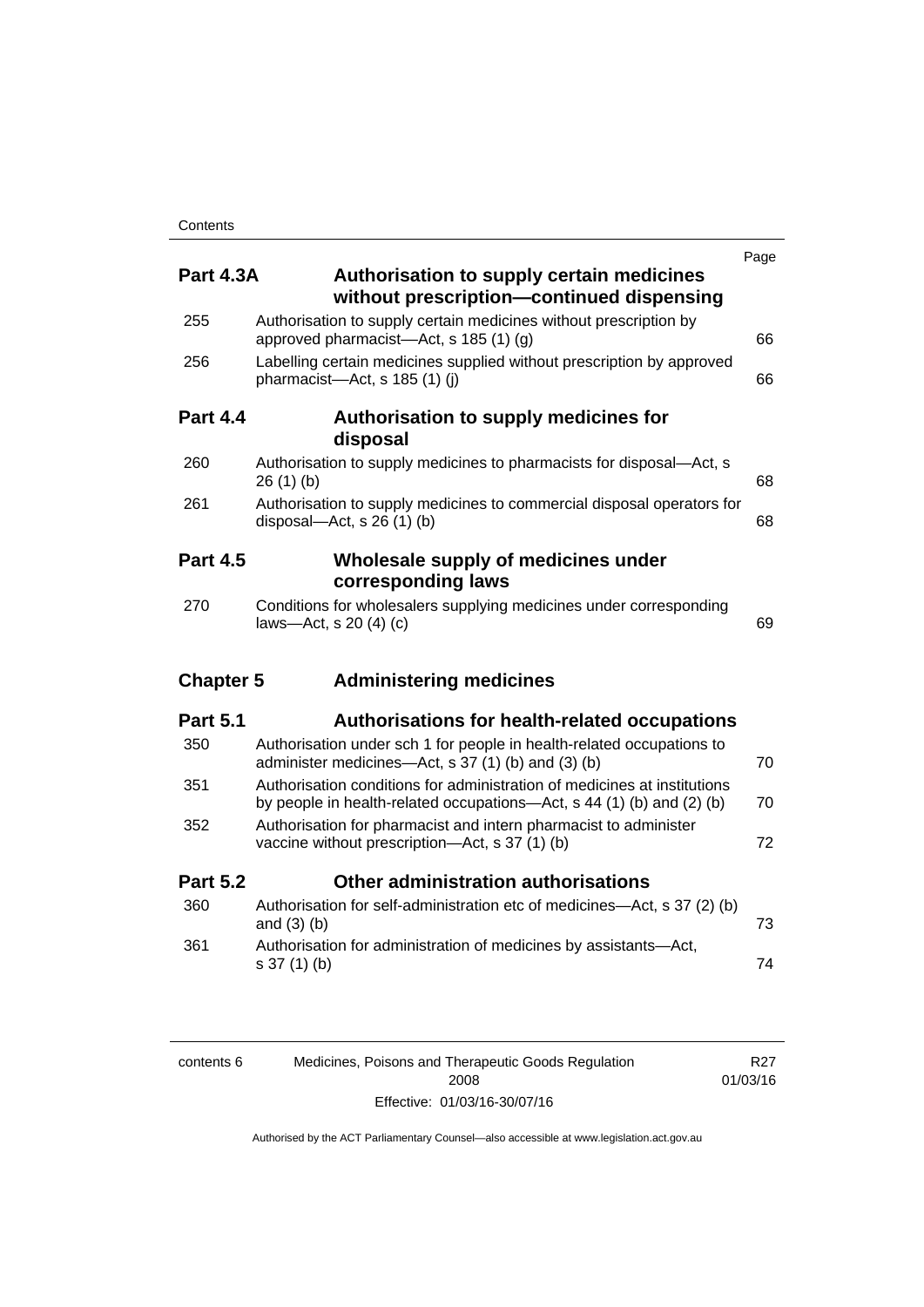|                  |                                                                                                                                       | Contents |
|------------------|---------------------------------------------------------------------------------------------------------------------------------------|----------|
|                  |                                                                                                                                       | Page     |
| <b>Chapter 6</b> | <b>Obtaining and possessing medicines</b>                                                                                             |          |
| 370              | Authorisation under sch 1 to obtain and possess medicines—Act, s 35<br>$(1)$ (b), (2) (b) and s 36 (b)                                | 75       |
| 371              | Authorisation to obtain and possess medicines for certain personal<br>use-related dealings—Act, s $35(1)(b)$ , $(2)(b)$ and s $36(b)$ | 75       |
| <b>Chapter 7</b> | <b>Manufacturing medicines</b>                                                                                                        |          |
| 380              | Authorisation under sch 1 to manufacture medicines—Act, s 33 (b)                                                                      | 76       |
| <b>Chapter 8</b> | <b>Discarding medicines</b>                                                                                                           |          |
| 390              | Discarding controlled medicines—Act, s 34 (1) (a)                                                                                     | 77       |
| <b>Chapter 9</b> | <b>Other medicines authorisations</b>                                                                                                 |          |
| <b>Part 9.1</b>  | Authorisations for delivery people and<br>commercial disposal operators                                                               |          |
| 400              | Authorisations to deliver medicines under supply authorities-Act,<br>s 26 (1) (b), (2) (b), s 35 (1) (b), (2) (b) and s 36 (b)        | 78       |
| 401              | Authorisations for commercial disposal operators-Act, s 26 (1) (b)<br>and (2) (b), s 35 (1) (b) and (2) (b) and s 36 (b)              | 79       |
| <b>Part 9.2</b>  | <b>Emergency supply and administration of</b><br>adrenaline and salbutamol                                                            |          |
| 410              | Authorisations to supply and administer adrenaline and salbutamol-<br>Act, s 26 (1) (b) and s 37 (1) (b)                              | 80       |
| <b>Part 9.3</b>  | <b>Medicines authorisations for corrections</b><br>functions                                                                          |          |
| 420              | Authorisations for CYP authorised people-Act, s 26 (1) (b),<br>s 35 (1) (b), (2) (b), s 36 (b) and s 37 (1) (b)                       | 81       |
| 421              | Authorisations for corrections officers-Act, s 26 (1) (b), s 35 (1) (b),<br>$(2)$ (b), s 36 (b) and s 37 (1) (b)                      | 82       |
| 422              | Authorisations for court and police cell custodians—Act, s 26 (1) (b),<br>s 35 (1) (b), (2) (b), s 36 (b) and s 37 (1) (b)            | 82       |
|                  |                                                                                                                                       |          |

| R27      | Medicines, Poisons and Therapeutic Goods Regulation | contents 7 |
|----------|-----------------------------------------------------|------------|
| 01/03/16 | 2008                                                |            |
|          | Effective: 01/03/16-30/07/16                        |            |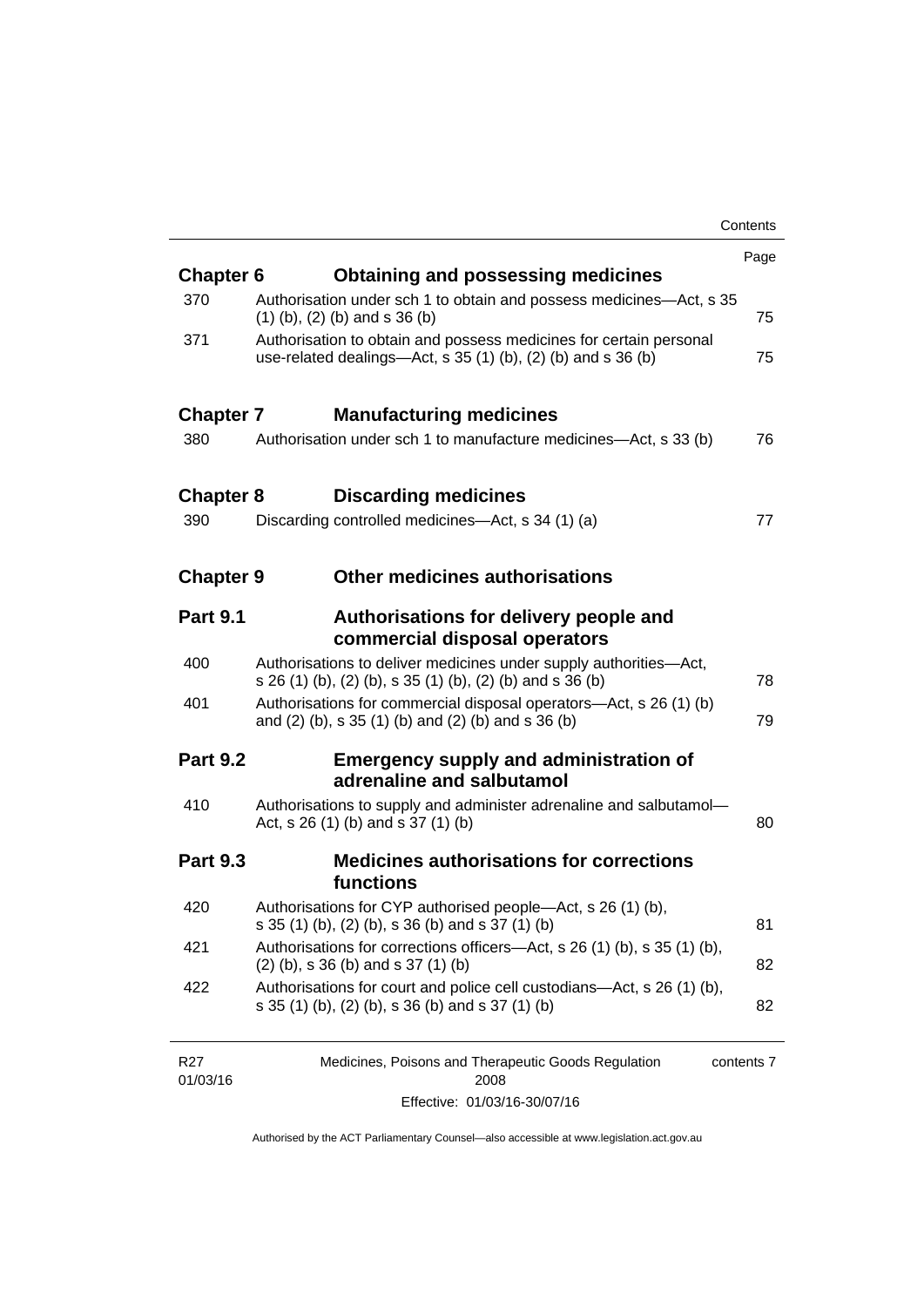| <b>Part 9.4</b> | Authorisations for medicines research and<br>education program purposes other than<br>controlled medicines                | Page |
|-----------------|---------------------------------------------------------------------------------------------------------------------------|------|
| 430             | Authorisations for non-controlled medicines research and education-<br>Act, $s$ 26 (1) and (2) (b)                        | 84   |
| 431             | Authorisation conditions for non-controlled medicines research and<br>education- $Act$ , s 44 (1) (b) and (2) (b)         | 85   |
| <b>Part 9.5</b> | <b>Authorisations under medicines licences</b>                                                                            |      |
| Division 9.5.1  | Controlled medicines research and education program<br>licence authorisations                                             |      |
| 440             | Authorisations under controlled medicines research and education<br>program licences—Act, s 20 (1) (a)                    | 87   |
| 441             | Authorisation condition for controlled medicines research and<br>education program licences—Act, s 44 (1) (b) and (2) (b) | 88   |
| Division 9.5.2  | <b>First-aid kit licence authorisations</b>                                                                               |      |
| 450             | Authorisations under first-aid kit licences—Act, s 20 (1) (a)                                                             | 89   |
| 451             | Authorisation condition for first-aid kit licences—Act, s 44 (1) (b) and<br>$(2)$ (b)                                     | 90   |
| Division 9.5.3  | Wholesalers licence authorisations                                                                                        |      |
| 460             | Authorisations under medicines wholesalers licences—Act, s 20 (1) (a)                                                     | 90   |
| 461             | Authorisation conditions for medicines wholesalers licences-Act,<br>s 44 (1) (b) and (2) (b)                              | 91   |
| Division 9.5.4  | Opioid dependency treatment licence authorisations                                                                        |      |
| 470             | Authorisations under opioid dependency treatment licences-Act,<br>s 20(1)(a)                                              | 92   |
| 471             | Authorisation condition for opioid dependency treatment licences-<br>Act, $s$ 44 (1) (b) and (2) (b)                      | 93   |
| Division 9.5.5  | Pharmacy medicines rural communities licences                                                                             |      |
| 480             | Authorisations under pharmacy medicines rural communities<br>licences- $-\text{Act}$ , s 20 (1) (a)                       | 94   |
| 481             | Authorisation conditions for pharmacy medicines rural communities<br>licences—Act, $s$ 44 (1) (b) and (2) (b)             | 95   |

| contents 8 |  |
|------------|--|
|            |  |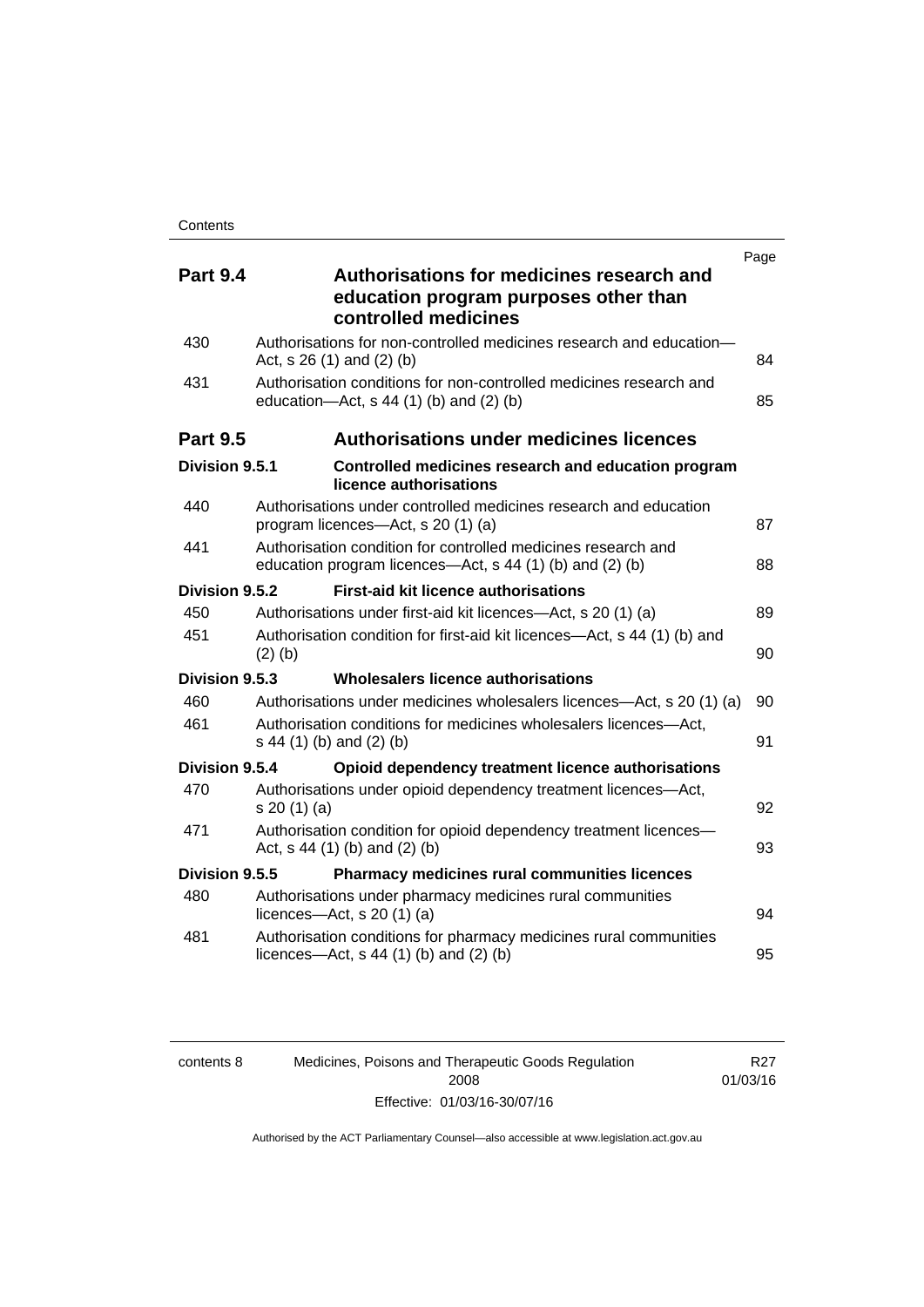|                             |                                                                                                                                       | Contents   |
|-----------------------------|---------------------------------------------------------------------------------------------------------------------------------------|------------|
| <b>Part 9.6</b>             | <b>Authorisations for endorsed health</b><br>practitioners                                                                            | Page       |
| 490                         | Authorisations for endorsed health practitioners—Act, s 20 (1) (d)                                                                    | 97         |
| <b>Chapter 10</b>           | Packaging and labelling of medicines<br>generally                                                                                     |            |
| 500                         | When pharmacy medicines and pharmacist only medicines to be<br>supplied in manufacturer's packs—Act, s 59 (1) (c) (i) and (2) (c) (i) | 98         |
| 501                         | Packaging of supplied manufacturer's packs of medicines—Act, s 59<br>$(1)$ (c) (i) and (2) (c) (i)                                    | 98         |
| 502                         | Labelling of supplied manufacturer's packs of medicines-Act,<br>s 60 (1) (c) (i) and (2) (c) (i)                                      | 99         |
| <b>Chapter 11</b>           | <b>Storage of medicines</b>                                                                                                           |            |
| <b>Part 11.1</b>            | <b>Preliminary</b>                                                                                                                    |            |
| 510                         | Meaning of prescribed person-ch 11                                                                                                    | 100        |
| 511                         | Meaning of key-ch 11                                                                                                                  | 101        |
| <b>Part 11.2</b>            | Storage requirements for medicines generally                                                                                          |            |
| 515                         | Storage of medicines generally-Act, s 61 (b) and (c)                                                                                  | 102        |
| <b>Part 11.3</b>            | Additional storage requirements for<br>medicines other than controlled medicines                                                      |            |
| 520                         | Storage of medicines other than controlled medicines in community<br>pharmacies—Act, s 61 (b) and (c)                                 | 103        |
| 521                         | Storage of medicines other than controlled medicines by other<br>people—Act, s 61 (b) and (c)                                         | 104        |
| 522                         | Storage of pharmacy medicines by pharmacy medicines rural<br>communities licence-holders—Act, s 61 (b) and (c)                        | 104        |
| Part 11.4                   | Additional storage requirements for<br>controlled medicines                                                                           |            |
| 530                         | Meaning of personal custody-pt 11.4                                                                                                   | 105        |
| R <sub>27</sub><br>01/03/16 | Medicines, Poisons and Therapeutic Goods Regulation<br>2008                                                                           | contents 9 |

Effective: 01/03/16-30/07/16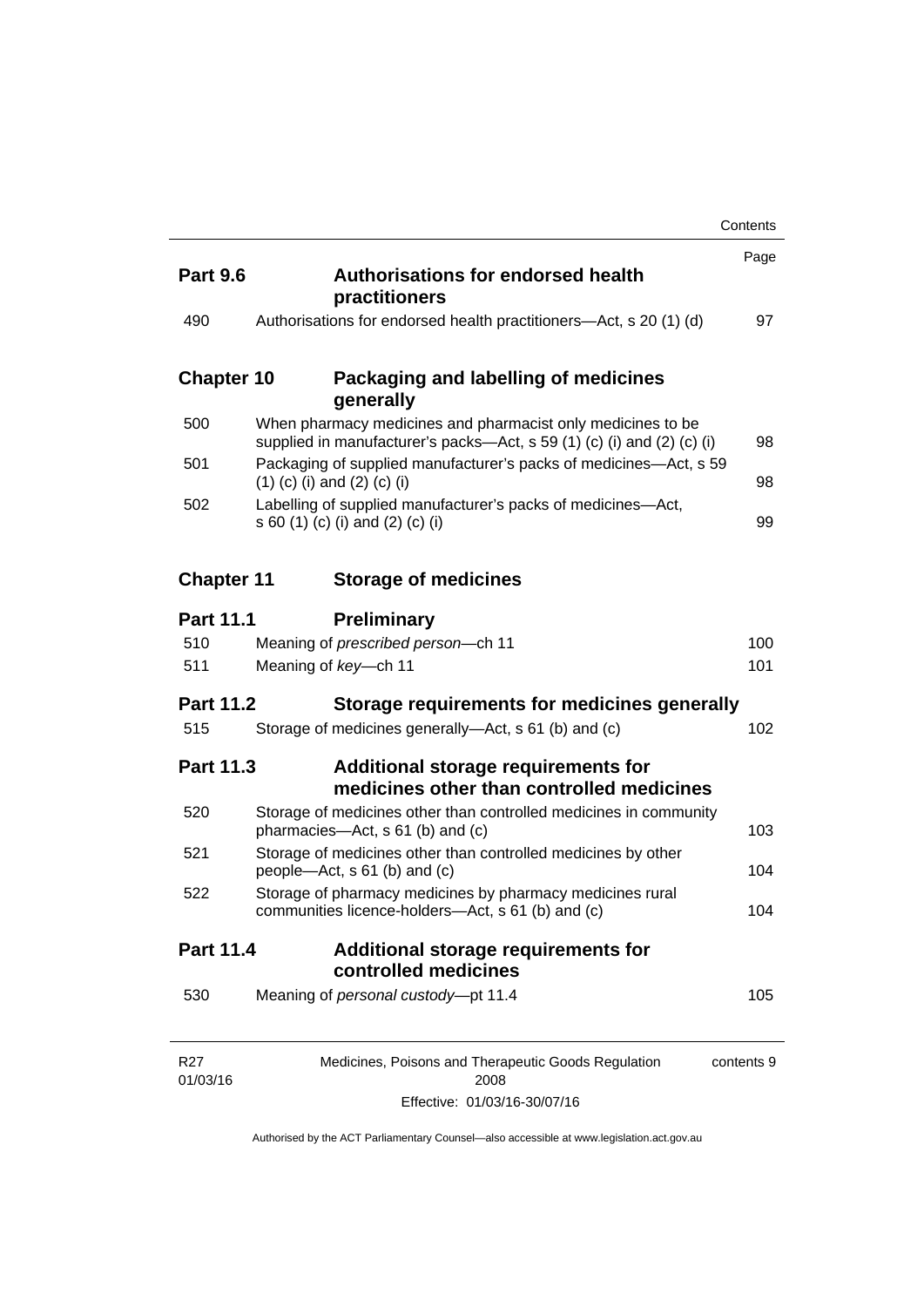|     |                                                                                                   | Page |
|-----|---------------------------------------------------------------------------------------------------|------|
| 531 | Storage of controlled medicines by wholesalers licence-holders-<br>Act, $s \, 61$ (b) and (c)     | 105  |
| 532 | Storage of controlled medicines for certain health-related<br>occupations—Act, s 61 (b) and (c)   | 106  |
| 533 | Storage of controlled medicines by certain other prescribed people-<br>Act, $s \, 61$ (b) and (c) | 107  |

# **Chapter 12 [Controlled medicines registers](#page-133-0)**

| 540 | Keeping of controlled medicines registers by certain people—Act, s 48<br>(a) and $s$ 50 (1) (b) and (2) (b)      | 110 |
|-----|------------------------------------------------------------------------------------------------------------------|-----|
| 541 | Keeping of controlled medicines registers by first-aid kit holders-Act,<br>s 48 (a) and s 50 (1) (b) and (2) (b) | 112 |
| 542 | Form of controlled medicines registers—Act, s 49 (1) (b) and (2) (b)                                             | 113 |
| 543 | Making entries in controlled medicines registers-Act, s 51 (1) (b)                                               | 113 |
| 544 | Prescribed witnesses for administration of controlled medicines—Act,<br>$s 53$ (a) and (b)                       | 115 |
| 545 | Prescribed witnesses for discarding of controlled medicines—Act, s 54<br>$(a)$ and $(b)$                         | 115 |
| 546 | Changes etc to entries in controlled medicines registers—Act, s 55 (2)<br>(b)                                    | 116 |

### **Chapter 13 [Controlled medicines and appendix D](#page-141-0)  [medicines approvals for human use](#page-141-0)**

# **Part 13.1 [Controlled medicines approvals](#page-141-1)**

| Division 13.1.1 | Preliminary                                                                                                |                 |
|-----------------|------------------------------------------------------------------------------------------------------------|-----------------|
| 550             | Meaning of controlled medicines approval                                                                   | 118             |
| 551             | Meaning of designated prescriber-pt 13.1                                                                   | 118             |
| Division 13.1.2 | <b>Standing controlled medicines approvals</b>                                                             |                 |
| 555             | Standing approval to prescribe controlled medicines for hospital in-<br>patients                           | 119             |
| 556             | Standing approval to prescribe controlled medicines for short-term<br>treatment                            | 119             |
| 557             | Standing interim approval to prescribe buprenorphine and methadone<br>for patients of certain institutions | 120             |
| contents 10     | Medicines, Poisons and Therapeutic Goods Regulation<br>2008                                                | R27<br>01/03/16 |
|                 | Effective: 01/03/16-30/07/16                                                                               |                 |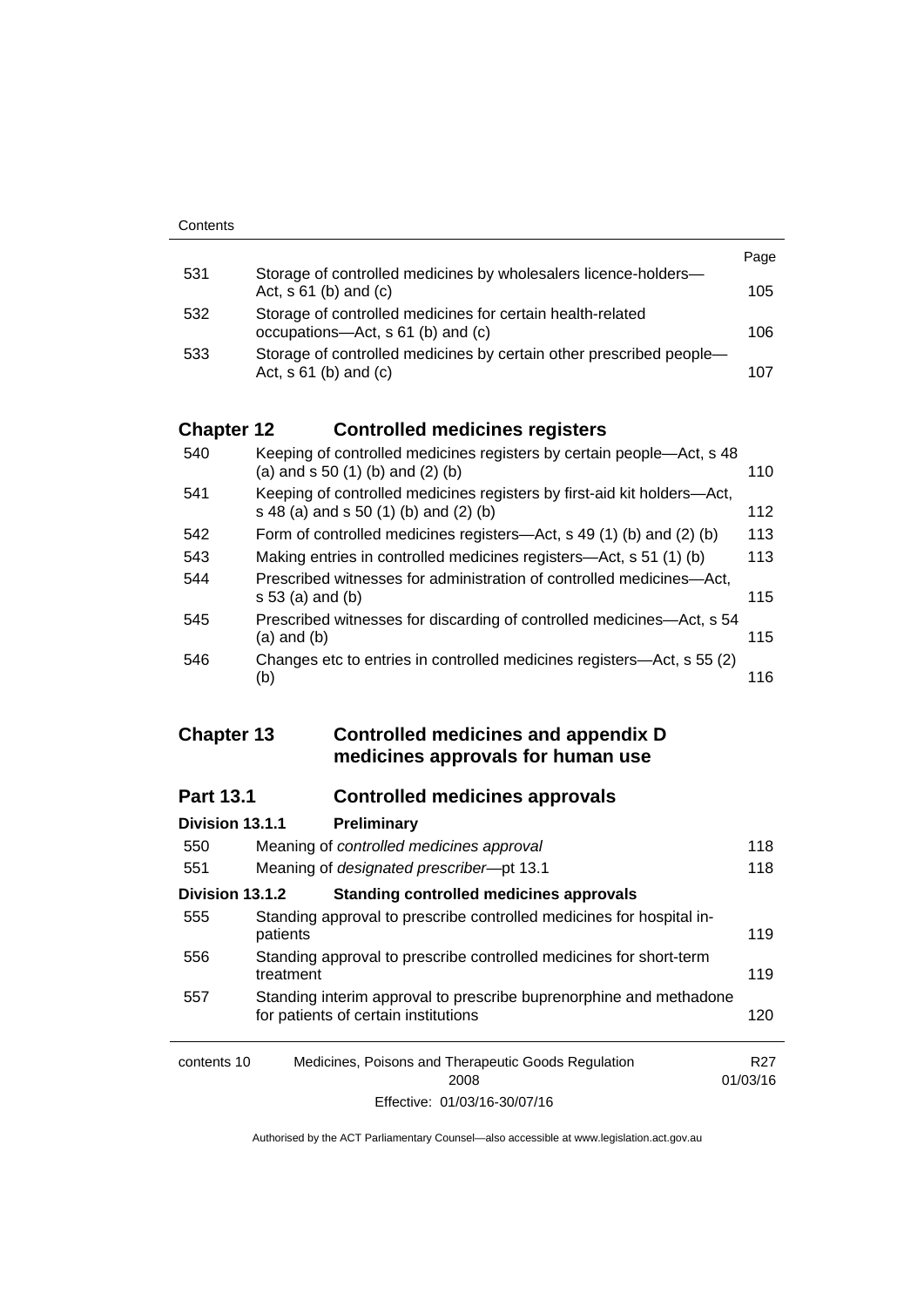| Contents |
|----------|
|----------|

|                             |                                                                                                | Page        |
|-----------------------------|------------------------------------------------------------------------------------------------|-------------|
| Division 13.1.3             | Chief health officer controlled medicines approvals                                            |             |
| 560                         | Applications for CHO controlled medicines approvals                                            | 121         |
| 561                         | Requirements for CHO controlled medicines approval applications                                | 122         |
| 562                         | CHO decision on applications to prescribe controlled medicines                                 | 124         |
| 563                         | Restrictions on CHO power to approve applications for approvals                                | 124         |
| 564                         | Term of CHO controlled medicines approvals                                                     | 126         |
| 565                         | Applications for review of unfavourable CHO decisions for approvals                            | 126         |
| 566                         | Medicines advisory committee-referred applications and review of<br>unfavourable CHO decisions | 127         |
| 567                         | Amendment and revocation of controlled medicines approvals                                     | 128         |
| 568                         | Application for review of amendment and revocation on CHO initiative                           | 129         |
| 569                         | Medicines advisory committee-review of amendment or revocation<br>on CHO initiative            | 129         |
| 570                         | Conditional controlled medicines approvals                                                     | 130         |
| 571                         | Form of CHO controlled medicines approvals                                                     | 130         |
| 572                         | When controlled medicines approvals etc take effect                                            | 132         |
| 573                         | Medicines advisory committee-recommendations to CHO                                            | 132         |
| 574                         | Guidelines for CHO decisions on applications                                                   | 133         |
| Division 13.1.4             | <b>Endorsements to treat drug-dependency</b>                                                   |             |
| 580                         | Meaning of endorsement-div 13.1.4                                                              | 133         |
| 581                         | Applications for CHO endorsement to treat drug-dependency                                      | 133         |
| 582                         | CHO decisions on applications for endorsement to treat<br>drug-dependency                      | 134         |
| 583                         | Form of CHO endorsements to treat drug-dependency                                              | 134         |
| 584                         | Medicines advisory committee-review of CHO decisions to refuse                                 |             |
|                             | endorsements to treat drug-dependency                                                          | 135         |
| <b>Part 13.2</b>            | Appendix D medicines approvals                                                                 |             |
| 590                         | Meaning of appendix D medicines approval                                                       | 136         |
| 591                         | Standing approval to prescribe designated appendix D medicines                                 | 136         |
| 592                         | Applications for CHO approval to prescribe designated appendix D<br>medicines                  | 137         |
| 593                         | CHO decisions on applications to prescribe designated appendix D<br>medicines                  | 137         |
| 594                         | Form of CHO appendix D medicines approvals                                                     | 138         |
| R <sub>27</sub><br>01/03/16 | Medicines, Poisons and Therapeutic Goods Regulation<br>2008                                    | contents 11 |

Effective: 01/03/16-30/07/16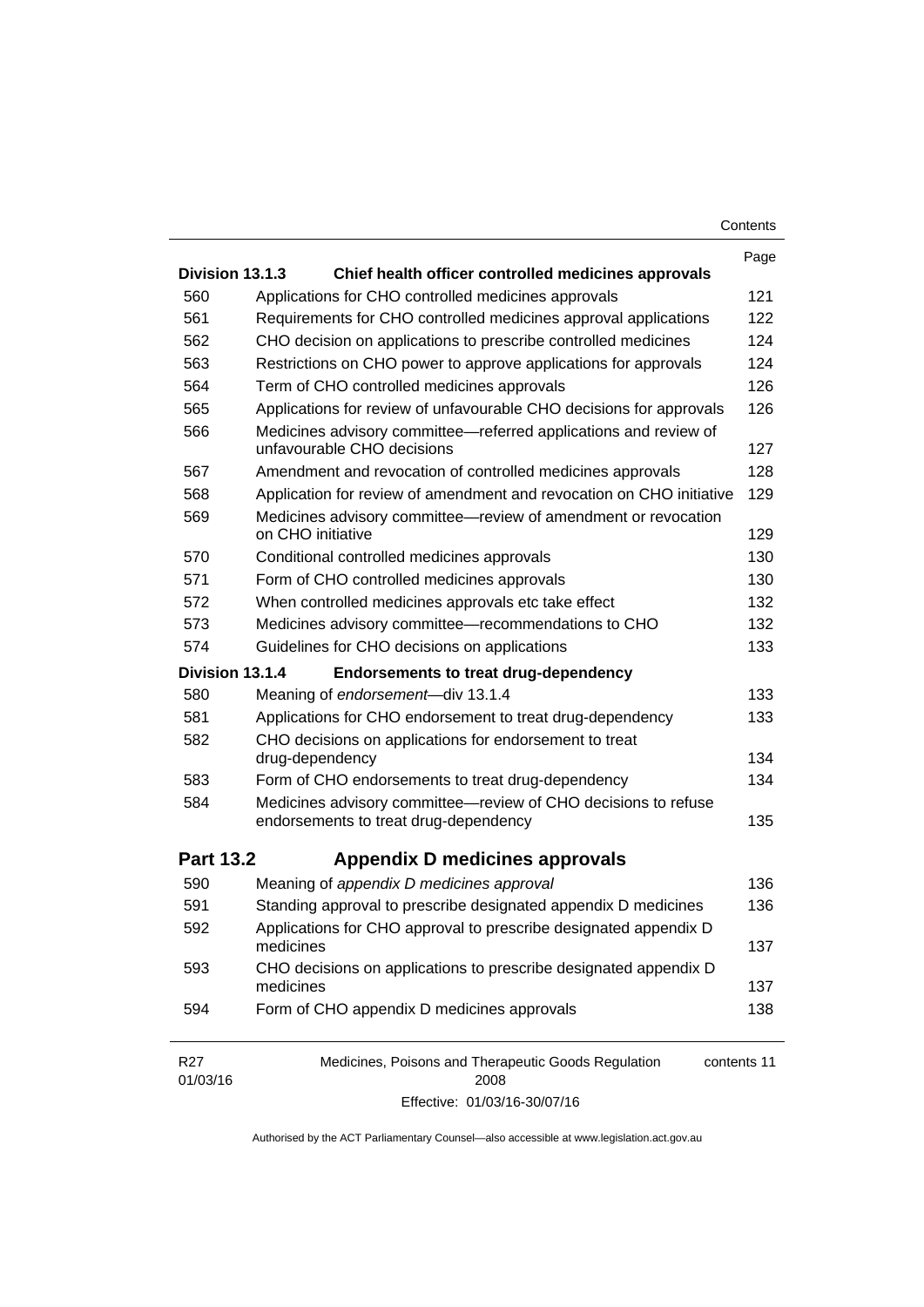#### **Contents**

| <b>Chapter 14</b> | <b>Medicines licences</b>                                                                                    | Page                        |
|-------------------|--------------------------------------------------------------------------------------------------------------|-----------------------------|
| <b>Part 14.1</b>  | <b>Medicines licences generally</b>                                                                          |                             |
| 600               | Medicines licences that may be issued—Act, s 78 (2)                                                          | 139                         |
| <b>Part 14.2</b>  | <b>Controlled medicines research and education</b><br>program licences                                       |                             |
| 605               | Applications for controlled medicines research and education program<br>licences                             | 140                         |
| 606               | Restrictions on issuing of controlled medicines research and education<br>program licences—Act, s 85 (1) (a) | 141                         |
| 607               | Additional information for controlled medicines research and education<br>program licences—Act, s 88 (1) (k) | 141                         |
| <b>Part 14.3</b>  | <b>First-aid kit licences</b>                                                                                |                             |
| 610               | Applications for first-aid kit licences                                                                      | 143                         |
| 611               | Restrictions on issuing of first-aid kit licences—Act, s 85 (1) (a)                                          | 144                         |
| 612               | Additional information for first-aid kit licences—Act, s 88 (1) (k)                                          | 145                         |
| <b>Part 14.4</b>  | <b>Medicines wholesalers licences</b>                                                                        |                             |
| 615               | Applications for medicines wholesalers licences                                                              | 146                         |
| 616               | Restrictions on issuing of medicines wholesalers licences—Act, s 85<br>$(1)$ (a)                             | 147                         |
| 617               | Additional information for medicines wholesalers licences—Act, s 88<br>$(1)$ (k)                             | 147                         |
| <b>Part 14.5</b>  | <b>Opioid dependency treatment licences</b>                                                                  |                             |
| 620               | Applications for opioid dependency treatment licences                                                        | 148                         |
| 621               | Restriction on issuing of opioid dependency treatment licences-Act, s<br>85(1)(a)                            | 148                         |
| 622               | Witnessing not required for administration under opioid dependency<br>treatment licence—Act, s 190 (1) (a)   | 148                         |
| <b>Part 14.6</b>  | <b>Pharmacy medicines rural communities</b><br>licences                                                      |                             |
| 625               | Applications for pharmacy medicines rural communities licences                                               | 149                         |
| contents 12       | Medicines, Poisons and Therapeutic Goods Regulation<br>2008                                                  | R <sub>27</sub><br>01/03/16 |

Effective: 01/03/16-30/07/16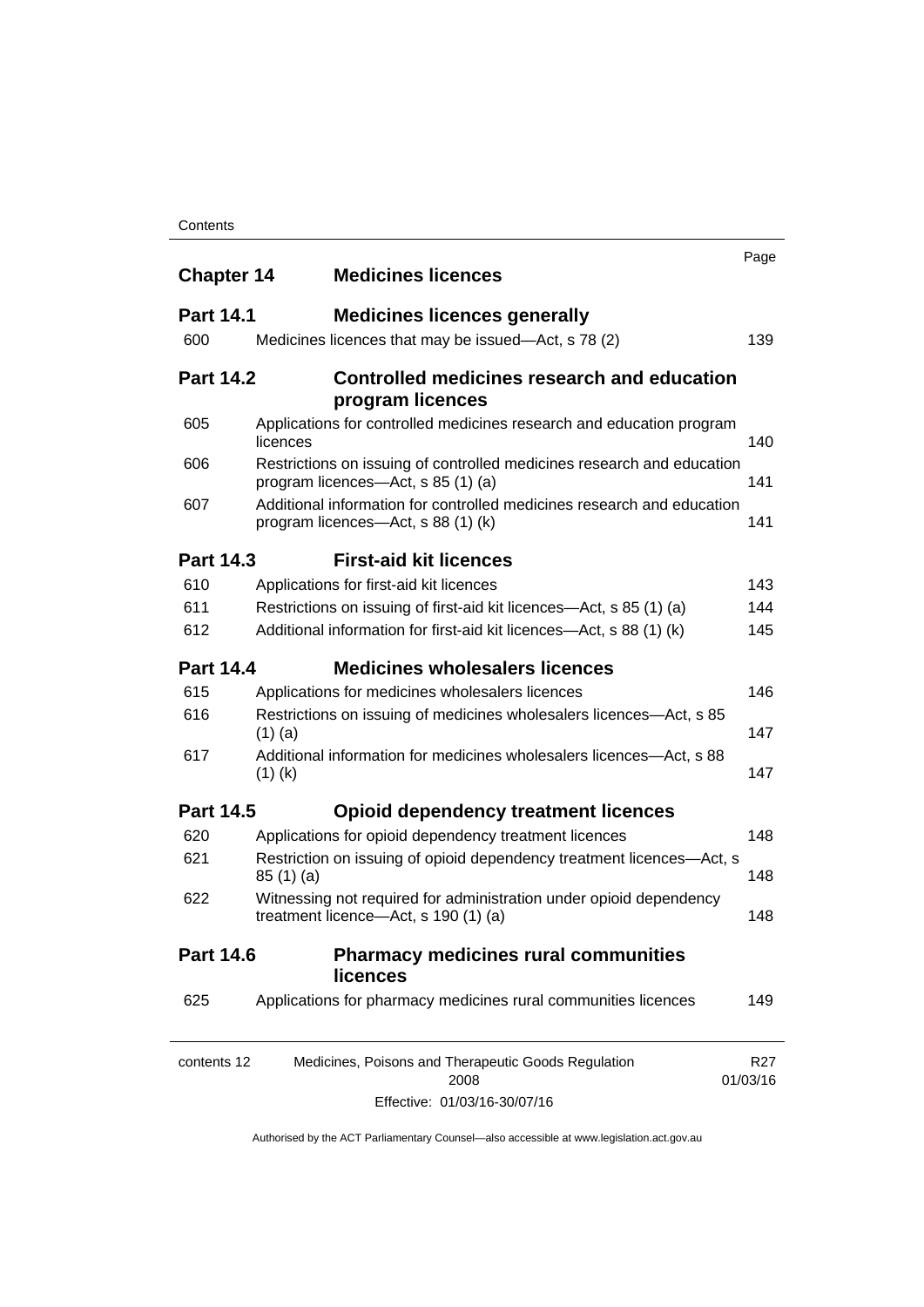|                             |                                                                                                           | Contents    |
|-----------------------------|-----------------------------------------------------------------------------------------------------------|-------------|
|                             |                                                                                                           | Page        |
| 626                         | Restrictions on issuing of pharmacy medicines rural communities<br>licences- $-\text{Act}$ , s 85 (1) (a) | 149         |
|                             |                                                                                                           |             |
| <b>Chapter 15</b>           | <b>Medicines-other provisions</b>                                                                         |             |
| <b>Part 15.1</b>            | <b>Opioid dependency treatment guidelines</b>                                                             |             |
| 630                         | Guidelines for treatment of opioid dependency                                                             | 150         |
| <b>Part 15.2</b>            | <b>Medicines advisory committee</b>                                                                       |             |
| 635                         | Medicines advisory committee-membership                                                                   | 151         |
| 636                         | Medicines advisory committee-term of appointments                                                         | 152         |
| 637                         | Medicines advisory committee-conditions of appointments                                                   | 152         |
| 638                         | Medicines advisory committee-time and place of meetings                                                   | 153         |
| 639                         | Medicines advisory committee-presiding member                                                             | 153         |
| 640                         | Medicines advisory committee-quorum                                                                       | 153         |
| 641                         | Medicines advisory committee-voting                                                                       | 153         |
| 642                         | Medicines advisory committee-conduct of meetings                                                          | 154         |
| 643                         | Medicines advisory committee-disclosure of interests by members                                           | 154         |
| 644                         | Medicines advisory committee—ending appointments                                                          | 157         |
| <b>Part 15.3</b>            | <b>Other medicines provisions</b>                                                                         |             |
| 650                         | Advertising controlled medicines—Act, s 66 (3) (b)                                                        | 159         |
| 651                         | Advertising other medicines                                                                               | 159         |
| 652                         | Prescribed institutions-Act, dict, def <i>institution</i> , par (b)                                       | 160         |
| <b>Chapter 16</b>           | Low and moderate harm poisons                                                                             |             |
| <b>Part 16.1</b>            | <b>Preliminary</b>                                                                                        |             |
| 660                         | Meaning of relevant law-ch 16                                                                             | 161         |
| <b>Part 16.2</b>            | Authorisation to supply low and moderate<br>harm poisons                                                  |             |
| 661                         | Authorisation to supply low and moderate harm poisons—Act, s 26 (1)<br>(b) and $(2)$ (b)                  | 162         |
| R <sub>27</sub><br>01/03/16 | Medicines, Poisons and Therapeutic Goods Regulation<br>2008                                               | contents 13 |
|                             | Effective: 01/03/16-30/07/16                                                                              |             |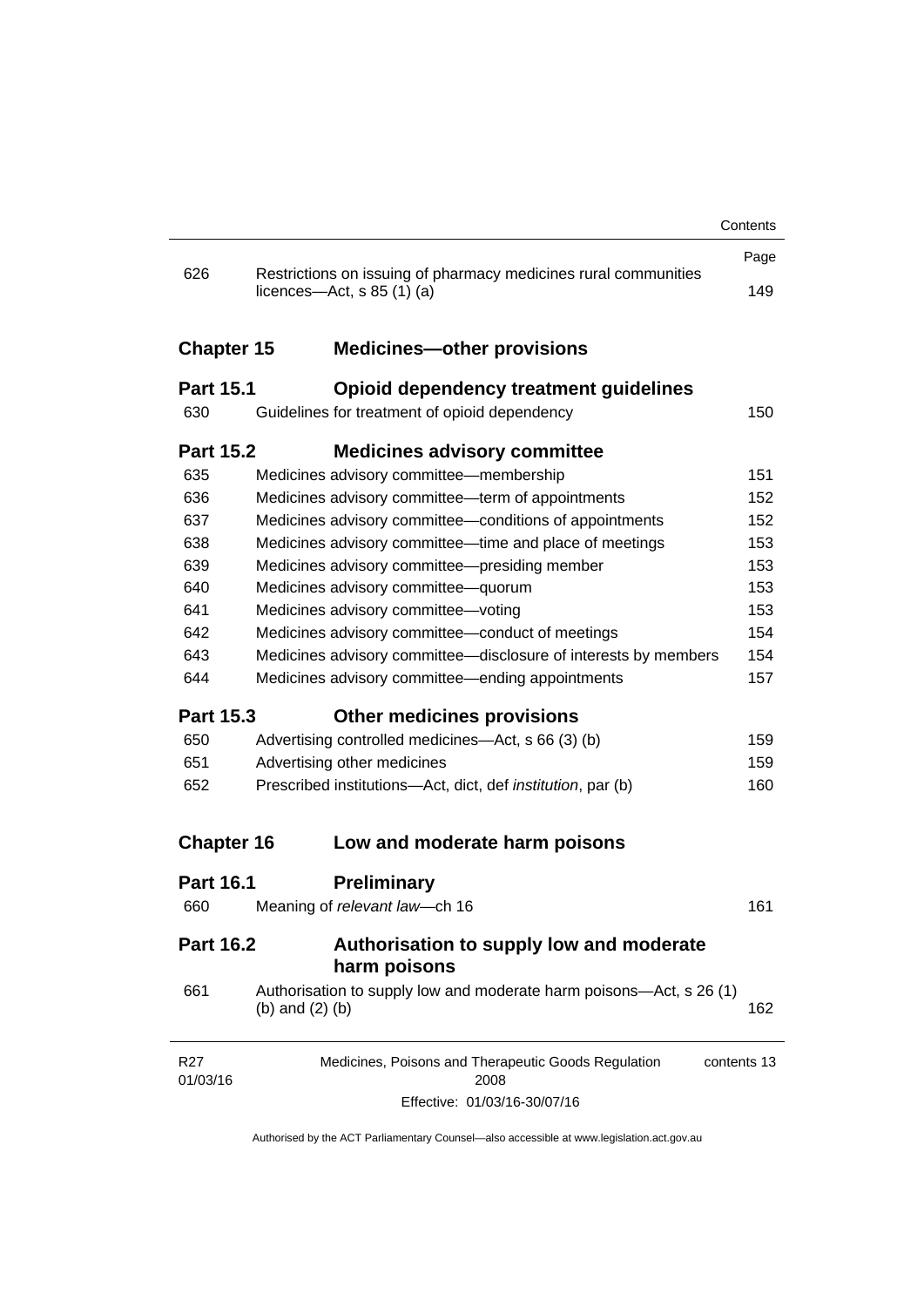| Contents |
|----------|
|----------|

|                   |                                                                                                                      | Page |
|-------------------|----------------------------------------------------------------------------------------------------------------------|------|
| 662               | Authorisation condition for supplying low and moderate harm<br>poisons—Act, s 44 (1) (b) and (2) (b)                 | 162  |
| <b>Part 16.3</b>  | Authorisation to manufacture low and<br>moderate harm poisons                                                        |      |
| 663               | Authorisation to manufacture low and moderate harm poisons-Act, s<br>33(b)                                           | 163  |
| 664               | Authorisation condition for manufacturing low and moderate harm<br>poisons—Act, s 44 (1) (b) and (2) (b)             | 163  |
| <b>Part 16.4</b>  | Packaging and labelling of low and moderate<br>harm poisons                                                          |      |
| 665               | Packaging of supplied manufacturer's packs of low and moderate<br>harm poisons-Act, s 59 (1) (c) (i) and (2) (c) (i) | 164  |
| 666               | Labelling of supplied manufacturer's packs of low and moderate harm<br>poisons-Act, s 60 (1) (c) (i) and (2) (c) (i) | 165  |
|                   |                                                                                                                      |      |
| <b>Chapter 17</b> | Dangerous poisons authorisations                                                                                     |      |
| <b>Part 17.1</b>  | <b>Overview of dangerous poisons</b><br>authorisations                                                               |      |
| 670               | General overview of authorisations for dangerous poisons                                                             | 166  |
| 671               | Overview of dangerous poisons authorisations under this regulation                                                   | 167  |
| 672               | General overview of authorisation conditions for dangerous poisons                                                   | 168  |
| <b>Part 17.2</b>  | Authorisations under dangerous poisons<br>licences                                                                   |      |
| Division 17.2.1   | Dangerous poisons manufacturers licence<br>authorisations                                                            |      |
| 675               | Authorisations under dangerous poisons manufacturers licences-Act,<br>s 20(1)(a)                                     | 169  |
| 676               | Authorisation conditions for dangerous poisons manufacturers<br>licences—Act, $s$ 44 (1) (b) and (2) (b)             | 170  |

| contents 14 | Medicines, Poisons and Therapeutic Goods Regulation | R27      |
|-------------|-----------------------------------------------------|----------|
|             | 2008                                                | 01/03/16 |
|             | Effective: 01/03/16-30/07/16                        |          |

R27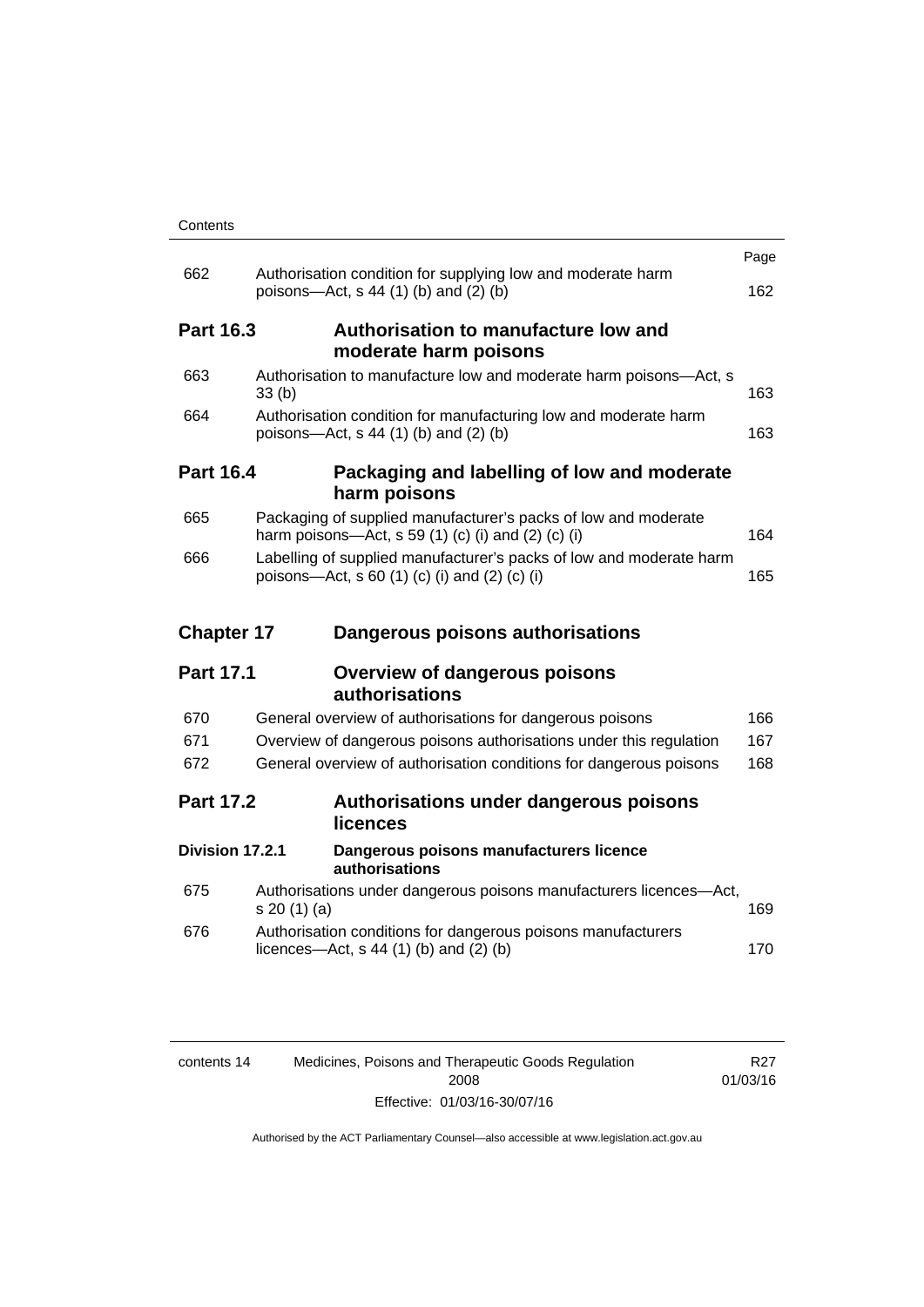| Division 17.2.2   |                    | Dangerous poisons-research and education program<br>licence authorisations                                                              | Page |
|-------------------|--------------------|-----------------------------------------------------------------------------------------------------------------------------------------|------|
| 680               |                    | Authorisations under dangerous poisons research and education<br>program licences—Act, s 20 (1) (a)                                     | 172  |
| 681               |                    | Authorisation condition for dangerous poisons research and education<br>program licences—Act, s 44 (1) (b) and (2) (b)                  | 173  |
| Division 17.2.3   |                    | Dangerous poisons suppliers licence authorisations                                                                                      |      |
| 685               | s 20 (1) (b)       | Authorisations under dangerous poisons suppliers licences-Act,                                                                          | 174  |
| 686               |                    | Authorisation conditions for dangerous poisons suppliers licences-<br>Act, s 44 (1) (b) and (2) (b)                                     | 175  |
| <b>Part 17.3</b>  |                    | Other dangerous poisons authorisations                                                                                                  |      |
| Division 17.3.1   |                    | Authorisations for manufacturing etc purposes                                                                                           |      |
| 690               | (a)                | Manufacturing etc authorisations for dangerous poisons-Act, s 20 (2)                                                                    | 177  |
| Division 17.3.2   |                    | Authorisations for delivery people and commercial<br>disposal operators                                                                 |      |
| 692               |                    | Authorisations to deliver dangerous poisons under purchase orders-<br>Act, s 26 (1) (b) and (2) (b), s 35 (1) (b), (2) (b) and s 36 (b) | 178  |
| 693               |                    | Authorisation to supply dangerous poisons to commercial disposal<br>operator for disposal-Act, s 26 (1) (b)                             | 179  |
| 694               |                    | Authorisations for commercial disposal operators—Act, s 26 (1) (b)<br>and (2) (b), s 35 (1) (b) and (2) (b) and s 36 (b)                | 179  |
| Division 17.3.3   |                    | Authorisations for dangerous poisons research and<br>education programs by scientifically qualified people                              |      |
| 695               | 26 (1) and (2) (b) | Authorisations for dangerous poisons research and education-Act, s                                                                      | 180  |
| 696               |                    | Authorisation conditions for dangerous poisons research and<br>education-Act, s 44 (1) (b) and (2) (b)                                  | 181  |
| <b>Chapter 18</b> |                    | <b>Dangerous poisons licences</b>                                                                                                       |      |
| <b>Part 18.1</b>  |                    | Dangerous poisons licences generally                                                                                                    |      |
| 700               |                    | Dangerous poisons licences that may be issued-Act, s 78 (2)                                                                             | 182  |
|                   |                    |                                                                                                                                         |      |

| R27      | Medicines, Poisons and Therapeutic Goods Regulation | contents 15 |
|----------|-----------------------------------------------------|-------------|
| 01/03/16 | 2008                                                |             |
|          | Effective: 01/03/16-30/07/16                        |             |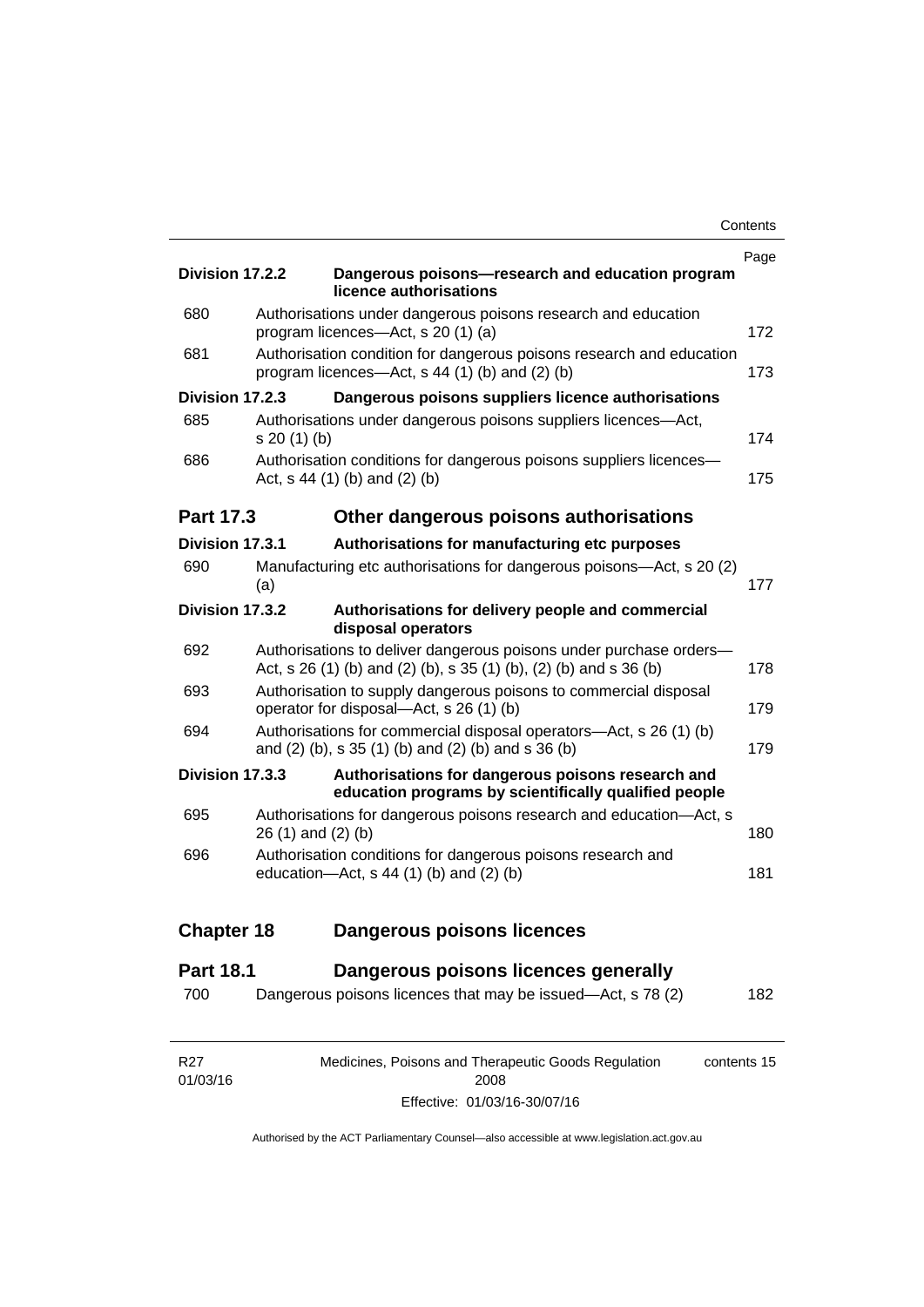|                   |                                                                                                           | Page            |
|-------------------|-----------------------------------------------------------------------------------------------------------|-----------------|
| <b>Part 18.2</b>  | Dangerous poisons manufacturers licences                                                                  |                 |
| 705               | Applications for dangerous poisons manufacturers licences                                                 | 183             |
| 706               | Restrictions on issuing of dangerous poisons manufacturers<br>licences- $-\text{Act}$ , s 85 (1) (a)      | 184             |
| 707               | Additional information for dangerous poisons manufacturers<br>licences- $-\text{Act}$ , s 88 (1) (k)      | 184             |
| <b>Part 18.3</b>  | Dangerous poisons research and education<br>program licences                                              |                 |
| 710               | Applications for dangerous poisons research and education program<br>licences                             | 185             |
| 711               | Restrictions on issuing of dangerous poisons research and education<br>program licences—Act, s 85 (1) (a) | 186             |
| 712               | Additional information for dangerous poisons research and education<br>licences—Act, $s$ 88 (1) (k)       | 187             |
| <b>Part 18.4</b>  | Dangerous poisons suppliers licences                                                                      |                 |
| 715               | Applications for dangerous poisons suppliers licences                                                     | 188             |
| 716               | Restrictions on issuing of dangerous poisons suppliers licences-Act,<br>s 85(1)(a)                        | 188             |
| 717               | Additional information for dangerous poisons suppliers licences-Act,<br>s 88 (1) (k)                      | 189             |
| <b>Chapter 19</b> | Dangerous poisons-other provisions                                                                        |                 |
| <b>Part 19.1</b>  | Dangerous poisons purchase orders                                                                         |                 |
| 720               | Supplying dangerous poisons on purchase orders                                                            | 190             |
| 721               | General requirements for dangerous poisons purchase orders-Act, s<br>38(2)(c)                             | 191             |
| 722               | Recording supply of dangerous poisons                                                                     | 191             |
| <b>Part 19.2</b>  | Wholesale supply of dangerous poisons<br>under corresponding laws                                         |                 |
| 725               | Conditions for wholesalers supplying dangerous poisons under<br>corresponding laws-Act, s 20 (4) (c)      | 192             |
| contents 16       | Medicines, Poisons and Therapeutic Goods Regulation                                                       | R <sub>27</sub> |

2008 Effective: 01/03/16-30/07/16 01/03/16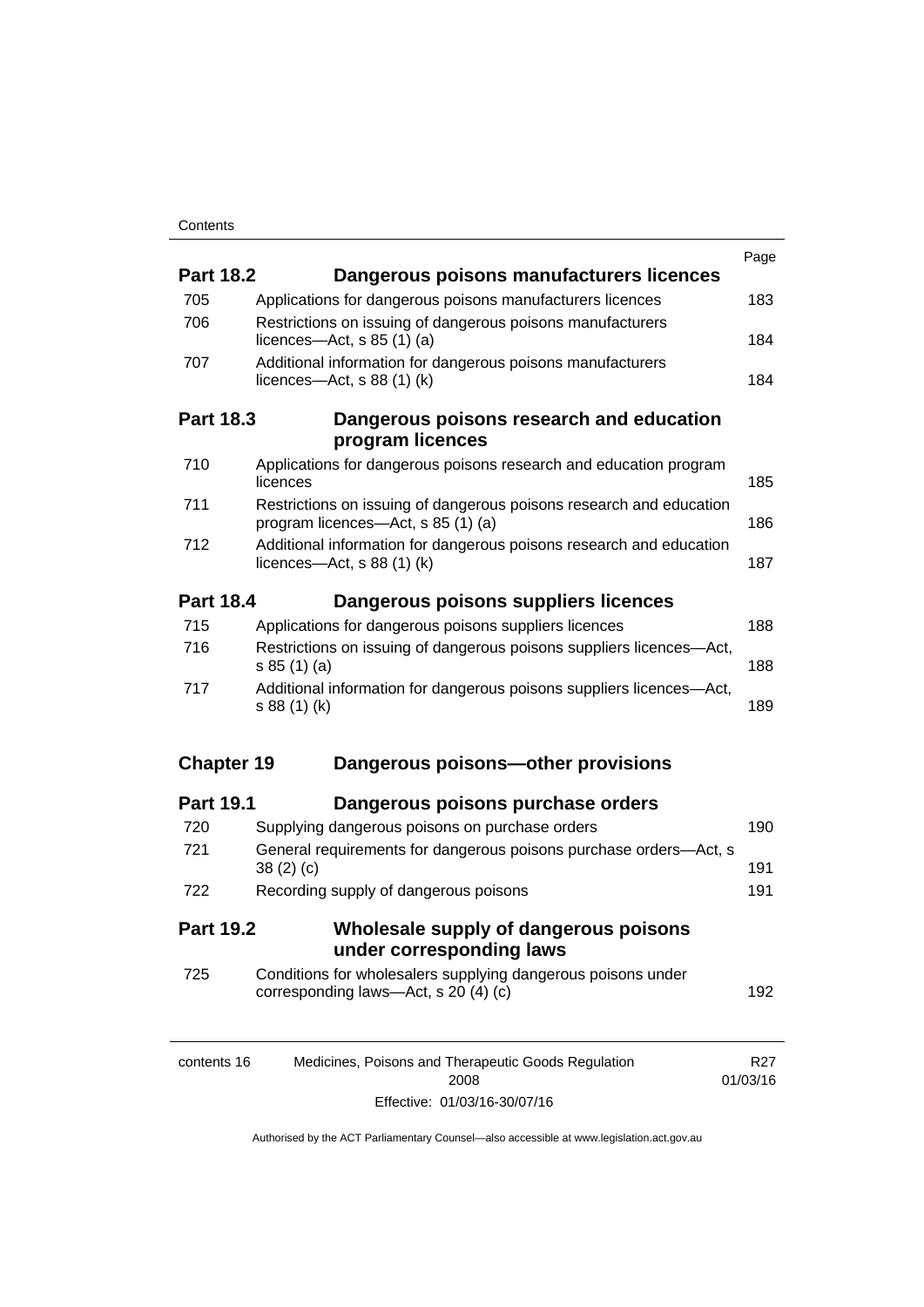|                   |                                                                                                           | Contents |
|-------------------|-----------------------------------------------------------------------------------------------------------|----------|
|                   |                                                                                                           | Page     |
| <b>Part 19.3</b>  | Packaging and labelling of dangerous<br>poisons                                                           |          |
| 730               | Meaning of relevant law-pt 19.3                                                                           | 193      |
| 731               | Packaging of supplied manufacturer's packs of dangerous poisons-<br>Act, s 59 (1) (c) (i) and (2) (c) (i) | 193      |
| 732               | Labelling of supplied manufacturer's packs of dangerous poisons-<br>Act, s 60 (1) (c) (i) and (2) (c) (i) | 194      |
| <b>Part 19.4</b>  | Storage of dangerous poisons                                                                              |          |
| 735               | Storage of dangerous poisons-Act, s 61 (b) and (c)                                                        | 195      |
| <b>Part 19.5</b>  | Dangerous poisons registers                                                                               |          |
| 740               | Keeping of dangerous poisons registers by certain people-Act, s 48<br>and s 50 (1) (b) and (2) (b)        | 196      |
| 741               | Form of dangerous poisons registers—Act, s 49 (1) (b)                                                     | 197      |
| 742               | Making entries in dangerous poisons registers—Act, s 51 (1) (b)                                           | 197      |
| 743               | Prescribed witnesses for discarding of dangerous poisons-Act, s 54<br>$(a)$ and $(b)$                     | 197      |
| 744               | Changes to entries in dangerous poisons registers—Act, s 55 (2) (b)                                       | 198      |
| <b>Chapter 20</b> | <b>Paints</b>                                                                                             |          |
| 750               | Manufacture, supply and use of paints containing white lead-Act, s<br>70 (1) (b), (2) (b) and (3) (b)     | 199      |
| 751               | Manufacture, supply and use of paints for certain purposes—Act, s 71<br>$(1)$ and $(3)$                   | 199      |
| 752               | Manufacture, supply and use of paints for toys-Act, s 72 (b)                                              | 200      |
| 753               | Manufacture, supply and use of paints containing pesticides-Act, s<br>73 <sub>(b)</sub>                   | 200      |
| <b>Chapter 21</b> | <b>Prohibited and schedule 10 substances</b>                                                              |          |
|                   |                                                                                                           |          |
| <b>Part 21.1</b>  | <b>Preliminary</b>                                                                                        |          |

|     | _______________                               |     |
|-----|-----------------------------------------------|-----|
| 760 | Meaning of <i>prohibited substance</i> —ch 21 | 201 |
| 761 | Prohibited substances licences—Act, s 78 (2)  | 201 |

| R27      | Medicines, Poisons and Therapeutic Goods Regulation | contents 17 |
|----------|-----------------------------------------------------|-------------|
| 01/03/16 | 2008                                                |             |
|          | Effective: 01/03/16-30/07/16                        |             |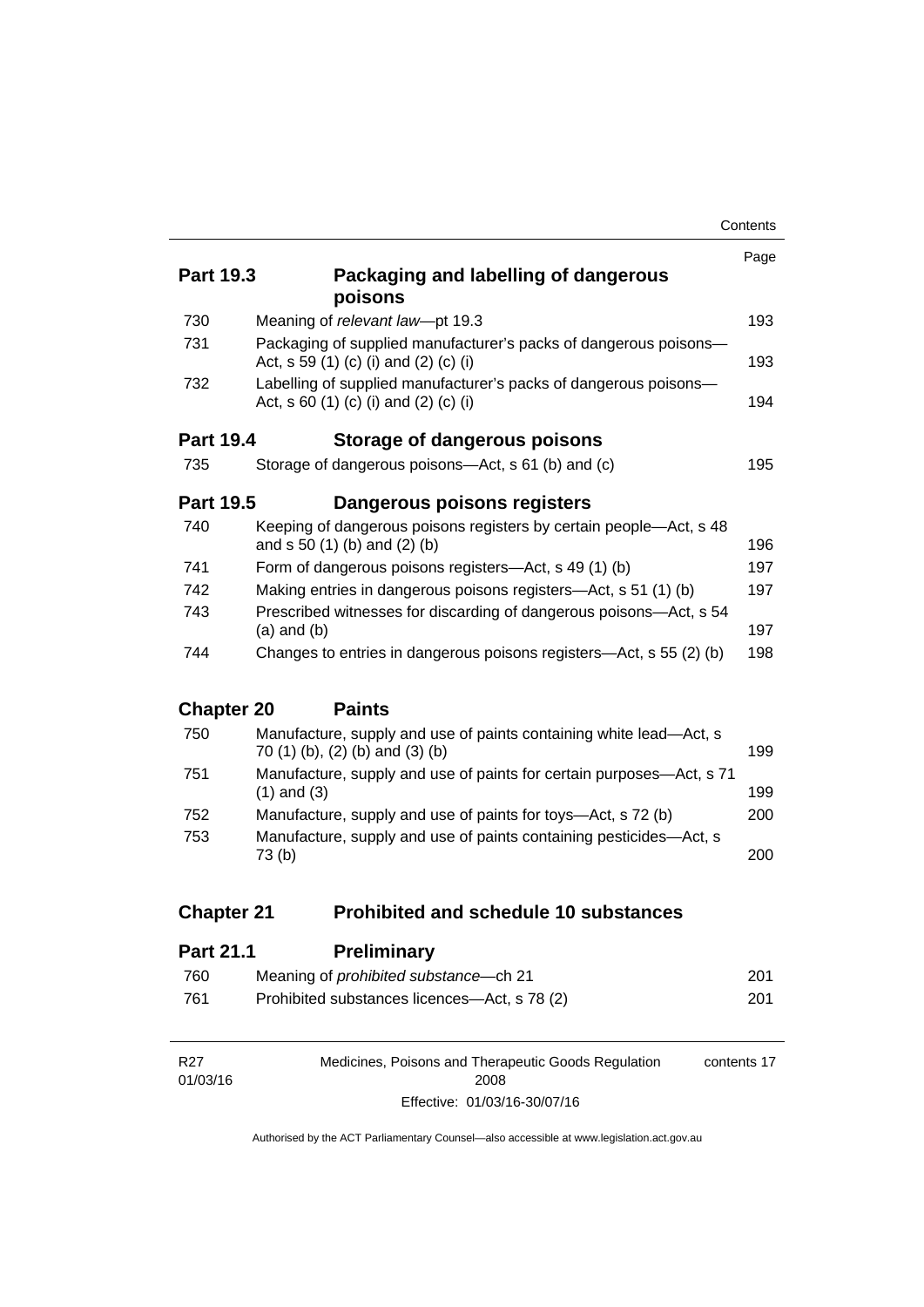|                  |                           |                                                                                                                                              | Page |
|------------------|---------------------------|----------------------------------------------------------------------------------------------------------------------------------------------|------|
| <b>Part 21.2</b> |                           | <b>Prohibited substances research and</b><br>education program licences                                                                      |      |
| Division 21.2.1  |                           | Issue of prohibited substances research and education<br>program licences                                                                    |      |
| 765              | program licences          | Applications for prohibited substances research and education                                                                                | 202  |
| 766              |                           | Restrictions on issuing of prohibited substances research and<br>education program licences-Act, s 85 (1) (a)                                | 203  |
| 767              |                           | Additional information for prohibited substances research program and<br>education licences-Act, s 88 (1) (k)                                | 204  |
| Division 21.2.2  |                           | Prohibited substances research and education<br>program authorisations                                                                       |      |
| 768              |                           | Authorisations under prohibited substances research and education<br>program licences—Act, s 20 (1) (a)                                      | 204  |
| 769              |                           | Authorisation condition for prohibited substances research and<br>education program licences—Act, s 44 (1) (b) and (2) (b)                   | 205  |
| Division 21.2.3  |                           | Other provisions-prohibited substances research and<br>education program licences                                                            |      |
| 770              |                           | Approvals of dealings for prohibited substances research and<br>education program licences-Act, s 20 (1) (c)                                 | 206  |
| 771              | (b)                       | Authorisation condition for approval-holders—Act, s 44 (1) (b) and (2)                                                                       | 207  |
| 772              | Act, s 38 (2) (c)         | General requirements for prohibited substances purchase orders-                                                                              | 207  |
| 773              |                           | Recording supply of prohibited substances on purchase orders                                                                                 | 208  |
| 774              | (ii), $(2)$ (b) and $(4)$ | Information for CHO about supplied prohibited substances research<br>and education program licences—Act, s 31 (1) (a) (ii), (1) (b), (2) (a) | 208  |
| Part 21.3        |                           | <b>Prohibited substances registers</b>                                                                                                       |      |
| 775              |                           | Keeping of prohibited substances registers by certain people-Act,<br>s 48 and s 50 (1) (b) and (2) (b)                                       | 210  |
| 776              |                           | Form of prohibited substances registers—Act, s 49 (1) (b)                                                                                    | 210  |
| 777              |                           | Making entries in prohibited substances registers-Act, s 51 (1) (b)                                                                          | 211  |
| 778              | 54 (a) and (b)            | Prescribed witnesses for discarding of prohibited substances-Act, s                                                                          | 211  |

| contents 18 | Medicines, Poisons and Therapeutic Goods Regulation | R27      |
|-------------|-----------------------------------------------------|----------|
|             | 2008                                                | 01/03/16 |
|             | Effective: 01/03/16-30/07/16                        |          |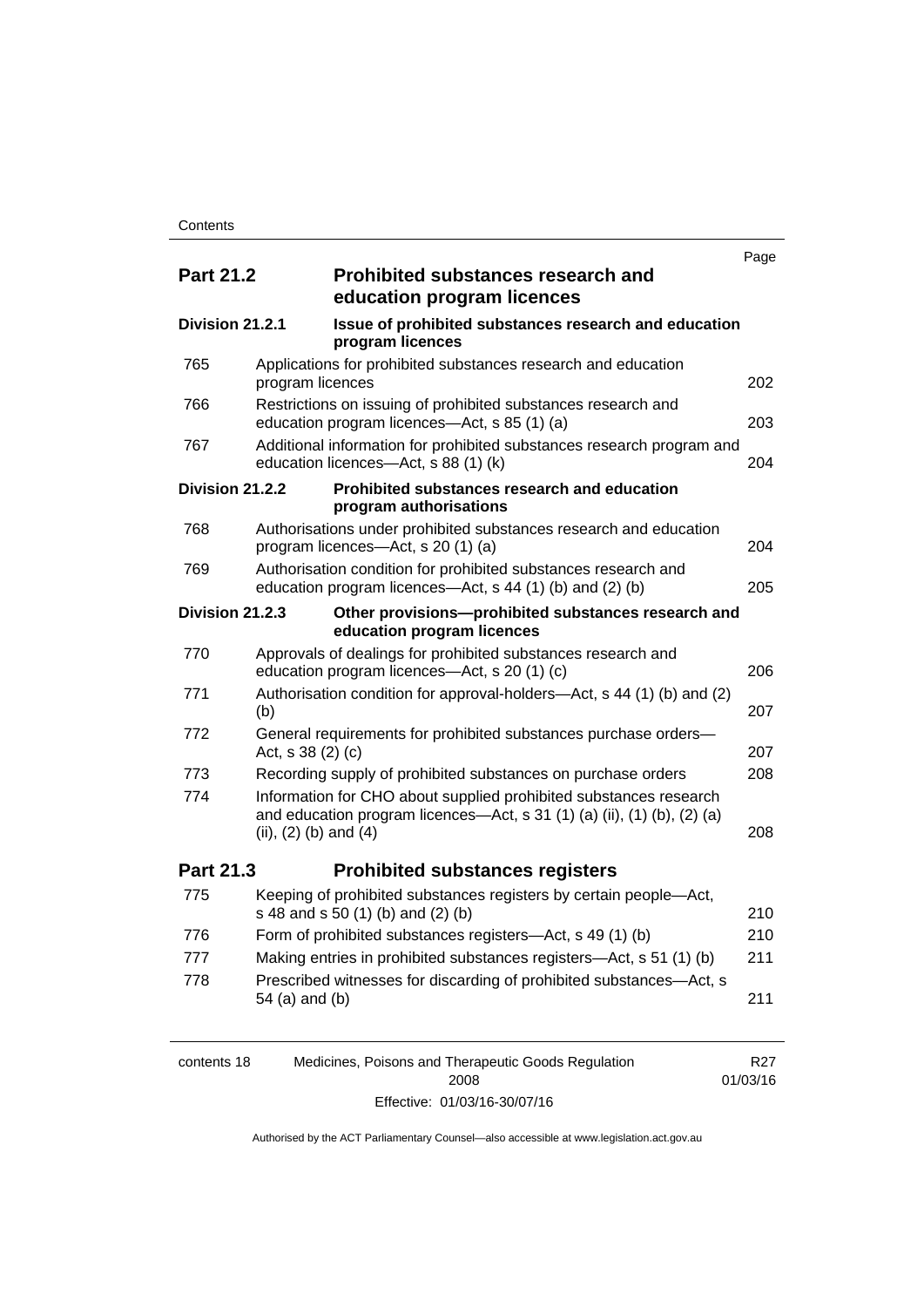|                                                                  |                                                                                                                       | Page |  |
|------------------------------------------------------------------|-----------------------------------------------------------------------------------------------------------------------|------|--|
| 779                                                              | Changes to entries in prohibited substances registers—Act, s 55 (2)<br>(b)                                            |      |  |
| <b>Chapter 22</b>                                                | <b>Therapeutic goods</b>                                                                                              |      |  |
| 800                                                              | Definitions-ch 22                                                                                                     | 213  |  |
| 801                                                              | Prescribed regulated therapeutic goods-Act, s 14, def regulated                                                       |      |  |
|                                                                  | therapeutic good, par (b)                                                                                             | 213  |  |
| 802                                                              | Authorisation to supply optical devices—Act, s 74 (1) (b) and (2) (b)                                                 | 213  |  |
| 803                                                              | Authorisation conditions for supplying optical devices—Act, s 75 (1) (b) 214                                          |      |  |
| <b>Chapter 23</b>                                                | <b>Notification and review of decisions</b>                                                                           |      |  |
| 850                                                              | Meaning of reviewable decision--- ch 23                                                                               | 215  |  |
| 851                                                              | Reviewable decision notices                                                                                           | 216  |  |
| 852                                                              | Applications for review                                                                                               |      |  |
| <b>Chapter 24</b>                                                | <b>Miscellaneous</b>                                                                                                  |      |  |
| 860                                                              | Authorisations for public employees—Act, s 26 (1) (b), (2) (b), s 35 (1)<br>$(b)$ , $(2)$ $(b)$ and s 36 $(b)$<br>218 |      |  |
| 861                                                              | Other authorisations for public employees—Act, s 20 (1) (a), (2) (a)<br>and $s$ 74 (1) (b)                            |      |  |
| 862                                                              | Certain containers not to be used for human-use substances—Act, s<br>63 $(1)$ $(b)$                                   |      |  |
| 863                                                              | Disapplication of Legislation Act, s 47 (6)                                                                           | 220  |  |
| 864                                                              | Exemption of piper methysticum (kava)—Act, s 190 (1) (a)                                                              |      |  |
| <b>Schedule 1</b><br><b>Medicines-health-related occupations</b> |                                                                                                                       |      |  |
|                                                                  | authorisations                                                                                                        | 223  |  |
| Part 1.1                                                         | <b>Ambulance services and officers</b>                                                                                | 223  |  |
| <b>Part 1.2</b>                                                  | Dentists, dental hygienists, dental therapists and oral<br>health therapists                                          | 224  |  |
| <b>Part 1.3</b>                                                  | <b>Doctors</b>                                                                                                        | 227  |  |
| <b>Part 1.4</b>                                                  | <b>Health practitioners at institutions</b>                                                                           | 229  |  |
| R <sub>27</sub><br>01/03/16                                      | Medicines, Poisons and Therapeutic Goods Regulation<br>contents 19<br>2008                                            |      |  |
|                                                                  | Effective: 01/03/16-30/07/16                                                                                          |      |  |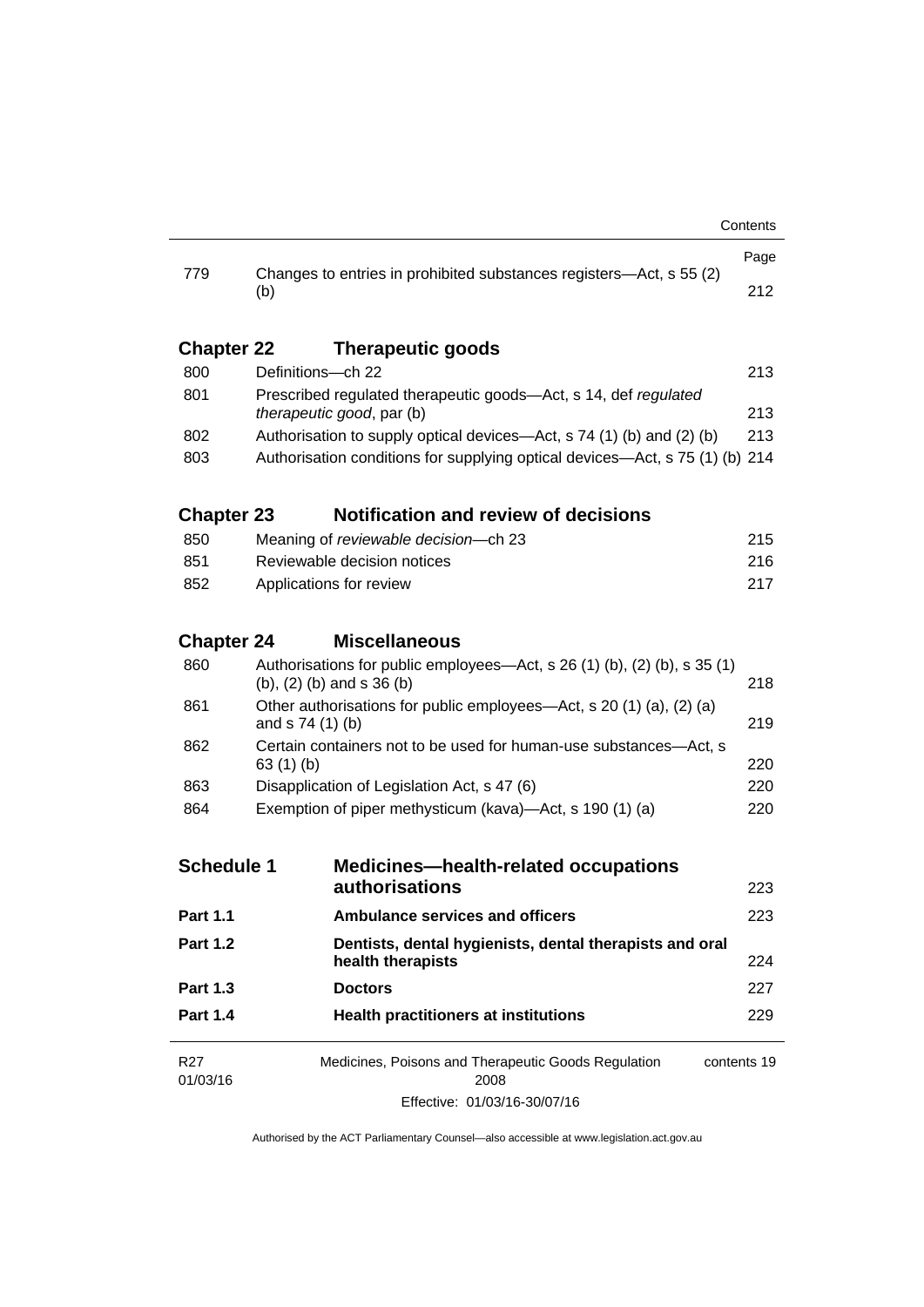| <b>Part 1.5</b>   |                   | <b>Midwives</b>                                                      | Page<br>230                 |
|-------------------|-------------------|----------------------------------------------------------------------|-----------------------------|
| <b>Part 1.6</b>   |                   | <b>Nurses</b>                                                        | 232                         |
| <b>Part 1.7</b>   |                   | Opioid dependency treatment centres operated by<br><b>Territory</b>  | 235                         |
| <b>Part 1.8</b>   |                   | <b>Optometrists</b>                                                  | 236                         |
| <b>Part 1.9</b>   |                   | <b>Pharmacists and employees</b>                                     | 237                         |
| Part 1.10         |                   | <b>Podiatrists</b>                                                   | 240                         |
| Part 1.11         |                   | <b>Residential care facilities</b>                                   | 241                         |
| Part 1.12         |                   | Sales representatives for medicines manufacturers<br>and wholesalers | 243                         |
| Part 1.13         |                   | Veterinary surgeons and employees                                    | 244                         |
|                   |                   |                                                                      |                             |
| <b>Schedule 3</b> |                   | Designated appendix D medicines—standing<br>approvals                | 247                         |
| <b>Part 3.1</b>   |                   | <b>Approval conditions</b>                                           | 247                         |
| 3.1               | Definitions-sch 3 |                                                                      | 247                         |
| <b>Part 3.2</b>   |                   | Standing approvals for designated appendix D<br>medicines            | 248                         |
| <b>Schedule 4</b> |                   | Dangerous poisons—manufacturing etc<br>authorisations                | 250                         |
| <b>Schedule 5</b> |                   | Requirements for storage receptacles                                 | 253                         |
| <b>Part 5.1</b>   |                   | <b>Medicines cabinets</b>                                            | 253                         |
| 5.1               |                   | Medicines cabinets-general requirements                              | 253                         |
| 5.2               |                   | Medicines cabinets-body requirements                                 | 253                         |
| 5.3               |                   | Medicines cabinets-door requirements                                 | 254                         |
| 5.4               |                   | Medicines cabinets-lock requirements                                 | 254                         |
| 5.5               |                   | Medicines cabinets-mounting requirements                             | 255                         |
| <b>Part 5.2</b>   |                   | Safes, strong rooms and vaults                                       | 256                         |
| contents 20       |                   | Medicines, Poisons and Therapeutic Goods Regulation<br>2008          | R <sub>27</sub><br>01/03/16 |

Effective: 01/03/16-30/07/16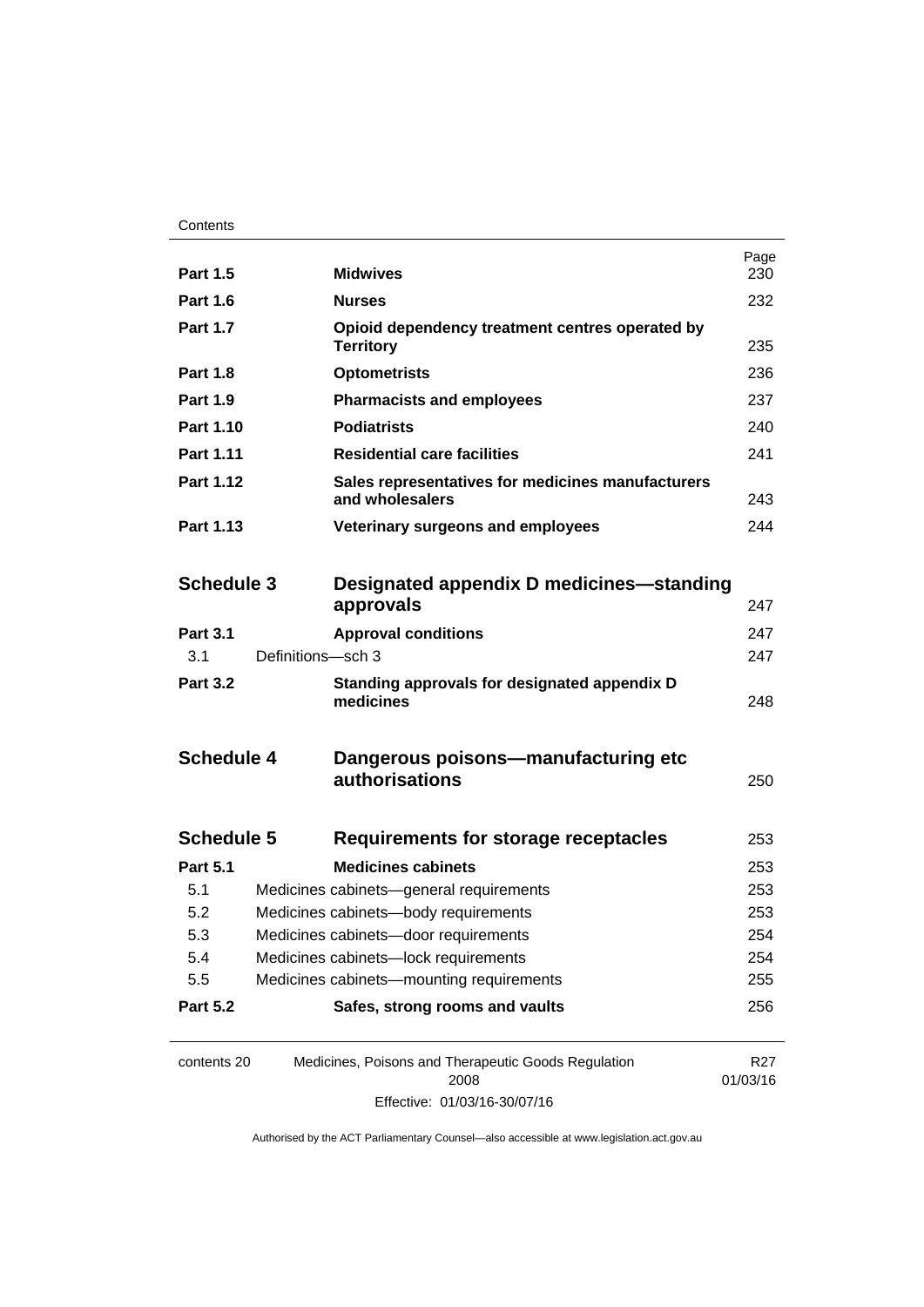|                   |                               | Contents |
|-------------------|-------------------------------|----------|
|                   |                               | Page     |
| 5.6               | Requirements for safes        | 256      |
| 5.7               | Requirements for strong rooms | 256      |
| 5.8               | Requirements for vaults       | 256      |
| <b>Dictionary</b> |                               | 257      |
| <b>Endnotes</b>   |                               |          |
| 1                 | About the endnotes            | 269      |
| 2                 | Abbreviation key              | 269      |
| 3                 | Legislation history           | 270      |
| 4                 | Amendment history             | 275      |
| 5                 | Earlier republications        | 284      |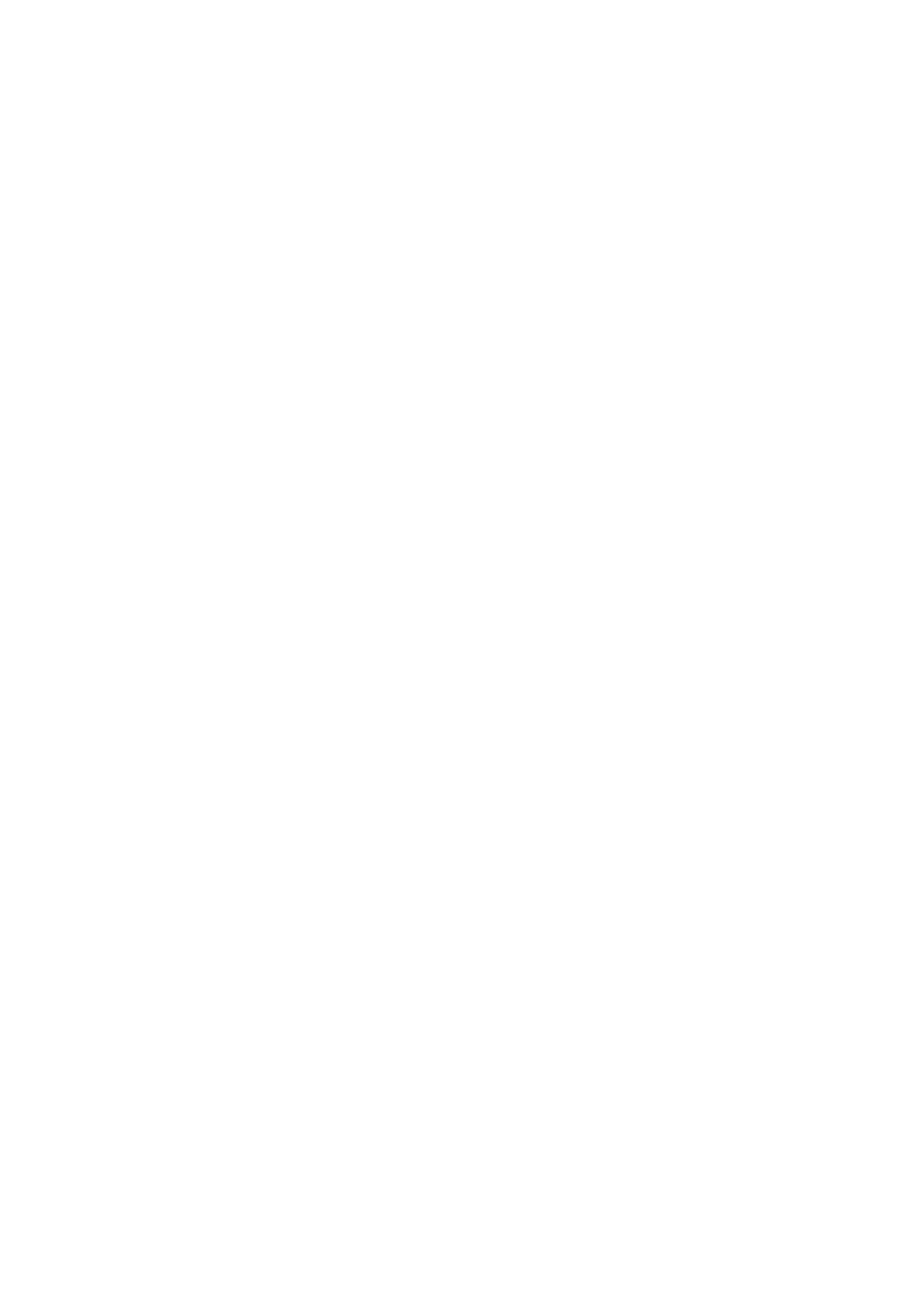

# **Medicines, Poisons and Therapeutic Goods Regulation 2008**

made under the

**[Medicines, Poisons and Therapeutic Goods Act 2008](http://www.legislation.act.gov.au/a/2008-26)**

R27 01/03/16

l

Medicines, Poisons and Therapeutic Goods Regulation 2008 Effective: 01/03/16-30/07/16

page 1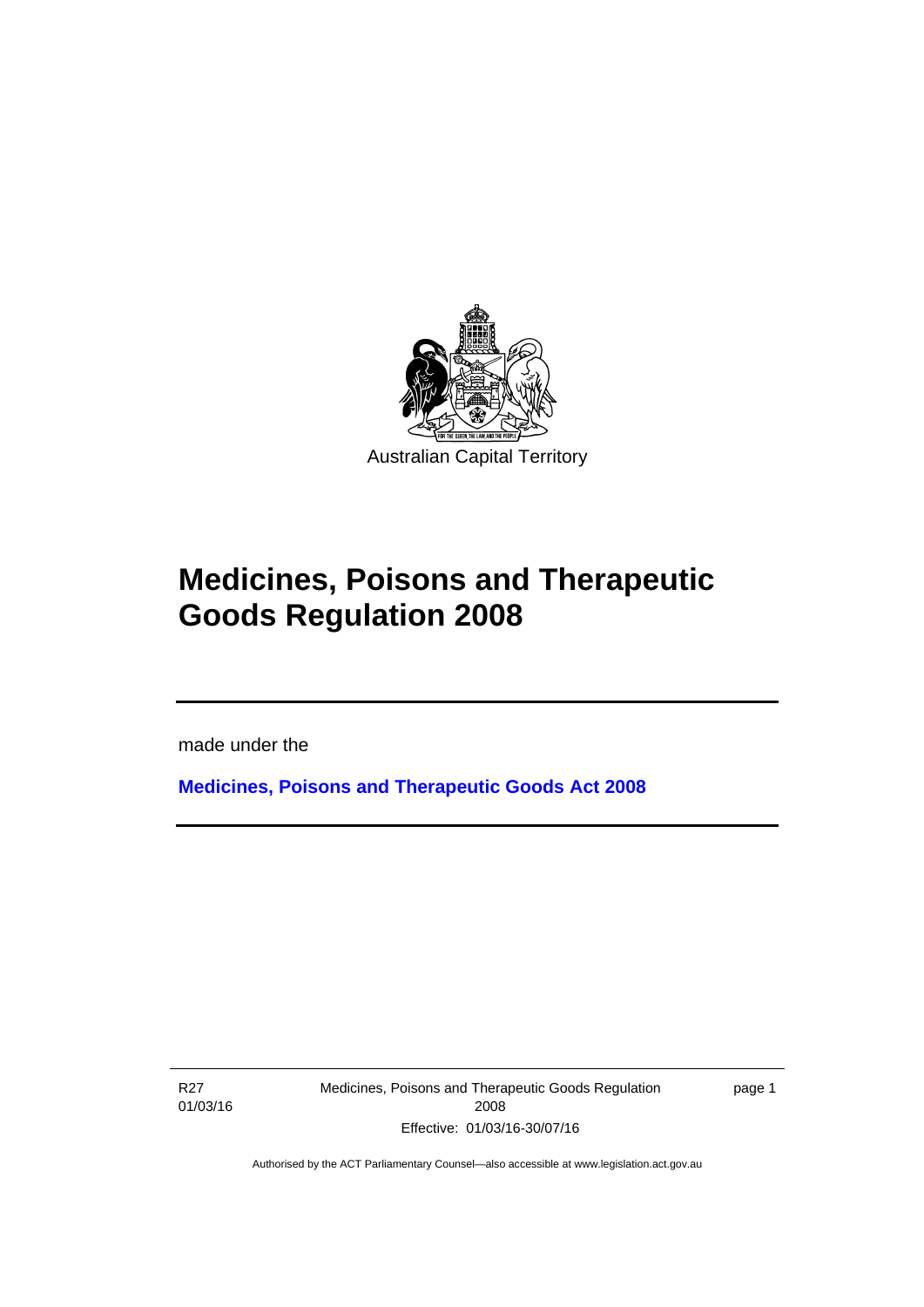Section 1

# <span id="page-25-0"></span>**Chapter 1** Preliminary

#### <span id="page-25-1"></span>**1 Name of regulation**

This regulation is the *Medicines, Poisons and Therapeutic Goods Regulation 2008*.

### <span id="page-25-2"></span>**3 Dictionary**

The dictionary at the end of this regulation is part of this regulation.

*Note 1* The dictionary at the end of this regulation defines certain terms used in this regulation, and includes references (*signpost definitions*) to other terms defined elsewhere. For example, the signpost definition '*young detainee*—see the *[Children](http://www.legislation.act.gov.au/a/2008-19)* 

*[and Young People Act 2008](http://www.legislation.act.gov.au/a/2008-19)*, section 95.' means that the term 'young detainee' is defined in that section and the definition applies to this regulation.

*Note 2* A definition in the dictionary (including a signpost definition) applies to the entire regulation unless the definition, or another provision of the regulation, provides otherwise or the contrary intention otherwise appears (see [Legislation Act,](http://www.legislation.act.gov.au/a/2001-14) s 155 and s 156 (1)).

#### <span id="page-25-3"></span>**4 Notes**

A note included in this regulation is explanatory and is not part of this regulation.

*Note* See the [Legislation Act,](http://www.legislation.act.gov.au/a/2001-14) s 127 (1), (4) and (5) for the legal status of notes.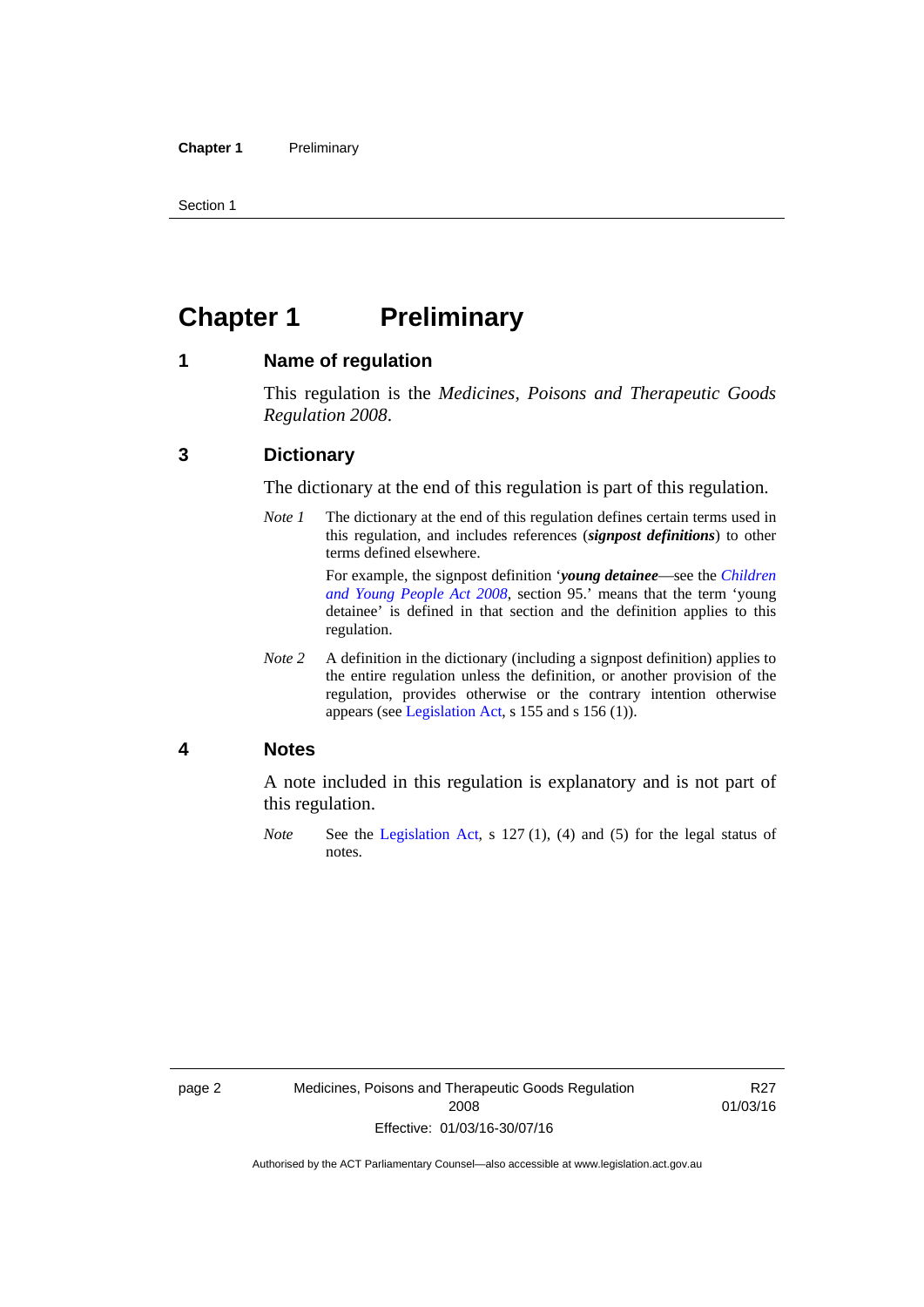## <span id="page-26-0"></span>**5 Offences against regulation—application of Criminal Code etc**

Other legislation applies in relation to offences against this regulation.

*Note 1 Criminal Code* The [Criminal Code](http://www.legislation.act.gov.au/a/2002-51), ch 2 applies to all offences against this regulation (see Code, pt 2.1).

> The chapter sets out the general principles of criminal responsibility (including burdens of proof and general defences), and defines terms used for offences to which the Code applies (eg *conduct*, *intention*, *recklessness* and *strict liability*).

*Note 2 Penalty units* 

The [Legislation Act](http://www.legislation.act.gov.au/a/2001-14), s 133 deals with the meaning of offence penalties that are expressed in penalty units.

## <span id="page-26-1"></span>**6 Overview of things to which medicines and poisons standard does not apply**

- (1) The medicines and poisons standard applies to regulated substances (see the  $Act$ , pt 3.1 and s 17).
- (2) However, the medicines and poisons standard sets out the following things to which it does not apply (unless there is a contrary intention in the standard):
	- (a) a substance in a preparation or product included in the standard, appendix A (General Exemptions) (see the [standard](http://www.comlaw.gov.au/Series/F2012L01200), par 1 (2) (h));
	- (b) a substance and the reason for its entry in the standard, appendix B (Substances considered not to require control by scheduling) (see the [standard,](http://www.comlaw.gov.au/Series/F2012L01200) par  $1(2)(h)$ );
	- (c) a substance to which the standard, appendix G (Dilute Preparations) applies (see the [standard,](http://www.comlaw.gov.au/Series/F2012L01200) par 1 (2) (i));

page 3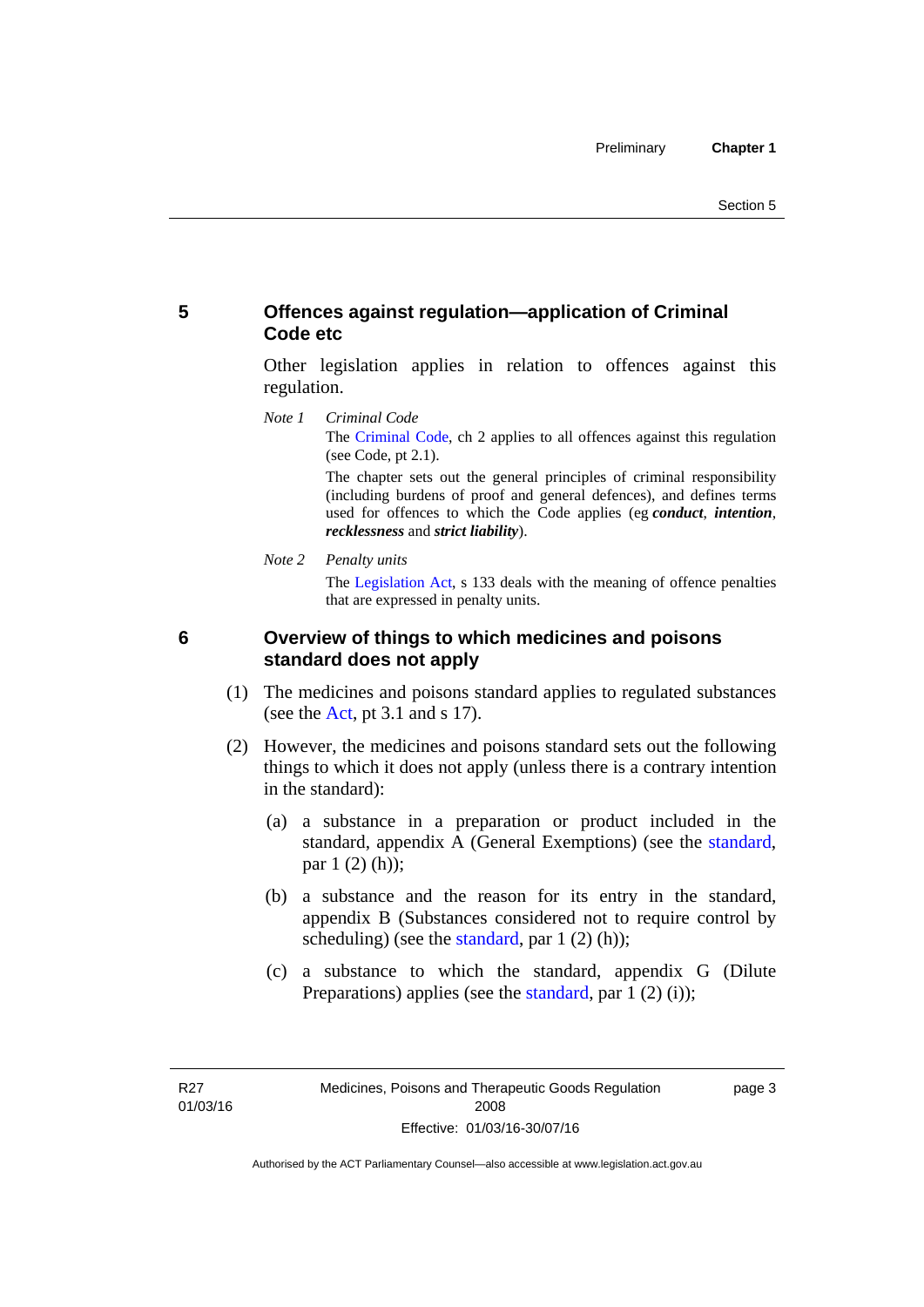#### **Chapter 1** Preliminary

Section 6

- (d) certain low concentrations of substances included in the standard, schedules 1 to 6 if the substance is not also included in schedule 7 or 8 (see the [standard,](http://www.comlaw.gov.au/Series/F2012L01200) par 1 (2) (j));
- (e) certain impurities in pesticides (see the [standard,](http://www.comlaw.gov.au/Series/F2012L01200) par  $1(2)(k)$ ).

page 4 Medicines, Poisons and Therapeutic Goods Regulation 2008 Effective: 01/03/16-30/07/16

R27 01/03/16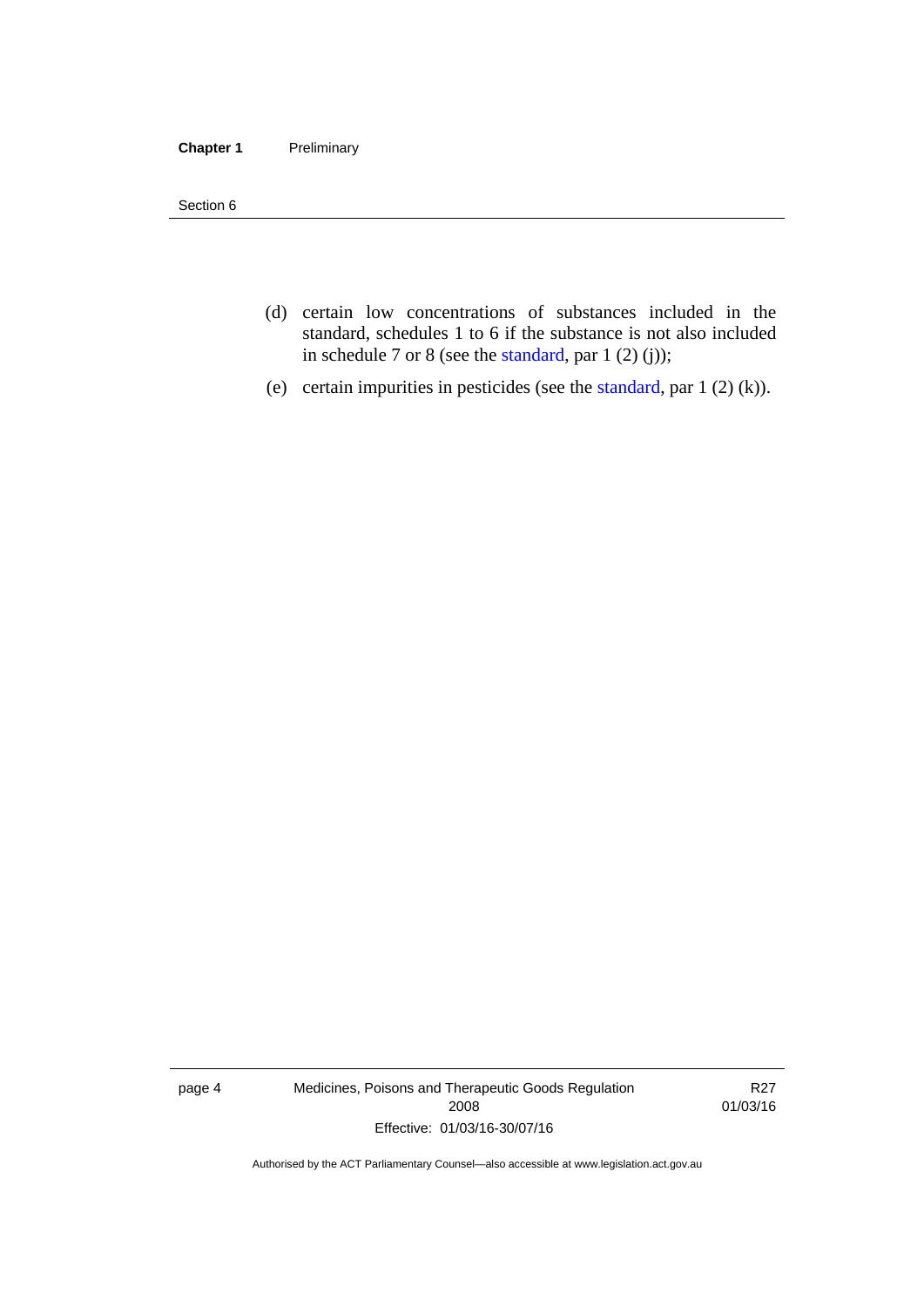# <span id="page-28-0"></span>**Chapter 2 Medicines—authorisations generally**

# <span id="page-28-1"></span>**Part 2.1 Overview of medicines authorisations**

### <span id="page-28-2"></span>**10 General overview of authorisations for medicines**

 (1) The Act requires that a person must not deal with a medicine in a particular way unless the person is authorised to deal with the medicine.

#### **Example**

the [Act](http://www.legislation.act.gov.au/a/2008-26/default.asp), s 35 is about obtaining certain substances (which include medicines)

- *Note 1* The [Act,](http://www.legislation.act.gov.au/a/2008-26/default.asp) s 19 sets out when a person *deals* with a medicine.
- *Note 2* An example is part of the regulation, is not exhaustive and may extend, but does not limit, the meaning of the provision in which it appears (see [Legislation Act,](http://www.legislation.act.gov.au/a/2001-14) s 126 and s 132).
- (2) The [Act](http://www.legislation.act.gov.au/a/2008-26/default.asp), section 20 sets out when a person is authorised to deal with a medicine.
- (3) This regulation authorises certain dealings with medicines.

*Note* An authorisation is not required to deal with the following:

- a substance excluded from the medicines and poisons standard by the [standard,](http://www.comlaw.gov.au/Series/F2012L01200) par  $1(2)$  (see s 6);
- a substance mentioned in the [medicines and poisons standard,](http://www.comlaw.gov.au/Series/F2012L01200) sch 2, 3, 4 or 8 if none of the schedules apply to the substance because of an exception in the standard (eg Aspirin in packets available from supermarkets).

R27 01/03/16 page 5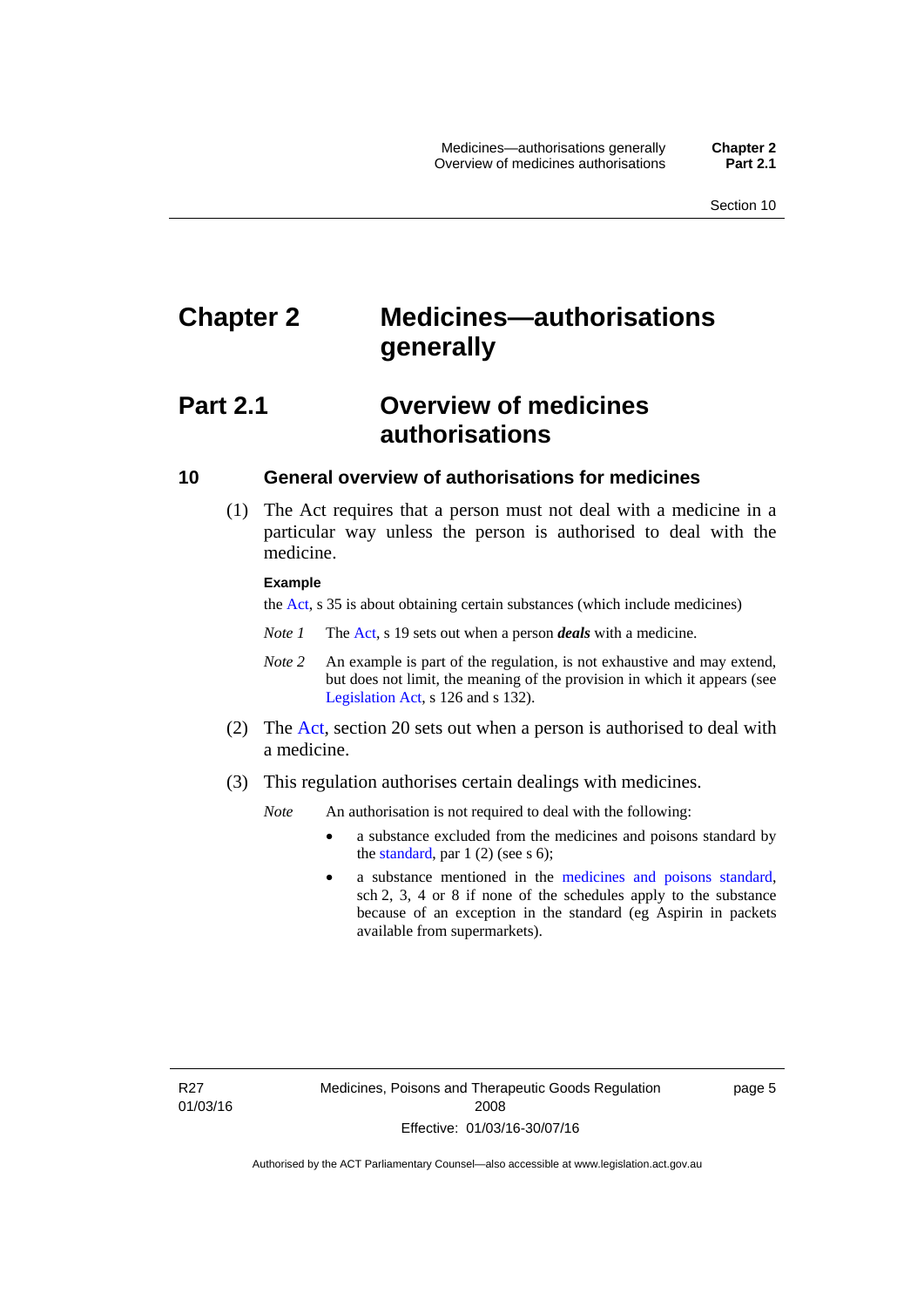Section 11

(4) An authorisation under this regulation may be subject to limitations.

#### **Examples—s (4)**

- 1 a health practitioner's authorisation is subject to any condition or restriction to which the health practitioner is subject to under the *[Health Practitioner](http://www.legislation.act.gov.au/a/db_39269/default.asp)  [Regulation National Law \(ACT\)](http://www.legislation.act.gov.au/a/db_39269/default.asp)* (see s 20)
- 2 the authorisation of a person to prescribe a medicine is subject to any restriction included in sch 1 in relation to the person (see s 30 (1) (b))

*Note* For the power to impose other restrictions, see the [Act](http://www.legislation.act.gov.au/a/2008-26/default.asp), ch 8.

## <span id="page-29-0"></span>**11 Overview of medicines authorisations under this regulation**

- (1) Medicines authorisations under this regulation that are specific to health-related occupations are given by the following provisions (and are set out in schedule 1):
	- (a) section 30 (which is about authorisations under schedule 1 to prescribe medicines);
	- (b) section 50 (which is about authorisations under schedule 1 to issue requisitions for medicines);
	- (c) section 60 (which is about authorisations under schedule 1 to issue purchase orders for medicines);
	- (d) section 110 (which is about authorisations under schedule 1 to supply medicines);

*Note Supply* includes dispense on prescription (see [Act,](http://www.legislation.act.gov.au/a/2008-26/default.asp) s 24).

- (e) section 255 (which is about authorisation of approved pharmacists to supply certain medicines without prescription);
- (f) section 350 (which is about authorisations under schedule 1 for people in health-related occupations to administer medicines);
- (g) section 352 (which is about authorisation of pharmacists and intern pharmacists to administer vaccines without prescription);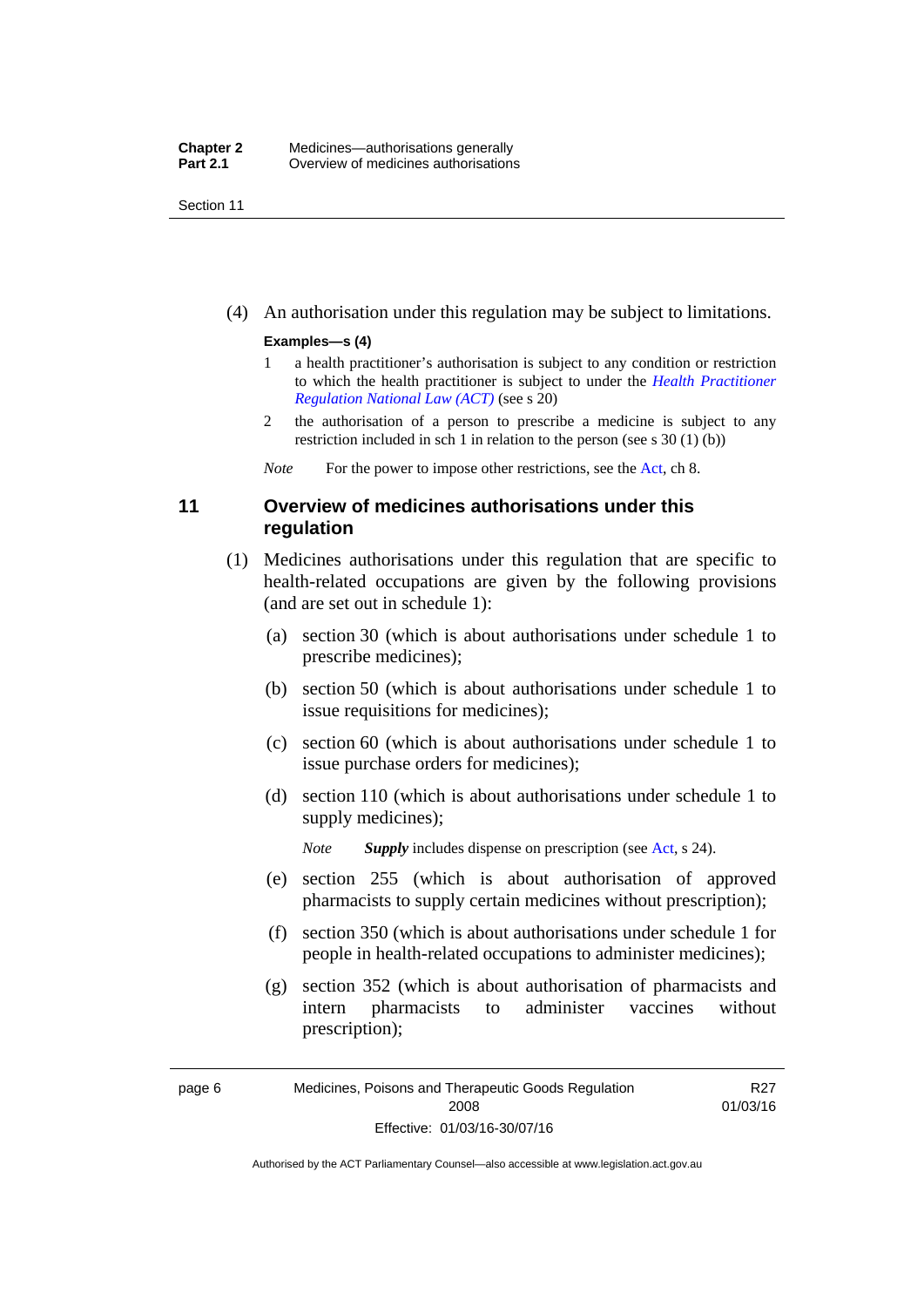- (h) section 370 (which is about authorisations under schedule 1 to obtain and possess medicines);
- (i) section 380 (which is about authorisations under schedule 1 to manufacture medicines).
- (2) For other authorisations, see the following provisions:
	- (a) section 70 (which is about authorisation of CHO to issue standing orders for supply of medicines in public health emergencies);
	- (b) section 71 (which is about authorisation of CHO to issue standing orders for administration of medicines for public health matters);
	- (c) section 75 (which is about authorisation of doctors to issue standing orders for administration of medicines at institutions);
	- (d) section 77 (which is about authorisation of CHO to issue standing orders for supply and administration of medicines at walk-in centres);
	- (e) section 251 (which is about authorisation to supply certain medicines without prescription in emergencies);
	- (f) section 260 (which is about authorisation to supply medicines to pharmacists for disposal);
	- (g) section 261 (which is about authorisation to supply medicines to commercial disposal operators for disposal);
	- (h) section 360 (which is about authorisation for self-administration of medicines);
	- (i) section 361 (which is about authorisation for the administration of medicines by assistants);
	- (j) section 371 (which is about authorisation to obtain and possess medicines for certain personal use-related dealings);

R27 01/03/16 page 7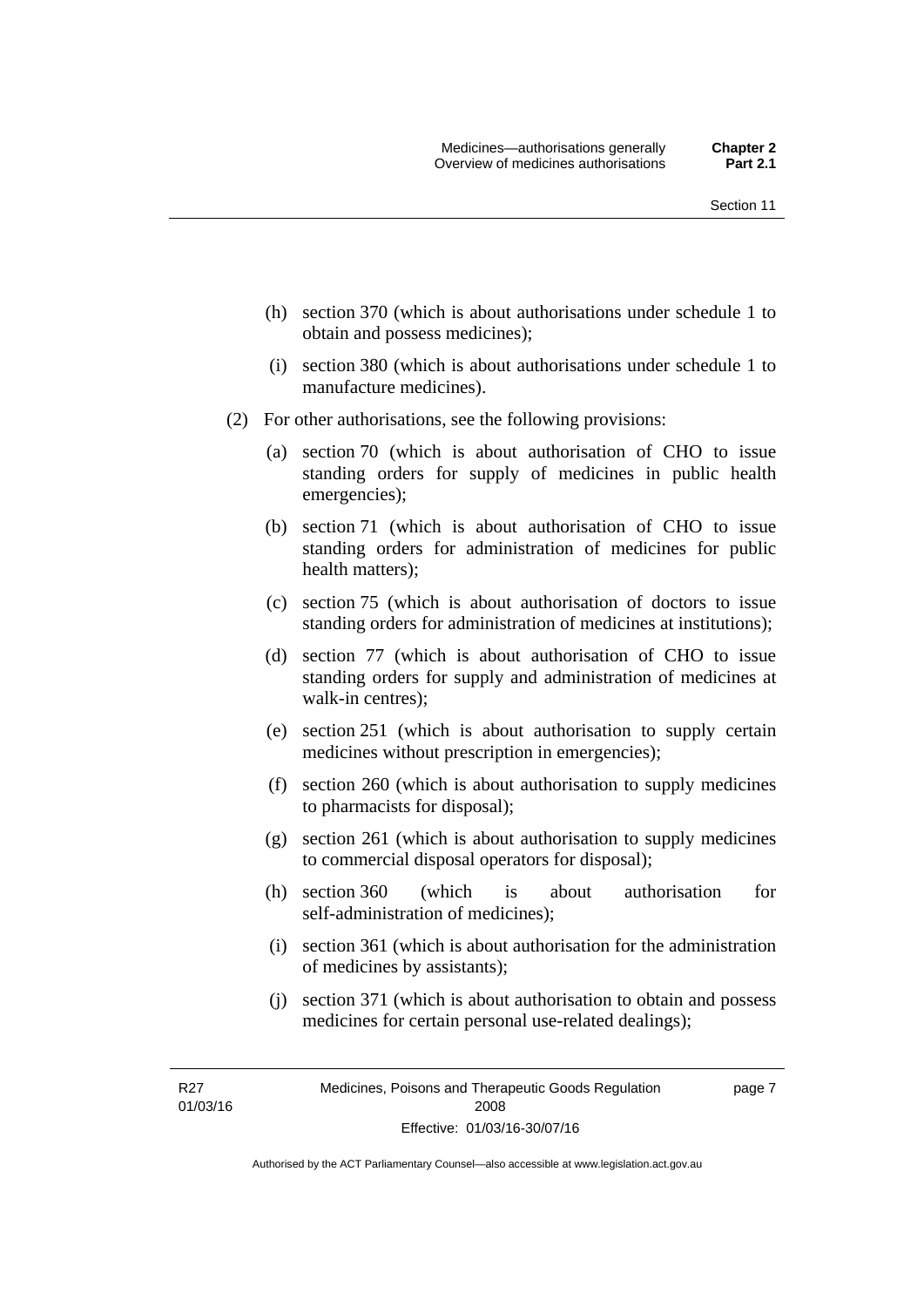Section 11

- (k) section 400 (which is about authorisation to deliver medicines under supply authorities);
- (l) section 401 (which is about authorisation for commercial disposal operators for disposal of medicines);
- (m) section 410 (which is about authorisation to supply and administer adrenaline and salbutamol);
- (n) section 420 (which is about authorisations for CYP authorised people);
- (o) section 421 (which is about authorisations for corrections officers);
- (p) section 430 (which is about authorisations for non-controlled medicines research and education);
- (q) section 440 (which is about authorisations under controlled medicines research and education program licences);
- (r) section 450 (which is about authorisations under first-aid kit licences);
- (s) section 460 (which is about authorisations under medicines wholesalers licences);
- (t) section 470 (which is about authorisations under opioid dependency treatment licences);
- (u) section 480 (which is about authorisations under pharmacy medicines rural communities licences);
- (v) section 490 (which is about authorisations for endorsed health practitioners).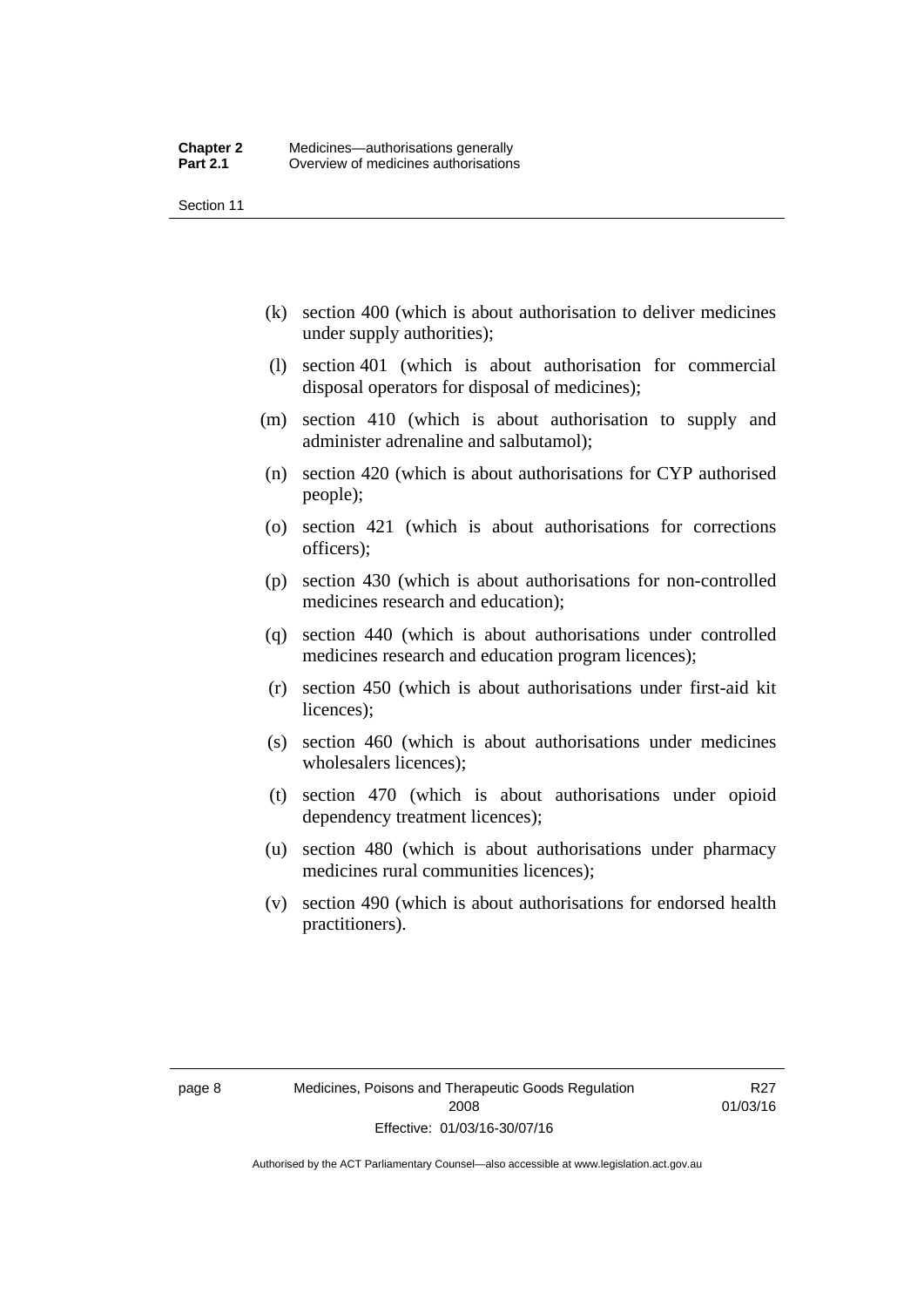### <span id="page-32-0"></span>**12 General overview of authorisation conditions for medicines**

 (1) The [Act](http://www.legislation.act.gov.au/a/2008-26/default.asp), section 44 requires a person who is authorised to deal with a medicine to comply with any condition to which the authorisation is subject.

#### **Example**

Section 31 sets out the authorisation conditions for an authorised person to prescribe a medicine.

- *Note* An example is part of the regulation, is not exhaustive and may extend, but does not limit, the meaning of the provision in which it appears (see [Legislation Act,](http://www.legislation.act.gov.au/a/2001-14) s 126 and s 132).
- (2) The conditions are additional to other restrictions on an authorised person's authority to deal with a medicine.

#### **Example—s (2)**

Sch 1 limits the prescription by eligible midwives of medicines that are listed on the pharmaceutical benefits scheme (see sch 1, part 1.5) to eligible midwives who hold a particular authority.

*Note* Conditions may also be imposed under other provisions of the [Act](http://www.legislation.act.gov.au/a/2008-26/default.asp) including, for example, s 89 which sets out conditions on licences.

R27 01/03/16 Medicines, Poisons and Therapeutic Goods Regulation 2008 Effective: 01/03/16-30/07/16

page 9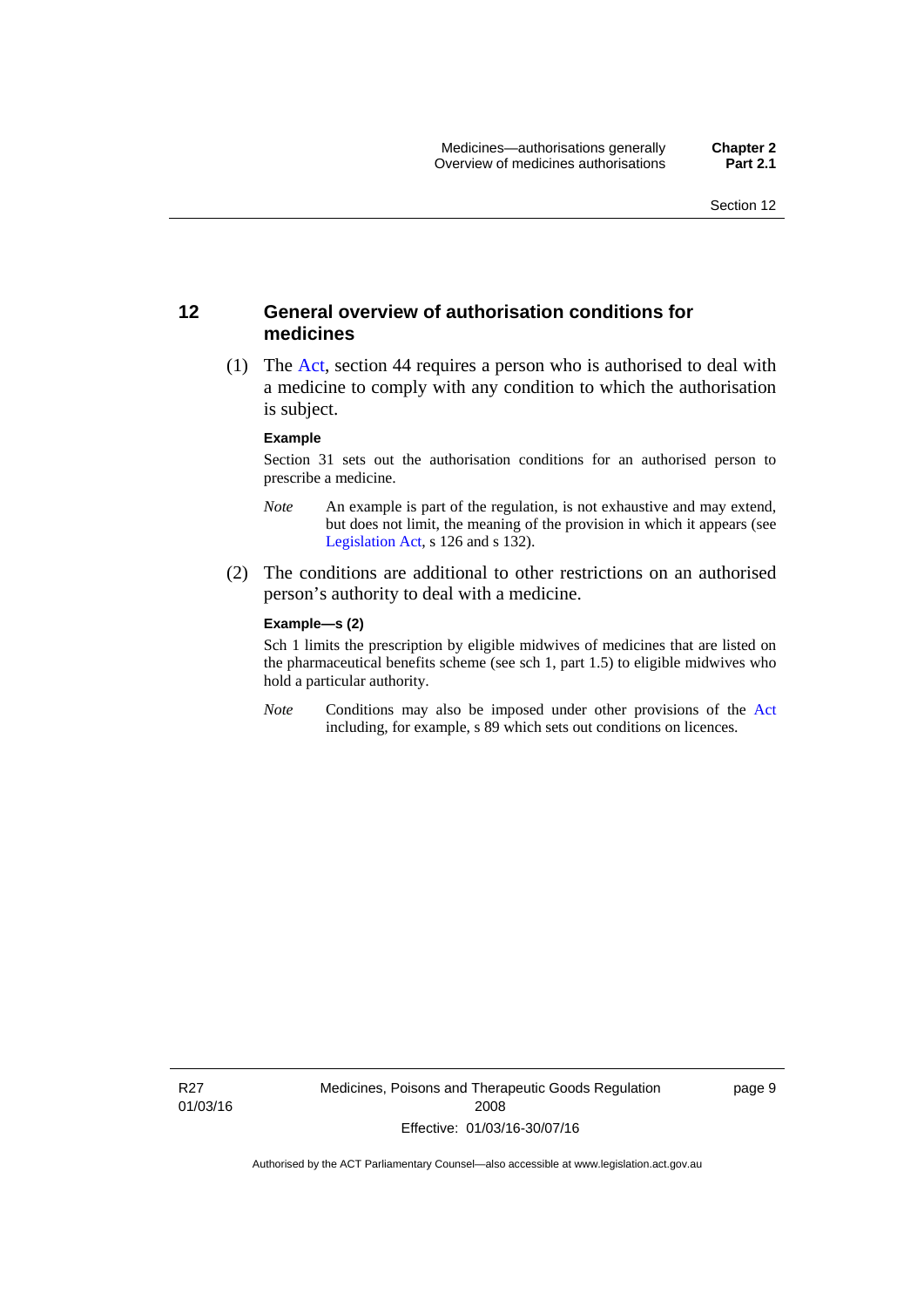Section 20

# <span id="page-33-0"></span>**Part 2.2 Relationship with registration laws**

### <span id="page-33-1"></span>**20 Medicines authorisations subject to Health Practitioner Regulation National Law (ACT) restrictions**

A health practitioner's authorisation under the Act to deal with a medicine is subject to any condition or other restriction to which the health practitioner is subject under the *[Health Practitioner](http://www.legislation.act.gov.au/a/db_39269/default.asp)  [Regulation National Law \(ACT\)](http://www.legislation.act.gov.au/a/db_39269/default.asp)*.

#### **Example**

Section 31 places conditions on the prescribing of medicines by a health practitioner authorised to prescribe the medicines. If a particular health practitioner's registration under the *[Health Practitioner Regulation National Law](http://www.legislation.act.gov.au/a/db_39269/default.asp)  [\(ACT\)](http://www.legislation.act.gov.au/a/db_39269/default.asp)* is subject to the condition or restriction that the person may not prescribe certain medicines, the health practitioner's authorisation under the *[Medicines,](http://www.legislation.act.gov.au/a/2008-26)  [Poisons and Therapeutic Goods Act 2008](http://www.legislation.act.gov.au/a/2008-26)* to prescribe medicines is also subject to that condition or restriction.

- *Note 1* A reference to an Act includes a reference to the statutory instruments made or in force under the Act, including any regulation (see [Legislation Act,](http://www.legislation.act.gov.au/a/2001-14) s 104).
- *Note 2* An example is part of the regulation, is not exhaustive and may extend, but does not limit, the meaning of the provision in which it appears (see [Legislation Act,](http://www.legislation.act.gov.au/a/2001-14) s 126 and s 132).

### <span id="page-33-2"></span>**21 Medicines authorisations subject to Veterinary Surgeons Act 2015 restrictions**

A veterinary surgeon's authorisation under the Act to deal with a medicine is subject to any condition or other restriction to which the veterinary surgeon is subject under the *[Veterinary](http://www.legislation.act.gov.au/a/2015-29/default.asp)  [Surgeons Act 2015](http://www.legislation.act.gov.au/a/2015-29/default.asp)*.

**R27** 01/03/16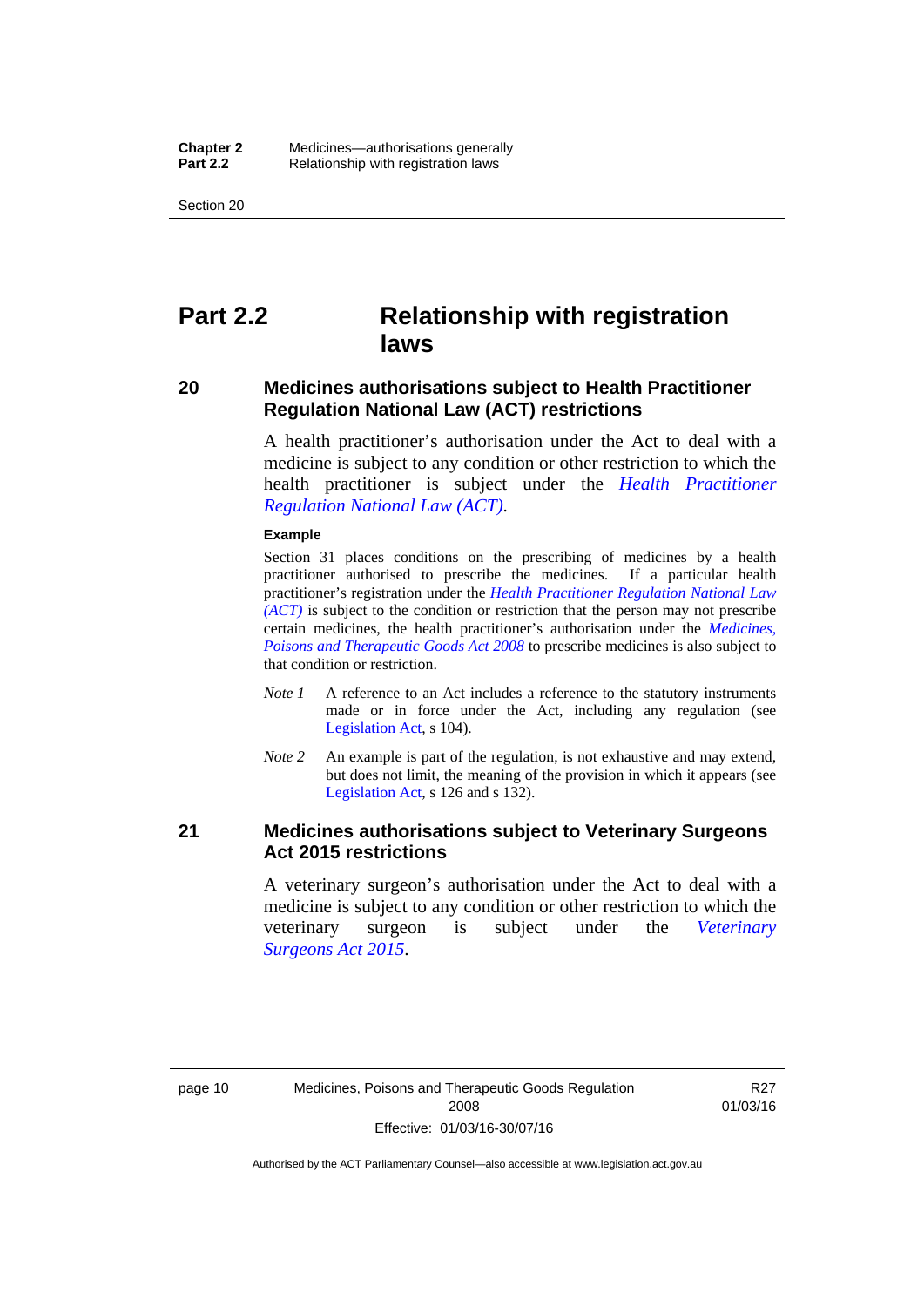# <span id="page-34-0"></span>**Chapter 3 Medicines—supply authorities**

# <span id="page-34-1"></span>**Part 3.1 Prescribing medicines**

# <span id="page-34-2"></span>**Division 3.1.1 Authorisation to prescribe medicines**

## <span id="page-34-3"></span>**30 Authorisation under sch 1 to prescribe medicines— Act, s 40 (1) (b), (2) (b) and (3) (b)**

- (1) A person mentioned in schedule 1, column 2 is authorised to prescribe a medicine if—
	- (a) prescribing the medicine is included in the schedule, column 3 in relation to the person; and
	- (b) the prescribing is consistent with any restriction for the prescribing mentioned in the schedule, column 3; and
	- (c) if the prescription is a self-prescription of the medicine—
		- (i) the person is not a trainee dentist, trainee nurse practitioner, intern doctor or person training to be an eligible midwife; or
		- (ii) the medicine is not a restricted medicine.
- (2) In this section:

### *restricted medicine* means—

- (a) an anabolic steroid; or
- (b) a designated appendix D medicine; or
- (c) a benzodiazepine; or
- (d) a controlled medicine.

page 11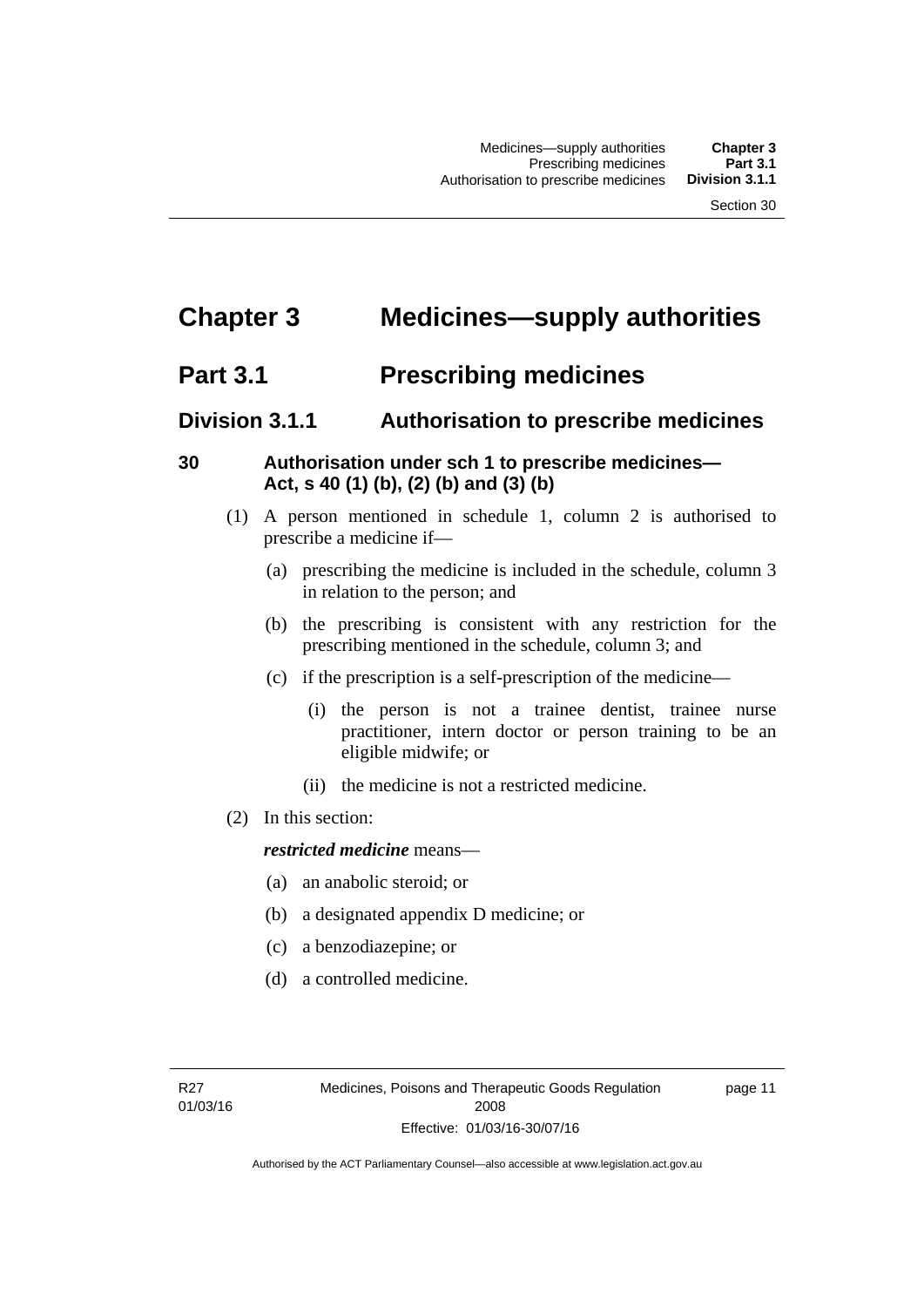<span id="page-35-0"></span>**31 Authorisation conditions for prescribing medicines—Act, s 44 (1) (b) and (2) (b)** 

- (1) A prescriber's authorisation under section 30 to prescribe a medicine is subject to the following conditions:
	- (a) the medicine is prescribed in accordance with the [Act](http://www.legislation.act.gov.au/a/2008-26/default.asp), section 7 (Appropriate prescription and supply of medicines);
	- (b) if the prescription is a written prescription—
		- (i) the prescription complies with section 40 (General requirements for written prescriptions); and
		- (ii) the prescription (other than a national residential medication chart prescription) includes the particulars mentioned in section 41 on the front of the prescription; and
		- (iii) if the prescription is a national residential medication chart prescription in a national residential medication chart––the chart includes the particulars mentioned in section 41; and
		- (iv) if the prescription is faxed by a prescriber to a pharmacist—the prescriber sends the original prescription to the pharmacist not later than 24 hours after the prescriber faxes the prescription to the pharmacist;
			- *Note 1* For the endorsement of faxed prescriptions, see s 41 (1) (m).
			- *Note 2 Pharmacist* does not include an intern pharmacist (see dict).
	- (c) if the prescription is an oral prescription—
		- (i) the prescriber believes on reasonable grounds that giving an oral prescription for the medicine is reasonably necessary for the patient's treatment; and

page 12 Medicines, Poisons and Therapeutic Goods Regulation 2008 Effective: 01/03/16-30/07/16

R27 01/03/16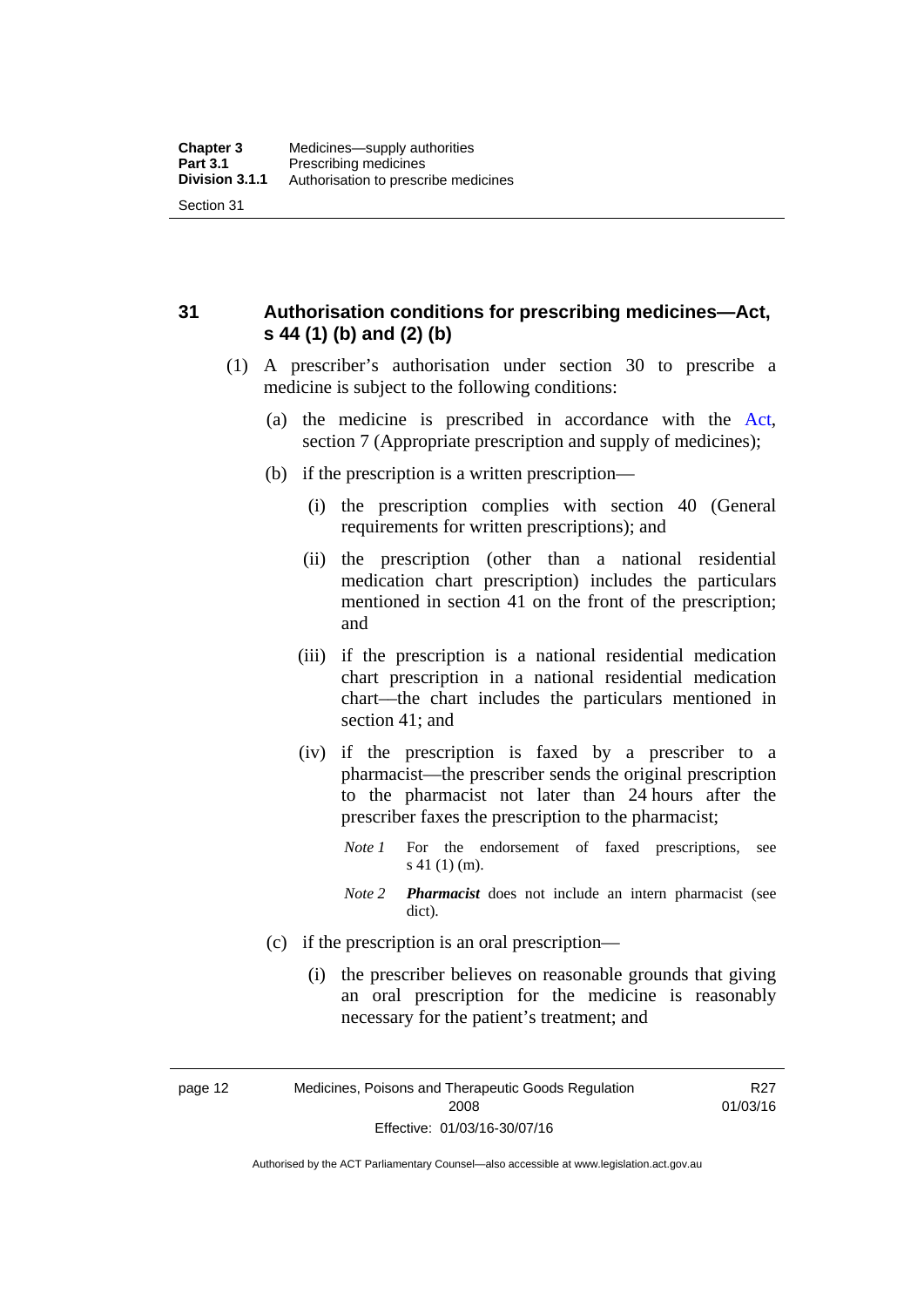- (ii) if the prescription is for an unusual or dangerous dose of a medicine—the prescription includes a statement telling the person who is to dispense or administer the medicine that the prescription is for an unusual or dangerous dose; and
- (iii) the prescription includes the particulars mentioned in section 41; and
- (iv) the prescriber sends a written prescription for the medicine to the pharmacist not later than 24 hours after the prescriber gives the oral prescription to the pharmacist;

- (d) if the medicine is a controlled medicine for human use—
	- (i) the prescriber complies with the additional requirements under section 32 for prescribing a controlled medicine; and
	- (ii) if the controlled medicines approval is an oral approval the prescriber sends the chief health officer a written application for the approval in accordance with section 561 (Requirements for CHO controlled medicines approval applications) not later than 7 days after the day the oral approval is given;
- (e) if the medicine is a designated appendix D medicine prescribed for a purpose mentioned in schedule 3 (Designated appendix D medicines—standing approvals), part 3.2, column 3 in relation to the medicine—the prescriber complies with the additional requirements under section 33 in relation to the prescription.
- (2) In this section:

page 13

*Note* For the endorsement of written prescriptions confirming oral prescriptions, see s 41 (1) (n).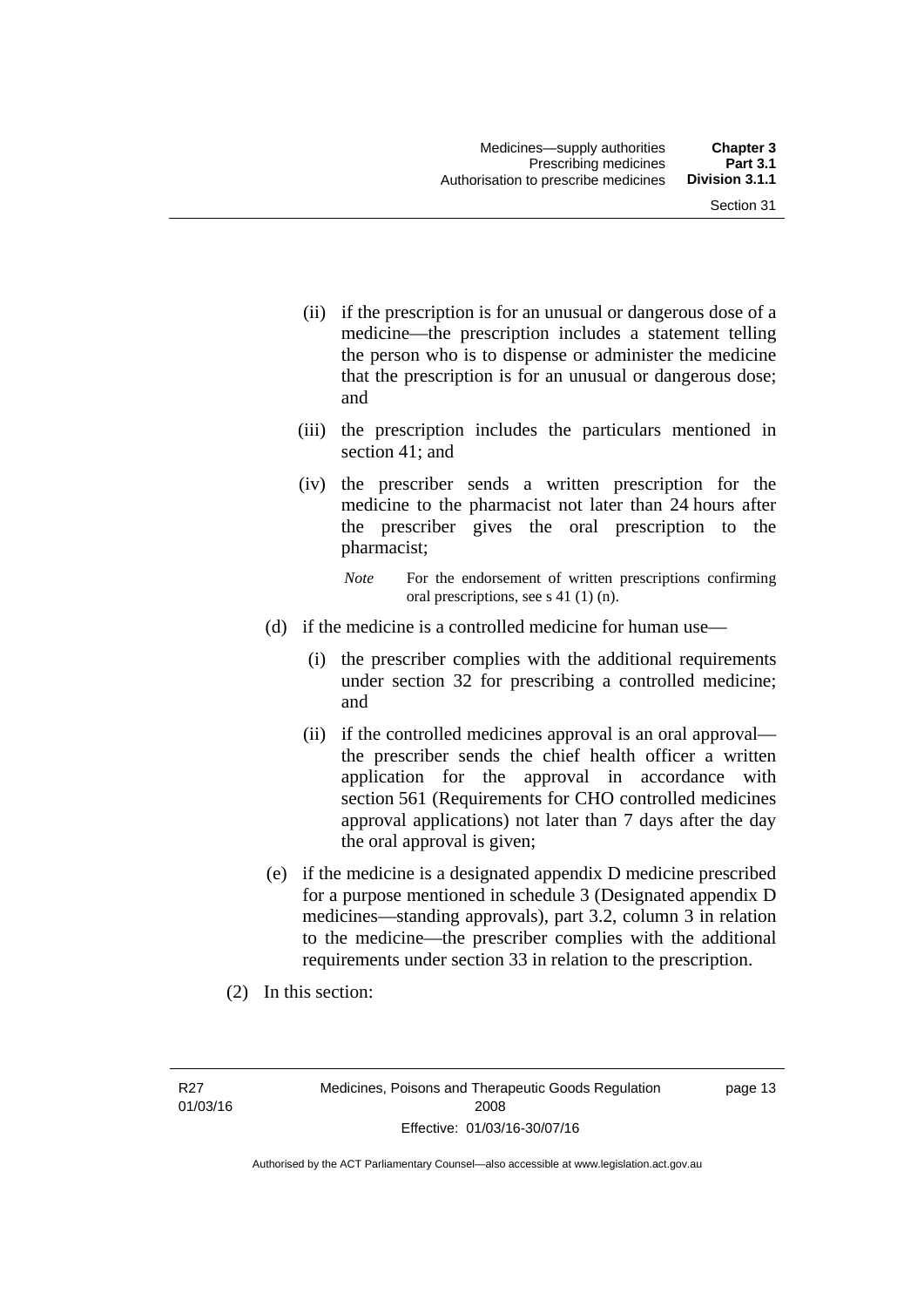*national residential medication chart* means a residential medication chart within the meaning of the *[National](http://www.comlaw.gov.au/Series/F1996B02844)  [Health \(Pharmaceutical Benefits\) Regulations 1960](http://www.comlaw.gov.au/Series/F1996B02844)* (Cwlth), section 19AA (6) (Item in residential medication chart is prescription), as in force from time to time.

#### **32 Additional requirements for prescribing controlled medicines for human use**

The following are the additional requirements for prescribing a controlled medicine for human use:

 (a) the prescriber has a controlled medicines approval to prescribe the medicine;

*Note* For controlled medicines approvals, see pt 13.1.

 (b) if the approval is for a particular form of the medicine—the prescription is for the form of the medicine approved or a bioequivalent form;

*Note Bioequivalent*—see the dictionary.

- (c) if the approval is for a particular strength of the medicine—the prescription is for the strength approved or a weaker strength;
- (d) if the approval is for a particular quantity of the medicine—the prescription is for not more than the quantity approved;
- (e) the prescriber complies with each condition (if any) of the approval;
- (f) if the controlled medicine is dronabinol for human use—
	- (i) the prescriber also has an authorisation under the *[Therapeutic Goods Act 1989](http://www.comlaw.gov.au/Series/C2004A03952)* (Cwlth), section 19 to supply the medicine; and

R27 01/03/16

page 14 Medicines, Poisons and Therapeutic Goods Regulation 2008 Effective: 01/03/16-30/07/16

*Note* The *[National Health \(Pharmaceutical Benefits\) Regulations 1960](http://www.comlaw.gov.au/Series/F1996B02844)* (Cwlth) does not need to be notified under the [Legislation Act](http://www.legislation.act.gov.au/a/2001-14) because s 47 (6) does not apply (see s 863).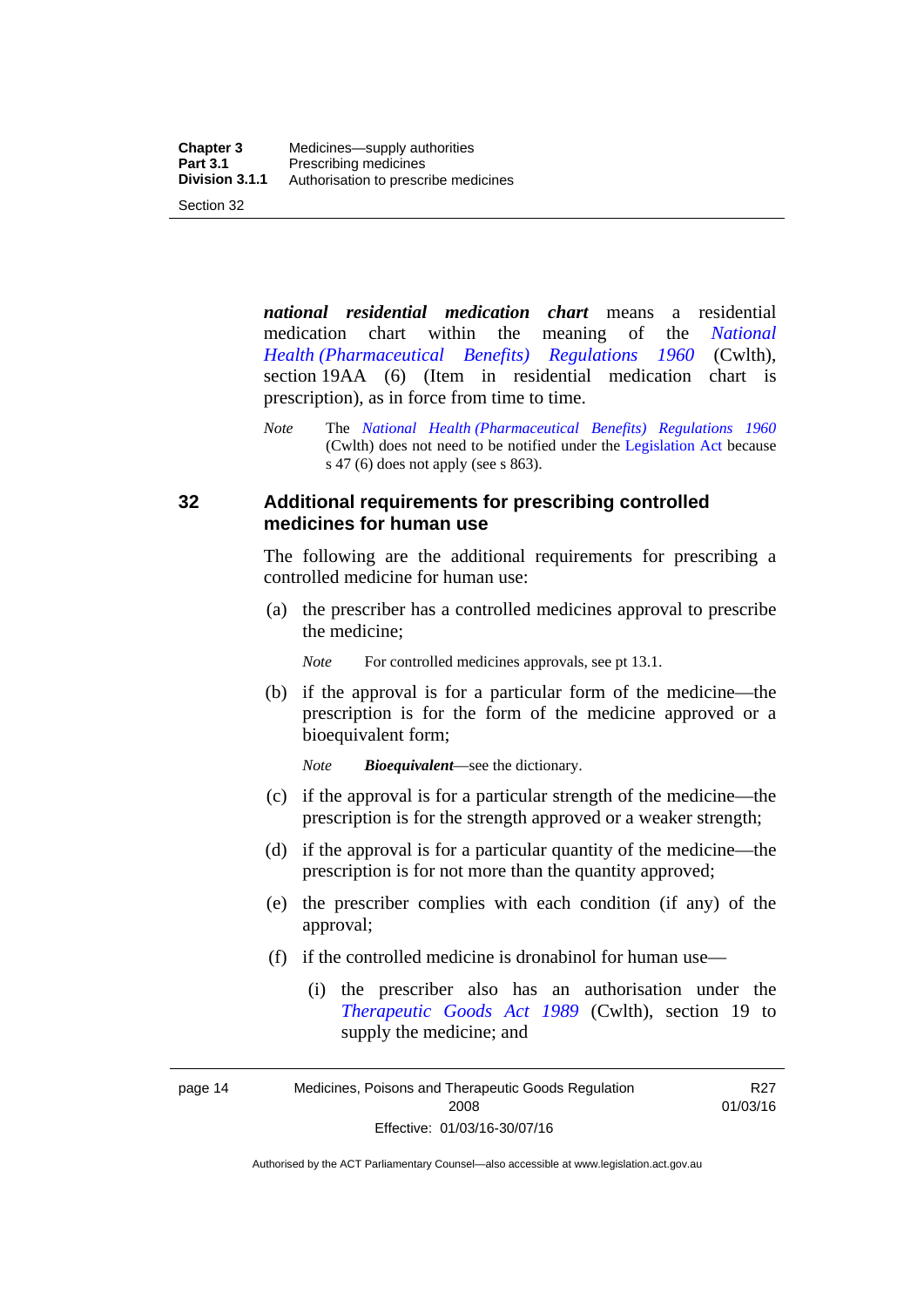(ii) the prescriber complies with each condition (if any) of the authorisation.

#### **Example—par (b)**

If a slow release form of a medicine is approved, the prescriber is not authorised to prescribe an immediate release form of the medicine.

#### **Example—par (c) and par (d)**

If a doctor is given an approval to prescribe 25 morphine 20mg capsules, the doctor may prescribe 5 20mg capsules and 10 15mg capsules. Later, if the approval is still in force, the doctor may prescribe not more than 10 morphine capsules of any strength up to and including 20mg.

*Note* An example is part of the regulation, is not exhaustive and may extend, but does not limit, the meaning of the provision in which it appears (see [Legislation Act,](http://www.legislation.act.gov.au/a/2001-14) s 126 and s 132).

#### **33 Additional requirements for designated appendix D medicines prescriptions for human use**

The following are the additional requirements for prescribing a designated appendix D medicine for a purpose mentioned in schedule 3 (Designated appendix D medicines—standing approvals), part 3.2, column 3 in relation to the medicine:

- (a) the prescriber has an appendix D medicines approval to prescribe the medicine;
- (b) the prescriber complies with each condition (if any) of the approval (including any condition in schedule 3, part 3.2, column 4 in relation to the medicine).

## **Division 3.1.2 Prescriptions**

*Note* A prescription may provide for a medicine to be dispensed or administered (see [Act](http://www.legislation.act.gov.au/a/2008-26/default.asp), dict, def *prescription*).

#### **40 General requirements for written prescriptions**

A written prescription for a medicine must—

R27 01/03/16 Medicines, Poisons and Therapeutic Goods Regulation 2008 Effective: 01/03/16-30/07/16

page 15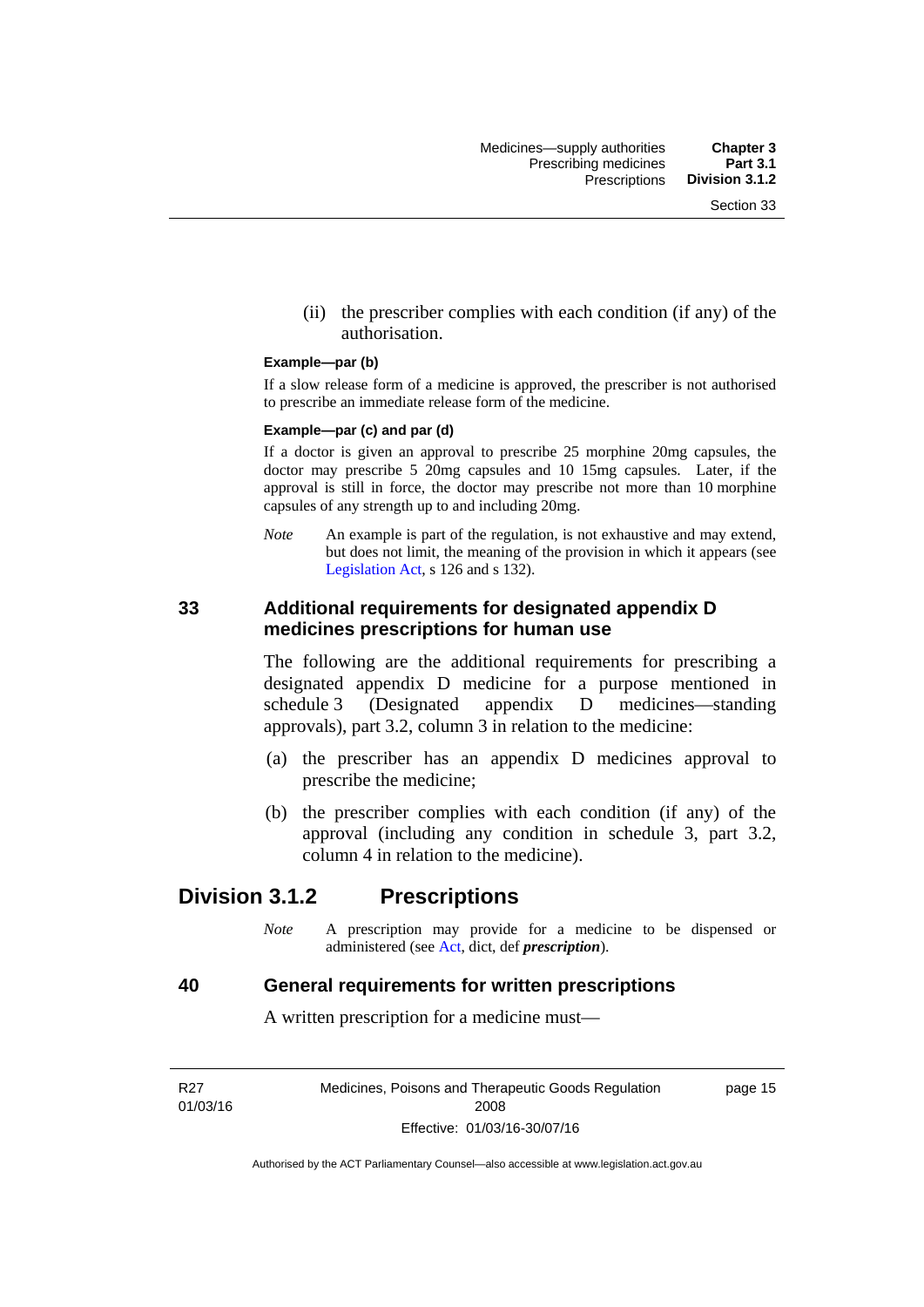- (a) be signed by the prescriber; and
	- *Note* The prescription must be signed with the prescriber's usual signature (see [Act](http://www.legislation.act.gov.au/a/2008-26/default.asp), dict, def *signs*).
- (b) if the prescriber amends the prescription—be initialled and dated beside the amendment by the prescriber; and
- (c) be written in terms and symbols used in ordinary professional practice; and
- (d) if the prescription is for an unusual or dangerous dose include the prescriber's initials beside an underlined reference to the dose.
- *Note Written* includes in electronic form (see [Act,](http://www.legislation.act.gov.au/a/2008-26/default.asp) dict).

#### **41 Particulars for prescriptions**

- (1) A prescription must include the following particulars:
	- (a) the prescriber's name, professional qualifications and business address and telephone number;
	- (b) the date the prescription is given;
	- (c) the medicine, and the form, strength and quantity of the medicine, to be dispensed or administered under the prescription;
	- (d) the name and address of the person for whom the medicine is prescribed;
	- (e) directions about the use of the medicine, including the dose and regimen of the medicine, that are adequate to allow the medicine to be taken or administered safely;
	- (f) the number of times the medicine may be dispensed or administered under the prescription;
	- (g) if the prescription is for a controlled medicine for human use—

R27 01/03/16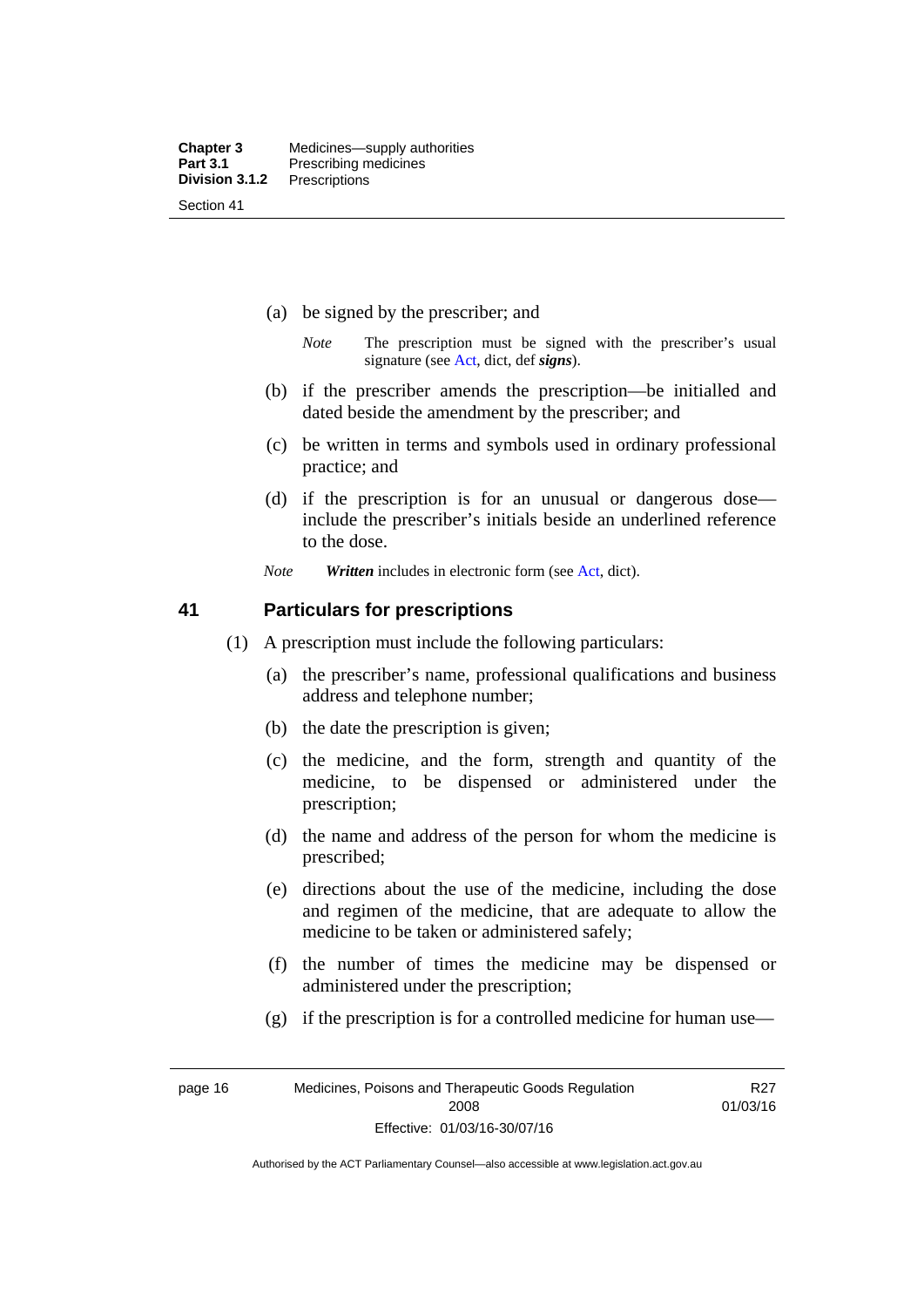- (i) the relevant approval particulars; and
- (ii) if the medicine is dronabinol—the relevant TGA authorisation particulars; and
- (iii) if the prescription is a repeat prescription—the period that must elapse between each dispensing or administration of the medicine;
- (h) if the prescription is for a designated appendix D medicine for a purpose mentioned in schedule 3 (Designated appendix D medicines—standing approvals), part 3.2, column 3 in relation to the medicine—the relevant approval particulars;
- (i) if the prescriber is a dentist—the words 'for dental treatment only';
- (j) if the prescriber is an eligible midwife—the words 'for midwifery use only';
- (k) if the prescriber is an optometrist—the words 'for optometry use only';
- (l) if the prescriber is a veterinary surgeon—
	- (i) the words 'for animal treatment only'; and
	- (ii) the species of the animal for which the medicine is to be dispensed; and
	- (iii) if possible, a way of identifying the animal;
- (m) if the prescription is an original of a prescription that was faxed by a prescriber to a pharmacist—the prescription is endorsed with words to the effect that the prescription was faxed to a named pharmacy on a stated date;
- (n) if the prescription is a written prescription under section 31 (1) (c) (iv) (which is about oral prescriptions)—the prescription is endorsed with words to the effect that the

R27 01/03/16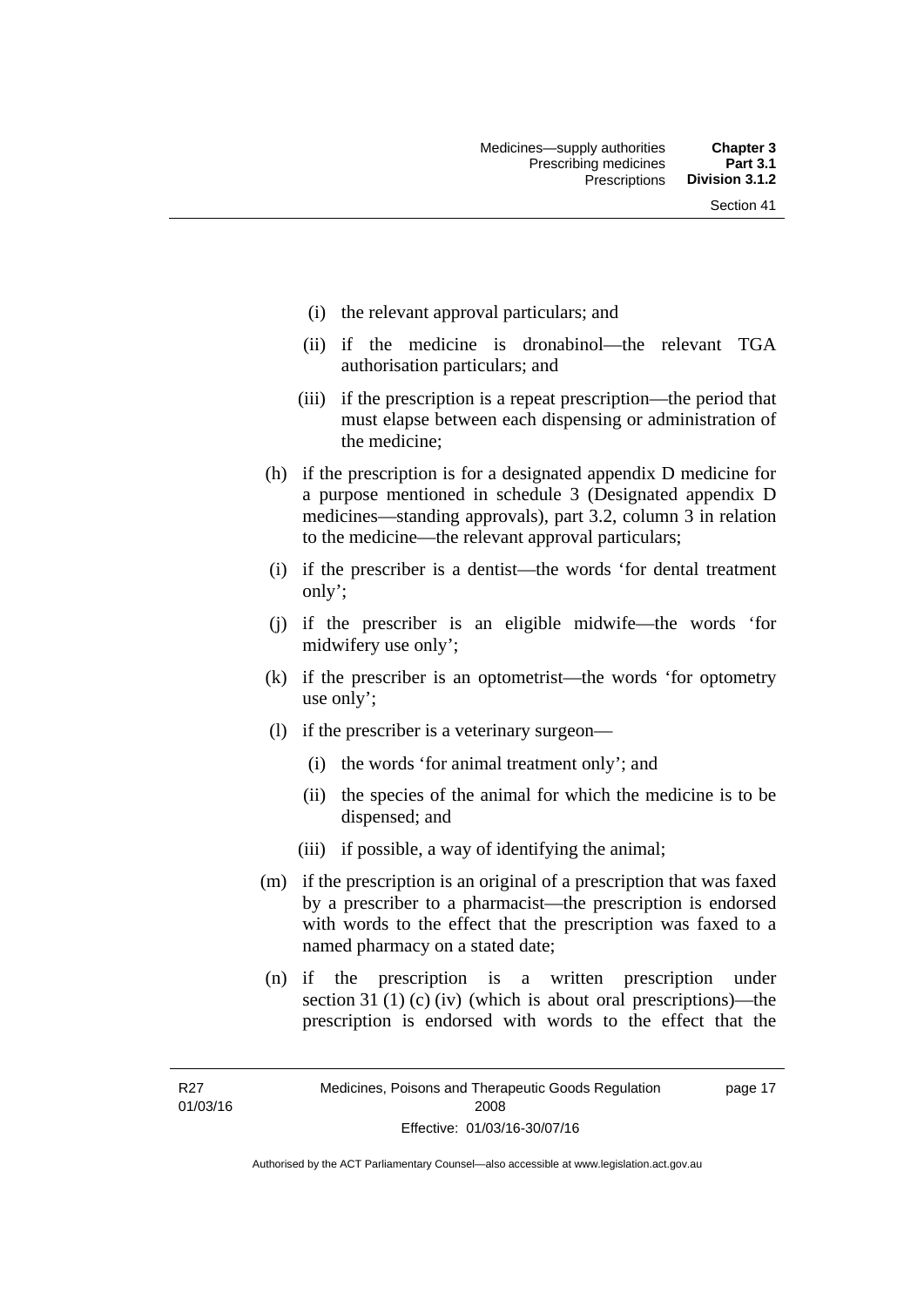prescription is a confirmation copy of an oral prescription issued to a named pharmacist on a stated date.

- (2) However, if the prescription is written for an in-patient at a hospital in the patient's medical records, the prescription need not include any of the following:
	- (a) the prescriber's professional qualifications and business address and telephone number;
	- (b) if the medicine prescribed is a controlled medicine or designated appendix D medicine—the relevant approval particulars.
	- *Note 1 Hospital* means a public hospital, private hospital or day hospital and includes a body prescribed by regulation as a hospital (see [Act,](http://www.legislation.act.gov.au/a/2008-26/default.asp) dict).

*Note 2* A *hospice* is a hospital (see *The Macquarie Dictionary*, 4th ed).

- (3) Also, if the prescription is a national residential medication chart prescription, the prescription need not include either of the following:
	- (a) the prescriber's professional qualifications;
	- (b) the quantity of the medicine to be dispensed or administered under the prescription.
- (4) In this section:

#### *relevant approval particulars* means—

- (a) for a controlled medicine—
	- (i) for an approval under section 556 (Standing approval to prescribe controlled medicines for short-term treatment)—the words 'standing short-term approval'; or
	- (ii) for an approval under section 557 (Standing interim approval to prescribe buprenorphine and methadone for patients of certain institutions)—the words 'standing opioid dependency treatment approval'; or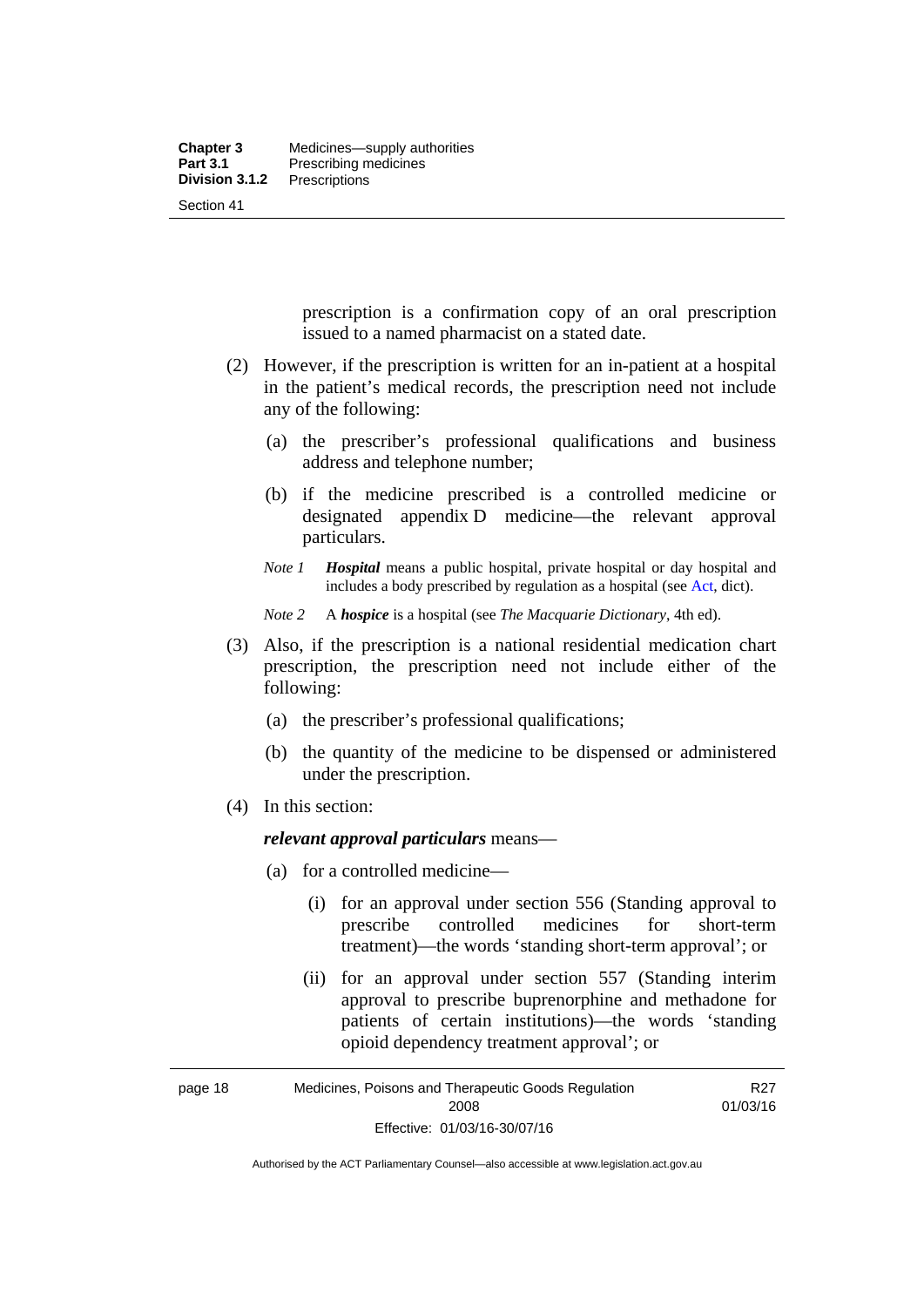- (iii) for an approval under division 13.1.3 (Chief health officer controlled medicines approvals)—the words 'CHO approval number' followed by the identifying number for the approval; or
- (b) for a designated appendix D medicine—
	- (i) for an approval under section 591 (Standing approval to prescribe designated appendix D medicines)—the words 'standing approval' and the specialist area, or the area, in which the prescriber practises; or
	- (ii) for an approval under section 593 (CHO decisions on applications to prescribe designated appendix D medicines)—the words 'CHO approval number' followed by the identifying number for the approval.

*relevant TGA authorisation particulars* means the words 'TGA authorisation' followed by—

- (a) the identifying number for the authorisation; or
- (b) if no identifying number is given for the authorisation—the date of the approval.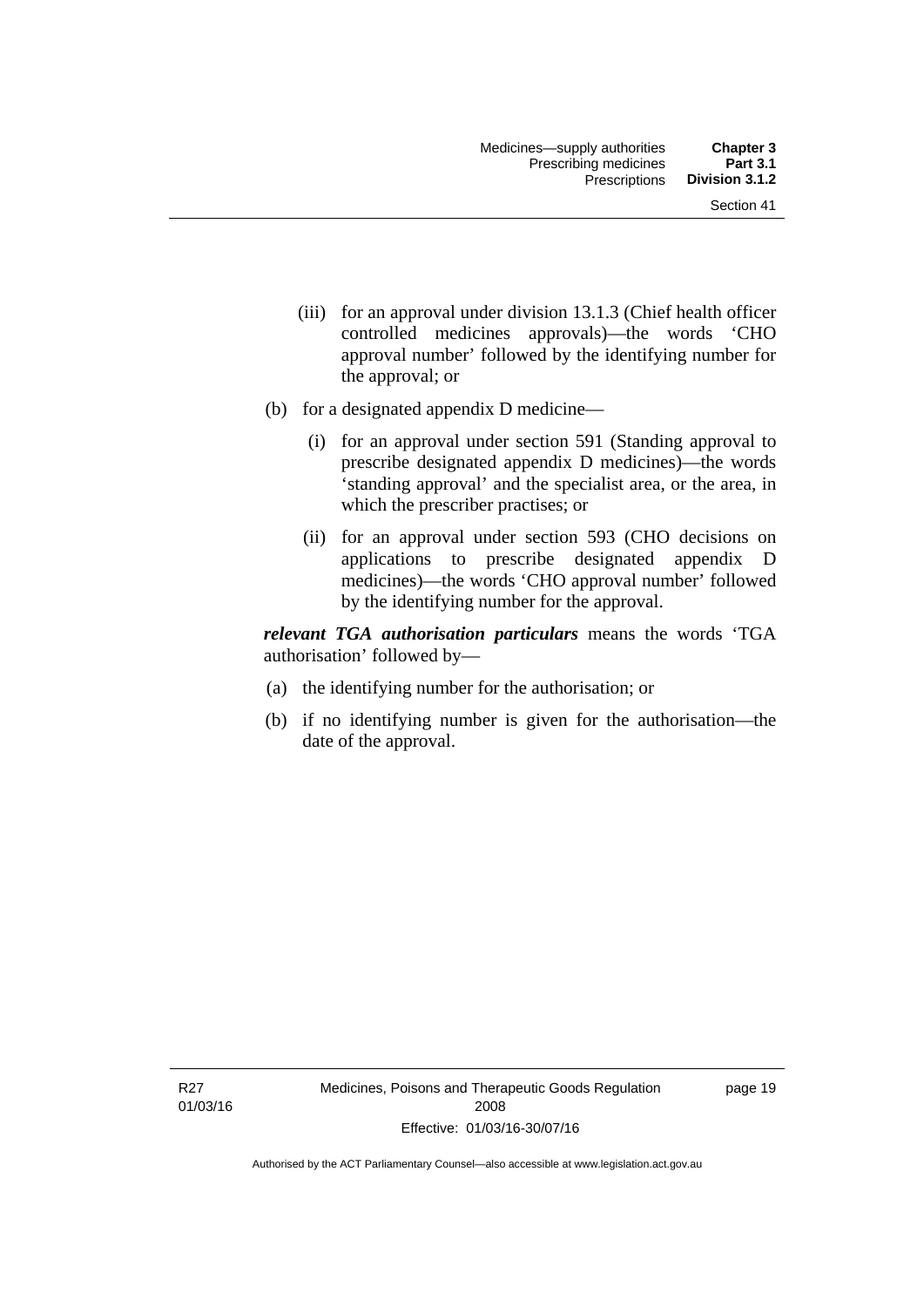# **Part 3.2 Requisitioning medicines**

## **Division 3.2.1 Authorisation to issue requisitions**

#### **50 Authorisation under sch 1 to issue requisitions for medicines—Act, s 41 (b)**

A person mentioned in schedule 1, column 2 is authorised to issue a requisition for a medicine if—

- (a) issuing the requisition is included in the schedule, column 3 in relation to the person; and
- (b) the issue of the requisition is consistent with any restriction for the issue of the requisition mentioned in the schedule, column 3.

#### **51 Authorisation conditions for issuing requisitions for medicines—Act, s 44 (1) (b) and (2) (b)**

A person's authorisation under section 50 to issue a requisition for a medicine is subject to the following conditions:

- (a) if the requisition is a written requisition—the requisition complies with section 55 (General requirements for written requisitions) and section 56 (Particulars for requisitions);
- (b) if the requisition is an oral requisition—
	- (i) the person believes on reasonable grounds that issuing the requisition is reasonably necessary for the treatment of a person; and
	- (ii) the quantity of the medicine requisitioned is not more than the amount reasonably necessary for the person's treatment; and
	- (iii) the requisition complies with section 56.

page 20 Medicines, Poisons and Therapeutic Goods Regulation 2008 Effective: 01/03/16-30/07/16

R27 01/03/16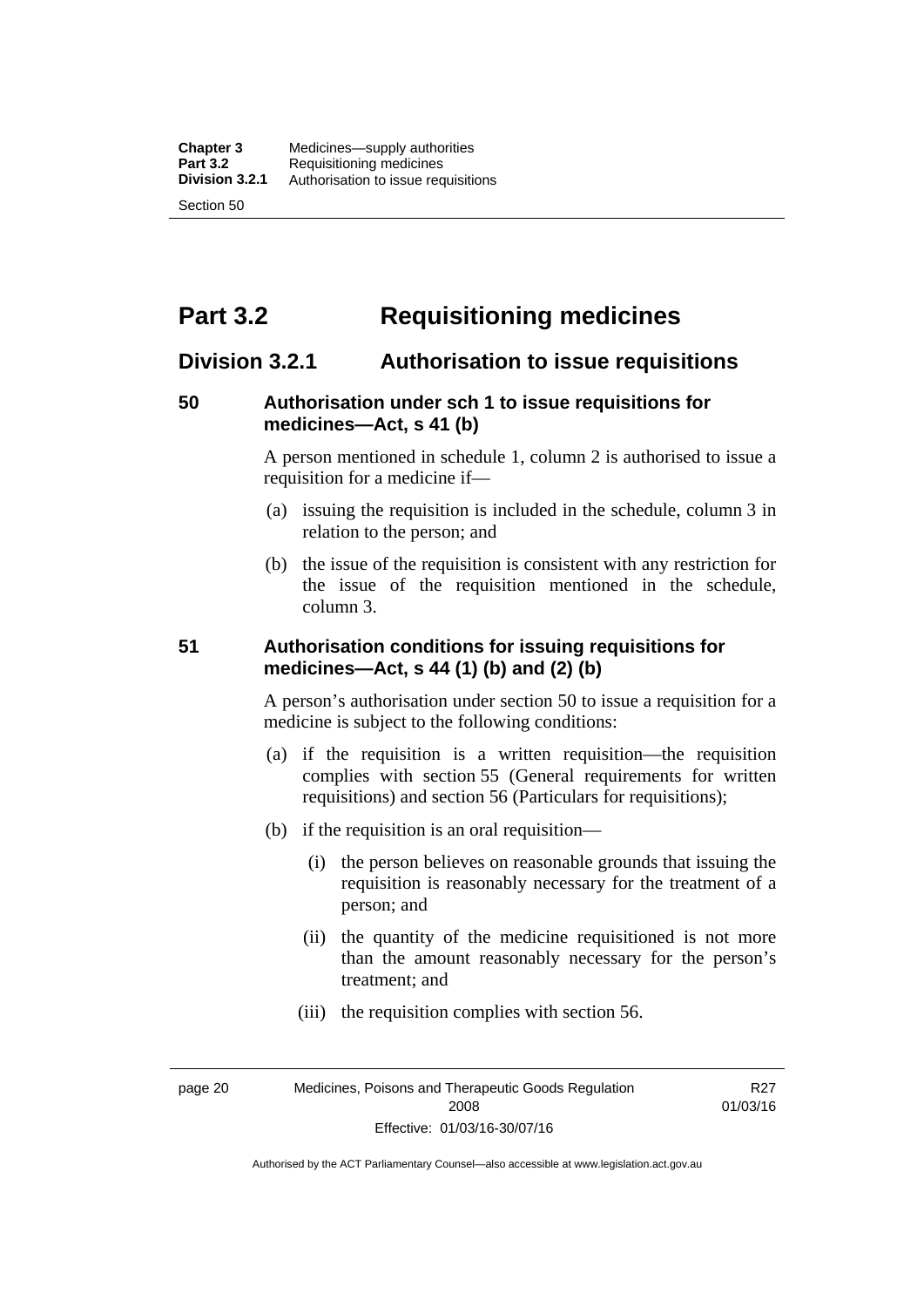# **Division 3.2.2 Requisitions**

#### **55 General requirements for written requisitions**

A written requisition for a medicine must be—

(a) signed by the person (the *issuer*) issuing the requisition; and

 (b) if the issuer amends the requisition—initialled and dated by the issuer beside the amendment.

*Note Written* includes in electronic form (see [Act,](http://www.legislation.act.gov.au/a/2008-26/default.asp) dict).

#### **56 Particulars for requisitions**

A requisition must include the following particulars:

- (a) the name of the person issuing the requisition;
- (b) the capacity in which the person is issuing the requisition;
- (c) the date the requisition is issued;
- (d) the medicine, and the form, strength and quantity of the medicine, to be supplied on the requisition;
- (e) the pharmacy or ward to which the medicine is to be supplied.

*Note Ward*—see the [Act](http://www.legislation.act.gov.au/a/2008-26/default.asp), dictionary.

R27 01/03/16 page 21

*Note* The requisition must be signed with the issuer's usual signature (see [Act](http://www.legislation.act.gov.au/a/2008-26/default.asp), dict, def *signs*).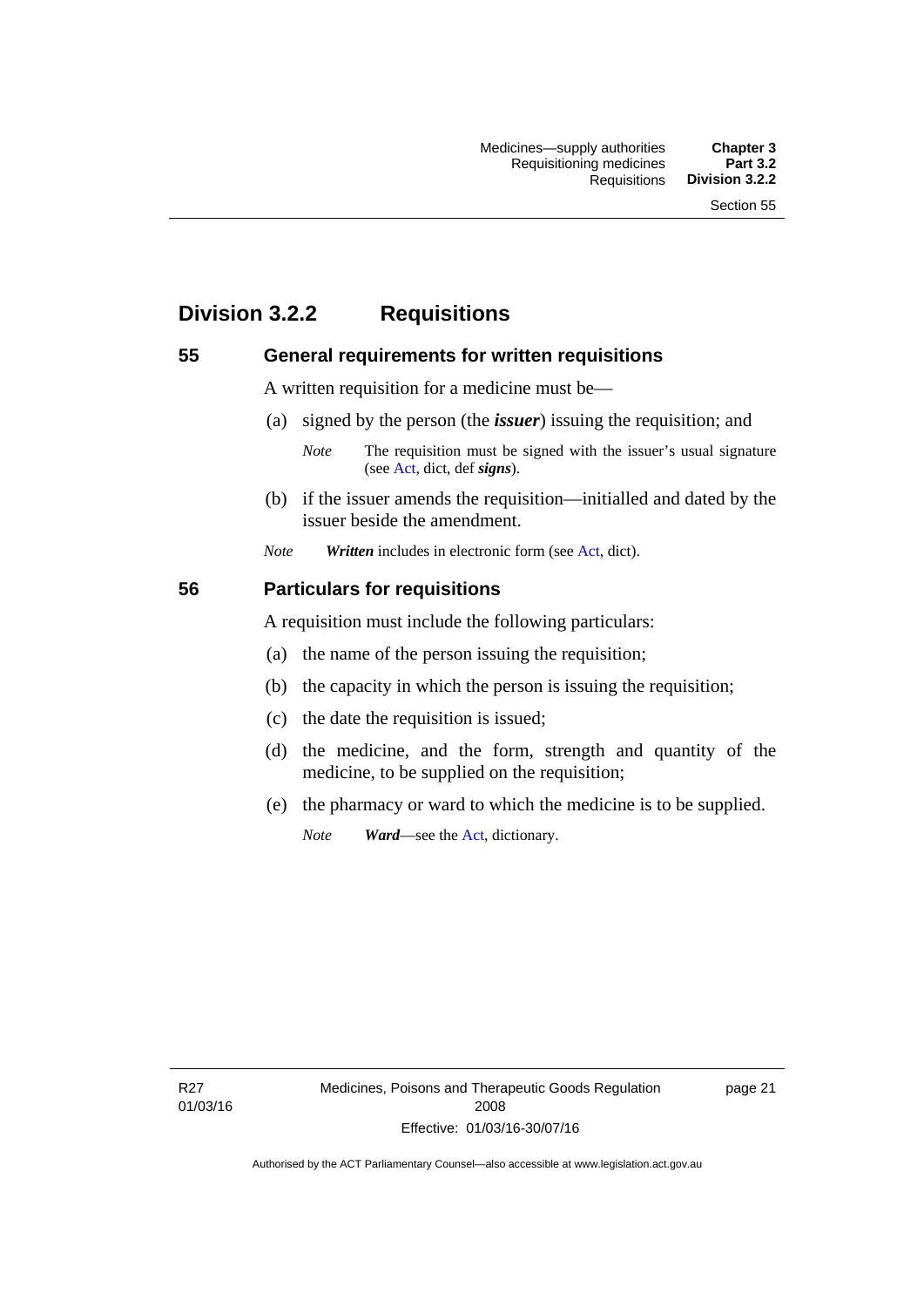# **Part 3.3 Medicines purchase orders**

## **Division 3.3.1 Authorisation to issue purchase orders**

#### **60 Authorisation under sch 1 to issue purchase orders for medicines—Act, s 38 (1) (b) and (2) (a)**

A person mentioned in schedule 1, column 2 is authorised to issue a purchase order for a medicine if—

- (a) issuing the purchase order is included in the schedule, column 3 in relation to the person; and
- (b) the issue of the purchase order is consistent with any restriction for the issue of the purchase order mentioned in the schedule, column 3.

#### **61 Authorisation conditions for issuing purchase orders for medicines—Act, s 44 (1) (b) and (2) (b)**

A person's authorisation under section 60 to issue a purchase order for a medicine is subject to the following conditions:

- (a) the purchase order complies with section 62 (General requirements for medicines purchase orders[—Act](http://www.legislation.act.gov.au/a/2008-26/default.asp), s 38 (2) (c));
	- *Note* A purchase order must be in writing (see [Act,](http://www.legislation.act.gov.au/a/2008-26/default.asp) dict, def *purchase order*).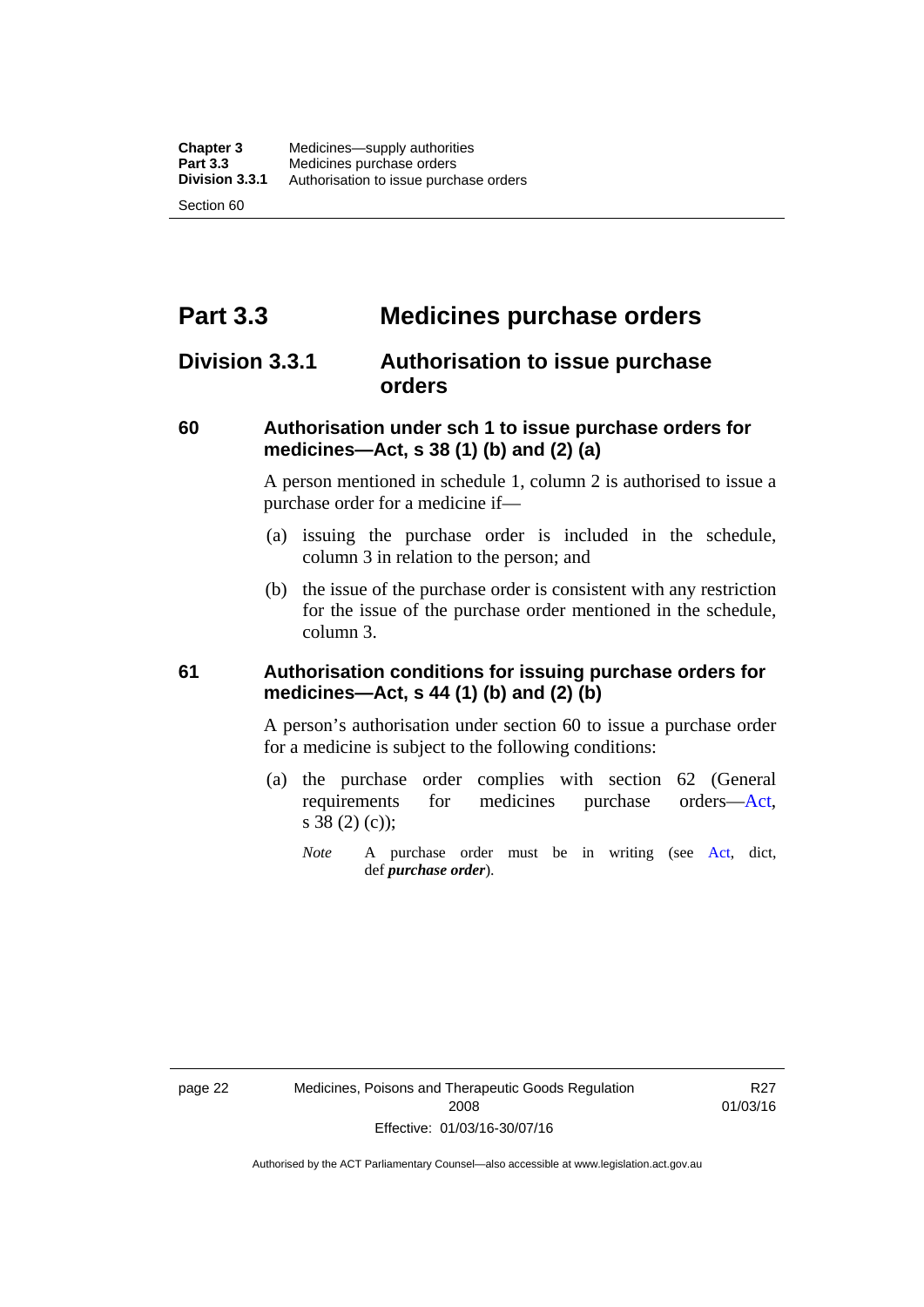(b) the person must, not later than 24 hours after the person receives the medicine, send the supplier a document signed by the person acknowledging receipt of the medicine.

#### **Example—document**

a copy of the supplier's delivery docket signed by the buyer

*Note* An example is part of the regulation, is not exhaustive and may extend, but does not limit, the meaning of the provision in which it appears (see [Legislation Act,](http://www.legislation.act.gov.au/a/2001-14) s 126 and s 132).

## **Division 3.3.2 Purchase orders**

#### **62 General requirements for medicines purchase orders— Act, s 38 (2) (c)**

- (1) A purchase order for a medicine must be—
	- (a) signed by the person (the *issuer*) issuing the order; and
		- *Note* The purchase order must be signed with the issuer's usual signature (see [Act](http://www.legislation.act.gov.au/a/2008-26/default.asp), dict, def *signs*).
	- (b) if the issuer amends the order—initialled and dated by the issuer beside the amendment.
- (2) A purchase order for a medicine must include the following:
	- (a) the issuer's name and business address and telephone number;
	- (b) the issuer's authority to issue the order;
	- (c) the medicine, and the form, strength and quantity of the medicine, to be supplied on the order.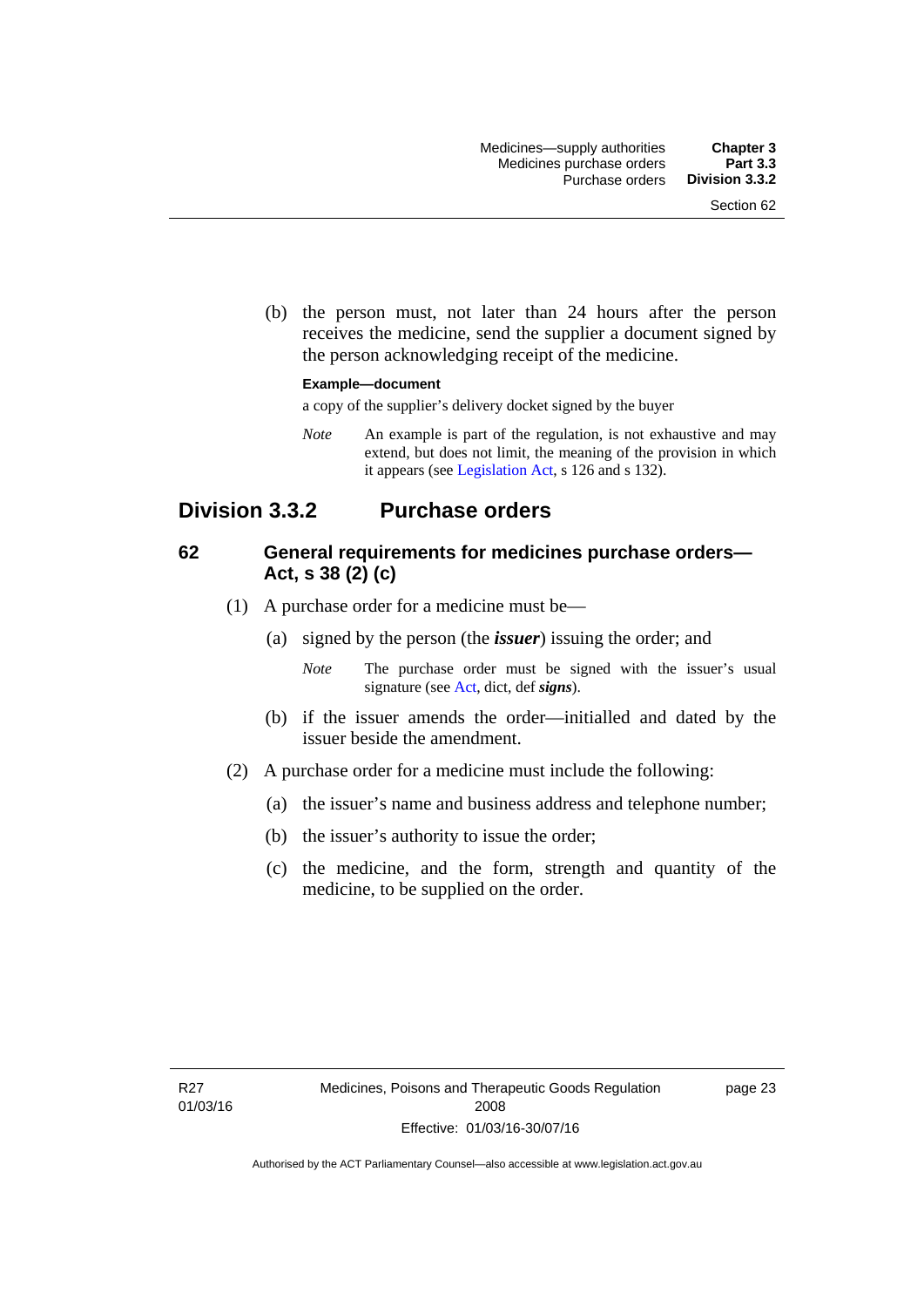**Chapter 3** Medicines—supply authorities<br>**Part 3.4** Standing orders for medicines **Part 3.4 Standing orders for medicines<br>
<b>Division 3.4.1** CHO standing orders **Division 3.4.1** CHO standing orders Section 70

# **Part 3.4 Standing orders for medicines**

#### **Division 3.4.1 CHO standing orders**

#### **70 Authorisation of CHO to issue standing orders for supply of medicines in public health emergencies—Act, s 42 (b)**

 (1) The chief health officer is authorised to issue a standing order for the supply of a medicine in an emergency relating to public health.

*Note 1 Supply* does not include administer (see [Act,](http://www.legislation.act.gov.au/a/2008-26/default.asp) s 24).

*Note 2* A standing order must be in writing (see [Act](http://www.legislation.act.gov.au/a/2008-26/default.asp), dict, def *standing order*).

 (2) To remove any doubt, a standing order may be issued under subsection (1) even if no emergency declaration under the *[Public](http://www.legislation.act.gov.au/a/1997-69)  [Health Act 1997](http://www.legislation.act.gov.au/a/1997-69)* is in force.

#### **71 Authorisation of CHO to issue standing orders for administration of medicines for public health matters— Act, s 42 (b)**

The chief health officer is authorised to issue a standing order for the administration of a medicine in relation to a public health matter.

*Note* A standing order must be in writing (see [Act](http://www.legislation.act.gov.au/a/2008-26/default.asp), dict, def *standing order*).

#### **72 Particulars for CHO standing orders for administration of medicines for public health matters**

A standing order under section 71 must include the following particulars:

- (a) a description of the public health matter to which the order relates;
- (b) the date of effect of the order and the date (not longer than 2 years after the date of effect) when the order ends;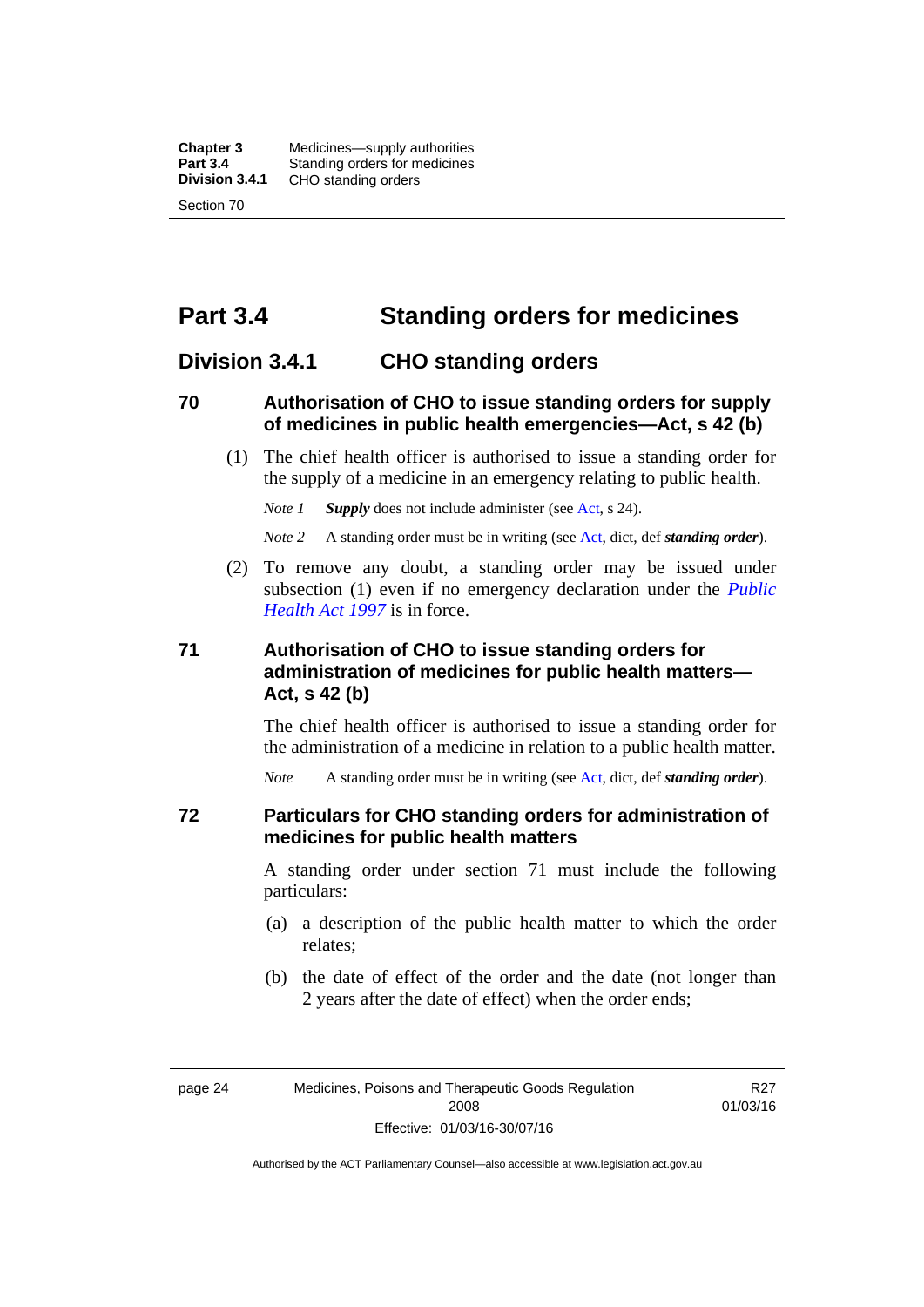- (c) the clinical circumstances in which the medicine may be administered;
- (d) a description of the people to whom the medicine may be administered;
- (e) the medicine's approved name and, if applicable, brand name;

- (f) if applicable, the form and strength of the medicine;
- (g) the dose and route of administration;
- (h) if applicable, the frequency of administration.

#### **Example—par (e) and par (f)**

Adrenaline (EpiPen) 300 micrograms in 0.3mL pre-filled syringe

*Note* An example is part of the regulation, is not exhaustive and may extend, but does not limit, the meaning of the provision in which it appears (see [Legislation Act,](http://www.legislation.act.gov.au/a/2001-14) s 126 and s 132).

## **Division 3.4.2 Standing orders for institutions**

*Note Institution* includes a correctional centre and a CYP detention place (see s 652).

#### **75 Authorisation of doctors to issue standing orders for administration of medicines at institutions—Act, s 42 (b)**

- (1) A doctor is authorised to issue a standing order for the administration of a medicine to patients at an institution if—
	- (a) a medicines and therapeutics committee for the institution has approved the order; and
	- (b) the order is signed by the chair of the committee.
	- *Note Doctor* does not include an intern doctor (see dict).

R27 01/03/16 page 25

*Note Approved name*—see the [medicines and poisons standard,](http://www.comlaw.gov.au/Series/F2012L01200) par 1 (1).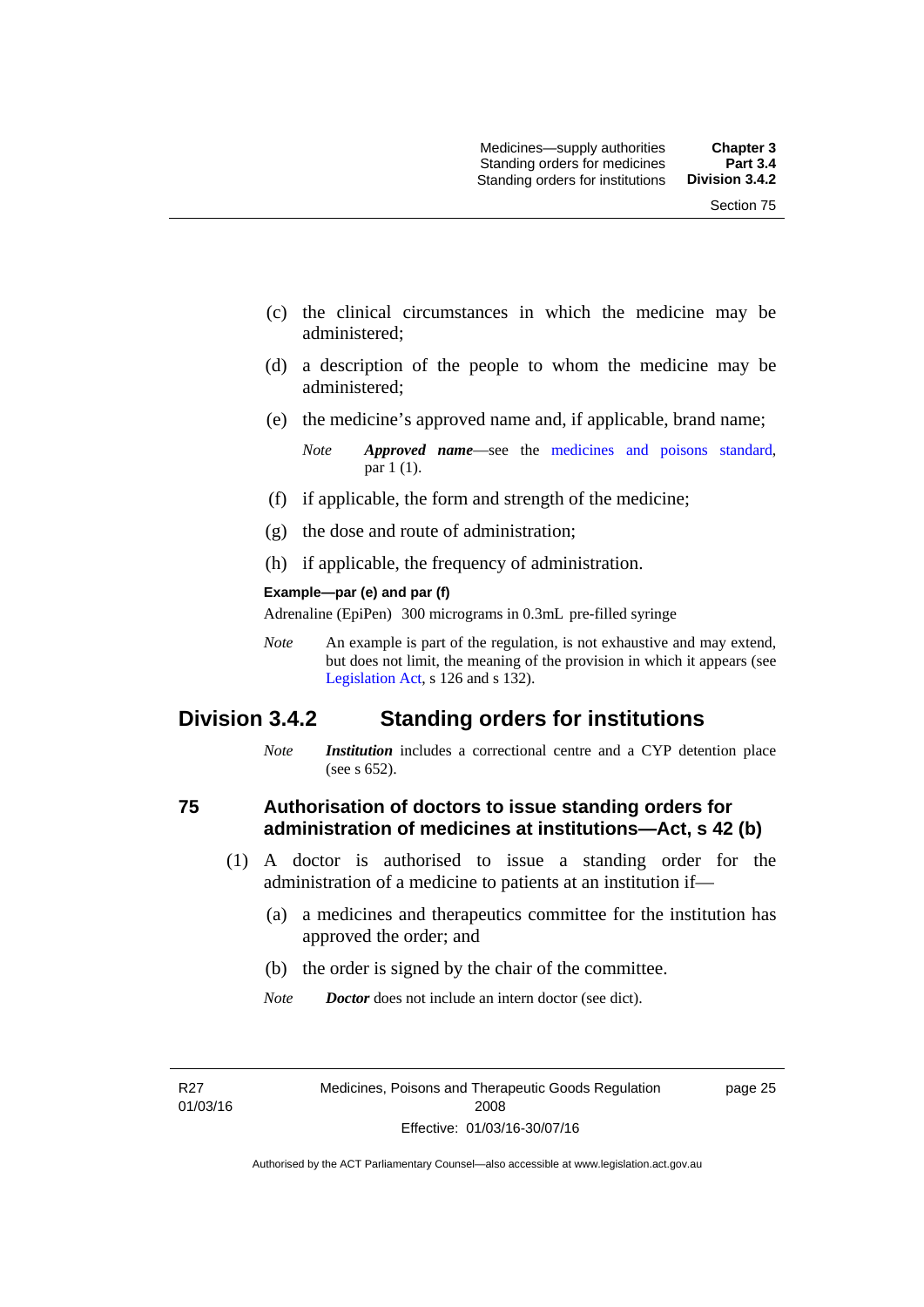(2) In this section:

*medicines and therapeutics committee*, for an institution, means a body—

- (a) established by the institution to approve standing orders for the administration of medicines to patients at the institution; and
- (b) that includes (but is not limited to) a doctor, nurse and pharmacist.
	- *Note 1 Doctor* and *pharmacist* do not include an intern (see dict).
	- *Note 2 Nurse* does not include an enrolled nurse (see [Legislation Act,](http://www.legislation.act.gov.au/a/2001-14) dict, pt 1).

#### **76 Particulars for standing orders for administration of medicines at institutions**

A standing order under section 75 must include the following particulars:

- (a) an approval number for the order that is different from the number given to each other standing order approved for the institution;
- (b) the date of effect of the order and the date (not longer than 2 years after the date of effect) when the order ends;
- (c) each ward to which the order applies;
- (d) the clinical circumstances in which the medicine may be administered;
- (e) a description of the people to whom the medicine may be administered;
- (f) the medicine's approved name and, if applicable, brand name;
	- *Note Approved name*—see the [medicines and poisons standard,](http://www.comlaw.gov.au/Series/F2012L01200) par 1 (1).

page 26 Medicines, Poisons and Therapeutic Goods Regulation 2008 Effective: 01/03/16-30/07/16

R27 01/03/16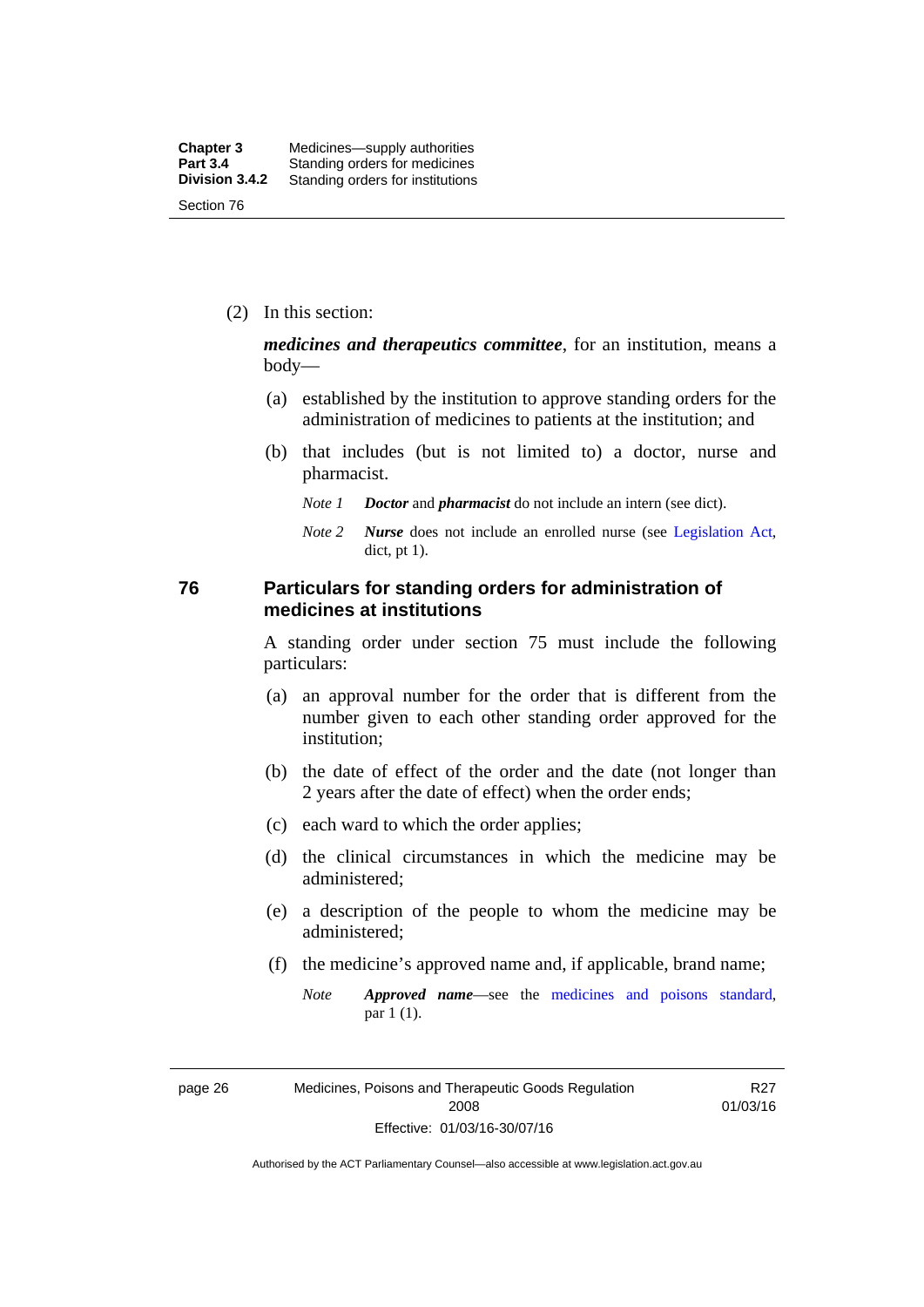- (g) if applicable, the form and strength of the medicine;
- (h) the dose and route of administration;
- (i) if applicable, the frequency of administration.

#### **Example—par (f) and par (g)**

Adrenaline (EpiPen) 300 micrograms in 0.3mL pre-filled syringe

*Note* An example is part of the regulation, is not exhaustive and may extend, but does not limit, the meaning of the provision in which it appears (see [Legislation Act,](http://www.legislation.act.gov.au/a/2001-14) s 126 and s 132).

## **Division 3.4.3 Standing orders for walk-in centre**

#### **77 Authorisation of CHO to issue standing orders for supply and administration of medicines at walk-in centre—Act, s 42 (b)**

The chief health officer is authorised to issue a standing order for—

- (a) the supply of a medicine at a walk-in centre; and
- (b) the administration of a medicine at a walk-in centre.

*Note 1 Supply* does not include administer (see [Act,](http://www.legislation.act.gov.au/a/2008-26/default.asp) s 24).

*Note 2* A standing order must be in writing (see [Act](http://www.legislation.act.gov.au/a/2008-26/default.asp), dict, def *standing order*).

#### **78 Particulars for CHO standing orders for supply and administration of medicines at walk-in centre**

A standing order under section 77 must include the following particulars:

- (a) an approval number for the order that is different from the number given to each other standing order approved for the walk-in centre;
- (b) the date of effect of the order and the date (not longer than 2 years after the date of effect) when the order ends;

page 27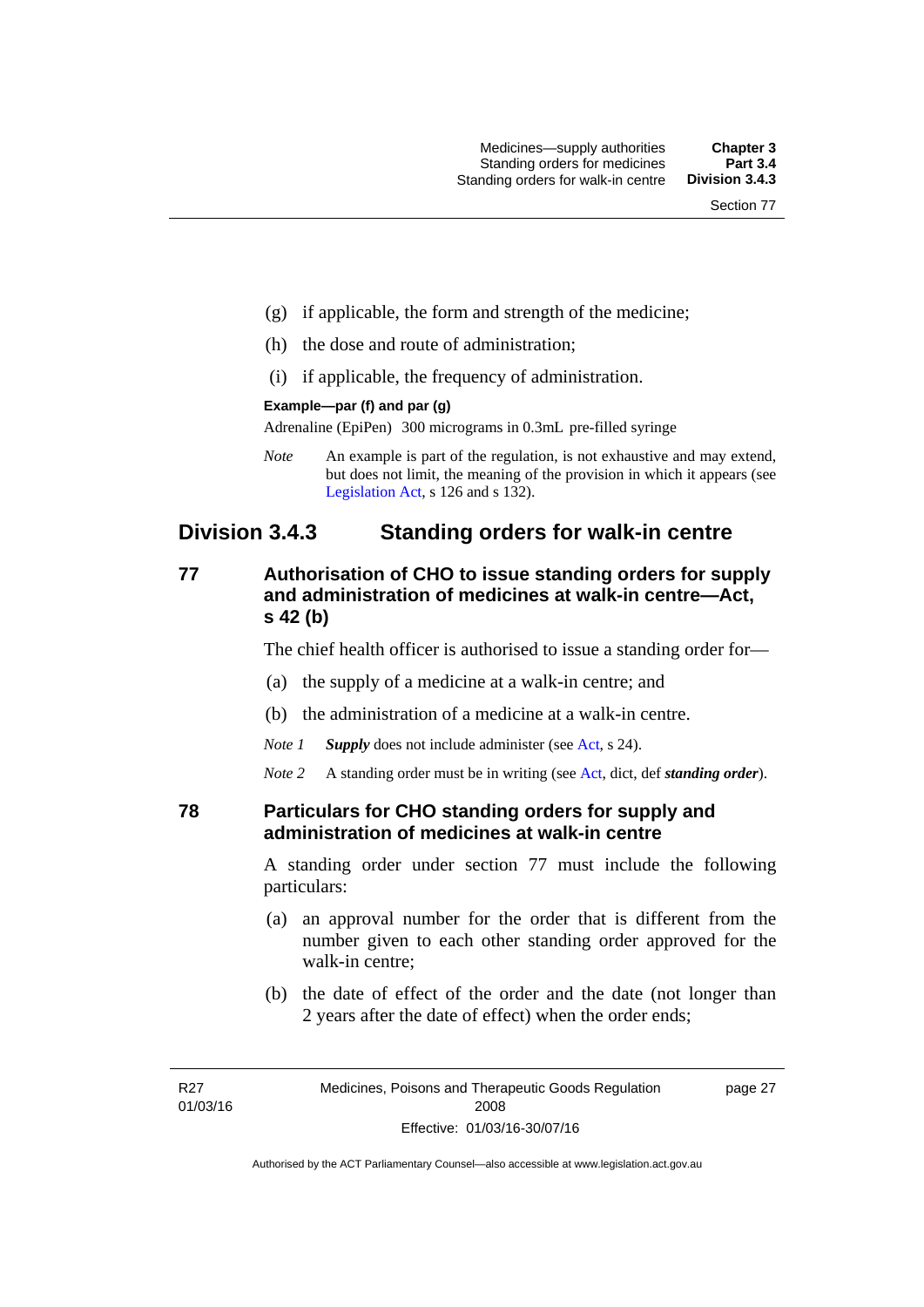- (c) each walk-in centre to which the order applies;
- (d) the clinical circumstances in which the medicine may be supplied or administered;
- (e) a description of the people to whom the medicine may be supplied or administered;
- (f) the medicine's approved name and, if applicable, brand name;

*Note Approved name*—see the [medicines and poisons standard,](http://www.comlaw.gov.au/Series/F2012L01200) par 1 (1).

- (g) if applicable, the form and strength of the medicine;
- (h) the dose and route of administration of the medicine;
- (i) if applicable, the frequency of administration of the medicine;
- (j) if applicable, the maximum duration of supply or administration of the medicine;
- (k) if applicable, the maximum quantity of the medicine for supply or administration.

page 28 Medicines, Poisons and Therapeutic Goods Regulation 2008 Effective: 01/03/16-30/07/16

R27 01/03/16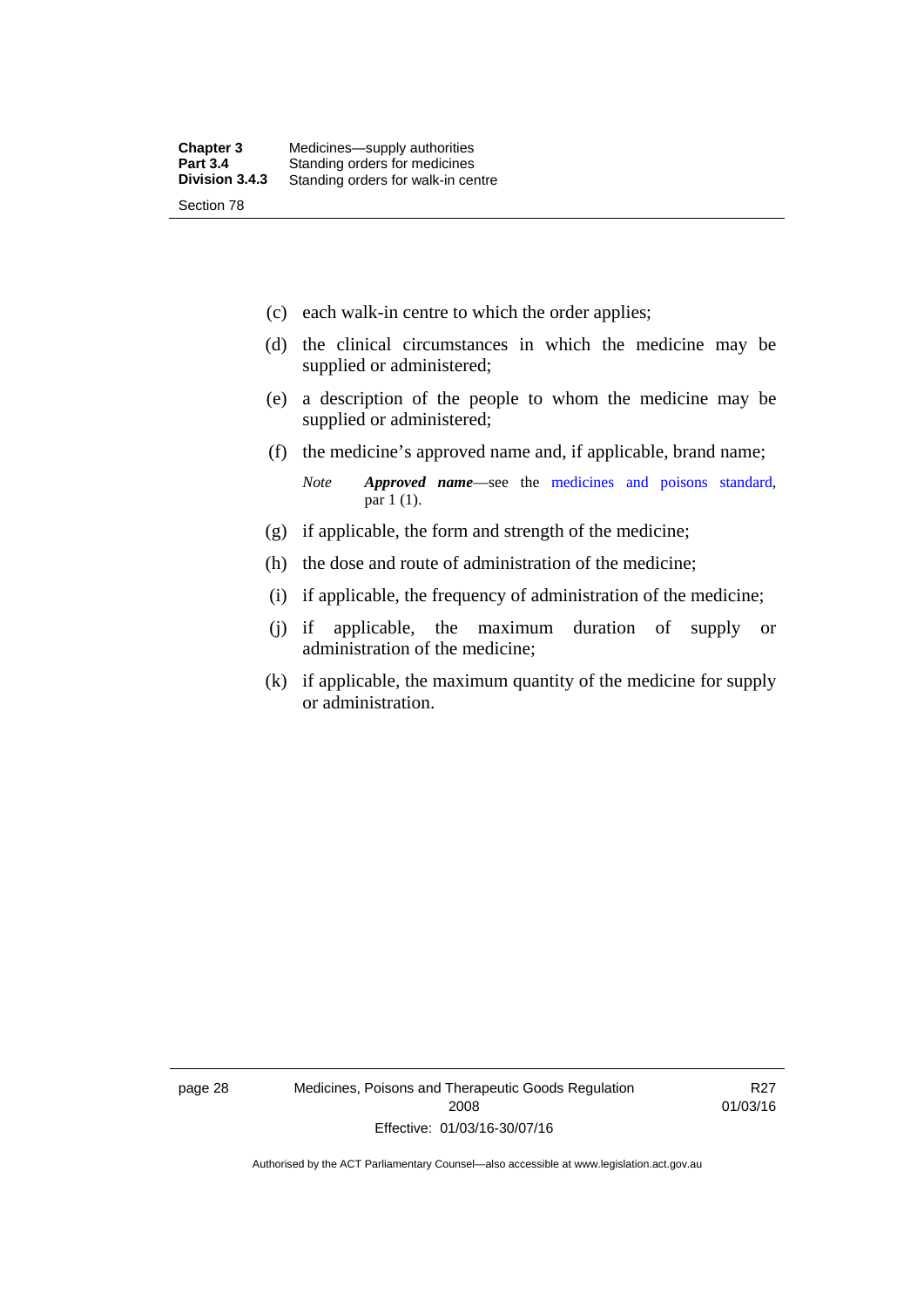# **Part 3.5 Medicines supply authorities generally**

## **80 Cancellation of invalid supply authorities— Act, s 30 (2) (d)**

- (1) A paper-based supply authority is cancelled by a person if the person—
	- (a) marks the word 'cancelled', and the person's name and business address, on the front of the supply authority; and
	- (b) signs and dates the cancellation of the supply authority.
- (2) An electronic supply authority is cancelled by a person if the person—
	- (a) marks the word 'cancelled' on the supply authority; and
	- (b) links an electronic document to the supply authority that includes the person's name and business address and signature.

#### **81 Information for CHO about controlled medicines supplied on supply authorities—Act, s 31 (1) (b) and (4), def**  *required information*

- (1) A person (the *supplier*) who supplies a controlled medicine on a supply authority must, not later than 7 days after the day when the medicine is supplied, give the chief health officer the following information in writing:
	- (a) the supplier's name, business address and telephone number;
	- (b) the name of the person who issued the supply authority;
	- (c) the date of the supply authority;
	- (d) the name and address of the person to whom the medicine is supplied;

R27 01/03/16 page 29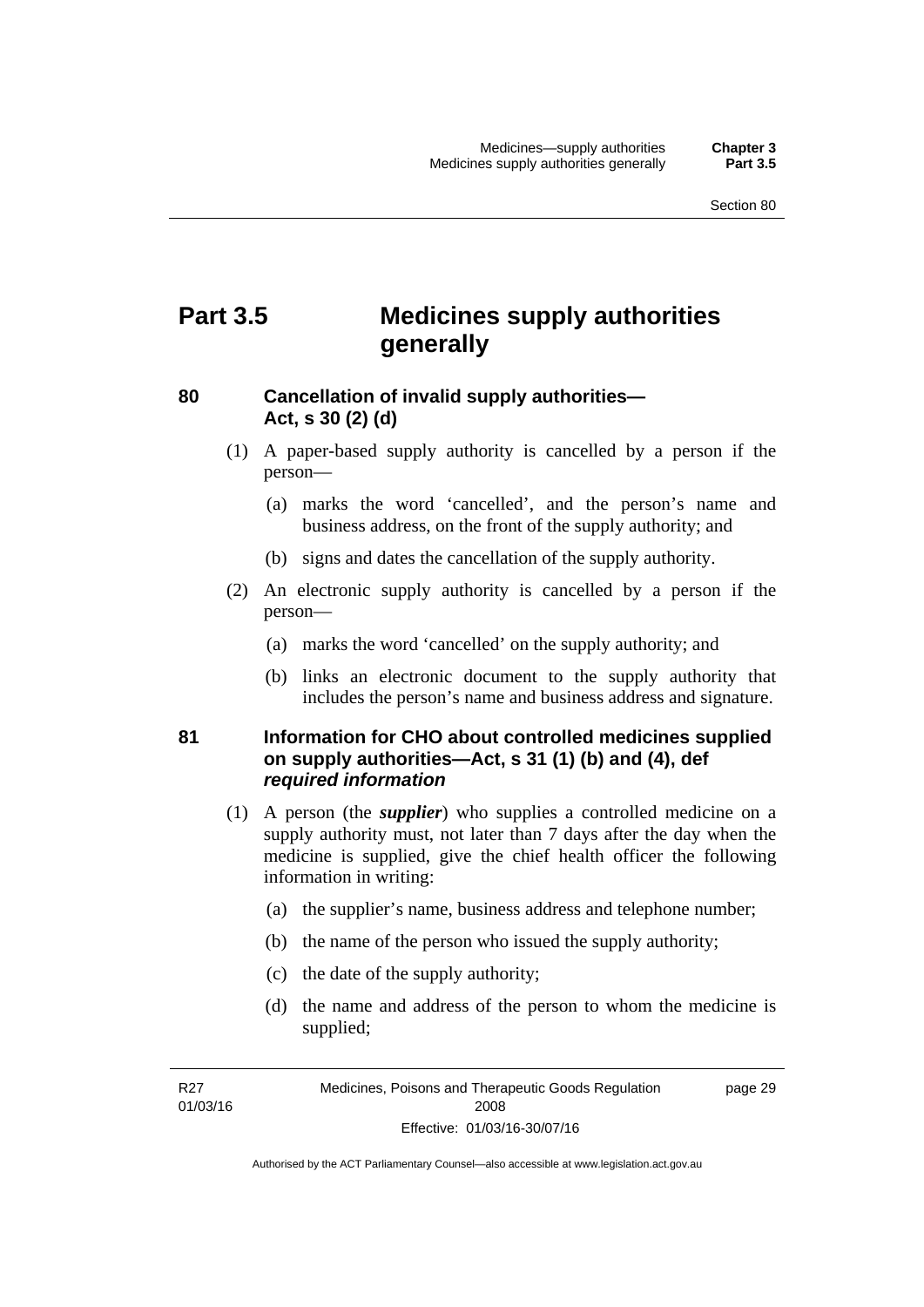Section 81

- (e) the date of supply;
- (f) the controlled medicine, and the form, strength and quantity of the medicine, supplied.
- (2) However, this section does not apply to any of the following who report the supply of a controlled medicine on a supply authority to the Therapeutic Goods Administration:
	- (a) a medicines wholesalers licence-holder;
	- (b) a person who is authorised (however described) under a Commonwealth or State law to manufacture controlled medicines or supply controlled medicines by wholesale.

page 30 Medicines, Poisons and Therapeutic Goods Regulation 2008 Effective: 01/03/16-30/07/16

R27 01/03/16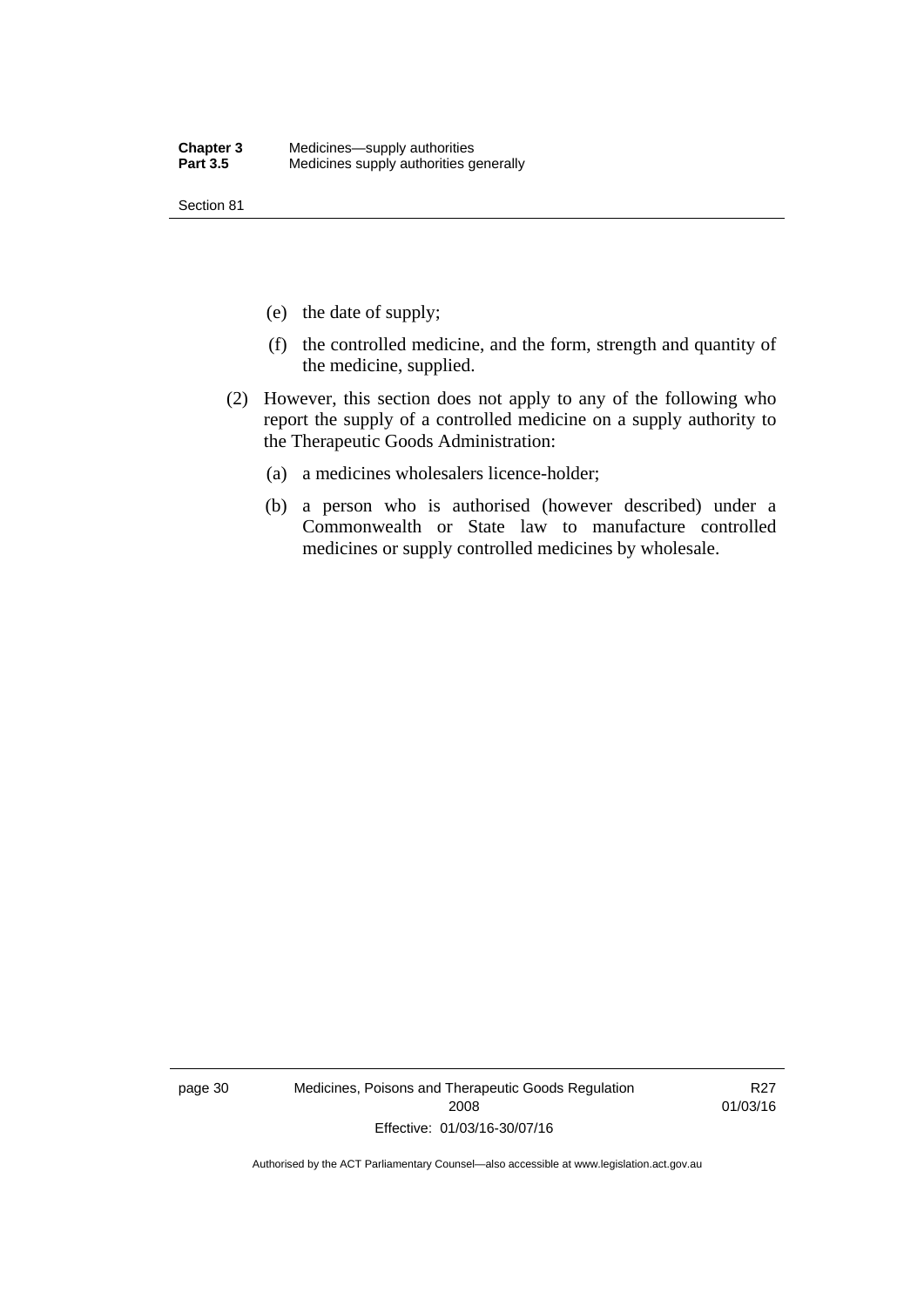# **Chapter 4 Supplying medicines**

# **Part 4.1** Preliminary

#### **100 Overview of supply authorisations for medicines**

The following provisions of this chapter authorise a person to supply a medicine:

- (a) section 110 (which is about supply authorisations set out in schedule 1, including dispensing on prescription, supply on requisition, purchase order and standing order and supply during consultations);
- (b) section 251 (which is about authorisation of pharmacists to supply certain prescription only medicines without a prescription in emergencies);
- (c) section 255 (which is about authorisation of approved pharmacists to supply certain medicines without prescription);
- (d) section 260 (which is about authorisation to supply medicines to pharmacists for disposal).
- *Note* A person may also be authorised to supply a medicine in a way mentioned in s 11 (2) (Overview of medicines authorisations under this regulation) (including under a licence, see pt 9.5).

R27 01/03/16 page 31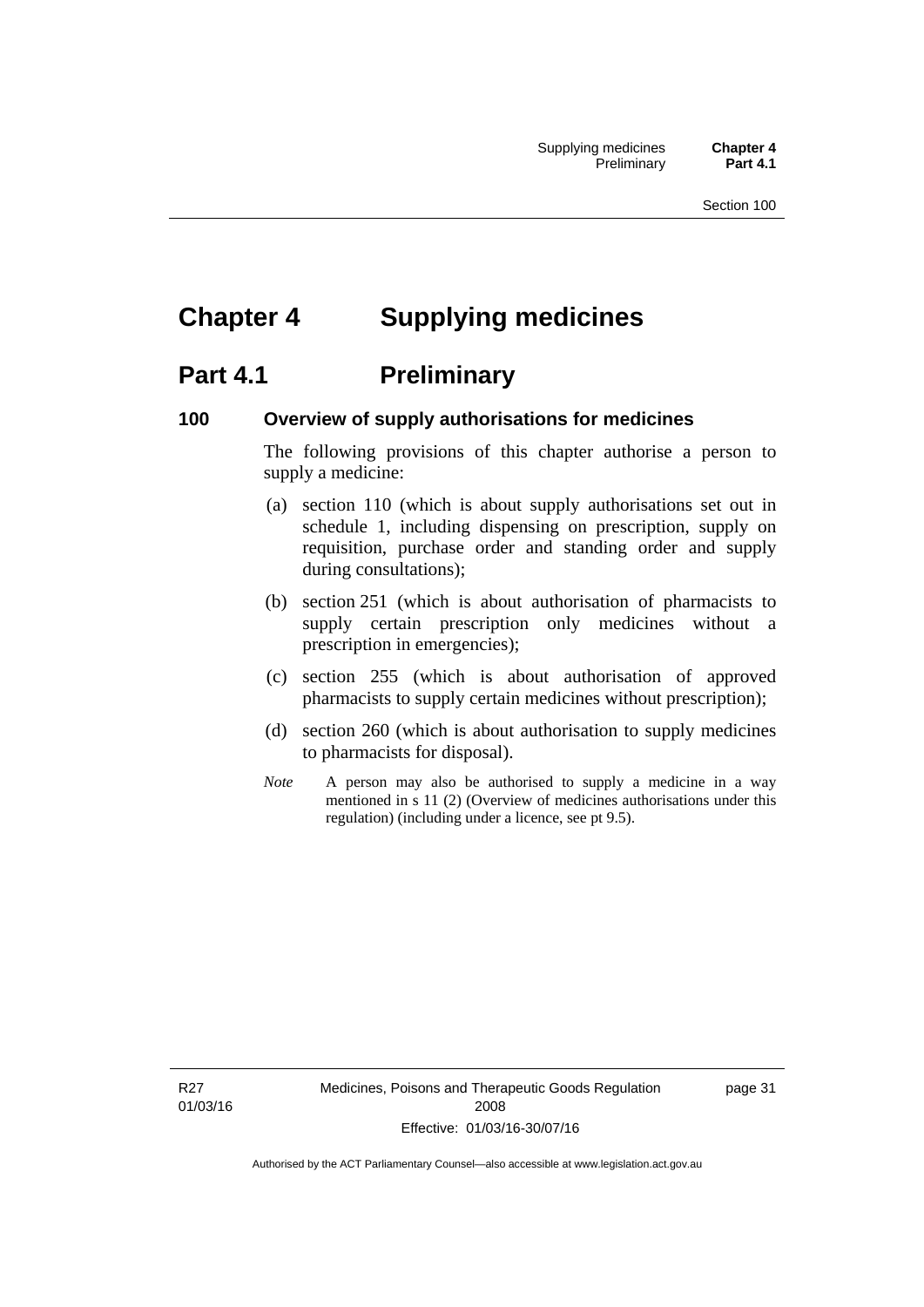# **Part 4.2 Medicines—supply authorisations under sch 1**

## **Division 4.2.1 Sch 1 medicines supply authorisations**

#### **110 Authorisation under sch 1 to supply medicines— Act, s 26 (1) (b) and (2) (b)**

- (1) A person mentioned in schedule 1, column 2 is authorised to supply a medicine if—
	- (a) supplying the medicine is included in the schedule, column 3 in relation to the person; and
	- (b) the supply is consistent with any restriction for the supply mentioned in the schedule, column 3.
- (2) However, a pharmacist is not authorised under schedule 1 to supply a medicine if—
	- (a) the pharmacist is working for, or providing services to, a corporation when supplying the medicine; and
	- (b) the corporation is not—
		- (i) a pharmacist; or
		- (ii) a complying pharmacy corporation under the *[Public](http://www.legislation.act.gov.au/a/1997-69)  [Health Act 1997](http://www.legislation.act.gov.au/a/1997-69)*, part 3B (Pharmacies).
	- *Note Supply* includes dispense (see [Act,](http://www.legislation.act.gov.au/a/2008-26/default.asp) s 24).

R27 01/03/16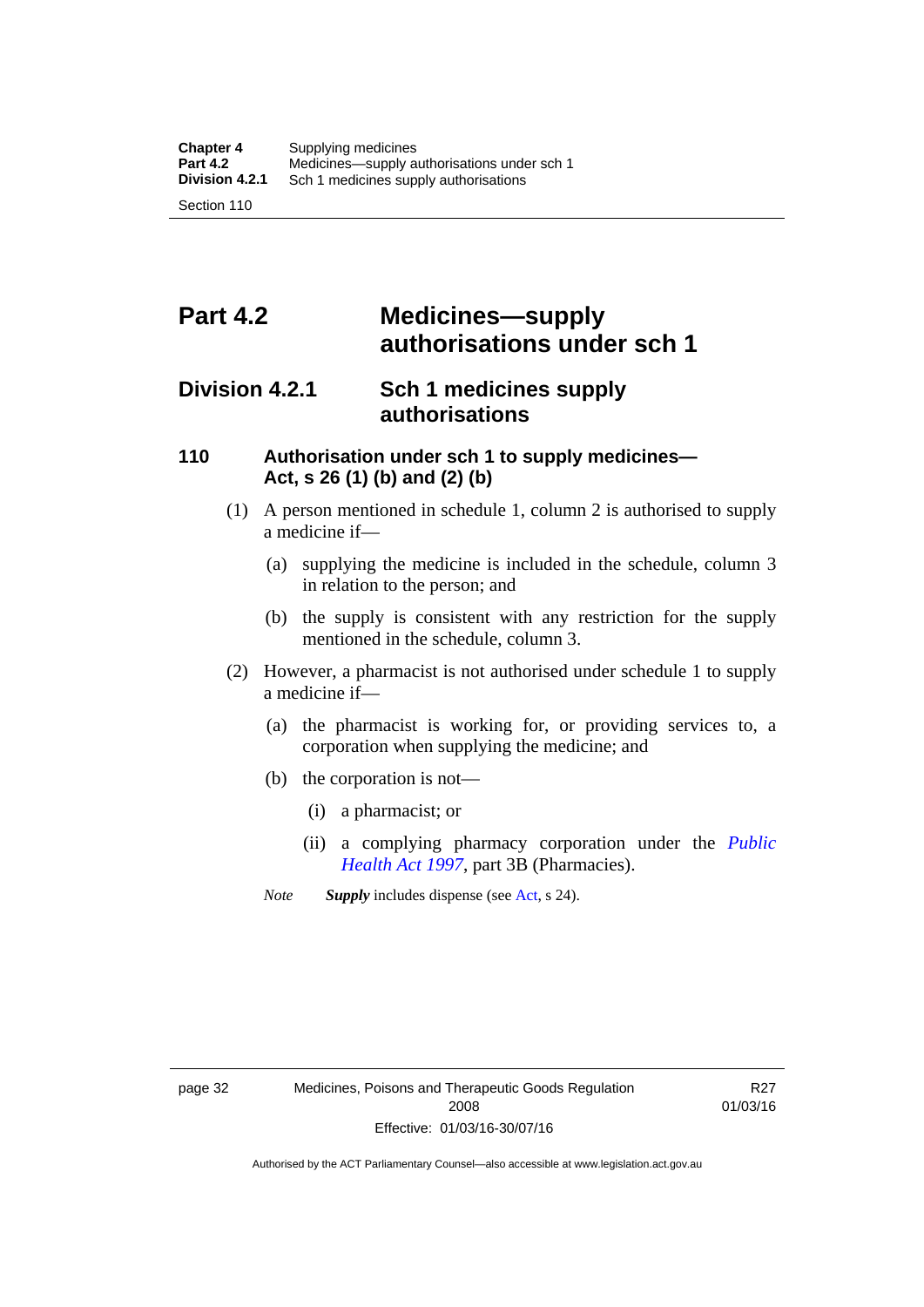# **Division 4.2.2 Dispensing medicines**

## **120 Authorisation conditions for dispensing medicines— Act, s 44 (1) (b) and (2) (b)**

- (1) A person's authorisation under section 110 to dispense a medicine is subject to the following conditions:
	- (a) the medicine is dispensed in accordance with the requirements of section 121;

*Note* Only a pharmacist may dispense a medicine (see sch 1).

- (b) if the prescription is dispensed under section 121 (2), the pharmacist notes on the prescription the reasons that the pharmacist was satisfied that it was not practicable for a complying prescription to be issued for the medicine;
- (c) if the prescription is changed by a pharmacist at the oral direction of the prescriber—the note of the change complies with section 122:
- (d) the medicine is labelled in accordance with section 123;
- (e) the dispensed prescription is marked in accordance with section 124;
- (f) the dispensing of the prescription is recorded in accordance with section 125:
- (g) if the prescription is an oral prescription for the dispensing of the medicine, or is faxed by a prescriber to a pharmacist, and the pharmacist does not receive an original of the prescription within 7 days after the day the prescription is given—the pharmacist must, within 24 hours after the end of the 7-day period, tell the chief health officer, in writing, of the failure to receive the original prescription;
- (h) the prescription, if completed, and the record for paragraph (f), are kept at the pharmacy or, if the chief health officer approves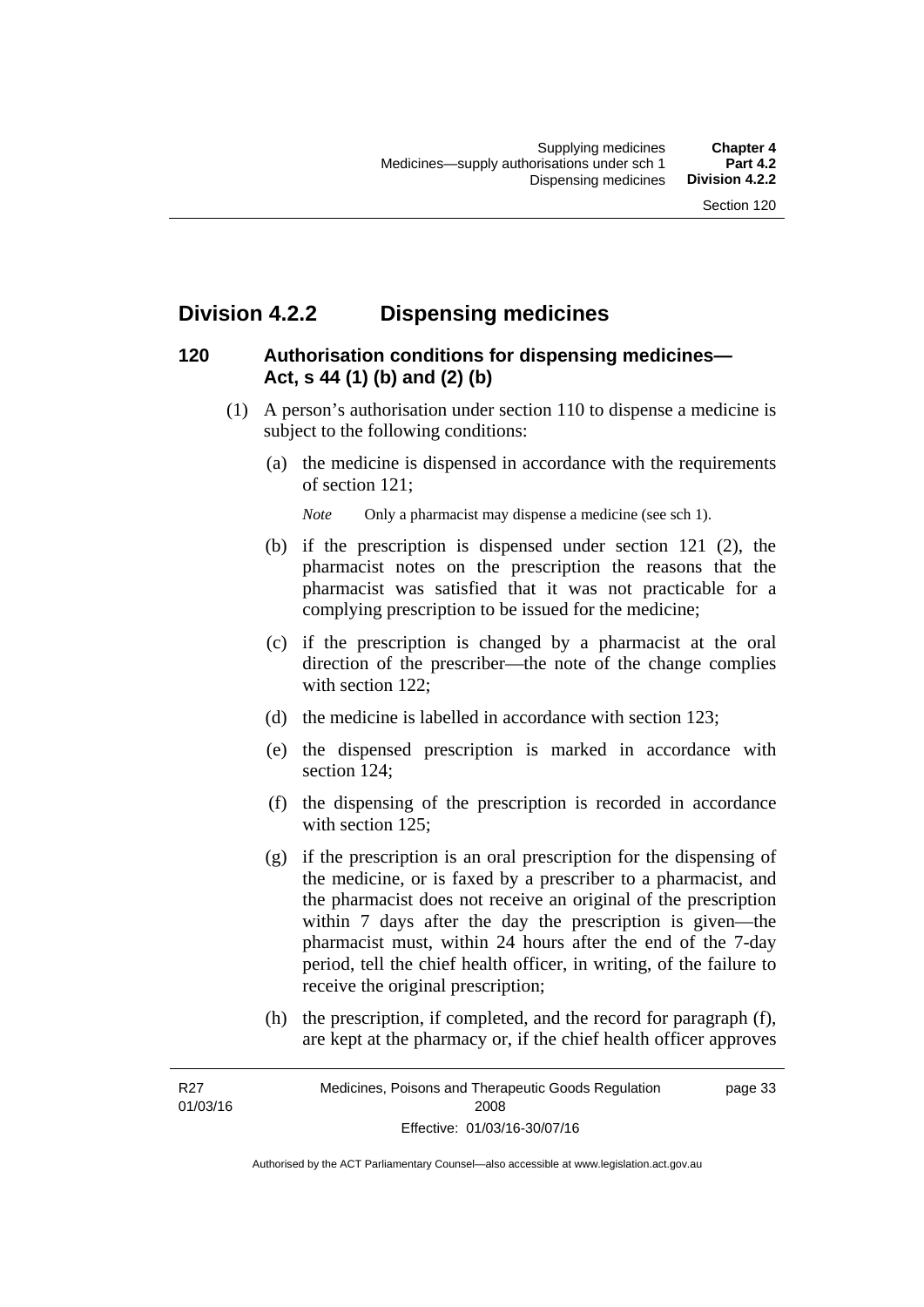Section 121

in writing another place, the place approved by the chief health officer, for at least 2 years after the day the prescription becomes a completed prescription.

- (2) However, subsection (1) (d), (e), (f) and (h) do not apply if the prescription is written for an in-patient at a hospital in the patient's medical records.
- (3) In this section:

*completed*—a prescription is *completed* when—

- (a) for a single prescription—the prescription is dispensed; or
- (b) for a repeat prescription—the last repeat of the prescription is dispensed; or
- (c) for a national residential medication chart prescription––the prescription is dispensed for the last time.

#### **121 How medicines are dispensed**

- (1) The following are the requirements for dispensing a medicine:
	- (a) the prescription is issued by an authorised prescriber;
		- *Note Authorised prescriber*—see s (3).
	- (b) the prescription complies with the applicable provisions of division 3.1.2 (Prescriptions);
	- (c) the medicine is dispensed in accordance with the prescription (including the prescription as changed by a pharmacist at the oral direction of the prescriber).
		- *Note 1 Dispensed in accordance with the prescription*—see s (3).
		- *Note* 2 For changes to a prescription by the dispenser, see the [Act,](http://www.legislation.act.gov.au/a/2008-26/default.asp) s 29 (3).
		- *Note 3 Pharmacist* does not include an intern pharmacist (see dict).

R27 01/03/16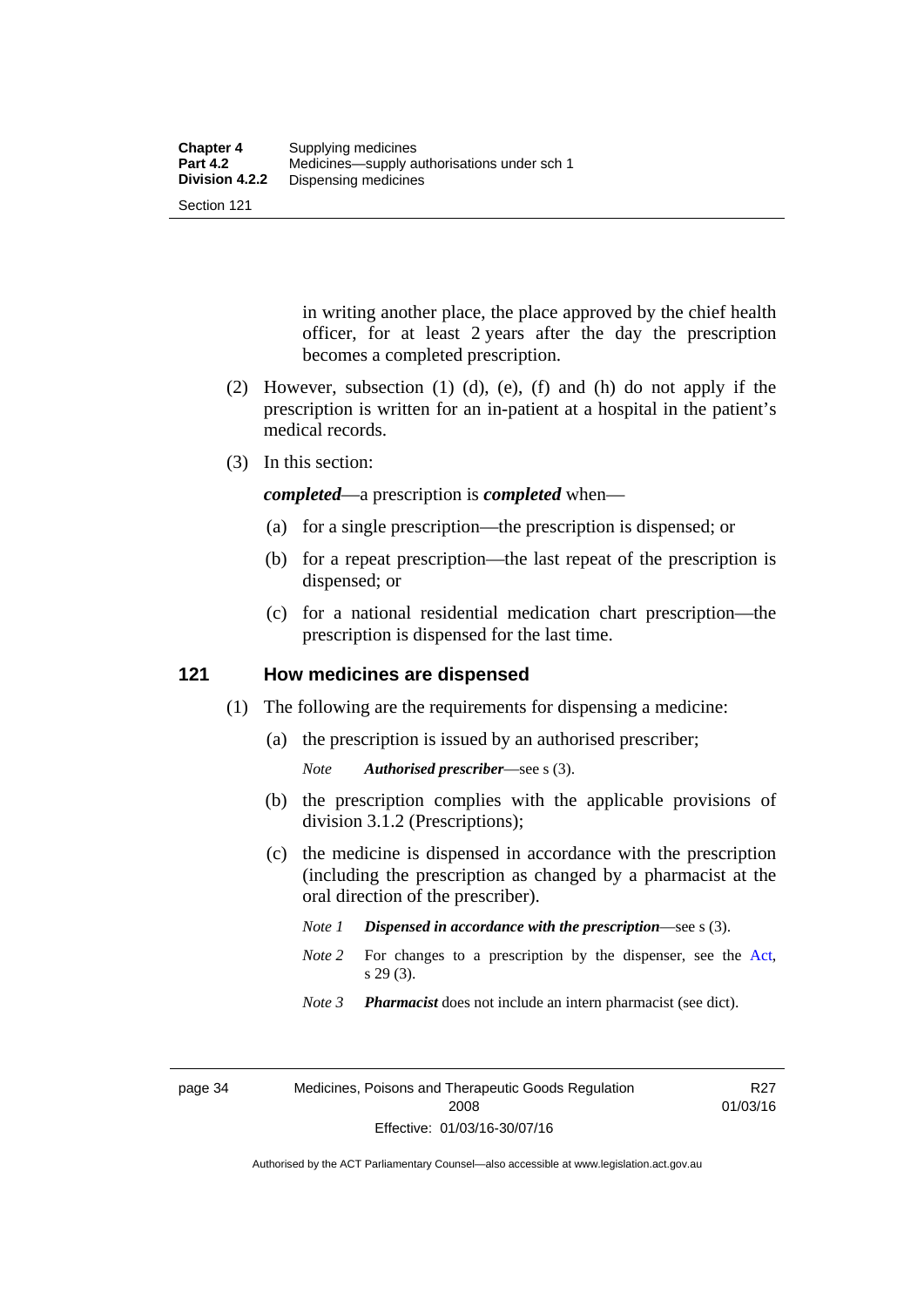- (2) However, a pharmacist may dispense a prescription that does not include all of the applicable provisions for subsection (1) (b) if—
	- (a) the prescription is issued by an authorised prescriber; and
	- (b) the medicine is—
		- (i) dispensed in accordance with the prescription; and
		- (ii) if the prescription is changed by a pharmacist at the oral direction of the prescriber—the prescription complies with section 122; and

*Note Pharmacist* does not include an intern pharmacist (see dict).

- (c) the medicine is supplied in a package that is labelled in accordance with section 123; and
- (d) the pharmacist is satisfied that, because of a circumstance affecting the prescriber or the person for whom the medicine is to be dispensed, it is not practicable for a complying prescription to be issued for the medicine.
- (3) In this section:

*authorised prescriber*, in relation to a prescription, means—

- (a) for a medicine other than a controlled medicine—a person who is authorised to issue the prescription under the Act or another territory law; and
- (b) for a controlled medicine—a person who is authorised to issue the prescription under part 13.1 (Controlled medicines approvals).

#### **Examples—authorised prescribers**

1 A NSW registered doctor practising in Queanbeyan is authorised under a NSW law to prescribe medicines. The doctor gives a patient a prescription for a controlled medicine and another prescription for a prescription only medicine. The prescription only medicine can be dispensed in the ACT because the prescription is issued by a person who is authorised under a State

R27 01/03/16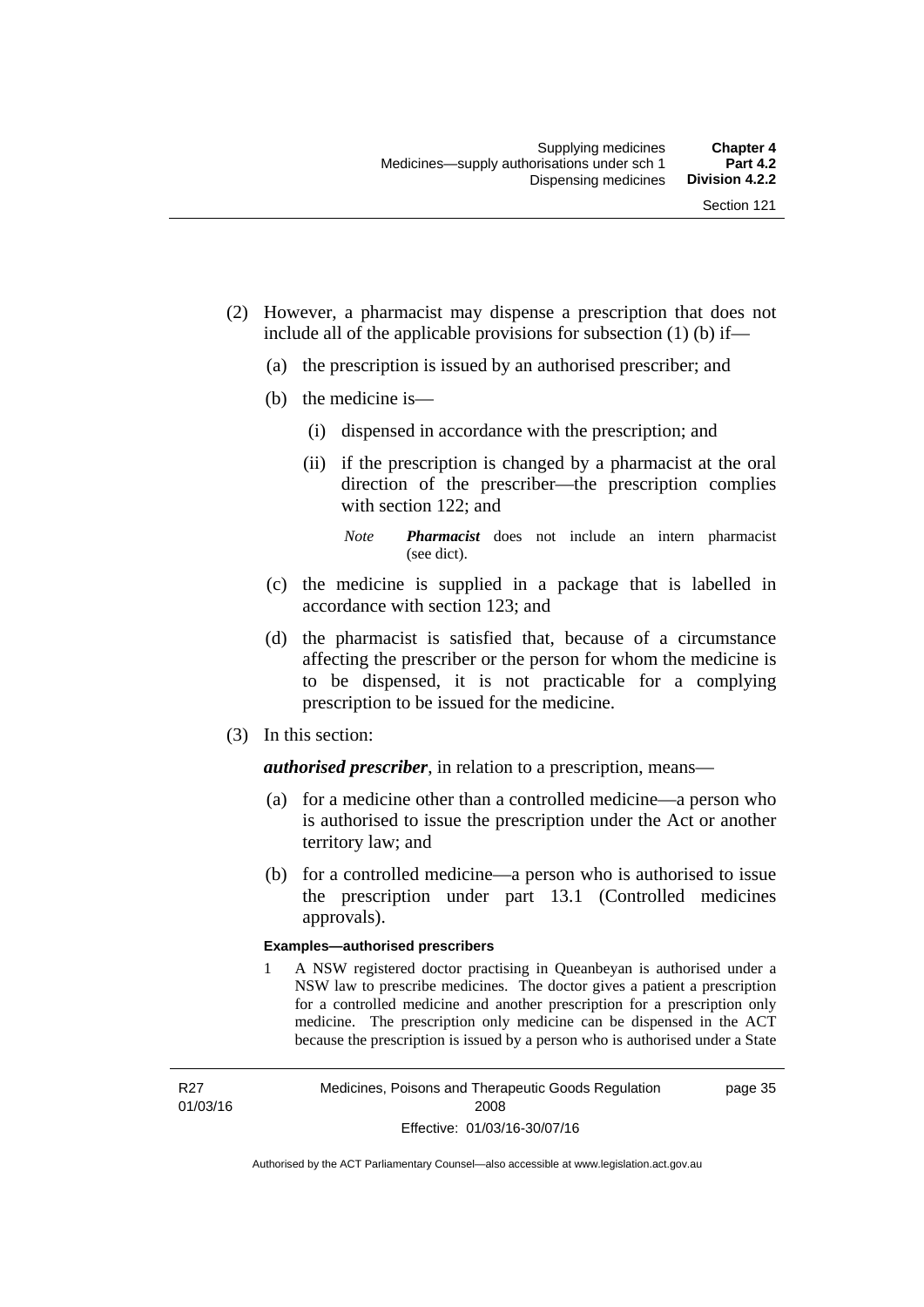law to prescribe the medicine. The prescription for the controlled medicine cannot be dispensed in the ACT because the doctor is not registered in the ACT.

- 2 If the doctor in example 1 is registered in both the ACT and NSW, the prescription for the controlled medicine can be dispensed in the ACT.
- 3 A special event exemption under the *[Health Professionals \(Special Events](http://www.legislation.act.gov.au/a/2000-25)  [Exemptions\) Act 2000](http://www.legislation.act.gov.au/a/2000-25)* authorises a visiting health professional to prescribe a medicine, including a controlled medicine. A doctor who is a visiting health professional within the meaning of that Act prescribes a controlled medicine. The prescription can be dispensed in the ACT.
- *Note* An example is part of the regulation, is not exhaustive and may extend, but does not limit, the meaning of the provision in which it appears (see [Legislation Act,](http://www.legislation.act.gov.au/a/2001-14) s 126 and s 132).

*dispensed in accordance with the prescription*, for a prescribed medicine, includes dispensing another brand of the medicine that is a bioequivalent form of the prescribed medicine.

*Note Bioequivalent*—see the dictionary.

#### **122 Noting changes to prescriptions on oral direction of prescriber—Act, s 27 (2) (b) (ii)**

The following must be noted, in writing, on the prescription:

- (a) the name of the prescriber giving the oral direction to change the prescription;
- (b) the change to the prescription;
- (c) the date the oral direction is given;
- (d) the pharmacist's signature.
- *Note* The notation must be made as soon as possible (see [Legislation Act,](http://www.legislation.act.gov.au/a/2001-14) s 151B).

R27 01/03/16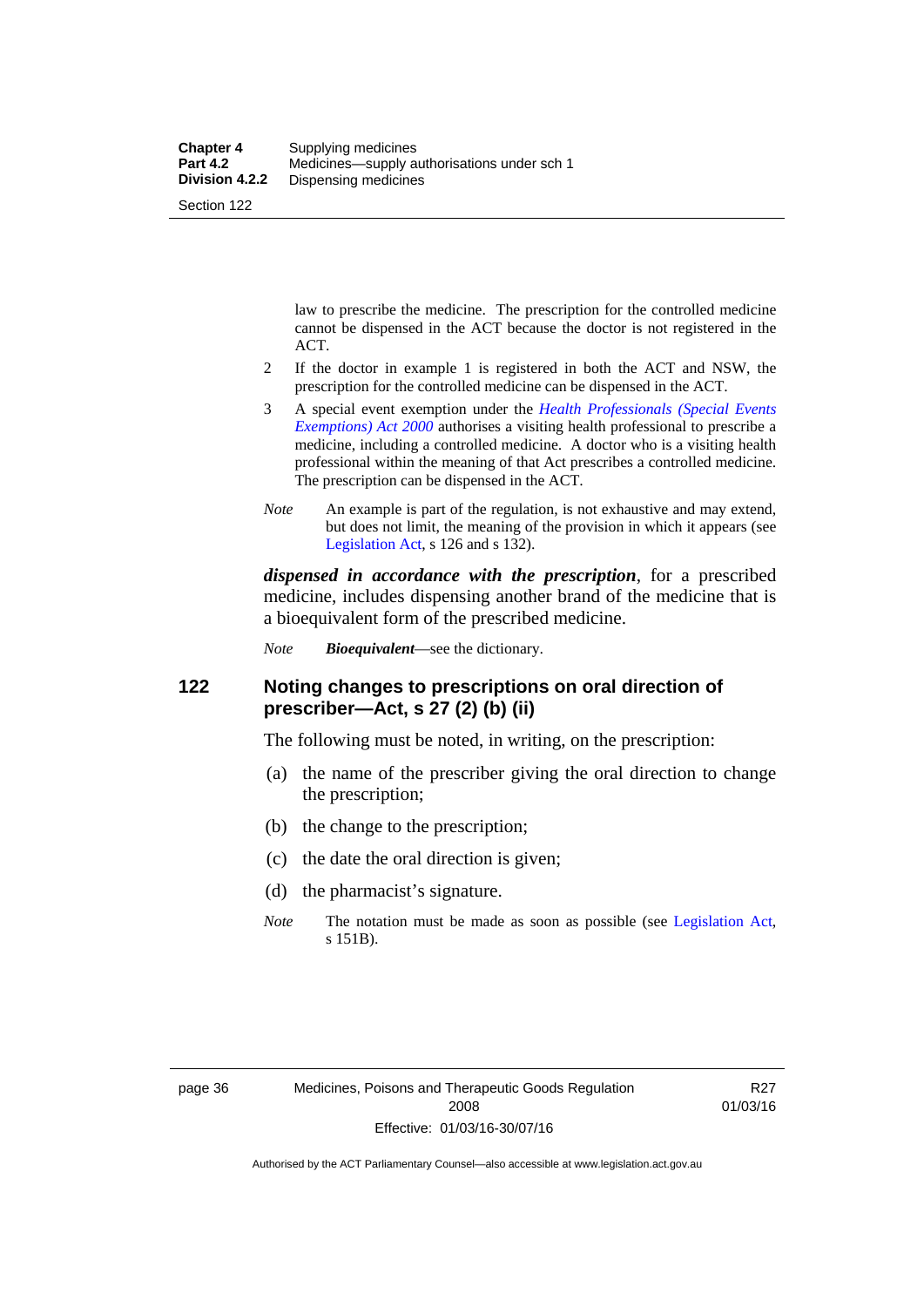## **123 Labelling dispensed medicines—Act, s 60 (1) (c) (i) and (2) (c) (i)**

The dispensed medicine must have a label that includes the following:

- (a) the name of the person for whom the medicine is dispensed;
- (b) if the prescriber is a dentist—the words 'for dental treatment only';
- (c) if the prescriber is an eligible midwife—the words 'for midwifery use only';
- (d) if the prescriber is an optometrist—the words 'for optometry use only';
- (e) if the prescriber is a veterinary surgeon—
	- (i) words to the effect of 'for animal treatment only'; and
	- (ii) the species of the animal for which the medicine is dispensed; and
	- (iii) if a way of identifying the animal is stated on the prescription—the way of identifying the animal;
- (f) the medicine's approved name and brand name;
	- *Note Approved name*—see the [medicines and poisons standard,](http://www.comlaw.gov.au/Series/F2012L01200) par 1 (1).
- (g) the form, strength and quantity of the medicine dispensed;
- (h) if the package of the dispensed medicine is not a manufacturer's pack—the relevant expiry date for the medicine;
- (i) the date the medicine is dispensed;
- (j) the name and the business address and telephone number of the pharmacy from which the medicine is dispensed;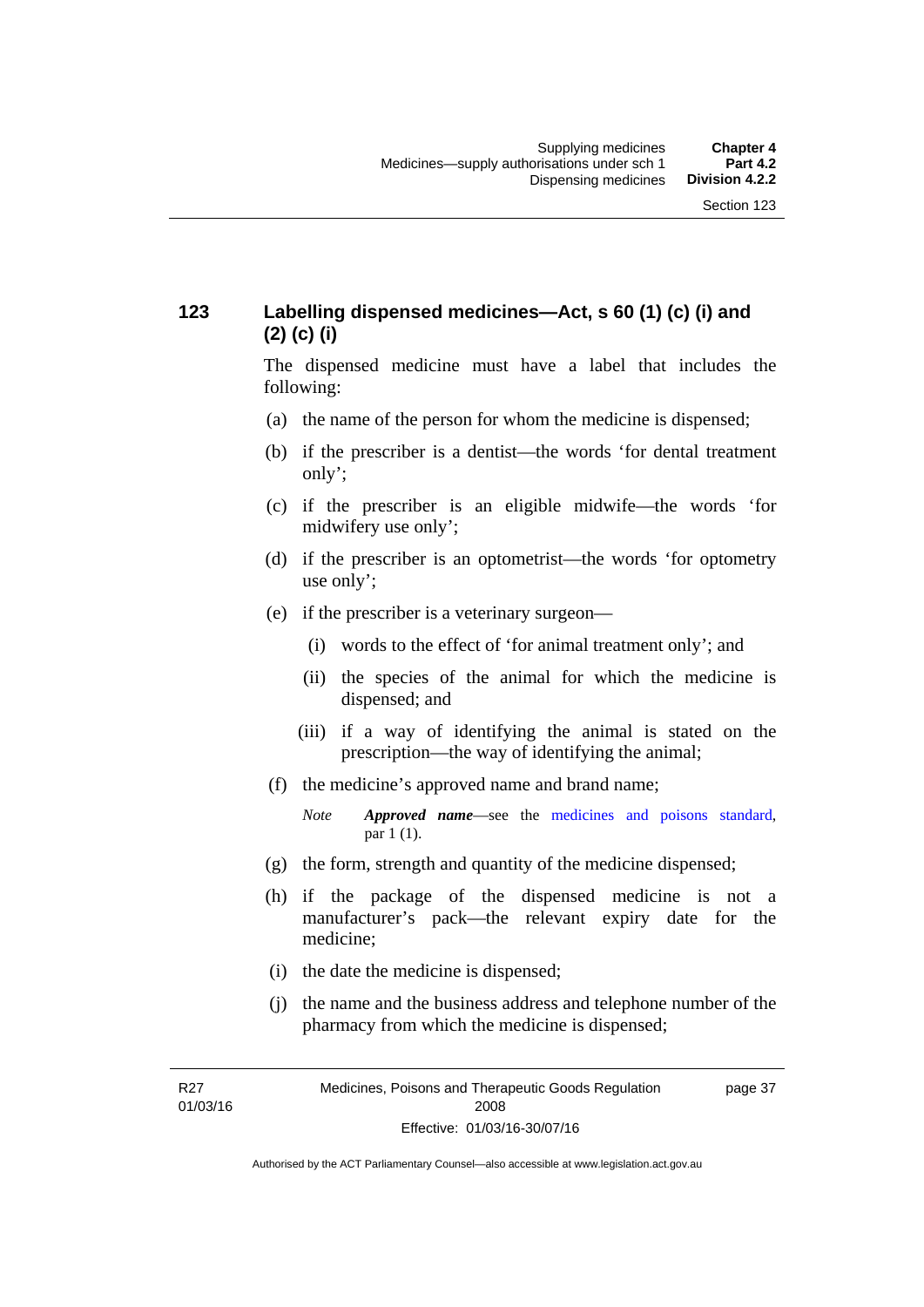- (k) the initials or other identification of the dispensing pharmacist;
- (l) a number that is different from the number given to each other prescription dispensed at the pharmacy;
- (m) directions about the use of the medicine that are adequate to allow the medicine to be taken or administered safely, including any warning statement in the medicines and poisons standard, appendix K (Drugs required to be labelled with a sedation warning) applying to the medicine;
- (n) words to the effect of 'keep out of reach of children'.

#### **Example—par (f) and par (g)**

Warfarin tablets (Coumadin) 5mg 50

*Note* An example is part of the regulation, is not exhaustive and may extend, but does not limit, the meaning of the provision in which it appears (see [Legislation Act,](http://www.legislation.act.gov.au/a/2001-14) s 126 and s 132).

#### **124 Marking dispensed prescriptions**

- (1) This section does not apply to a prescription for an in-patient at a hospital written in the patient's medical records.
- (2) A dispensed paper-based prescription for a medicine must be marked with—
	- (a) if the prescription is a single prescription, the last repeat of a repeat prescription, or a national residential medication chart prescription dispensed for the last time––the word 'cancelled' on the front of the prescription; and
	- (b) the prescribed particulars.
- (3) A dispensed electronic prescription for a medicine must be marked with—
	- (a) if the prescription is a single prescription, the last repeat of a repeat prescription, or a national residential medication chart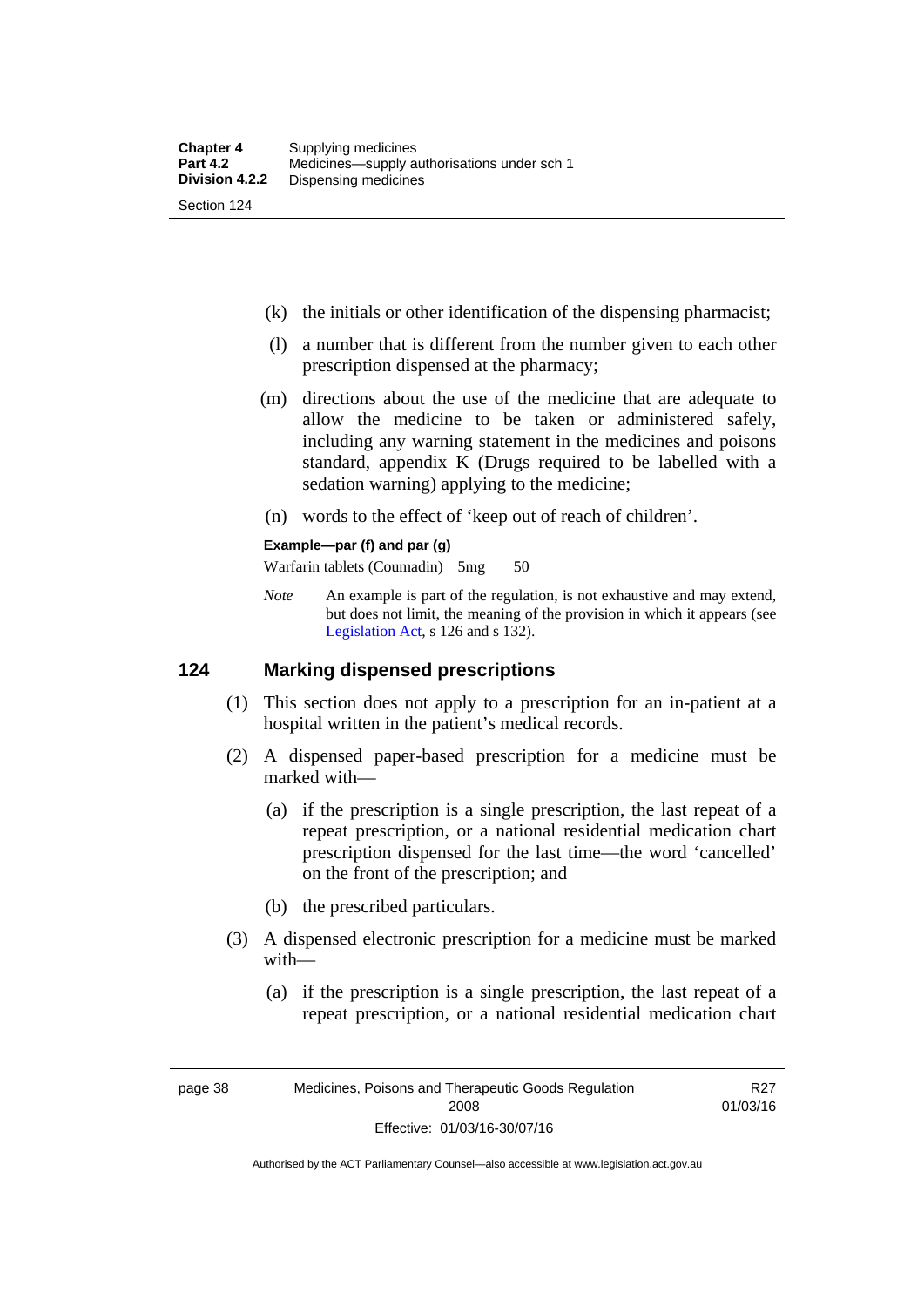prescription dispensed for the last time––the word 'cancelled'; and

- (b) a link to an electronic document containing the prescribed particulars.
- (4) In this section:

*paper-based prescription* includes a faxed copy of a prescription.

*prescribed particulars*, for a dispensed prescription for a medicine, means—

- (a) the date the medicine is dispensed; and
- (b) the name and business address of the dispensing pharmacy; and
- (c) if another brand of the medicine is dispensed for the prescribed medicine—the brand name of the medicine dispensed; and
- (d) for a repeat prescription—the number of the repeat dispensed; and
- (e) the prescription's number under section 123 (l); and
- (f) the pharmacist's initials or signature.

*single prescription* means a prescription that is not a repeat prescription.

#### **125 Recording dispensing of medicines**

The dispensing pharmacist must ensure that a written record is made of the following information in relation to the dispensing of the medicine:

- (a) the pharmacist's name;
- (b) the date of the prescription;
- (c) the prescriber's name;

R27 01/03/16 page 39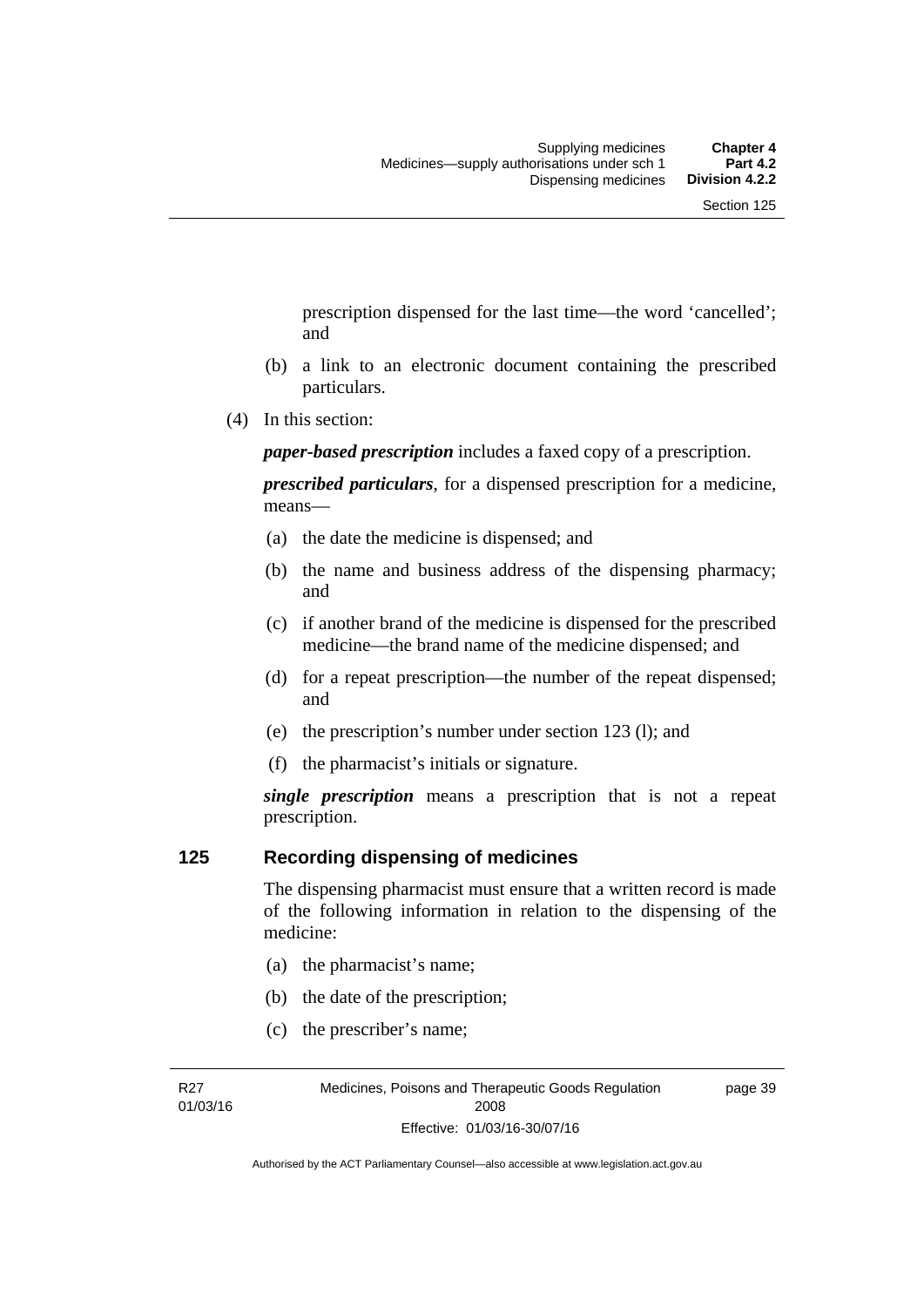(d) the date the prescription is dispensed;

- (e) for a repeat prescription—the number of the repeat dispensed;
- (f) the prescription's number under section 123 (l);
- (g) the name and address of the person for whom the medicine is dispensed;
- (h) the medicine's approved name and brand name;

- (i) the form, strength and quantity of the medicine dispensed.
- *Note Written* includes in electronic form (see [Act,](http://www.legislation.act.gov.au/a/2008-26/default.asp) dict).

## **Division 4.2.3 Supplying medicines on requisitions**

*Note* For authorisation to issue a requisition, see s 50.

#### **130 Authorisation conditions for supplying medicines on requisitions—Act, s 44 (1) (b) and (2) (b)**

A person's authorisation under section 110 to supply a medicine on a requisition is subject to the following conditions:

- (a) the medicine is supplied in accordance with the requirements under section 131;
- (b) the medicine is supplied in a package that is labelled in accordance with section 132;
- (c) the filled requisition is marked in accordance with section 133;
- (d) the supply is recorded in accordance with section 134;
- (e) the filled requisition and record under section 134 are kept at the institution where the medicine is supplied or, if the chief health officer approves in writing another place, the place

*Note Approved name*—see the [medicines and poisons standard,](http://www.comlaw.gov.au/Series/F2012L01200) par 1 (1).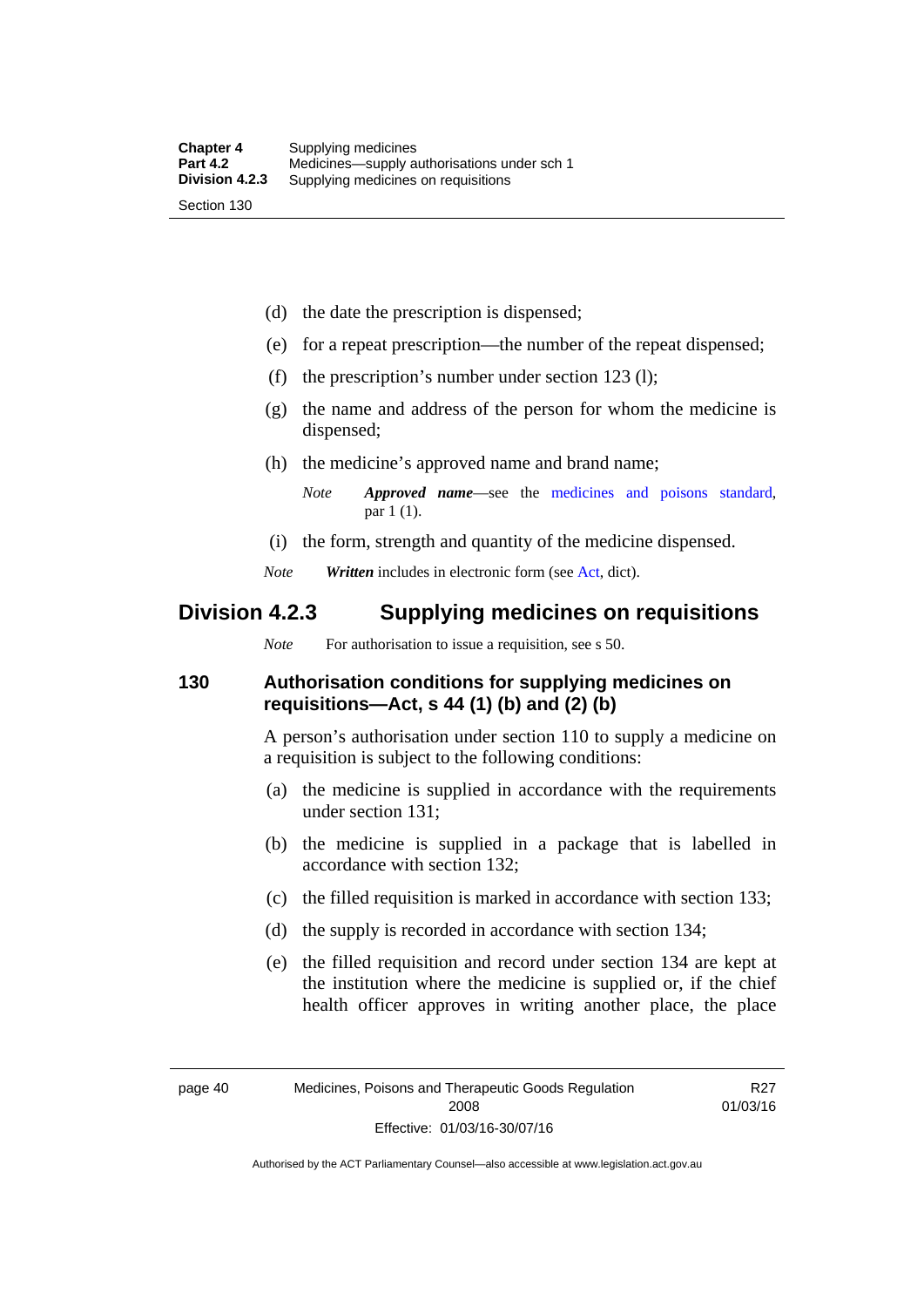approved by the chief health officer, for at least 2 years after the day the medicine is supplied.

#### **131 Supplying medicines on requisitions**

- (1) The following are the requirements for the supply of a medicine on a requisition:
	- (a) the medicine is supplied in accordance with the requisition (including the requisition as changed by the person supplying the medicine at the oral direction of the person issuing the requisition);

- (b) if the requisition is a written requisition—the requisition complies with section 55 (General requirements for written requisitions) and section 56 (Particulars for requisitions);
- (c) if the requisition is an oral requisition—the requisition complies with section 56.
- (2) However, if the requisition does not comply with section 55 or section 56 (as appropriate), a pharmacist may supply the medicine on the requisition if satisfied that it is not practicable for a complying requisition to be issued for the medicine.

*Note Pharmacist* does not include an intern pharmacist (see dict).

(3) In this section:

*supplied in accordance with the requisition*, for a requisitioned medicine, includes supplying another brand of the medicine that is a bioequivalent form of the requisitioned medicine.

*Note Bioequivalent*—see the dictionary.

R27 01/03/16 page 41

*Note* For changes to a requisition by the person supplying a medicine on a requisition (see [Act,](http://www.legislation.act.gov.au/a/2008-26/default.asp) s 29 (3)).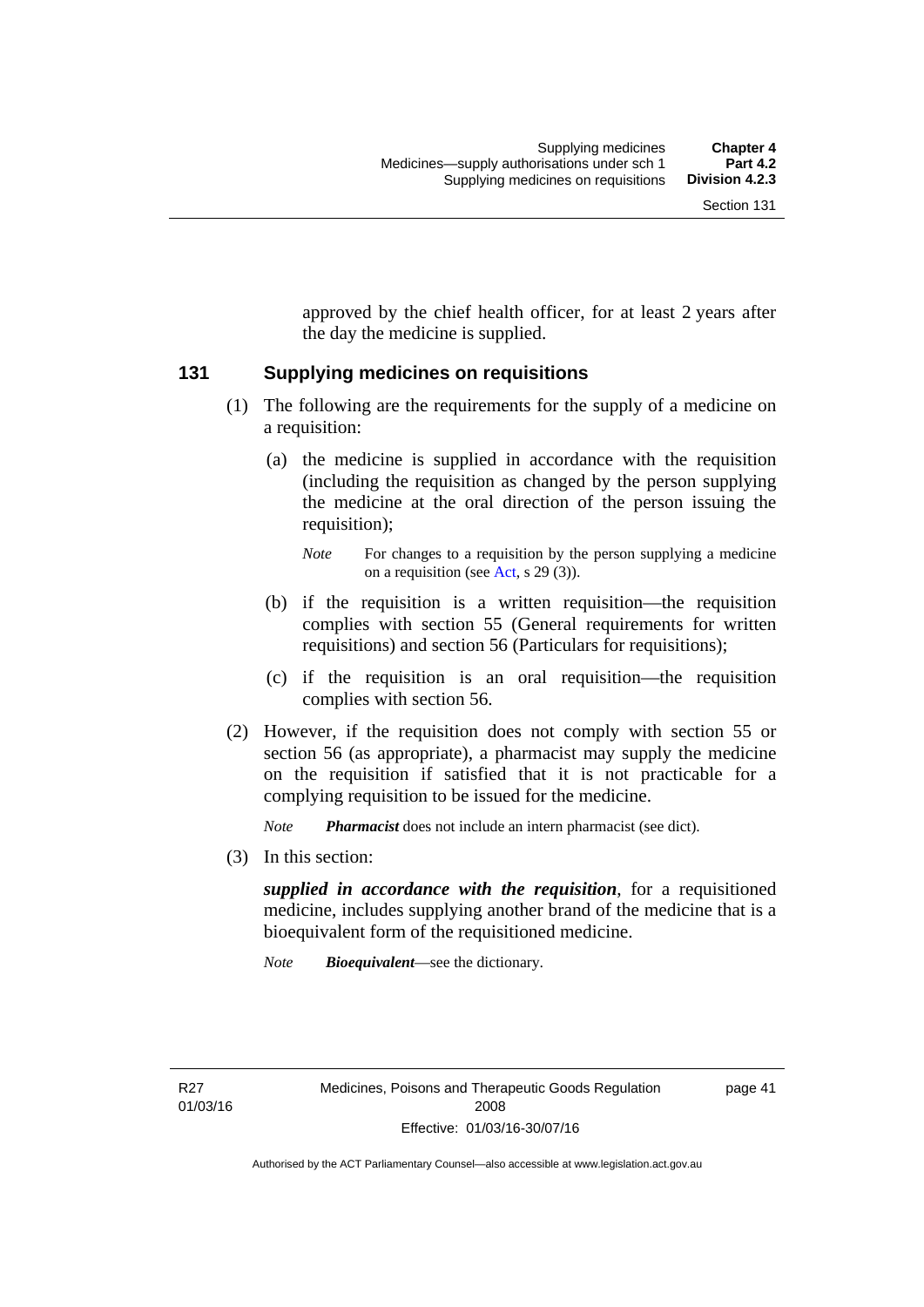## **132 Labelling medicines supplied on requisition—Act, s 60 (1) (c) (i) and (2) (c) (i)**

The package of a medicine supplied on requisition to a ward for the supply to a patient must have a label that includes the following:

(a) the medicine's approved name or brand name;

*Note Approved name*—see the [medicines and poisons standard,](http://www.comlaw.gov.au/Series/F2012L01200) par 1 (1).

- (b) the form, strength and quantity of the medicine;
- (c) if the package of the medicine is not a manufacturer's pack—
	- (i) the batch number or numbers of the medicine; and
	- (ii) the relevant expiry date for the medicine;
- (d) the name or other identifier of the pharmacy or ward from which the medicine is supplied;
- (e) if the medicine is a controlled medicine—a number that is different from the number given to each other requisition supplied from the pharmacy or ward.

#### **Examples—par (a) and par (b)**

- 1 Warfarin tablets 5mg 50
- 2 Coumadin tablets 5mg 50
- *Note* An example is part of the regulation, is not exhaustive and may extend, but does not limit, the meaning of the provision in which it appears (see [Legislation Act,](http://www.legislation.act.gov.au/a/2001-14) s 126 and s 132).

#### **133 Marking filled requisitions**

- (1) A filled paper-based requisition for a medicine must be marked with—
	- (a) the name or other identifier of the pharmacy or ward from which the medicine is supplied; and

page 42 Medicines, Poisons and Therapeutic Goods Regulation 2008 Effective: 01/03/16-30/07/16

R27 01/03/16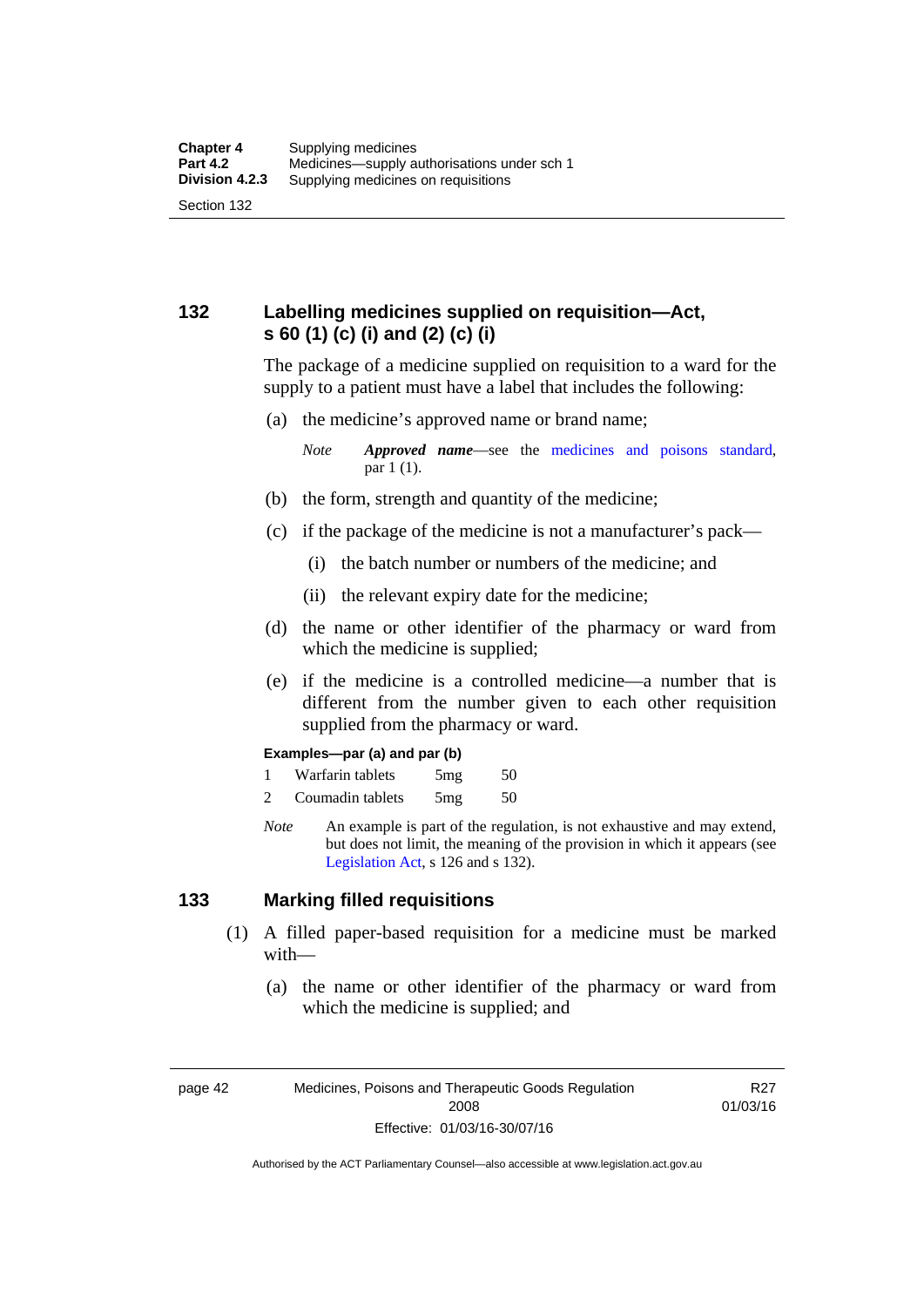- (b) if the medicine is a controlled medicine—the requisition's number under section 132 (e); and
- (c) the supplier's initials or signature.
- (2) A filled electronic requisition for a medicine must be marked with a link to an electronic document containing—
	- (a) the name or other identifier of the pharmacy or ward from which the medicine is supplied; and
	- (b) if the medicine is a controlled medicine—the requisition's number under section 132 (e); and
	- (c) the supplier's initials or signature.
- (3) However, subsection (1) (a) and (2) (a) do not apply to a requisition filled at a pharmacy at an institution.
- (4) In this section:

*paper-based requisition* includes a faxed copy of a requisition.

#### **134 Recording supply of medicines on requisitions**

A person who supplies a medicine to someone else on requisition must make a written record of the following information:

- (a) the date of the requisition;
- (b) the name of the person who issued the requisition;
- (c) the date the requisition is filled;
- (d) the medicine, and the form, strength and quantity of the medicine, supplied;
- (e) the name or initials of the person supplying the medicine.
- *Note Written* includes in electronic form (see [Act,](http://www.legislation.act.gov.au/a/2008-26/default.asp) dict).

page 43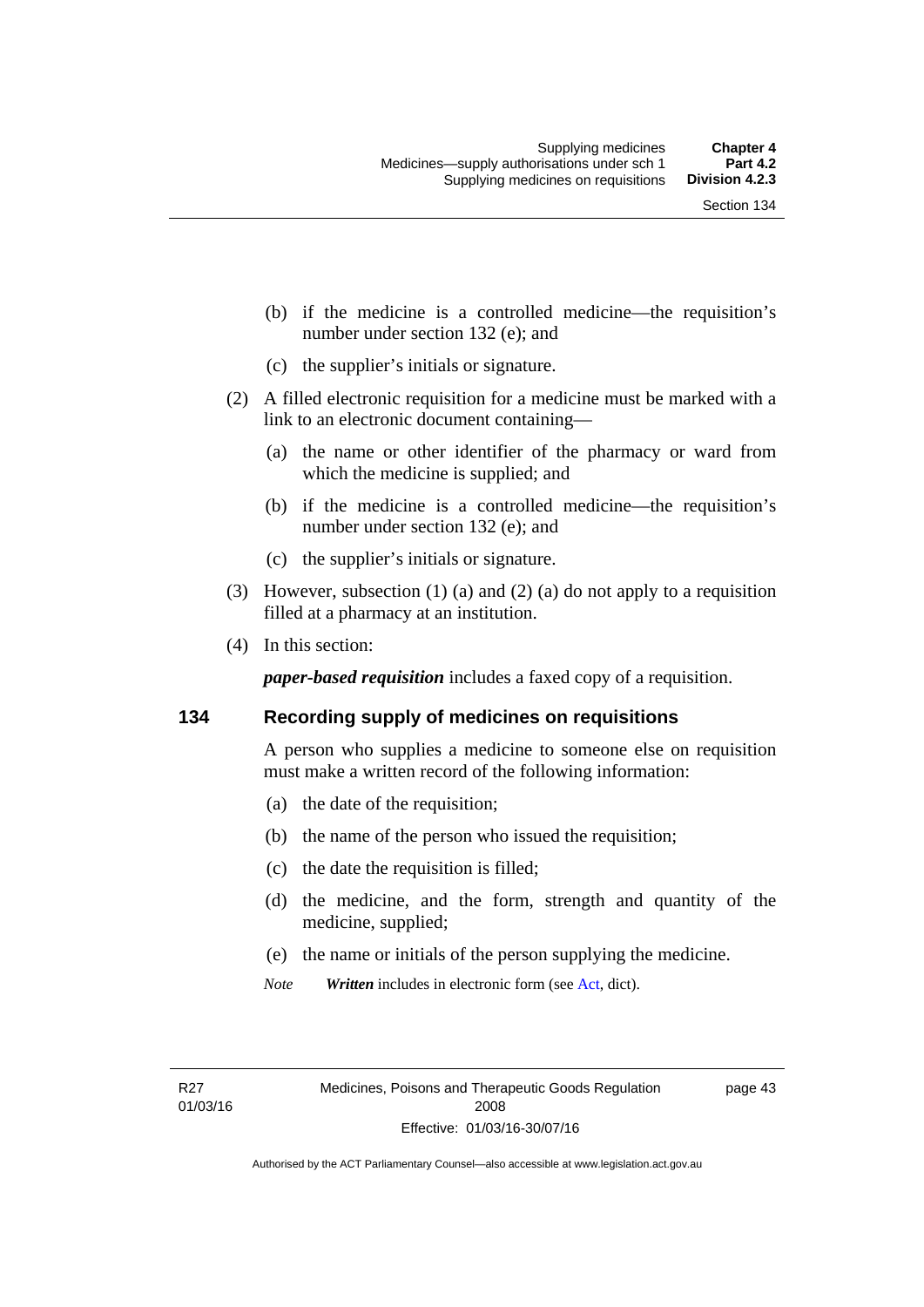Section 140

# **Division 4.2.4 Supplying medicines on purchase orders**

*Note* For authorisation to issue a purchase order, see s 60.

## **140 Authorisation conditions for supplying medicines on purchase orders—Act, s 44 (1) (b) and (2) (b)**

A person's authorisation under section 110 to supply a medicine on a purchase order is subject to the following conditions:

- (a) the purchase order is a complying purchase order;
- (b) the medicine is supplied in accordance with the requirements of section 141;
- (c) the supply is recorded in accordance with section 142;
- (d) if the supplier does not receive a document signed by the buyer acknowledging receipt of the medicine within 7 days after the day the medicine is delivered—the supplier must, within 24 hours after the end of the 7-day period, tell the chief health officer, in writing, of the failure to receive the document;
- (e) the following are kept at the supplier's business premises or, if the chief health officer approves in writing another place, the place approved by the chief health officer, for at least 2 years after the day the medicine is supplied:
	- (i) the filled purchase order;
	- (ii) the delivery acknowledgement under paragraph (d) or section 141 $(1)$  $(d)$  $(ii)$ ;
	- (iii) the record for section 142.

R27 01/03/16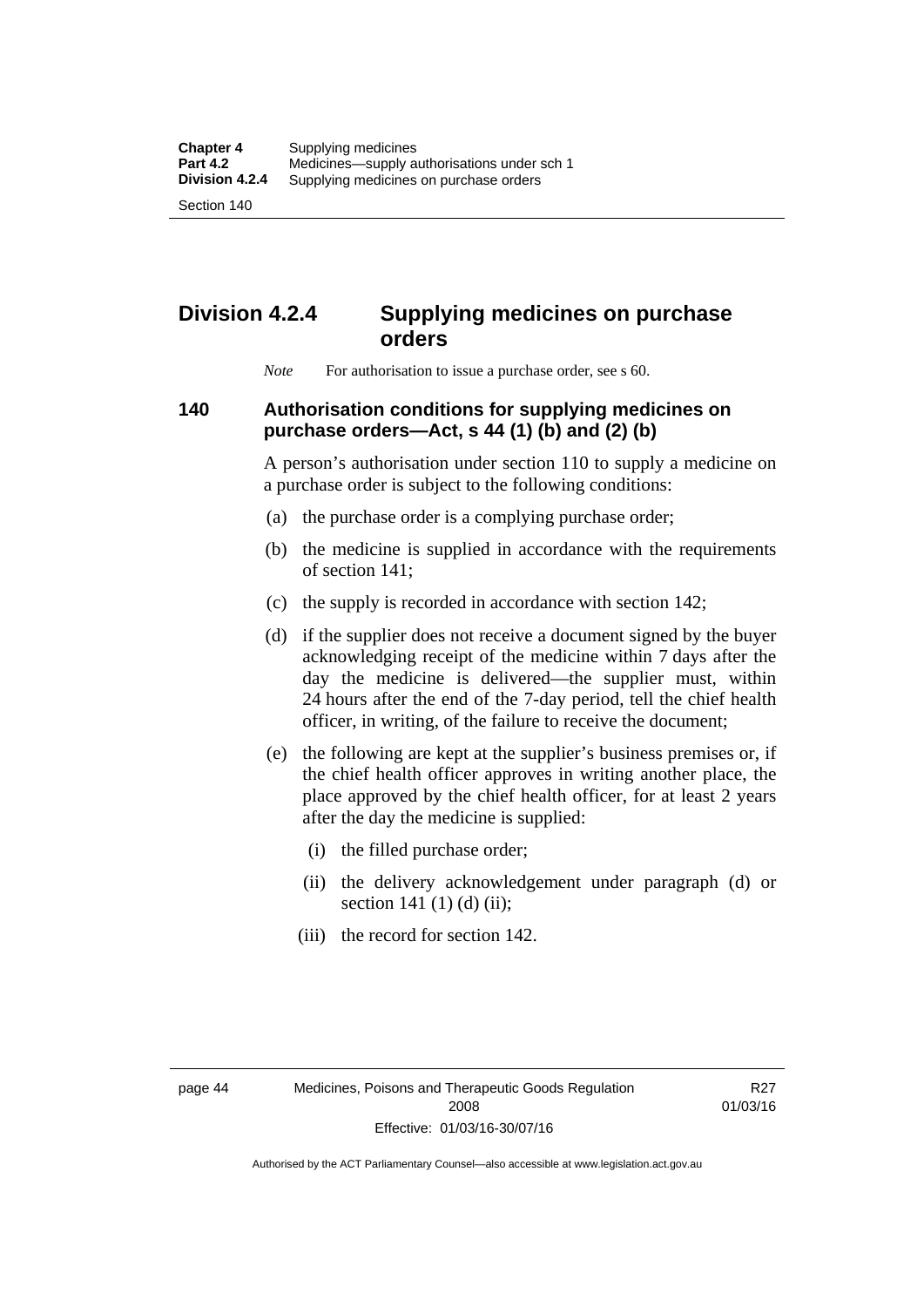#### **141 Supplying medicines on purchase orders**

- (1) The following are the requirements for the supply of a medicine on a purchase order:
	- (a) the medicine is supplied in manufacturer's packs that comply with—
		- (i) section 501 (Packaging of supplied manufacturer's packs of medicines—[Act](http://www.legislation.act.gov.au/a/2008-26/default.asp), s 59 (1) (c) (i) and (2) (c) (i)); or
		- (ii) an approval under the [Act](http://www.legislation.act.gov.au/a/2008-26/default.asp), section 193 (Approval of non-standard packaging and labelling);
	- (b) the manufacturer's packs are labelled in accordance with—
		- (i) section 502 (Labelling of supplied manufacturer's packs of medicines—[Act](http://www.legislation.act.gov.au/a/2008-26/default.asp), s  $60(1)$  (c) (i) and (2) (c) (i)); or
		- (ii) an approval under the [Act,](http://www.legislation.act.gov.au/a/2008-26/default.asp) section 193;
	- (c) the manufacturer's packs are securely wrapped and packed;
	- (d) if the medicine is delivered in person by the supplier to the buyer—
		- (i) the medicine is delivered to an adult; and
		- (ii) the delivery is acknowledged by the adult signing and dating a copy of the purchase order;
	- (e) if the medicine is not delivered in person by the supplier to the buyer—the medicine is delivered to the buyer by a person whose procedures require the delivery of the medicine to be signed for by the buyer or an adult employee of the buyer.

page 45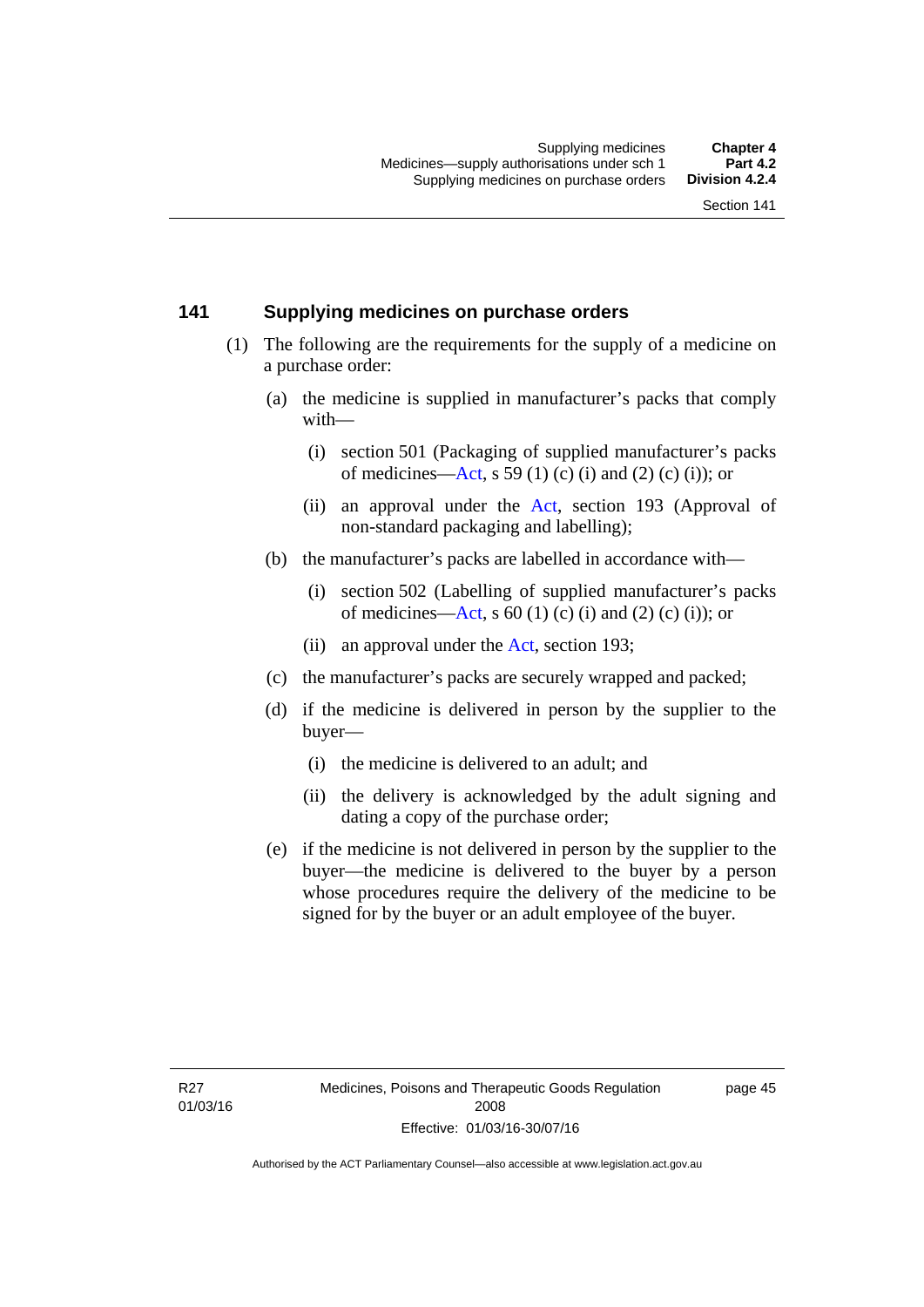- (2) However, subsection (1) (a), (b) and (c) do not apply in relation to a medicine supplied by a pharmacist to a prescriber who is authorised to supply the medicine during a consultation if the medicine is supplied in a package that is labelled with the following particulars:
	- (a) the approved name and brand name of the medicine;

*Note Approved name*—see the [medicines and poisons standard,](http://www.comlaw.gov.au/Series/F2012L01200) par 1 (1).

- (b) the form, strength and quantity of the medicine, supplied;
- (c) if the package of the medicine is not a manufacturer's pack the relevant expiry date for the medicine.

#### **142 Recording supply of medicines on purchase orders**

A person who supplies a medicine to someone else on a purchase order must make a written record of the following information:

- (a) the date of the order;
- (b) the issuer's authority to issue the order;
- (c) the name, and the business address and telephone number, of the person to whom the medicine is supplied;
- (d) the date the order is supplied;
- (e) the medicine, and the form, strength and quantity of the medicine, supplied.
- *Note Written* includes in electronic form (see [Act,](http://www.legislation.act.gov.au/a/2008-26/default.asp) dict).

R27 01/03/16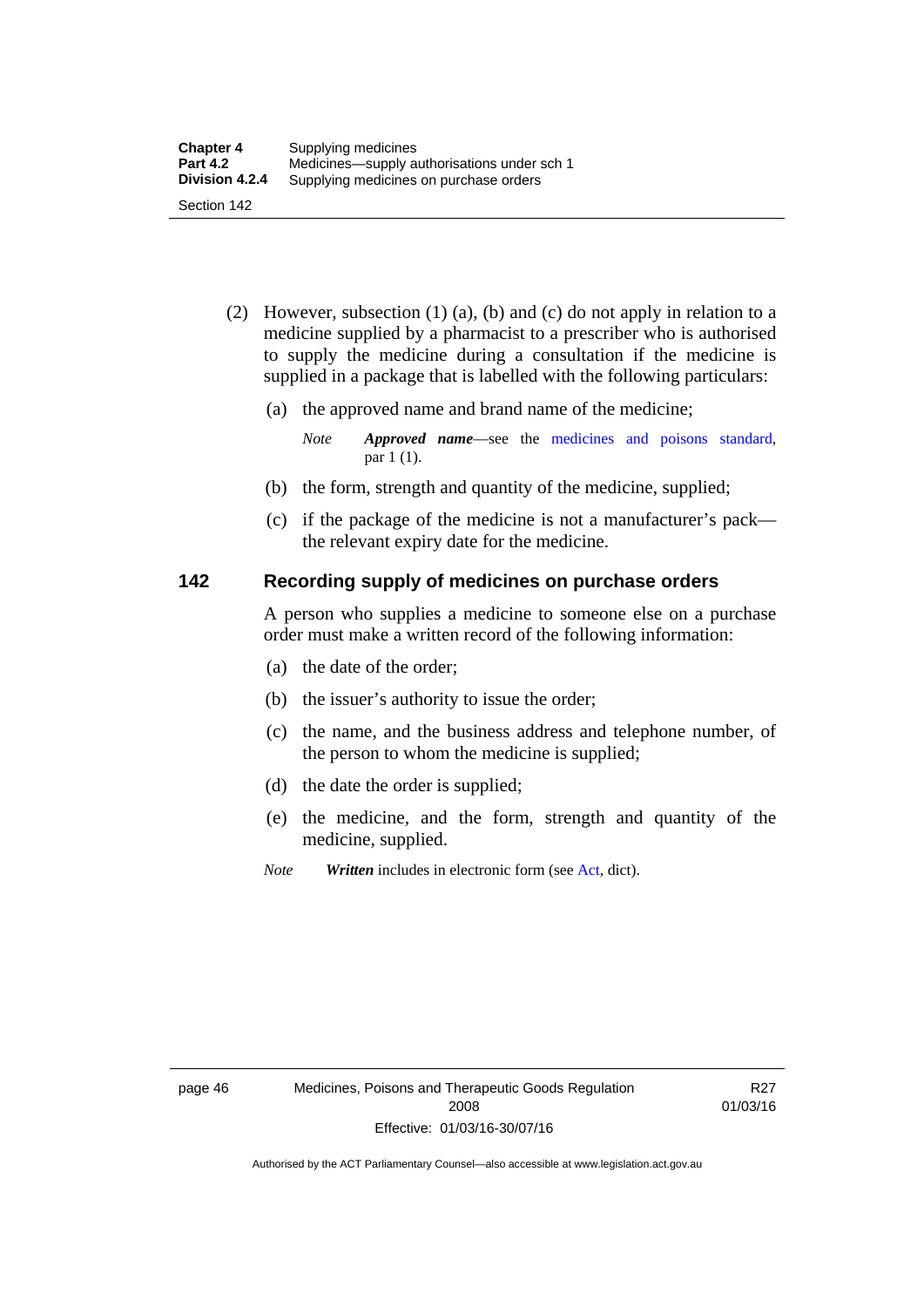## **Division 4.2.5 Supplying medicines on standing orders**

- *Note 1* For the issue of a standing order, see pt 3.4.
- *Note 2 Supply* does not include administer (see [Act,](http://www.legislation.act.gov.au/a/2008-26/default.asp) s 24).

#### **150 Authorisation conditions for supplying medicines on standing orders—Act, s 44 (1) (b) and (2) (b)**

- (1) A person's authorisation under section 110 to supply a medicine on a standing order is subject to the following conditions:
	- (a) the medicine is supplied in accordance with the requirements of section 151;
	- (b) the supply is recorded in accordance with section 153;
	- (c) the record for section 153 is kept at the person's business premises or, if the chief health officer approves in writing another place, the place approved by the chief health officer, for at least 2 years after the day the medicine is supplied;
	- (d) if the supplier is not the person who would ordinarily have prescribed the medicine for the recipient, the required information is given in writing to—
		- (i) the prescriber (the *usual prescriber*) who would ordinarily have prescribed the medicine for the recipient not later than 24 hours after supplying the medicine; or
		- (ii) if the recipient does not have a usual prescriber—the recipient.
- (2) However, subsection (1) (c) and (d) do not apply if the record is made in a patient's medical records.

page 47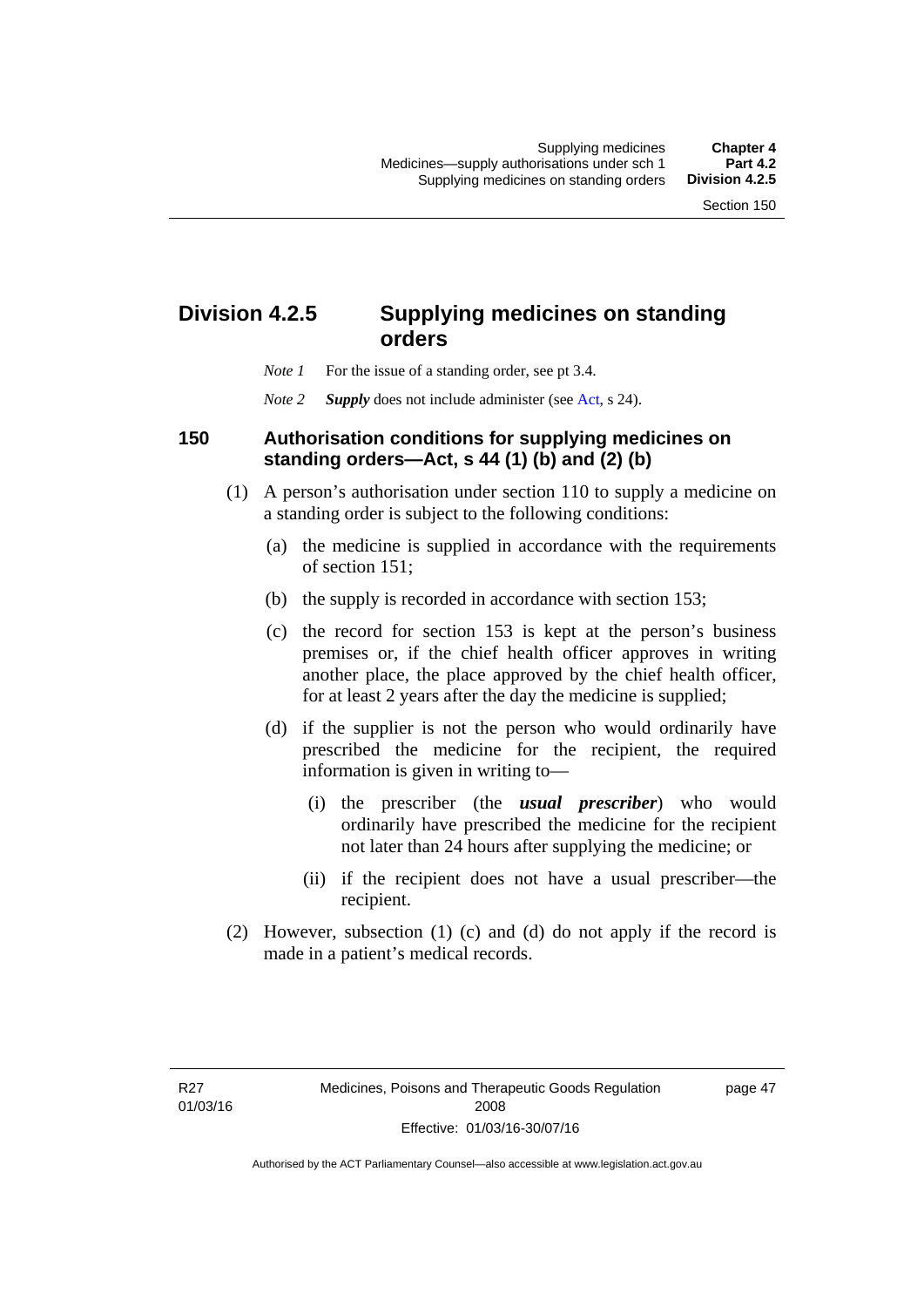(3) In this section:

*required information*, for the supply of a medicine on a standing order, means—

- (a) the supplier's name; and
- (b) the date the medicine is supplied; and
- (c) the name and address of the person to whom the medicine is supplied; and
- (d) the medicine's approved name and brand name; and
- (e) the form, strength and quantity of the medicine supplied.

#### **151 Supplying medicines on standing orders**

The following are the requirements for the supply of a medicine on a standing order:

- (a) the medicine is supplied in accordance with the standing order;
- (b) the medicine is supplied in a package that is labelled in accordance with section 152.

## **152 Labelling medicines supplied on standing order— Act, s 60 (1) (c) (i) and (2) (c) (i)**

The package of a medicine supplied on a standing order must have a label that includes the following:

- (a) the name of the person to whom the medicine is to be supplied;
- (b) the date the medicine is supplied;
- (c) the medicine, and the form, strength and quantity of the medicine, supplied;

R27 01/03/16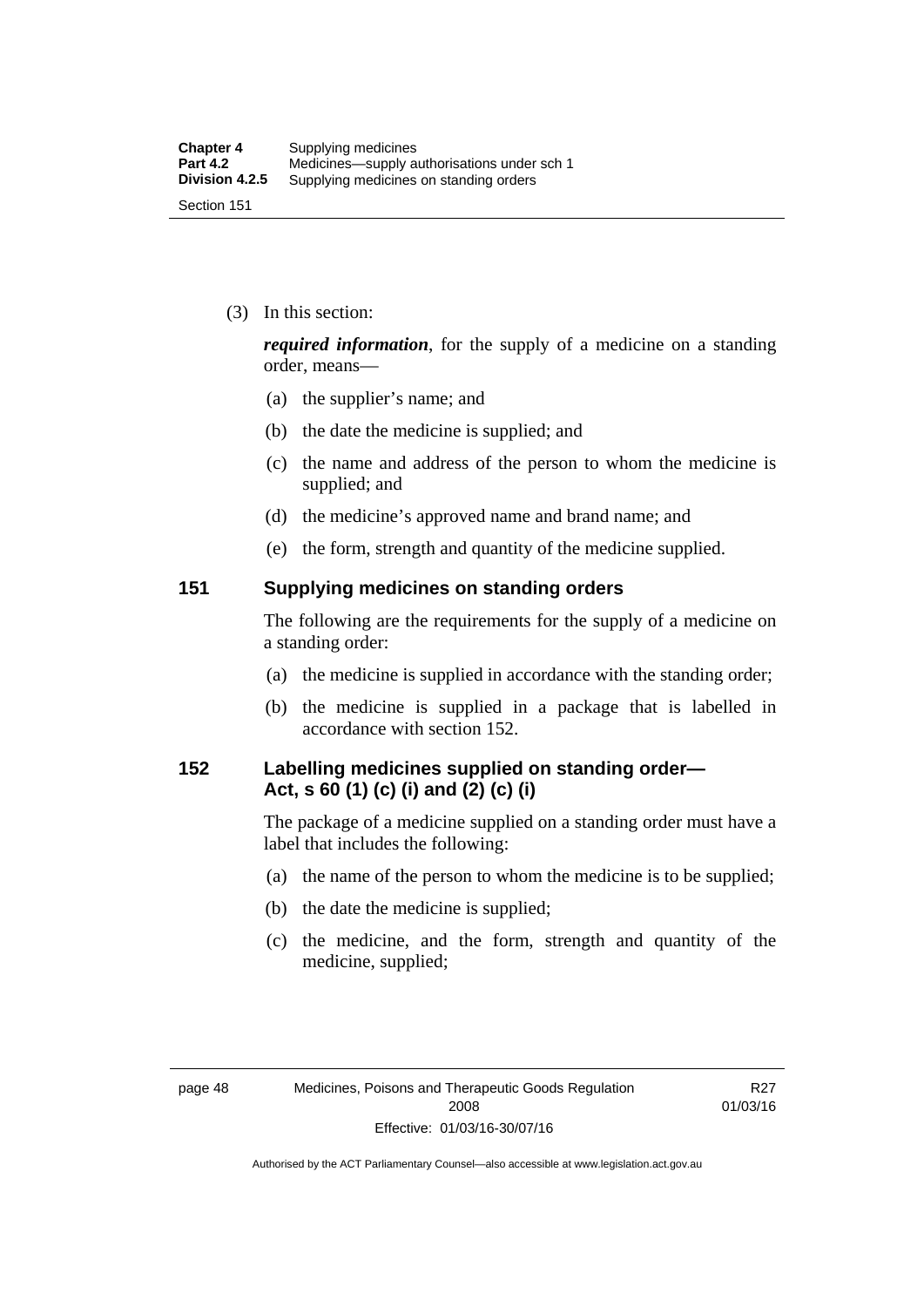- (d) if the package of the dispensed medicine is not a manufacturer's pack—
	- (i) the batch number or numbers of the medicine; and
	- (ii) the relevant expiry date for the medicine;
- (e) the supplier's name, business address and telephone number;
- (f) directions about the use of the medicine that are adequate to allow the medicine to be taken or administered safely, including any warning statement in the medicines and poisons standard, appendix K (Drugs required to be labelled with a sedation warning) applying to the medicine;
- (g) words to the effect of 'keep out of reach of children'.

### **153 Recording supply of medicines on standing orders**

- (1) A person (the *supplier*) who supplies a medicine to a person (the *patient*) on a standing order must make a written record of the following information:
	- (a) the supplier's name;
	- (b) the patient's name and address;
	- (c) the date the medicine is supplied;
	- (d) the medicine's approved name and brand name;
	- (e) the form, strength and quantity of the medicine;
	- (f) the date of the standing order.
	- *Note Written* includes in electronic form (see [Act,](http://www.legislation.act.gov.au/a/2008-26/default.asp) dict).
- (2) However, subsection (1) (b) does not apply if the record is made in the patient's medical records.

page 49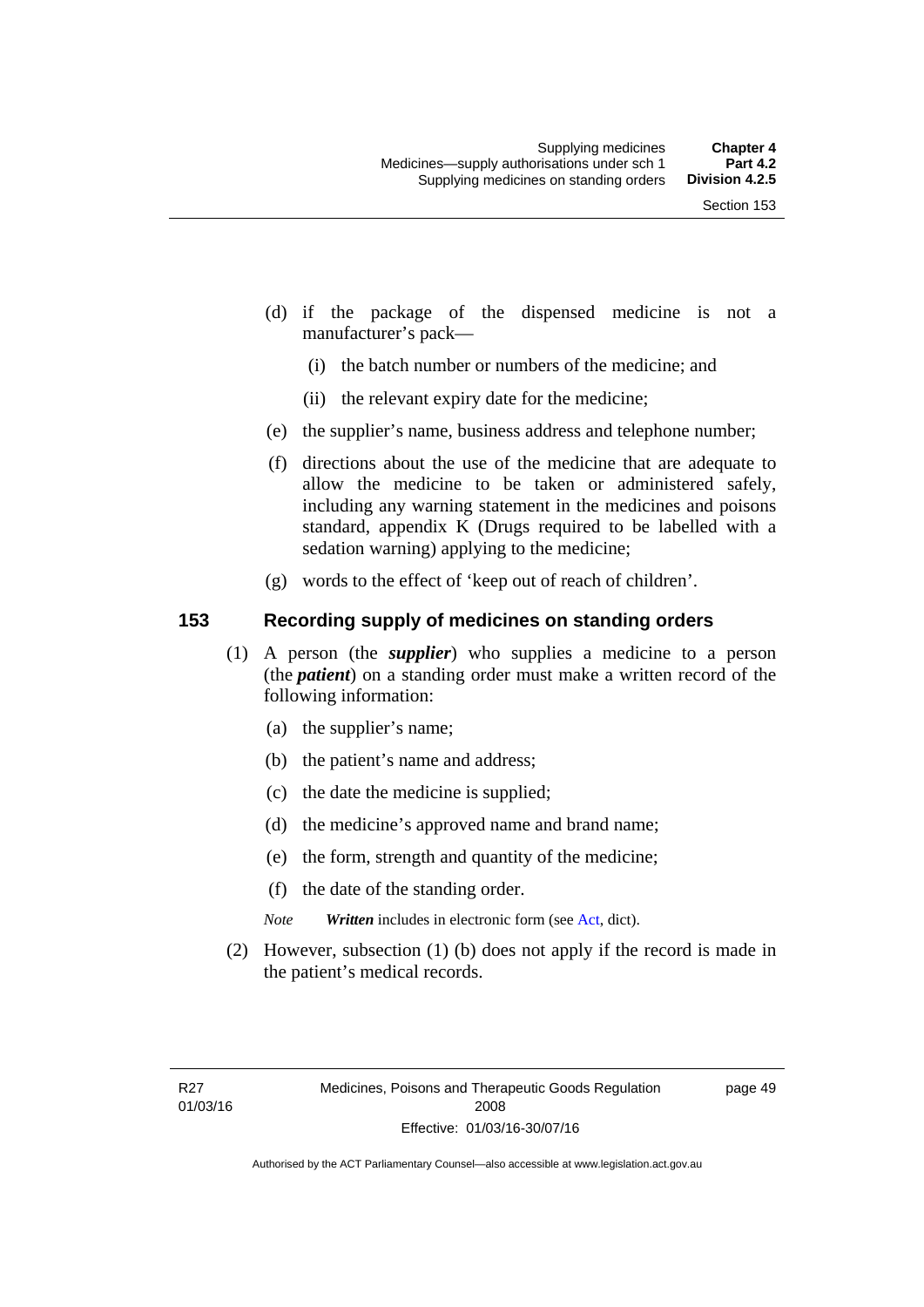## **Division 4.2.6 Supplying medicines during consultations**

*Note Supply* does not include administer (see [Act,](http://www.legislation.act.gov.au/a/2008-26/default.asp) s 24).

### **160 Authorisation conditions for supplying medicines during consultations—Act, s 44 (1) (b) and (2) (b)**

A prescriber's authorisation under section 110 to supply a medicine during a consultation is subject to the following conditions:

- (a) the medicine is supplied in accordance with the [Act](http://www.legislation.act.gov.au/a/2008-26/default.asp), section 7 (Appropriate prescription and supply of medicines);
- (b) if the medicine is a controlled medicine for human use—
	- (i) the prescriber complies with the additional requirements under section 163 (Additional requirements for supplying controlled medicines for human use during consultations) in relation to the supply; and
	- (ii) if the medicine is dronabinol—the prescriber has an authorisation under the *[Therapeutic Goods Act 1989](http://www.comlaw.gov.au/Series/C2004A03952)* (Cwlth), section 19 to supply the medicine; and
		- *Note* Dronabinol cannot be prescribed for veterinary use because it is a prohibited substance (see [medicines and poisons](http://www.comlaw.gov.au/Series/F2012L01200)  [standard,](http://www.comlaw.gov.au/Series/F2012L01200) sch 9, entry for tetrahydrocannabinols).
	- (iii) the prescriber complies with section 164 (Information for CHO about controlled medicines supplied during consultations[—Act,](http://www.legislation.act.gov.au/a/2008-26/default.asp) s 31 (2) (b) and (4), def *required information*);

R27 01/03/16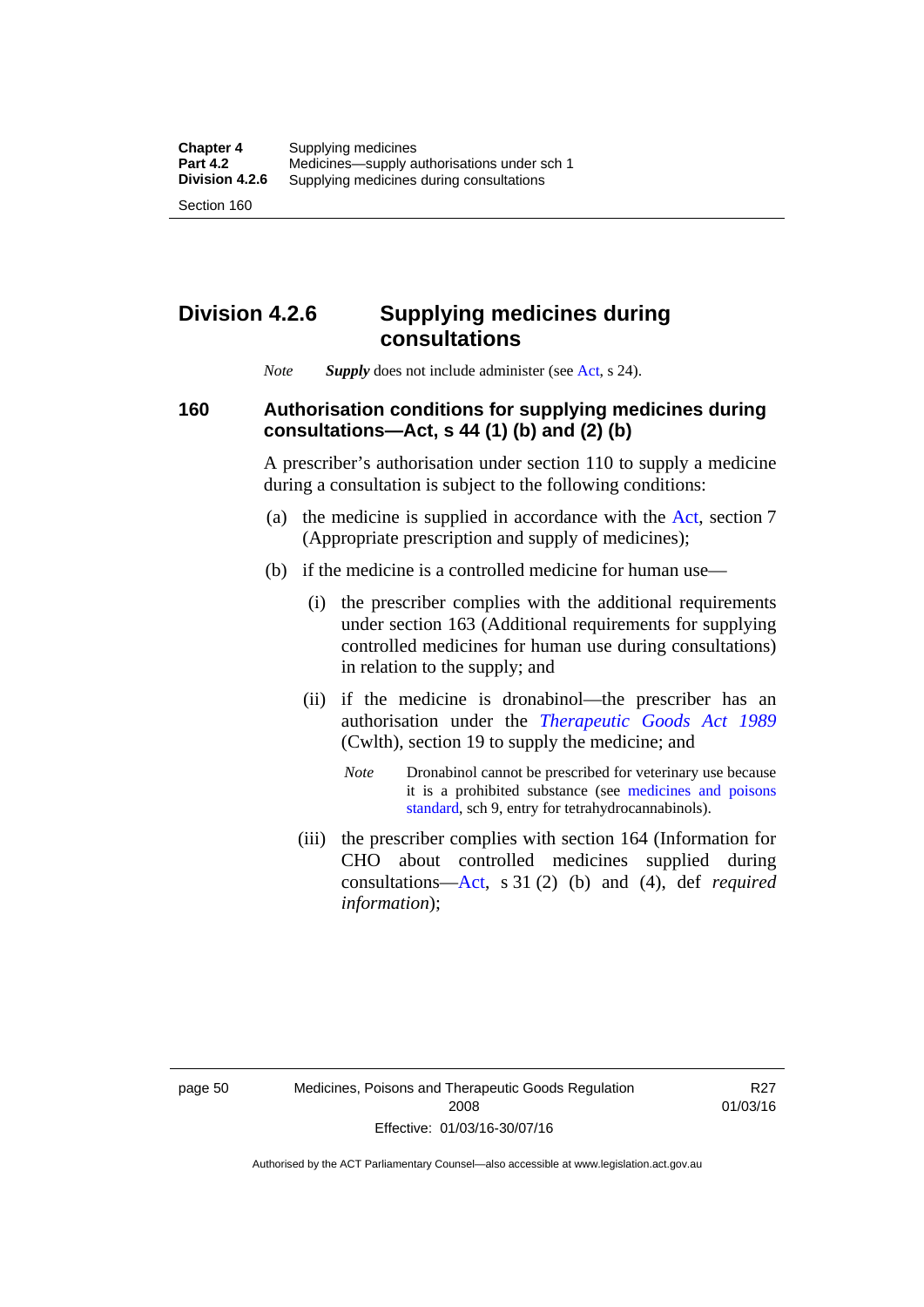- (c) if the medicine is a designated appendix D medicine prescribed for a purpose mentioned in schedule 3 (Designated appendix D medicines—standing approvals), part 3.2, column 3 in relation to the medicine—
	- (i) the prescriber has an appendix D medicines approval to prescribe the medicine; and
	- (ii) the prescriber complies with each condition (if any) of the approval (including any conditions in the schedule, part 3.2, column 4 in relation to the medicine);
- (d) the medicine is labelled in accordance with section 161;
- (e) the supply is recorded in accordance with section 162;
- (f) the record is kept at the prescriber's business premises or, if the chief health officer approves in writing another place, the place approved by the chief health officer, for at least 2 years after the day the medicine is supplied.

### **161 Labelling medicines supplied during consultations**

The supplied medicine must have a label that includes the following:

- (a) the name of the person to whom the medicine is supplied;
- (b) the date the medicine is supplied;
- (c) the prescriber's name, business address and telephone number;
- (d) the medicine's approved name or brand name;
	- *Note Approved name*—see the [medicines and poisons standard,](http://www.comlaw.gov.au/Series/F2012L01200) par 1 (1).
- (e) the form, strength and quantity of the medicine;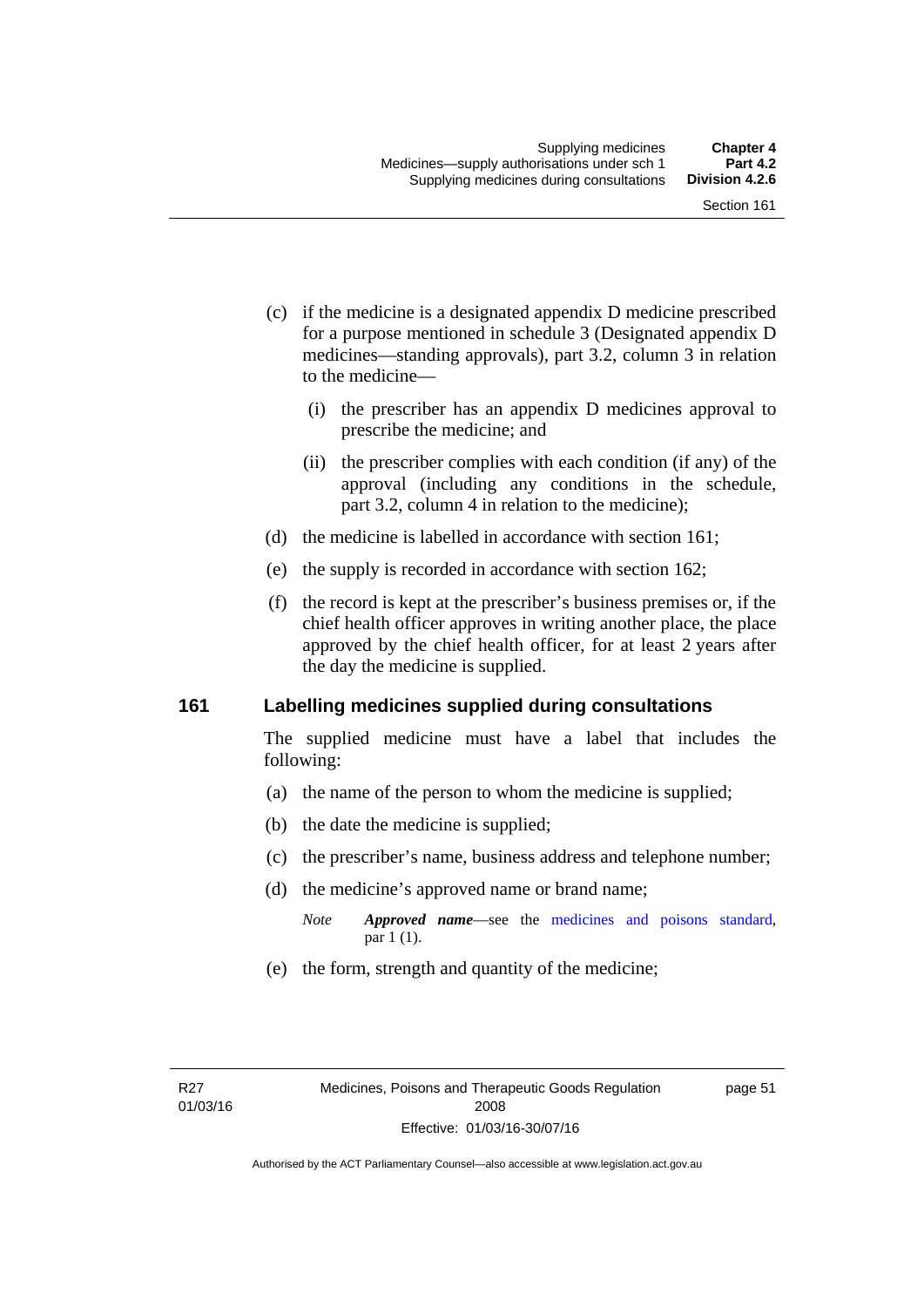- (f) if the package of the supplied medicine is not a manufacturer's pack—the relevant expiry date for the medicine;
- (g) directions about the use of the medicine that are adequate to allow the medicine to be taken or administered safely, including any warning statement in the medicines and poisons standard, appendix K (Drugs required to be labelled with a sedation warning) applying to the medicine;
- (h) words to the effect of 'keep out of reach of children';
- (i) if the prescriber is a dentist—the words 'for dental treatment only';
- (j) if the prescriber is an eligible midwife—the words 'for midwifery use only';
- (k) if the prescriber is an optometrist—the words 'for optometry use only';
- (l) if the prescriber is a veterinary surgeon—
	- (i) words to the effect of 'for animal treatment only'; and
	- (ii) the species of the animal for which the medicine is supplied; and
	- (iii) if possible, a way of identifying the animal.

### **Examples—par (d) and par (e)**

| Warfarin tablets | 5mg | 50 |
|------------------|-----|----|
| Coumadin tablets | 5mg | 50 |

*Note* An example is part of the regulation, is not exhaustive and may extend, but does not limit, the meaning of the provision in which it appears (see [Legislation Act,](http://www.legislation.act.gov.au/a/2001-14) s 126 and s 132).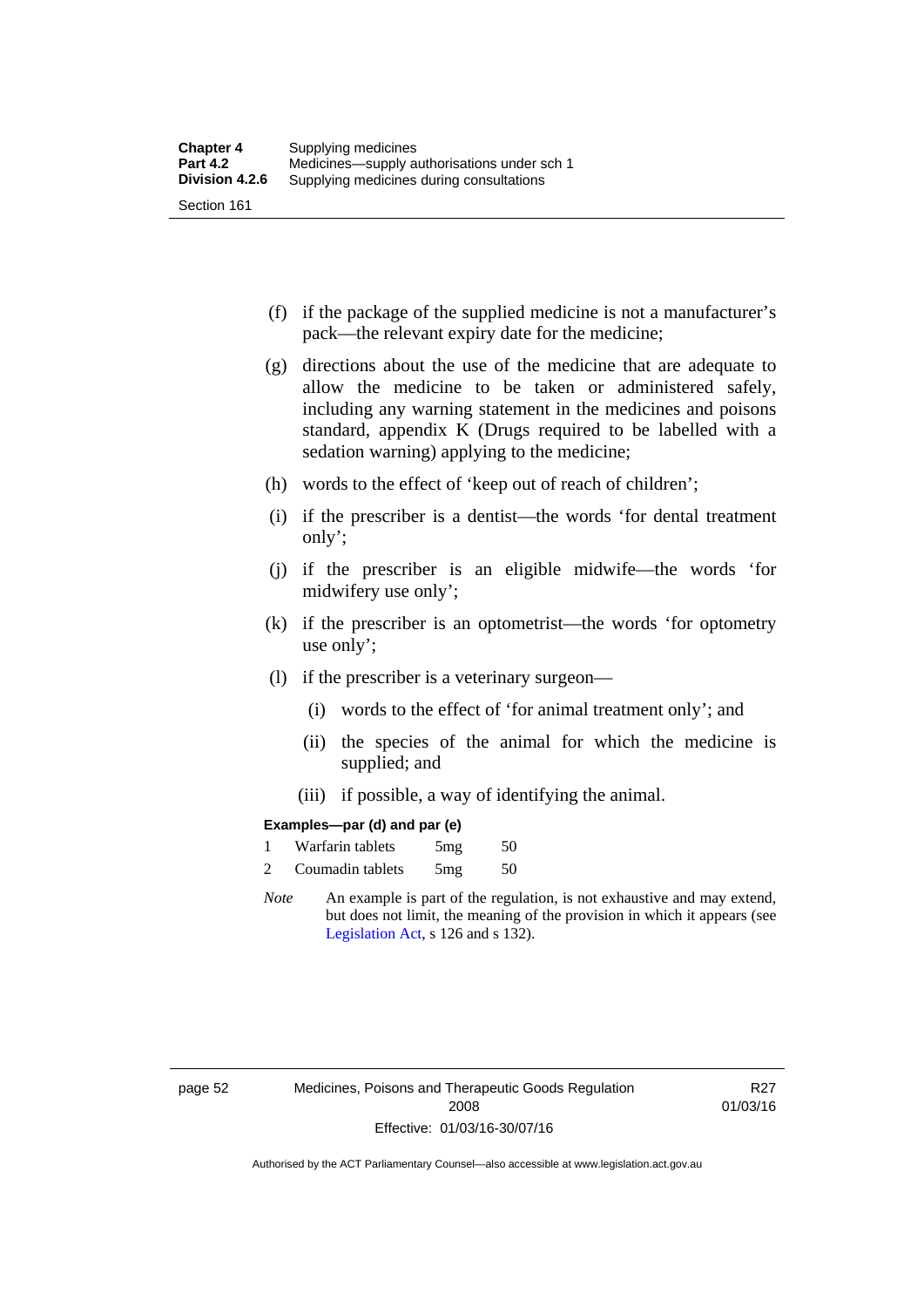### **162 Recording medicines supplied during consultations**

A prescriber who supplies a medicine during a consultation must make a written record of the following information in the medical records of the person to whom, or animal to which, the consultation related:

- (a) the date the medicine is supplied;
- (b) the medicine's approved name or brand name;

*Note Approved name*—see the [medicines and poisons standard,](http://www.comlaw.gov.au/Series/F2012L01200) par 1 (1).

- (c) the form, strength and quantity of the medicine;
- (d) the directions given to the person for the use of the medicine.

*Note Written* includes in electronic form (see [Act,](http://www.legislation.act.gov.au/a/2008-26/default.asp) dict).

### **163 Additional requirements for supplying controlled medicines for human use during consultations**

The following are the additional requirements for supplying a controlled medicine for human use during a consultation:

- (a) the prescriber has a controlled medicines approval to prescribe the medicine;
	- *Note* For controlled medicines approvals, see pt 13.1.
- (b) if the approval is for a particular form of the medicine—the supply is for the form of the medicine approved or a bioequivalent form;

*Note Bioequivalent*—see the dictionary.

- (c) if the approval is for a particular strength of the medicine—the supply is for the strength approved or a weaker strength;
- (d) if the approval is for a particular quantity of the medicine—the supply is for not more than the quantity approved;

R27 01/03/16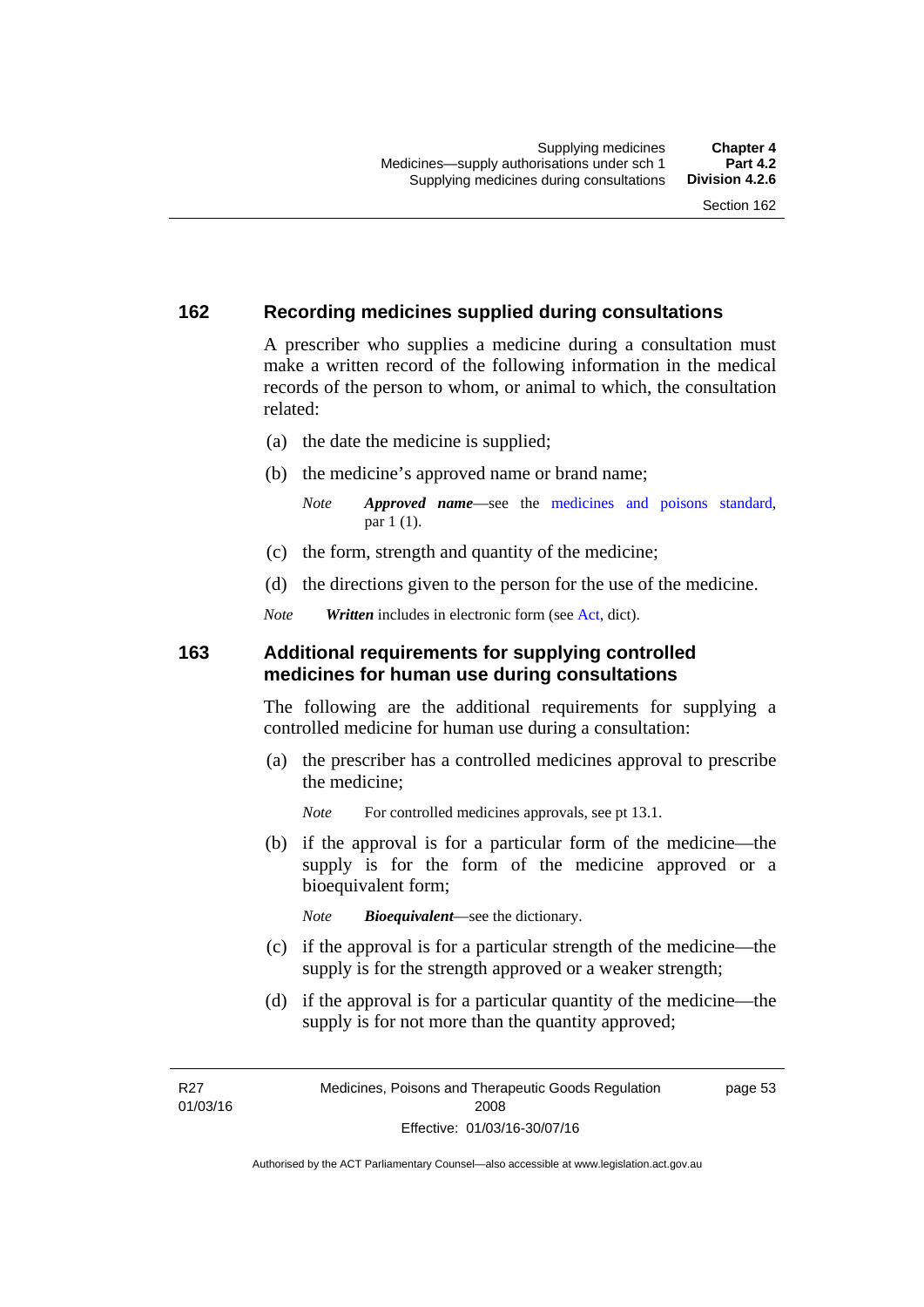(e) the prescriber complies with each condition (if any) of the approval.

#### **Example—par (b)**

If a slow release form of a medicine is approved, the prescriber is not authorised to prescribe an immediate release form of the medicine.

#### **Example—par (c) and par (d)**

If a doctor is given an approval to prescribe 25 morphine 20mg capsules, the doctor may prescribe 5 20mg capsules and 10 15mg capsules. Later, if the approval is still in force, the doctor may prescribe not more than 10 morphine capsules of any strength up to and including 20mg.

*Note* An example is part of the regulation, is not exhaustive and may extend, but does not limit, the meaning of the provision in which it appears (see [Legislation Act,](http://www.legislation.act.gov.au/a/2001-14) s 126 and s 132).

### **164 Information for CHO about controlled medicines supplied during consultations—Act, s 31 (2) (b) and (4), def** *required information*

 (1) This section applies if a prescriber supplies a controlled medicine for human use during a consultation.

*Note Supply* does not include administer (see [Act,](http://www.legislation.act.gov.au/a/2008-26/default.asp) s 24).

- (2) The prescriber must, not later than 7 days after the end of the month when the controlled medicine is supplied, give the chief health officer the following information in writing:
	- (a) the prescriber's name, business address and telephone number;
	- (b) the name and address of the person to whom the medicine is supplied;
	- (c) the date of supply;
	- (d) the medicine, and the form, strength and quantity of the medicine, supplied.

R27 01/03/16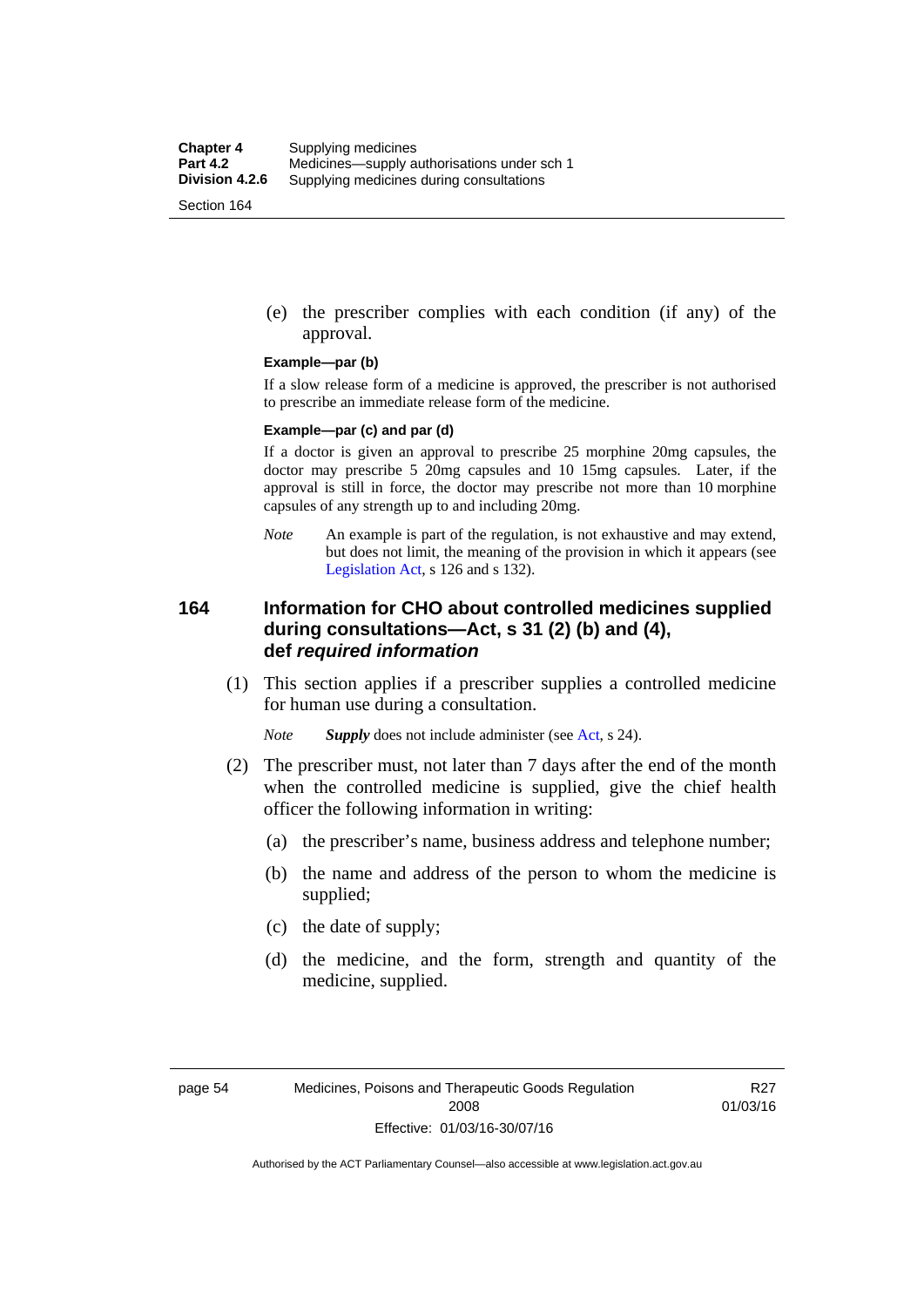## **Division 4.2.7 Selling pseudoephedrine by retail**

## **170 Meaning of** *retail sale***—div 4.2.7**

In this division:

*retail sale* does not include supply on prescription.

### **171 Authorisation conditions for retail sale of pseudoephedrine—Act, s 44 (1) (b) and (2) (b)**

A person's authorisation under section 110 to supply pseudoephedrine is subject to the following conditions if the pseudoephedrine is sold by retail sale:

- (a) the pseudoephedrine is supplied in accordance with the [Act](http://www.legislation.act.gov.au/a/2008-26/default.asp), section 7 (Appropriate prescription and supply of medicines);
- (b) the seller complies with section 172;
- (c) the seller makes a record (the *pseudoephedrine record*) of the required information under section 173;

*Note* For how the record must be made, see the [Act,](http://www.legislation.act.gov.au/a/2008-26/default.asp) s 46.

- (d) the record is kept at the seller's business premises or, if the chief health officer approves in writing another place, the place approved by the chief health officer, for at least 2 years after the day the sale is made;
- (e) if the buyer of the pseudoephedrine asks the seller to see the record during the period it is kept under paragraph (d), the seller—
	- (i) allows the buyer to see the record within a reasonable period of a request being made by the buyer; and
	- (ii) if satisfied that the record is incorrect, amends the record;

R27 01/03/16 page 55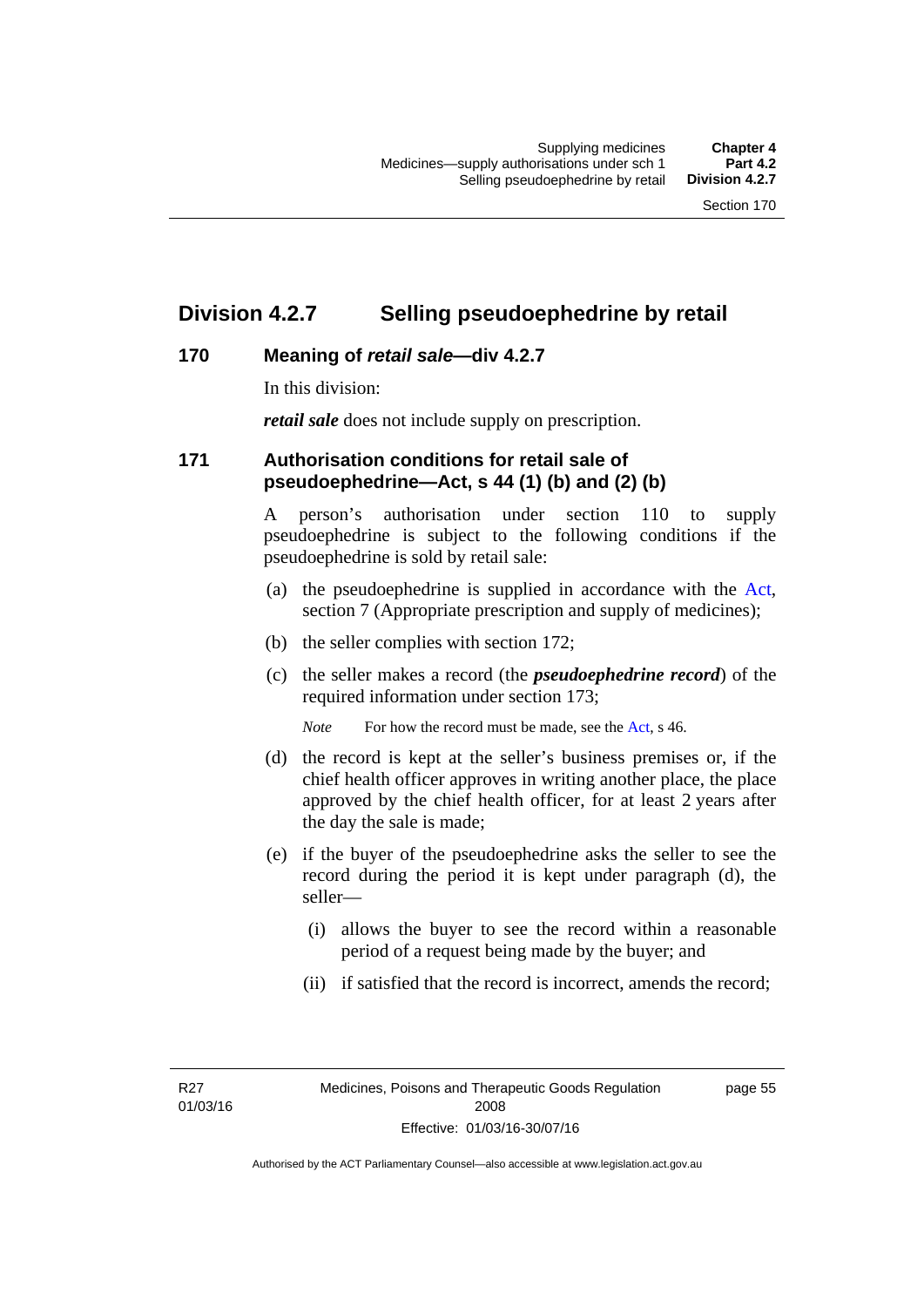(f) the seller complies with—

- (i) a request under section 174 (4) (b) (Failure to amend pseudoephedrine sales record); and
- (ii) a direction under section 175 (Pseudoephedrine sales record—decision by CHO) to amend the record.

### **172 Requirement to tell buyer about pseudoephedrine sales record**

- (1) The authorised person selling pseudoephedrine by retail sale, must tell the buyer the following:
	- (a) the seller is required to make a record of the sale;
	- (b) the buyer may refuse to provide information for the record but, if the buyer refuses, the seller must not sell pseudoephedrine to the buyer;
	- (c) the record may be made available to the following people:
		- (i) a police officer;
		- (ii) a public servant who is a member of the administrative unit to which the chief health officer belongs;
		- (iii) a Commonwealth or State public servant (however described) who is a member of an administrative unit (however described) that administers legislation about medicines;

*Note State* includes the Northern Territory (see [Legislation Act,](http://www.legislation.act.gov.au/a/2001-14) dict, pt 1).

- (iv) anyone other than the seller who supplies pseudoephedrine to the public in Australia;
- (v) the Pharmacy Guild of Australia;

page 56 Medicines, Poisons and Therapeutic Goods Regulation 2008 Effective: 01/03/16-30/07/16

R27 01/03/16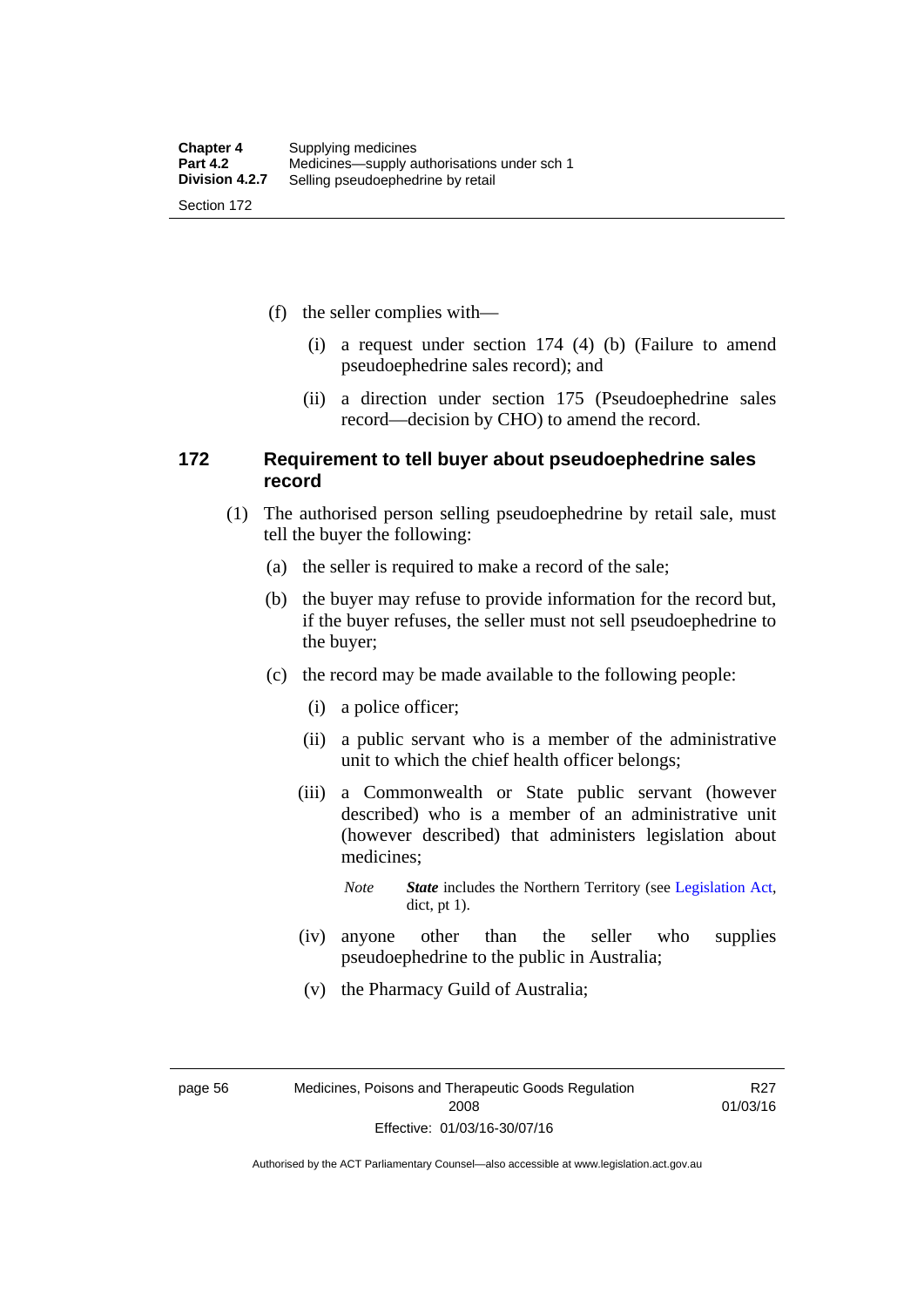- (d) the buyer has the right to see the record and have any mistake corrected.
- *Note* If a form is approved under the [Act](http://www.legislation.act.gov.au/a/2008-26/default.asp), s 198 for this provision, the form must be used.
- (2) In this section:

*police officer* includes a member of a police force (however described) of a State.

### **173 Required information for pseudoephedrine sales records**

- (1) The following is the required information for a pseudoephedrine record:
	- (a) the date of sale;
	- (b) the brand name, form, strength and quantity of pseudoephedrine sold;
	- (c) the buyer's name and address;
	- (d) a unique identification number for the buyer from—
		- (i) a photo identification document produced to the seller by the buyer; or
		- (ii) if the buyer does not produce a photo identification document—
			- (A) the buyer's birth certificate; or
			- (B) an Australian or New Zealand seniors card for the buyer;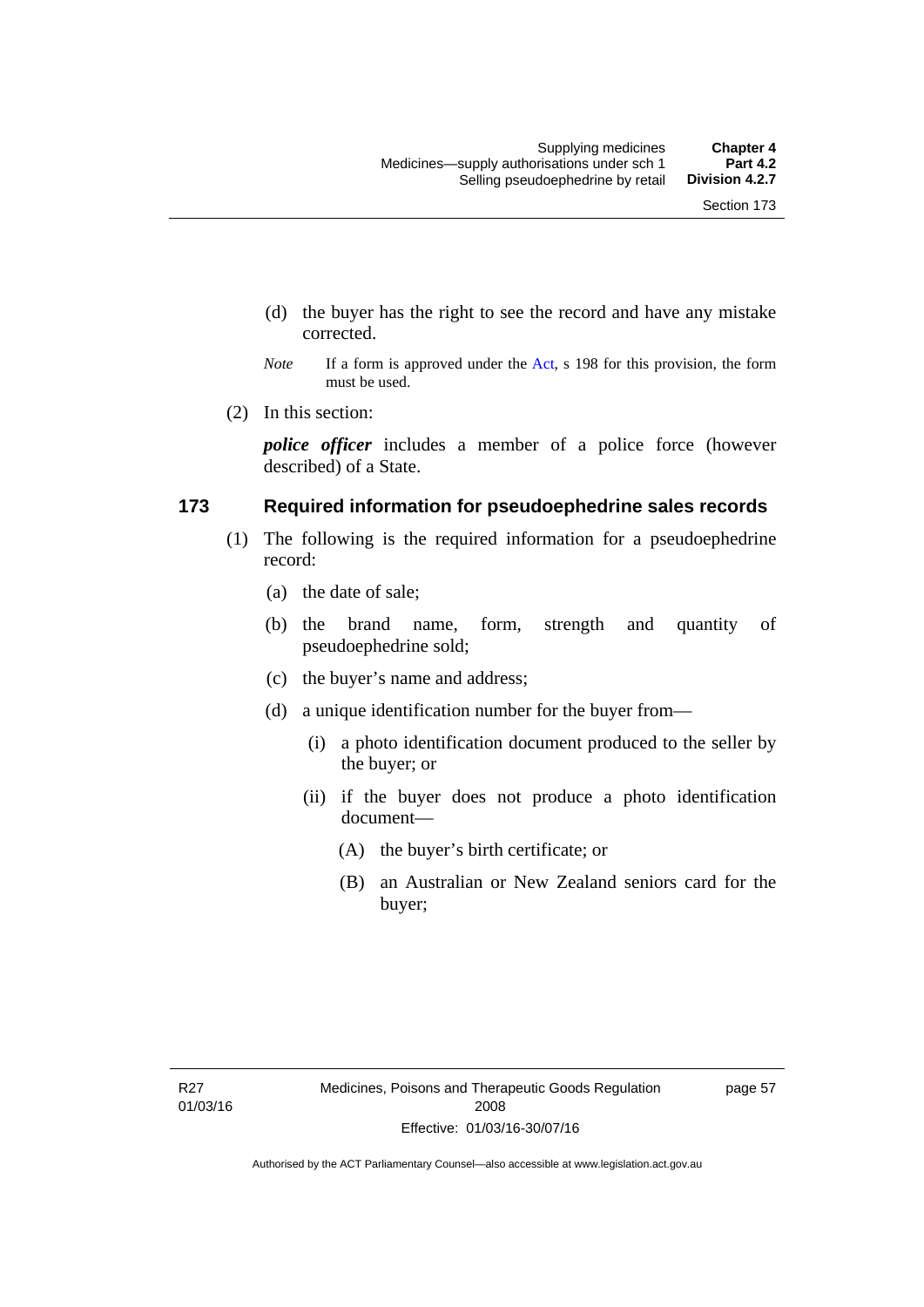(e) the kind of identification the buyer produces.

#### **Example—unique identification number**

a person's driver licence number

- *Note 1* If a form is approved under the [Act](http://www.legislation.act.gov.au/a/2008-26/default.asp), s 198 for this provision, the form must be used.
- *Note 2* An example is part of the regulation, is not exhaustive and may extend, but does not limit, the meaning of the provision in which it appears (see [Legislation Act,](http://www.legislation.act.gov.au/a/2001-14) s 126 and s 132).
- (2) In this section:

*Australian student identification card* means a card issued to a person who is a student at an Australian secondary or tertiary education institution to identify the person as a student at the institution.

*birth certificate*, for a person, means—

- (a) the person's birth certificate, or a certified extract from the register about the person's birth, under the *[Births, Deaths and](http://www.legislation.act.gov.au/a/1997-112)  [Marriages Registration Act 1997](http://www.legislation.act.gov.au/a/1997-112)*; or
- (b) a document issued under a law of a State, an external Territory or New Zealand that corresponds to a birth certificate or extract mentioned in paragraph (a) if the document identifies the issuing jurisdiction and states its date of issue.

*photo identification document*, for a person, means any of the following documents for the person if it is current and contains the person's photograph:

- (a) an Australian driver licence or external driver licence within the meaning of the *[Road Transport \(Driver Licensing\)](http://www.legislation.act.gov.au/a/1999-78)  [Act 1999](http://www.legislation.act.gov.au/a/1999-78)*;
- (b) a passport, other than an Australian passport;
- (c) a proof of age card;

page 58 Medicines, Poisons and Therapeutic Goods Regulation 2008 Effective: 01/03/16-30/07/16

R27 01/03/16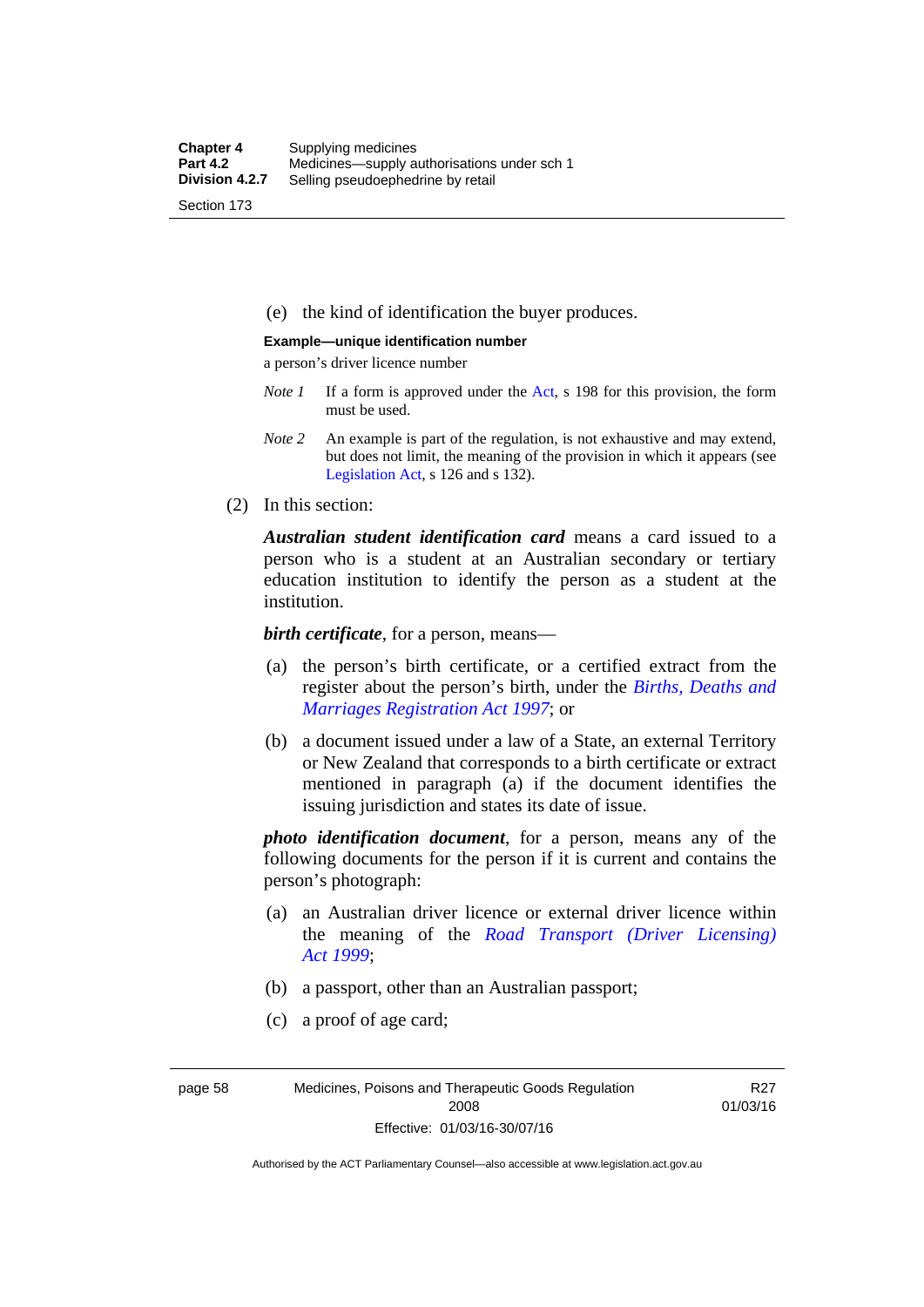(d) an Australian student identification card.

*proof of age card* means a proof of age card issued under—

- (a) the *[Liquor Act 2010](http://www.legislation.act.gov.au/a/2010-35)*, section 210 (Proof of age cards); or
- (b) the law of a state, an external territory or New Zealand.

### **174 Failure to amend pseudoephedrine sales record**

- (1) This section applies if the seller of pseudoephedrine does not amend a pseudoephedrine record in accordance with section 171 (e) (ii) (Authorisation conditions for retail sale of pseudoephedrine—[Act](http://www.legislation.act.gov.au/a/2008-26/default.asp), s 44 (1) (b) and (2) (b)).
- (2) The buyer may, in writing, apply to the chief health officer for a direction to the seller to make the amendment.
- (3) The application must give reasons why the buyer thinks the record is incorrect.
- (4) The chief health officer must—
	- (a) give a copy of the application to the seller; and
	- (b) ask the seller to—
		- (i) make the amendment and tell the chief health officer; or
		- (ii) if the seller is satisfied that the amendment should not be made—send written reasons to the chief health officer not later than 10 working days after the day the seller receives the application why the amendment should not be made.

page 59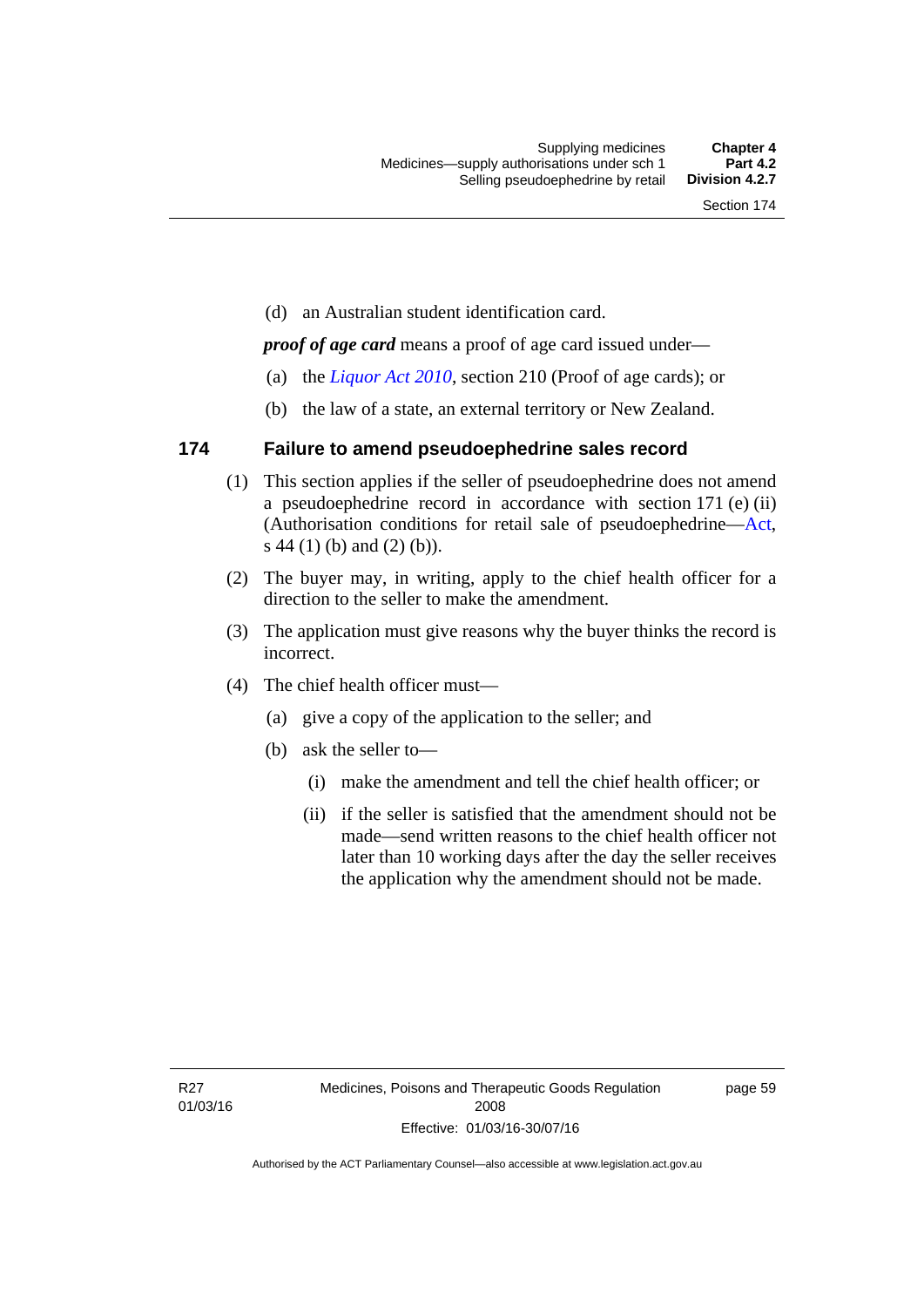### **175 Pseudoephedrine sales record—decision by CHO**

- (1) After considering an application under section 174 (2) and any reasons given in accordance with the request under section 174  $(4)$  (b)  $(ii)$ , the chief health officer must—
	- (a) direct the seller to amend the pseudoephedrine record—
		- (i) in accordance with the application; or
		- (ii) in a stated way other than in accordance with the application; or
	- (b) refuse the application.
- (2) The chief health officer must give the buyer and seller written notice of the decision.

## **Division 4.2.8 Supplying pharmacist only medicines**

### **180 Authorisation conditions for supply of pharmacist only medicines—Act, s 44 (1) (b) and (2) (b)**

- (1) This section does not apply to the supply of a pharmacist only medicine—
	- (a) at an institution; or
	- (b) on a supply authority.
	- *Note 1 Supply* does not include administer (see [Act,](http://www.legislation.act.gov.au/a/2008-26/default.asp) s 24).
	- *Note 2 Supply authority* includes a written prescription or requisition or a purchase order or standing order (see [Act,](http://www.legislation.act.gov.au/a/2008-26/default.asp) s 23).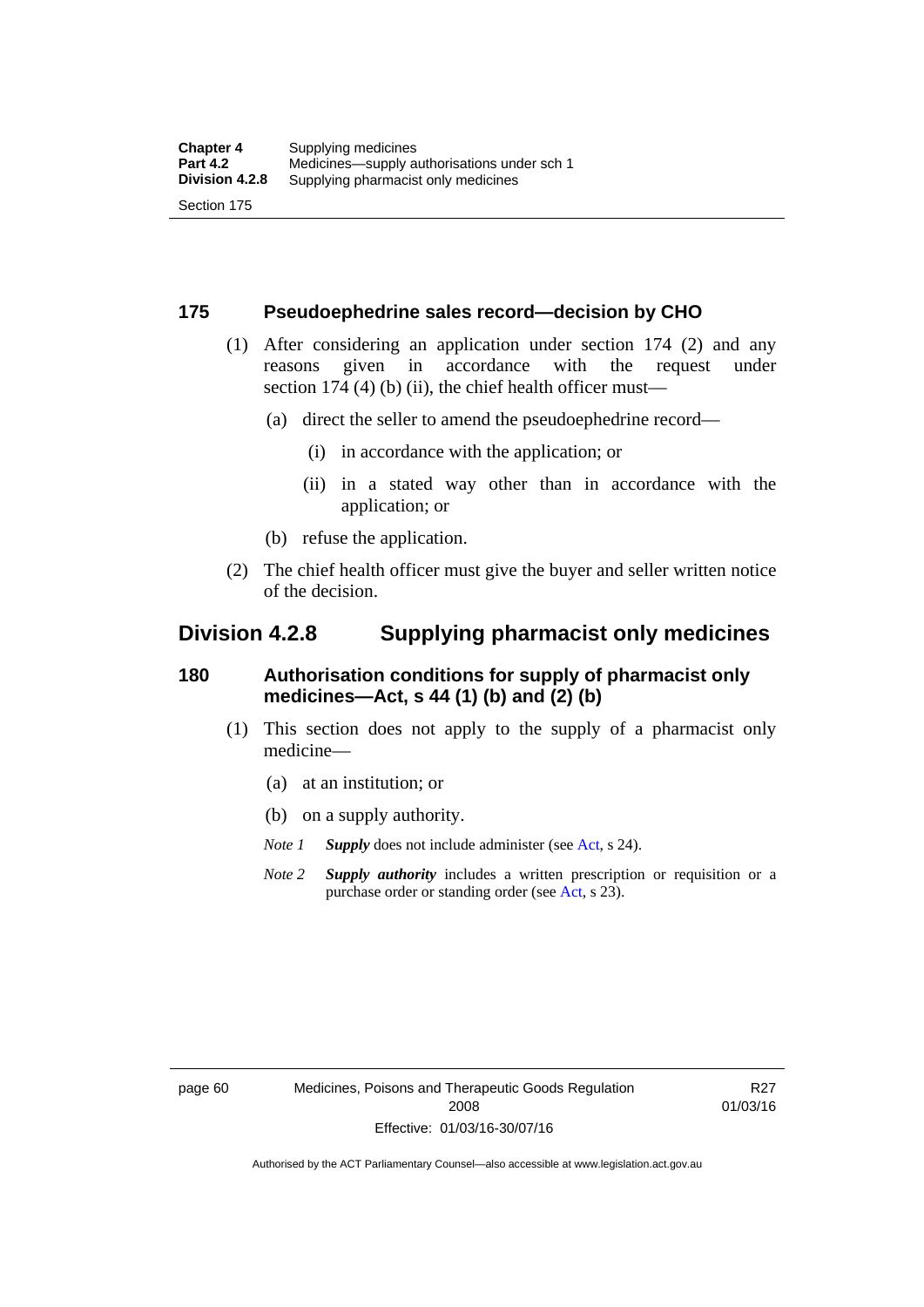- (2) A person's authorisation under section 110 to supply a pharmacist only medicine is subject to the following conditions:
	- (a) the person personally hands the medicine to a customer attending in person;
	- (b) the person gives the customer adequate instructions, either orally or in writing, for the medicine's use at the time of supply.

R27 01/03/16 Medicines, Poisons and Therapeutic Goods Regulation 2008 Effective: 01/03/16-30/07/16

page 61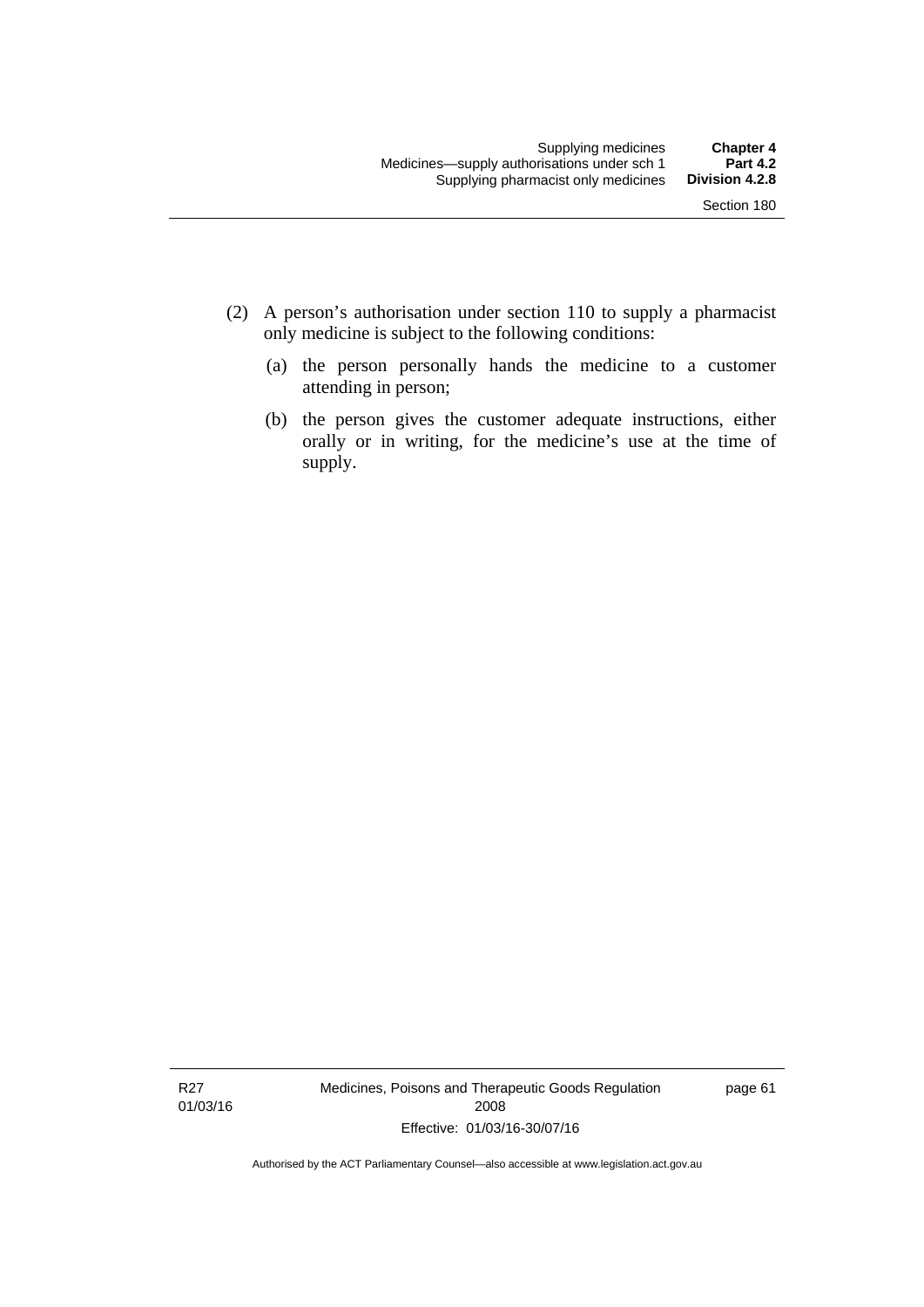# **Part 4.3 Authorisation to supply without prescription in emergencies**

### **250 Meaning of** *designated prescription only medicine***—pt 4.3**

In this part:

*designated prescription only medicine* means a prescription only medicine other than—

- (a) an anabolic steroid; and
- (b) a designated appendix D medicine; and
- (c) a benzodiazepine.
- *Note Prescription only medicine* does not include a controlled medicine (see [Act](http://www.legislation.act.gov.au/a/2008-26/default.asp), s 11)

### **251 Authorisation to supply certain medicines without prescription in emergencies—Act, s 26 (1) (b)**

A pharmacist is authorised to supply a designated prescription only medicine to someone else without a prescription if the pharmacist is satisfied that—

- (a) the person is undergoing treatment essential to the person's health or wellbeing; and
- (b) the designated prescription only medicine has previously been prescribed for the person's treatment by a prescriber; and
- (c) the person is in immediate need of the medicine to continue the treatment; and
- (d) because of an emergency, it is not practicable for the person to obtain a prescription for the medicine from a prescriber.

*Note Pharmacist* does not include an intern pharmacist (see dict).

page 62 Medicines, Poisons and Therapeutic Goods Regulation 2008 Effective: 01/03/16-30/07/16

R27 01/03/16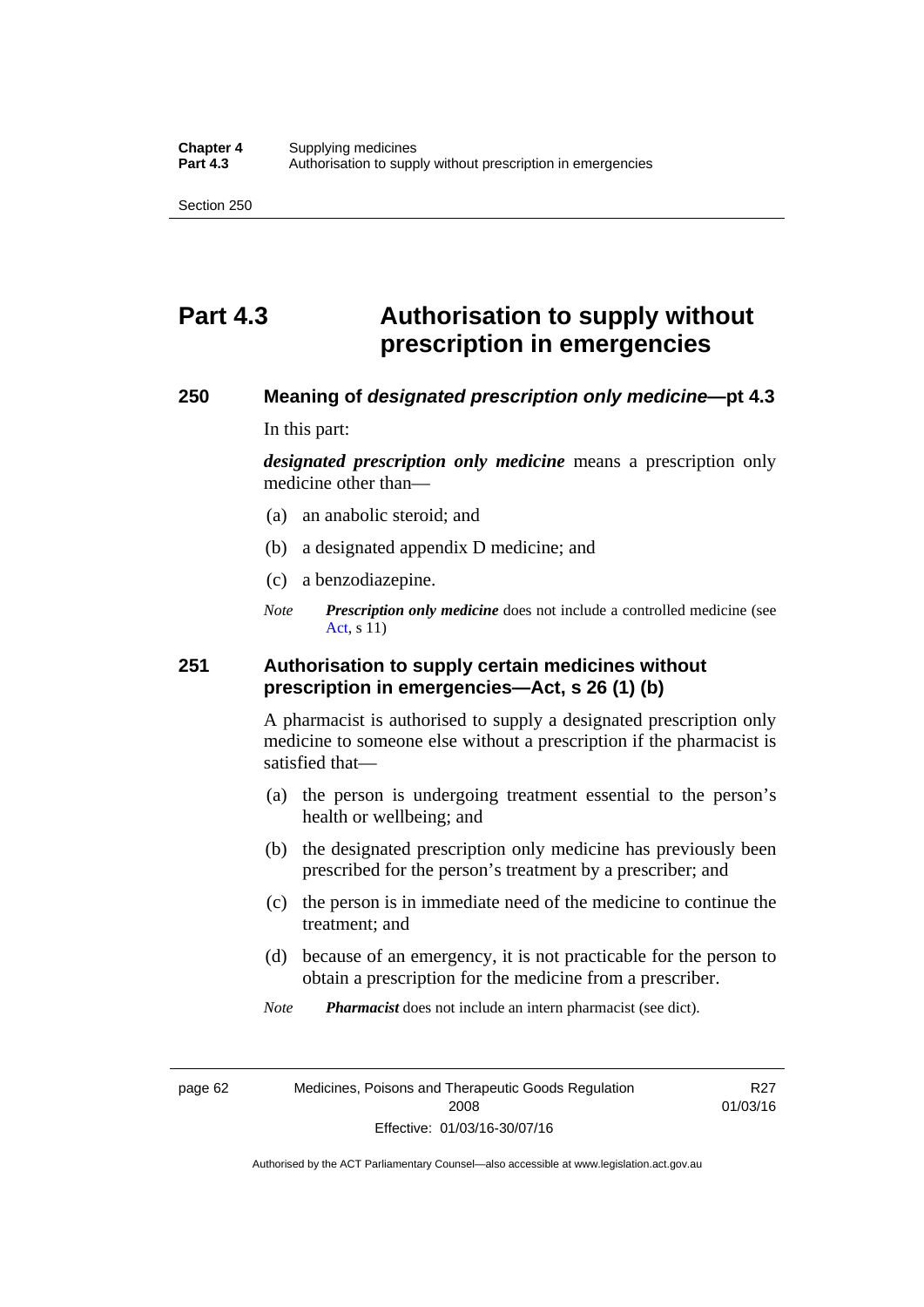## **252 Authorisation conditions for supplying of certain medicines without prescription in emergencies—Act, s 44 (1) (b) and (2) (b)**

- (1) A pharmacist's authorisation under section 251 to supply a designated prescription only medicine without a prescription is subject to the following conditions:
	- (a) the quantity supplied is—
		- (i) if the medicine is a liquid, aerosol, cream, ointment or anovulant tablet packaged in a manufacturer's pack—the smallest manufacturer's pack in which the medicine is generally available; or
		- (ii) in any other case—not more than the quantity required for 3 days treatment for the person;
	- (b) the medicine is supplied in a package that is labelled in accordance with section 253;
	- (c) the supply is recorded in accordance with section 254;
	- (d) the record of the supply is kept at the pharmacy or, if the chief health officer approves in writing another place, the place approved by the chief health officer, for at least 2 years after the day medicine is supplied;
	- (e) the pharmacist sends the prescriber who would have ordinarily prescribed the medicine for the recipient the required information for the supply in writing not later than 24 hours after supplying the medicine.
- (2) In this section:

*required information*, for the supply of a designated prescription only medicine, means—

(a) the pharmacist's name; and

page 63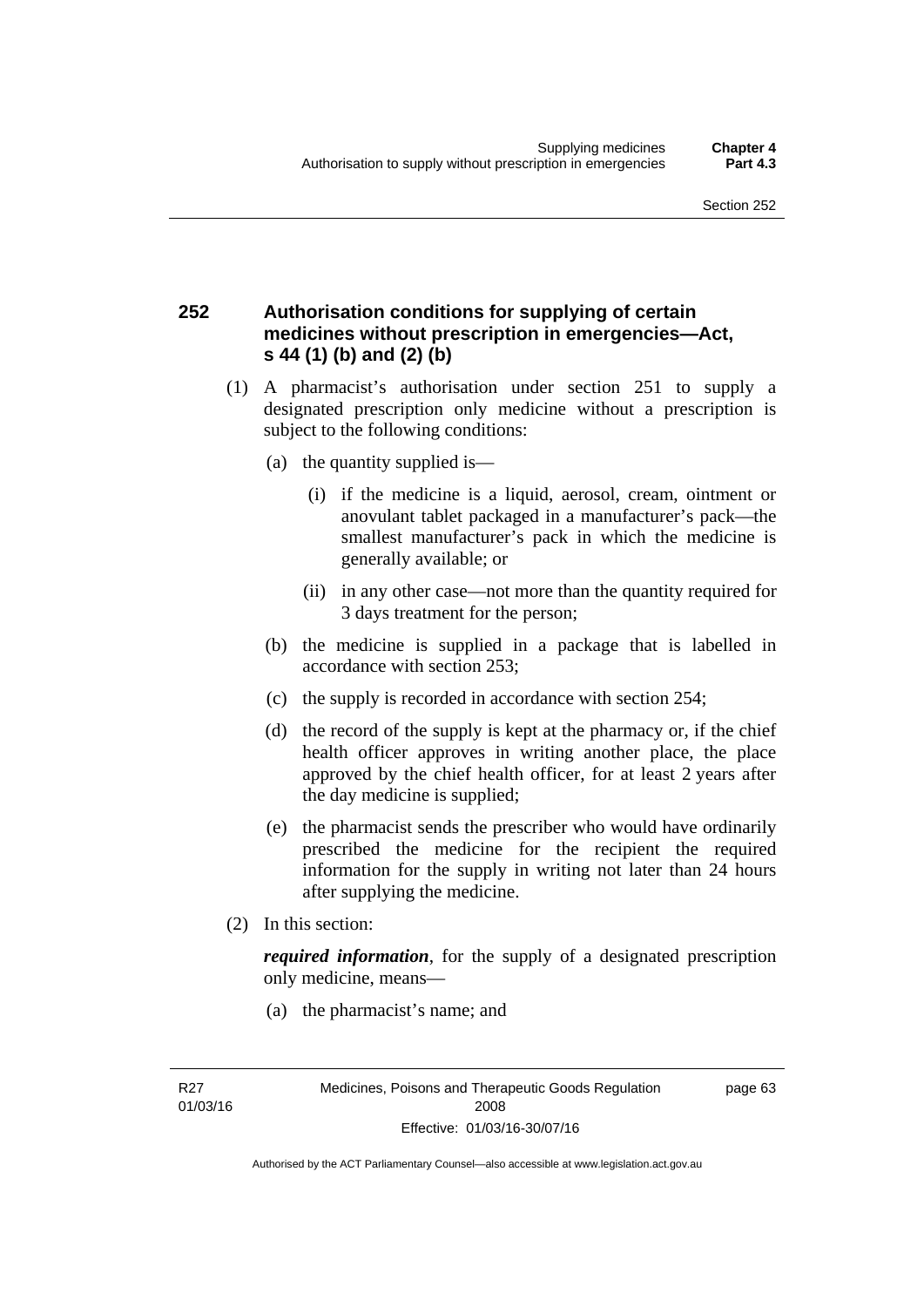- (b) the name, business address and telephone number of the pharmacy from which the medicine is supplied; and
- (c) the date the medicine is supplied; and
- (d) the name and address of the person to whom the medicine is supplied; and
- (e) the medicine's approved name or brand name; and
- (f) the form, strength and quantity of the medicine supplied.

### **253 Labelling medicines supplied without prescription in emergencies—Act, s 60 (1) (c) (i) and (2) (c) (i)**

The package of a designated prescription only medicine supplied to a person under section 251 must have a label that includes the following:

- (a) the name of the person to whom the medicine is supplied;
- (b) the date the medicine is supplied;
- (c) the name, business address and telephone number of the pharmacy from which the medicine is supplied;
- (d) the initials or other identification of the pharmacist supplying the medicine;
- (e) the medicine's approved name and brand name;

*Note Approved name*—see the [medicines and poisons standard,](http://www.comlaw.gov.au/Series/F2012L01200) par 1 (1).

- (f) the form, strength and quantity of the medicine;
- (g) if the package of the supplied medicine is not a manufacturer's pack—the relevant expiry date for the medicine;

R27 01/03/16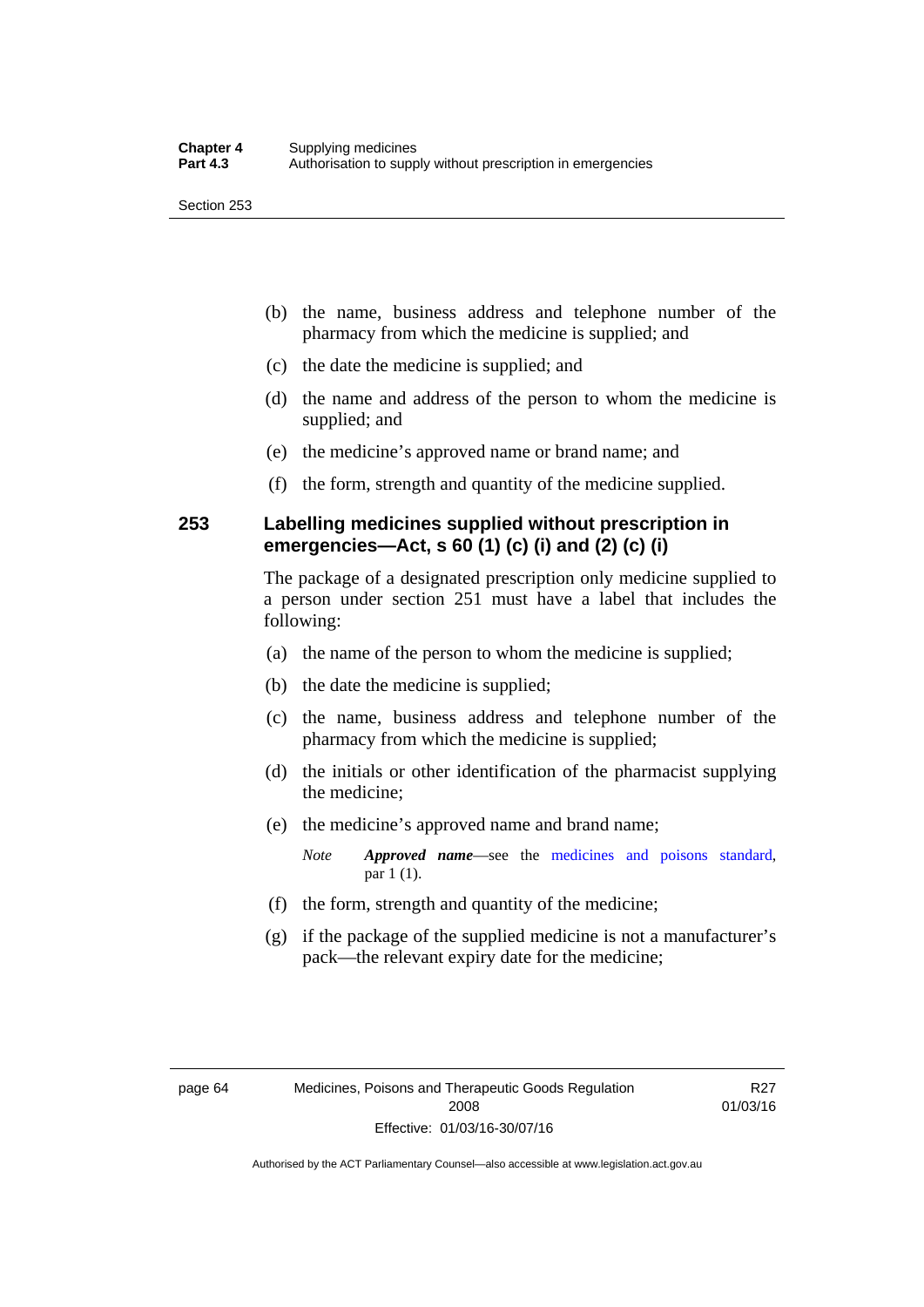- (h) directions about the use of the medicine that are adequate to allow the medicine to be taken or administered safely, including any warning statement in the medicines and poisons standard, appendix K (Drugs required to be labelled with a sedation warning) applying to the medicine;
- (i) words to the effect of 'keep out of reach of children'.

### **Example—par (e) and par (f)**

Warfarin tablets (Coumadin) 5mg 3

*Note* An example is part of the regulation, is not exhaustive and may extend, but does not limit, the meaning of the provision in which it appears (see [Legislation Act,](http://www.legislation.act.gov.au/a/2001-14) s 126 and s 132).

### **254 Recording medicines supplied without prescription in emergencies**

A pharmacist who supplies a designated prescription only medicine to a person under section 251 must make a written record of the following information in relation to the supply of the medicine:

- (a) the pharmacist's name;
- (b) the name of the prescriber who would ordinarily have prescribed the medicine;
- (c) the date the medicine is supplied;
- (d) the name and address of the person to whom the medicine is supplied;
- (e) the medicine's approved name and brand name;
- (f) the form, strength and quantity of the medicine supplied.
- *Note Written* includes in electronic form (see [Act,](http://www.legislation.act.gov.au/a/2008-26/default.asp) dict).

page 65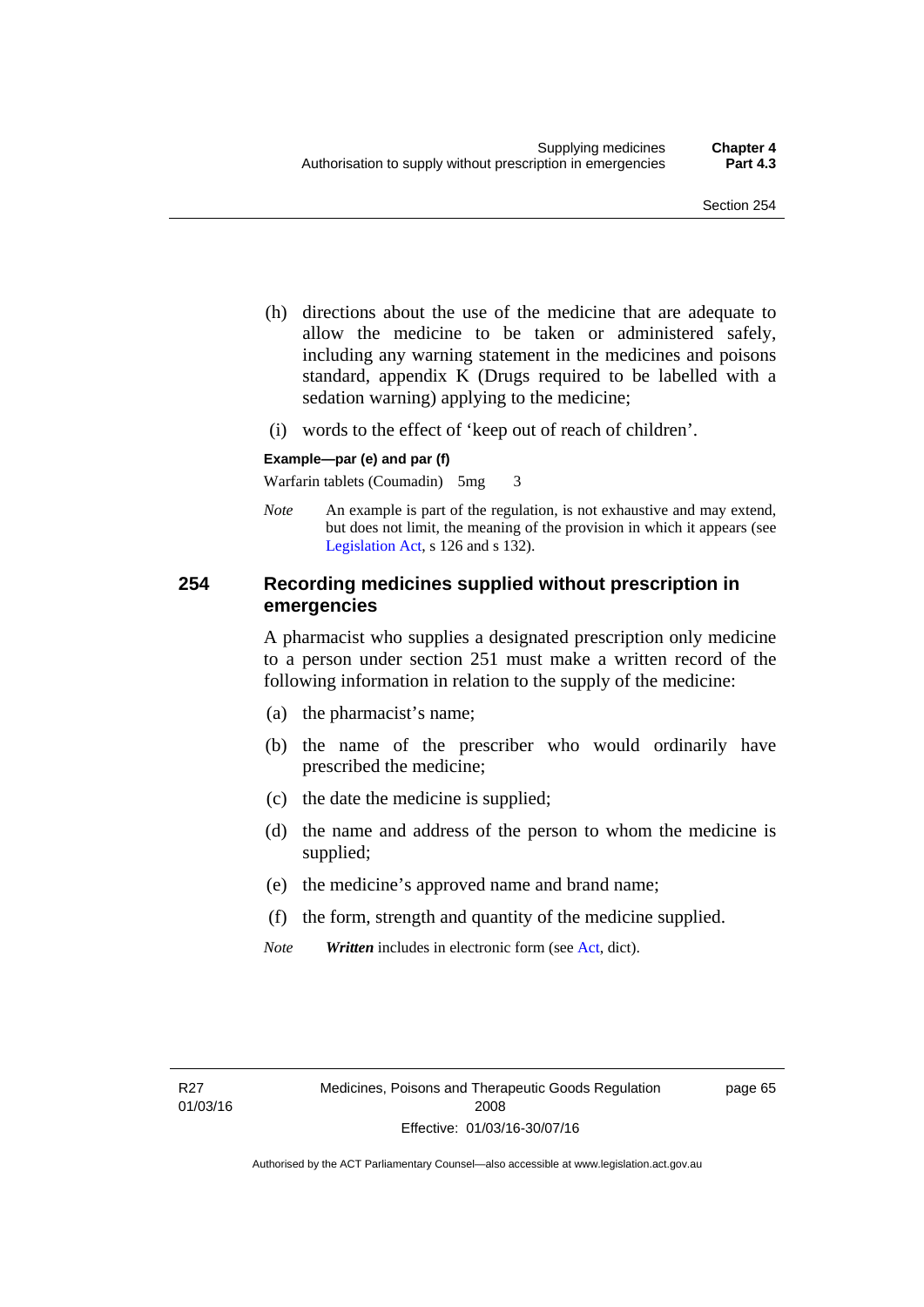#### **Chapter 4** Supplying medicines<br>**Part 4.3A** Authorisation to supp **Part 4.3A** Authorisation to supply certain medicines without prescription—continued dispensing

Section 255

# **Part 4.3A Authorisation to supply certain medicines without prescription continued dispensing**

## **255 Authorisation to supply certain medicines without prescription by approved pharmacist––Act, s 185 (1) (g)**

An approved pharmacist is authorised to supply a medicine to a person without prescription if––

- (a) the medicine is listed as a pharmaceutical benefit under a continued dispensing determination; and
- (b) the pharmacist supplies the medicine to the person in accordance with the determination.

### **256 Labelling certain medicines supplied without prescription by approved pharmacist––Act, s 185 (1) (j)**

The medicine supplied to a person under section 255 must have a label that includes the following:

- (a) the name of the person to whom the medicine is supplied;
- (b) the date the medicine is supplied;
- (c) the name, business address and telephone number of the pharmacy from which the medicine is supplied;
- (d) the initials or other identification of the pharmacist supplying the medicine;
- (e) the medicine's approved name and brand name;
	- *Note Approved name––*see the [medicines and poisons standard,](http://www.comlaw.gov.au/Series/F2012L01200) par 1 (1).
- (f) the form, strength and quantity of the medicine;

R27 01/03/16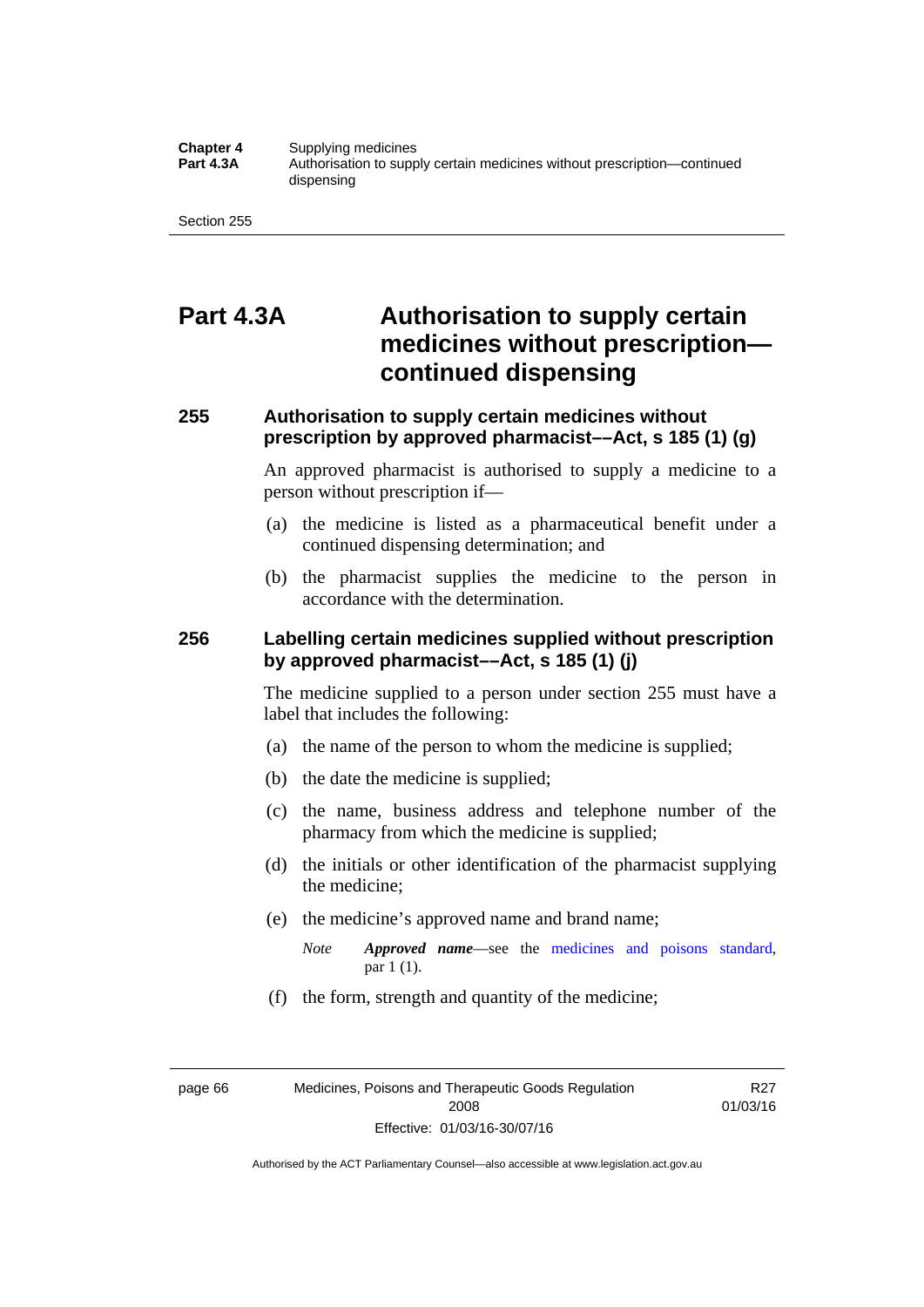- (g) if the package of the supplied medicine is not a manufacturer's pack—the relevant expiry date for the medicine;
- (h) a number that is different from the number given to any prescription dispensed at the pharmacy;
- (i) directions about the use of the medicine that are adequate to allow the medicine to be taken or administered safely, including any warning statement in the medicines and poisons standard, appendix K (Drugs required to be labelled with a sedation warning) applying to the medicine;
- (j) words to the effect of 'keep out of reach of children'.

#### **Example—pars (e) and (f)**

Microlut 28 tablets (Levonorgestrel) 30mcg 3

*Note* An example is part of the regulation, is not exhaustive and may extend, but does not limit, the meaning of the provision in which it appears (see [Legislation Act,](http://www.legislation.act.gov.au/a/2001-14) s 126 and s 132).

R27 01/03/16 Medicines, Poisons and Therapeutic Goods Regulation 2008 Effective: 01/03/16-30/07/16

page 67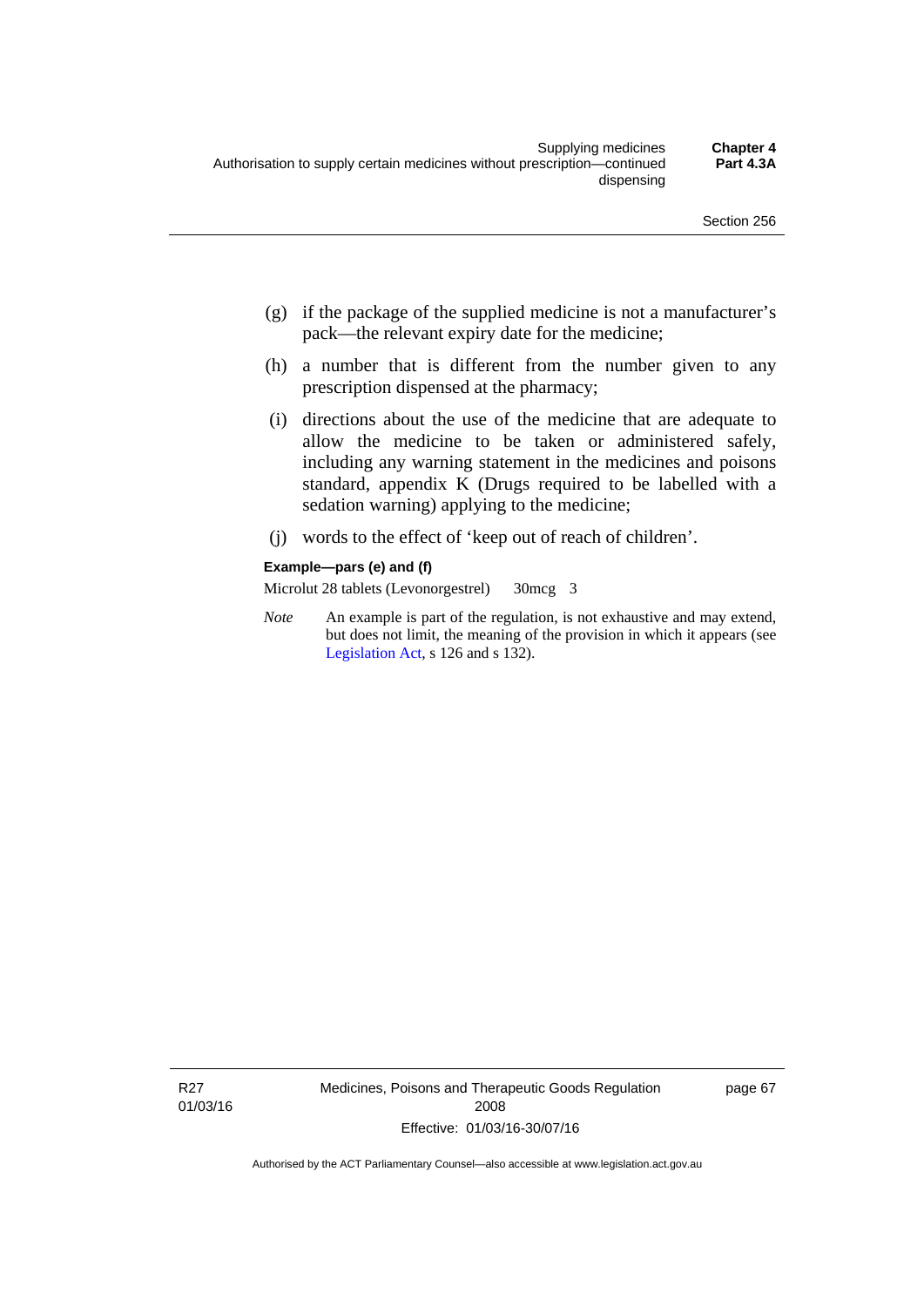## **Part 4.4 Authorisation to supply medicines for disposal**

### **260 Authorisation to supply medicines to pharmacists for disposal—Act, s 26 (1) (b)**

A person is authorised to supply a medicine to a pharmacist for disposal.

*Note Pharmacist* does not include an intern pharmacist (see dict).

### **261 Authorisation to supply medicines to commercial disposal operators for disposal—Act, s 26 (1) (b)**

A person is authorised to supply a medicine to another person for disposal if the other person—

- (a) holds an environmental authorisation for the disposal of the medicine; or
- (b) is an adult acting for a person mentioned in paragraph (a).
- *Note* For related authorisations, see pt 9.1.

page 68 Medicines, Poisons and Therapeutic Goods Regulation 2008 Effective: 01/03/16-30/07/16

R27 01/03/16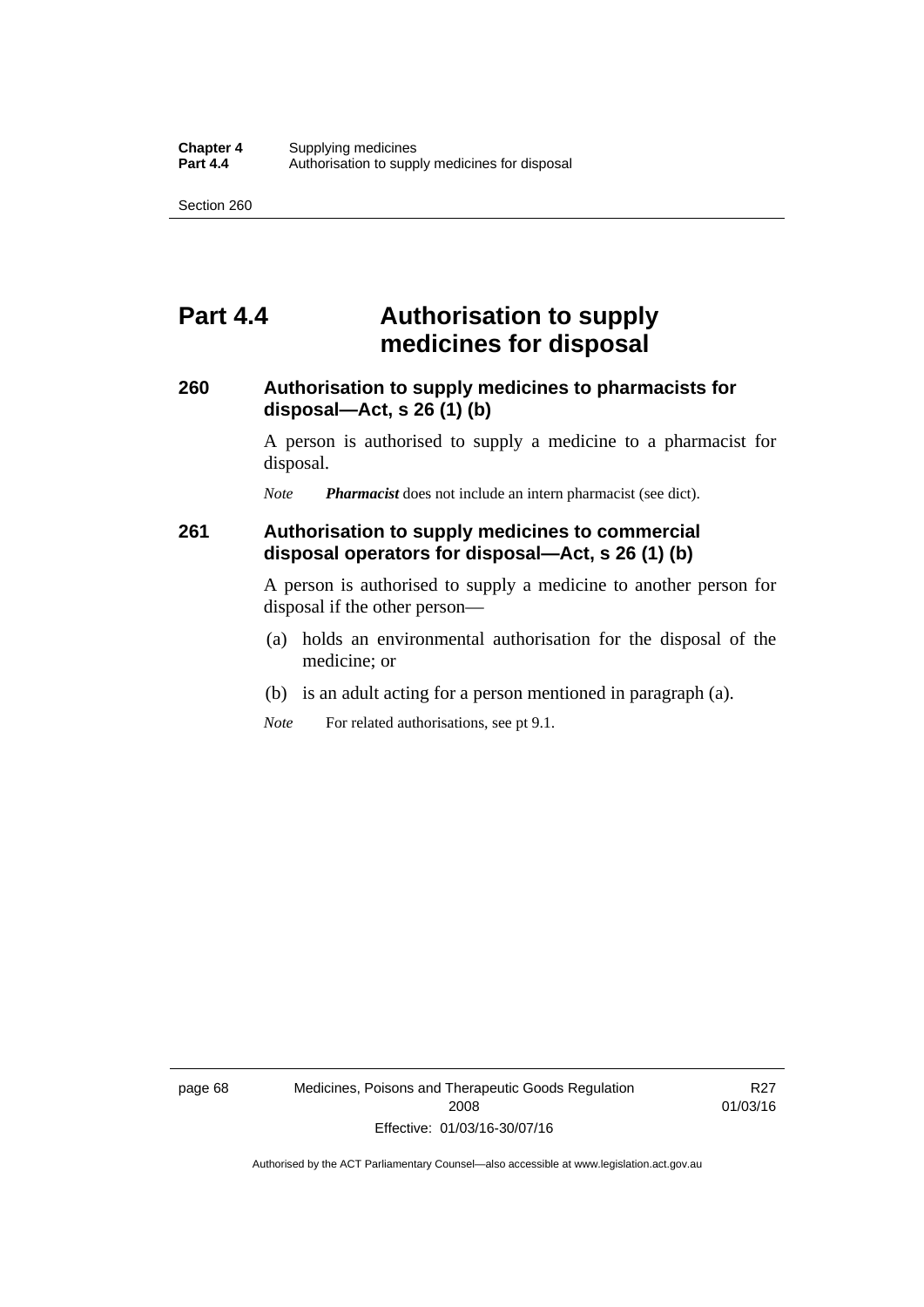# **Part 4.5 Wholesale supply of medicines under corresponding laws**

### **270 Conditions for wholesalers supplying medicines under corresponding laws—Act, s 20 (4) (c)**

The following conditions apply to a person who supplies medicines by wholesale under a corresponding law:

- (a) the person must comply with, and must ensure that the person's agents and employees comply with—
	- (i) the Australian code of good wholesaling practice for medicines in schedules 2, 3, 4 and 8; and
	- (ii) the medicines Australia code of conduct;
	- *Note Australian code of good wholesaling practice for medicines in schedules 2, 3, 4 and 8* and *medicines Australia code of conduct*—see the dictionary.
- (b) the person must not supply sample packs of a controlled medicine;
- (c) the person must not supply a medicine to someone else (the *buyer*) unless—
	- (i) the buyer is authorised to possess the medicine; and
	- (ii) the supply is in accordance with section 140 (Authorisation conditions for supplying medicines on purchase orders—[Act,](http://www.legislation.act.gov.au/a/2008-26/default.asp) s 44 (1) (b) and (2) (b));
- (d) the person must store medicines—
	- (i) within the manufacturer's recommended storage temperature range; and
	- (ii) in any other environmental condition that is necessary to preserve the medicine's stability and therapeutic quality.

R27 01/03/16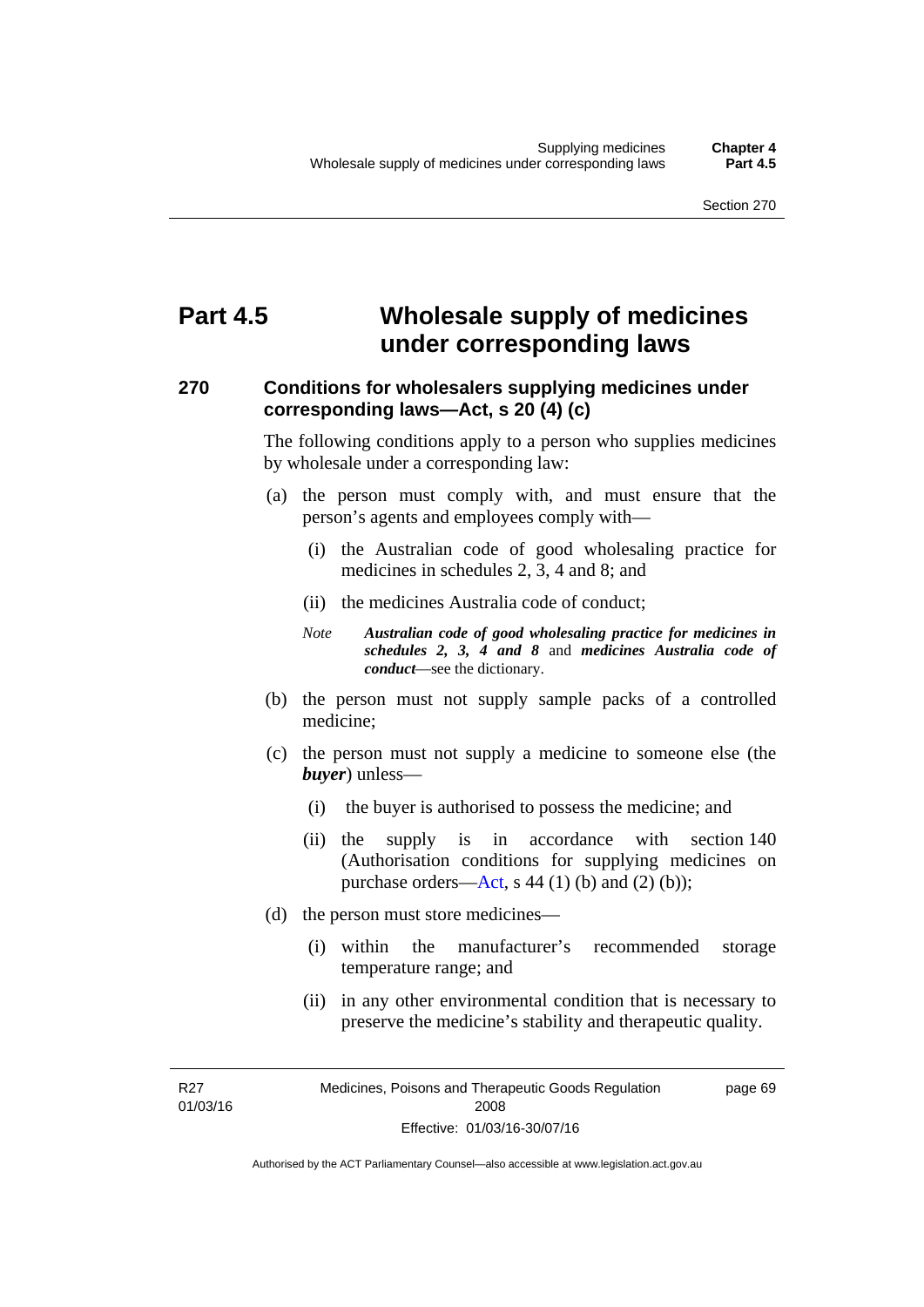# **Chapter 5 Administering medicines**

## **Part 5.1 Authorisations for health-related occupations**

### **350 Authorisation under sch 1 for people in health-related occupations to administer medicines—Act, s 37 (1) (b) and (3) (b)**

A person mentioned in schedule 1, column 2 is authorised to administer a medicine if—

- (a) administering the medicine is included in the schedule, column 3 in relation to the person; and
- (b) the administration is consistent with any restriction for the administration mentioned in the schedule, column 3.
- *Note* For authorisation to self-administer a medicine, see s 360.

### **351 Authorisation conditions for administration of medicines at institutions by people in health-related occupations— Act, s 44 (1) (b) and (2) (b)**

- (1) An authorisation under section 350 to administer a medicine is subject to the following conditions:
	- (a) if the medicine is administered under a standing order to a patient at an institution—the administration is recorded in the patient's medical records;
		- *Note Institution* includes a correctional centre and a CYP detention place (see s 652).

R27 01/03/16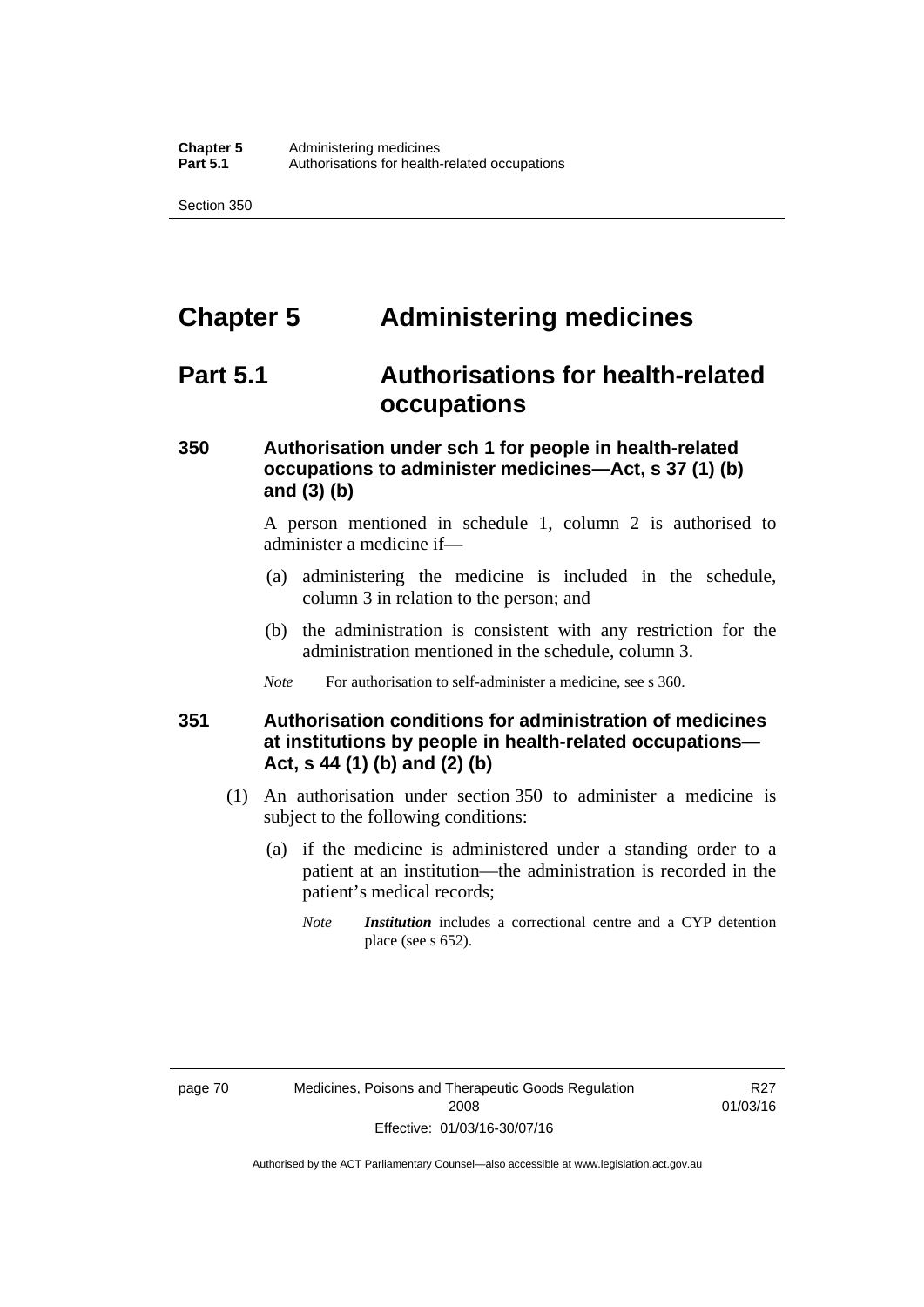- (b) if the medicine is a controlled medicine administered to a patient at an institution—
	- (i) the medicine is not removed from a storage receptacle until immediately before its administration; and
	- (ii) the administration is witnessed by a prescribed administration witness or, if a prescribed administration witness is not reasonably available to witness the administration, the administration is witnessed by another person; and
		- *Note* The witness must sign the record of the administration as witness (see [Act,](http://www.legislation.act.gov.au/a/2008-26/default.asp) s 53 (e)).
	- (iii) the administration is recorded in—
		- (A) the patient's medical records; and
		- (B) the applicable controlled medicines register mentioned in section 543 (3) (Making entries in controlled medicines registers[—Act](http://www.legislation.act.gov.au/a/2008-26/default.asp), s 51 (1) (b)).
- (2) However, subsection (1) (b) does not apply in relation to a controlled medicine dispensed in a dose administration aid for—
	- (a) a patient at a residential aged care facility or residential disability care facility; or
	- (b) a detainee at a correctional centre; or
	- (c) a young detainee at a CYP detention place.
- (3) In this section:

*prescribed administration witness* means a person prescribed under section 544 (Prescribed witnesses for administration of controlled medicines—[Act](http://www.legislation.act.gov.au/a/2008-26/default.asp), s 53 (a) and (b)) for the administration of a controlled medicine.

page 71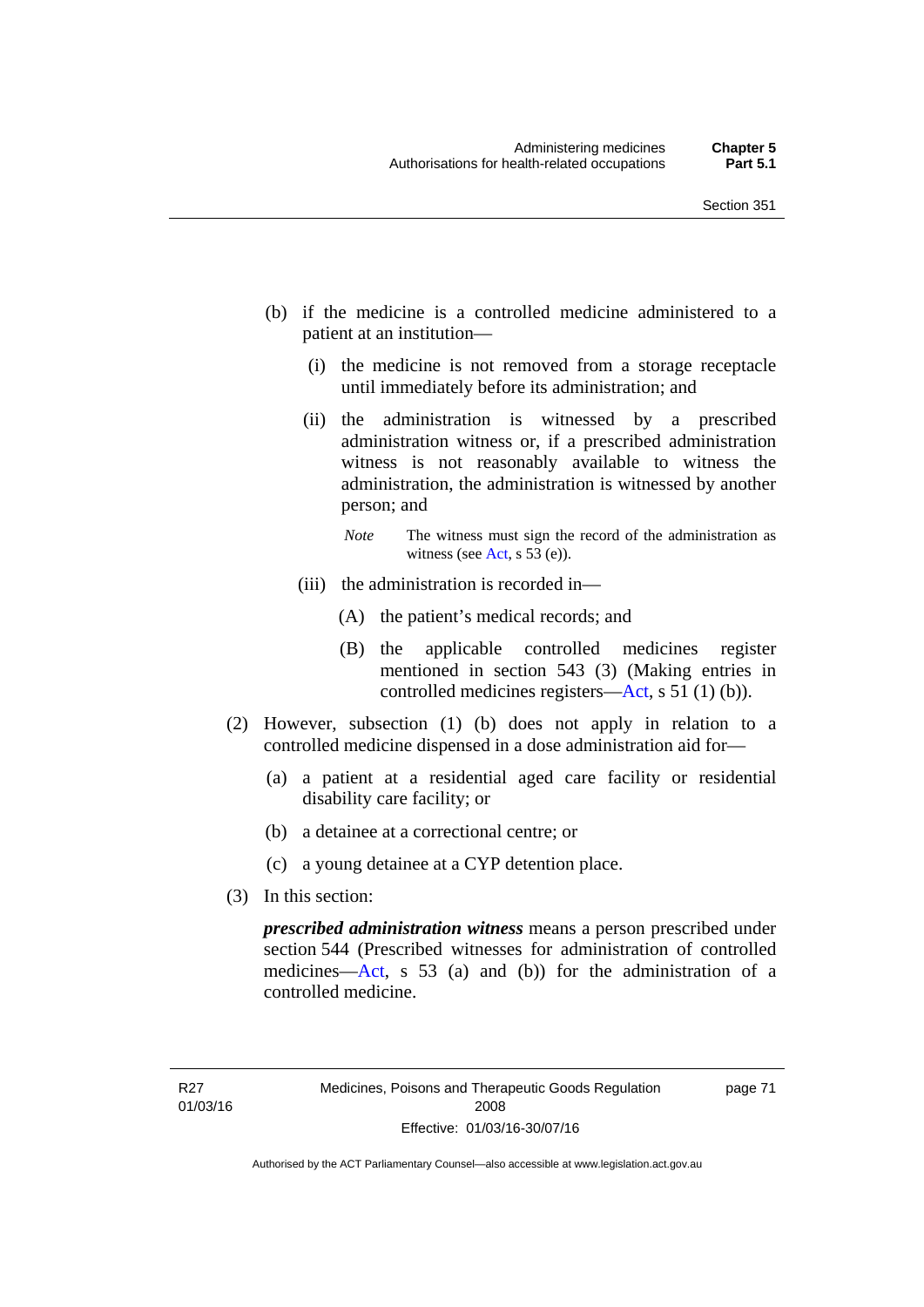### **352 Authorisation for pharmacist and intern pharmacist to administer vaccine without prescription—Act, s 37 (1) (b)**

- (1) A pharmacist is authorised to administer a vaccine to an adult without prescription if the pharmacist administers the vaccine in accordance with a direction by the chief health officer.
- (2) An intern pharmacist is authorised to administer a vaccine to an adult without prescription if—
	- (a) the intern pharmacist administers the vaccine in accordance with a direction by the chief health officer; and
	- (b) the intern pharmacist is under the direct supervision of a pharmacist authorised to administer a vaccine under subsection (1).
- (3) The chief health officer may give directions for the administration of a vaccine to an adult without prescription by a pharmacist or intern pharmacist.
- (4) A direction is a disallowable instrument.
	- *Note* A disallowable instrument must be notified, and presented to the Legislative Assembly, under the [Legislation Act.](http://www.legislation.act.gov.au/a/2001-14)
- (5) In this section:

*vaccine* means—

- (a) a vaccine for human therapeutic use to which the medicines and poisons standard, schedule 4 applies; and
- (b) a vaccine specified separately under that schedule for human therapeutic use.

R27 01/03/16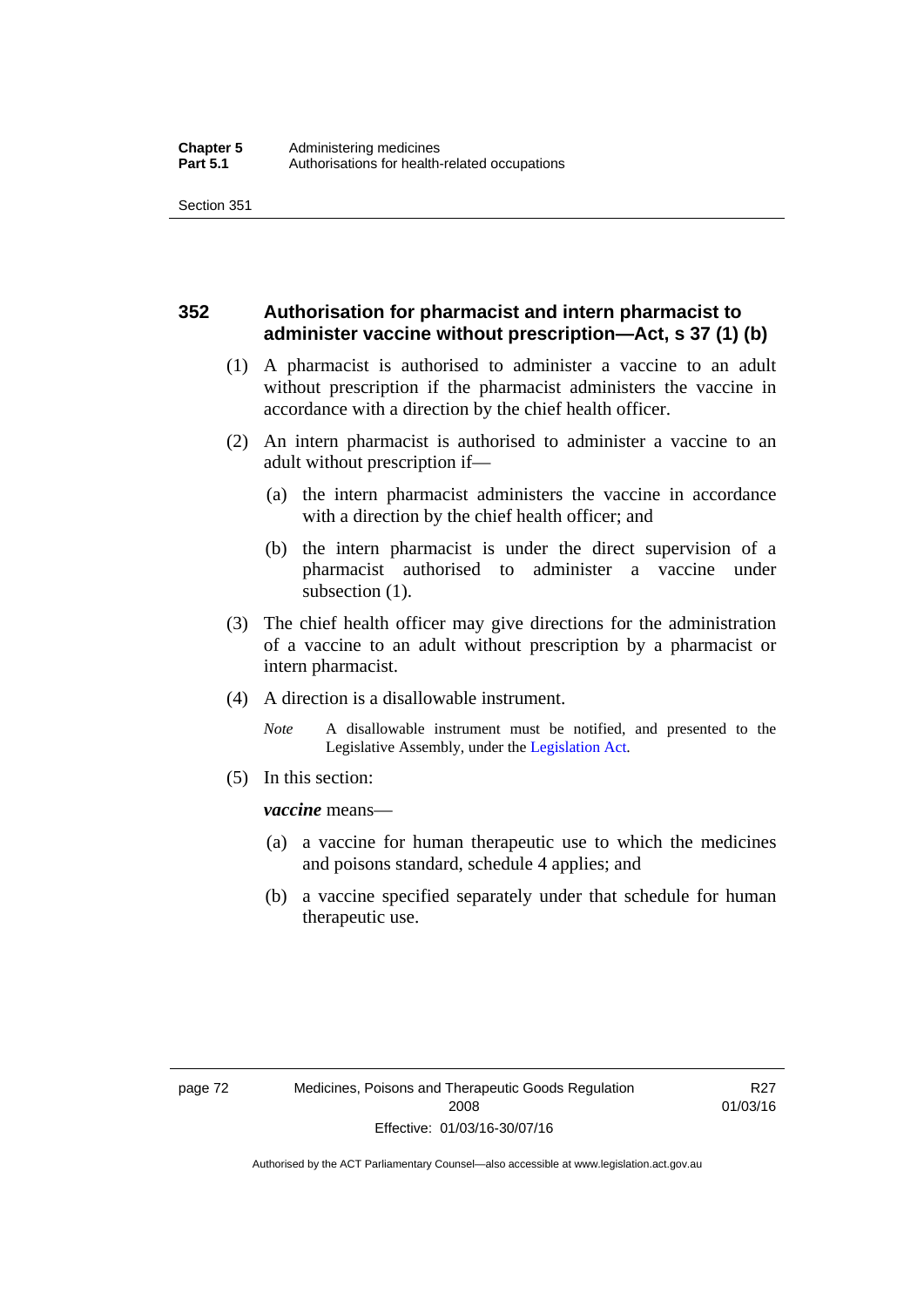# **Part 5.2 Other administration authorisations**

### **360 Authorisation for self-administration etc of medicines— Act, s 37 (2) (b) and (3) (b)**

- (1) This section applies in relation to a medicine obtained by a person from someone who is authorised to supply the medicine to the person.
- (2) The following dealings by the person with the medicine are authorised:
	- (a) if the person is a prescriber and the medicine is a restricted medicine—self-administration of a medicine prescribed or supplied by another prescriber who is not—
		- (i) a trainee dentist, trainee nurse practitioner, intern doctor or person training to be an eligible midwife; or
		- (ii) related to or employed by the person;
	- (b) if the person is a prescriber and the medicine is not a restricted medicine—self-administration of the medicine;
	- (c) if the person is not a prescriber and the medicine is supplied for the person's own use—self-administration of the medicine;
	- (d) if the person is the custodian of an animal and the medicine is supplied for the animal's use—administering the medicine to the animal.
		- *Note Custodian*, of an animal—see the dictionary.
- (3) In this section:

*restricted medicine*—see section 30.

R27 01/03/16 page 73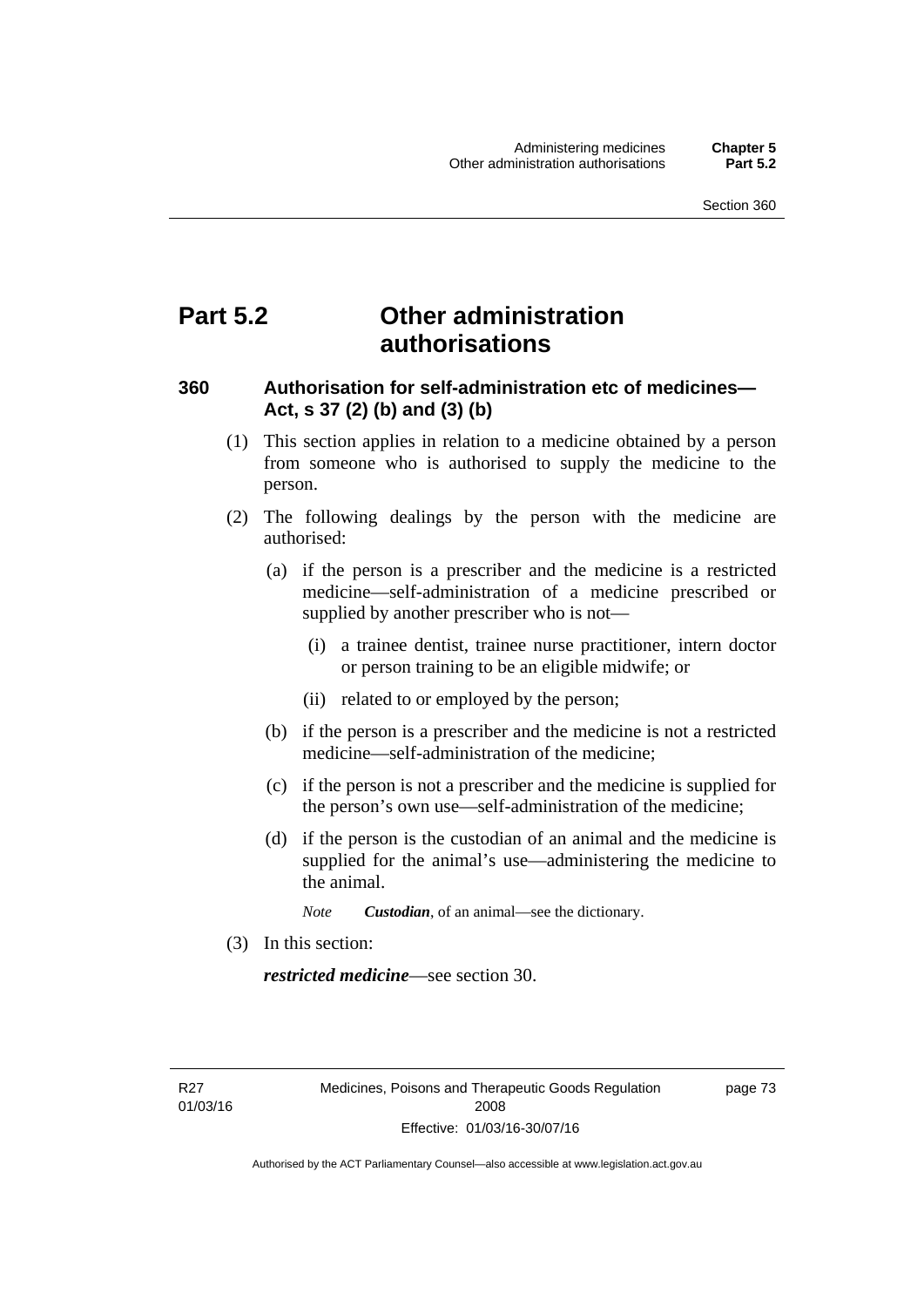## **361 Authorisation for administration of medicines by assistants—Act, s 37 (1) (b)**

- (1) A person (the *assistant*) is authorised to administer a medicine to someone else (the *assisted person*) if—
	- (a) the medicine is obtained by or for the assisted person from someone who is authorised to supply the medicine to the assisted person; and
	- (b) the medicine is administered in accordance with the directions on the medicine's labelling; and
	- (c) if the assisted person is not a person under a legal disability the assisted person asks for the assistant's help to take the medicine; and
	- (d) if the assisted person is a person under a legal disability—the assistant is authorised by the assisted person's parent or guardian to administer the medicine.
- (2) In this section:

*impaired decision-making ability*—a person has *impaired decision-making ability* if the person's decision-making ability is impaired because of a physical, mental, psychological or intellectual condition or state, whether or not the condition or state is a diagnosable illness.

### *person under a legal disability* means—

- (a) a child; or
- (b) a person with impaired decision-making ability in relation to a matter relating to the person's health.

R27 01/03/16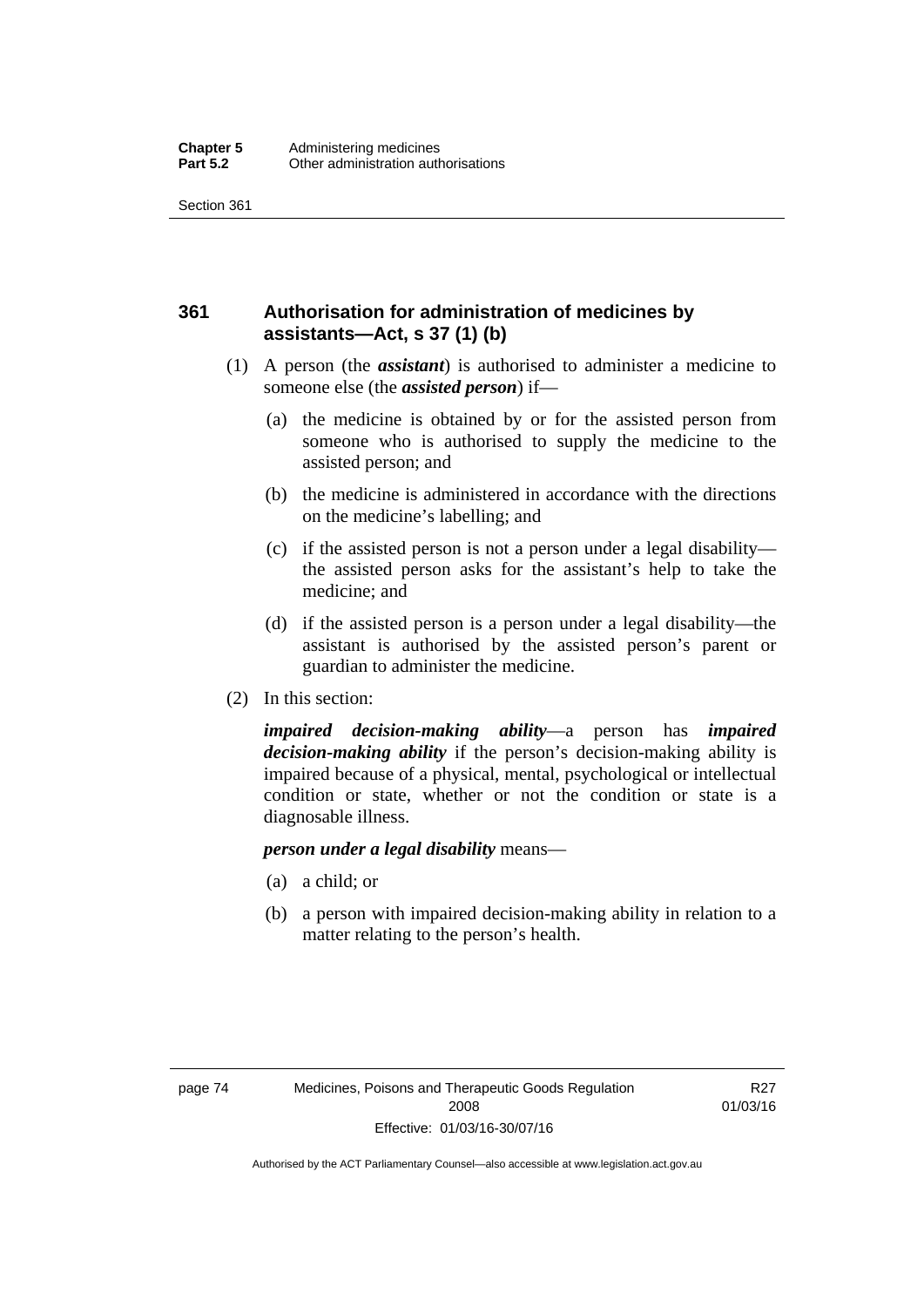# **Chapter 6 Obtaining and possessing medicines**

## **370 Authorisation under sch 1 to obtain and possess medicines—Act, s 35 (1) (b), (2) (b) and s 36 (b)**

- (1) A person mentioned in schedule 1, column 2 is authorised to obtain a medicine if obtaining the medicine—
	- (a) is included in the schedule, column 3 in relation to the person; and
	- (b) is consistent with any restriction for obtaining the medicine mentioned in the schedule, column 3.
- (2) A person mentioned in schedule 1, column 2 is authorised to possess a medicine if—
	- (a) possessing the medicine is included in the schedule, column 3 in relation to the person; and
	- (b) the possession is consistent with any restriction for the possession mentioned in the schedule, column 3.

### **371 Authorisation to obtain and possess medicines for certain personal use-related dealings—Act, s 35 (1) (b), (2) (b) and s 36 (b)**

- (1) A person is authorised to obtain or possess a medicine if the person obtains the medicine from someone who is authorised to supply the medicine to the person.
- (2) Subsection (1) applies in relation to a person whether the medicine is obtained by the person for the person's own use or as an agent for someone else.

page 75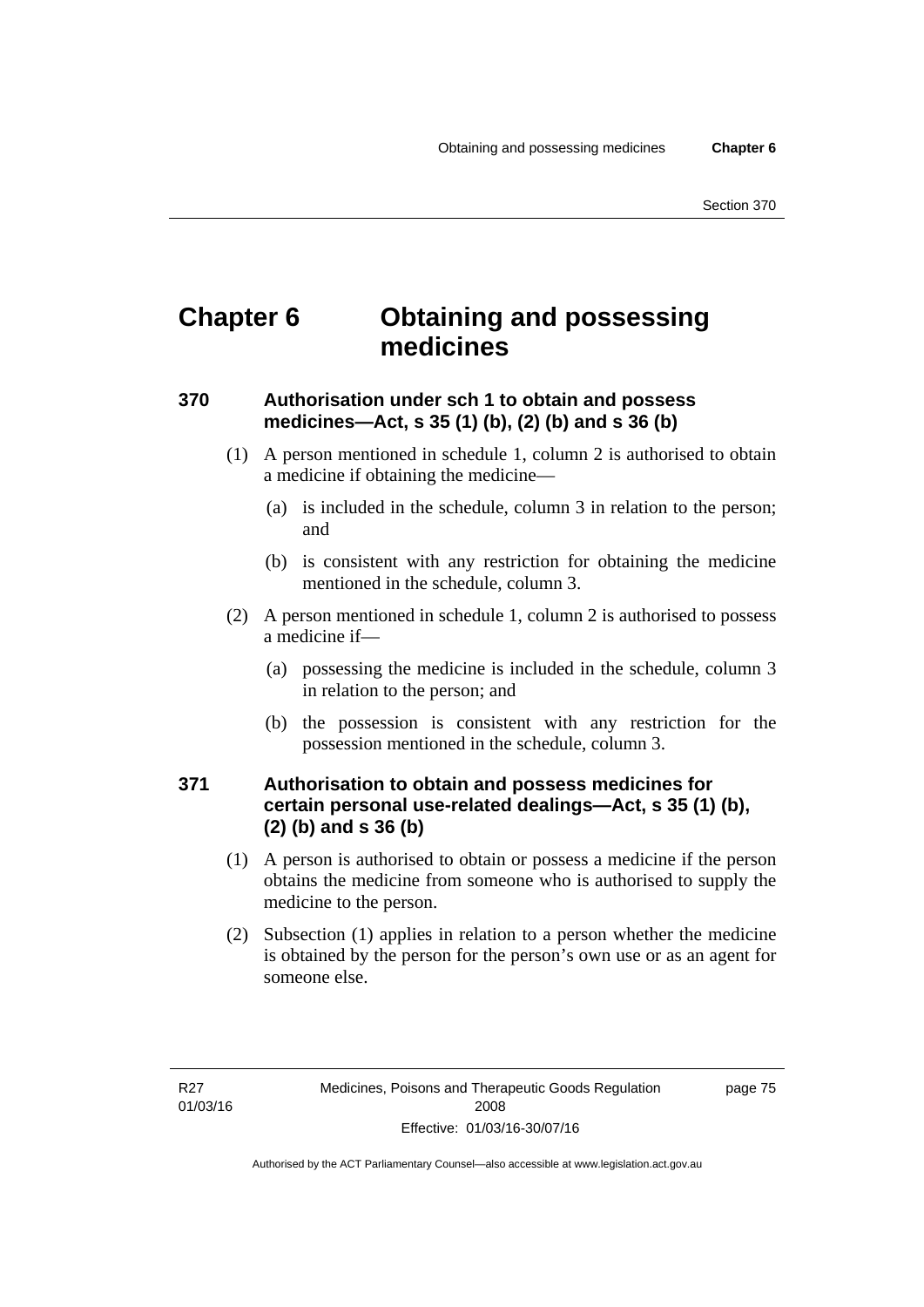# **Chapter 7 Manufacturing medicines**

### **380 Authorisation under sch 1 to manufacture medicines— Act, s 33 (b)**

A person mentioned in schedule 1, column 2 is authorised to manufacture a medicine if—

- (a) manufacturing the medicine is included in the schedule, column 3 in relation to the person; and
- (b) the manufacturing is consistent with any restriction for the manufacturing mentioned in the schedule, column 3.

page 76 Medicines, Poisons and Therapeutic Goods Regulation 2008 Effective: 01/03/16-30/07/16

R27 01/03/16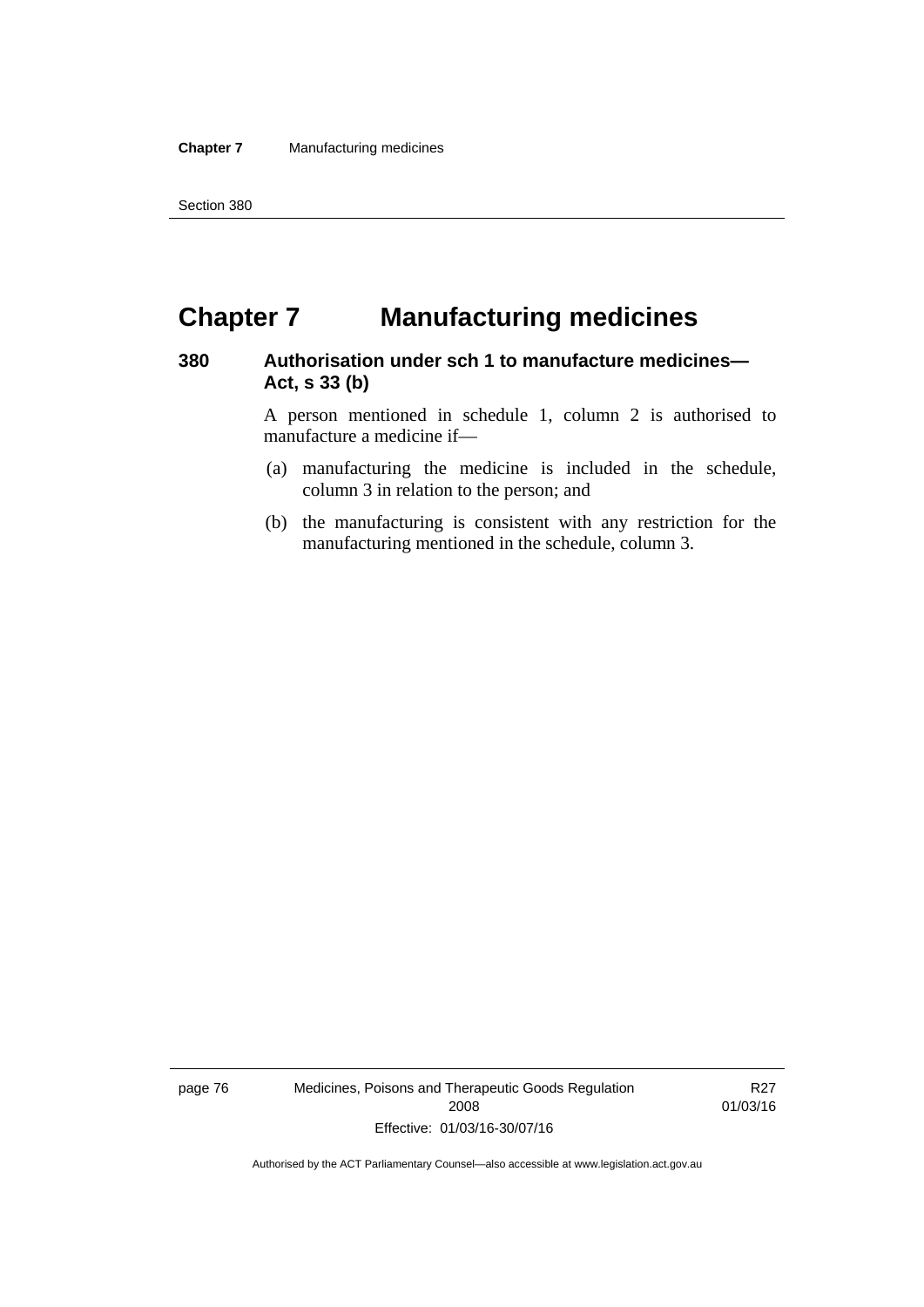# **Chapter 8 Discarding medicines**

### **390 Discarding controlled medicines—Act, s 34 (1) (a)**

 (1) A controlled medicine must be discarded in accordance with this section.

*Note* See also the *[Drugs of Dependence Act 1989](http://www.legislation.act.gov.au/a/alt_a1989-11co)*, div 11.4 about the disposal of seized substances.

- (2) A prescribed discarding witness may discard a controlled medicine in the presence of another prescribed discarding witness.
- (3) However, a person who is authorised to administer a controlled medicine may discard the residue of the medicine after administration in the presence of a person who is not a prescribed discarding witness if no other prescribed discarding witness is reasonably available to witness its discarding.
- (4) A person complies with this section if the person destroys the medicine so that it is unable to be used.
- (5) In this section:

*prescribed discarding witness* means a person prescribed under section 545 (Prescribed witnesses for discarding of controlled medicines—[Act](http://www.legislation.act.gov.au/a/2008-26/default.asp), s 54 (a) and (b)) for the discarding of a controlled medicine.

*Note* A medicine must not be discarded in a way that creates a risk to the health or safety of people or is likely to cause damage to property or the environment (see [Act](http://www.legislation.act.gov.au/a/2008-26/default.asp), s 34 (3)).

R27 01/03/16 page 77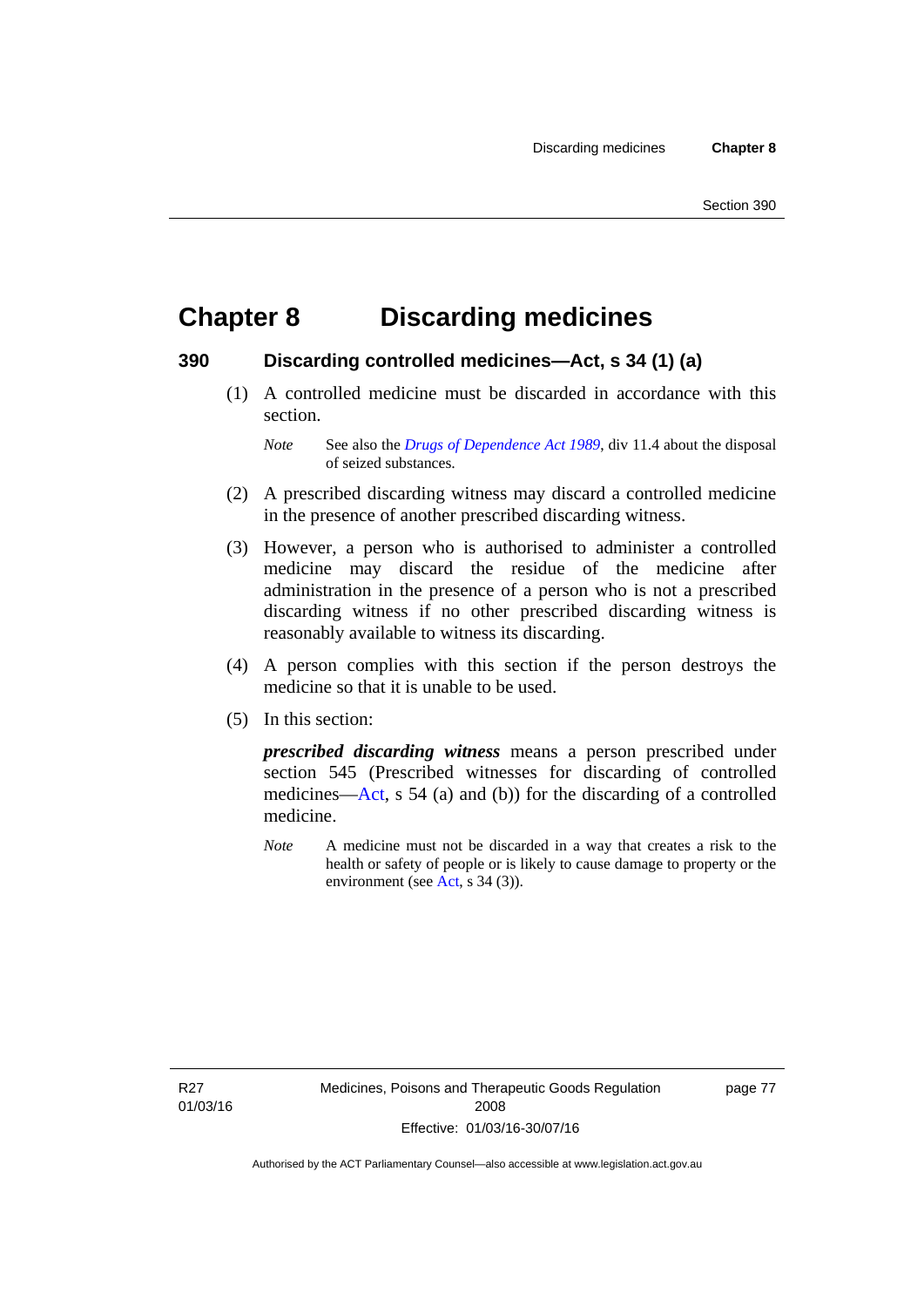# **Chapter 9 Other medicines authorisations**

## **Part 9.1 Authorisations for delivery people and commercial disposal operators**

### **400 Authorisations to deliver medicines under supply authorities—Act, s 26 (1) (b), (2) (b), s 35 (1) (b), (2) (b) and s 36 (b)**

- (1) This section applies to an adult (the *delivery person*), other than a health practitioner, at an institution, who is—
	- (a) engaged to transport and deliver a medicine supplied on a supply authority; or
	- (b) acting for a person mentioned in paragraph (a).
	- *Note* For health practitioners at institutions, see sch 1, pt 1.4.
- (2) The delivery person is authorised to—
	- (a) obtain and possess the medicine for the purposes of transporting and delivering the medicine as engaged; and
	- (b) supply the medicine to the entity named as the recipient in the supply authority or the entity's agent.

#### **Examples—delivery person**

- 1 a hospital employee who is not a health practitioner
- 2 an employee of a courier service

#### **Example—agent**

the guardian of a child for a prescription dispensed for the child

- *Note 1 Entity* includes a person (see [Legislation Act,](http://www.legislation.act.gov.au/a/2001-14) dict, pt 1).
- *Note 2* An example is part of the regulation, is not exhaustive and may extend, but does not limit, the meaning of the provision in which it appears (see [Legislation Act,](http://www.legislation.act.gov.au/a/2001-14) s 126 and s 132).

page 78 Medicines, Poisons and Therapeutic Goods Regulation 2008 Effective: 01/03/16-30/07/16

R27 01/03/16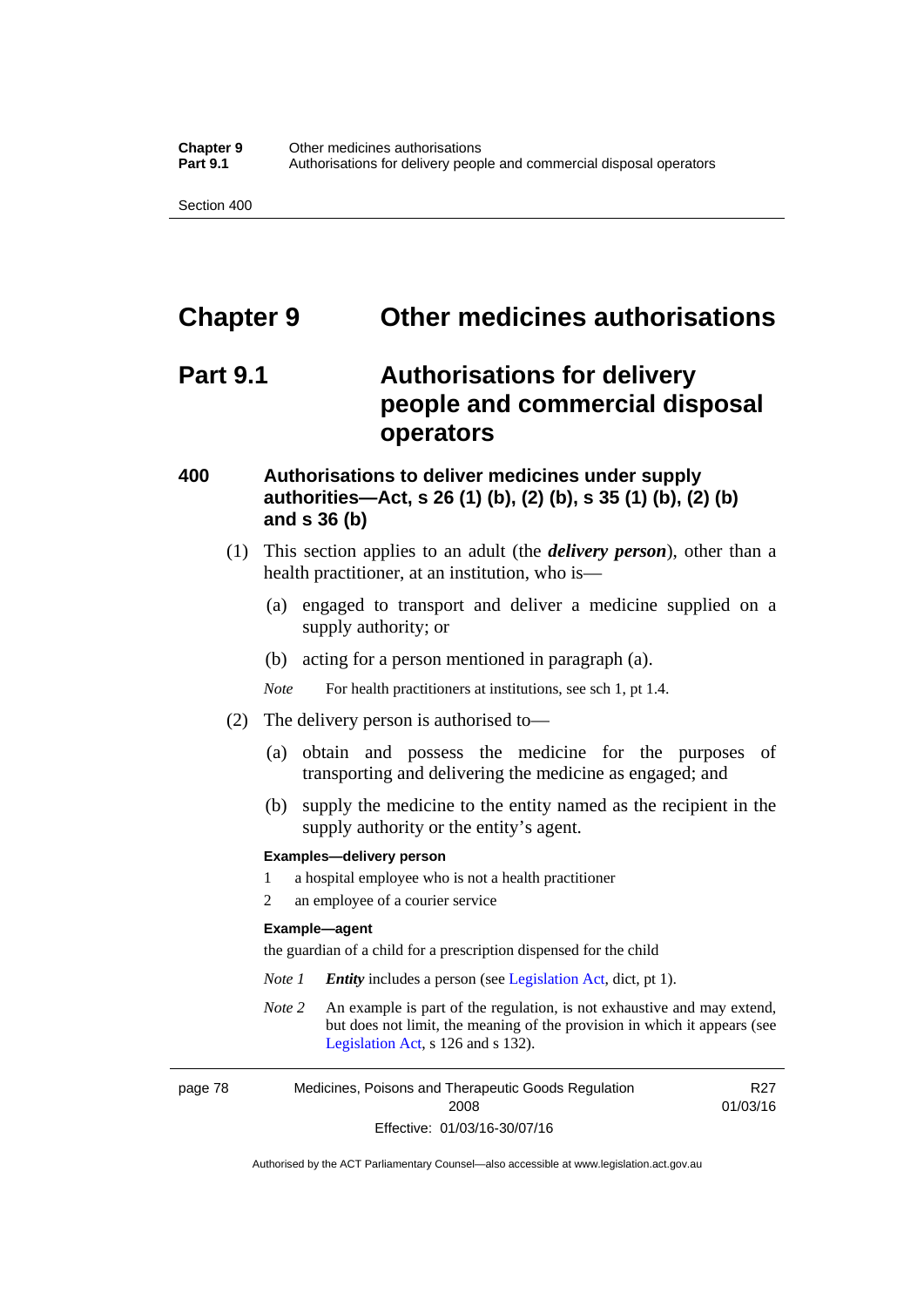### **401 Authorisations for commercial disposal operators—Act, s 26 (1) (b) and (2) (b), s 35 (1) (b) and (2) (b) and s 36 (b)**

- (1) This section applies to a person who—
	- (a) holds an environmental authorisation for the disposal of a medicine; or
	- (b) is an adult acting for a person mentioned in paragraph (a).
- (2) The person is authorised to obtain and possess the medicine for the purposes of disposing of the medicine as engaged.

R27 01/03/16 Medicines, Poisons and Therapeutic Goods Regulation 2008 Effective: 01/03/16-30/07/16

page 79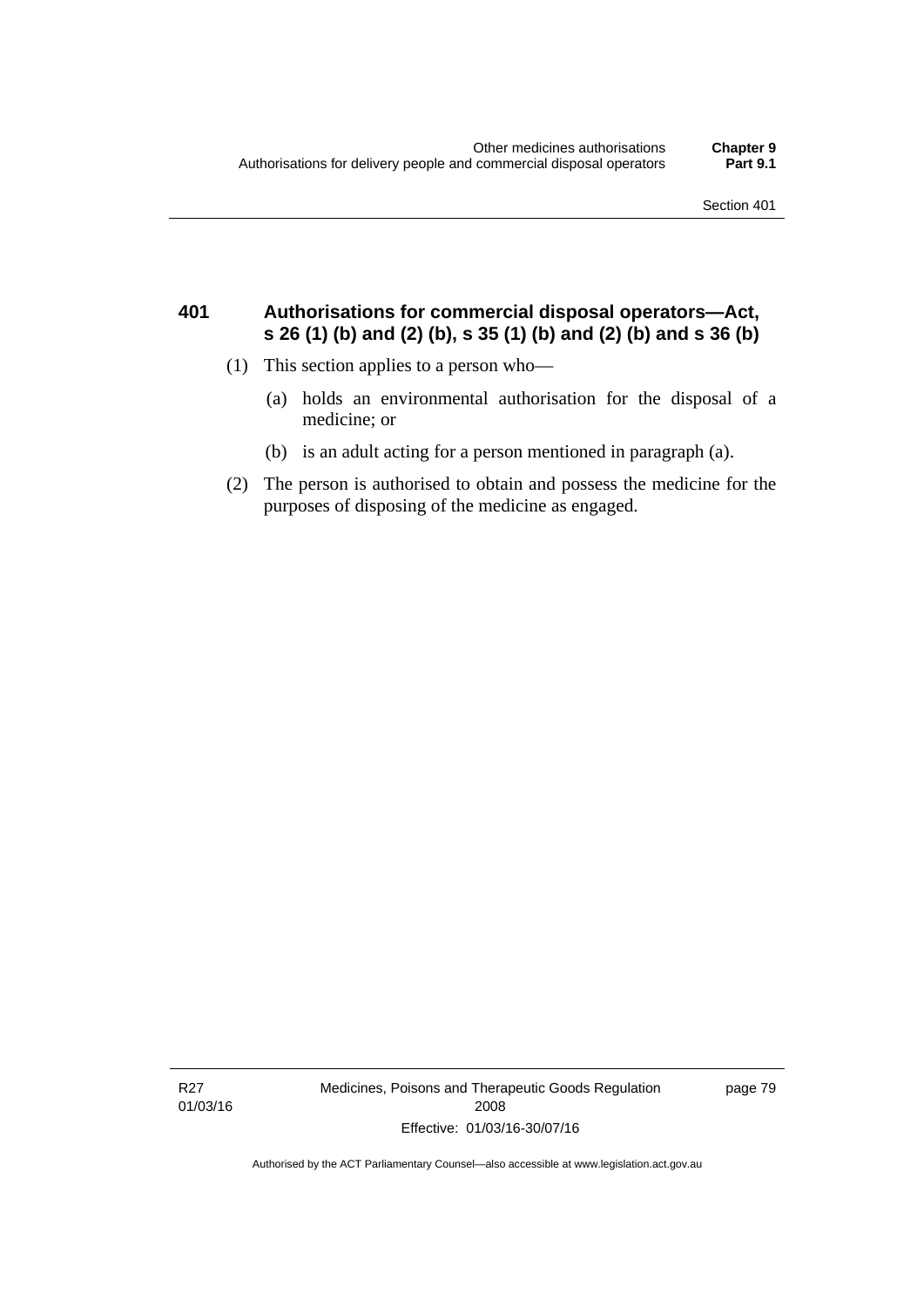## **Part 9.2 Emergency supply and administration of adrenaline and salbutamol**

## **410 Authorisations to supply and administer adrenaline and salbutamol—Act, s 26 (1) (b) and s 37 (1) (b)**

- (1) A person is authorised to do 1 or more of the following for someone else (the *assisted person*) who is in immediate need of adrenaline or salbutamol:
	- (a) supply authorised adrenaline or authorised salbutamol to the assisted person;
	- (b) supply authorised adrenaline or authorised salbutamol to someone else for immediate administration to the assisted person;
	- (c) administer authorised adrenaline or authorised salbutamol to the assisted person.
- (2) In this section:

*authorised adrenaline* means adrenaline in a single use automatic injector delivering not more than 0.3mg adrenaline.

*authorised salbutamol* means salbutamol in, or for, a metered inhaler.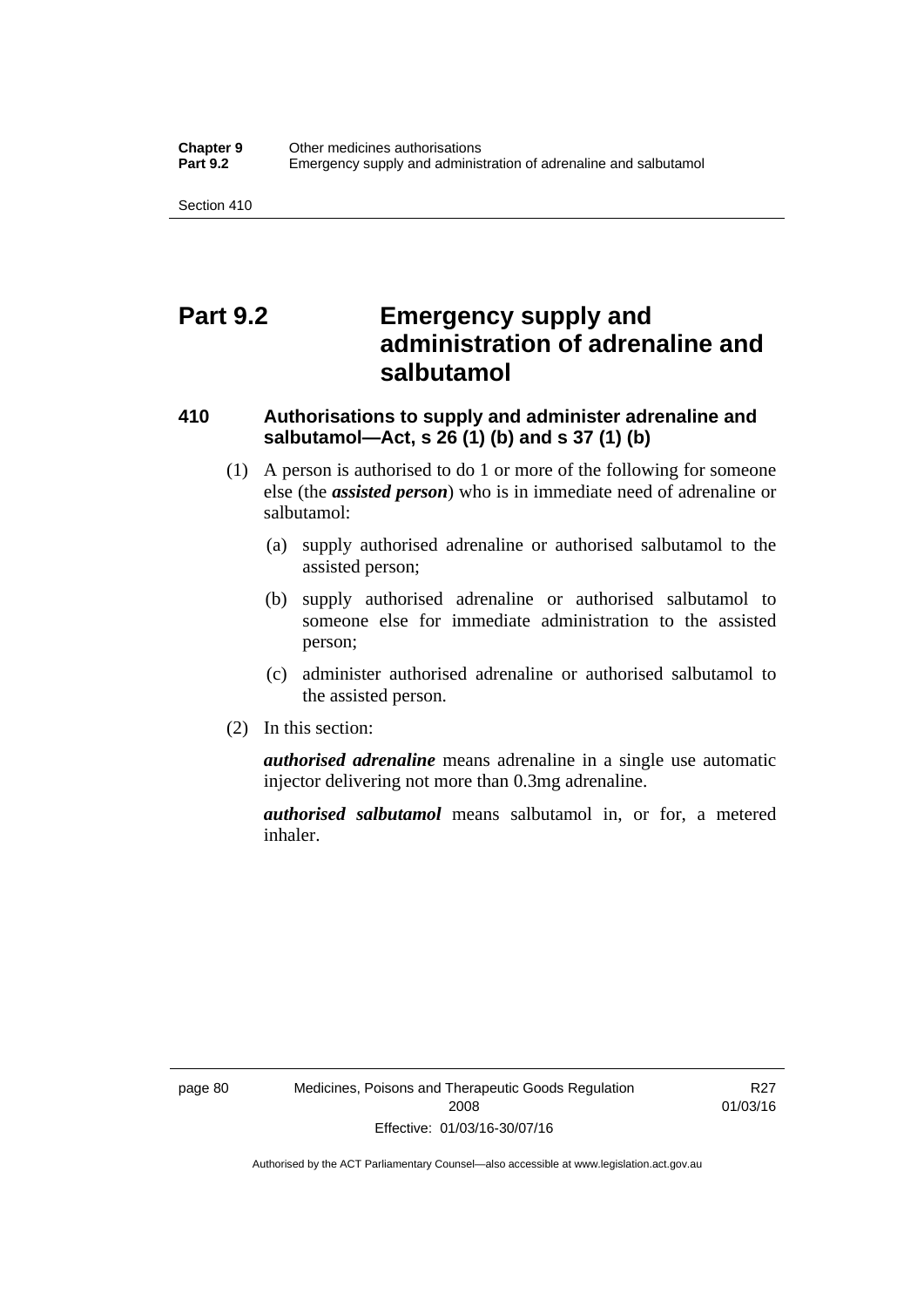# **Part 9.3 Medicines authorisations for corrections functions**

### **420 Authorisations for CYP authorised people—Act, s 26 (1) (b), s 35 (1) (b), (2) (b), s 36 (b) and s 37 (1) (b)**

A CYP authorised person is authorised, within the scope of the person's employment, to do any of the following in relation to a medicine supplied for a young detainee by a person who is authorised to supply the medicine:

- (a) obtain the medicine;
- (b) possess the medicine (including possess the medicine outside a CYP detention place for the purpose of administering the medicine to a young detainee while the young detainee is lawfully outside the place);
- (c) administer the medicine to the young detainee;
- (d) supply the medicine to a person who is authorised to obtain the medicine for the young detainee.

### **Example—young detainee lawfully outside CYP detention place**

the detainee is on local leave escorted by a CYP authorised person

- *Note 1 CYP authorised person* and *CYP detention place*—see the dictionary.
- *Note 2 Young detainee*—see the *[Children and Young People Act 2008](http://www.legislation.act.gov.au/a/2008-19)*, s 95.
- *Note 3* An example is part of the regulation, is not exhaustive and may extend, but does not limit, the meaning of the provision in which it appears (see [Legislation Act,](http://www.legislation.act.gov.au/a/2001-14) s 126 and s 132).

R27 01/03/16 page 81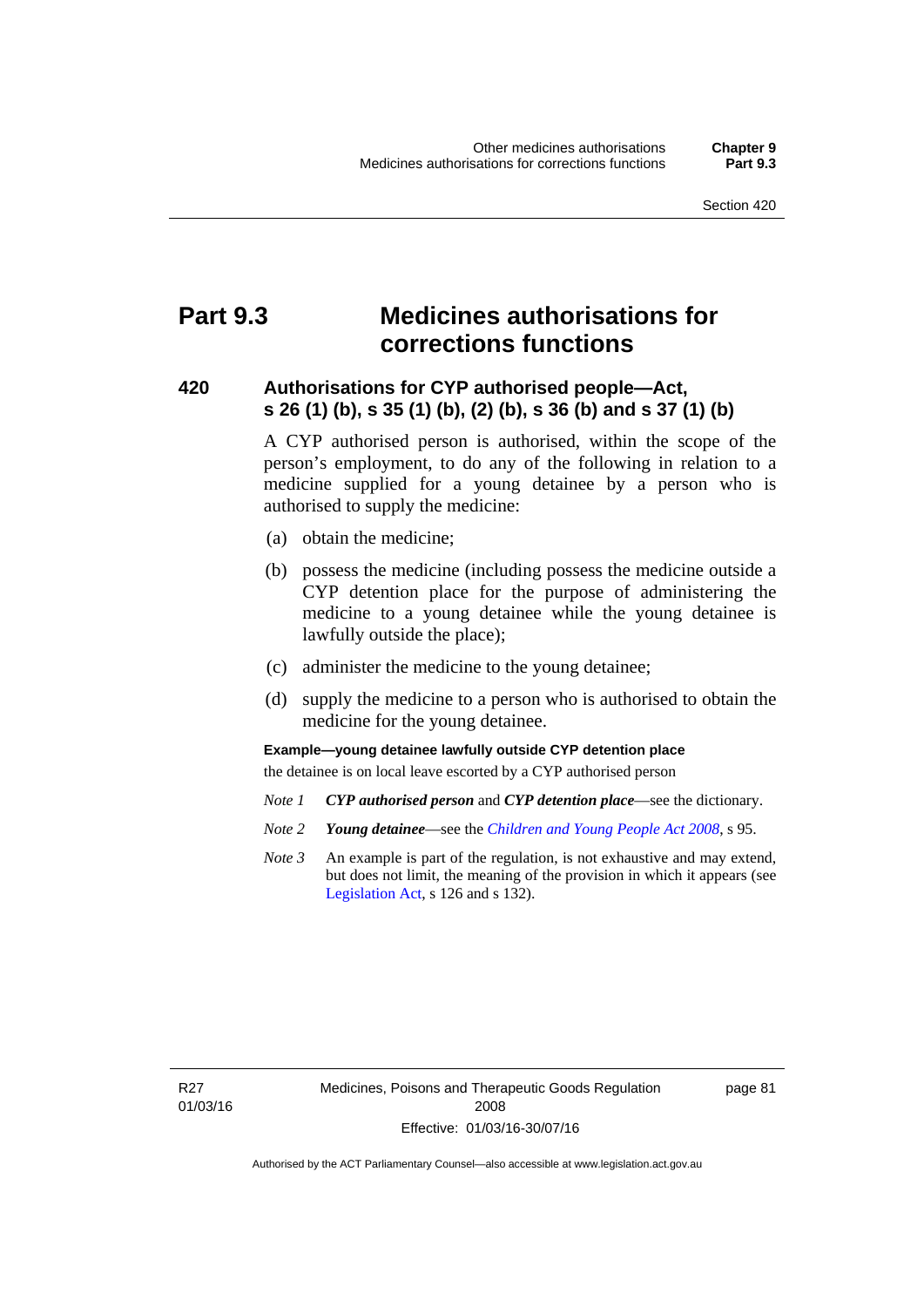## **421 Authorisations for corrections officers—Act, s 26 (1) (b), s 35 (1) (b), (2) (b), s 36 (b) and s 37 (1) (b)**

A corrections officer is authorised, within the scope of the officer's employment, to do any of the following in relation to a medicine supplied for a detainee by a person who is authorised to supply the medicine:

- (a) obtain the medicine;
- (b) possess the medicine (including possess the medicine outside a correctional centre for the purpose of administering the medicine to a detainee while the detainee is lawfully outside the centre);
- (c) administer the medicine to the detainee;
- (d) supply the medicine to a person who is authorised to obtain the medicine for the detainee.
- *Note 1* See the example and notes to s 420.
- *Note 2 Detainee*—see the *[Corrections Management Act 2007](http://www.legislation.act.gov.au/a/2007-15)*, s 6.

### **422 Authorisations for court and police cell custodians—Act, s 26 (1) (b), s 35 (1) (b), (2) (b), s 36 (b) and s 37 (1) (b)**

- (1) A custodian is authorised, within the scope of the custodian's employment, to do any of the following in relation to a medicine supplied for a person in custody at court cells or police cells by someone who is authorised to supply the medicine:
	- (a) obtain the medicine at the cells;
	- (b) possess the medicine at the cells;
	- (c) administer the medicine to the person in custody at the cells;
	- (d) supply the medicine to someone who is authorised to obtain the medicine for the person in custody.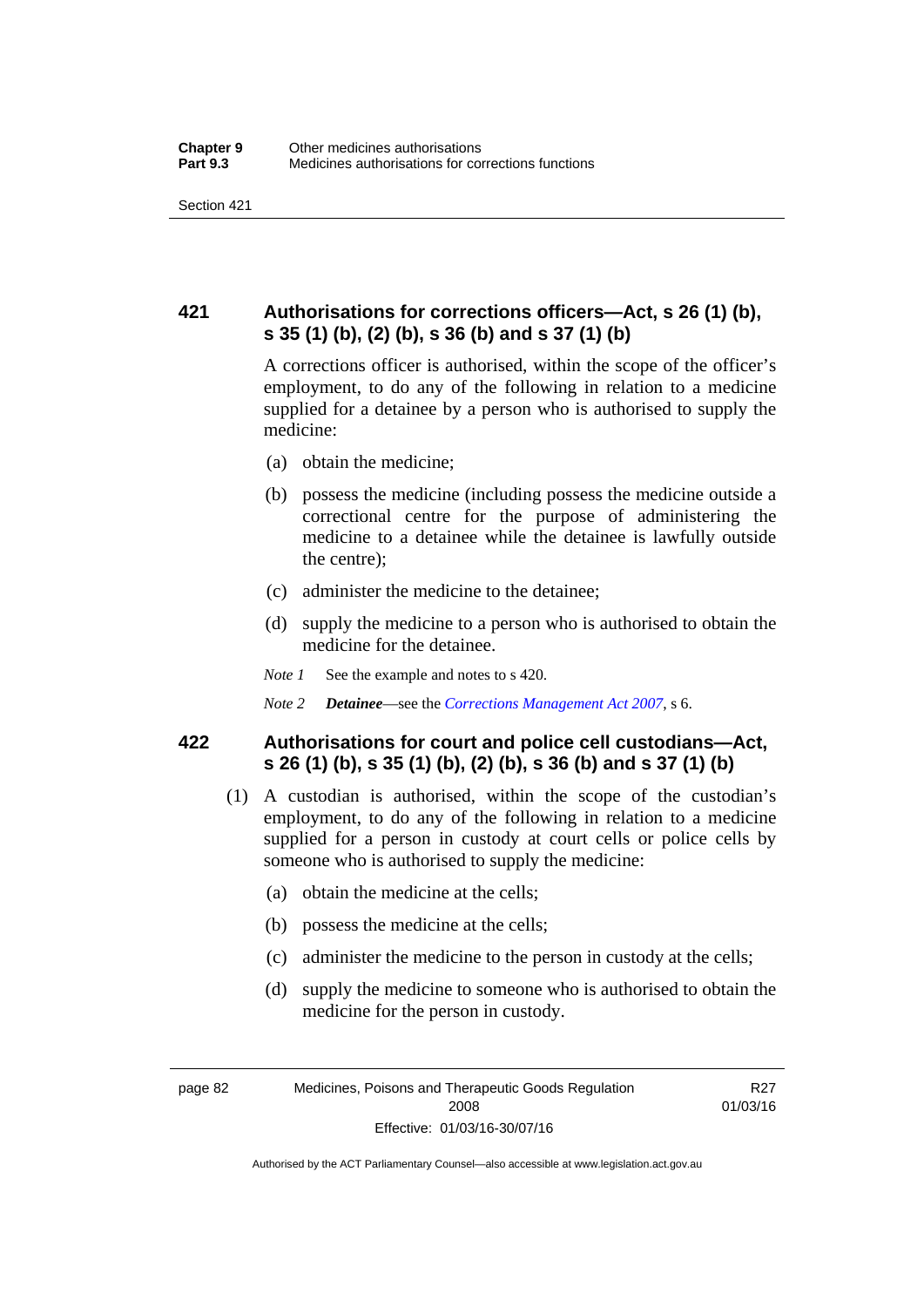(2) In this section:

*court cell*—see the *[Corrections Management Act 2007](http://www.legislation.act.gov.au/a/2007-15)*, section 29.

### *custodian* means—

- (a) a person in charge of a court cell or police cell; or
- (b) a person acting under the direct supervision of the person in charge.

#### *person in custody* means—

- (a) a detainee; or
- (b) a young detainee; or
- (c) a person detained at a police cell under the *[Corrections](http://www.legislation.act.gov.au/a/2007-15)  [Management Act 2007](http://www.legislation.act.gov.au/a/2007-15)*, section 30; or
- (d) a person detained at a court cell under the *[Corrections](http://www.legislation.act.gov.au/a/2007-15)  [Management Act 2007](http://www.legislation.act.gov.au/a/2007-15)*, section 33.

*police cell*—see the *[Corrections Management Act 2007](http://www.legislation.act.gov.au/a/2007-15)*, section 29.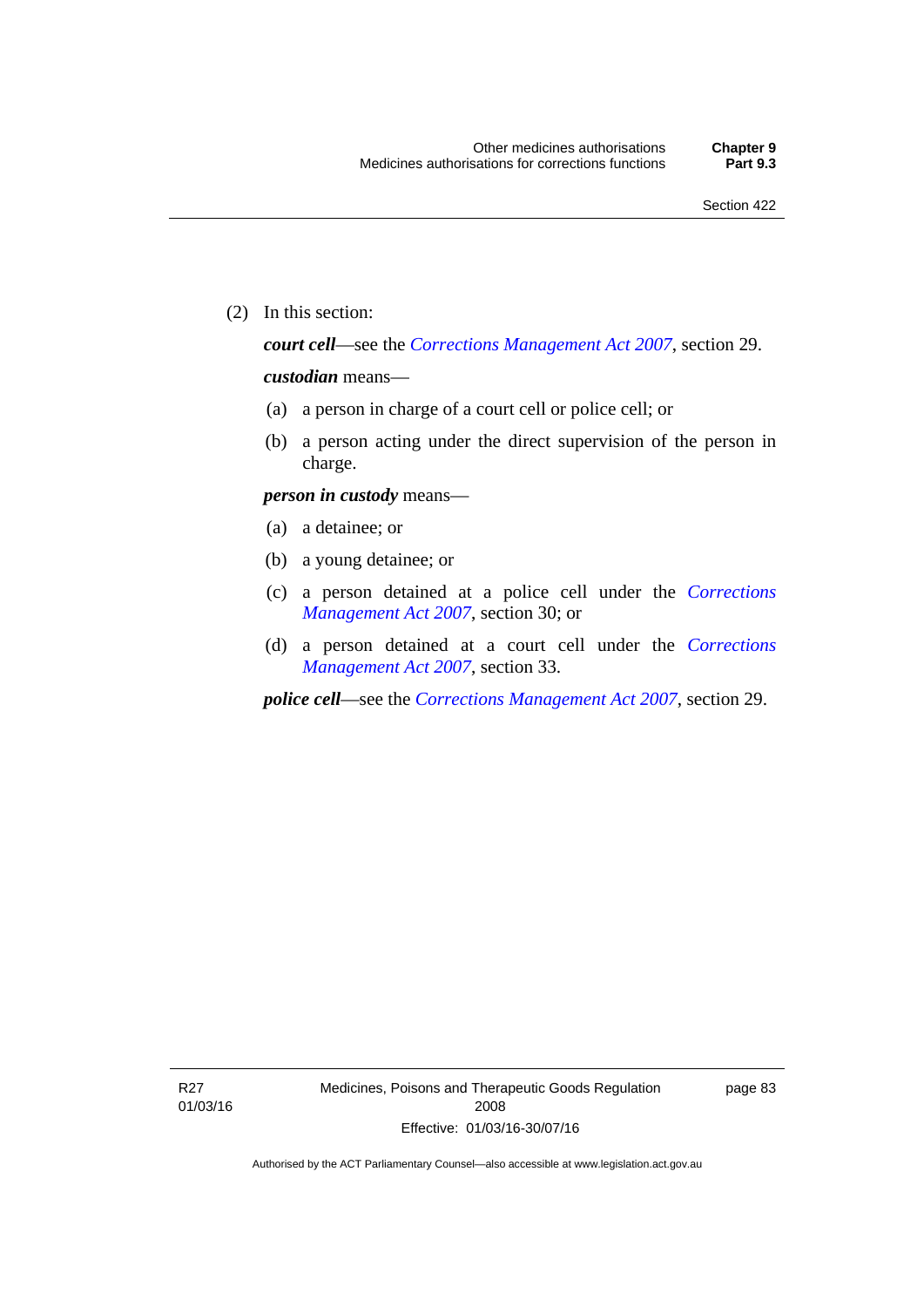**Chapter 9** Other medicines authorisations **Part 9.4** • **Authorisations for medicines research and education program purposes other** than controlled medicines

Section 430

# **Part 9.4 Authorisations for medicines research and education program purposes other than controlled medicines**

*Note* A licence is required for research and education programs in relation to controlled medicines (see pt 14.2).

### **430 Authorisations for non-controlled medicines research and education—Act, s 26 (1) and (2) (b)**

- (1) A scientifically qualified person employed at a recognised research institution (other than the Canberra Hospital) is authorised to do the following for the purposes of an authorised activity at the institution:
	- (a) issue a purchase order for a relevant medicine;
	- (b) obtain on a purchase order a relevant medicine;
	- (c) possess a relevant medicine;
	- (d) supply a relevant medicine to a person (a *relevant person*) who is taking part in the authorised activity at the institution.
	- *Note 1 Scientifically qualified person*—see the dictionary.

*Note 2 Recognised research institution*—see the [Act](http://www.legislation.act.gov.au/a/2008-26/default.asp), s 20 (5).

- (2) A scientifically qualified person employed at the Canberra Hospital is authorised to do the following for the purposes of an authorised activity at the hospital:
	- (a) issue a written requisition for a relevant medicine;
	- (b) obtain on a written requisition a relevant medicine;
	- (c) possess a relevant medicine;

R27 01/03/16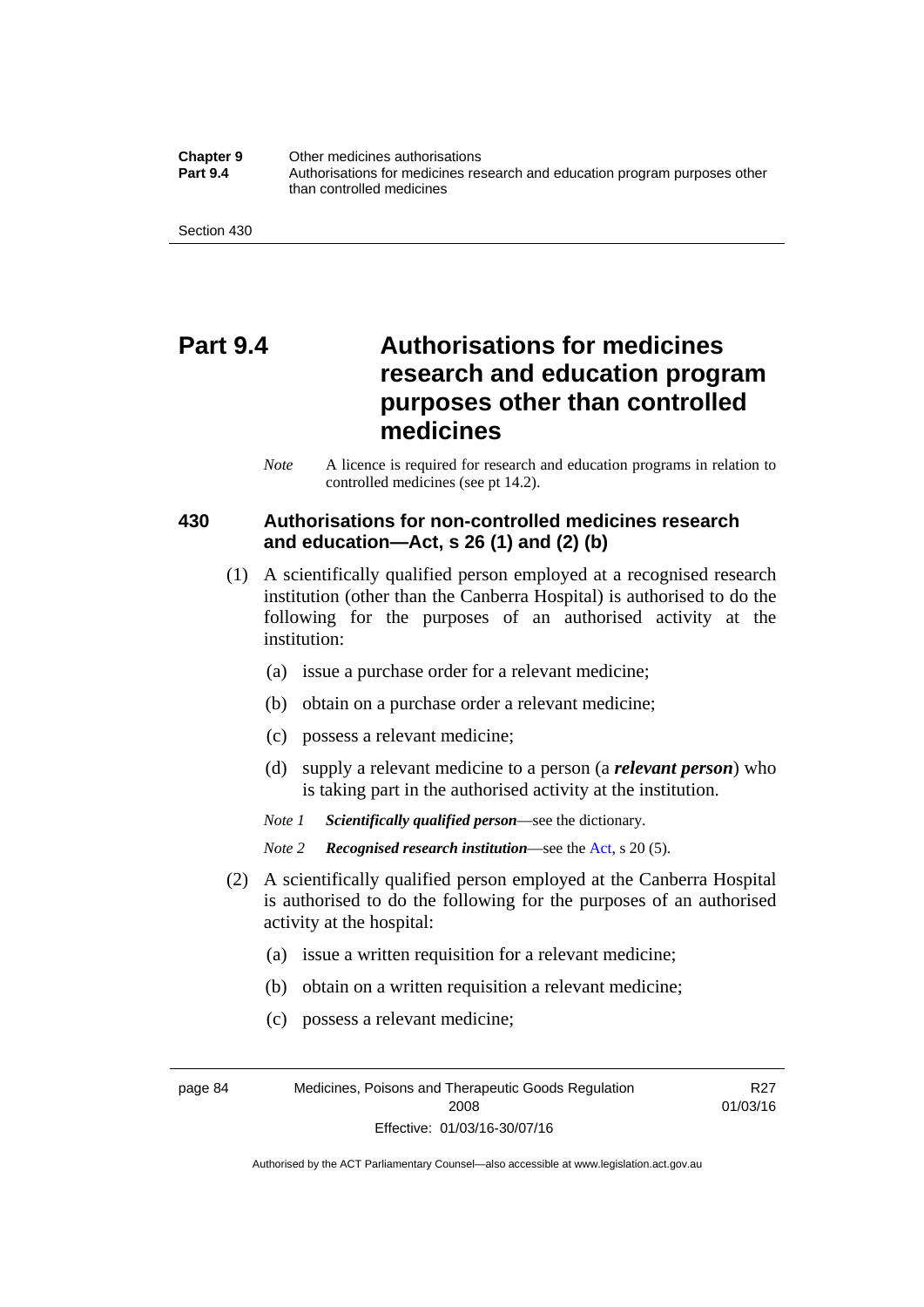- (d) supply a relevant medicine to a person (also a *relevant person*) who is taking part in the authorised activity at the hospital.
- (3) A relevant person is authorised to do the following in relation to a relevant medicine for the purposes of an authorised activity:
	- (a) obtain the medicine from the scientifically qualified person for the activity;
	- (b) possess the medicine for the purposes of the activity;
	- (c) supply the medicine to the scientifically qualified person for the activity.
- (4) In this section:

*authorised activity*, in relation to a relevant medicine at a recognised research institution, means the conduct of any of the following if it does not involve the administration of the medicine to a person:

- (a) medical or scientific research in relation to the medicine at the institution;
- (b) instruction involving the medicine at the institution;
- (c) quality control or analysis of the medicine at the institution.

*relevant medicine* means a medicine other than a controlled medicine.

### **431 Authorisation conditions for non-controlled medicines research and education—Act, s 44 (1) (b) and (2) (b)**

A scientifically qualified person's authorisation under section 430 is subject to the following conditions:

- (a) the person has written approval for the conduct of the authorised activity from the person in charge of—
	- (i) the recognised research institution; or
	- (ii) a faculty or division of the institution;

R27 01/03/16 Medicines, Poisons and Therapeutic Goods Regulation 2008 Effective: 01/03/16-30/07/16 page 85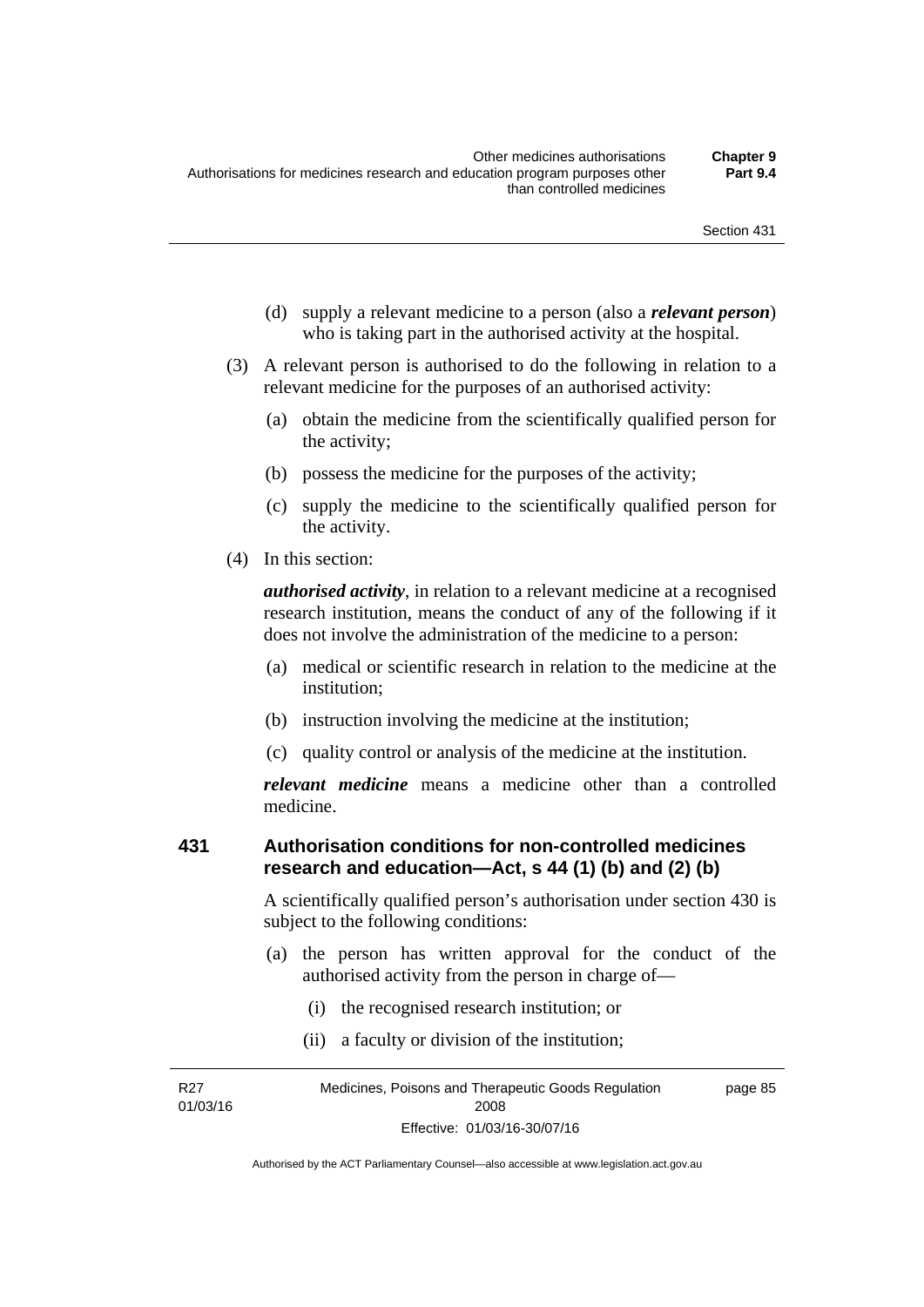| <b>Chapter 9</b> | Other medicines authorisations                                             |
|------------------|----------------------------------------------------------------------------|
| <b>Part 9.4</b>  | Authorisations for medicines research and education program purposes other |
|                  | than controlled medicines                                                  |

Section 431

- (b) if the recognised research institution employing the person is the Canberra Hospital—
	- (i) a requisition for the relevant medicine issued by the person complies with section 55 (General requirements for written requisitions) and section 56 (Particulars for requisitions); and
	- (ii) the requisition is for an amount of the medicine approved in writing by the person in charge; and
	- (iii) the requisition is for an amount of the medicine used solely for the purpose approved in writing by the person in charge;
- (c) if the person is employed at a recognised research institution other than the Canberra Hospital—
	- (i) a purchase order for the relevant medicine complies with section 62; and
	- (ii) the purchase order is for an amount of the medicine approved in writing by the person in charge;
- (d) the medicine is obtained from someone who is authorised to supply the medicine to the person.

R27 01/03/16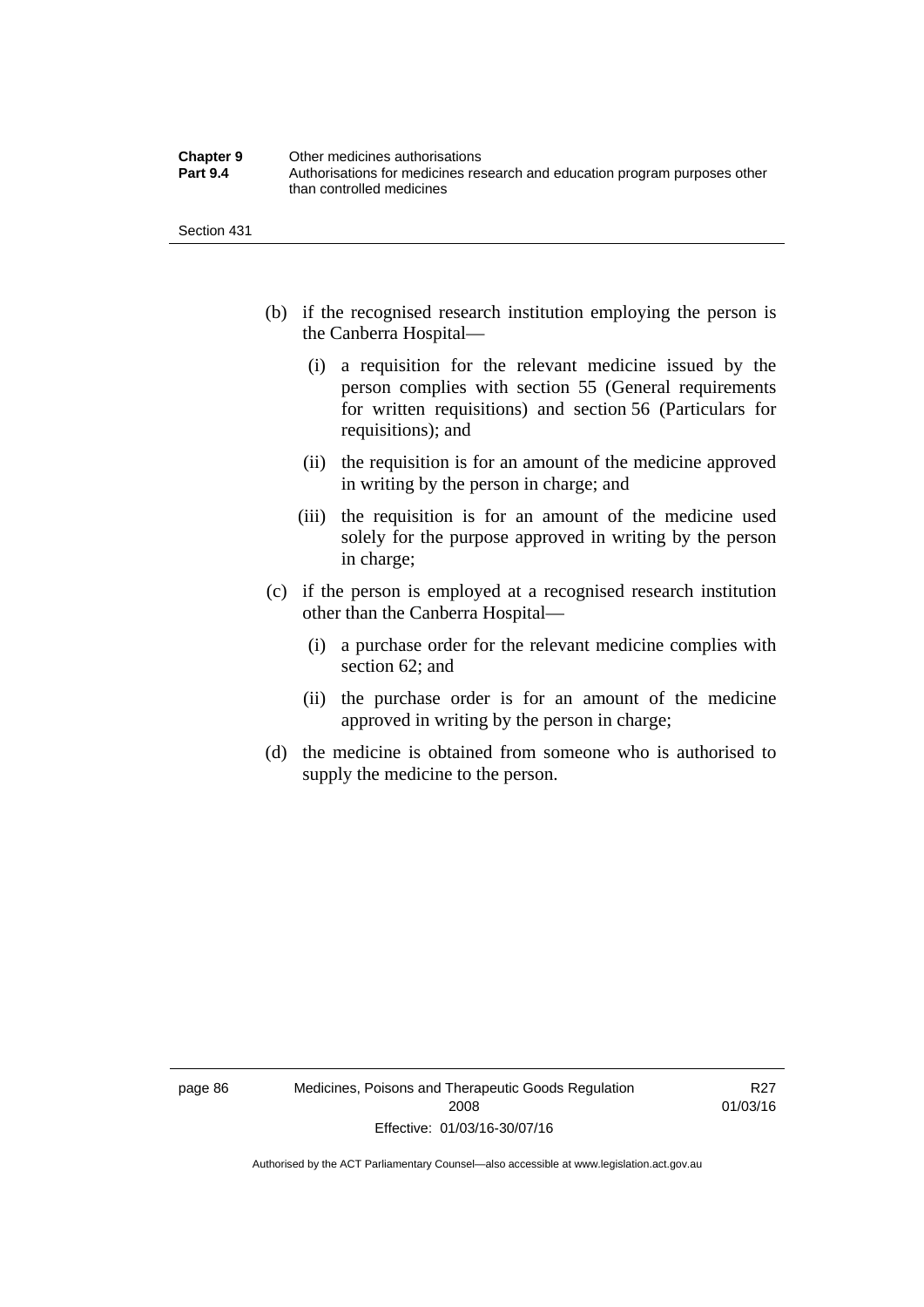# **Part 9.5 Authorisations under medicines licences**

### **Division 9.5.1 Controlled medicines research and education program licence authorisations**

- *Note 1* For authorisation for research and education for other medicines, see pt 9.4.
- *Note 2* For other provisions about controlled medicines research and education program licences, see pt 14.2.

### **440 Authorisations under controlled medicines research and education program licences—Act, s 20 (1) (a)**

- (1) A controlled medicines research and education program licence (other than for a program conducted at the Canberra Hospital) authorises—
	- (a) the licence-holder to—
		- (i) issue a purchase order for a controlled medicine (the *licensed controlled medicine*) stated in the licence for the program stated in the licence; and
		- (ii) obtain a licensed controlled medicine on a purchase order for the program; and
		- (iii) possess a licensed controlled medicine for the program at the premises to which the licence relates; and
		- (iv) supply a licensed controlled medicine to anyone taking part in the program for the program; and

R27 01/03/16 page 87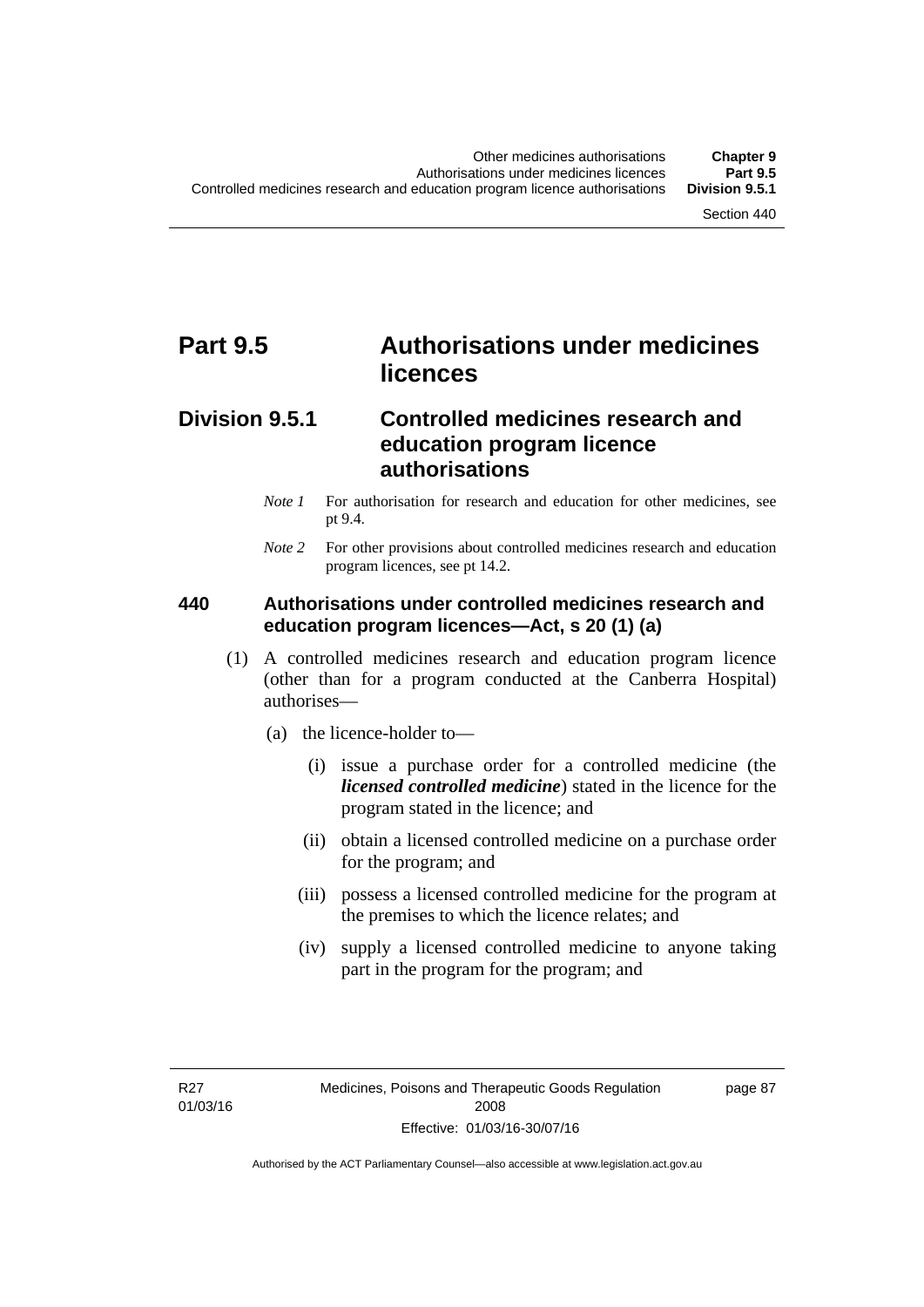| <b>Chapter 9</b> | Other medicines authorisations                                             |
|------------------|----------------------------------------------------------------------------|
| <b>Part 9.5</b>  | Authorisations under medicines licences                                    |
| Division 9.5.1   | Controlled medicines research and education program licence authorisations |
| Section 441      |                                                                            |

- (b) the program supervisor, and anyone taking part in the program, to deal with the licensed controlled medicine as authorised by the licence at the premises stated in the licence.
- (2) A controlled medicines research and education program licence for a program conducted at the Canberra Hospital authorises—
	- (a) the licence-holder to—
		- (i) issue a written requisition for a controlled medicine (the *licensed controlled medicine*) stated in the licence for the program stated in the licence; and
		- (ii) obtain a licensed controlled medicine on a written requisition for the program; and
		- (iii) possess a licensed controlled medicine for the program at the premises to which the licence relates; and
		- (iv) supply a licensed controlled medicine to anyone taking part in the program for the program; and
	- (b) the program supervisor, and anyone taking part in the program, to deal with the licensed controlled medicine as authorised by the licence at the hospital.

### **441 Authorisation condition for controlled medicines research and education program licences—Act, s 44 (1) (b) and (2) (b)**

A licence-holder's authorisation to obtain a controlled medicine under a controlled medicines research and education program licence is subject to the condition that the medicine is—

 (a) if the licence is for a program conducted at the Canberra Hospital—obtained on a requisition that complies with section 55 (General requirements for written requisitions) and section 56 (Particulars for requisitions); or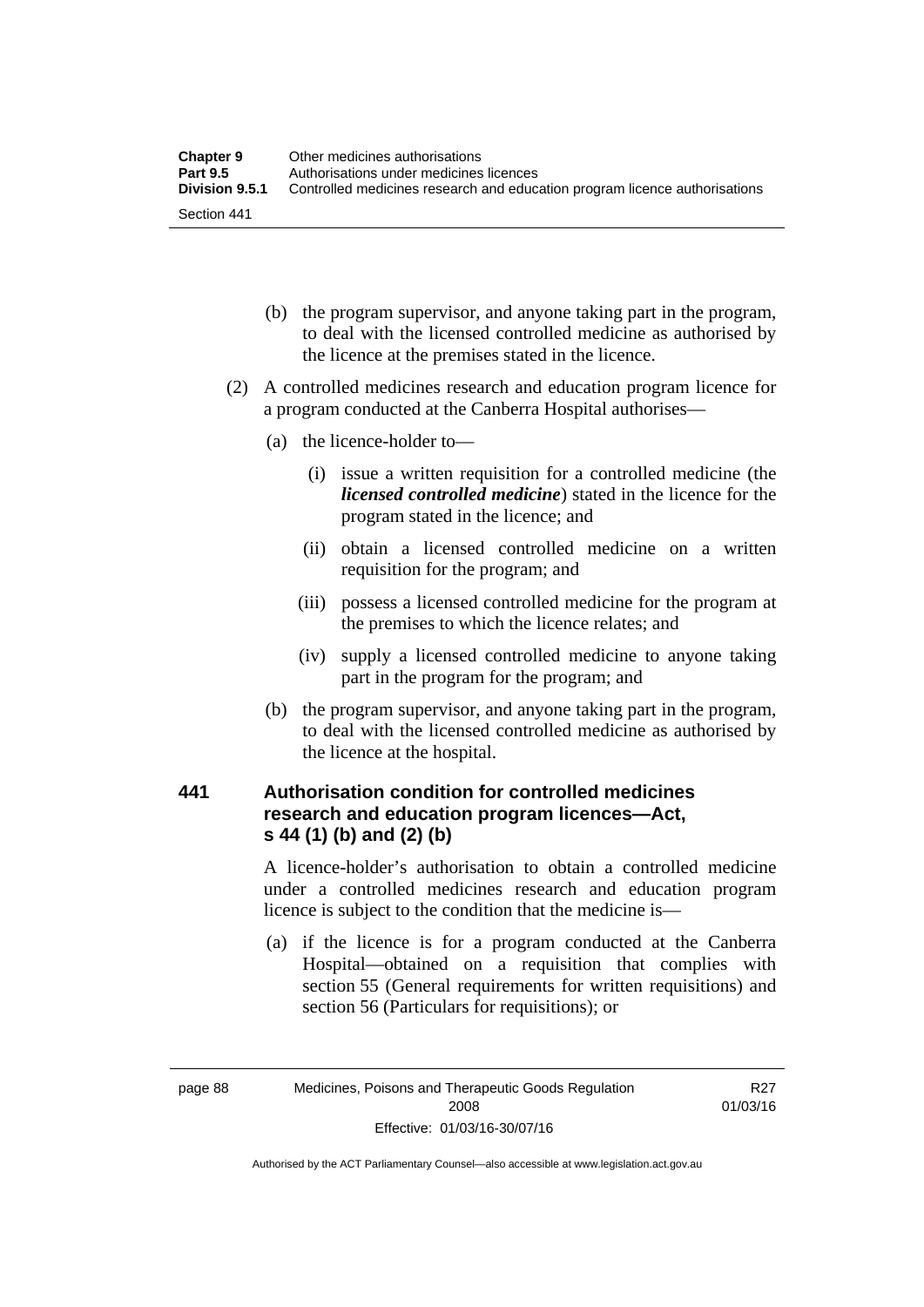- (b) in any other case—purchased on a complying purchase order.
- *Note* For licence conditions, see the [Act](http://www.legislation.act.gov.au/a/2008-26/default.asp), s 89.

### **Division 9.5.2 First-aid kit licence authorisations**

*Note* For other provisions about first-aid kit licences, see pt 14.3.

### **450 Authorisations under first-aid kit licences— Act, s 20 (1) (a)**

(1) In this section:

*authorised medicine*, for a first-aid kit, means—

- (a) a medicine stated in the first-aid kit licence for the kit; and
- (b) a pharmacy medicine or pharmacist only medicine for the kit.
- (2) A first-aid kit licence authorises—
	- (a) the licence-holder to—
		- (i) issue a purchase order for an authorised medicine for the first-aid kit; and
		- (ii) obtain on a purchase order an authorised medicine for the first-aid kit; and
	- (b) the licence-holder, and anyone else authorised to deal with a medicine by the licence, to—
		- (i) possess an authorised medicine as part of the first-aid kit for the emergency treatment of a person's medical condition; and
		- (ii) supply an authorised medicine to someone else who is authorised under the licence to administer the medicine; and
		- (iii) administer an authorised medicine in the first-aid kit if the person believes on reasonable grounds that the

R27 01/03/16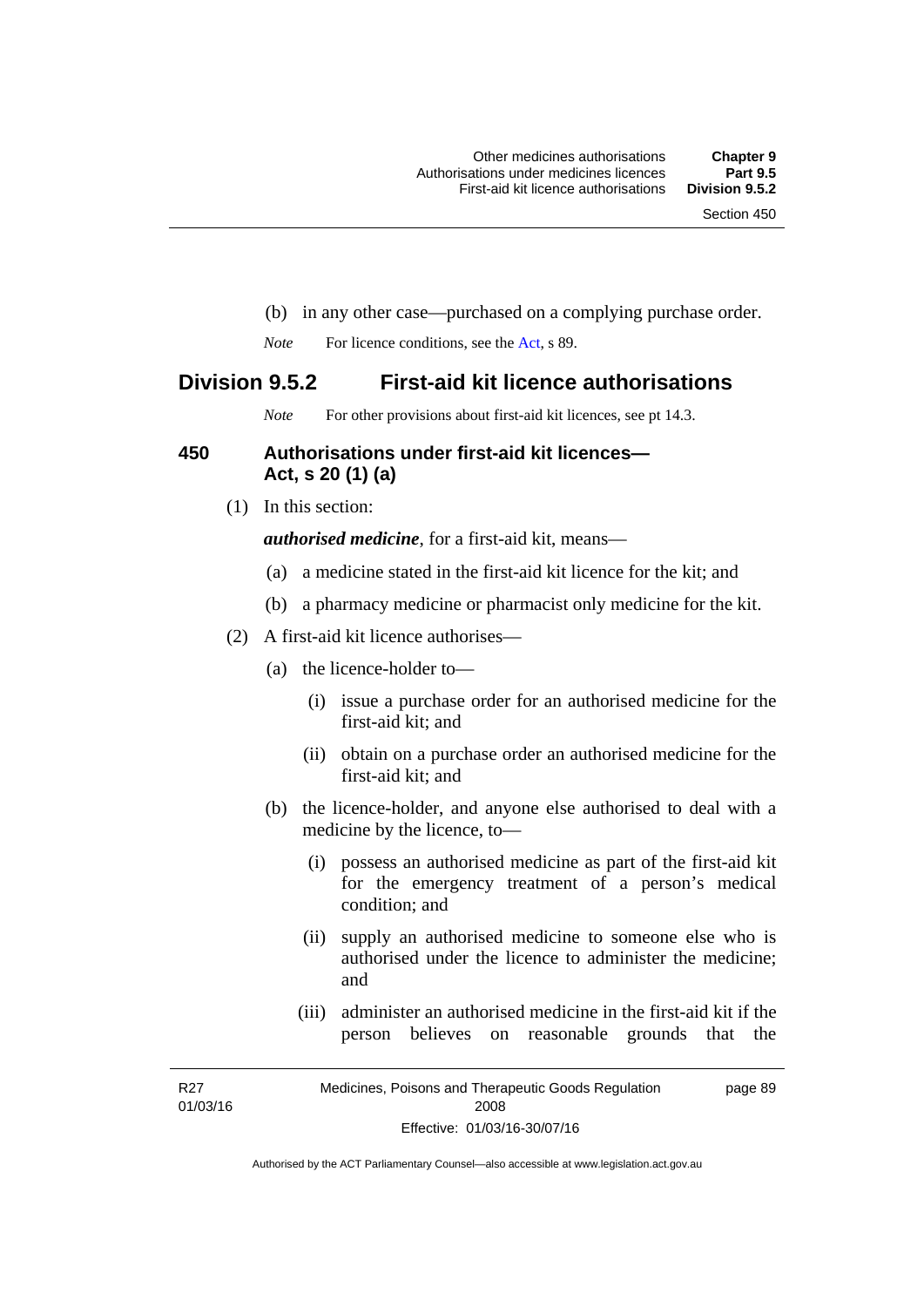administration of the medicine is necessary for the emergency treatment of a person's medical condition.

### **451 Authorisation condition for first-aid kit licences— Act, s 44 (1) (b) and (2) (b)**

A licence-holder's authorisation to obtain a medicine under a first-aid kit licence is subject to the condition that the medicine is purchased on a complying purchase order.

*Note* For licence conditions, see the [Act](http://www.legislation.act.gov.au/a/2008-26/default.asp), s 89.

### **Division 9.5.3 Wholesalers licence authorisations**

*Note* For other provisions about wholesalers licences, see pt 14.4.

### **460 Authorisations under medicines wholesalers licences— Act, s 20 (1) (a)**

- (1) A medicines wholesalers licence authorises the licence-holder to do any of the following in relation to a medicine (the *licensed medicine*) stated in the licence at the premises (the *licensed premises*) stated in the licence:
	- (a) issue a purchase order for a licensed medicine;
	- (b) obtain a licensed medicine on a purchase order for sale by wholesale from the licensed premises;
	- (c) possess a licensed medicine for sale by wholesale from the licensed premises;
	- (d) sell a licensed medicine by wholesale (whether or not for resale) from the licensed premises to—
		- (i) a person authorised to issue a purchase order for the medicine; or
		- (ii) someone in another State who may obtain the medicine by wholesale under the law of the other State; or

R27 01/03/16

page 90 Medicines, Poisons and Therapeutic Goods Regulation 2008 Effective: 01/03/16-30/07/16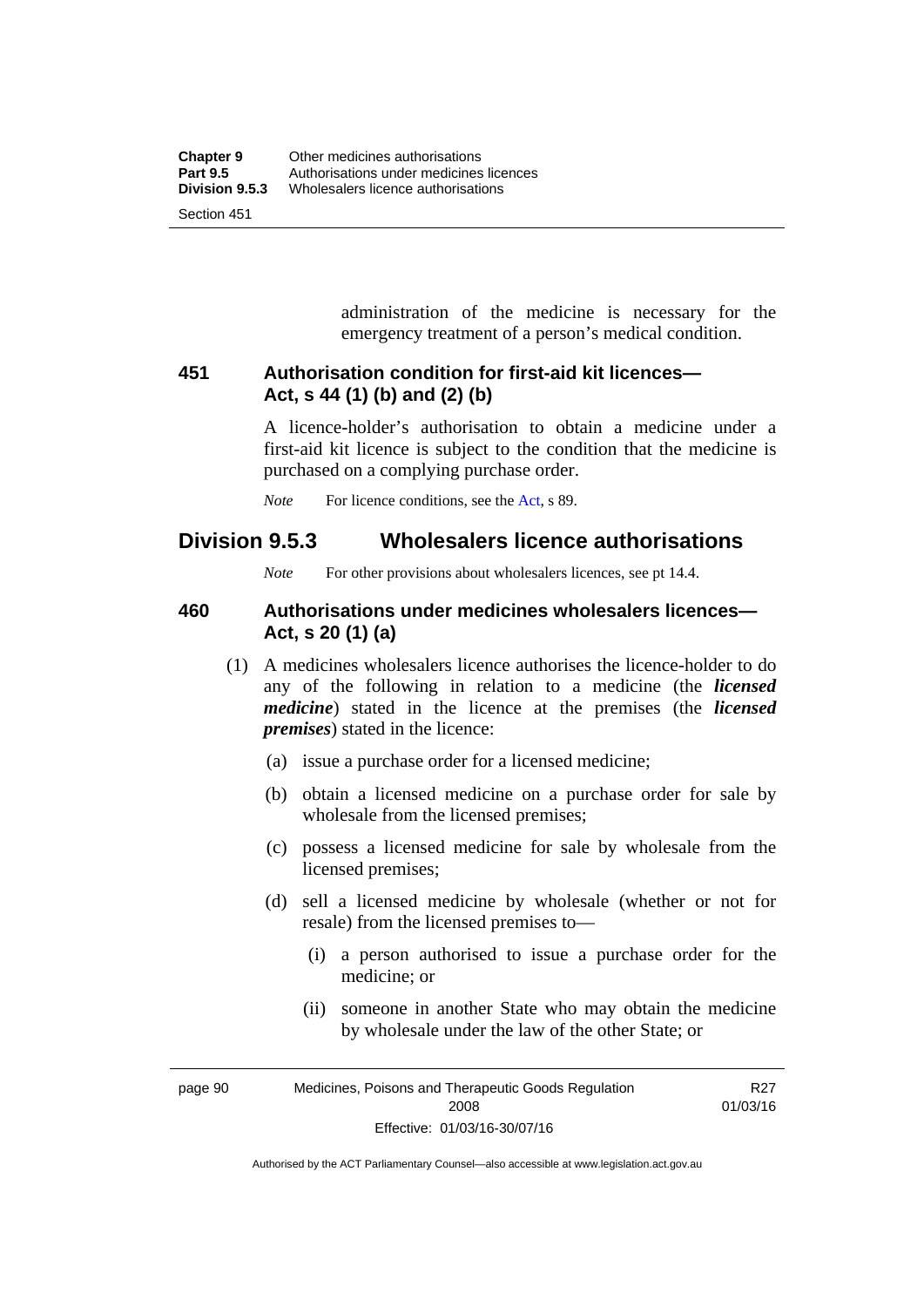- (iii) someone in another country who may lawfully obtain the medicine by wholesale in the other country;
- *Note* The medicines must be sold on a purchase order in accordance with s 140 (see s 461).
- (e) unless the licensed medicine is a controlled medicine—supply the medicine in accordance with the medicines Australia code of conduct provisions for product starter packs.
	- *Note Medicines Australia code of conduct*—see the dictionary.
- (2) However, an authorisation under subsection (1) does not apply if the licence states that it does not apply.
- (3) Also, subsection (1) (d) (iii) does not apply in relation to a licensed medicine that is a prohibited export under the *[Customs Act 1901](http://www.comlaw.gov.au/Series/C1901A00006)* (Cwlth).

### **461 Authorisation conditions for medicines wholesalers licences—Act, s 44 (1) (b) and (2) (b)**

A licence-holder's authorisation under a medicines wholesalers licence is subject to the following conditions:

- (a) the dealings with a medicine authorised by the licence will be carried out under the supervision of an individual approved under section 616 (1) (Restrictions on issuing of medicines wholesalers licences[—Act,](http://www.legislation.act.gov.au/a/2008-26/default.asp) s 85 (1) (a));
- (b) the licence-holder must comply with, and the licence-holder must ensure that the licence-holder's agents and employees comply with—
	- (i) the Australian code of good wholesaling practice for medicines in schedules 2, 3, 4 and 8; and

page 91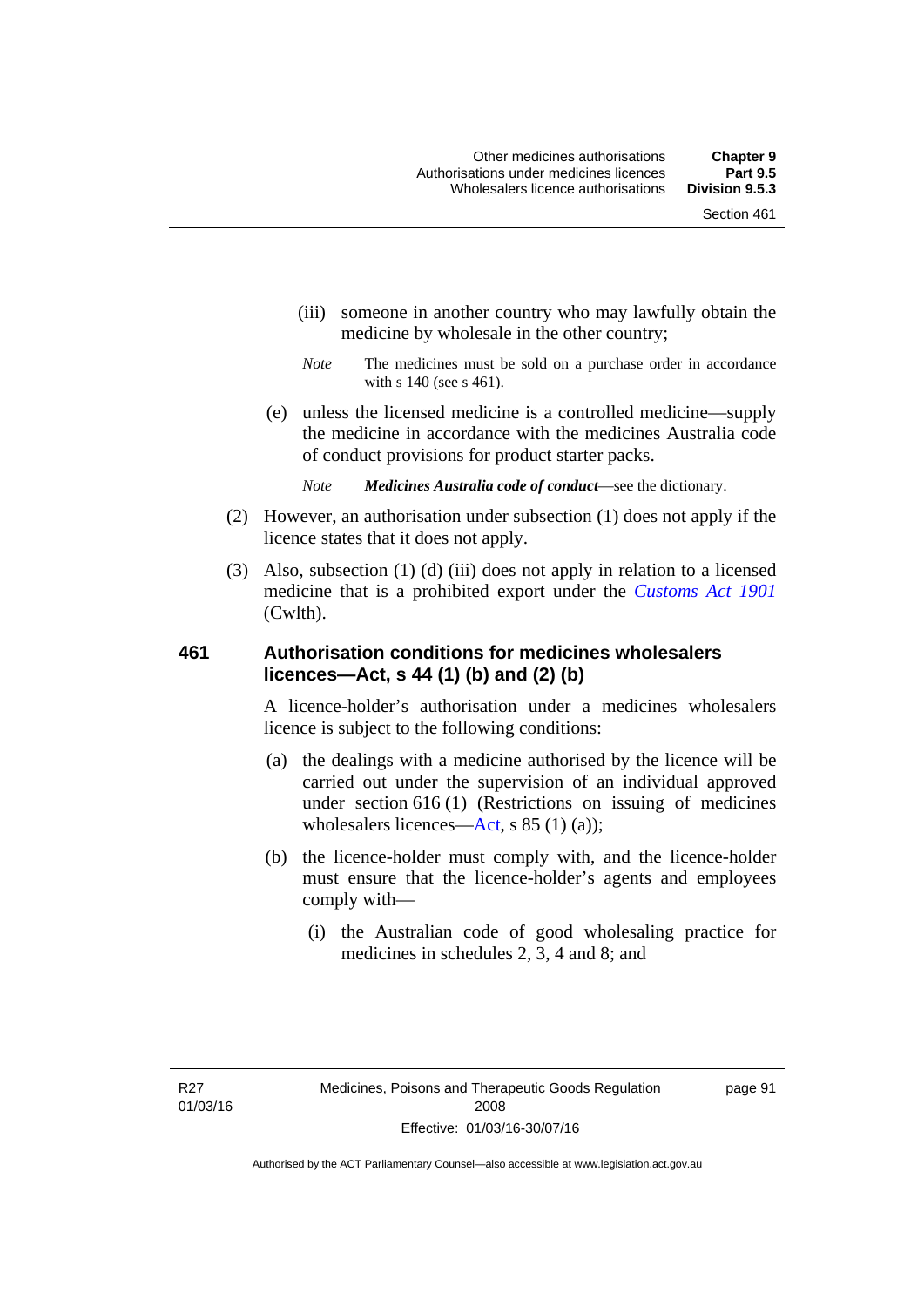- (ii) the medicines Australia code of conduct;
- *Note Australian code of good wholesaling practice for medicines in schedules 2, 3, 4 and 8* and *medicines Australia code of conduct*—see the dictionary.
- (c) a medicine obtained under the licence is purchased on a complying purchase order;
- (d) a medicine sold under the licence is sold on a complying purchase order in accordance with section 141 (Supplying medicines on purchase orders).
- *Note* For licence conditions, see the [Act](http://www.legislation.act.gov.au/a/2008-26/default.asp), s 89.

### **Division 9.5.4 Opioid dependency treatment licence authorisations**

*Note* For other provisions about opioid dependency treatment licences, see pt 14.5.

### **470 Authorisations under opioid dependency treatment licences—Act, s 20 (1) (a)**

- (1) An opioid dependency treatment licence issued to a pharmacist authorises the licence-holder, and any other pharmacist at the community pharmacy (the *licensed pharmacy*) to which the licence relates, to do any of the following for the purpose of treating a person's drug-dependency:
	- (a) issue a purchase order for buprenorphine or methadone;
	- (b) obtain buprenorphine or methadone on a purchase order for administration at the licensed pharmacy;
	- (c) possess buprenorphine and methadone;
	- (d) dispense buprenorphine and methadone in accordance with a prescription;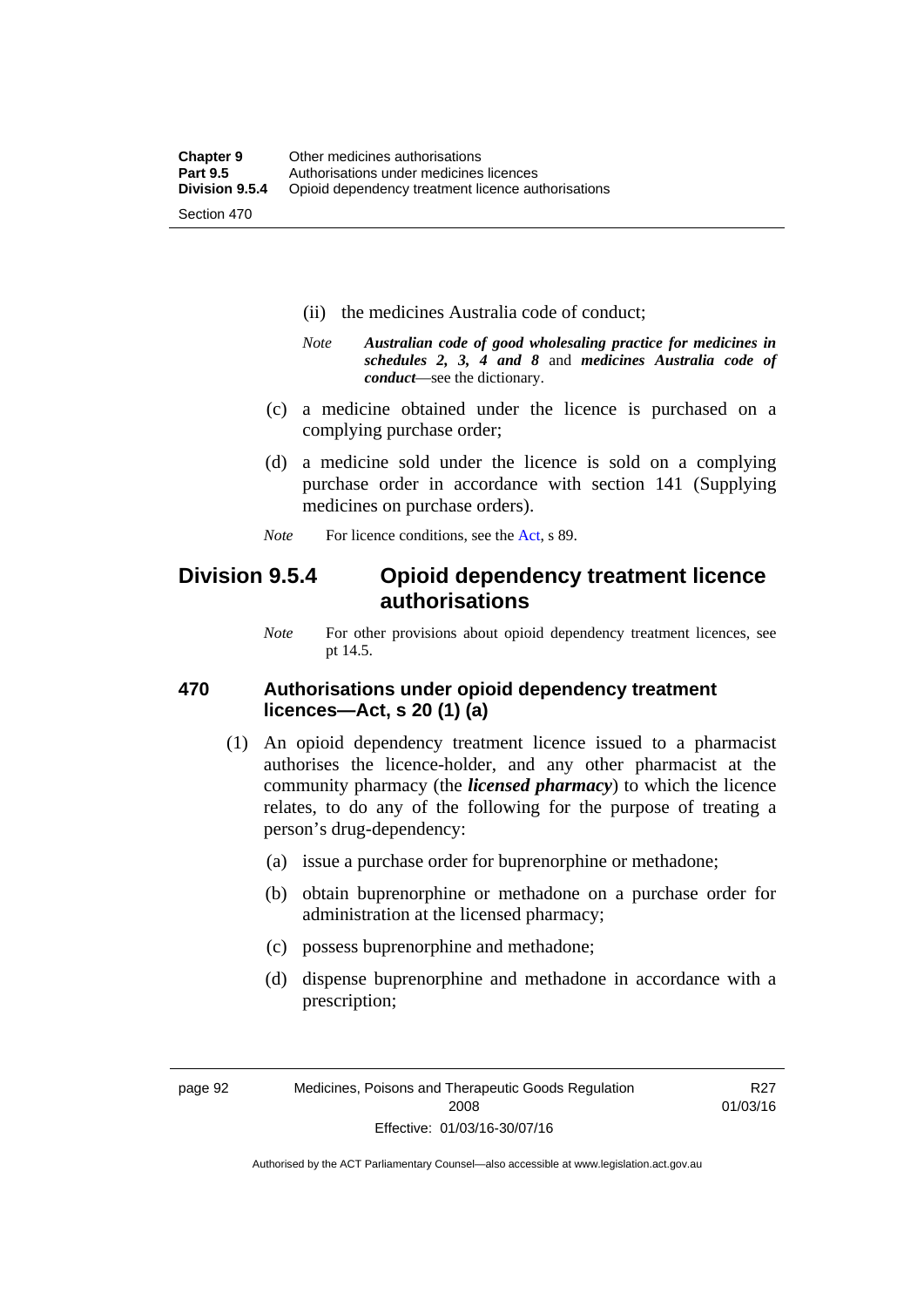- (e) supply buprenorphine and methadone to a nurse at the licensed pharmacy for administration at the pharmacy under the supervision of a pharmacist;
- (f) administer buprenorphine and methadone at the licensed pharmacy in accordance with a prescription (including the prescription as changed by a pharmacist at the oral direction of the prescriber).
- (2) An opioid dependency treatment licence issued to a pharmacist authorises a nurse to administer buprenorphine and methadone at the licensed pharmacy under the supervision of a pharmacist and in accordance with a prescription (including the prescription as changed by a pharmacist at the oral direction of the prescriber).
	- *Note 1 Nurse* does not include an enrolled nurse (see [Legislation Act,](http://www.legislation.act.gov.au/a/2001-14) dict, pt 1).
	- *Note 2 Pharmacist* does not include an intern pharmacist (see dict).
- (3) To remove any doubt, an authorisation under this section does not, by implication, limit a pharmacist's or nurse's authorisations under schedule 1 (Medicines—health-related occupations authorisations) in relation to other dealings with buprenorphine and methadone.

### **471 Authorisation condition for opioid dependency treatment licences—Act, s 44 (1) (b) and (2) (b)**

- (1) A licence-holder's authorisation under an opioid dependency treatment licence is subject to the following conditions:
	- (a) the licence-holder must ensure that a person to whom buprenorphine or methadone is administered under the licence signs a written acknowledgement in accordance with subsection (2) that the medicine has been administered to the person;

page 93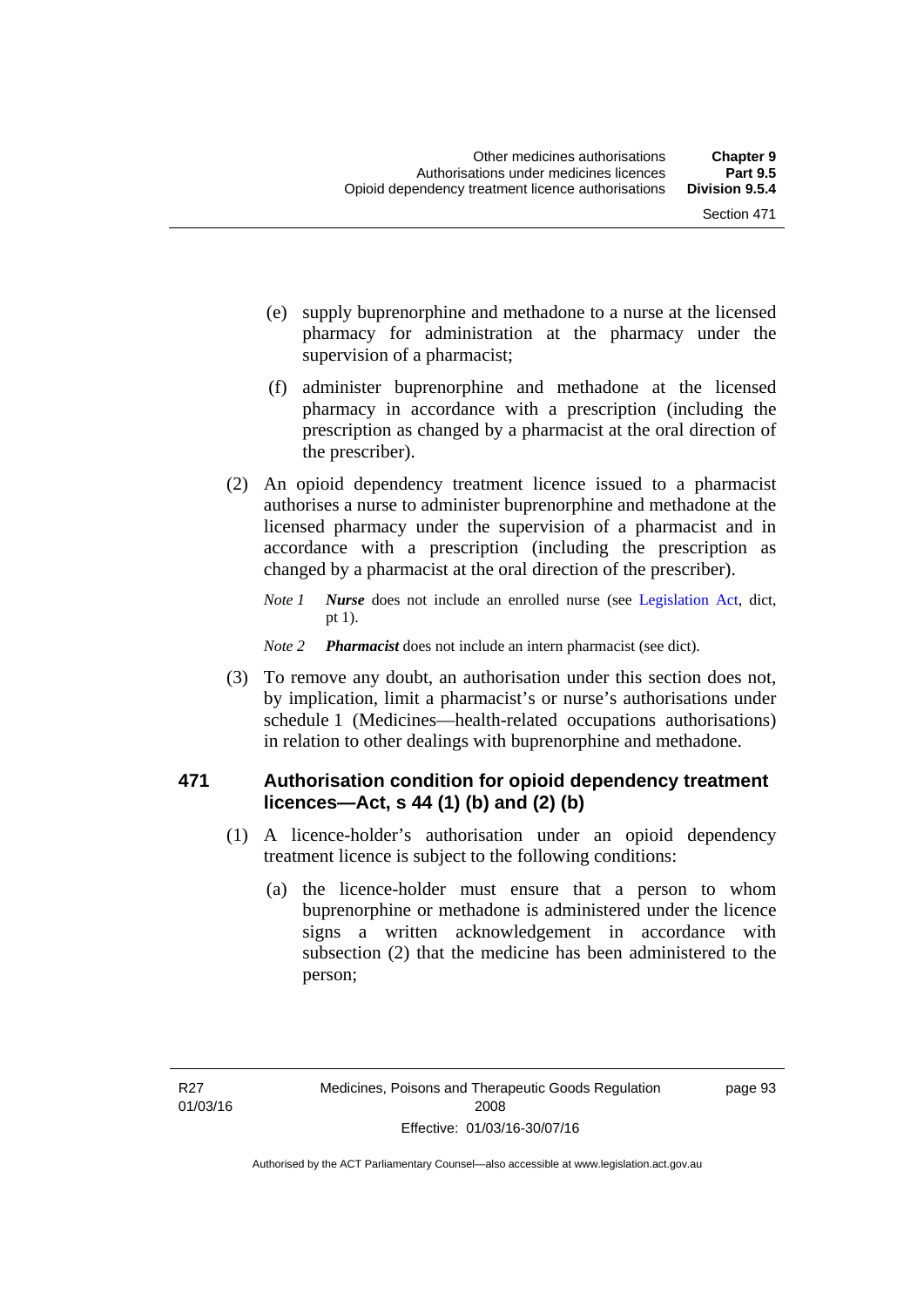(b) a purchase order issued by the licence-holder to obtain buprenorphine or methadone under the licence is a complying purchase order.

*Note 1 Written* includes in electronic form (see [Act,](http://www.legislation.act.gov.au/a/2008-26/default.asp) dict).

*Note* 2 For licence conditions, see the [Act](http://www.legislation.act.gov.au/a/2008-26/default.asp), s 89.

- (2) For subsection (1) (a), the acknowledgement must include the following:
	- (a) the approved name or brand name of the medicine administered;
	- (b) the form, strength and quantity of the medicine administered;
	- (c) the date the medicine is administered.

### **Division 9.5.5 Pharmacy medicines rural communities licences**

*Note* For other provisions about pharmacy medicines rural communities licences, see pt 14.6.

### **480 Authorisations under pharmacy medicines rural communities licences—Act, s 20 (1) (a)**

A pharmacy medicines rural communities licence authorises—

- (a) the licence-holder to—
	- (i) issue a purchase order for a pharmacy medicine (the *licensed medicine*) stated in the licence for retail sale from the premises (the *licensed premises*) stated in the licence; and
	- (ii) obtain the licensed medicine on a purchase order for retail sale from the licensed premises; and
	- (iii) possess the licensed medicine at the licensed premises for retail sale from the licensed premises; and

page 94 Medicines, Poisons and Therapeutic Goods Regulation 2008 Effective: 01/03/16-30/07/16

R27 01/03/16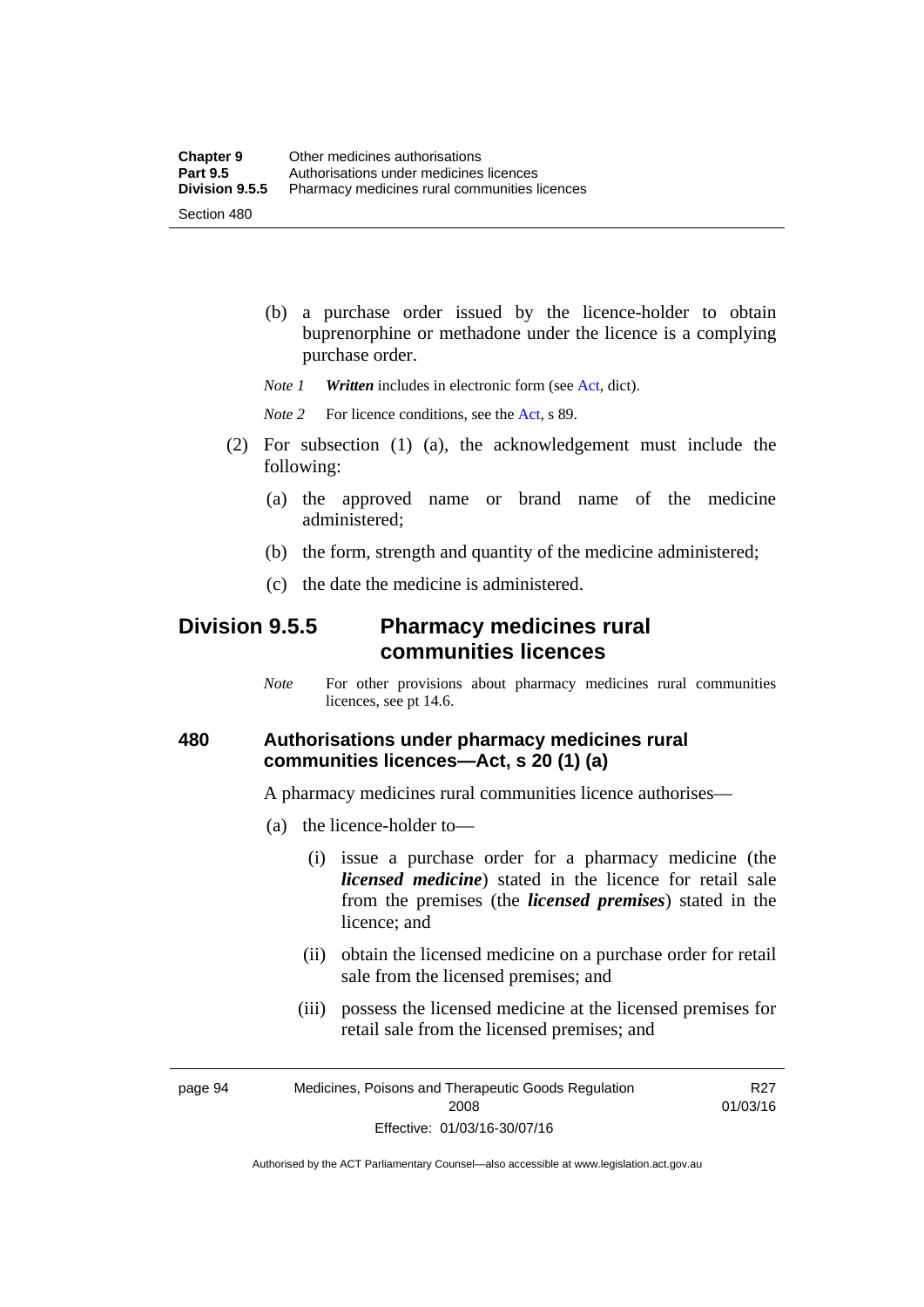- (iv) sell the licensed medicine by retail from the licensed premises to customers attending in person at the licensed premises; and
- (b) an employee of the licence-holder to—
	- (i) possess the medicine at the licensed premises for retail sale from the licensed premises; and
	- (ii) sell the medicine by retail from the licensed premises to customers attending in person at the licensed premises.

#### **Examples—sales to which par (a) (iv) and par (b) (ii) do not apply**

sales over the internet or by mail

- *Note 1* For other requirements in relation to medicines sold under rural communities licences—see s 500 (3), s 502 (4) and s 522.
- *Note 2* An example is part of the regulation, is not exhaustive and may extend, but does not limit, the meaning of the provision in which it appears (see [Legislation Act,](http://www.legislation.act.gov.au/a/2001-14) s 126 and s 132).

#### **481 Authorisation conditions for pharmacy medicines rural communities licences—Act, s 44 (1) (b) and (2) (b)**

A licence-holder's authorisation under a pharmacy medicines rural communities licence is subject to the following conditions:

- (a) a pharmacy medicine obtained under the licence is purchased on a complying purchase order;
- (b) the pharmacy medicines to which the licence relates are sold in the manufacturer's packs;
- (c) the packs are labelled in accordance with—
	- (i) section 502 (Labelling of supplied manufacturer's packs of medicines—[Act](http://www.legislation.act.gov.au/a/2008-26/default.asp), s  $60(1)$  (c) (i) and (2) (c) (i)); or
	- (ii) an approval under the [Act](http://www.legislation.act.gov.au/a/2008-26/default.asp), section 193 (Approval of non-standard packaging and labelling);

R27 01/03/16 page 95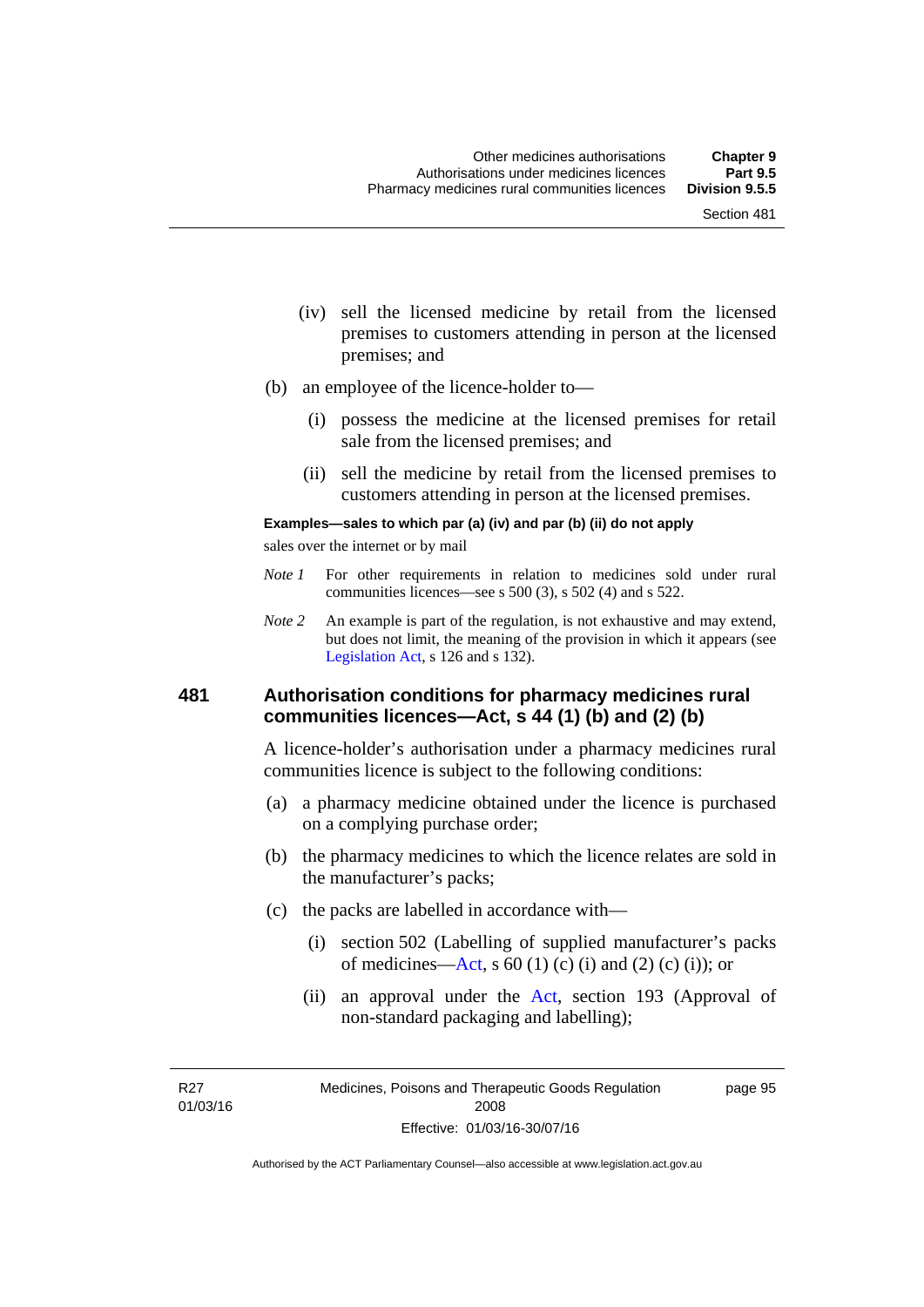- (d) the pharmacy medicines to which the licence relates are sold from the premises stated in the licence to customers attending in person.
- *Note* For licence conditions, see the [Act](http://www.legislation.act.gov.au/a/2008-26/default.asp), s 89.

page 96 Medicines, Poisons and Therapeutic Goods Regulation 2008 Effective: 01/03/16-30/07/16

R27 01/03/16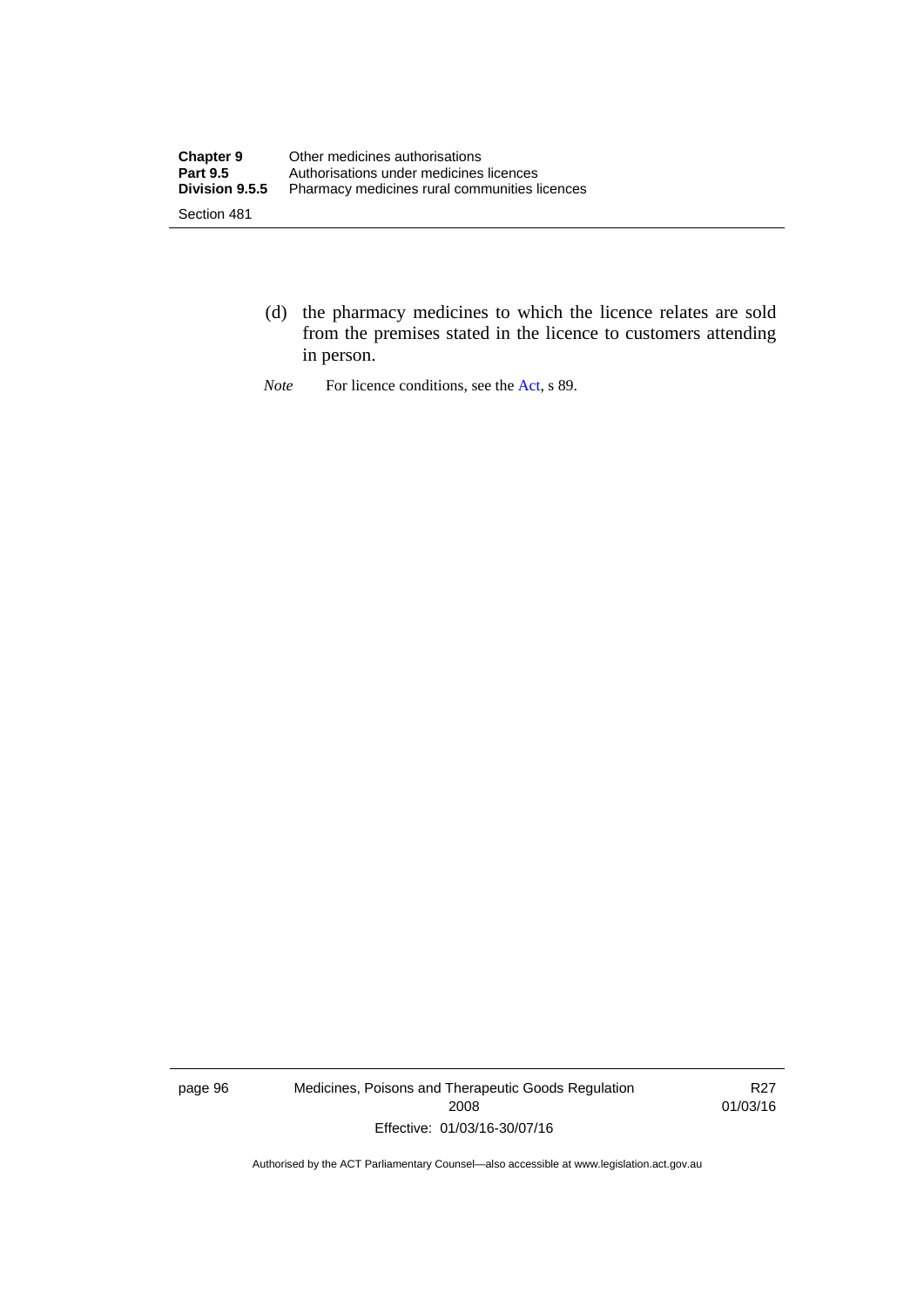## **Part 9.6 Authorisations for endorsed health practitioners**

### **490 Authorisations for endorsed health practitioners—Act, s 20 (1) (d)**

- (1) This section applies to a health practitioner whose registration is endorsed under the 5*[Health Practitioner Regulation](#page-54-0) National Law (ACT)*, section 94 (Endorsement for scheduled medicines).
- (2) The health practitioner is authorised to deal with a medicine in accordance with the endorsement.

R27 01/03/16 Medicines, Poisons and Therapeutic Goods Regulation 2008 Effective: 01/03/16-30/07/16

page 97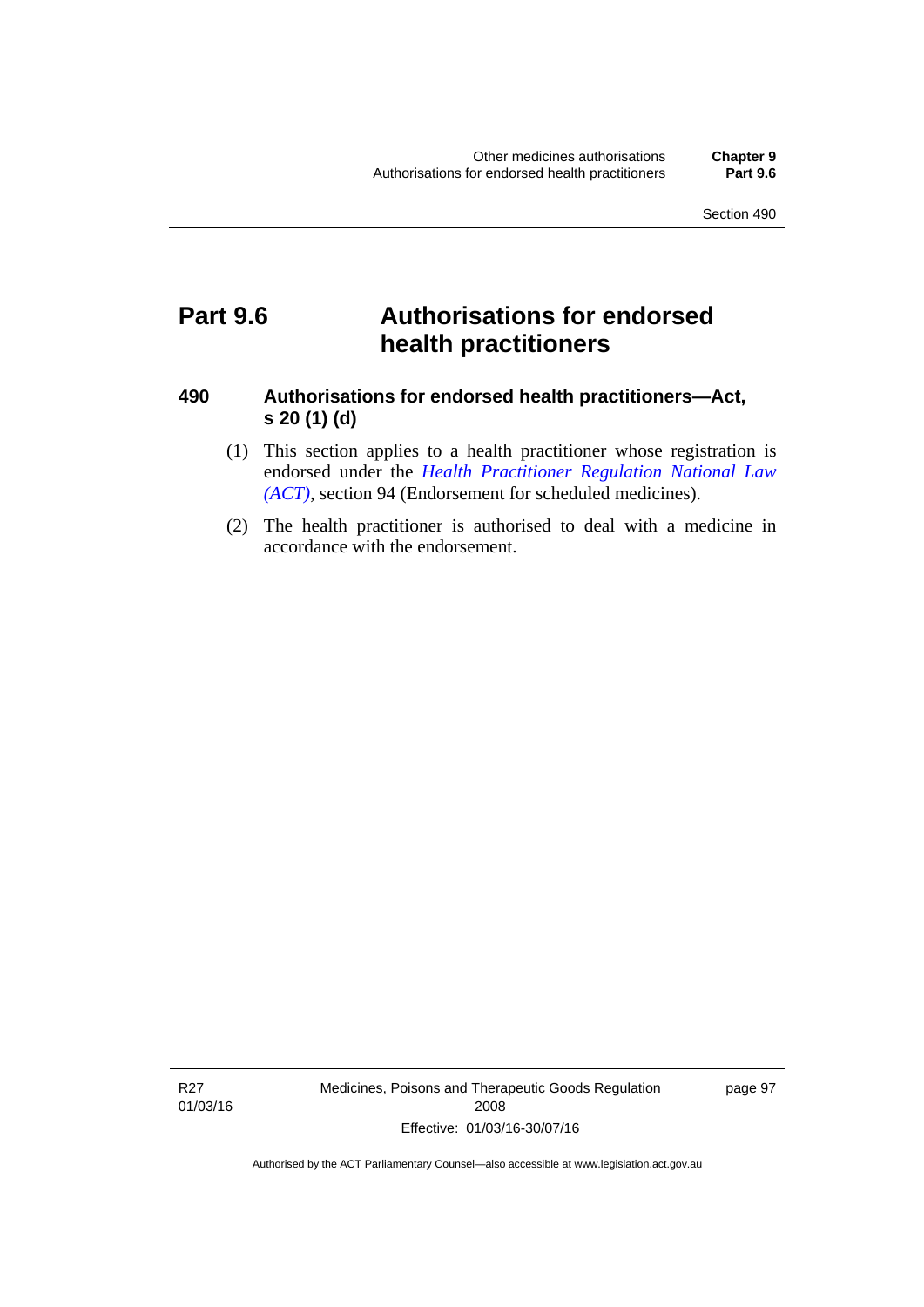# **Chapter 10 Packaging and labelling of medicines generally**

**500 When pharmacy medicines and pharmacist only medicines to be supplied in manufacturer's packs— Act, s 59 (1) (c) (i) and (2) (c) (i)** 

(1) In this section:

*health practitioner* does not include—

- (a) a pharmacist, or intern pharmacist, at a hospital; or
- (b) a prescriber who supplies a medicine during a consultation.

*supply* does not include dispense.

*veterinary surgeon* does not include a prescriber who supplies a medicine during a consultation.

- (2) A health practitioner or employee acting under the direction of a health practitioner, must supply a pharmacy medicine or pharmacist only medicine in a whole manufacturer's pack of the medicine.
- (3) A pharmacy medicines rural communities licence-holder, or an employee acting under the direction of the licence-holder, must sell a pharmacy medicine stated in the licence in a whole manufacturer's pack of the medicine.

### **501 Packaging of supplied manufacturer's packs of medicines—Act, s 59 (1) (c) (i) and (2) (c) (i)**

A manufacturer's pack of a medicine supplied must be packaged—

 (a) in accordance with the [medicines and poisons standard](http://www.comlaw.gov.au/Series/F2012L01200), sections 2.1 (2) to 2.6 (2); or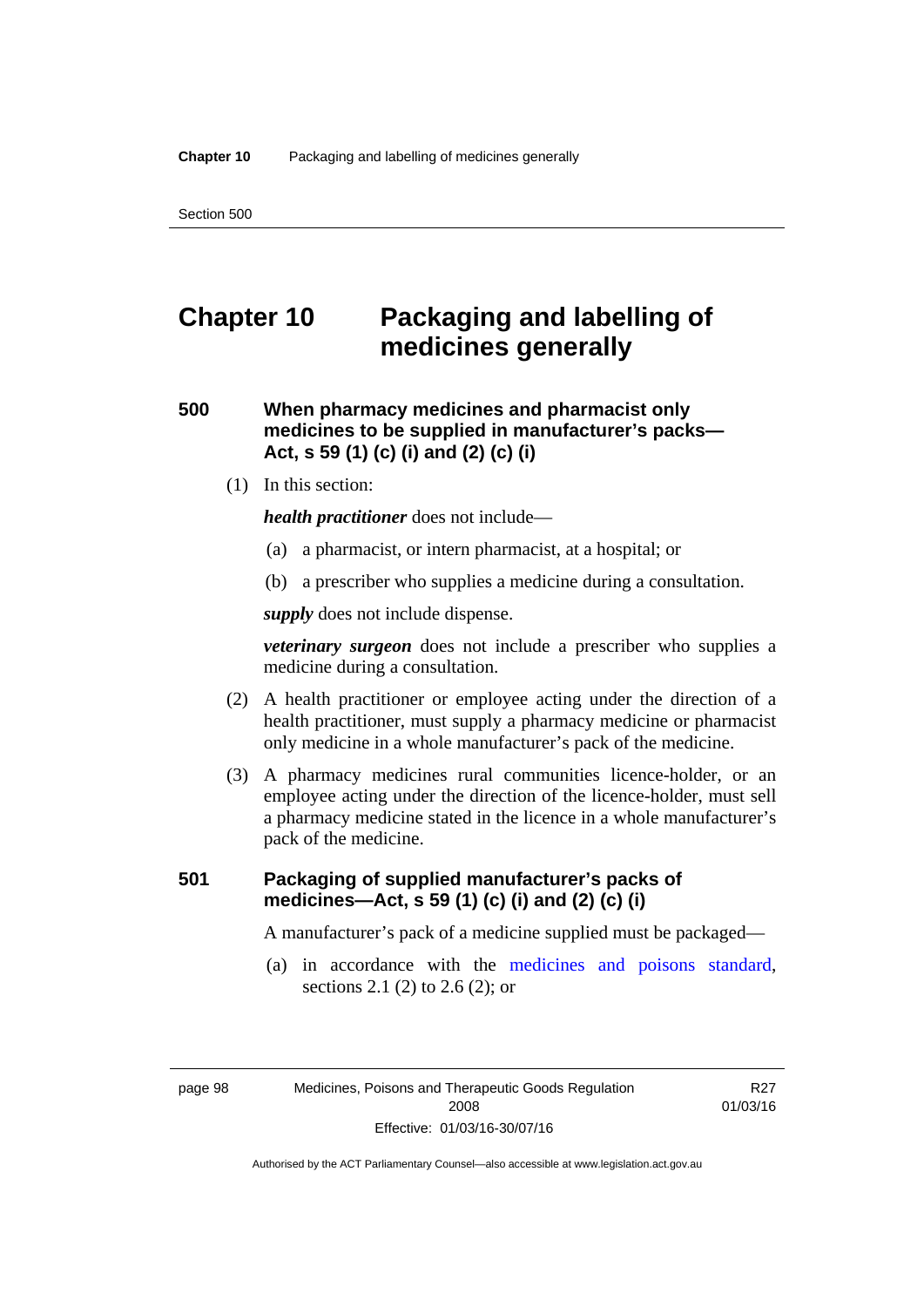- (b) in a container in which the medicine may be sold under a corresponding law.
- *Note* A manufacturer's pack of a medicine supplied may also be packaged in accordance with an approval under the [Act](http://www.legislation.act.gov.au/a/2008-26/default.asp), s 193 (Approval of non-standard packaging and labelling) (see [Act](http://www.legislation.act.gov.au/a/2008-26/default.asp), s 59 (1) (c) (ii) and  $(2)$  (c) (ii)).

### **502 Labelling of supplied manufacturer's packs of medicines—Act, s 60 (1) (c) (i) and (2) (c) (i)**

(1) In this section:

*supply*, a medicine, does not include—

- (a) dispense the medicine; or
- (b) supply the medicine on a requisition or standing order.
- (2) A manufacturer's pack of a supplied medicine must be labelled in accordance with
	- (a) the [medicines and poisons standard](http://www.comlaw.gov.au/Series/F2012L01200), sections 1.1 (2) to 1.6 (2); or
	- (b) a corresponding law.
	- *Note* A manufacturer's pack of a medicine supplied may also be labelled in accordance with an approval under the [Act](http://www.legislation.act.gov.au/a/2008-26/default.asp), s 193 (Approval of non-standard packaging and labelling) (see [Act](http://www.legislation.act.gov.au/a/2008-26/default.asp), s 60 (1) (c) (ii) and  $(2)$  (c) (ii)).
- (3) A manufacturer's pack of a pharmacist only medicine sold by retail at a community pharmacy must be labelled with the pharmacy's name, business address and telephone number.
- (4) A manufacturer's pack of a pharmacy medicine sold at premises licensed under a pharmacy medicines rural communities licence must be labelled with the licence-holder's name, business address and telephone number.

page 99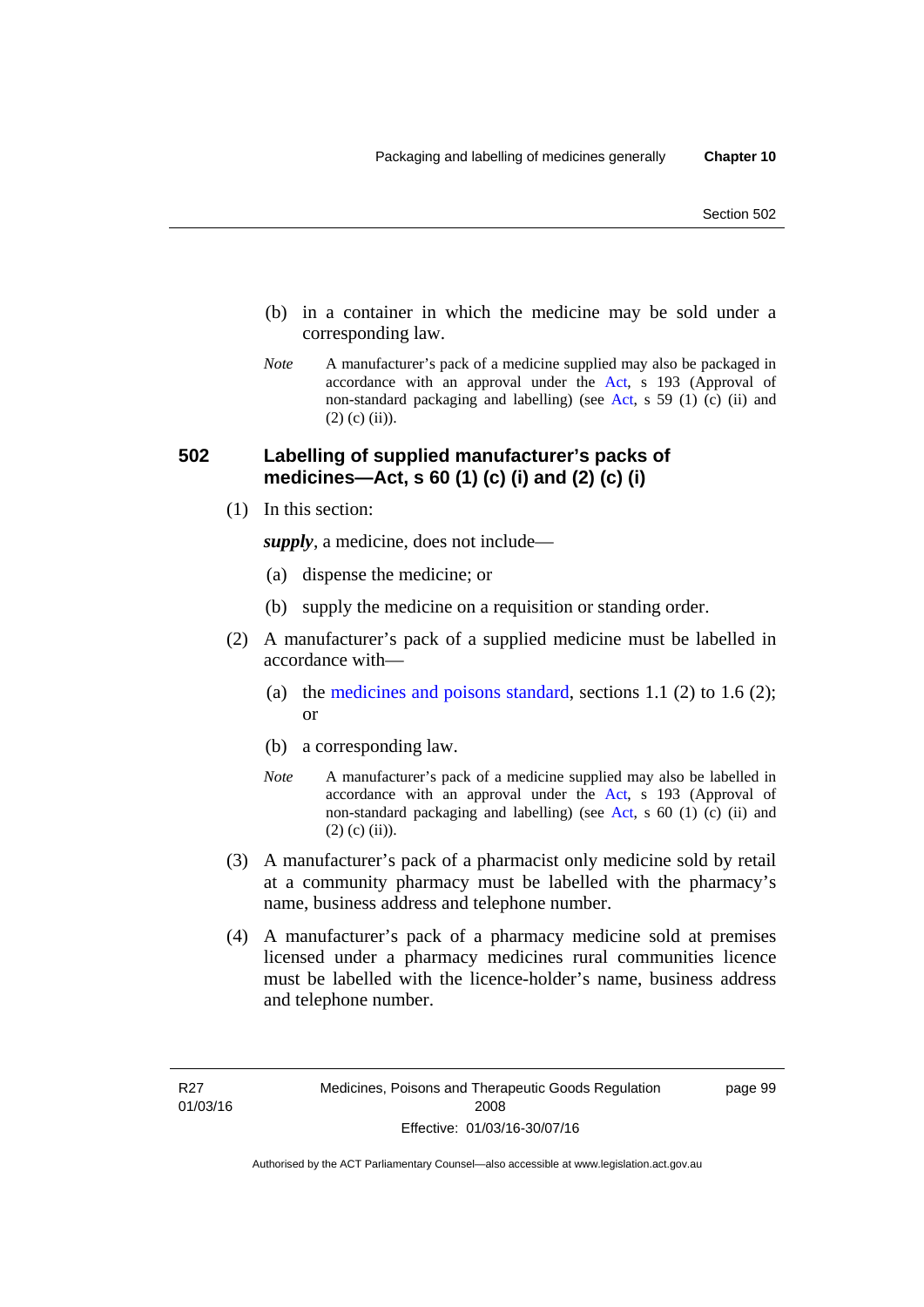**Chapter 11** Storage of medicines Part 11.1 Preliminary

Section 510

# **Chapter 11 Storage of medicines**

### **Part 11.1** Preliminary

#### **510 Meaning of** *prescribed person***—ch 11**

For this chapter, each of the following is a *prescribed person*:

- (a) a dentist, doctor, eligible midwife, nurse practitioner, optometrist, podiatrist or veterinary surgeon;
	- *Note 1 Dentist*, *doctor* and *veterinary surgeon* does not include an intern or trainee (see defs of these terms in dict).
	- *Note 2 Nurse practitioner* does not include a person holding limited or provisional registration to practise as a nurse practitioner (see dict).
- (b) a pharmacist responsible for the management of a community pharmacy;
- (c) the chief pharmacist at an institution;
- (d) a medicines wholesalers licence-holder;
- (e) a pharmacy medicines rural communities licence-holder;
- (f) an approved analyst;

*Note Approved analyst*—see the dictionary.

- (g) a medicines and poisons inspector (including a police officer);
- (h) a controlled medicines research and education program licence-holder;
- (i) a person in charge of any of the following:
	- (i) an ambulance service (whether or not operated by the Commonwealth, the Territory or a State);
	- (ii) a correctional centre;

page 100 Medicines, Poisons and Therapeutic Goods Regulation 2008 Effective: 01/03/16-30/07/16 R27 01/03/16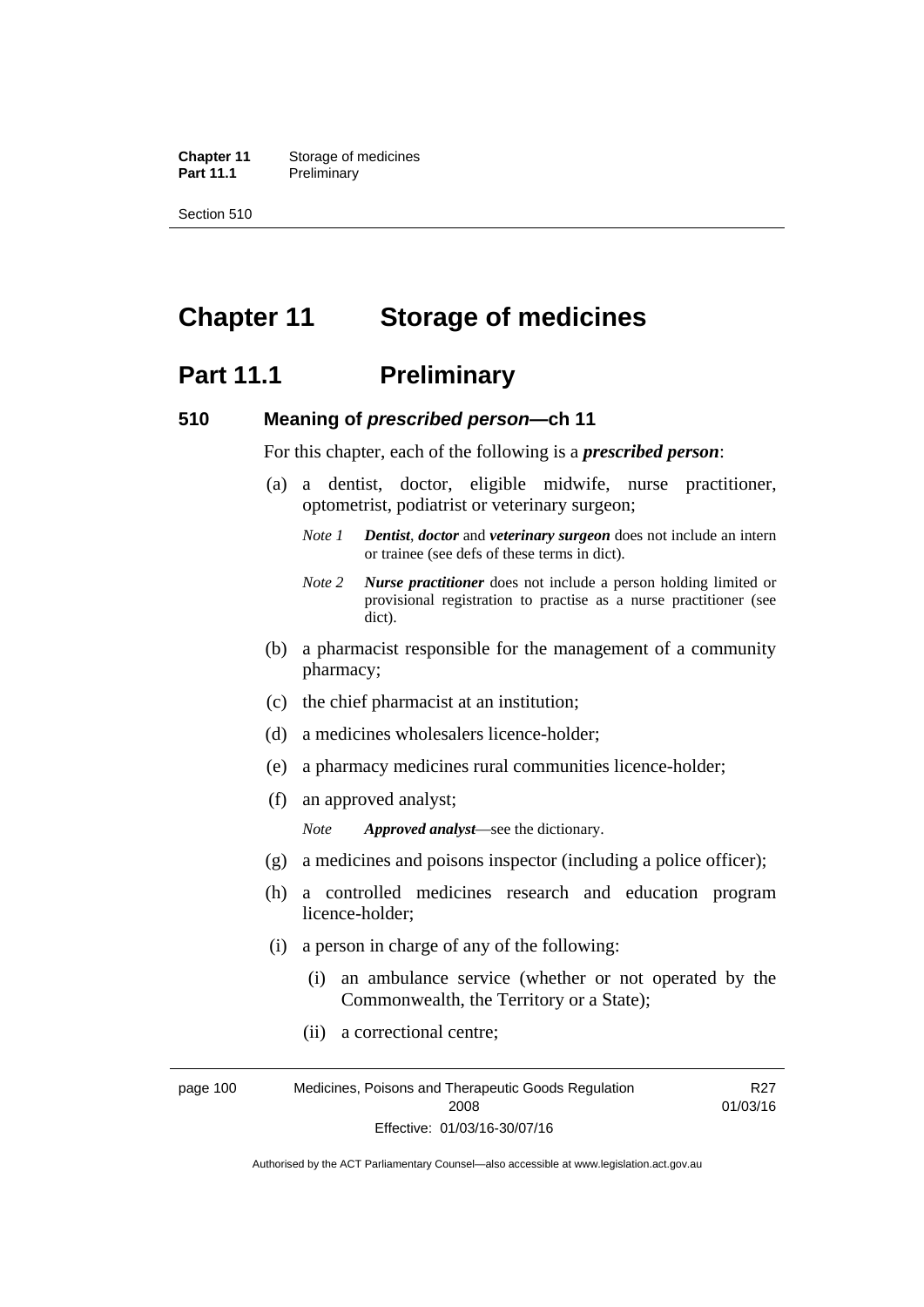- (iii) a CYP detention place;
- (iv) a health centre operated by the Territory;
- (v) a residential aged care facility without a pharmacy;
- (vi) a residential disability care facility without a pharmacy;
- (vii) a ward (including an opioid dependency treatment centre operated by the Territory).
- *Note 1 CYP detention place*—see the dictionary.
- *Note 2 Residential aged care facility* and *residential disability care facility* see the [Act](http://www.legislation.act.gov.au/a/2008-26/default.asp), dictionary.
- *Note 3 State* includes a territory (see [Legislation Act,](http://www.legislation.act.gov.au/a/2001-14) dict, pt 1).

### **511 Meaning of** *key***—ch 11**

In this chapter:

*key* includes an electronic swipe card or electronic proximity device.

R27 01/03/16 Medicines, Poisons and Therapeutic Goods Regulation 2008 Effective: 01/03/16-30/07/16

page 101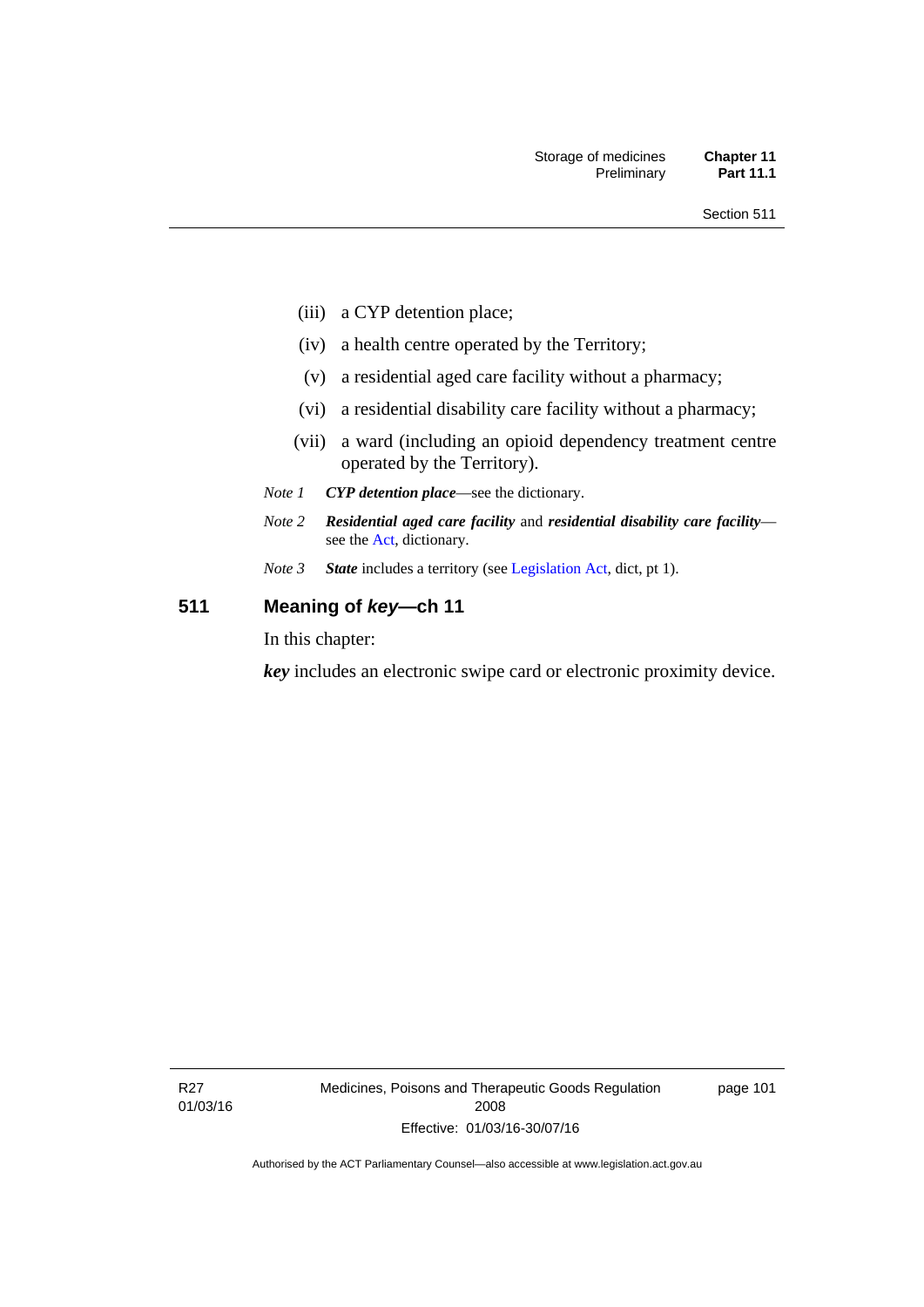Section 515

# **Part 11.2 Storage requirements for medicines generally**

### **515 Storage of medicines generally—Act, s 61 (b) and (c)**

- (1) A prescribed person must ensure that a medicine in the person's possession is stored—
	- (a) within the manufacturer's recommended storage temperature range; and
	- (b) in any other environmental condition that is necessary to preserve the medicine's stability and therapeutic quality.

*Note Possess* includes having control over disposition (see [Act,](http://www.legislation.act.gov.au/a/2008-26/default.asp) s 24).

 (2) To remove any doubt, this section does not apply to a prescribed person mentioned in section 510 (i) if the person does not have control over the disposition of the medicine.

#### **Example—person not having control over disposition of medicine**

a medicine in the personal possession of a resident of a residential aged care facility who is in an independent living unit within the facility

*Note* An example is part of the regulation, is not exhaustive and may extend, but does not limit, the meaning of the provision in which it appears (see [Legislation Act,](http://www.legislation.act.gov.au/a/2001-14) s 126 and s 132).

page 102 Medicines, Poisons and Therapeutic Goods Regulation 2008 Effective: 01/03/16-30/07/16

R27 01/03/16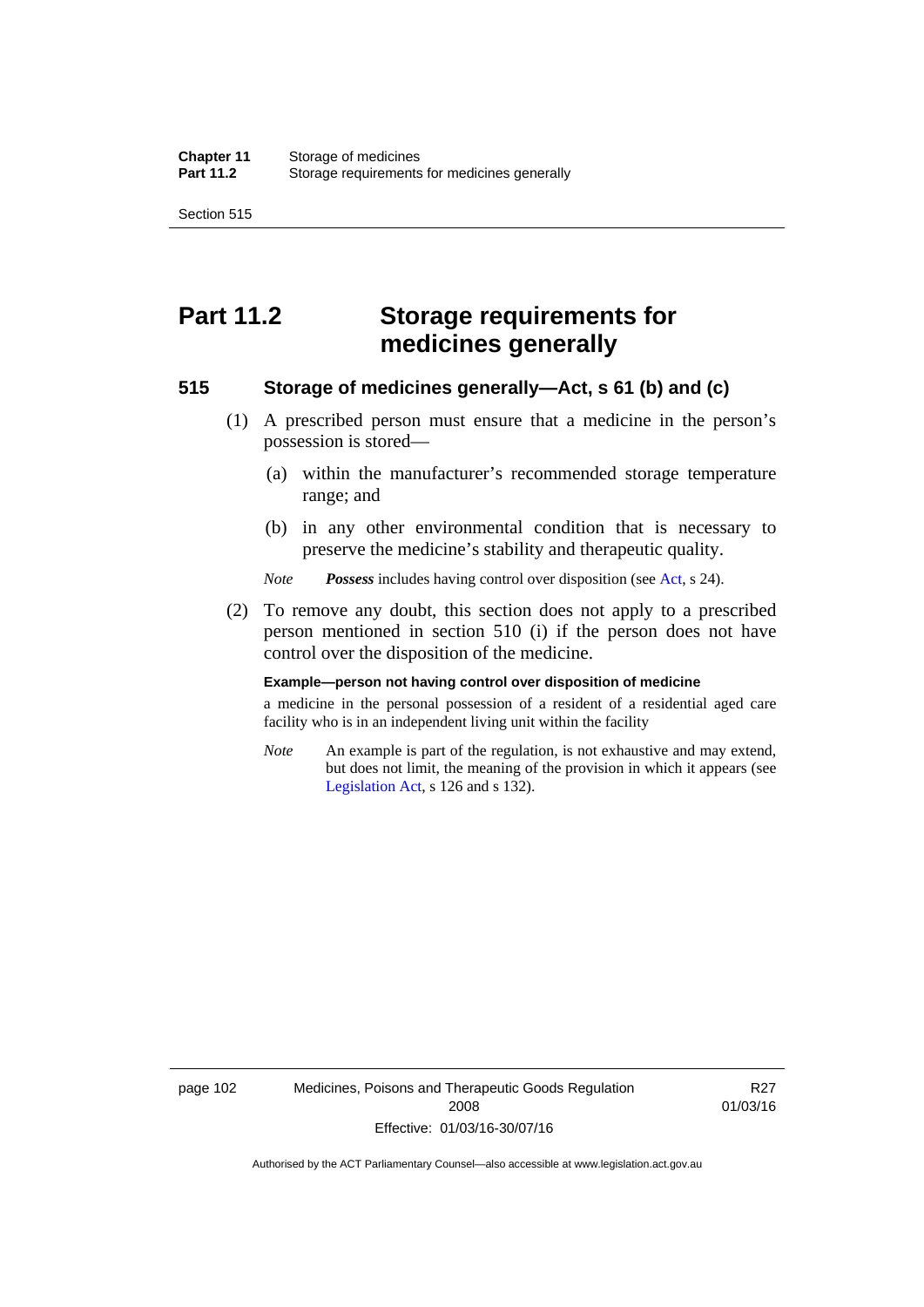# **Part 11.3 Additional storage requirements for medicines other than controlled medicines**

### **520 Storage of medicines other than controlled medicines in community pharmacies—Act, s 61 (b) and (c)**

- (1) The pharmacist responsible for the management of a community pharmacy must ensure that each pharmacy medicine at the pharmacy is stored—
	- (a) if the medicine is for retail sale—within 4m of, and in sight of, the pharmacy's dispensary; and
	- (b) in any other case—so that public access to the medicine is restricted.
- (2) The pharmacist responsible for the management of a community pharmacy must ensure that each pharmacist only medicine and prescription only medicine at the pharmacy is stored—
	- (a) in a part of the premises to which the public does not have access; and
	- (b) so that only a pharmacist, or a person under the direct supervision of a pharmacist, has access to the medicine.

page 103

*Note Pharmacist* does not include an intern pharmacist (see dict).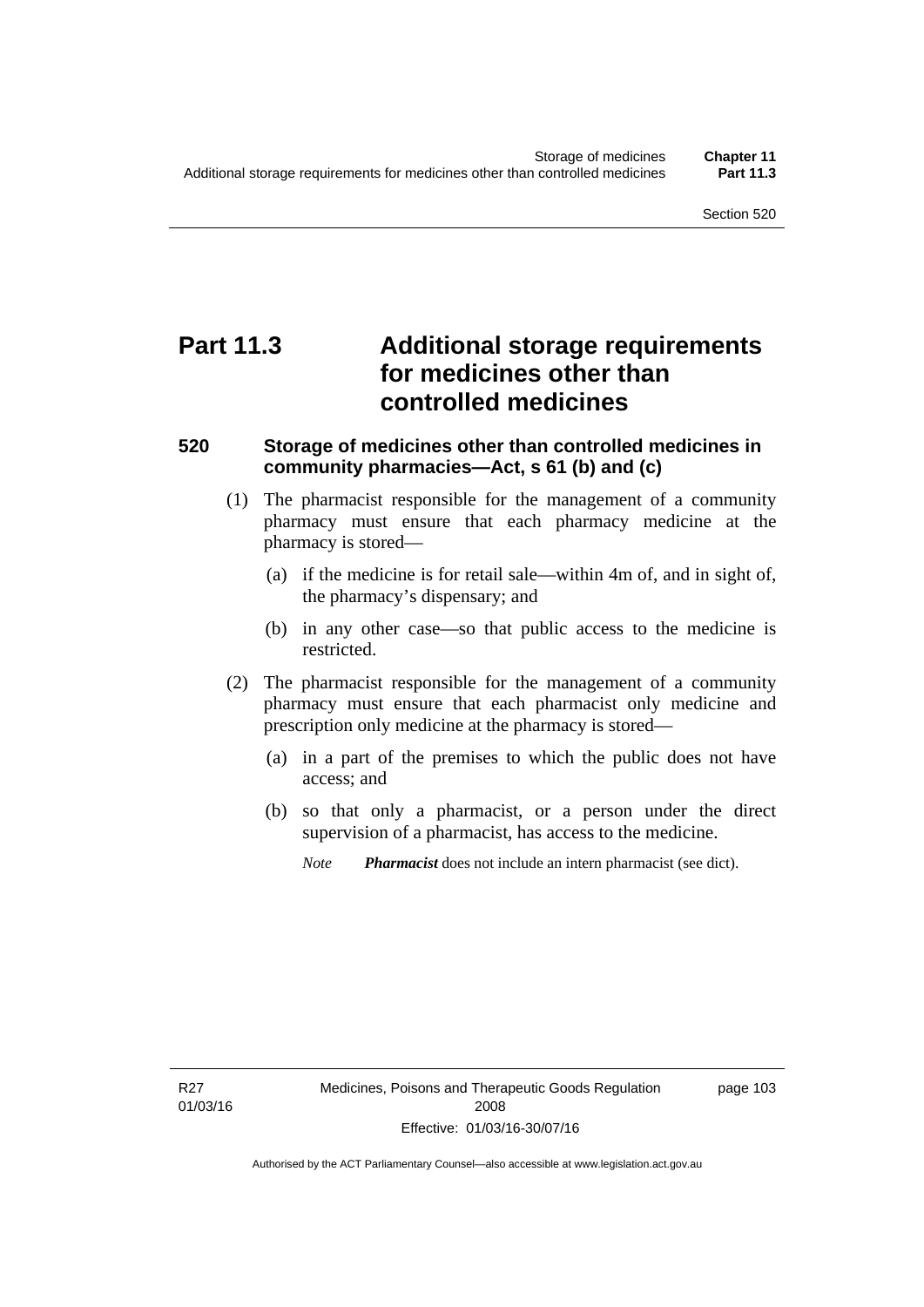### **521 Storage of medicines other than controlled medicines by other people—Act, s 61 (b) and (c)**

(1) In this section:

*prescribed person* does not include a pharmacist responsible for the management of a community pharmacy.

 (2) A prescribed person must ensure that a medicine (other than a controlled medicine) in the person's possession is stored so that public access to it is restricted.

*Note Possess* includes having control over disposition (see [Act,](http://www.legislation.act.gov.au/a/2008-26/default.asp) s 24).

 (3) To remove any doubt, this section does not apply to a prescribed person mentioned in section 510 (i) if the person does not have control over the disposition of the medicine.

**Example—person not having control over disposition of medicine** 

a medicine in the personal possession of a resident of a residential aged care facility who is in an independent living unit within the facility

*Note* An example is part of the regulation, is not exhaustive and may extend, but does not limit, the meaning of the provision in which it appears (see [Legislation Act,](http://www.legislation.act.gov.au/a/2001-14) s 126 and s 132).

### **522 Storage of pharmacy medicines by pharmacy medicines rural communities licence-holders—Act, s 61 (b) and (c)**

A pharmacy medicines rural communities licence-holder must store a pharmacy medicine for retail sale so that public access to the medicine is restricted.

**R27** 01/03/16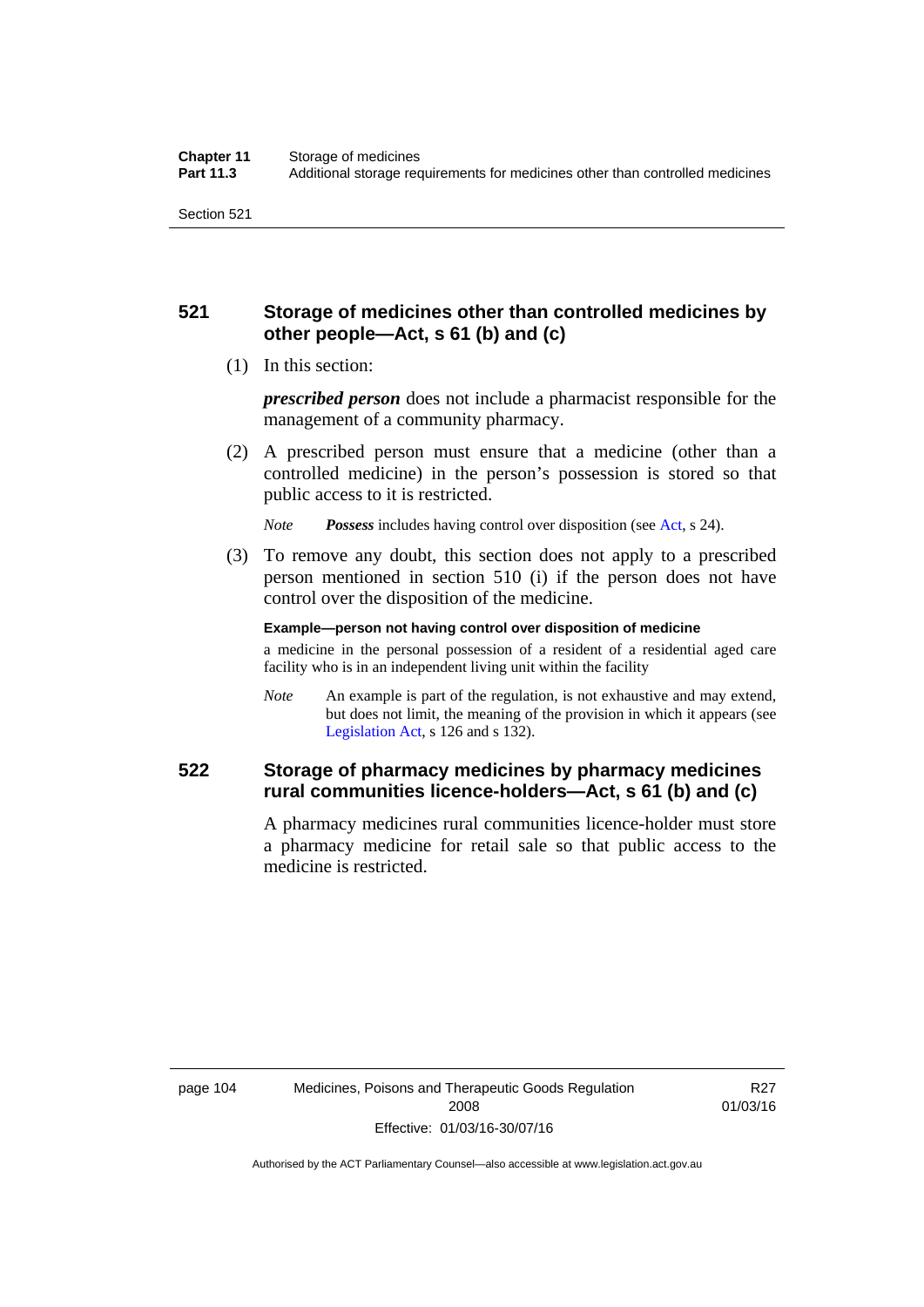# **Part 11.4 Additional storage requirements for controlled medicines**

### **530 Meaning of** *personal custody***—pt 11.4**

In this part:

*personal custody*, of a key by a person, includes keeping the key in a combination-operated key safe, the combination of which the person keeps confidential.

### **531 Storage of controlled medicines by wholesalers licence-holders—Act, s 61 (b) and (c)**

- (1) A wholesalers licence-holder must store a controlled medicine in the person's possession (other than a controlled medicine required for immediate supply) in a vault that—
	- (a) complies with, or is more secure than a vault that complies with, the requirements for a vault in schedule 5, section 5.8 (Requirements for vaults); and
	- (b) is fitted with an alarm system.
- (2) However, if the chief health officer is satisfied that the total amount of controlled medicine held by the licence-holder at any time is not large enough to need to be stored in a vault, the chief health officer may approve, in writing, the storage of the controlled medicine in a safe or strong room.
- (3) If the chief health officer gives an approval under subsection (2)—
	- (a) if the approval is for a safe—the safe must comply with, or be more secure than a safe that complies with, the requirements for a safe in schedule 5, section 5.6 (Requirements for safes); and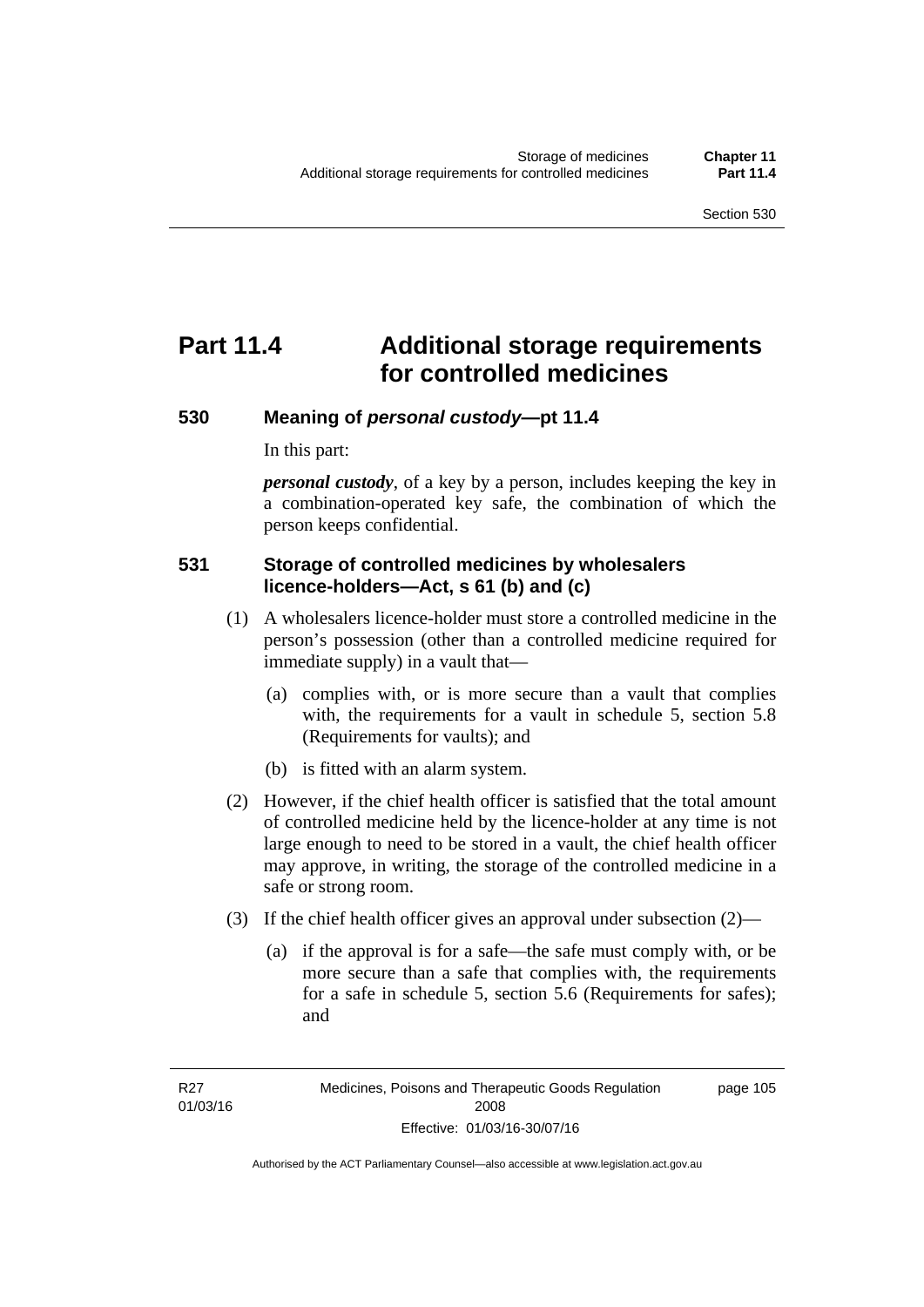- (b) if the approval is for a strong room—the strong room must comply with, or be more secure than a strong room that complies with, the requirements for a strong room in schedule 5, section 5.7 (Requirements for strong rooms); and
- (c) the safe or strong room must be fitted with an alarm system.

#### **532 Storage of controlled medicines for certain health-related occupations—Act, s 61 (b) and (c)**

(1) In this section:

#### *designated person* means—

- (a) a dentist, doctor, nurse practitioner or veterinary surgeon (other than a dentist, doctor, nurse practitioner or veterinary surgeon at an institution); or
- (b) an ambulance officer employed by the Commonwealth, the Territory or a State; or
- (c) a first-aid kit licence-holder.
- *Note 1 Dentist*, *doctor* and *veterinary surgeon* does not include an intern or trainee (see defs of these terms in dict).
- *Note 2 Nurse practitioner* does not include a person holding limited or provisional registration to practise as a nurse practitioner (see dict).
- *Note 3 State* includes a territory (see [Legislation Act,](http://www.legislation.act.gov.au/a/2001-14) dict, pt 1).
- (2) A designated person who possesses a controlled medicine must store the controlled medicine as follows:
	- (a) the person must ensure that the controlled medicine is stored in—
		- (i) a locked container that prevents ready access to the container's contents and is securely attached to a building; or
		- (ii) a locked drawer, cupboard, room or vehicle;

page 106 Medicines, Poisons and Therapeutic Goods Regulation 2008 Effective: 01/03/16-30/07/16 R27 01/03/16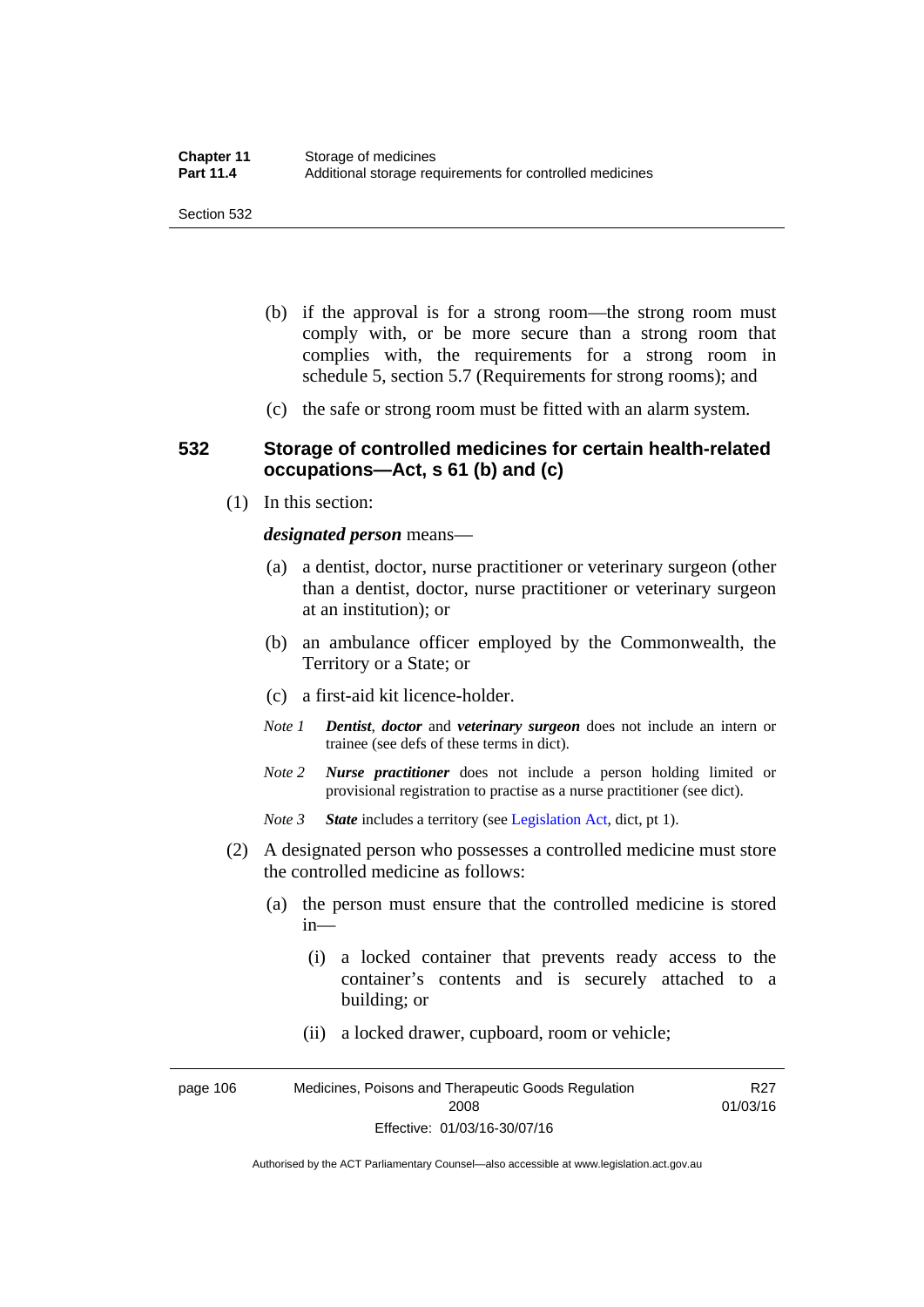- (b) if the medicine is kept in a container that is unlocked by a combination lock—the person must keep the combination confidential;
- (c) if the medicine is kept in a container that is unlocked by a key—the person must keep personal custody of the key;
- (d) if the medicine is kept in a drawer, cupboard, room or vehicle—the person must keep personal custody of the key to the drawer, cupboard, room or vehicle.
- (3) However, subsection (2) does not apply to a controlled medicine if—
	- (a) the controlled medicine is being carried by a designated person in—
		- (i) a locked first-aid kit; or
		- (ii) an unlocked first-aid kit that is in immediate use; and
	- (b) the person keeps personal custody of the key to the first-aid kit.

### **533 Storage of controlled medicines by certain other prescribed people—Act, s 61 (b) and (c)**

(1) In this section:

#### *excluded person* means—

- (a) a dentist, doctor, nurse practitioner or veterinary surgeon at an institution; or
- (b) the person in charge of a residential aged care facility or residential disability care facility in relation to a controlled medicine dispensed in a dose administration aid for a patient at the facility; or
- (c) the person in charge of a correctional centre in relation to a controlled medicine dispensed for a detainee in a dose administration aid; or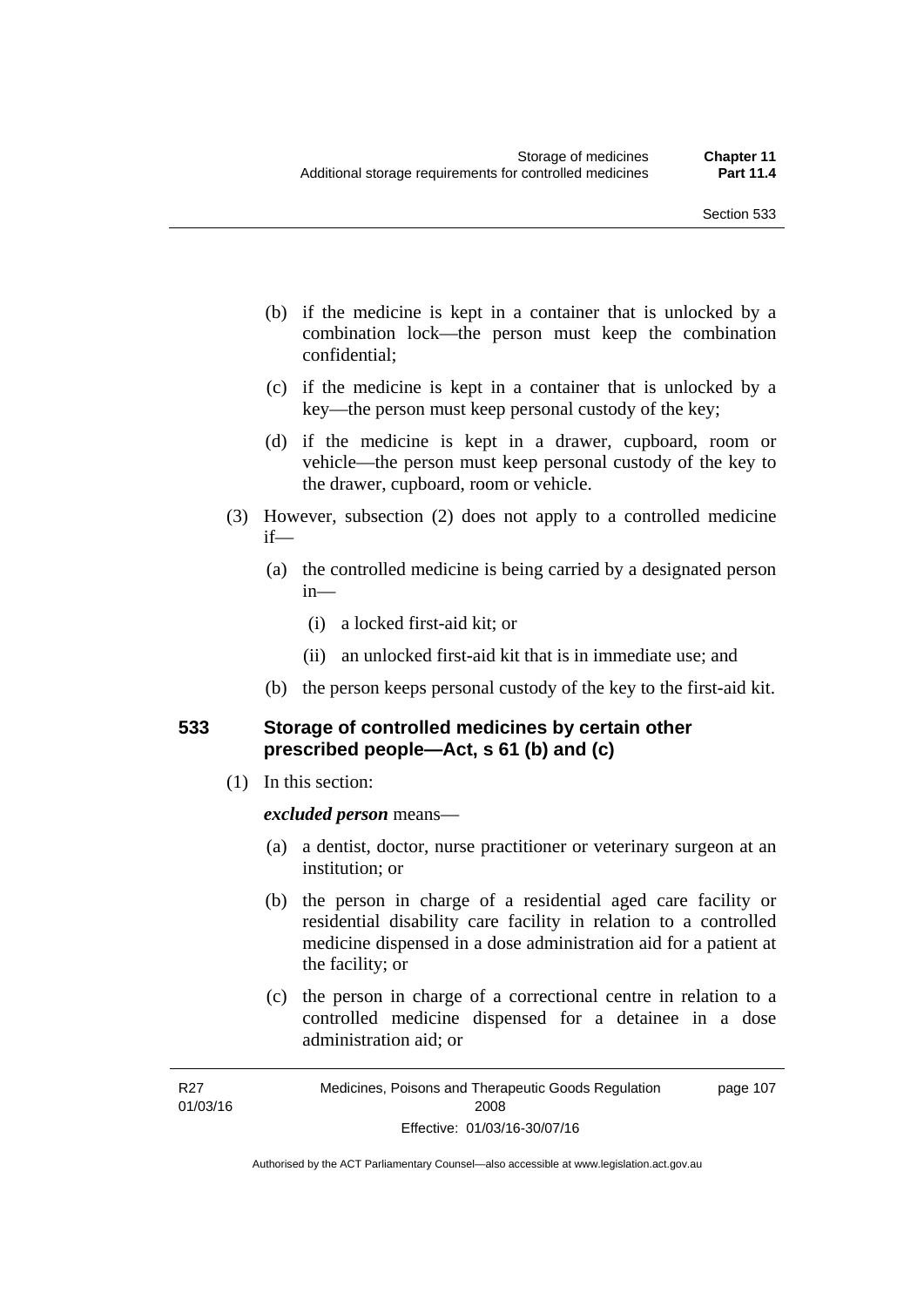Section 533

- (d) the person in charge of a CYP detention place in relation to a controlled medicine dispensed for a young detainee in a dose administration aid.
- *Note 1 CYP detention place*—see the dictionary.
- *Note 2 Correctional centre—see the [Legislation Act](http://www.legislation.act.gov.au/a/2001-14), dictionary, pt 1.*
- *Note 3 Detainee*—see the *[Corrections Management Act 2007](http://www.legislation.act.gov.au/a/2007-15)*, s 6.
- *Note 4 Young detainee*—see the *[Children and Young People Act 2008](http://www.legislation.act.gov.au/a/2008-19)*, s 95.
- (2) This section applies to a prescribed person, other than an excluded person, in relation to a controlled medicine in the person's possession if the medicine is not for immediate administration.

*Note Possess* includes having control over disposition (see [Act,](http://www.legislation.act.gov.au/a/2008-26/default.asp) s 24).

- (3) The person must ensure that—
	- (a) the controlled medicine is stored in a medicines cabinet, safe, strong room or vault (a *storage receptacle*) that complies with, or is more secure than a storage receptacle that complies with, the requirements for the receptacle in schedule 5 (Requirements for storage receptacles); and
	- (b) the storage receptacle is kept securely locked when not in immediate use; and
	- (c) if the storage receptacle is unlocked by a combination lock the person keeps the combination confidential; and
	- (d) if the storage receptacle is unlocked by a key—the person keeps personal custody of the key; and
	- (e) if the prescribed person is the chief pharmacist at an institution—the storage receptacle is fitted with an alarm system.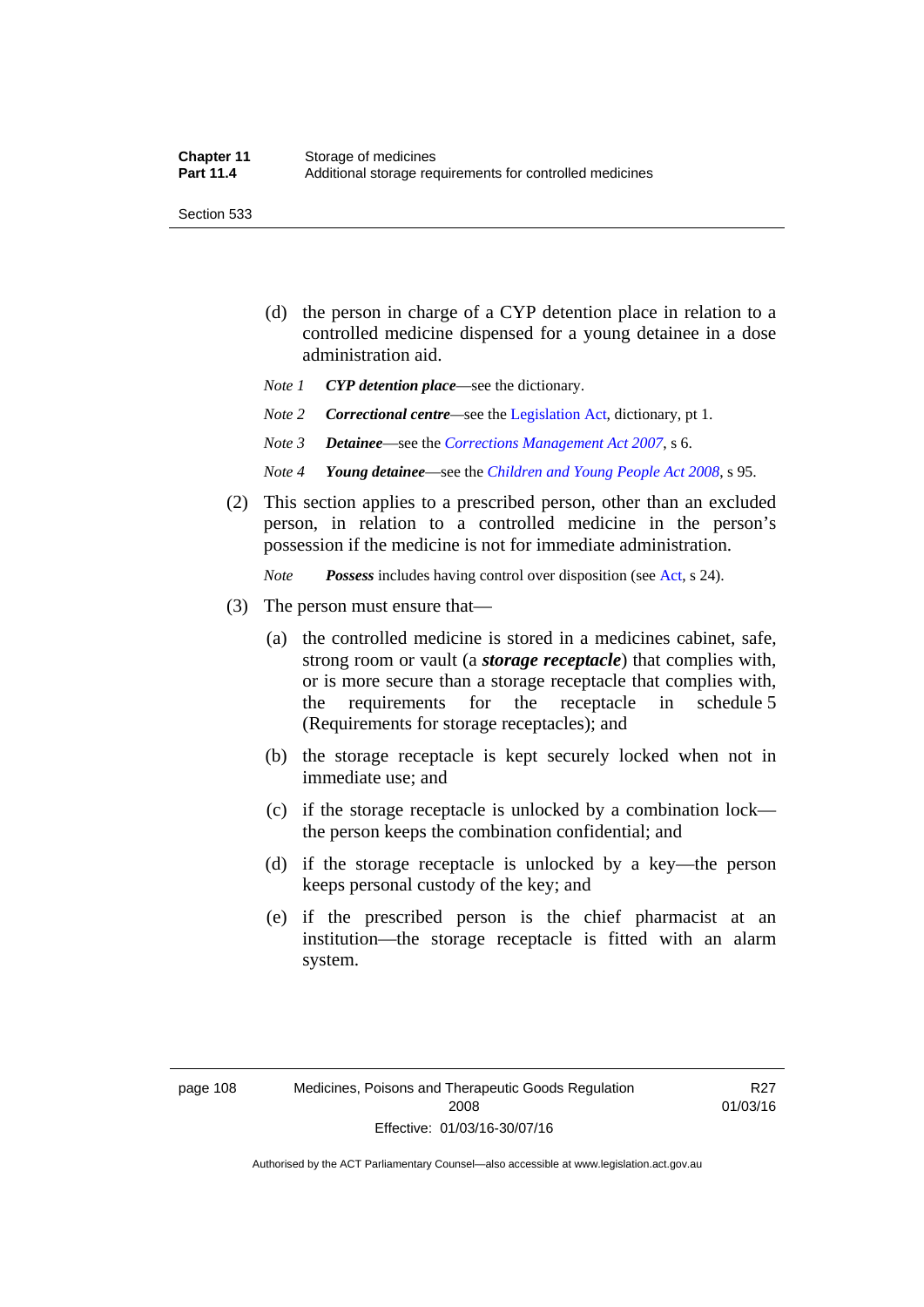(4) To remove any doubt, this section does not apply to a prescribed person mentioned in section 510 (i) if the person does not have control over the disposition of the medicine.

#### **Example—person not having control over disposition of medicine**

a medicine in the personal possession of a resident of a residential aged care facility who is in an independent living unit within the facility

*Note* An example is part of the regulation, is not exhaustive and may extend, but does not limit, the meaning of the provision in which it appears (see [Legislation Act,](http://www.legislation.act.gov.au/a/2001-14) s 126 and s 132).

R27 01/03/16 Medicines, Poisons and Therapeutic Goods Regulation 2008 Effective: 01/03/16-30/07/16

page 109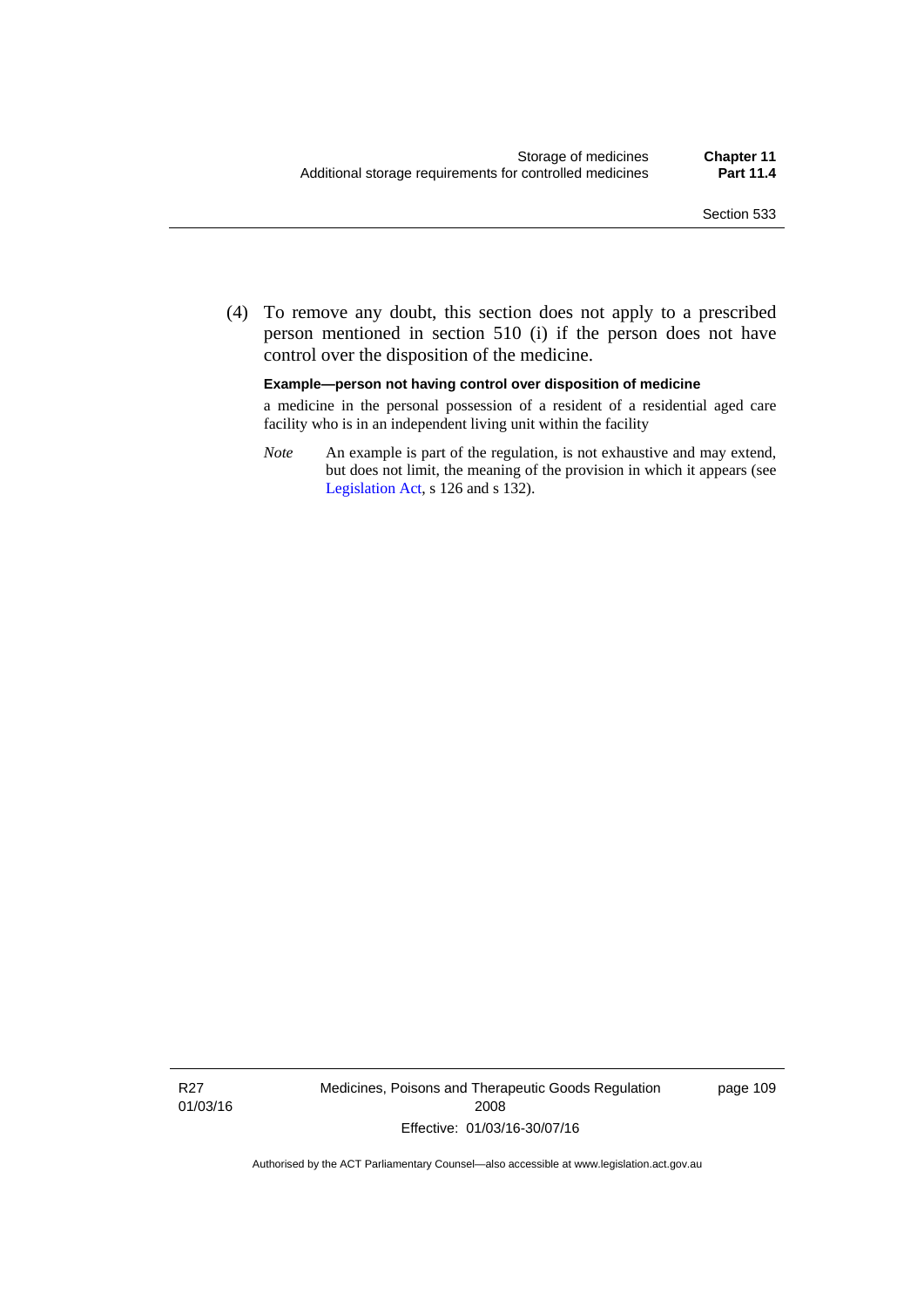### **Chapter 12 Controlled medicines registers**

### **540 Keeping of controlled medicines registers by certain people—Act, s 48 (a) and s 50 (1) (b) and (2) (b)**

- (1) A person mentioned in table 540, column 2 who possesses a controlled medicine must keep a controlled medicines register.
	- *Note* Also, a pharmacist responsible for the management of a community pharmacy must keep a controlled medicines register for controlled medicines kept at the pharmacy (see [Act](http://www.legislation.act.gov.au/a/2008-26/default.asp), s 48).
- (2) However, subsection (1) does not apply to the person in relation  $to$ —
	- (a) a controlled medicine in a first-aid kit kept by the person; or
	- (b) if the person is the person in charge of a residential aged care facility or residential disability care facility—a controlled medicine dispensed for the patient in a dose administration aid; or
	- (c) if the person is the person in charge of a correctional centre—a controlled medicine dispensed for a detainee in a dose administration aid; or
	- (d) if the person is the person in charge of a CYP detention place—a controlled medicine dispensed for a young detainee in a dose administration aid.
	- *Note 1 CYP detention place*—see the dictionary.
	- *Note 2 Correctional centre—see the [Legislation Act](http://www.legislation.act.gov.au/a/2001-14), dictionary, pt 1.*
	- *Note 3 Detainee*—see the *[Corrections Management Act 2007](http://www.legislation.act.gov.au/a/2007-15)*, s 6.
	- *Note 4 Young detainee*—see the *[Children and Young People Act 2008](http://www.legislation.act.gov.au/a/2008-19)*, s 95.
	- *Note* 5 For keeping controlled medicines in a first-aid kit, see s 541.

page 110 Medicines, Poisons and Therapeutic Goods Regulation 2008 Effective: 01/03/16-30/07/16

R27 01/03/16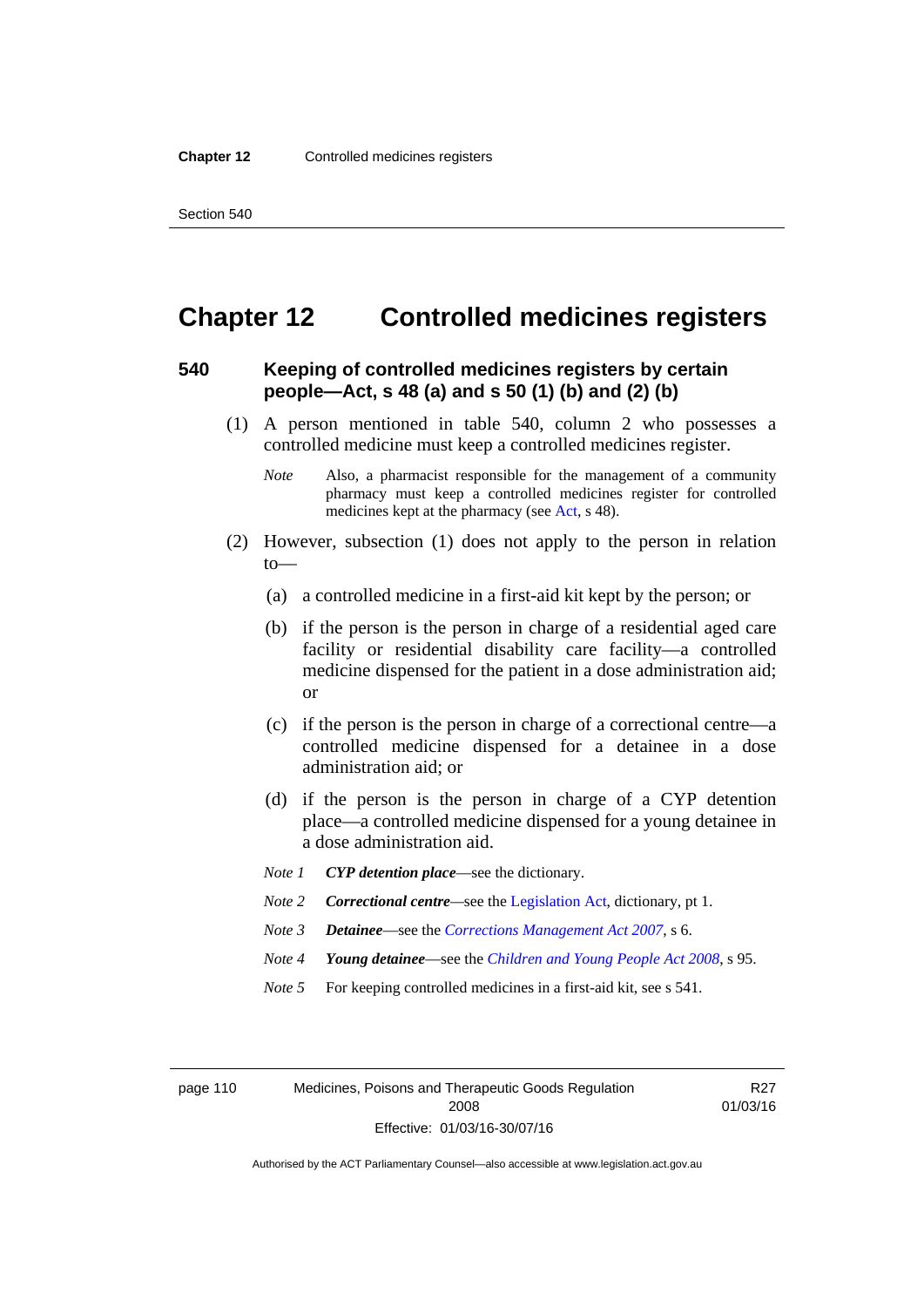- (3) A person to whom subsection (1) applies must keep a controlled medicines register for a controlled medicine at the place prescribed in table 540, column 3 for the person.
- (4) A pharmacist responsible for the management of a community pharmacy at which controlled medicines are kept must keep the controlled medicines register for the controlled medicines at the pharmacy.

*Note* For the requirement for a controlled medicine register to be kept for a community pharmacy, see the [Act,](http://www.legislation.act.gov.au/a/2008-26/default.asp) s 48.

| column 1 | column <sub>2</sub>                                                             | column 3                                                     |  |  |
|----------|---------------------------------------------------------------------------------|--------------------------------------------------------------|--|--|
| item     | prescribed person                                                               | place where register to be kept                              |  |  |
| 1        | person in charge of<br>ambulance service                                        | the premises where the controlled<br>medicine is kept        |  |  |
| 2        | approved analyst                                                                | the analyst's laboratory                                     |  |  |
| 3        | person in charge of<br>correctional centre                                      | the correctional centre                                      |  |  |
| 4        | person in charge of CYP<br>detention place                                      | the detention place                                          |  |  |
| 5        | dentist                                                                         | the dentist's surgery                                        |  |  |
| 6        | doctor                                                                          | the doctor's surgery                                         |  |  |
| 7        | medicines wholesalers<br>licence-holder                                         | the licensed premises under s 460                            |  |  |
| 8        | medicines and poisons<br>inspector (other than<br>police officer)               | the place directed in writing by the<br>chief health officer |  |  |
| 9        | person in charge of<br>residential aged care<br>facility without pharmacy       | the facility                                                 |  |  |
| 10       | person in charge of<br>residential disability care<br>facility without pharmacy | the facility                                                 |  |  |

**Table 540 Keeping controlled medicines registers** 

R27 01/03/16 Medicines, Poisons and Therapeutic Goods Regulation 2008 Effective: 01/03/16-30/07/16 page 111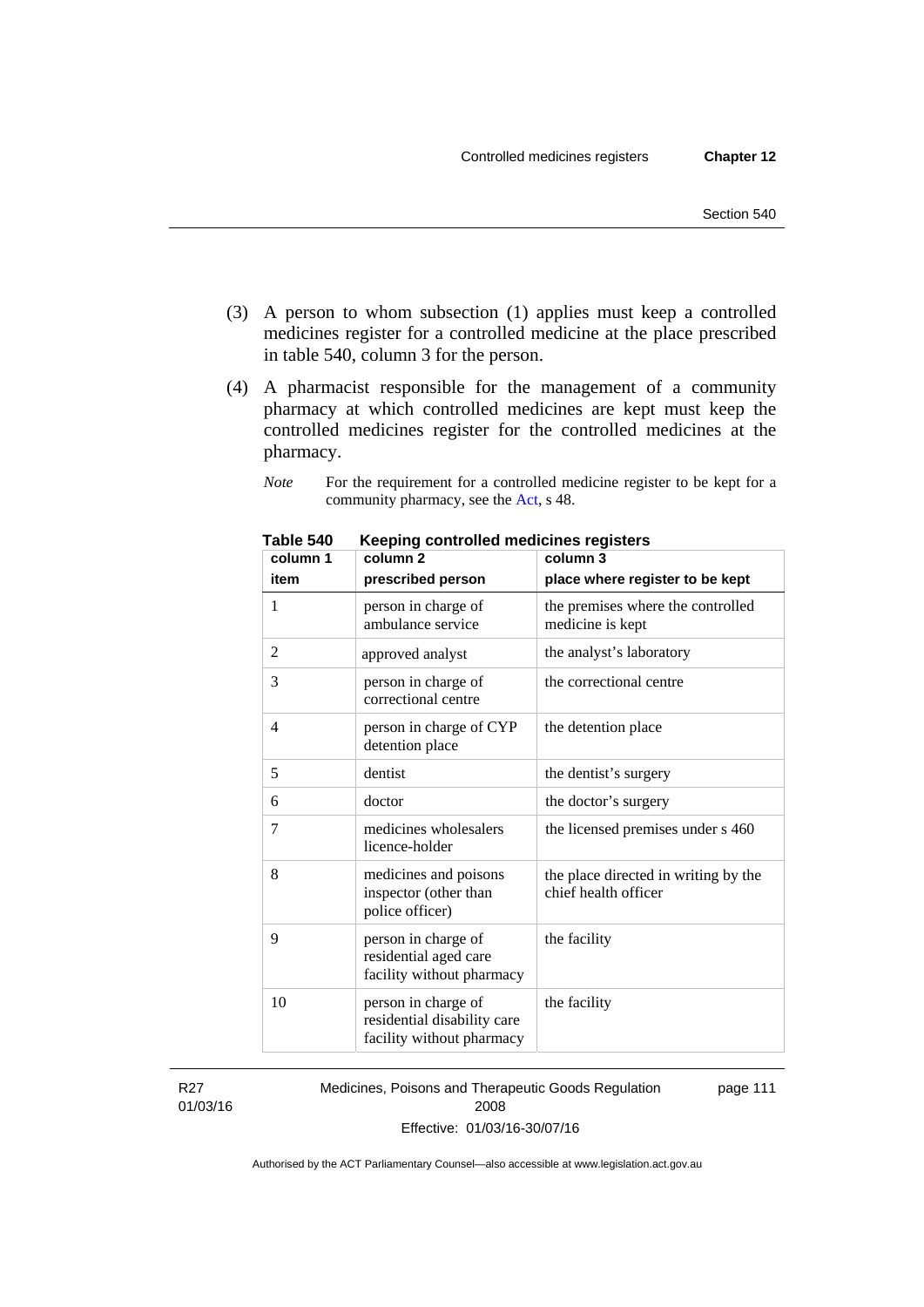#### **Chapter 12** Controlled medicines registers

#### Section 541

| column 1<br>item | column 2<br>prescribed person                                                                                    | column 3<br>place where register to be kept      |  |  |
|------------------|------------------------------------------------------------------------------------------------------------------|--------------------------------------------------|--|--|
| 11               | supervisor of program<br>under controlled<br>medicines research and<br>education program<br>licence              | the premises where program is being<br>conducted |  |  |
| 12               | veterinary surgeon                                                                                               | the veterinary surgeon's surgery                 |  |  |
| 13               | person in charge of ward<br>(including an opioid<br>dependency treatment<br>centre operated by the<br>Territory) | the ward                                         |  |  |
| 14               | nurse practitioner                                                                                               | the nurse practitioner's place of<br>practice    |  |  |

### **541 Keeping of controlled medicines registers by first-aid kit holders—Act, s 48 (a) and s 50 (1) (b) and (2) (b)**

(1) In this section:

*designated person* means—

- (a) a dentist, doctor, nurse practitioner or veterinary surgeon; or
- (b) an ambulance officer employed by the Commonwealth, the Territory or a State; or
- (c) a first-aid kit licence-holder.
- *Note 1 Dentist*, *doctor* and *veterinary surgeon* does not include an intern or trainee (see defs of these terms in dict).
- *Note 2 Nurse practitioner* does not include a person holding limited or provisional registration to practise as a nurse practitioner (see dict).
- *Note 3 State* includes a territory (see [Legislation Act,](http://www.legislation.act.gov.au/a/2001-14) dict, pt 1).

| page |  |  |
|------|--|--|
|------|--|--|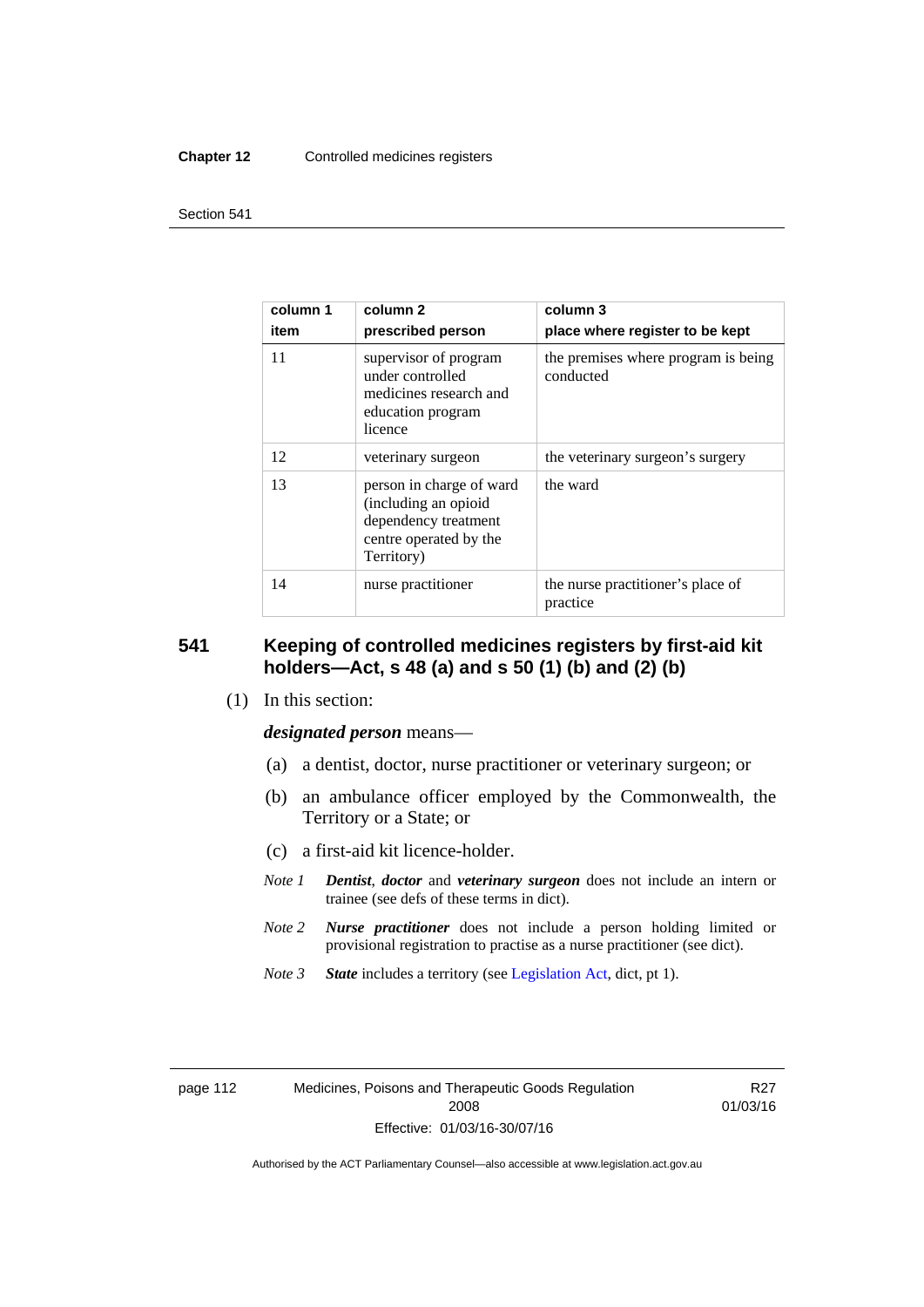(2) A designated person who possesses a first-aid kit containing a controlled medicine must keep the controlled medicines register for the controlled medicine with the first-aid kit.

### **542 Form of controlled medicines registers—Act, s 49 (1) (b) and (2) (b)**

- (1) Each page in a controlled medicines register must relate to a single form and strength of a controlled medicine.
- (2) If a controlled medicines register is kept electronically, a separate record must be used for each form and strength of controlled medicine kept.

### **543 Making entries in controlled medicines registers— Act, s 51 (1) (b)**

- (1) The following details for a dealing with a controlled medicine are prescribed:
	- (a) the nature of the dealing;
	- (b) the date of the dealing;
	- (c) the medicine, and the form, strength and quantity of the medicine, dealt with;
	- (d) if the dealing is receiving the medicine—the name and address of the supplier;
	- (e) if the dealing is supplying the medicine—the name and address of the person to whom it is supplied;
	- (f) if the medicine is supplied on a prescription—the prescriber's name and suburb and the prescription's number under section 123 (l) (Labelling dispensed medicines[—Act,](http://www.legislation.act.gov.au/a/2008-26/default.asp) s 60 (1) (c) (i) and (2) (c) (i));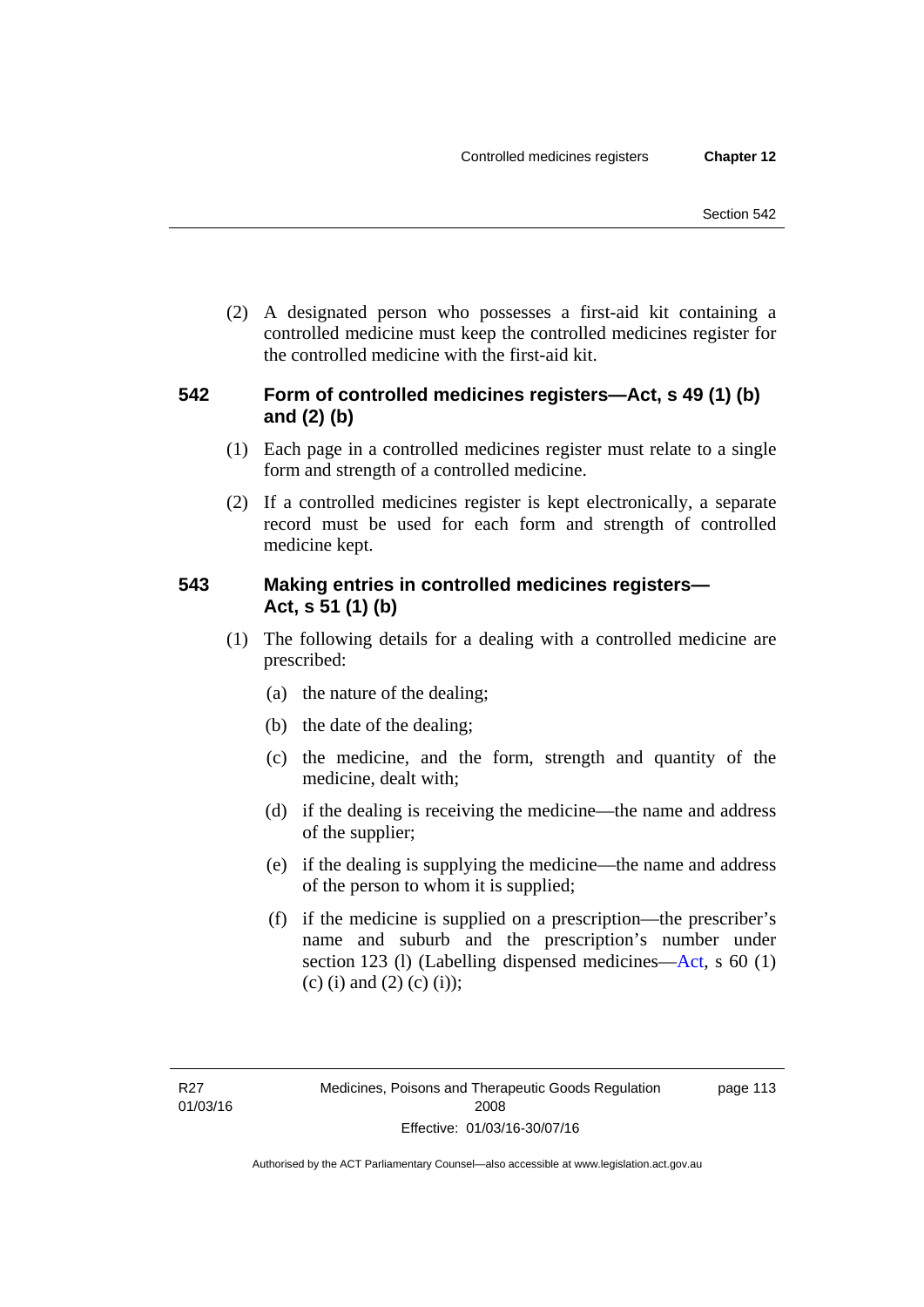Section 543

- (g) if the medicine is supplied on a requisition—the requisition's number under section 132 (e) (Labelling medicines supplied on requisition[—Act,](http://www.legislation.act.gov.au/a/2008-26/default.asp) s 60 (1) (c) (i) and (2) (c) (i));
- (h) if the medicine is supplied on a purchase order—the date of the purchase order;
- (i) if the [Act,](http://www.legislation.act.gov.au/a/2008-26/default.asp) section 53 (Registers—witnessing administration of medicines) applies to the dealing—the name of the person to whom the medicine is administered;
- (j) the quantity of the medicine held after the dealing.
- (2) However, subsection (1) (i) does not apply in relation to a controlled medicine dispensed in a dose administration aid for—
	- (a) a patient at a residential aged care facility or residential disability care facility; or
	- (b) a detainee at a correctional centre; or
	- (c) a young detainee at a CYP detention place.
- (3) A dealing with a controlled medicine must be entered in—
	- (a) if the dealing happens in a pharmacy at an institution—the controlled medicines register kept at the pharmacy; or
	- (b) if the dealing happens in a ward at an institution—the controlled medicines register kept at the ward; or
	- (c) if the person must keep both a controlled medicines register for a first-aid kit and another controlled medicines register—
		- (i) for a dealing with a controlled medicine to which the first-aid kit relates—the controlled medicines register for the kit; or
		- (ii) for any other dealing by the person—the other controlled medicines register; or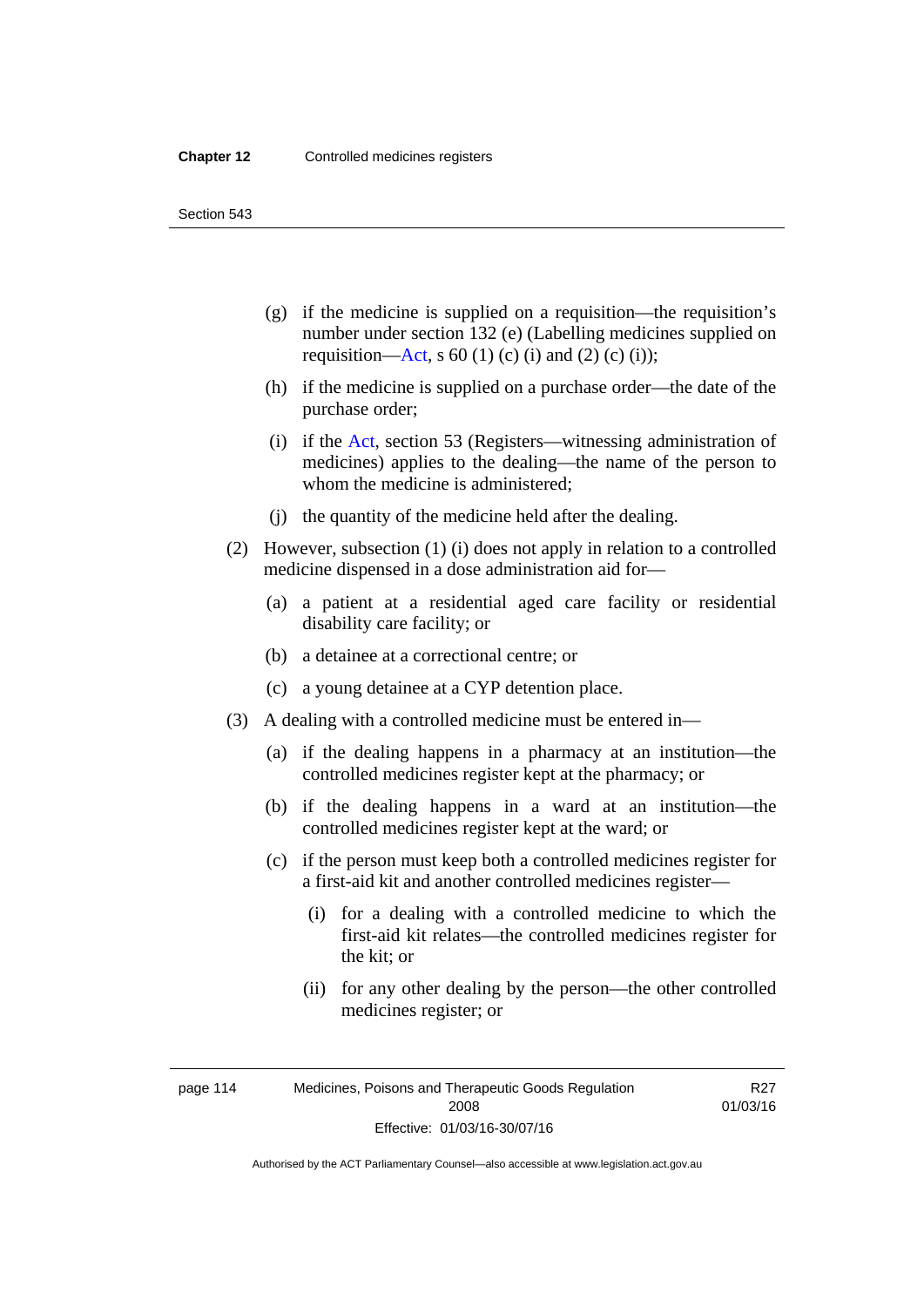(d) in any other case—the controlled medicines register the person must keep.

### **544 Prescribed witnesses for administration of controlled medicines—Act, s 53 (a) and (b)**

The following people are prescribed as witnesses in relation to the administration of a controlled medicine:

- (a) if the medicine is administered by an intern doctor—a dentist, doctor, midwife, nurse, nurse practitioner or pharmacist;
- (b) if the medicine is administered by a person who is not an intern doctor—
	- (i) a person prescribed under paragraph (a); or
	- (ii) an intern doctor or enrolled nurse.
- *Note Dentist*, *doctor* and *pharmacist* does not include an intern or trainee (see defs of these terms in dict).

### **545 Prescribed witnesses for discarding of controlled medicines—Act, s 54 (a) and (b)**

- (1) The following people are prescribed as witnesses in relation to the discarding of a controlled medicine:
	- (a) an ambulance officer employed by the Commonwealth, the Territory or a State;
	- (b) an approved analyst;
	- (c) a dentist;
	- (d) a doctor;
	- (e) a medicines and poisons inspector;
	- (f) a midwife;
	- (g) a nurse;

R27 01/03/16 Medicines, Poisons and Therapeutic Goods Regulation 2008 Effective: 01/03/16-30/07/16

page 115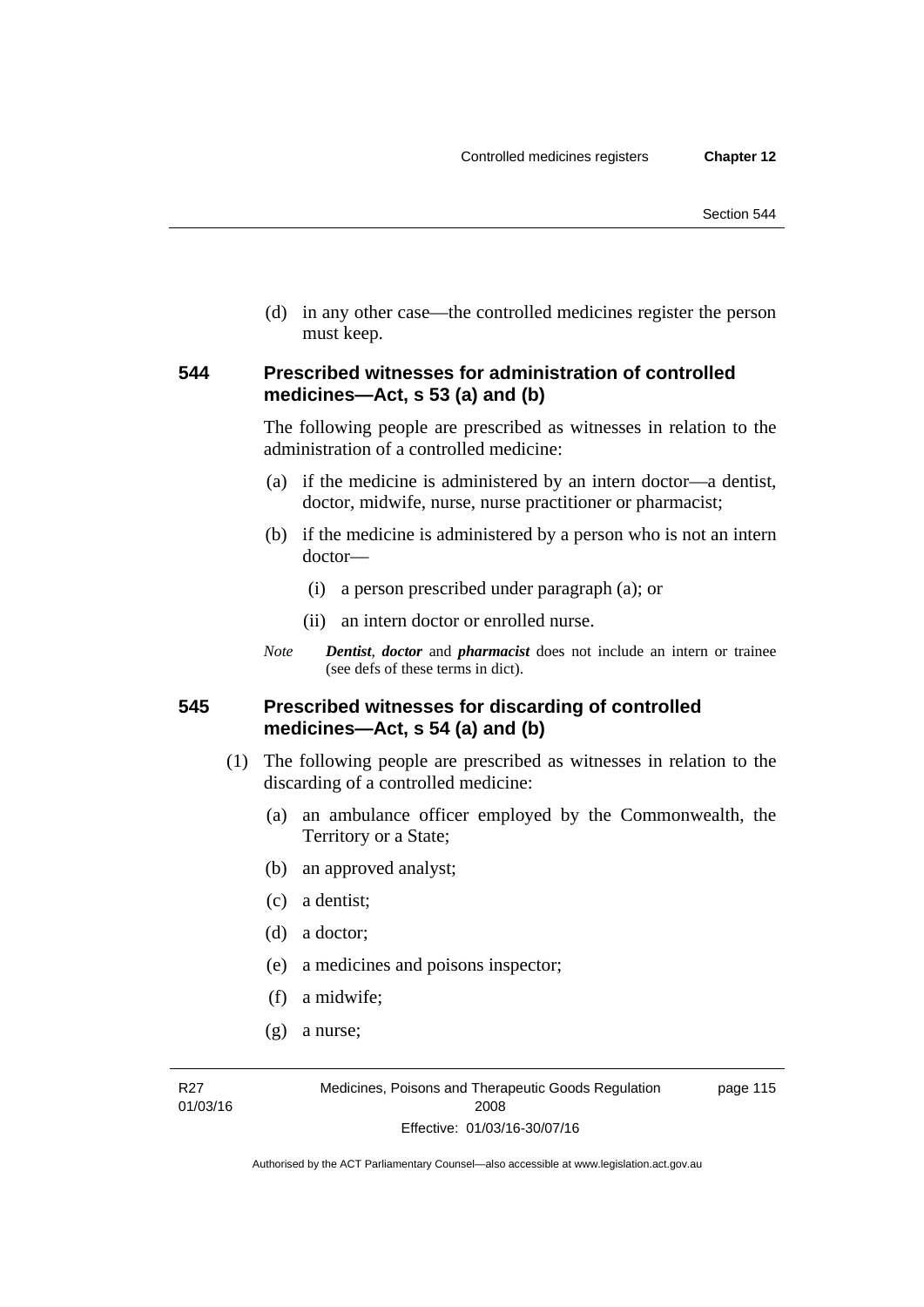- (h) a nurse practitioner;
- (i) a pharmacist;
- (j) a veterinary surgeon.
- *Note 1 Approved analyst*—see the dictionary.
- *Note 2 Dentist*, *doctor*, *pharmacist* and *veterinary surgeon* does not include an intern or trainee (see defs of these terms in dict).
- *Note 3 Nurse* does not include an enrolled nurse (see [Legislation Act,](http://www.legislation.act.gov.au/a/2001-14) dict, pt 1).
- *Note 4* See s 390 for the discarding of the residue of a controlled medicine left after administration.
- (2) However, a person mentioned in subsection (1) must not be a prescribed witness to the discarding of a controlled medicine if the person is—
	- (a) related to, a close friend of or employed by the person discarding the medicine; or
	- (b) the supervisor of the person discarding the medicine; or
	- (c) supervised by the person discarding the medicine.

### **546 Changes etc to entries in controlled medicines registers—Act, s 55 (2) (b)**

- (1) An entry in a paper-based controlled medicines register may be amended by the person who made the entry by—
	- (a) the person signing and dating a marginal note or footnote that gives the date of the amendment and the amended details; and
	- (b) if the entry relates to administering a controlled medicine—
		- (i) the amendment being witnessed by a person prescribed under section 544 (Prescribed witnesses for administration of controlled medicines[—Act](http://www.legislation.act.gov.au/a/2008-26/default.asp), s 53 (a) and (b)); and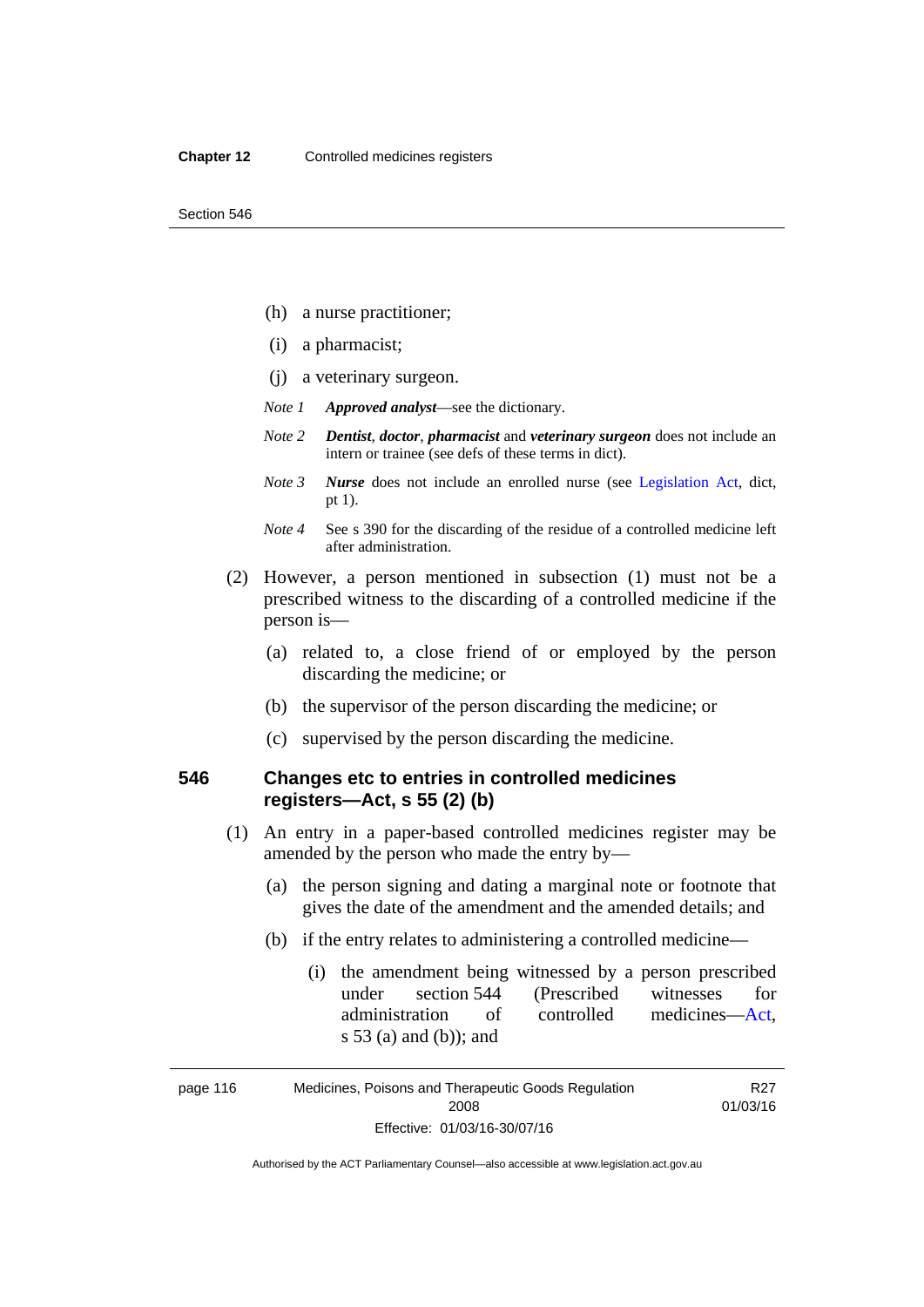- (ii) the witness signing the amendment as witness; and
- (c) if the entry relates to the discarding of a controlled medicine—
	- (i) the amendment being witnessed by a person prescribed under section 545 (Prescribed witnesses for discarding of controlled medicines[—Act,](http://www.legislation.act.gov.au/a/2008-26/default.asp) s 54 (a) and (b)); and
	- (ii) the witness signing the amendment as witness.
- (2) An entry in an electronic controlled medicines register may be amended by the person who made the entry by the person attaching or linking, by electronic means, a document that includes—
	- (a) the person's signature, the date and the amended details; and
	- (b) if the entry relates to administering a controlled medicine—the signature as witness of a person prescribed under section 544; and
	- (c) if the entry relates to the discarding of a controlled medicine the signature as witness of a person prescribed under section 545.

page 117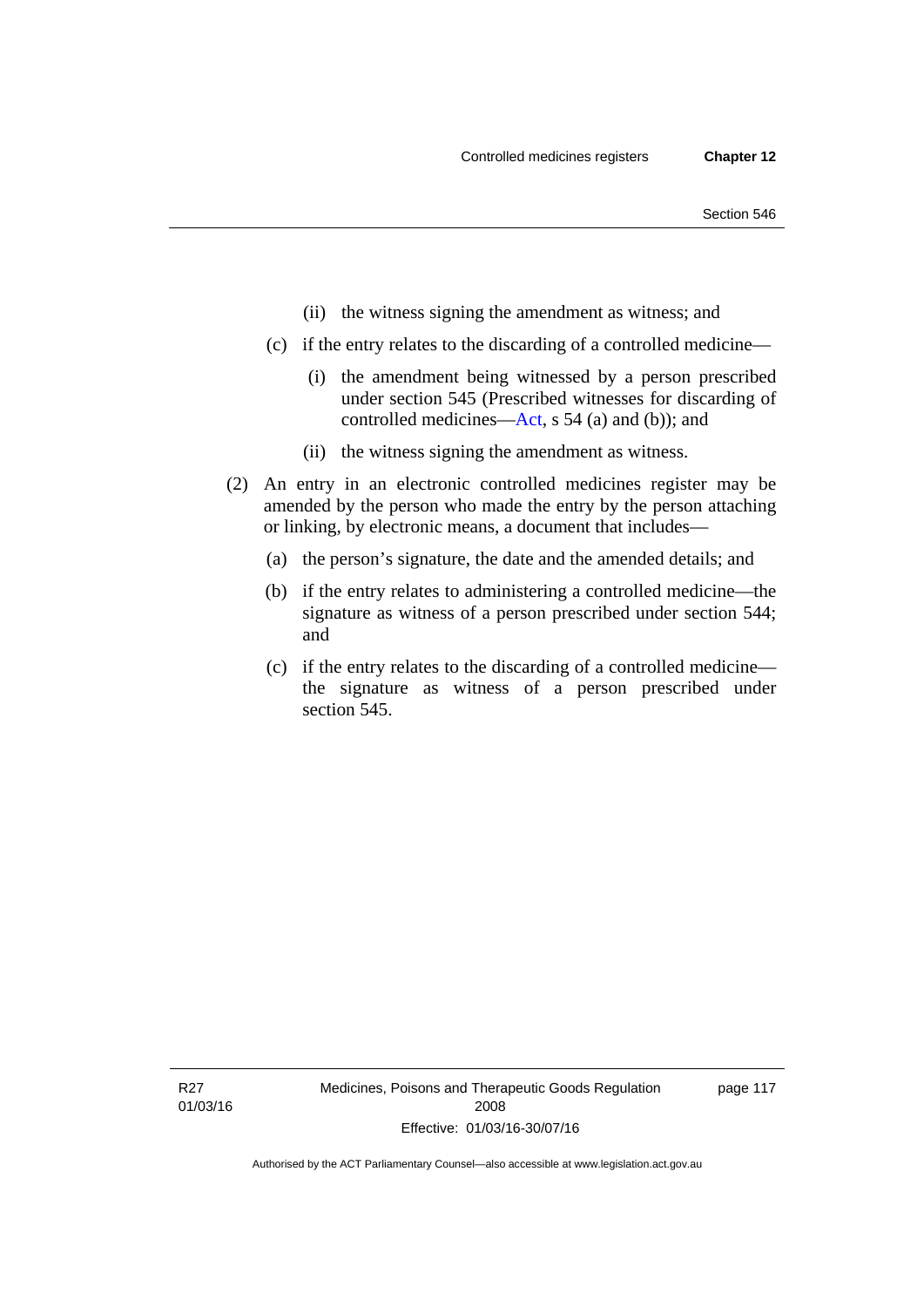# **Chapter 13 Controlled medicines and appendix D medicines approvals for human use**

### **Part 13.1 Controlled medicines approvals**

*Note* It is a condition of an authorisation to prescribe a controlled medicine for human use that the prescriber has an approval under this part (see s 31 (1) (d)).

### **Division 13.1.1 Preliminary**

### **550 Meaning of** *controlled medicines approval*

In this regulation:

*controlled medicines approval* means an approval to prescribe a controlled medicine under—

- (a) division 13.1.2 (Standing controlled medicines approvals); or
- (b) division 13.1.3 (Chief health officer controlled medicines approvals).

### **551 Meaning of** *designated prescriber***—pt 13.1**

In this part:

*designated prescriber* means a prescriber (other than a veterinary surgeon or trainee veterinary surgeon) in relation to whom prescribing a controlled medicine is included in schedule 1, column 3.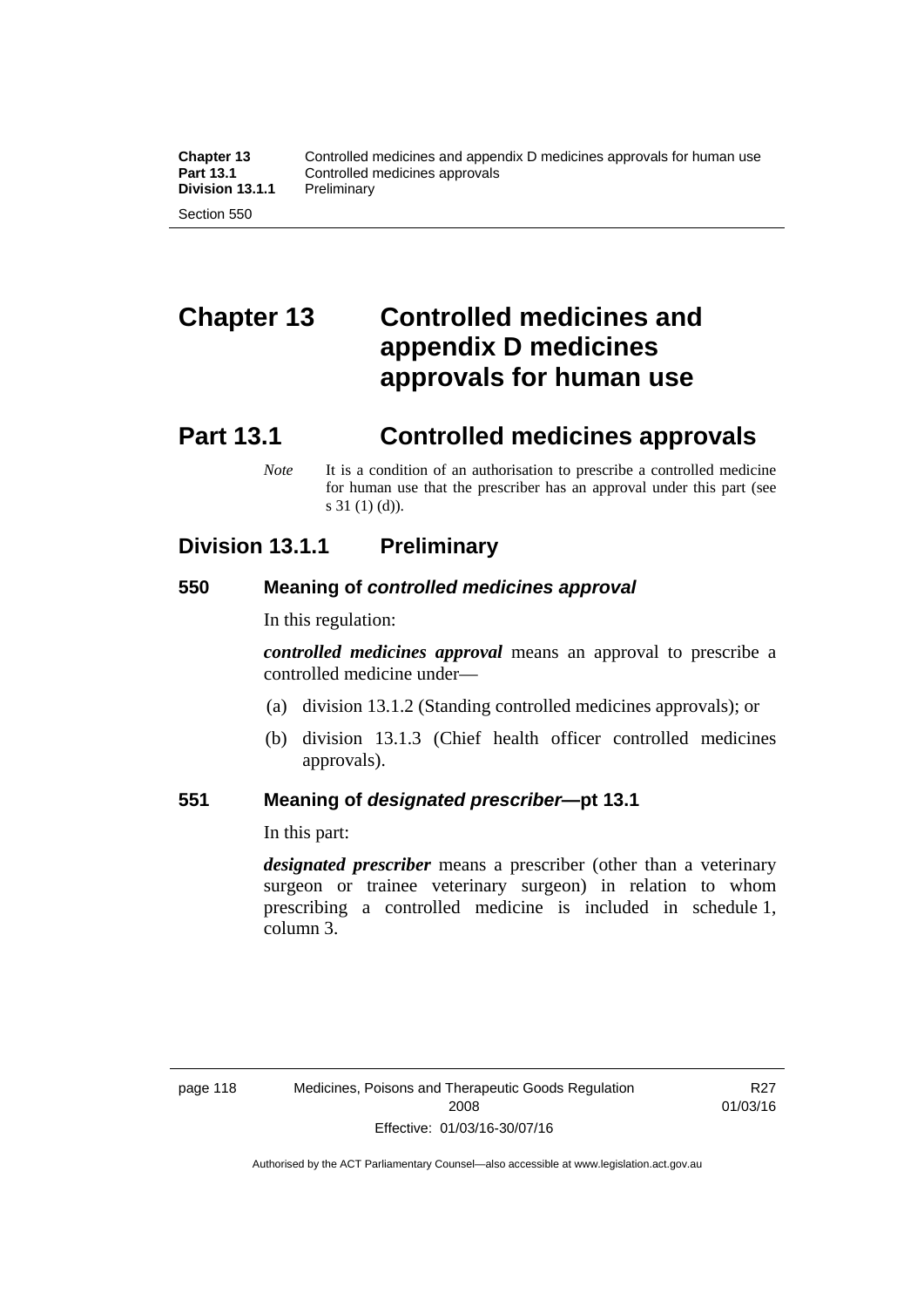### **Division 13.1.2 Standing controlled medicines approvals**

#### **555 Standing approval to prescribe controlled medicines for hospital in-patients**

A designated prescriber is approved to prescribe a controlled medicine for a patient of the prescriber if the patient is an in-patient at a hospital.

*Note* A *hospice* is a hospital (see *The Macquarie Dictionary*, 4th ed).

#### **556 Standing approval to prescribe controlled medicines for short-term treatment**

A designated prescriber is approved to prescribe a controlled medicine for a patient of the prescriber if—

- (a) the prescriber believes on reasonable grounds that the patient is not a drug-dependant person in relation to a controlled medicine or prohibited substance; and
- (b) the prescriber believes on reasonable grounds that the patient has not been prescribed a controlled medicine within the 2-month period before the prescriber prescribes the medicine; and
- (c) the prescriber prescribes the controlled medicine for the patient's use for 2 months or less.
- *Note* For long-term prescribing, see div 13.1.3.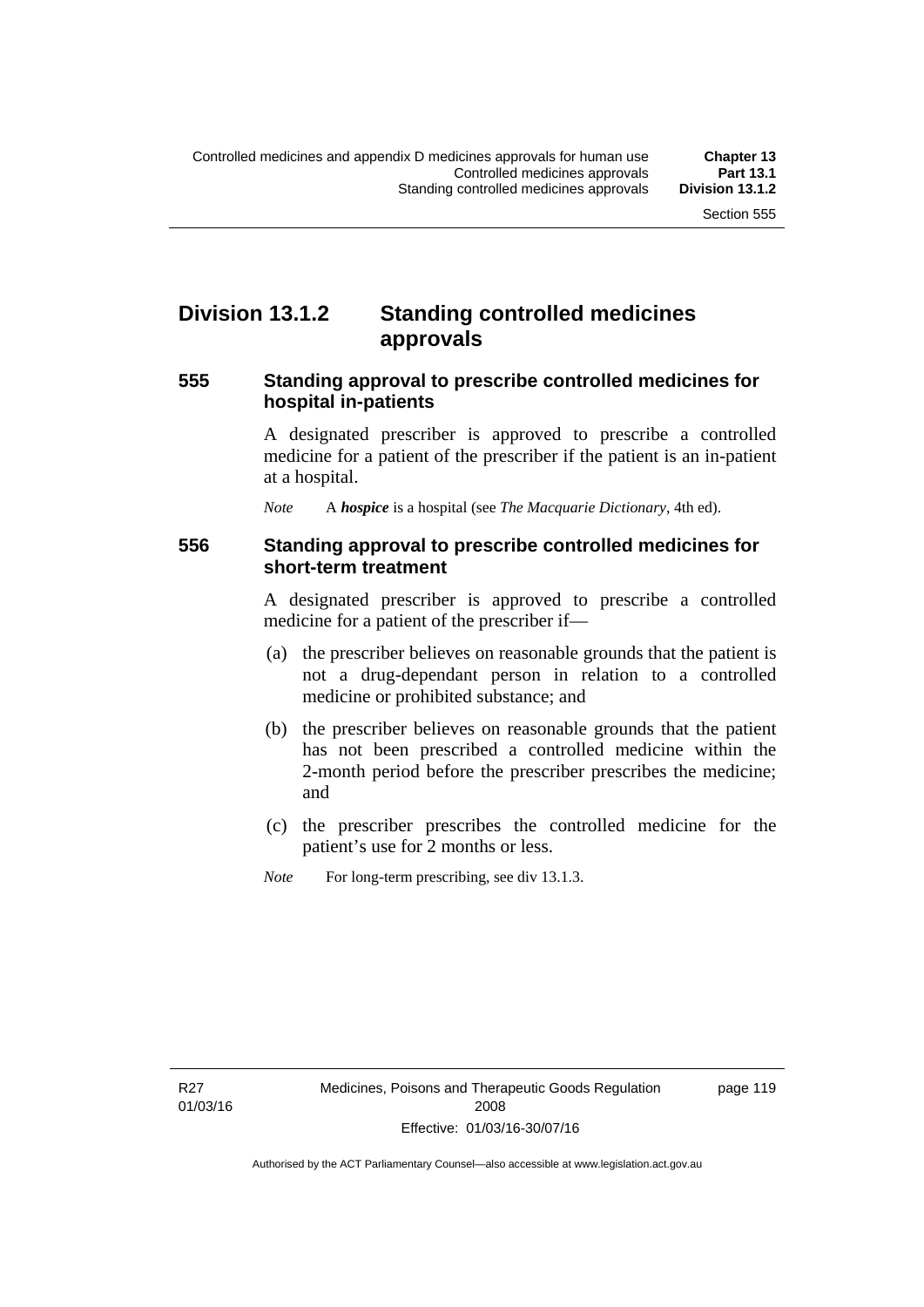### **557 Standing interim approval to prescribe buprenorphine and methadone for patients of certain institutions**

(1) In this section:

*doctor* includes an intern doctor acting under the direct supervision of a doctor.

- (2) A doctor is approved (the *interim approval*) to prescribe buprenorphine or methadone if—
	- (a) the doctor—
		- (i) is working at a hospital and prescribes the medicine for an outpatient at the hospital; or
		- (ii) is working at any of the following institutions and prescribes the medicine for a patient of the institution:
			- (A) a correctional centre;
			- (B) a CYP detention place;
			- (C) an opioid dependency treatment centre operated by the Territory; or
			- *Note Institution* includes a correctional centre and a CYP detention place (see s 652).
		- (iii) prescribes the medicine for a person in police custody; and
	- (b) the buprenorphine or methadone is prescribed in accordance with the opioid dependency treatment guidelines; and
		- *Note Opioid dependency treatment guidelines*—see the dictionary.
	- (c) the doctor makes an application under section 560 to prescribe the medicine not later than 72 hours after the doctor first prescribes buprenorphine or methadone for the patient.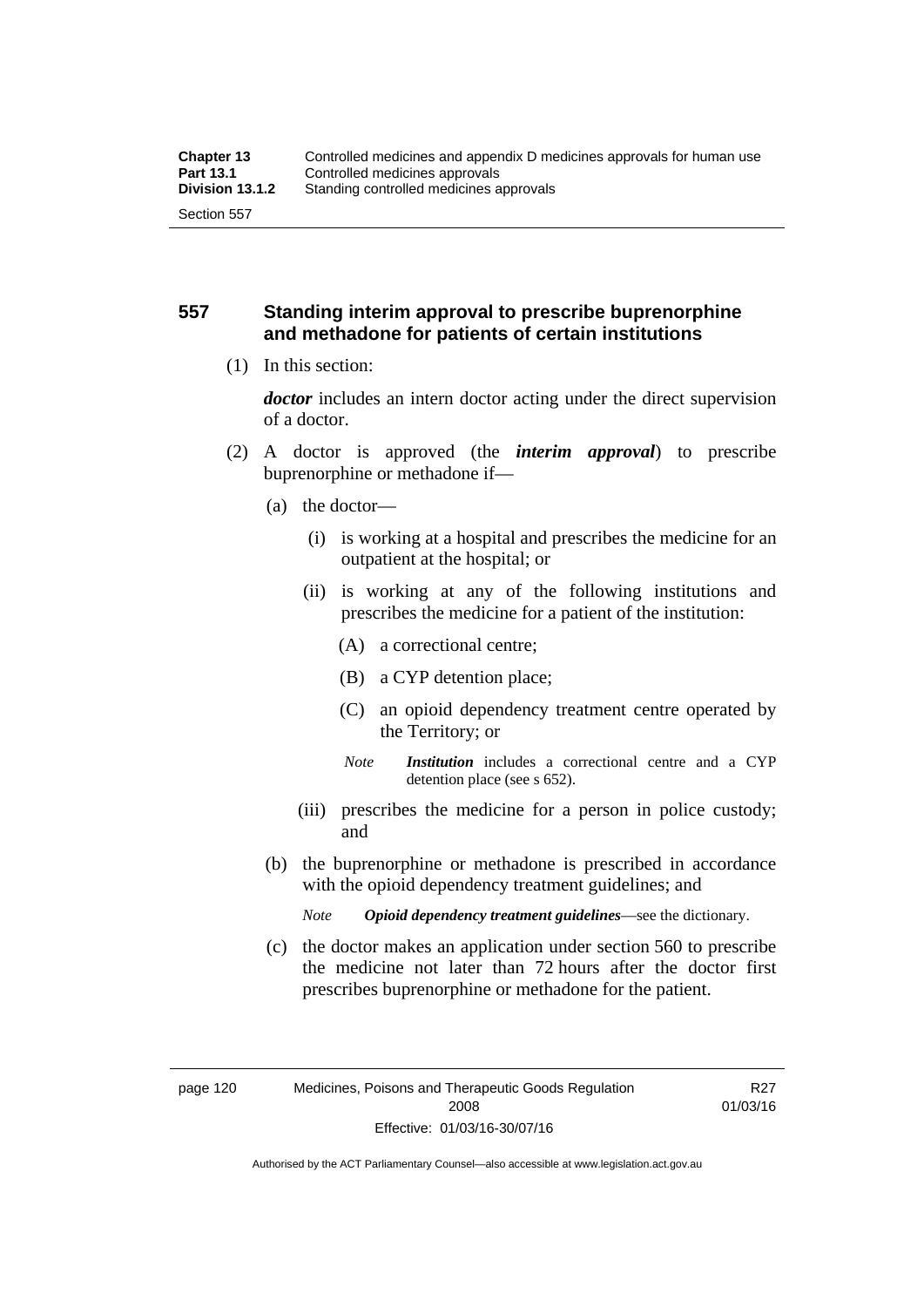- (3) The interim approval ends—
	- (a) if the chief health officer approves the application under division 13.1.3—when the doctor is given notice of the approval; or
	- (b) if the application under section 560 is withdrawn—on the withdrawal of the application; or
	- (c) if the chief health officer refuses to approve the application and the 7-day period mentioned in section 565 (2) (Applications for review of unfavourable CHO decisions for approvals) ends without an application for review being made—at the end of the 7-day period; or
	- (d) if the chief health officer refers the application to the medicines advisory committee or an application is made to the committee under section 565—when the doctor is given notice of the chief health officer's decision under section 573 (Medicines advisory committee—recommendations to CHO).

### **Division 13.1.3 Chief health officer controlled medicines approvals**

#### **560 Applications for CHO controlled medicines approvals**

- (1) A designated prescriber may apply to the chief health officer for approval to prescribe a controlled medicine.
- (2) An application under subsection (1) must—
	- (a) be for approval to prescribe a controlled medicine for a single individual; and

page 121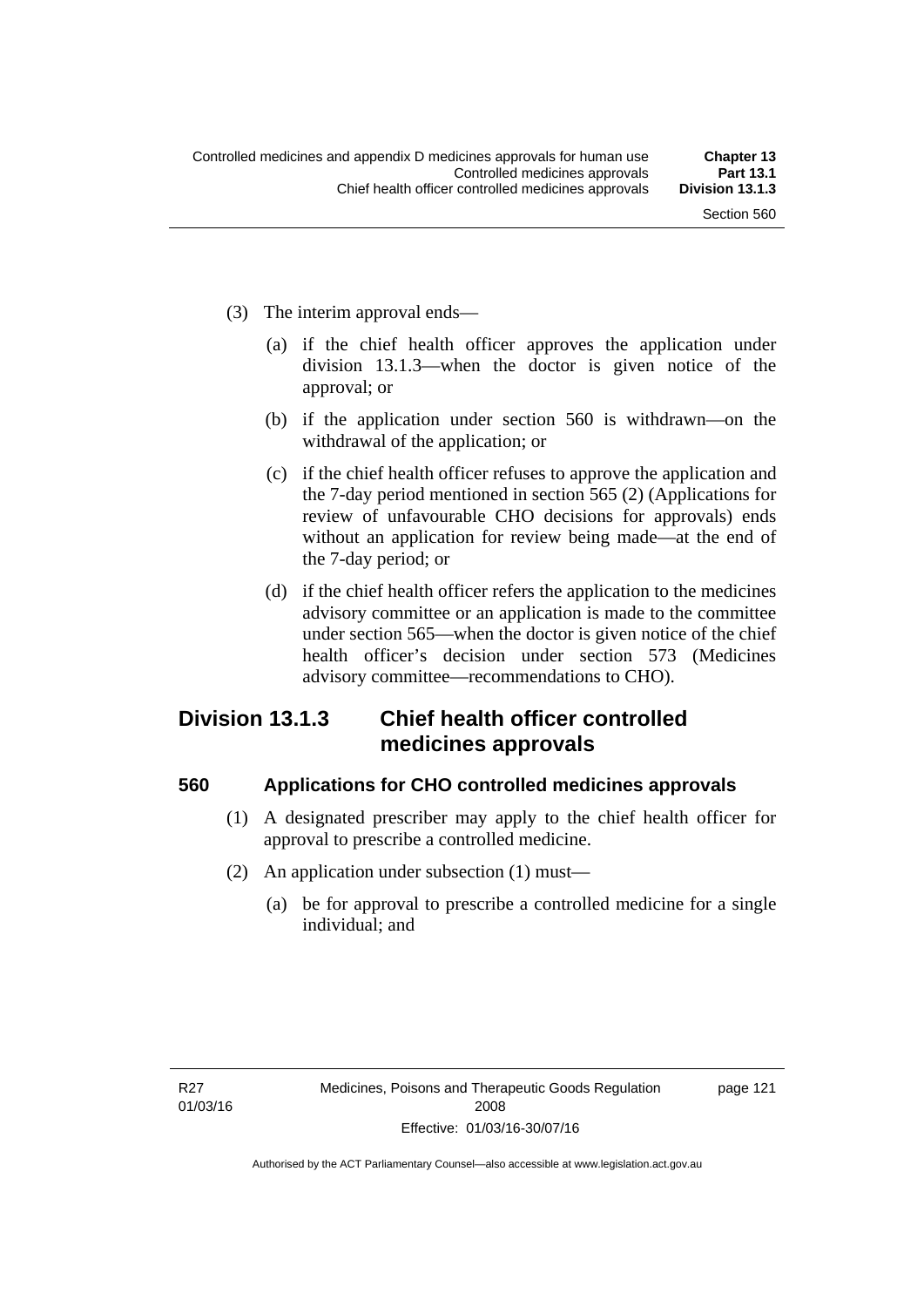(b) be made in a way determined by the chief health officer.

#### **Examples**

telephone, email and fax

- *Note 1* If a form is approved under the [Act](http://www.legislation.act.gov.au/a/2008-26/default.asp), s 198 for this provision, the form must be used.
- *Note 2* An example is part of the regulation, is not exhaustive and may extend, but does not limit, the meaning of the provision in which it appears (see [Legislation Act,](http://www.legislation.act.gov.au/a/2001-14) s 126 and s 132).
- (3) An application under subsection (1) may be made—
	- (a) on the applicant's own behalf; or
	- (b) on the applicant's own behalf and on behalf of 1 or more other named designated prescribers; or
	- (c) on behalf of a group of designated prescribers that includes the applicant and who practise at the same premises.

#### **Example**

the doctors practising at a suburban medical practice so that if a person's usual doctor is unavailable another doctor at the practice can, under the approval, prescribe the controlled medicine

(4) A determination under subsection (2) (b) is a notifiable instrument.

*Note* A notifiable instrument must be notified under the [Legislation Act](http://www.legislation.act.gov.au/a/2001-14).

#### **561 Requirements for CHO controlled medicines approval applications**

- (1) An application by a designated prescriber for an approval to prescribe a controlled medicine for a patient must include the following:
	- (a) the designated prescriber's name and address;
	- (b) if the application is made on behalf of a group of designated prescribers—the names of the designated prescribers or a description of the group;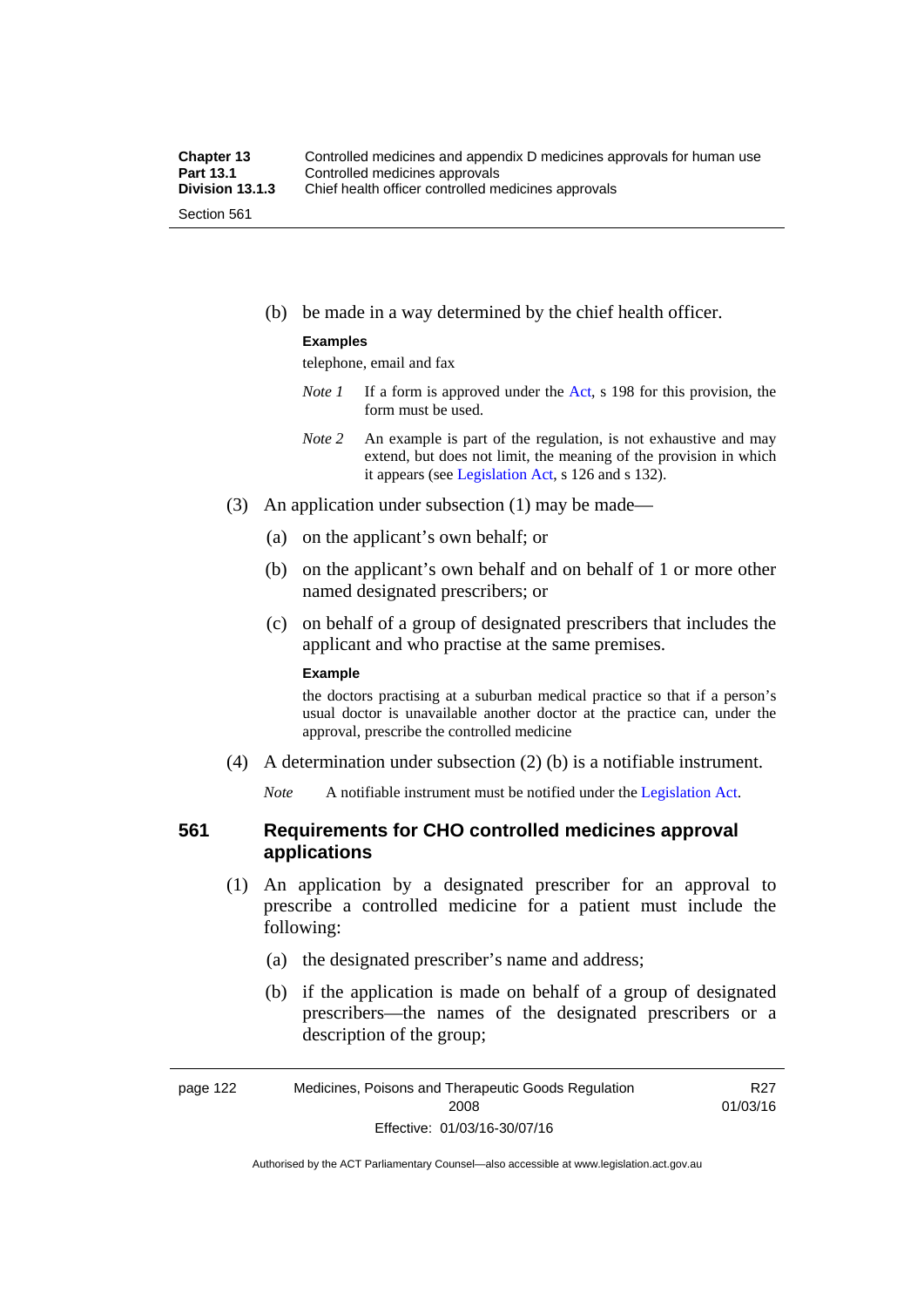(c) the medicine, and the form, strength and quantity of the medicine, to be prescribed;

*Note* For morphine or oxycodone for a terminally ill person, see s (2).

- (d) the daily dose of the medicine and, if more than 1 form or strength of the medicine is to be prescribed, the dose for each form or strength;
- (e) the patient's name and home address;
- (f) the condition from which the patient is suffering that, in the designated prescriber's opinion, requires treatment with the medicine;
- (g) whether, in the designated prescriber's opinion, based on reasonable grounds, the patient is a drug-dependent person in relation to a controlled medicine or prohibited substance.
- (2) However, for subsection (1) (c), if the controlled medicine is morphine or oxycodone for a person with a terminal illness, the application may be made for all forms, strengths and quantities of the medicine.
- (3) To remove any doubt, the application may include any other information the designated prescriber considers relevant.
- (4) The chief health officer may ask the designated prescriber for any other information reasonably required to decide the application, including, for example, further information about the patient's treatment.
	- *Note* An example is part of the regulation, is not exhaustive and may extend, but does not limit, the meaning of the provision in which it appears (see [Legislation Act,](http://www.legislation.act.gov.au/a/2001-14) s 126 and s 132).

R27 01/03/16 page 123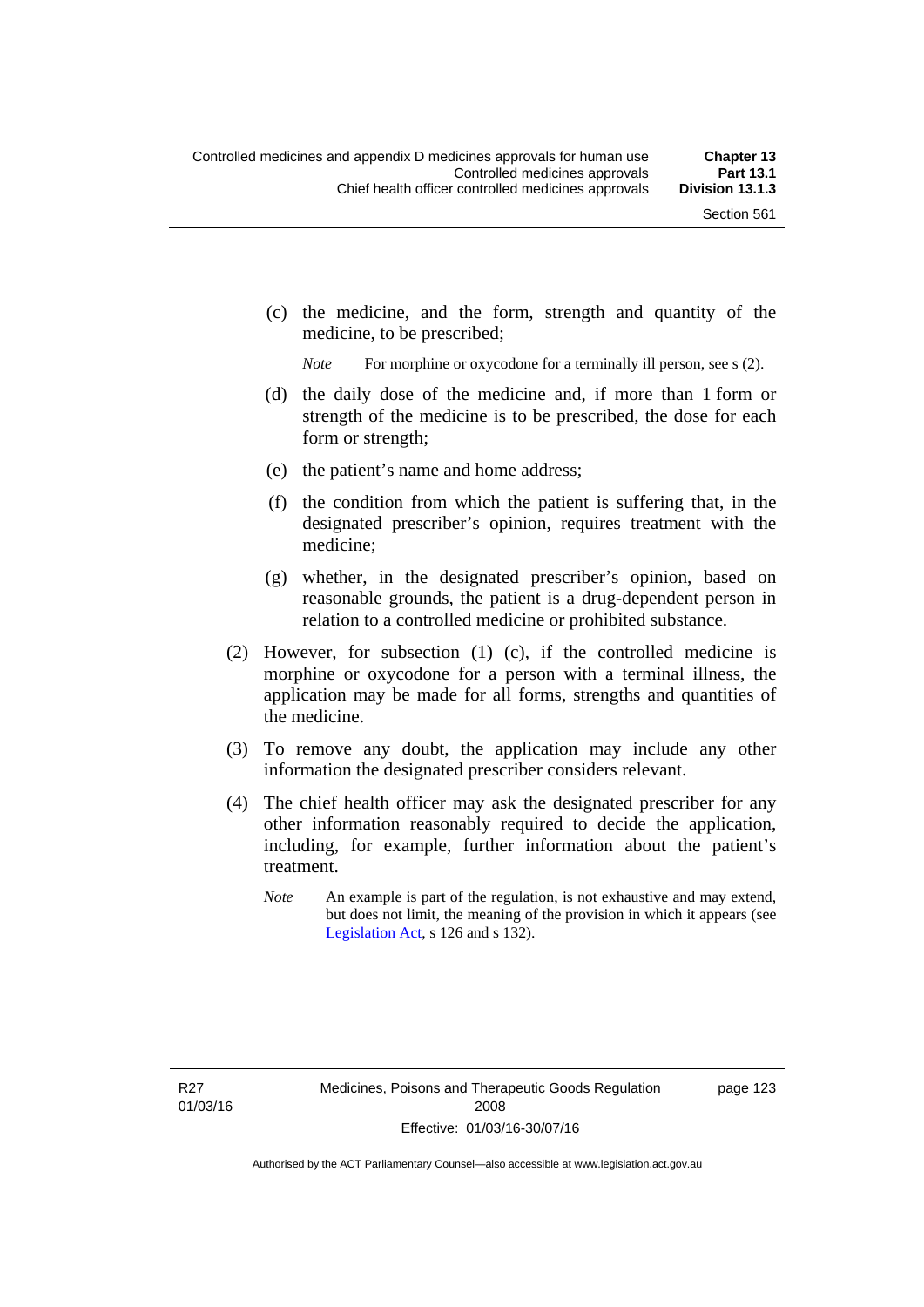#### **562 CHO decision on applications to prescribe controlled medicines**

- (1) On application under section 560, the chief health officer must—
	- (a) approve the application in the terms applied for; or
	- (b) approve the application in terms different from those applied for; or
	- (c) refuse to approve the application; or
	- (d) refer the application to the medicines advisory committee.
	- *Note 1* An approval may include conditions (see s 570).
	- *Note 2* For the form of a controlled medicines approval by the chief health officer, see s 571.
- (2) However, the chief health officer need not decide the application if the chief health officer has asked for information under section 561 (4) and the information has not been given.
- (3) The chief health officer must give the applicant written notice of the chief health officer's decision not later than 7 days after the day the decision is made.
- (4) If the decision is made under subsection (1) (b) or (c), the notice must include information about the applicant's right to seek review of the decision under section 565 (Applications for review of unfavourable CHO decisions for approvals).

### **563 Restrictions on CHO power to approve applications for approvals**

In making a decision under section 562, the chief health officer—

 (a) must comply with any guidelines approved under section 574 (Guidelines for CHO decisions on applications); and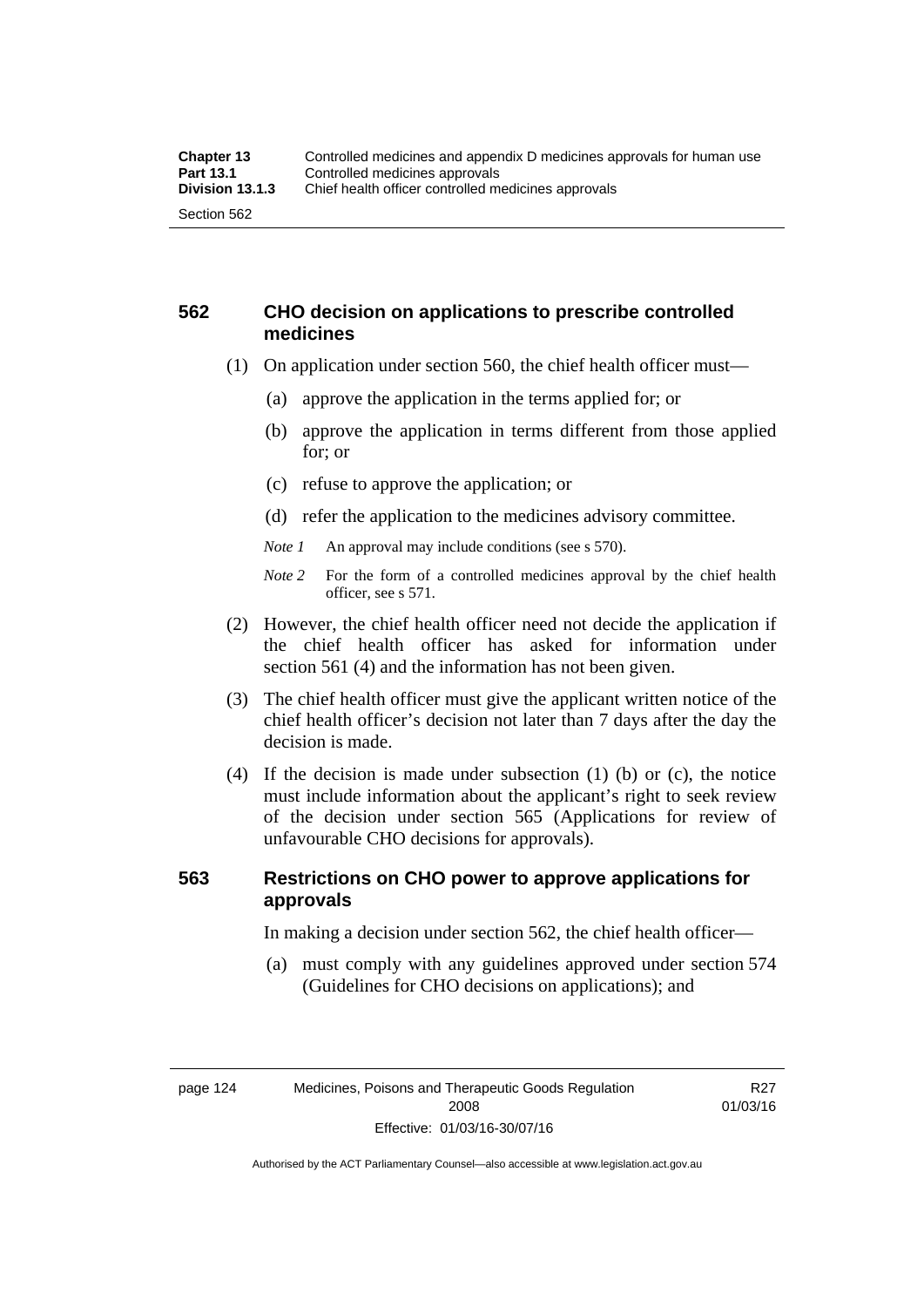- (b) must not approve an application to prescribe all forms, strengths and quantities of morphine or oxycodone for the treatment of a person who is terminally ill unless satisfied—
	- (i) a specialist has diagnosed the person as being terminally ill; and
	- (ii) the medicine is for use by the person for therapeutic purposes only; and
- (c) must not approve an application to prescribe buprenorphine or methadone to treat a drug-dependent person's drug-dependency unless the applicant is—
	- (i) a doctor who is working at a hospital, or an institution mentioned in section 557 (2) (a) (ii) (Standing interim approval to prescribe buprenorphine and methadone for patients of certain institutions); or
	- (ii) an intern doctor who is working at a hospital, or an institution mentioned in section  $557(2)$  (a) (ii), and who is acting under the direct supervision of a doctor at the hospital or institution; or
	- (iii) a doctor who is treating a person held in police custody; or
	- (iv) a doctor who holds an endorsement under section 582 (CHO decisions on applications for endorsement to treat drug-dependency); or
	- (v) a doctor who is prescribing continuing opioid dependency treatment for up to 5 drug-dependent people if—
		- (A) the people have already undergone opioid dependency treatment for at least 14 consecutive days (the *initial treatment*); and

R27 01/03/16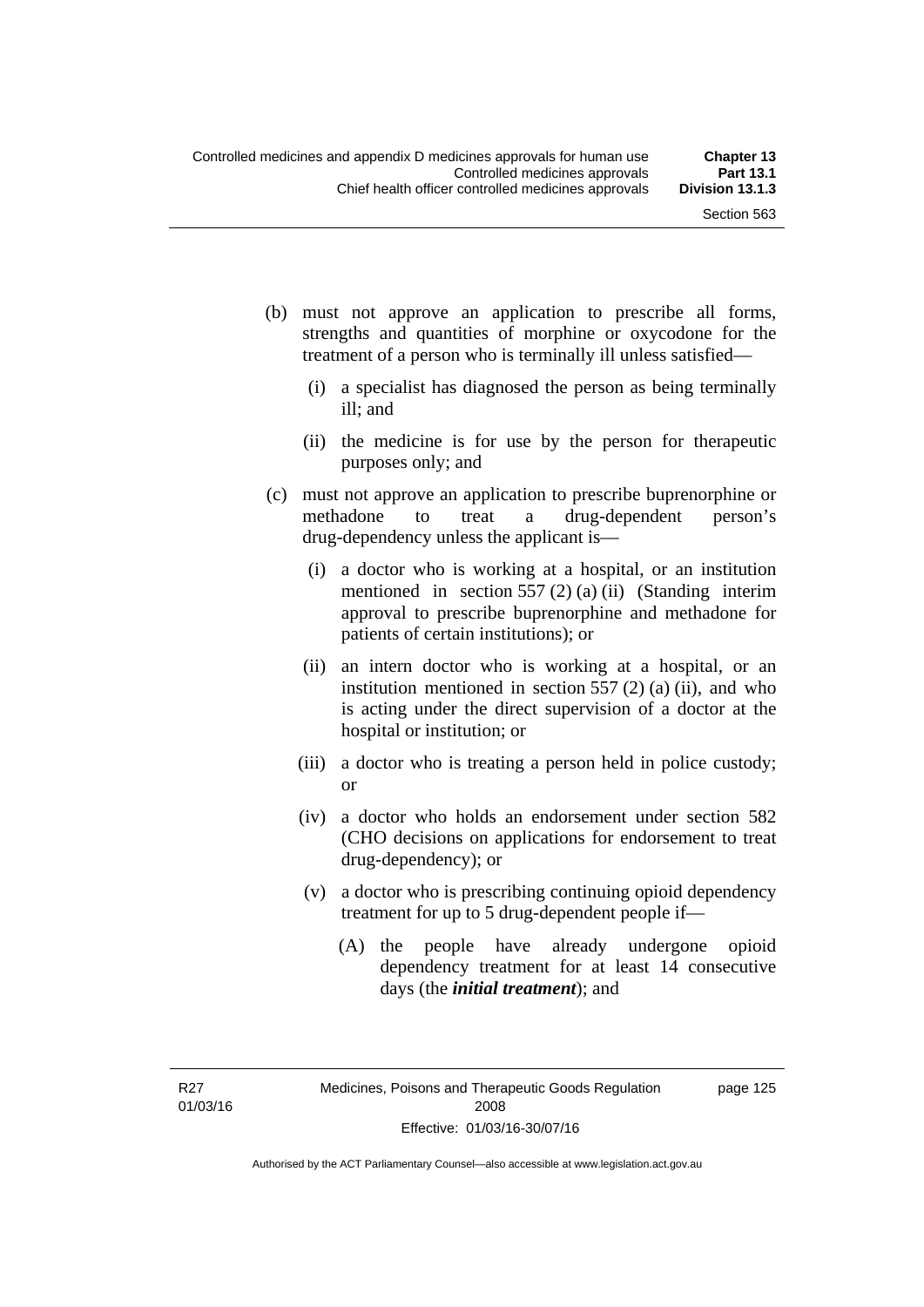(B) the initial treatment was prescribed by a doctor holding an endorsement under section 582.

*Note Doctor* does not include an intern doctor (see dict).

#### **564 Term of CHO controlled medicines approvals**

A controlled medicines approval under this division is for the period (not longer than 1 year) stated in the approval.

#### **565 Applications for review of unfavourable CHO decisions for approvals**

- (1) This section applies if, under section 562, the chief health officer—
	- (a) approves an application for a controlled medicines approval in terms different from those applied for; or
	- (b) refuses to approve the application for an approval.
- (2) The applicant for the approval may, not later than 7 days after the day the person receives written notice of the decision, apply to the medicines advisory committee for review of the decision.
- (3) The application for review—
	- (a) must be in writing signed by the applicant; and
	- (b) must set out the grounds for the application; and
	- (c) may include any information that the applicant considers appropriate for the review.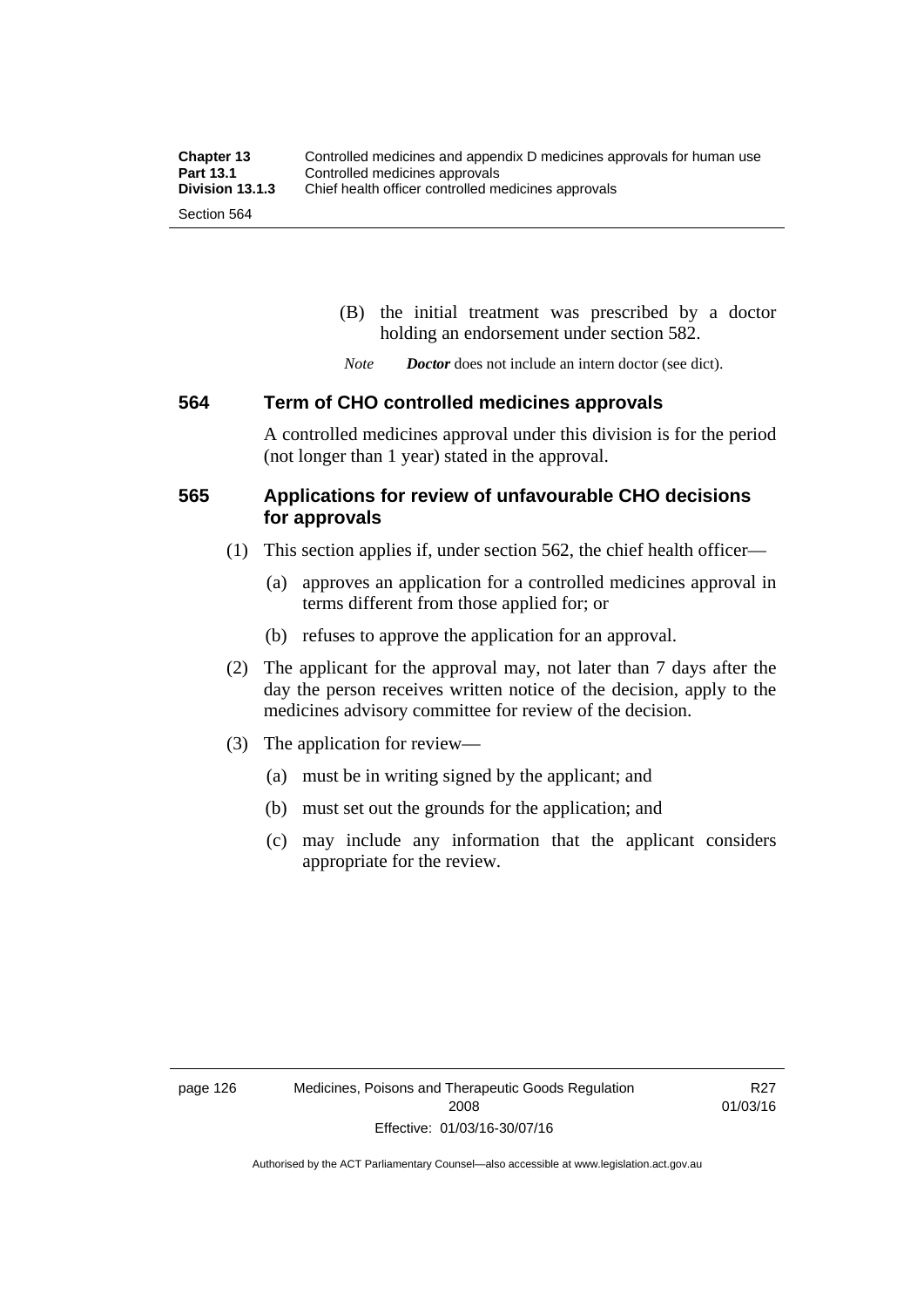#### **566 Medicines advisory committee—referred applications and review of unfavourable CHO decisions**

- (1) This section applies to an application—
	- (a) for approval to prescribe a controlled medicine referred to the medicines advisory committee under section 562 (1) (d); or
	- (b) under section 565 for review of a decision of the chief health officer on an application for a controlled medicines approval.
- (2) The medicines advisory committee may, in writing, ask the applicant to give the committee further information about the treatment of the person to whom the application relates not later than a stated reasonable time.
- (3) After considering the application and any further information provided in accordance with a notice under subsection (2), the medicines advisory committee must—
	- (a) for an application for review of a decision by the chief health officer—
		- (i) recommend that the chief health officer confirm the decision made; or
		- (ii) do both of the following:
			- (A) recommend that the chief health officer revoke the decision made;
			- (B) make a recommendation under paragraph (b) (i), (ii) or (iii); or
	- (b) recommend that the chief health officer—
		- (i) approve the application to prescribe a controlled medicine in the terms applied for; or
		- (ii) approve the application in terms different from those applied for; or

R27 01/03/16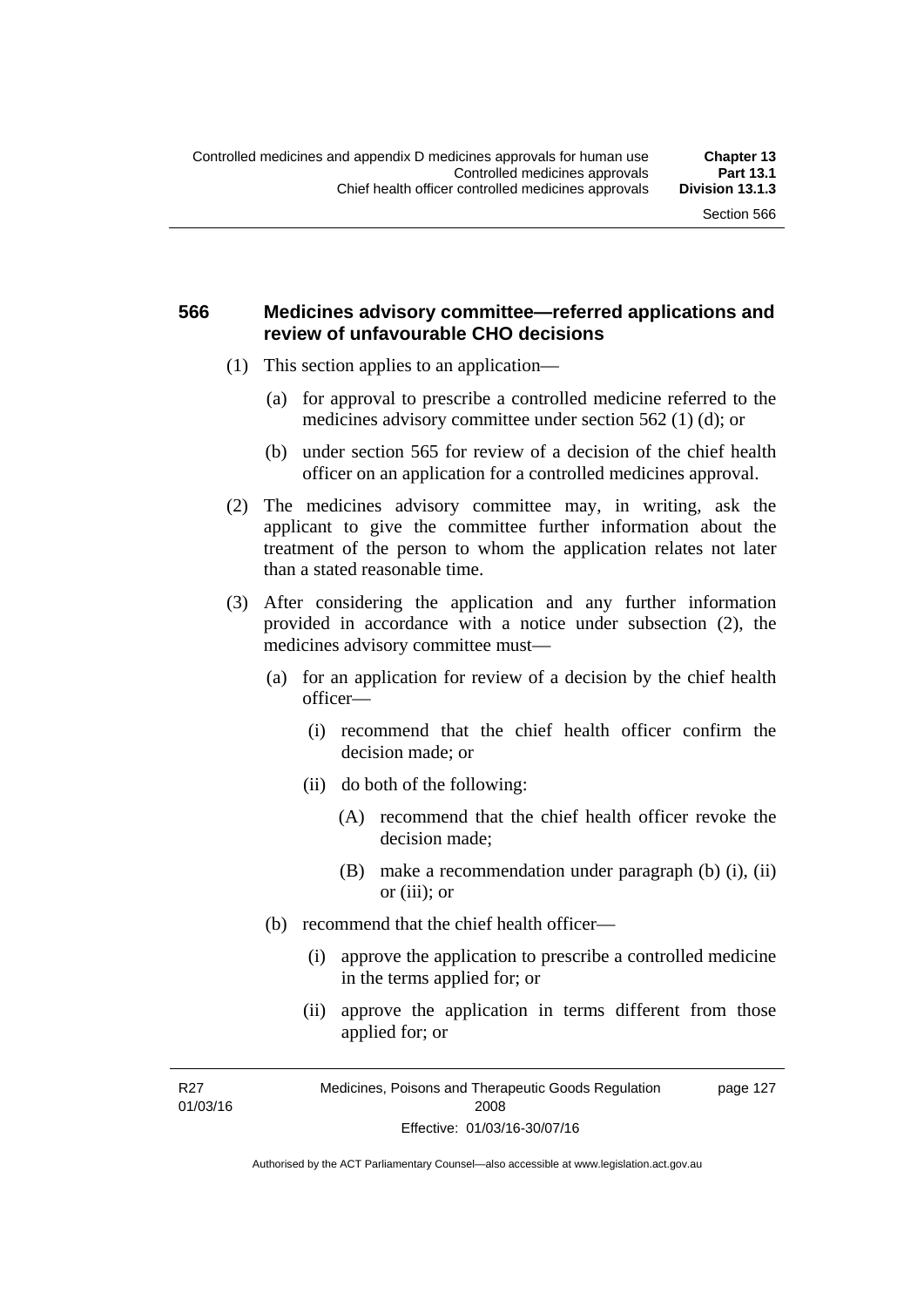- (iii) refuse to approve the application.
- *Note 1* The medicines advisory committee may recommend that the chief health officer include conditions in the approval (see s 570 (2)).
- *Note 2* The chief health officer must consider the committee's recommendation (see s 573).
- (4) A recommendation must be in writing.

#### **567 Amendment and revocation of controlled medicines approvals**

- (1) The chief health officer may amend or revoke a controlled medicines approval on the chief health officer's own initiative and without consulting the medicines advisory committee.
- (2) The medicines advisory committee may recommend that the chief health officer amend or revoke a controlled medicines approval, whether or not the approval was given on the recommendation of the committee.

*Note* The chief health officer must consider the committee's recommendation (see s 573).

- (3) A recommendation must be in writing.
- (4) The chief health officer must send the approval-holder written notice of the chief health officer's decision not later than 7 days after the day the decision is made.
- (5) If the decision is to amend or revoke a controlled medicines approval under subsection (1), the notice must include information about the approval-holder's right to seek review of the decision under section 568.
- (6) In this section:

*amend*, a controlled medicines approval, includes imposing a condition on, or changing a condition of, the approval.

R27 01/03/16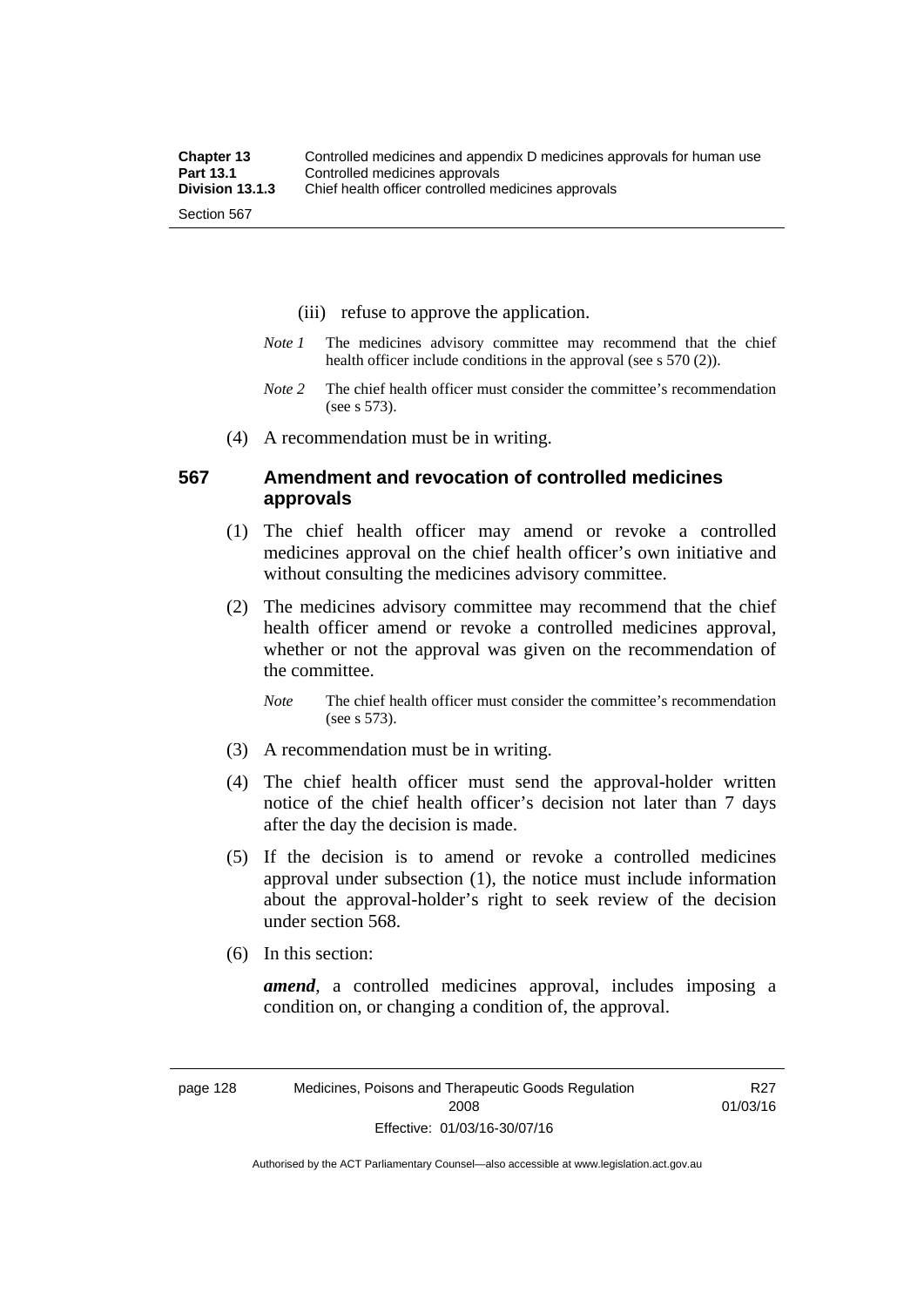### **568 Application for review of amendment and revocation on CHO initiative**

- (1) This section applies if the chief health officer amends or revokes a controlled medicines approval under section 567 (1).
- (2) The person to whom the approval was given may, not later than 7 days after the day the person is given written notice of the amendment or revocation, apply to the medicines advisory committee for review of the decision.
- (3) The application for review—
	- (a) must be in writing signed by the applicant; and
	- (b) must set out the grounds for the application; and
	- (c) may include any information that the applicant considers appropriate for the review.
- (4) To remove any doubt, the decision to which the application relates continues to operate despite the making of the application until the day the chief health officer's decision following a recommendation under section 569 (3) takes effect.

#### **569 Medicines advisory committee—review of amendment or revocation on CHO initiative**

- (1) This section applies if an application is made to the medicines advisory committee under section 568 to review a decision (the *original decision*) of the chief health officer to amend or revoke a controlled medicines approval.
- (2) The medicines advisory committee may, in writing, ask the designated prescriber to give the committee further information about the treatment of the person to whom the application relates not later than a stated reasonable time.

page 129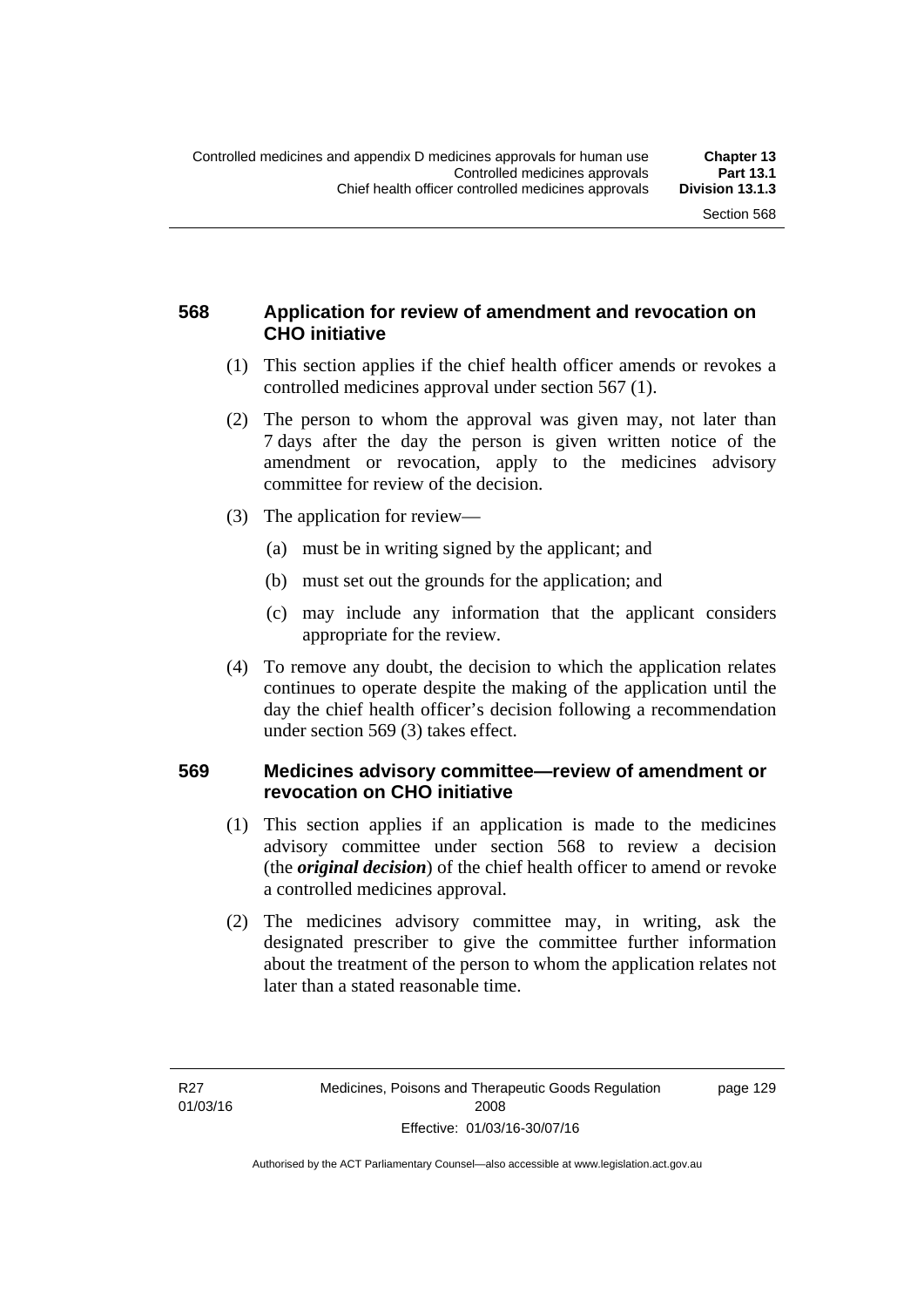| <b>Chapter 13</b> | Controlled medicines and appendix D medicines approvals for human use |
|-------------------|-----------------------------------------------------------------------|
| <b>Part 13.1</b>  | Controlled medicines approvals                                        |
| Division 13.1.3   | Chief health officer controlled medicines approvals                   |
| Section 570       |                                                                       |

- (3) After considering the application for review and any further information provided in accordance with a notice under subsection (2), the medicines advisory committee must recommend that the chief health officer—
	- (a) confirm the original decision; or
	- (b) revoke the original decision; or
	- (c) revoke the original decision and approve the application as recommended by the committee.
	- *Note 1* The medicines advisory committee may recommend that the chief health officer include conditions in the approval (see s 570 (2)).
	- *Note 2* The chief health officer must consider the committee's recommendation (see s 573).
- (4) A recommendation must be in writing.

#### **570 Conditional controlled medicines approvals**

- (1) The chief health officer may include conditions for the safe or proper use of a controlled medicine in a controlled medicines approval.
- (2) The medicines advisory committee may recommend that the chief health officer include conditions for the safe or proper use of a controlled medicine in a controlled medicines approval.
	- *Note* The chief health officer must consider the committee's recommendation (see s 573).

### **571 Form of CHO controlled medicines approvals**

- (1) A controlled medicines approval given by the chief health officer must include the following:
	- (a) the name of the controlled medicine to which the approval relates;

R27 01/03/16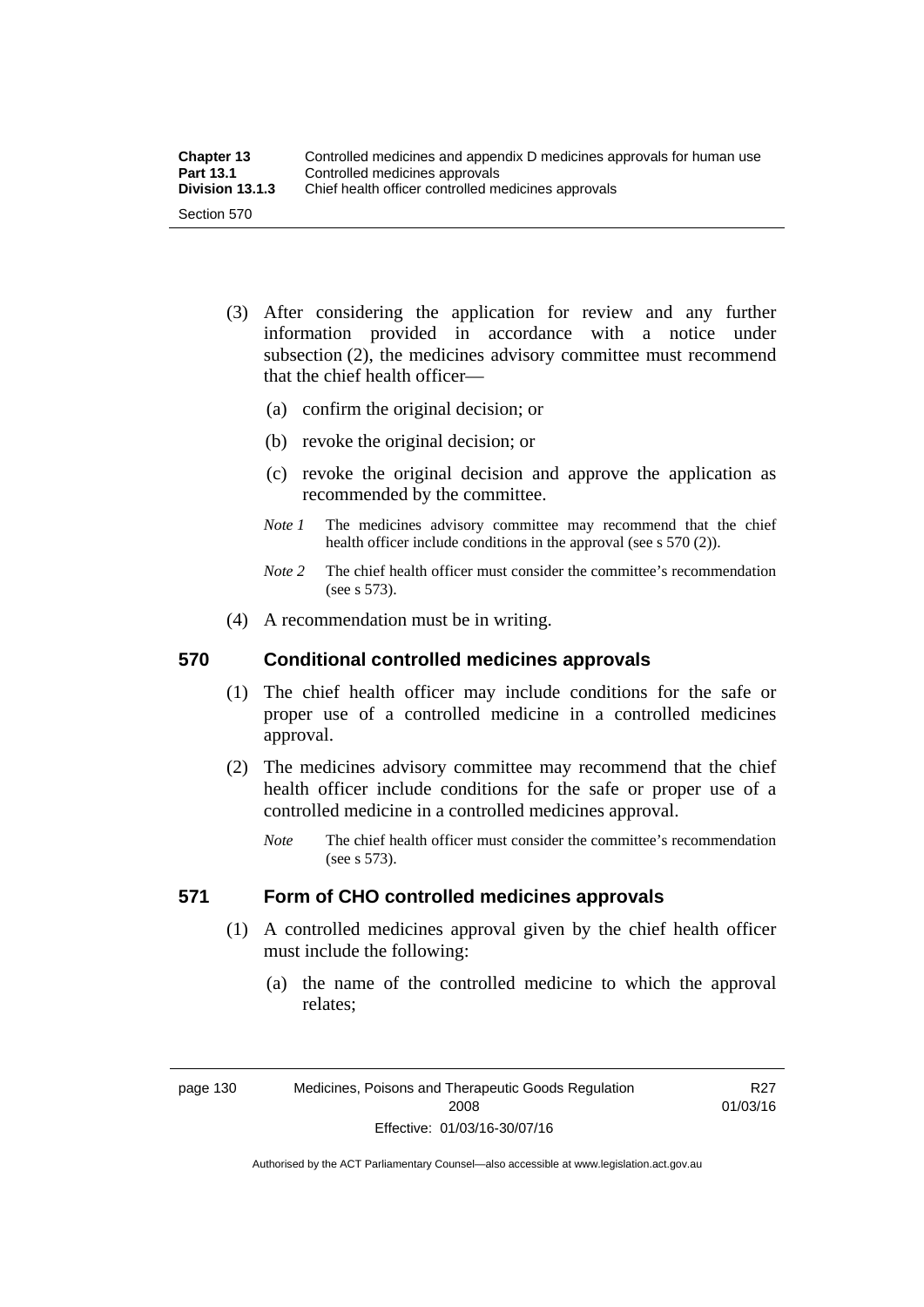- (b) the maximum quantity of the medicine that may be prescribed under the approval;
	- *Note 1* For morphine or oxycodone for a person with a terminal illness, see s (2).
	- *Note 2* For buprenorphine or methadone for a drug-dependent person, see s (3).
- (c) the form and strength of the medicine that may be prescribed under the approval;
	- *Note* Other forms and strengths may be prescribed in accordance with s 32.
- (d) the period when the medicine may be prescribed under the approval or when the approval ends;
- (e) an identifying number for the approval;
- (f) any condition to which the approval is subject.
- *Note* If the approval is an oral approval, the prescriber must send the chief health officer a written application (see s 31 (1) (d) (ii)).
- (2) However, for subsection (1) (b) and (c), if the controlled medicines approval relates to the treatment of a person with a terminal illness, the approval may provide that all forms, strengths and quantities of morphine or oxycodone are approved.
- (3) Also, for subsection (1) (b), if the controlled medicines approval relates to the treatment of a drug-dependent person with buprenorphine or methadone for their drug-dependency, the approval may state the maximum daily dose that may be prescribed for the person.

page 131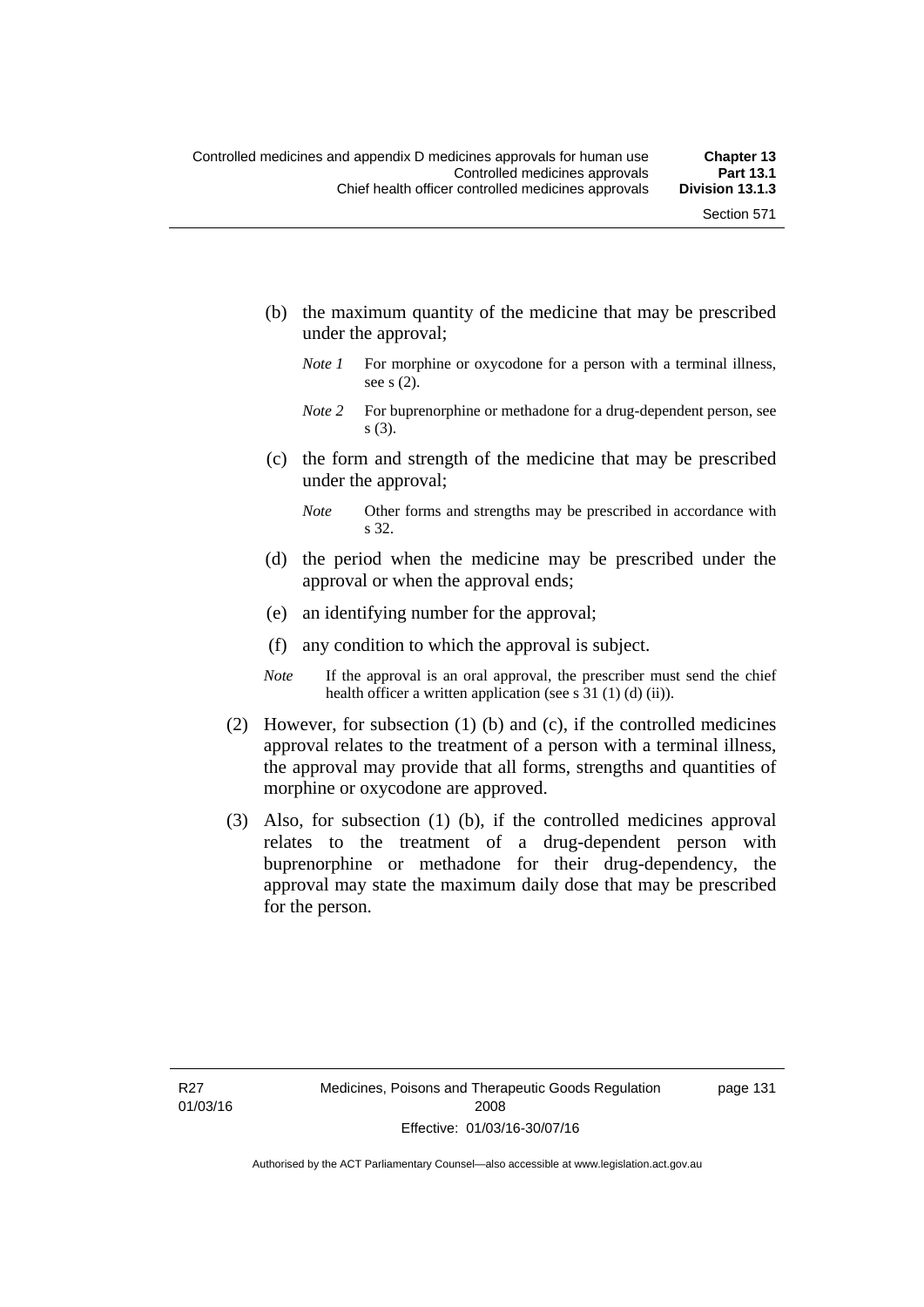#### **572 When controlled medicines approvals etc take effect**

- (1) A controlled medicines approval takes effect when the applicant receives notice of the approval or, if the approval states a later day, on the later day.
- (2) An amendment or revocation of a controlled medicines approval takes effect when the approval-holder receives notice of the amendment or revocation or, if the notice of the amendment or revocation states a later day, on the later day.

#### **573 Medicines advisory committee—recommendations to CHO**

- (1) This section applies if the medicines advisory committee recommends that the chief health officer make a decision in relation  $to$ 
	- (a) an application for a controlled medicines approval; or
	- (b) a controlled medicines approval; or
	- (c) an application under section 581 (Applications for CHO endorsement to treat drug-dependency).
- (2) The chief health officer must—
	- (a) make the decision after considering the medicines advisory committee's recommendation; and
	- (b) send the applicant or approval holder written notice of the decision not later than 7 days after the day the chief health officer makes the decision.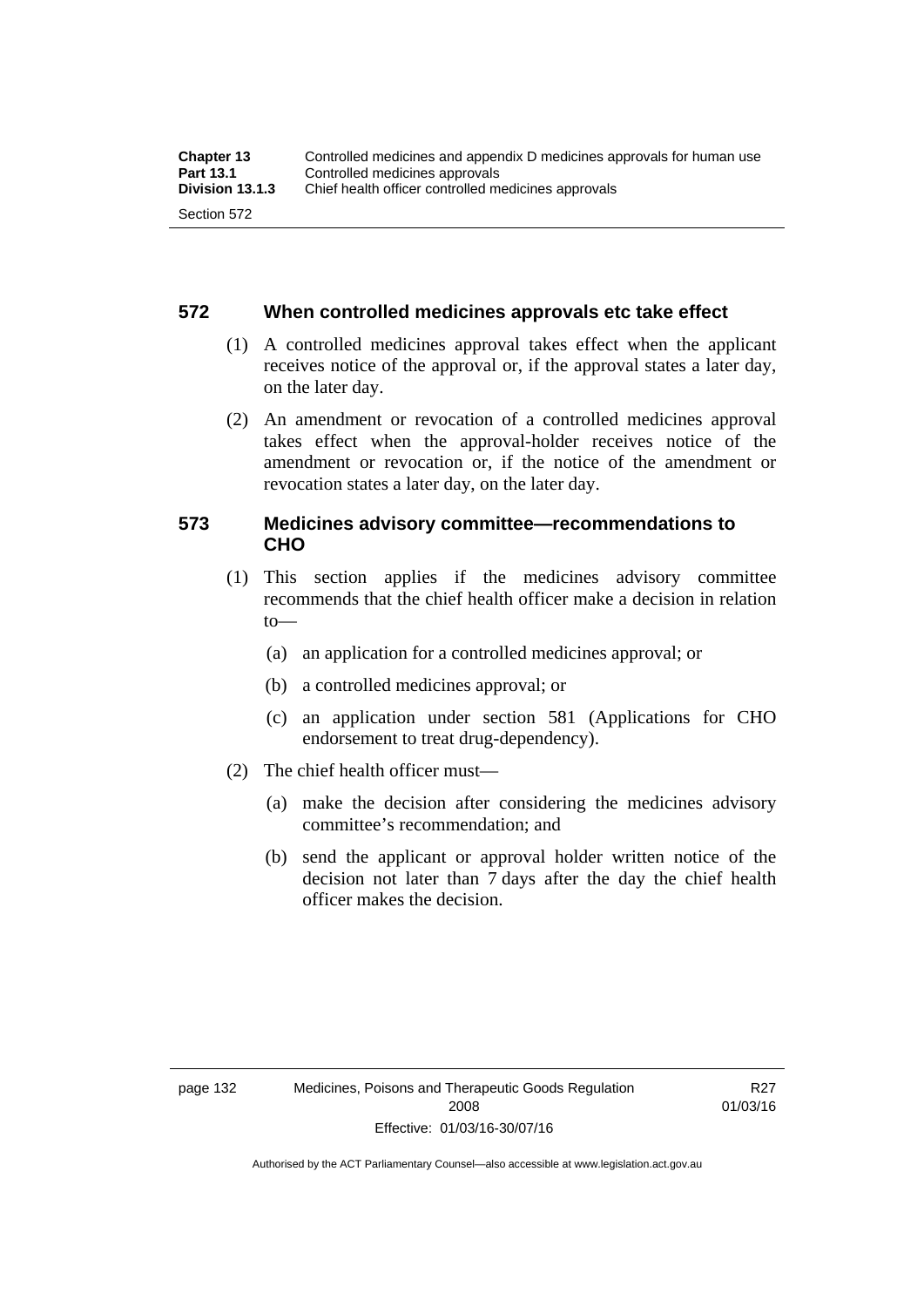#### **574 Guidelines for CHO decisions on applications**

- (1) The medicines advisory committee may give draft guidelines to the chief health officer in relation to decisions on applications under section 560 (Applications for CHO controlled medicines approvals).
- (2) The chief health officer may approve a draft guideline.
- (3) An approved guideline is a notifiable instrument.

*Note* A notifiable instrument must be notified under the [Legislation Act](http://www.legislation.act.gov.au/a/2001-14).

### **Division 13.1.4 Endorsements to treat drug-dependency**

#### **580 Meaning of** *endorsement***—div 13.1.4**

In this division:

*endorsement* means an endorsement under section 582 to prescribe buprenorphine and methadone to treat a drug-dependent person's drug-dependency.

*Note* An endorsement is not required by doctors and certain intern doctors who are working at particular institutions, see s 563 (c).

### **581 Applications for CHO endorsement to treat drug-dependency**

 (1) A doctor may, in writing, apply to the chief health officer for an endorsement.

*Note Doctor* does not include an intern doctor (see dict).

- (2) The application must include the following:
	- (a) the doctor's name and business address and telephone number;

page 133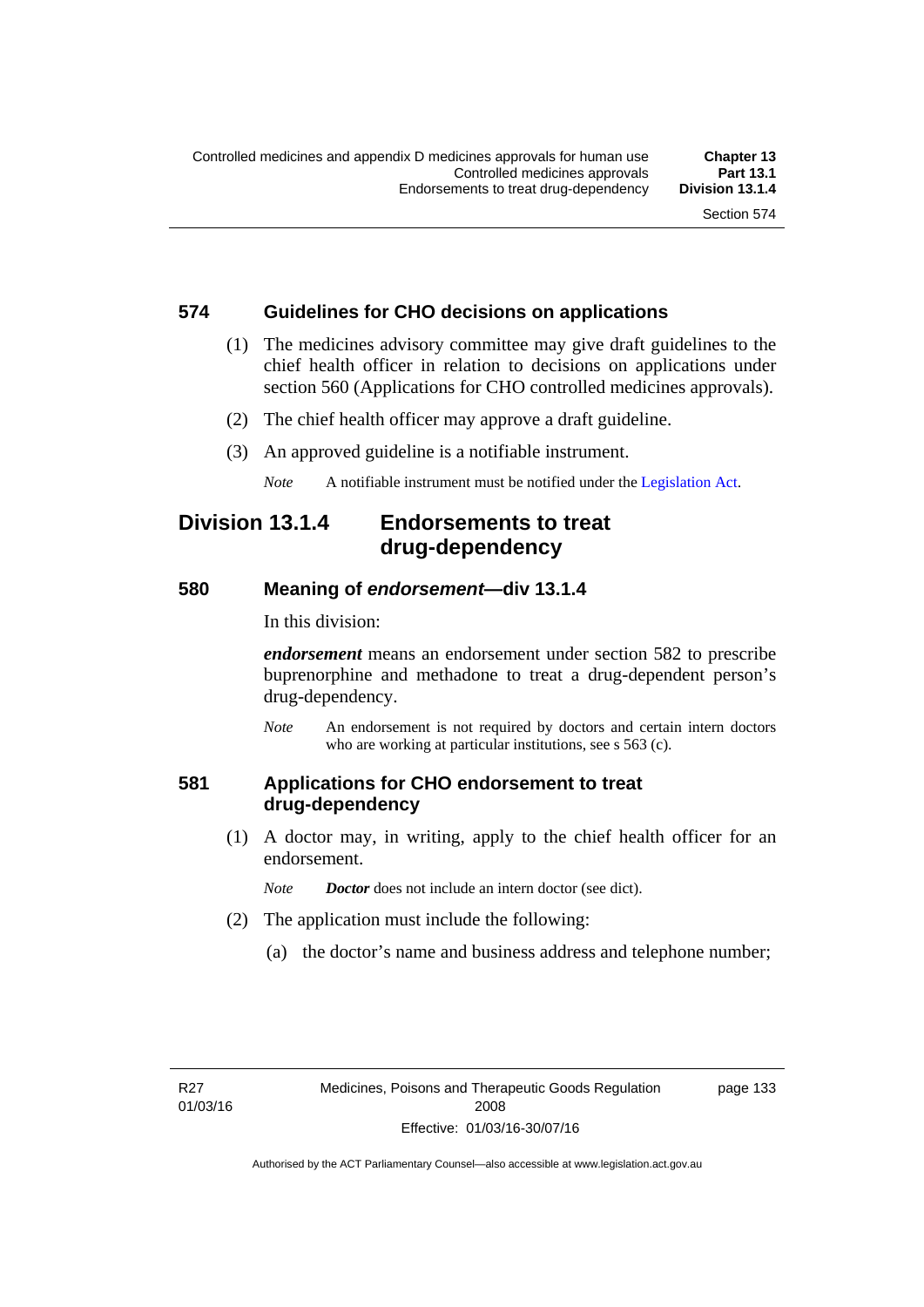- (b) the doctor's qualifications and experience in treating drug-dependency.
- *Note* If a form is approved under the [Act](http://www.legislation.act.gov.au/a/2008-26/default.asp), s 198 for this provision, the form must be used.
- (3) The chief health officer may ask the doctor for any other information reasonably required to decide the application.

#### **582 CHO decisions on applications for endorsement to treat drug-dependency**

- (1) The chief health officer must give, or refuse to give, an endorsement to a doctor who applies under section 581.
- (2) The chief health officer must not give a doctor an endorsement unless satisfied that the doctor has the qualifications and experience to treat drug-dependency.
- (3) An endorsement is subject to any condition included in the endorsement by the chief health officer.
- (4) The chief health officer must give the doctor written notice of the chief health officer's decision not later than 7 days after the day the decision is made.
- (5) If the chief health officer refuses the application, the notice must include information about the doctor's right to seek review of the decision under section 584.

#### **583 Form of CHO endorsements to treat drug-dependency**

An endorsement by the chief health officer must include the following:

- (a) the doctor's name;
- (b) an identifying number for the endorsement;
- (c) any condition to which the endorsement is subject.

page 134 Medicines, Poisons and Therapeutic Goods Regulation 2008 Effective: 01/03/16-30/07/16

R27 01/03/16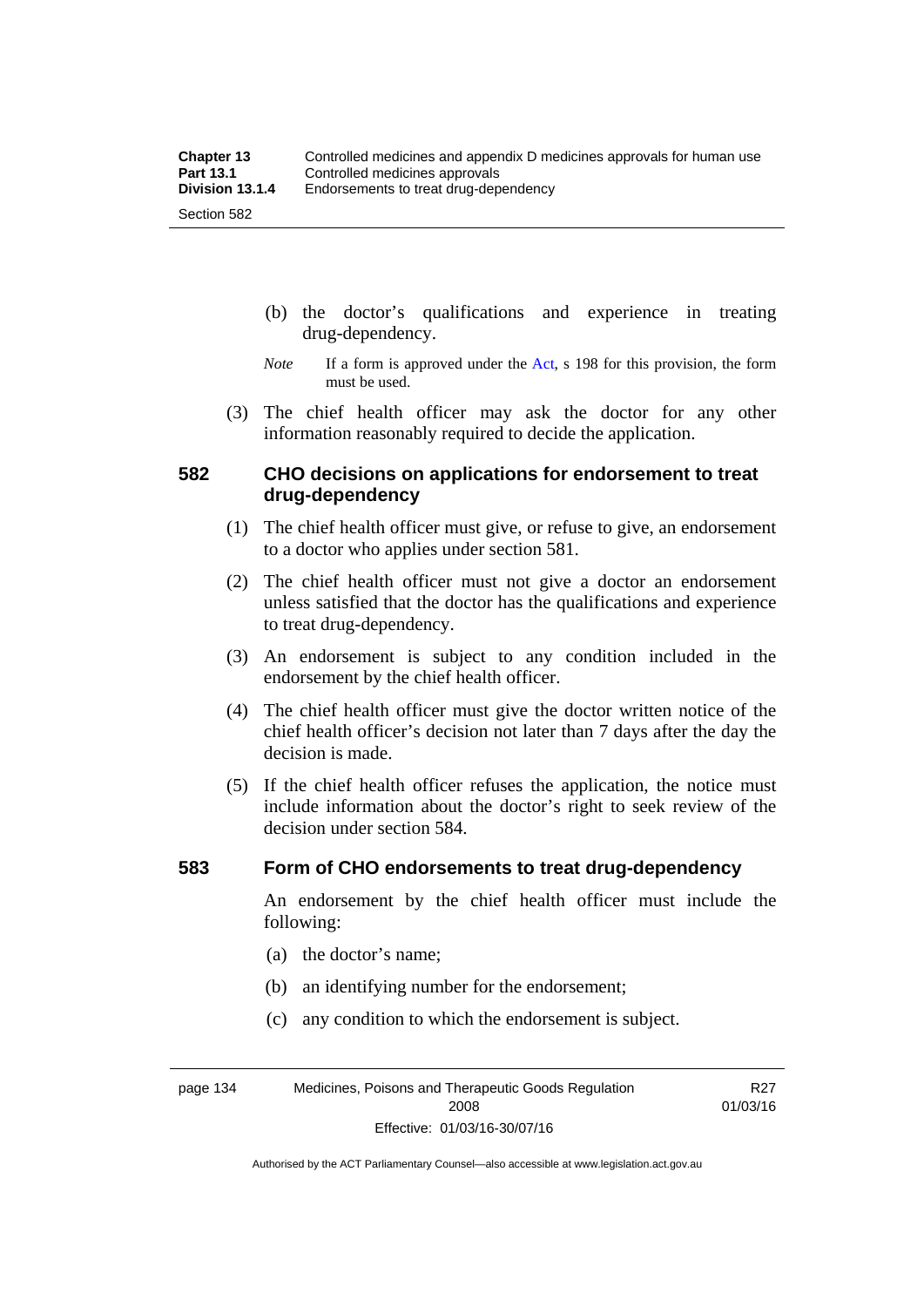#### **584 Medicines advisory committee—review of CHO decisions to refuse endorsements to treat drug-dependency**

- (1) This section applies if the chief health officer refuses under section 582 to give an endorsement to a doctor.
- (2) The doctor may, not later than 28 days after the day the doctor receives written notice of the decision, apply to the medicines advisory committee for review of the decision.
- (3) The application for review—
	- (a) must be in writing signed by the doctor; and
	- (b) must set out the grounds for the application; and
	- (c) may include any information that the doctor considers appropriate for the review.
- (4) The medicines advisory committee may, in writing, ask the doctor to give the committee further information that the committee reasonably needs to decide the application.
- (5) After considering the application and any further information provided in accordance with a notice under subsection (4), the medicines advisory committee must—
	- (a) recommend that the chief health officer confirm the decision made; or
	- (b) recommend that the chief health officer revoke the decision made and approve the application as recommended by the committee.
	- *Note* The chief health officer must consider the committee's recommendation (see s 573).
- (6) A recommendation must be in writing.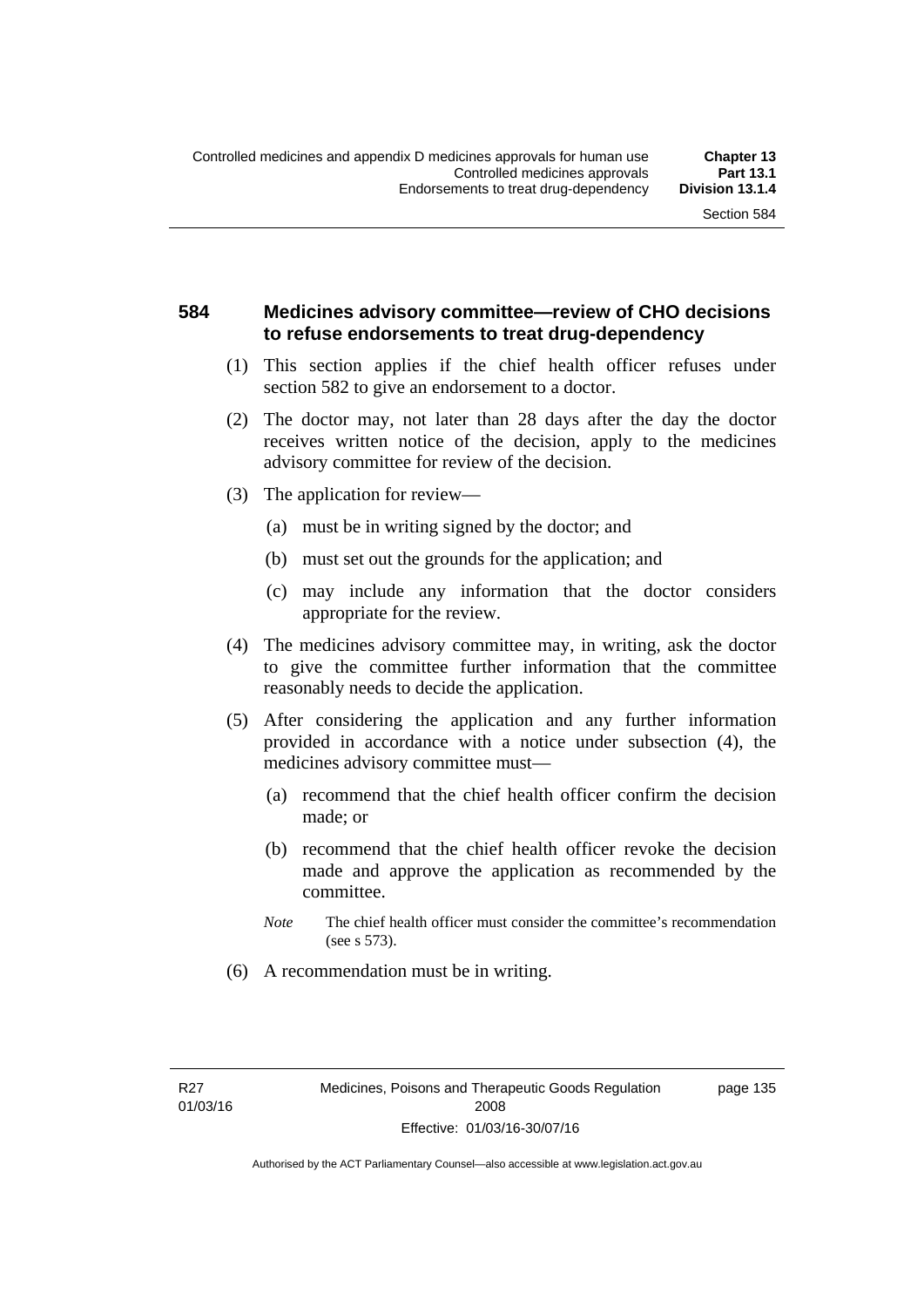# **Part 13.2 Appendix D medicines approvals**

*Note* It is a condition of an authorisation to prescribe a designated appendix D medicine for the prescriber to have an approval under this part (see s 33 (a)).

#### **590 Meaning of** *appendix D medicines approval*

In this regulation:

*appendix D medicines approval* means an approval under section 591 or section 593.

#### **591 Standing approval to prescribe designated appendix D medicines**

A doctor is approved to prescribe a designated appendix D medicine for a purpose mentioned in schedule 3 (Designated appendix D medicines—standing approvals), part 3.2, column 3 in relation to the medicine if—

- (a) the medicine is mentioned in the schedule, part 3.2, column 3 in relation to the doctor; and
- (b) if the schedule, part 3.2, column 4 contains a condition in relation to the medicine—the doctor prescribes the medicine in accordance with the condition.

#### **Example—par (b)**

If sch 3, pt 3.2, col 4 includes a condition requiring a doctor to advise a woman of child-bearing age to avoid becoming pregnant during or for a certain period after the completion of treatment, the doctor is authorised to prescribe the medicine only if the doctor gives the patient the advice.

- *Note 1 Doctor* does not include an intern doctor (see dict).
- *Note 2* An example is part of the regulation, is not exhaustive and may extend, but does not limit, the meaning of the provision in which it appears (see [Legislation Act,](http://www.legislation.act.gov.au/a/2001-14) s 126 and s 132).

page 136 Medicines, Poisons and Therapeutic Goods Regulation 2008 Effective: 01/03/16-30/07/16

R27 01/03/16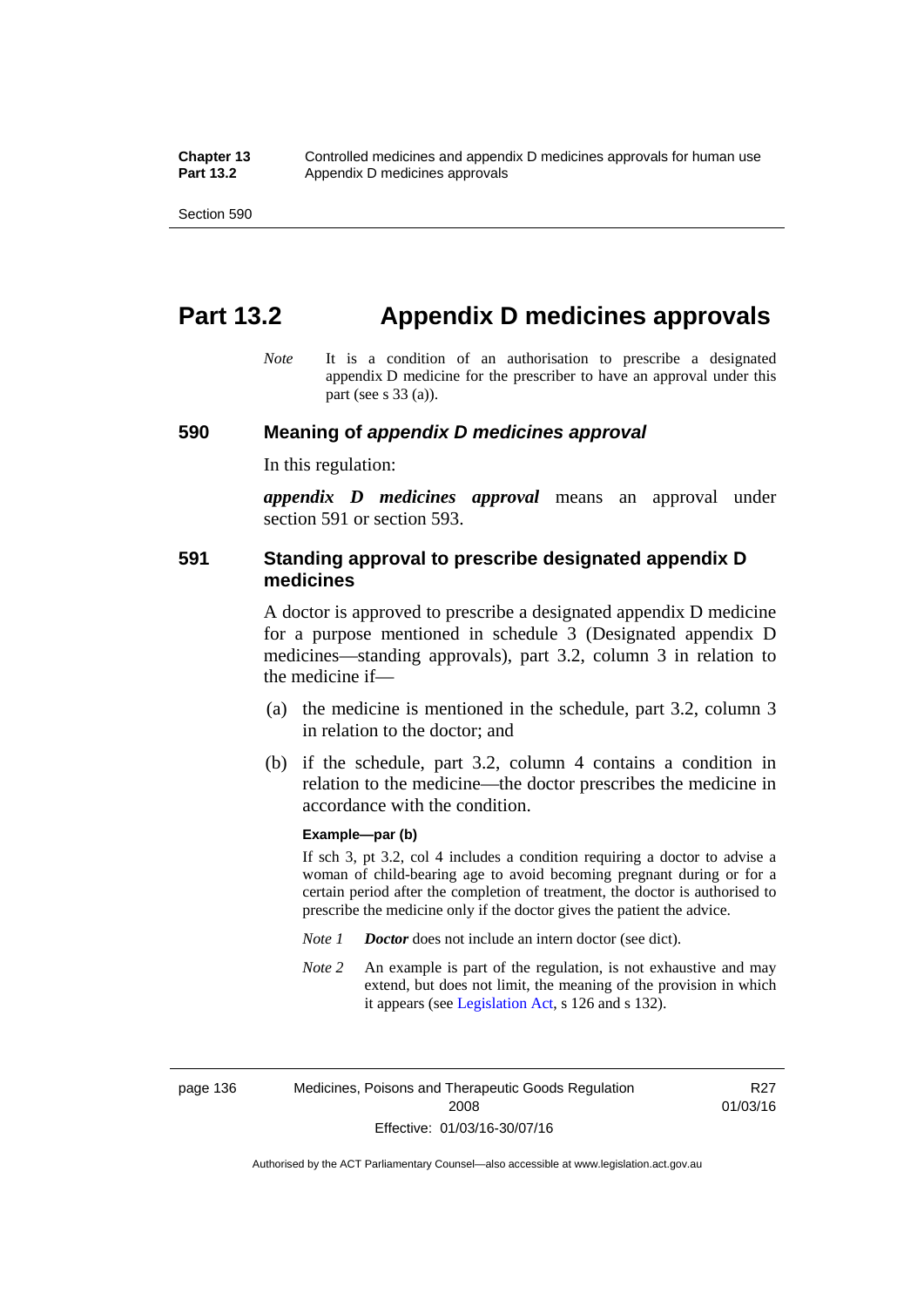### **592 Applications for CHO approval to prescribe designated appendix D medicines**

 (1) A doctor may, in writing, apply to the chief health officer for approval to prescribe a designated appendix D medicine for a purpose mentioned in schedule 3 (Designated appendix D medicines—standing approvals), part 3.2, column 3 in relation to the medicine.

*Note Doctor* does not include an intern doctor (see dict).

- (2) The application must include the following:
	- (a) the medicine's name;
	- (b) the doctor's name, business address and telephone number;
	- (c) if the doctor is a specialist—the specialist area in which the doctor practises;
	- (d) if the doctor is not a specialist—the doctor's qualifications and experience in relation to the medicine.
	- *Note* If a form is approved under the [Act](http://www.legislation.act.gov.au/a/2008-26/default.asp), s 198 for this provision, the form must be used.
- (3) The chief health officer may ask the doctor for any other information reasonably required to decide the application.

#### **593 CHO decisions on applications to prescribe designated appendix D medicines**

- (1) The chief health officer must approve, or refuse to approve, an application by a doctor under section 592 for approval to prescribe a designated appendix D medicine.
- (2) An approval under subsection (1) to prescribe a designated appendix D medicine is subject to the following conditions:
	- (a) that the doctor complies with any conditions in schedule 3, part 3.2, column 4 in relation to the medicine;

R27 01/03/16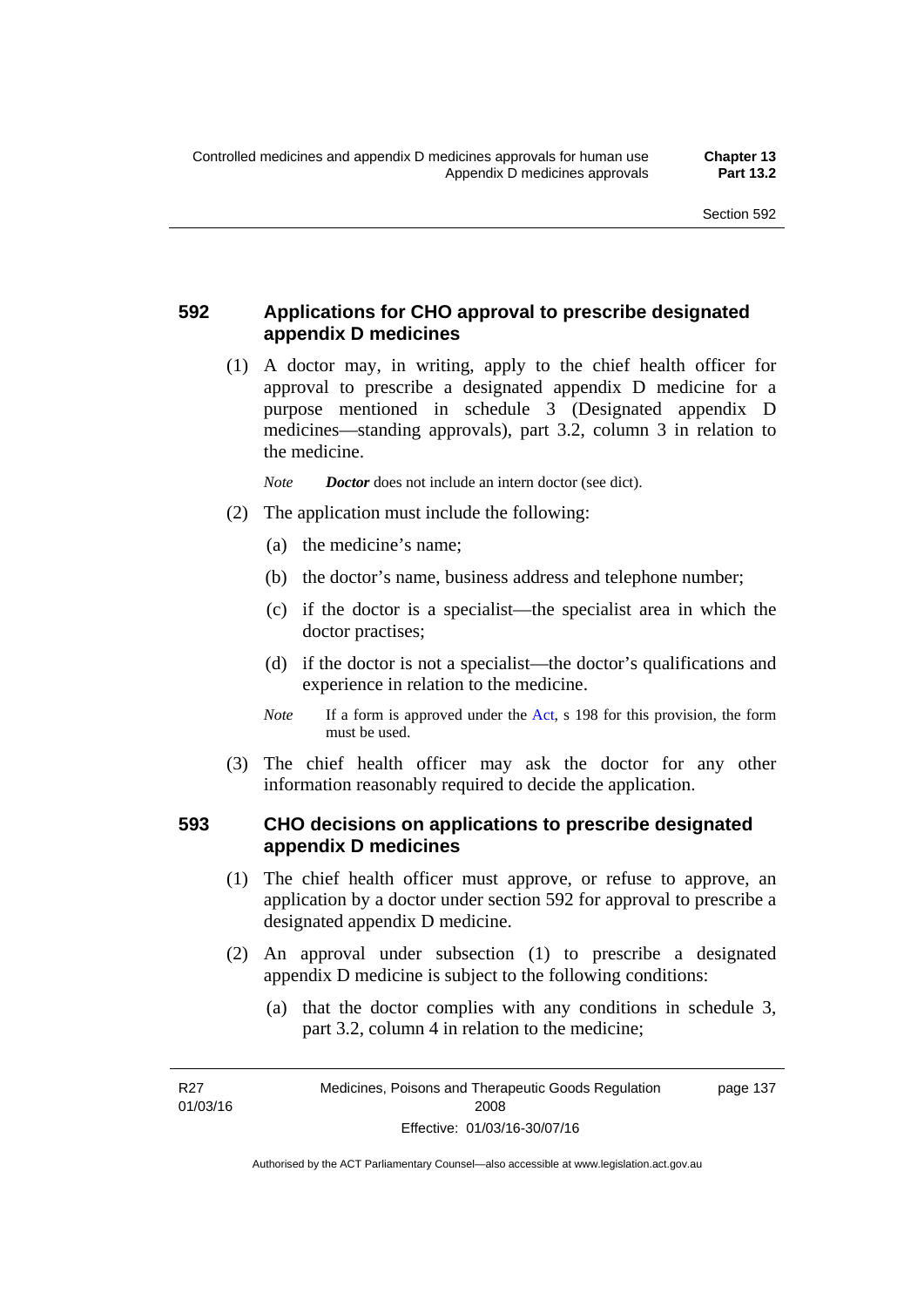(b) any other condition included in the approval by the chief health officer.

#### **Example—par (a)**

If sch 3, pt 3.2, col 4 includes a condition requiring a doctor to advise a woman of child-bearing age to avoid becoming pregnant during or for a certain period after the completion of treatment, the doctor is authorised to prescribe the medicine only if the doctor gives the patient the advice.

- *Note* An example is part of the regulation, is not exhaustive and may extend, but does not limit, the meaning of the provision in which it appears (see [Legislation Act,](http://www.legislation.act.gov.au/a/2001-14) s 126 and s 132).
- (3) For this section, the chief health officer—
	- (a) must have regard to the specialist area (if any) in which the doctor practises and the requirements (if any) stated in the medicines and poisons standard, appendix D for the medicine to which the application relates; and
	- (b) may have regard to anything else the chief health officer considers appropriate.
- (4) The chief health officer must send the doctor written notice of the chief health officer's decision not later than 7 days after the day the decision is made.

#### **594 Form of CHO appendix D medicines approvals**

An appendix D medicines approval given by the chief health officer must include the following:

- (a) the doctor's name;
- (b) the name of the medicine to which the approval relates;
- (c) an identifying number for the approval;
- (d) any condition included in the approval by the chief health officer.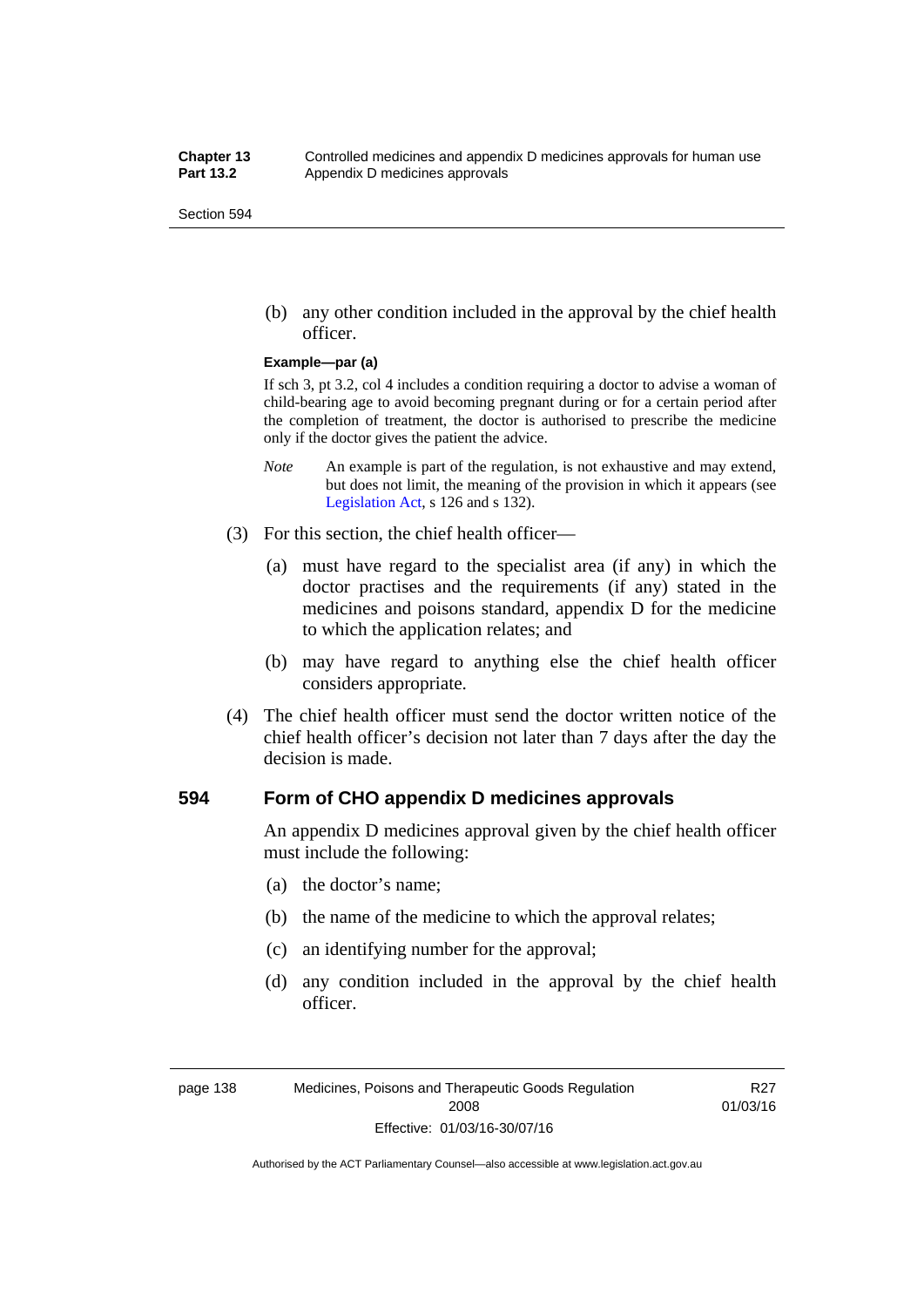# **Chapter 14 Medicines licences**

### **Part 14.1 Medicines licences generally**

#### **600 Medicines licences that may be issued—Act, s 78 (2)**

The following licences for medicines may be issued:

- (a) a licence for a program of research or education in relation to a controlled medicine (a *controlled medicines research and education program licence*);
- (b) a licence for medicines for first-aid kits (a *first-aid kit licence*);
- (c) a licence for the supply by wholesale of a medicine (a *medicines wholesalers licence*);
- (d) a licence for the treatment of opioid dependency with buprenorphine or methadone (an *opioid dependency treatment licence*);
- (e) a licence for the sale by retail of pharmacy medicines by a person who is not a pharmacist (a *pharmacy medicines rural communities licence*).
- *Note* Other medicines licences may also be issued (see [Act,](http://www.legislation.act.gov.au/a/2008-26/default.asp) s 78 (3)).

R27 01/03/16 page 139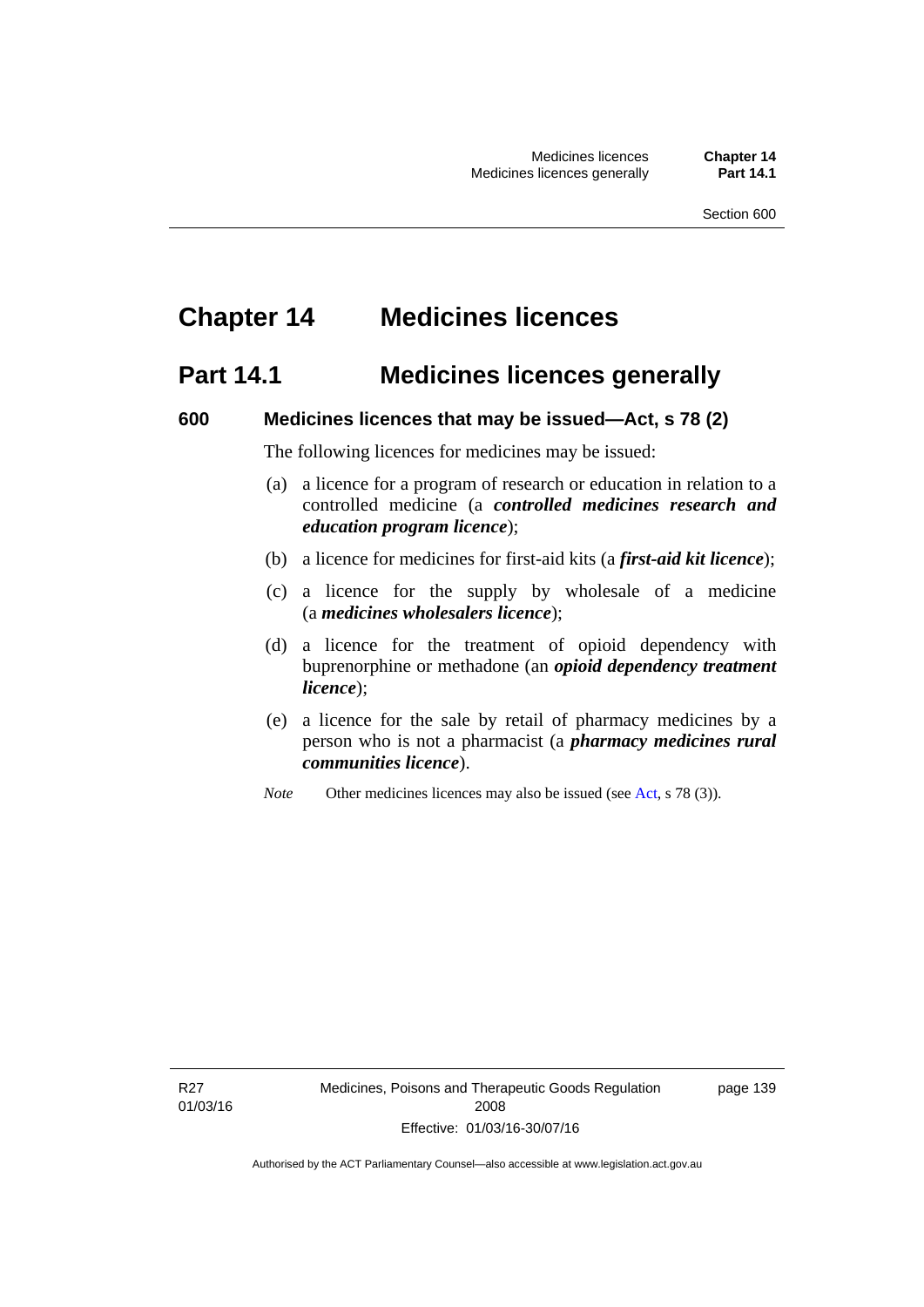# **Part 14.2 Controlled medicines research and education program licences**

*Note* For research and education activities in relation to other medicines, see pt 9.4.

#### **605 Applications for controlled medicines research and education program licences**

- (1) An application for a controlled medicines research and education program licence for a controlled medicine must be in writing, signed by the applicant, and include the following:
	- (a) the full name, address and academic, professional or other relevant qualifications of—
		- (i) the person who is to supervise the program; and
		- (ii) the person who is to conduct the program;
	- (b) the name of the recognised research institution at or under which the program is proposed to be conducted;
		- *Note Recognised research institution*—see the [Act](http://www.legislation.act.gov.au/a/2008-26/default.asp), s 20 (5).
	- (c) whether the program will be conducted at, or under the authority of, the recognised research institution;
	- (d) the premises where the program will be conducted;
	- (e) the controlled medicine, and the form and strength of the medicine, for which the licence is sought;
	- (f) the maximum quantity of the medicine that would be possessed under the licence at any time;
	- (g) a description of the program, including an explanation of why the program cannot be carried out satisfactorily without the use of the medicine;
	- (h) the supervision arrangements for the program;

page 140 Medicines, Poisons and Therapeutic Goods Regulation 2008 Effective: 01/03/16-30/07/16 R27 01/03/16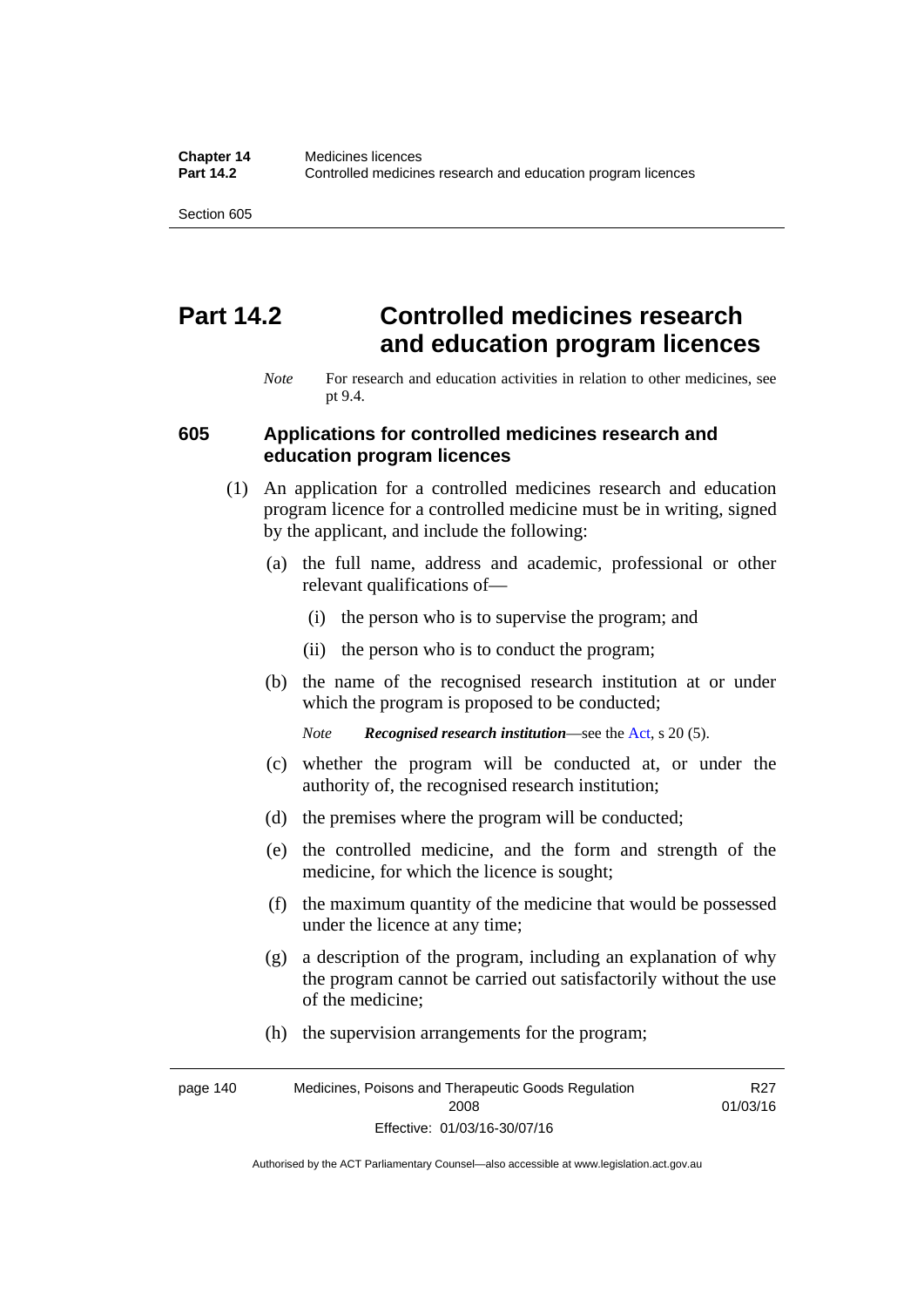- (i) the period for which the licence is sought.
- *Note 1* If a form is approved under the [Act](http://www.legislation.act.gov.au/a/2008-26/default.asp), s 198 for this provision, the form must be used.
- *Note* 2 A fee may be determined under the [Act,](http://www.legislation.act.gov.au/a/2008-26/default.asp) s 197 for this provision.
- (2) The application must be accompanied by a written approval of the program by the person in charge of—
	- (a) the recognised research institution; or
	- (b) a faculty or division of the institution.

#### **606 Restrictions on issuing of controlled medicines research and education program licences—Act, s 85 (1) (a)**

The chief health officer must not issue a controlled medicines research and education program licence to a person unless—

- (a) the program to which the licence relates will be conducted at, or under the authority of, a recognised research institution; and
- (b) the program is approved by a person mentioned in section 605 (2); and
- (c) satisfied that the program—
	- (i) cannot be carried out without the use of the controlled medicine to which the licence application relates; and
	- (ii) will be adequately supervised.

### **607 Additional information for controlled medicines research and education program licences—Act, s 88 (1) (k)**

The following additional information is prescribed for a controlled medicines research and education program licence:

 (a) the research or education program for which the licence is issued;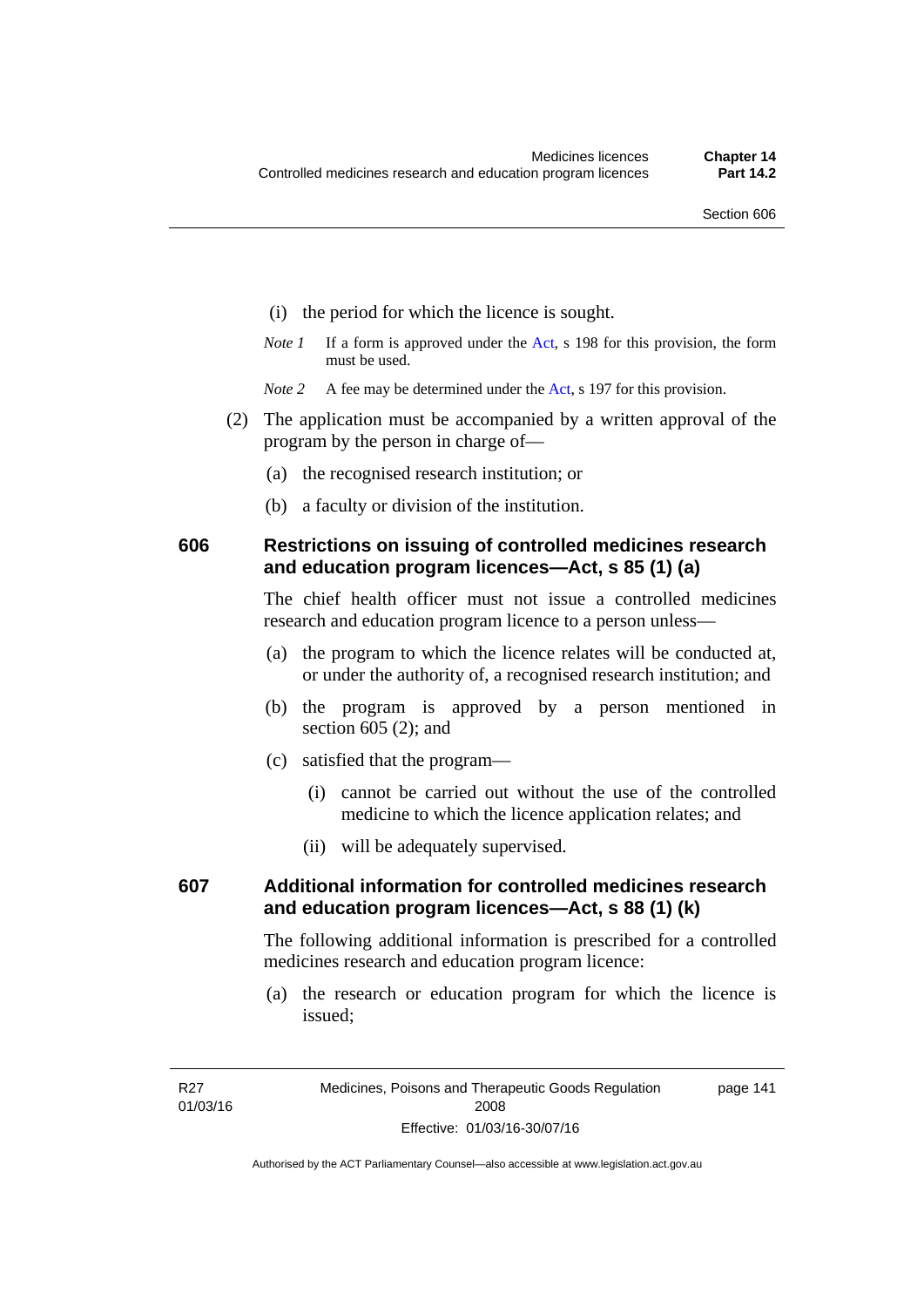- (b) the name of the program's supervisor;
- (c) the dealings with a controlled medicine authorised by the licence;
- (d) the premises where the program will be conducted;
- (e) the maximum quantity of the controlled medicine that may be possessed at any time for the program;
- (f) the total quantity of the controlled medicine that may be possessed for the program during the period of the licence;
- (g) the form and strength of the controlled medicine that may be obtained and possessed for the program.

page 142 Medicines, Poisons and Therapeutic Goods Regulation 2008 Effective: 01/03/16-30/07/16

R27 01/03/16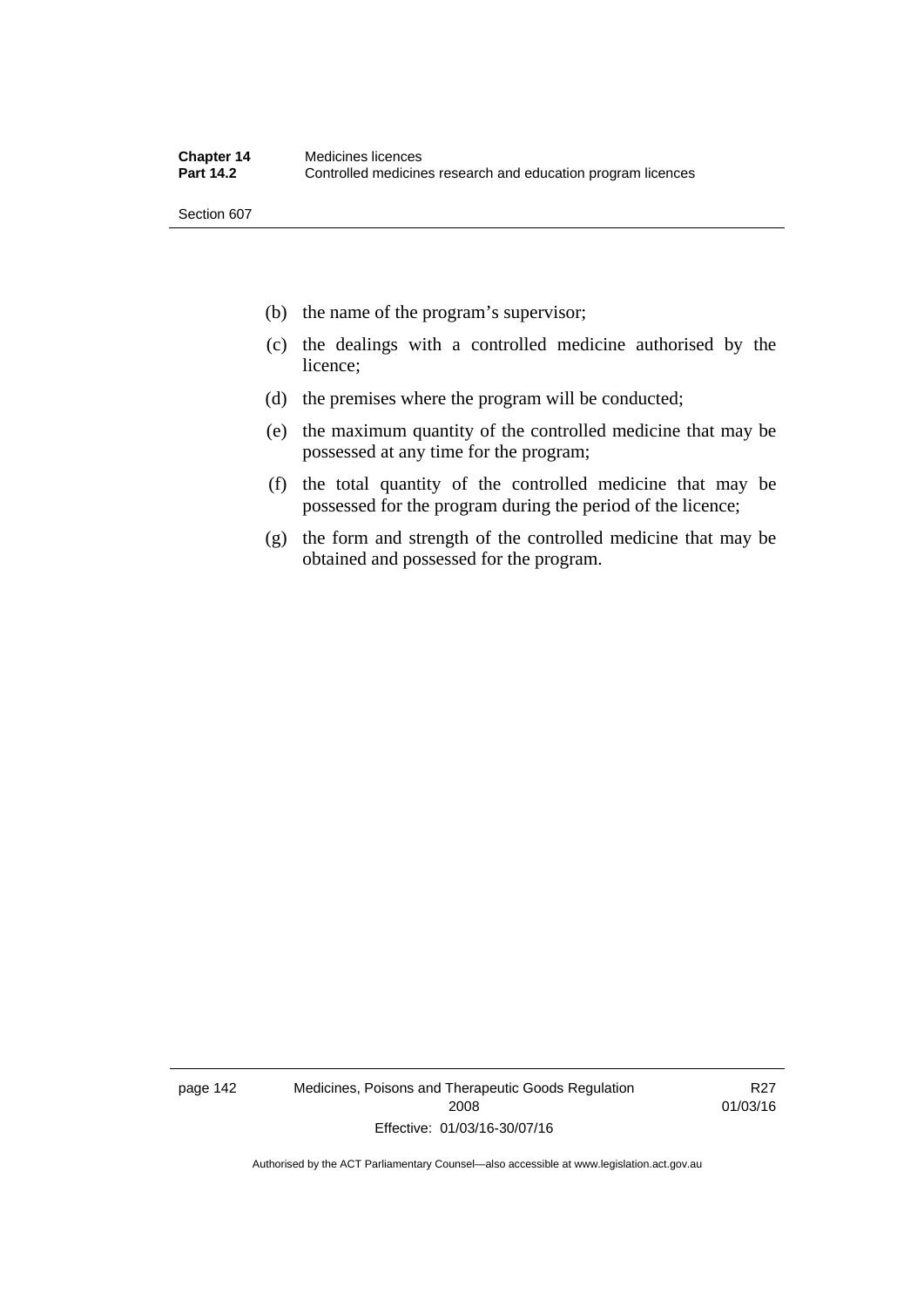# **Part 14.3 First-aid kit licences**

*Note* This part is not applicable to a health practitioner who is authorised elsewhere under this regulation to possess etc medicines for a first-aid kit.

#### **610 Applications for first-aid kit licences**

- (1) An application for a first-aid kit licence must be in writing, signed by the applicant, and include the following:
	- (a) the full name, address and occupation of the applicant;
	- (b) the full name, address and occupation of each other person proposed to be authorised to deal with a medicine under the licence;
	- (c) the prescription only medicines and controlled medicines (each of which are *relevant medicines*), and the form and strength of the relevant medicines, for which the licence is sought;
		- *Note* Pharmacy medicines and pharmacist only medicines are authorised for the kit under s 450.
	- (d) the maximum quantity of the relevant medicines that would be possessed under the licence at any time;
	- (e) the first-aid services provided, or proposed to be provided, to the community by the applicant;
	- (f) the situations in which it is proposed the medicines in the first-aid kit will be used;
	- (g) the period for which the licence is sought.
	- *Note 1* If a form is approved under the [Act](http://www.legislation.act.gov.au/a/2008-26/default.asp), s 198 for this provision, the form must be used.
	- *Note 2* A fee may be determined under the [Act,](http://www.legislation.act.gov.au/a/2008-26/default.asp) s 197 for this provision.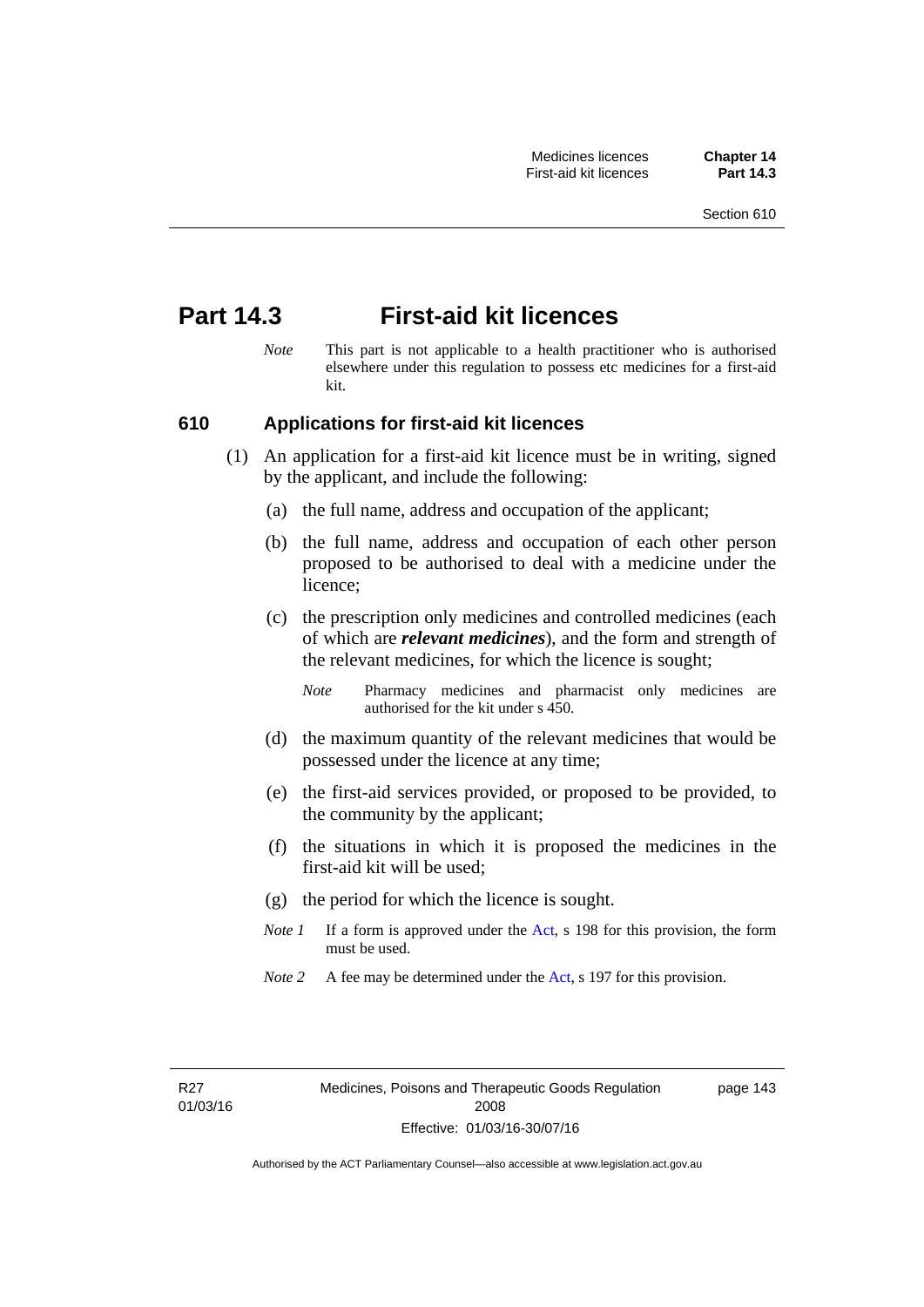| <b>Chapter 14</b> | Medicines licences     |
|-------------------|------------------------|
| <b>Part 14.3</b>  | First-aid kit licences |

- (2) The application must be accompanied by—
	- (a) evidence of the qualifications mentioned in section 611 (a) for the applicant and each person included in the application under subsection (1) (b); and
	- (b) a letter of support from a doctor who will provide medical direction and support to the applicant.
		- *Note Doctor* does not include an intern doctor (see dict).

#### **611 Restrictions on issuing of first-aid kit licences— Act, s 85 (1) (a)**

The chief health officer must not issue a first-aid kit licence to a person unless—

- (a) each person to be authorised under the licence has successfully completed a course that qualifies the person to be registered as a nurse or employed as an ambulance paramedic; and
- (b) the chief health officer is satisfied that the person provides, or will be providing, first-aid services to the community, for example, at a workplace or as part of a privately operated ambulance service approved under the *[Emergencies Act 2004](http://www.legislation.act.gov.au/a/2004-28)*, part 4.6 (Other approved providers); and
- (c) the medicines to which the licence application relates are reasonably necessary to provide the first-aid services.
- *Note* An example is part of the regulation, is not exhaustive and may extend, but does not limit, the meaning of the provision in which it appears (see [Legislation Act,](http://www.legislation.act.gov.au/a/2001-14) s 126 and s 132).

R27 01/03/16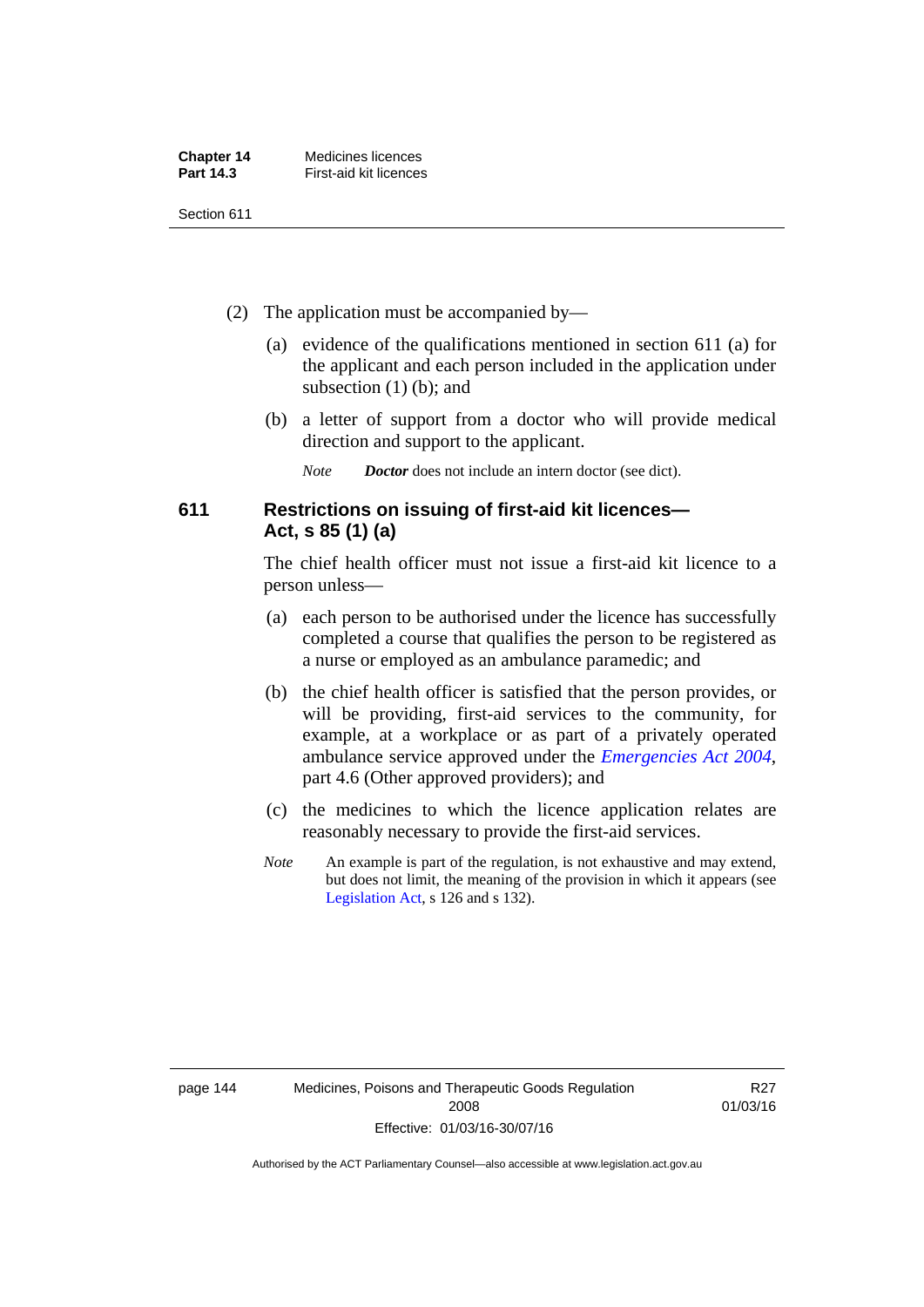### **612 Additional information for first-aid kit licences— Act, s 88 (1) (k)**

- (1) The following additional information is prescribed for a first-aid kit licence:
	- (a) the full name and home address of each person who is authorised to deal with a medicine under the licence;
	- (b) the maximum quantity of each relevant medicine that may be possessed under the licence at any time;
	- (c) the total quantity of each relevant medicine that may be possessed during the period of the licence;
	- (d) the form and strength in which each relevant medicine may be obtained, possessed and administered under the licence.
- (2) In this section:

*relevant medicines*—see section 610.

R27 01/03/16 Medicines, Poisons and Therapeutic Goods Regulation 2008 Effective: 01/03/16-30/07/16

page 145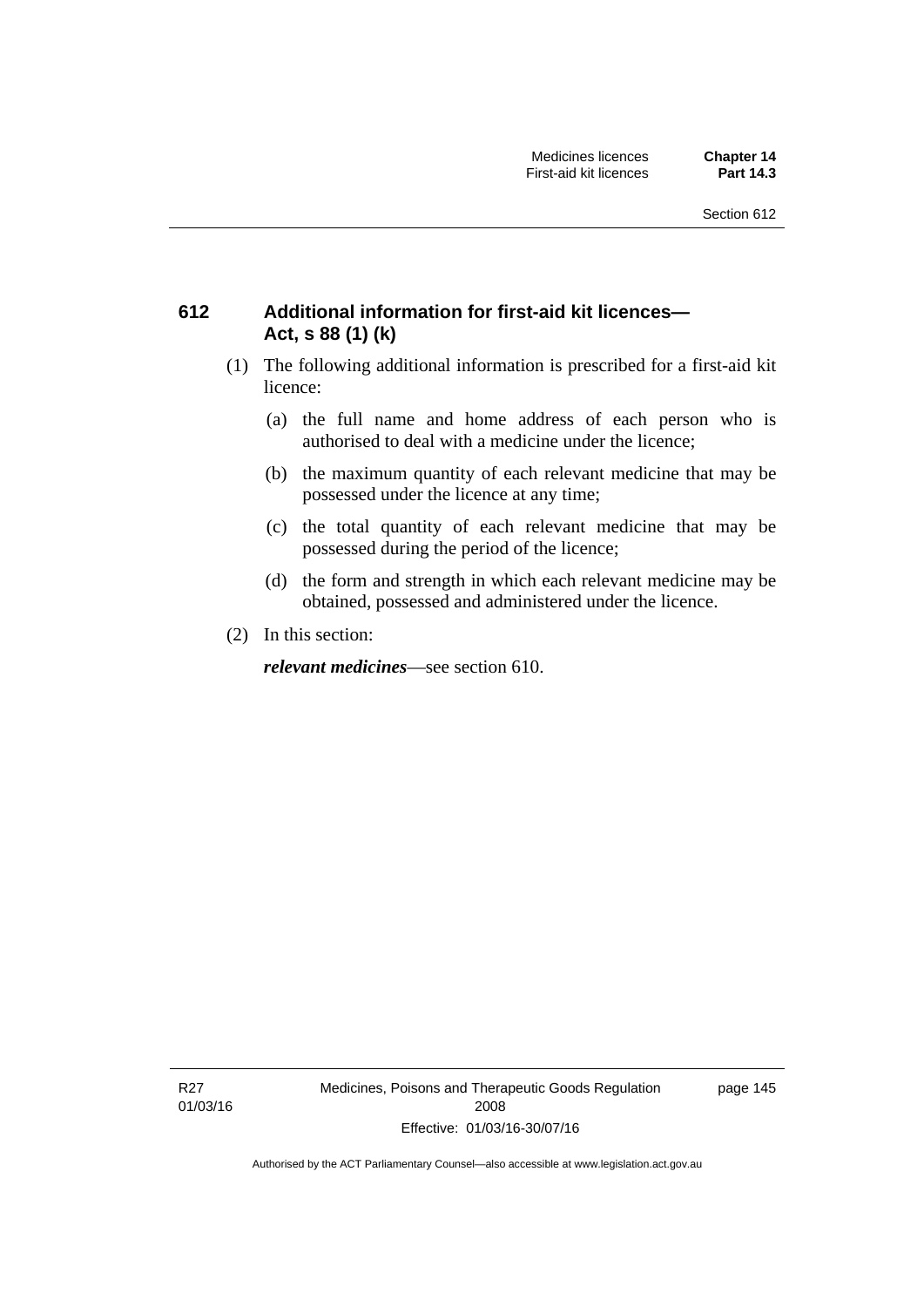### **Part 14.4 Medicines wholesalers licences**

*Note* This part is applicable to an interstate wholesaler only if the [Act,](http://www.legislation.act.gov.au/a/2008-26/default.asp) s 20 (4) does not apply to the wholesaler.

#### **615 Applications for medicines wholesalers licences**

- (1) An application for a medicines wholesalers licence must be in writing, signed by the applicant, and include the following:
	- (a) the medicines to which the application relates;
	- (b) the full name of the applicant;
	- (c) the applicant's ABN (if any);
	- (d) if the applicant is a corporation—the corporation's ACN;
	- (e) the location of the premises where the applicant proposes to deal with the medicines under the licence;
	- (f) the security arrangements proposed for the premises;
	- (g) the name of an individual who is to supervise the dealings to be authorised under the licence.
	- *Note 1* If a form is approved under the [Act](http://www.legislation.act.gov.au/a/2008-26/default.asp), s 198 for this provision, the form must be used.

*Note* 2 A fee may be determined under the [Act,](http://www.legislation.act.gov.au/a/2008-26/default.asp) s 197 for this provision.

- (2) The application must be accompanied by a plan of the premises that shows—
	- (a) where it is proposed to store the medicines; and
	- (b) the location and nature of security devices.

R27 01/03/16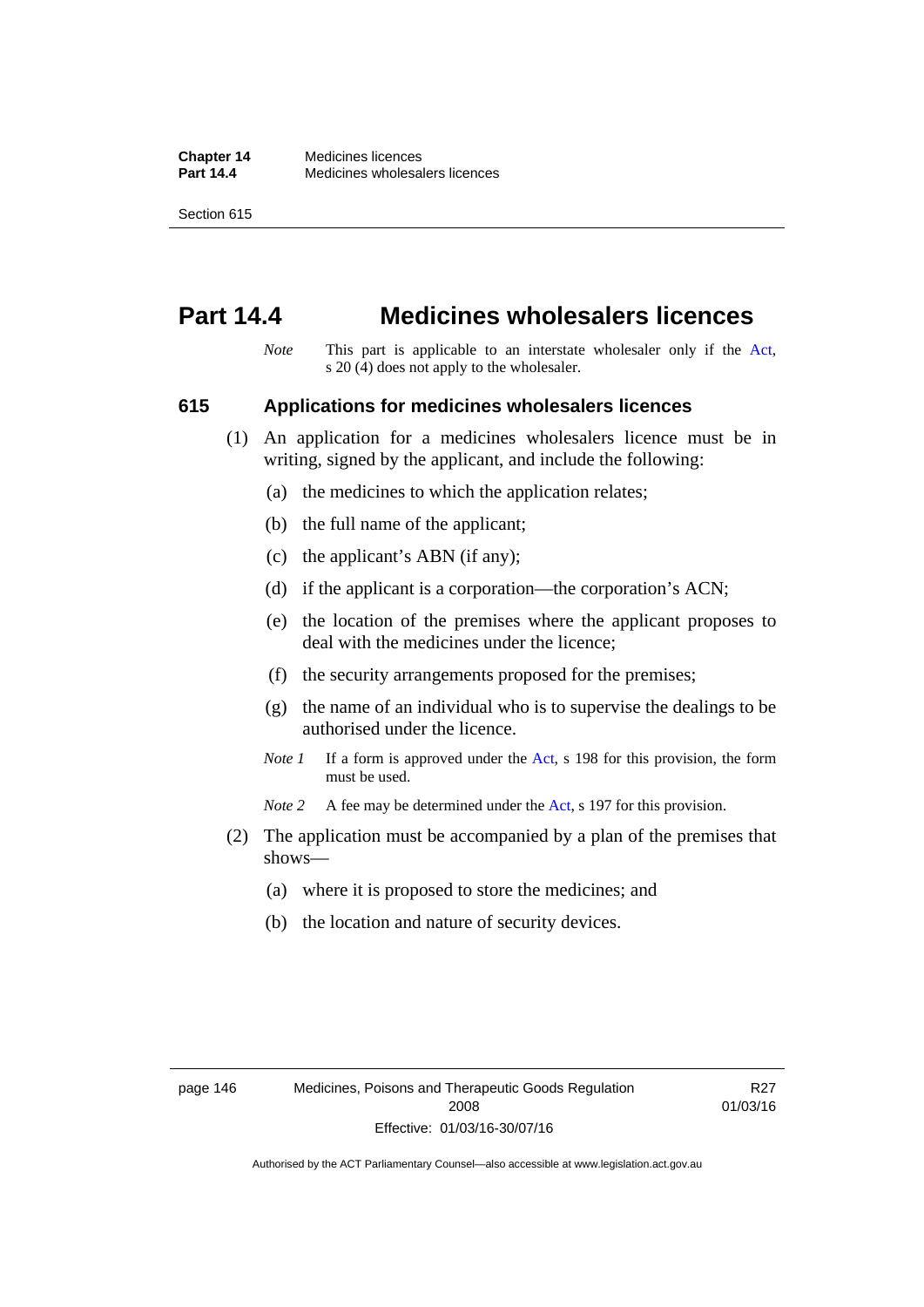### **616 Restrictions on issuing of medicines wholesalers licences—Act, s 85 (1) (a)**

- (1) The chief health officer must not issue a medicines wholesalers licence to a person unless dealings with medicines under the licence will be supervised by an individual nominated by the applicant and approved, in writing, by the chief health officer.
- (2) The chief health officer must not approve the nominated individual unless satisfied that the individual—
	- (a) is a suitable person to hold a medicines wholesalers licence; and
	- (b) has qualifications in chemistry, pharmacy or pharmacology or experience appropriate for the sale of medicines.
	- *Note* For changes of nominated individuals, see the [Act,](http://www.legislation.act.gov.au/a/2008-26/default.asp) s 93.
- (3) In this section:

*suitable person*, to hold a licence—see the [Act](http://www.legislation.act.gov.au/a/2008-26/default.asp), section 81.

#### **617 Additional information for medicines wholesalers licences—Act, s 88 (1) (k)**

The name of the person approved under section 616 (1) to supervise the dealings with medicines authorised by the licence is prescribed for a medicines wholesalers licence.

R27 01/03/16 page 147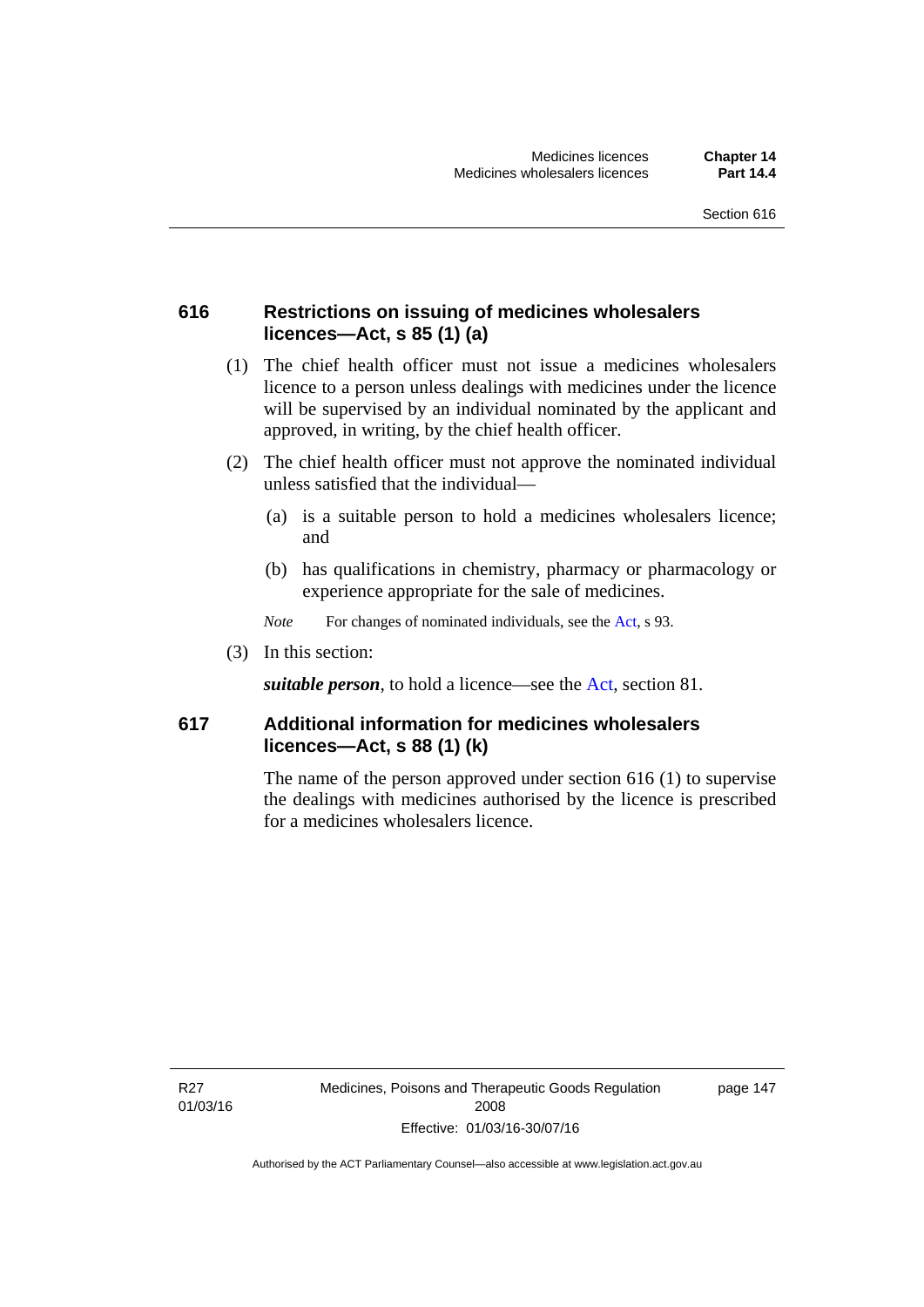# **Part 14.5 Opioid dependency treatment licences**

#### **620 Applications for opioid dependency treatment licences**

An application for an opioid dependency treatment licence must be in writing, signed by the applicant, and include the applicant's full name and business address.

- *Note 1* If a form is approved under the [Act](http://www.legislation.act.gov.au/a/2008-26/default.asp), s 198 for this provision, the form must be used.
- *Note 2* A fee may be determined under the [Act,](http://www.legislation.act.gov.au/a/2008-26/default.asp) s 197 for this provision.

#### **621 Restriction on issuing of opioid dependency treatment licences—Act, s 85 (1) (a)**

The chief health officer must not issue an opioid dependency treatment licence to a person unless the person is a pharmacist at a community pharmacy.

*Note Pharmacist* does not include an intern pharmacist (see dict).

#### **622 Witnessing not required for administration under opioid dependency treatment licence—Act, s 190 (1) (a)**

The [Act,](http://www.legislation.act.gov.au/a/2008-26/default.asp) section 53 (e) (Registers—witnessing administration of medicines) does not apply to the administration of buprenorphine or methadone under an opioid dependency treatment licence if section 471 is complied with in relation to the administration.

R27 01/03/16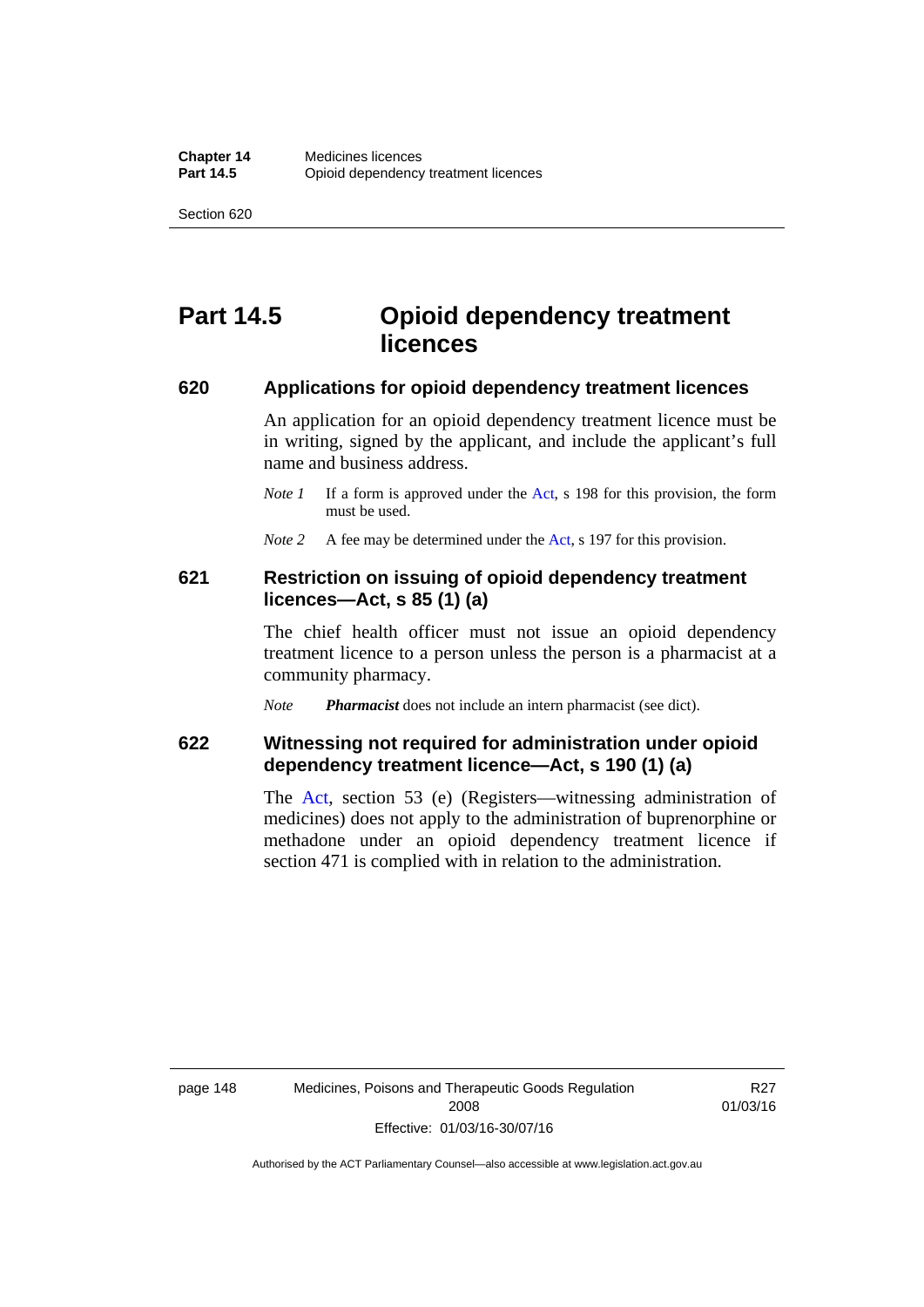### **Part 14.6 Pharmacy medicines rural communities licences**

#### **625 Applications for pharmacy medicines rural communities licences**

An application for a pharmacy medicines rural communities licence must—

- (a) be in writing signed by the applicant; and
- (b) include—
	- (i) the applicant's full name, business address and telephone number; and
	- (ii) the pharmacy medicines proposed to be sold under the licence.
- *Note 1* If a form is approved under the [Act](http://www.legislation.act.gov.au/a/2008-26/default.asp), s 198 for this provision, the form must be used.
- *Note 2* A fee may be determined under the [Act,](http://www.legislation.act.gov.au/a/2008-26/default.asp) s 197 for this provision.

#### **626 Restrictions on issuing of pharmacy medicines rural communities licences—Act, s 85 (1) (a)**

The chief health officer must not issue a pharmacy medicines rural communities licence to a person unless—

- (a) the person is carrying on the business of selling goods by retail; and
- (b) the premises from which the medicines will be sold under the licence is more than 25km by the shortest practical route to the nearest community pharmacy.

page 149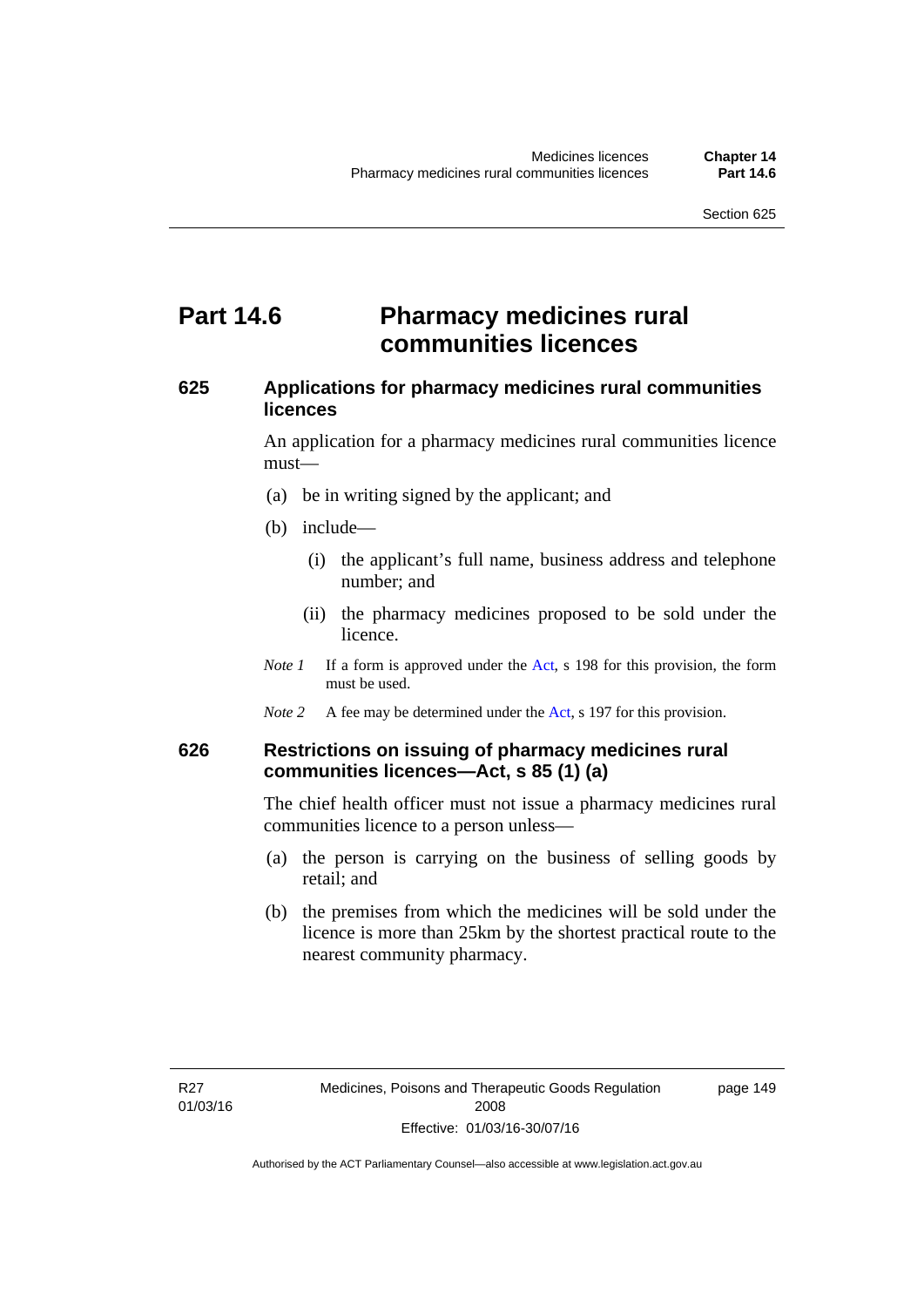# **Chapter 15 Medicines—other provisions**

# **Part 15.1 Opioid dependency treatment guidelines**

#### **630 Guidelines for treatment of opioid dependency**

- (1) The Minister may approve guidelines for the treatment of opioid dependency.
- (2) Without limiting subsection (1), approved guidelines may make provision in relation to the prescribing and administration of buprenorphine and methadone to drug-dependent people.
- (3) An approval is a notifiable instrument.

*Note* A notifiable instrument must be notified under the [Legislation Act](http://www.legislation.act.gov.au/a/2001-14).

page 150 Medicines, Poisons and Therapeutic Goods Regulation 2008 Effective: 01/03/16-30/07/16

R27 01/03/16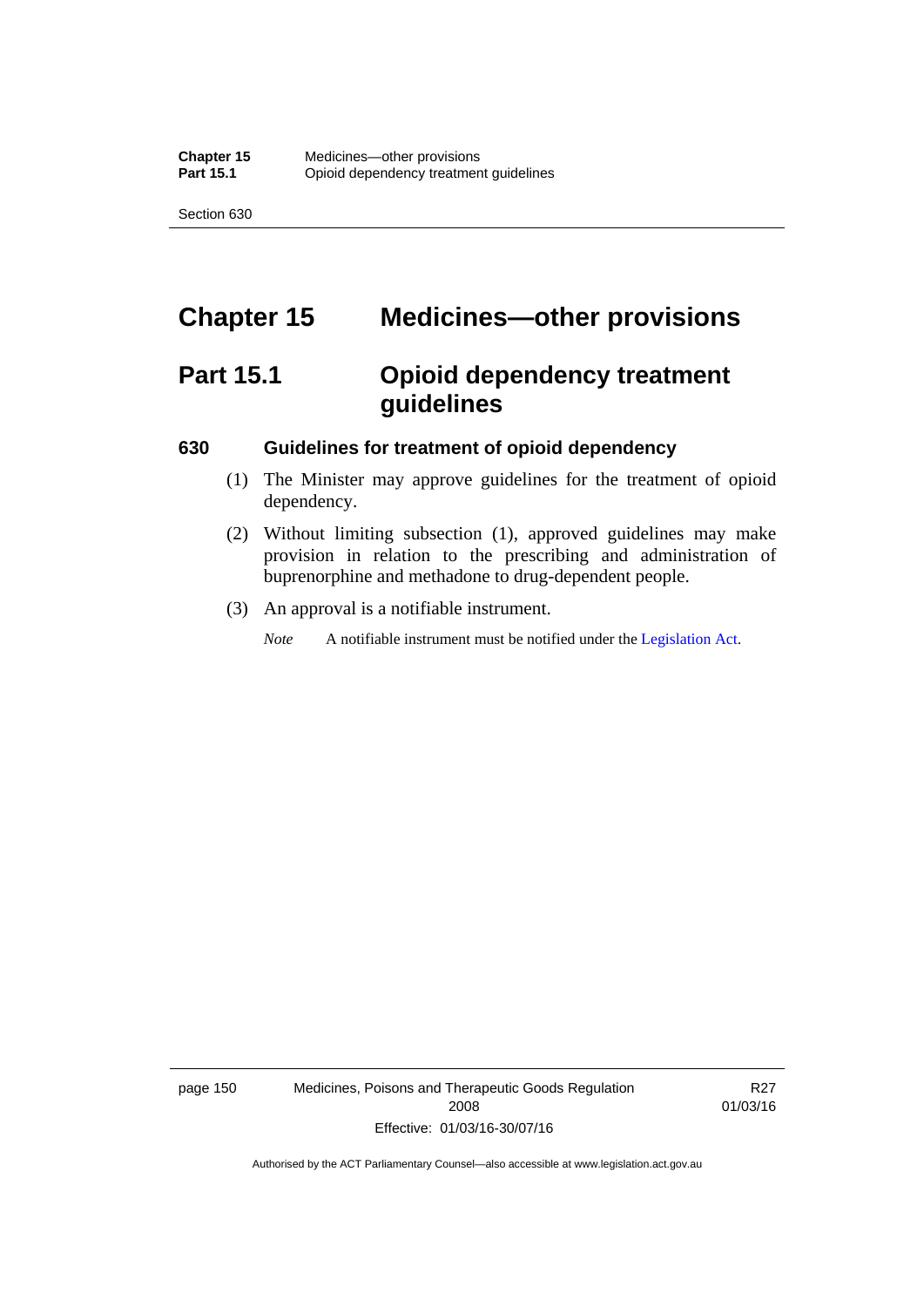# **Part 15.2 Medicines advisory committee**

*Note* The medicines advisory committee is established under the [Act](http://www.legislation.act.gov.au/a/2008-26/default.asp), s 194.

#### **635 Medicines advisory committee—membership**

- (1) The medicines advisory committee consists of the following members appointed by the Minister:
	- (a) a chair;
	- (b) 6 other members.
	- *Note 1* For the making of appointments (including acting appointments), see the [Legislation Act,](http://www.legislation.act.gov.au/a/2001-14) pt 19.3.
	- *Note 2* Certain Ministerial appointments require consultation with an Assembly committee and are disallowable (see [Legislation Act,](http://www.legislation.act.gov.au/a/2001-14) div 19.3.3).
- (2) A person (other than a person mentioned in subsection  $(3)$  (d) or  $(e)$ ) is not eligible for appointment to the medicines advisory committee unless the person is a doctor.

*Note Doctor* does not include an intern doctor (see dict).

- (3) The medicines advisory committee must include—
	- (a) at least 1 member who has had experience in the teaching or practice of psychiatry; and
	- (b) at least 1 member who has had experience in the teaching or practice of pain or addiction medicine; and
	- (c) at least 1 member who is a general practitioner; and
	- (d) 1 member who is a pharmacist; and

*Note Pharmacist* does not include an intern pharmacist (see dict).

- (e) 1 member who represents consumers; and
- (f) 1 member nominated by the Australian Capital Territory Branch of the Australian Medical Association.

R27 01/03/16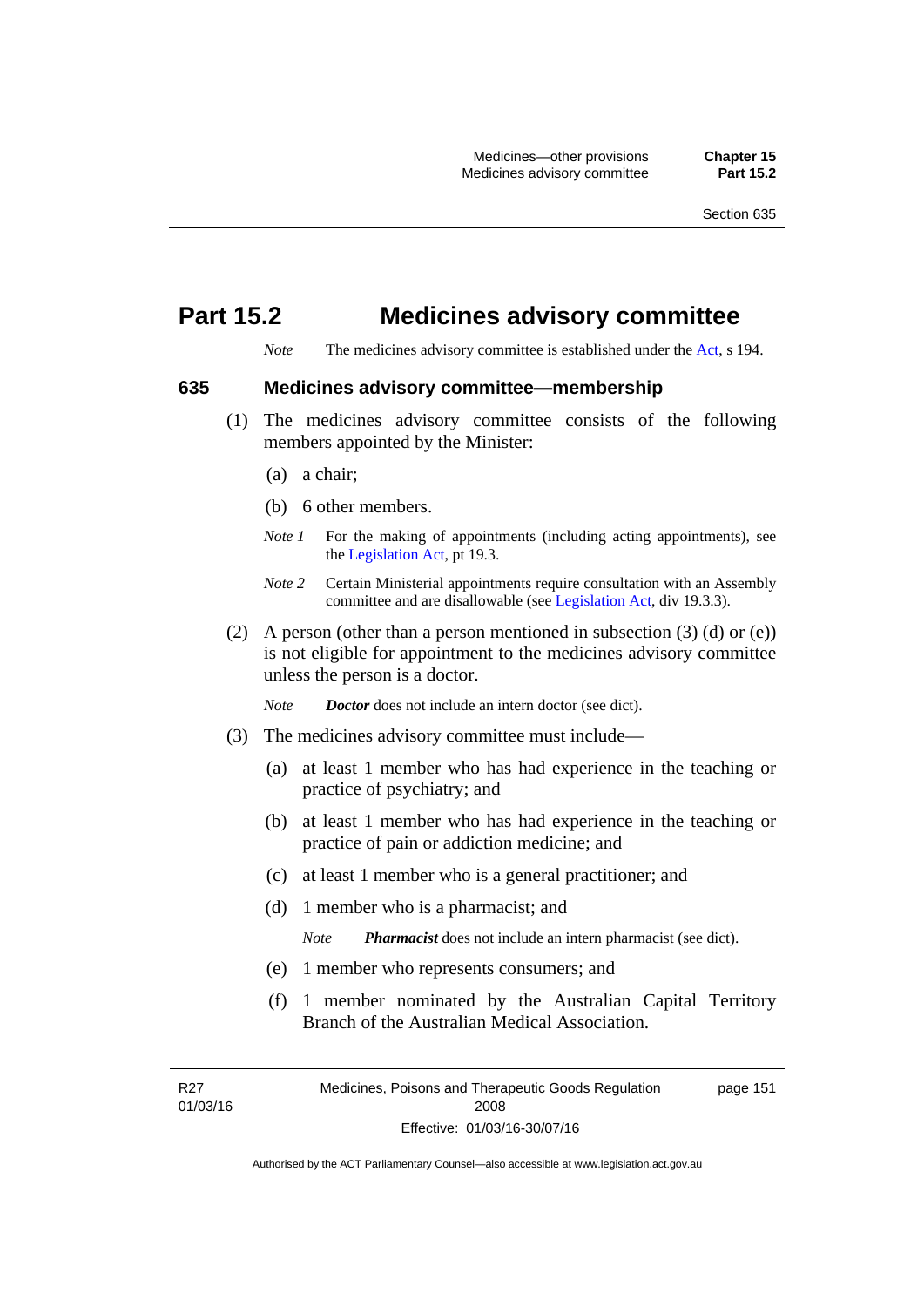- (4) However, for subsection (3) only, if the appointment of a member (a *former member*) is ended before the last day of the period for which the former member was appointed, the medicines advisory committee is taken to still include the former member until the earlier of—
	- (a) 4 months from the day the former member's appointment ended; or
	- (b) a member is appointed to replace the former member.
- (5) The instrument appointing, or evidencing the appointment of, a medicines advisory committee member must state whether the person is appointed as the chair, or as another member, of the committee.

#### **636 Medicines advisory committee—term of appointments**

The appointment of a medicines advisory committee member must be for not longer than 3 years.

*Note* A person may be reappointed to a position if the person is eligible to be appointed to the position (see [Legislation Act,](http://www.legislation.act.gov.au/a/2001-14) s 208 and dict, pt 1, def *appoint*).

### **637 Medicines advisory committee—conditions of appointments**

The conditions of appointment of a medicines advisory committee member are the conditions agreed between the Minister and the member, subject to any determination under the *[Remuneration](http://www.legislation.act.gov.au/a/1995-55)  [Tribunal Act 1995](http://www.legislation.act.gov.au/a/1995-55)*.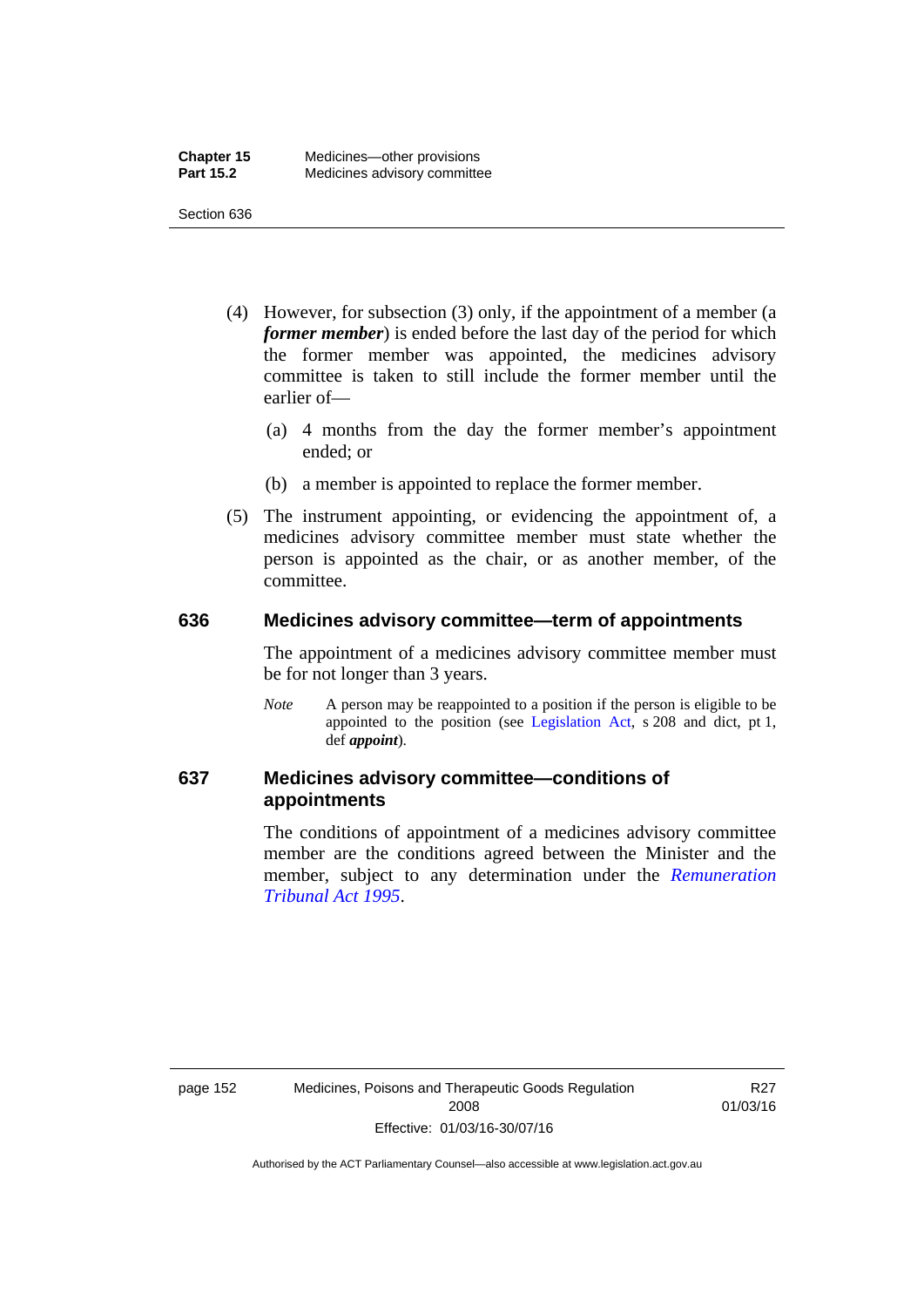### **638 Medicines advisory committee—time and place of meetings**

- (1) Meetings of the medicines advisory committee are to be held when and where the committee decides.
- (2) The chair of the medicines advisory committee may at any time call a meeting.
- (3) The chair must give the other members reasonable notice of the time and place of a meeting called by the chair.
- (4) The medicines advisory committee may adjourn a proceeding, for any reason it considers appropriate, to a time and place decided by the committee.

#### **639 Medicines advisory committee—presiding member**

- (1) The chair presides at a meeting of the medicines advisory committee.
- (2) If the chair is absent, the member chosen by the members present presides.

#### **640 Medicines advisory committee—quorum**

Business may be carried out at a meeting of the medicines advisory committee only if at least 4 members are present.

#### **641 Medicines advisory committee—voting**

- (1) At a meeting of the medicines advisory committee each member has a vote on each question to be decided.
- (2) A question is decided by a majority of the votes of members present and voting but, if the votes are equal, the presiding member has the deciding vote.

page 153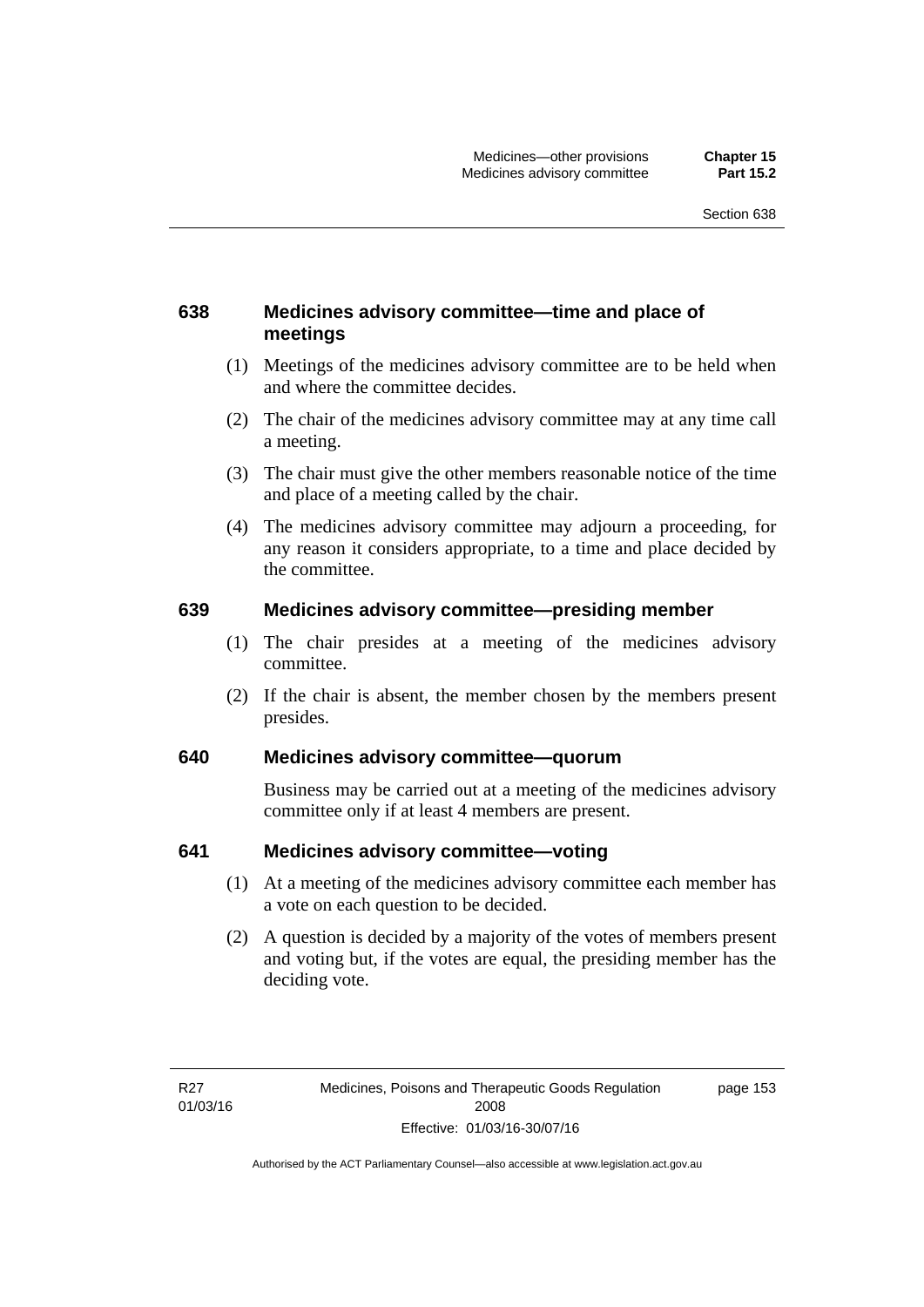#### **642 Medicines advisory committee—conduct of meetings**

- (1) The medicines advisory committee may conduct its meetings as the committee considers appropriate.
- (2) A meeting of the medicines advisory committee may be held using a method of communication, or a combination of methods of communication, that allows each member taking part to hear what each other member taking part says without the members being in each other's presence.

#### **Examples**

a phone link, a satellite link, an internet or intranet link

- *Note* An example is part of the regulation, is not exhaustive and may extend, but does not limit, the meaning of the provision in which it appears (see [Legislation Act,](http://www.legislation.act.gov.au/a/2001-14) s 126 and s 132).
- (3) A medicines advisory committee member who takes part in a meeting conducted under subsection (2) is taken to be present at the meeting.
- (4) A resolution is a valid resolution of the medicines advisory committee, even if it is not passed at a meeting of the committee, if all members agree to the proposed resolution in writing.

*Note Written* includes in electronic form (see [Act,](http://www.legislation.act.gov.au/a/2008-26/default.asp) dict).

 (5) The medicines advisory committee must keep minutes of its meetings.

#### **643 Medicines advisory committee—disclosure of interests by members**

 (1) If a medicines advisory committee member has a material interest in an issue being considered, or about to be considered, by the committee, the member must disclose the nature of the interest at a committee meeting as soon as possible after the relevant facts have come to the member's knowledge.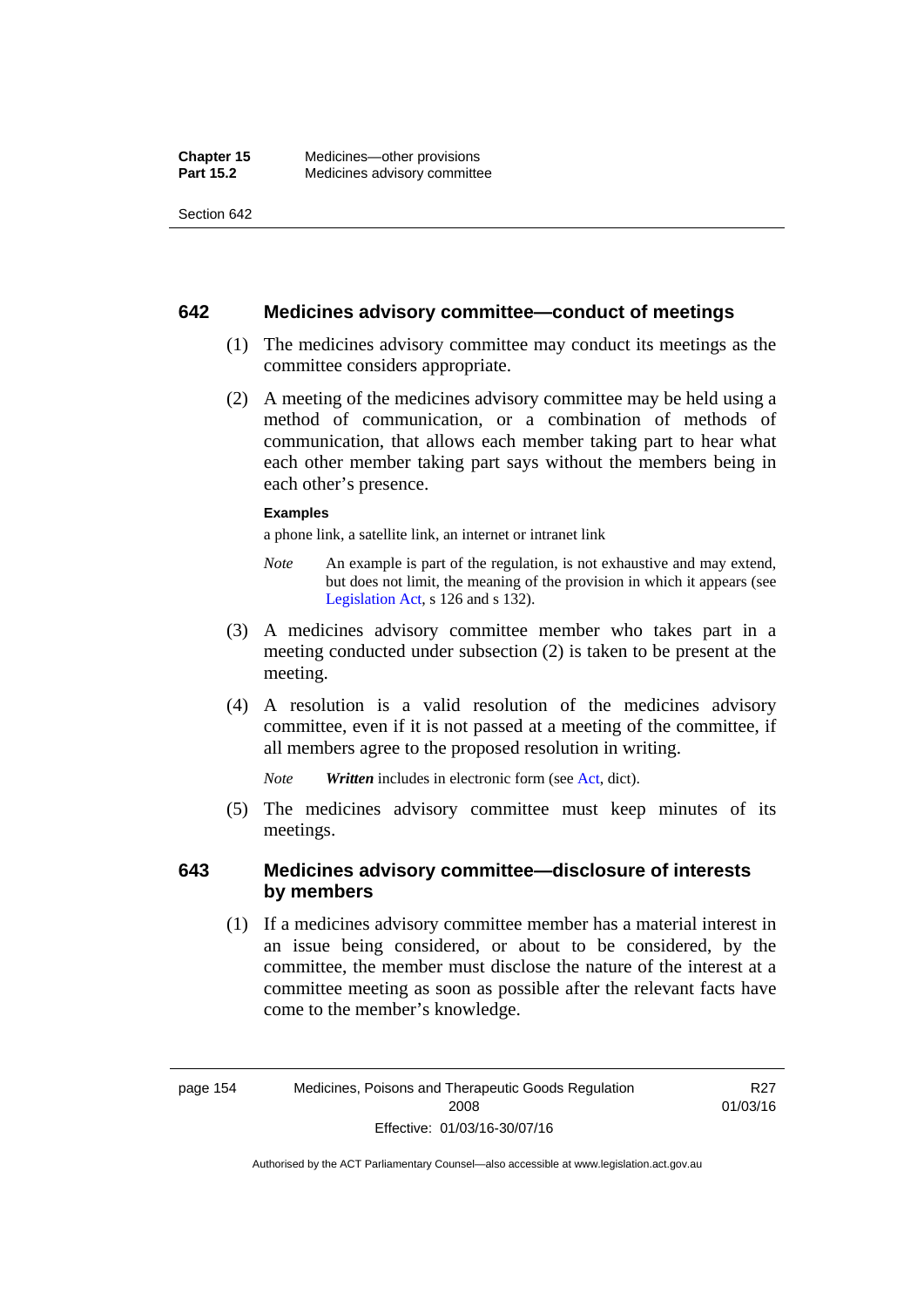- (2) The disclosure must be recorded in the medicines advisory committee's minutes and, unless the committee otherwise decides, the member must not—
	- (a) be present when the medicines advisory committee considers the issue; or
	- (b) take part in a decision of the committee on the issue.

#### **Example**

David, Emile and Fiona are members of the medicines advisory committee. They have an interest in an issue being considered at a committee meeting and they disclose the interest as soon as they become aware of it. David's and Emile's interests are minor but Fiona has a direct financial interest in the issue.

The medicines advisory committee considers the disclosures and decides that because of the nature of the interests:

- David may be present when the committee considers the issue but not take part in the decision
- Emile may be present for the consideration and take part in the decision.

The medicines advisory committee does not make a decision allowing Fiona to be present or take part in the committee's decision. Accordingly, Fiona cannot be present for the consideration of the issue or take part in the decision.

- *Note* An example is part of the regulation, is not exhaustive and may extend, but does not limit, the meaning of the provision in which it appears (see [Legislation Act,](http://www.legislation.act.gov.au/a/2001-14) s 126 and s 132).
- (3) Any other medicines advisory committee member who also has a material interest in the issue must not be present when the committee is considering its decision under subsection (2).

page 155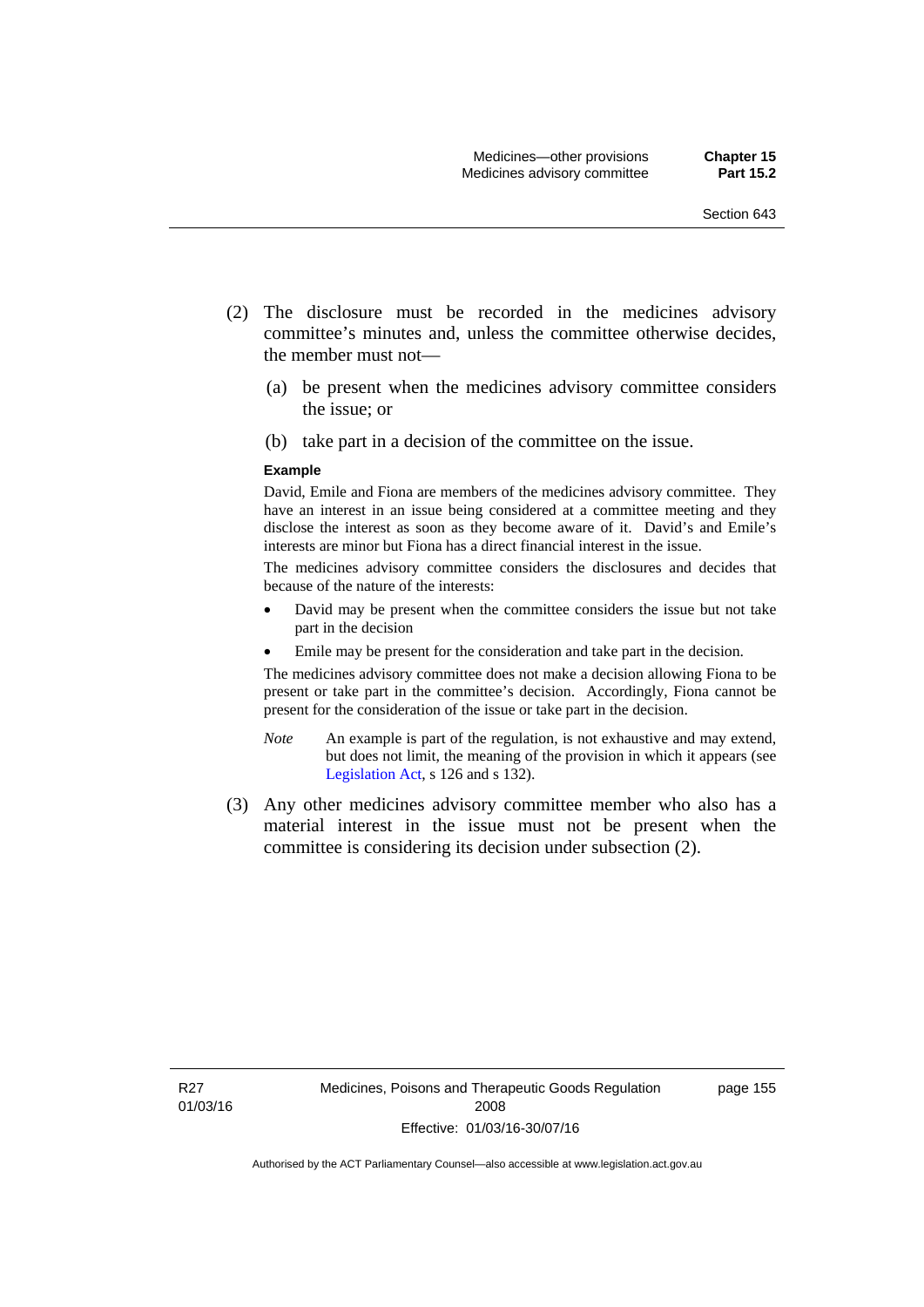(4) In deciding under subsection (2) whether a member may be present when the medicines advisory committee decides the issue or take part in a decision of the committee on the issue, and despite section 640 (Medicines advisory committee—quorum), the committee may consist of the members who do not have a material interest in the issue.

#### **Example**

if 6 members are present at the meeting and 2 members disclose a material interest, the other 4 members may decide whether the members who made the disclosure can take part in a decision by the committee

(5) In this section:

*associate*, of a person, means—

- (a) the person's business partner; or
- (b) a close friend of the person; or
- (c) a family member of the person.

*executive officer*, of a corporation, means a person (however described) who is concerned with, or takes part in, the corporation's management (whether or not the person is a director of the corporation).

*indirect interest*—without limiting the kind of indirect interest a person may have, a person has an *indirect interest* in an issue if any of the following has an interest in the issue:

- (a) an associate of the person;
- (b) a corporation with not more than 100 members that the person, or an associate of the person, is a member of;
- (c) a subsidiary of a corporation mentioned in paragraph (b);
- (d) a corporation that the person, or an associate of the person, is an executive officer of;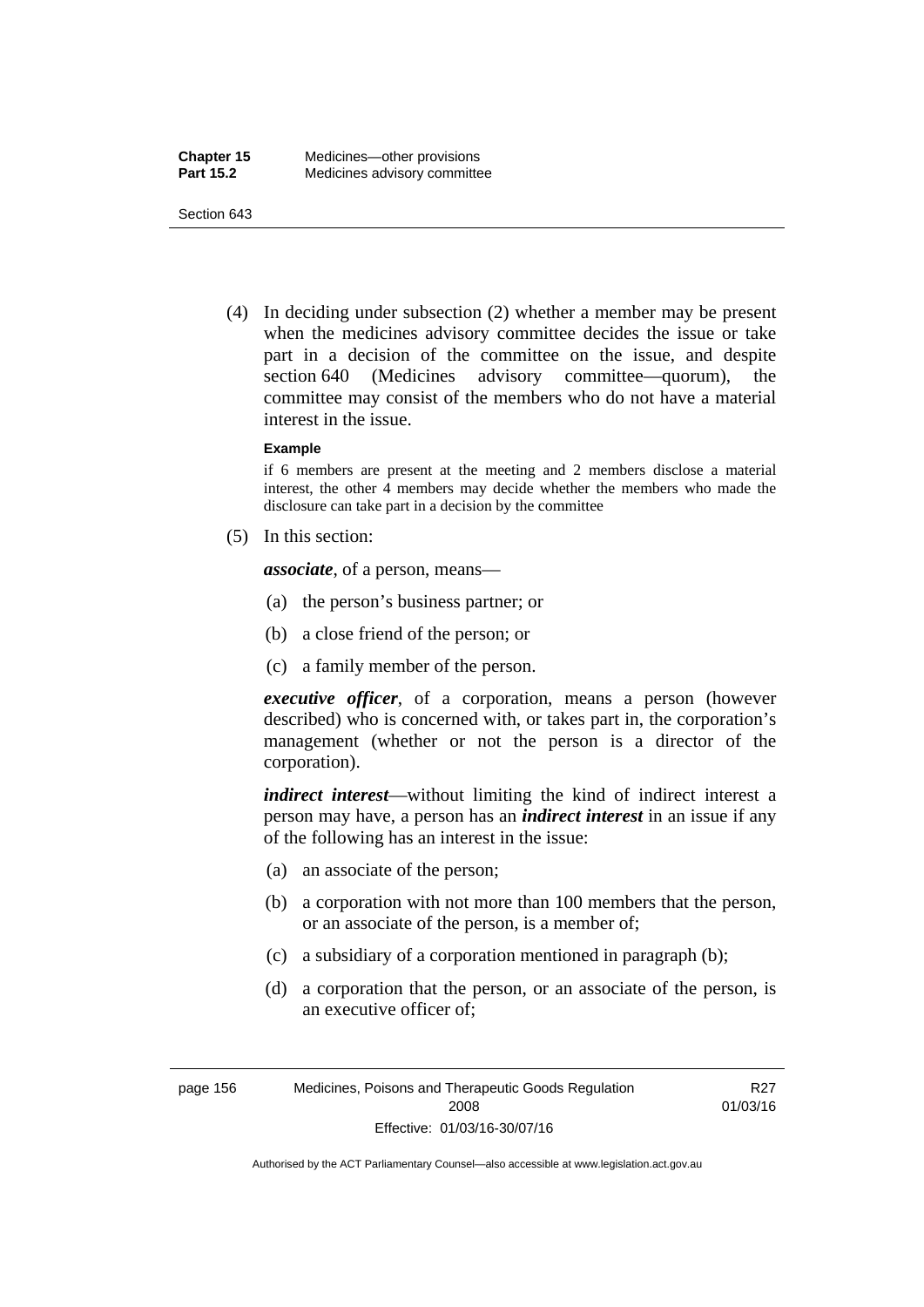- (e) the trustee of a trust that the person, or an associate of the person, is a beneficiary of;
- (f) a member of a firm or partnership that the person, or an associate of the person, is a member of;
- (g) someone else carrying on a business if the person, or an associate of the person, has a direct or indirect right to participate in the profits of the business.

*material interest*—a medicines advisory committee member has a *material interest* in an issue if the member has—

- (a) a direct or indirect financial interest in the issue; or
- (b) a direct or indirect interest of any other kind if the interest could conflict with the proper exercise of the member's functions in relation to the committee's consideration of the issue.

#### **644 Medicines advisory committee—ending appointments**

- (1) The Minister may end the appointment of a medicines advisory committee member—
	- (a) if the member contravenes a territory law; or
	- (b) for misbehaviour; or
	- (c) if the member becomes bankrupt or personally insolvent; or
		- *Note Bankrupt or personally insolvent*—see the [Legislation Act,](http://www.legislation.act.gov.au/a/2001-14) dictionary, pt 1.
	- (d) if the member is convicted, in the ACT, of an offence punishable by imprisonment for at least 1 year; or
	- (e) if the member is convicted outside the ACT, in Australia or elsewhere, of an offence that, if it had been committed in the ACT, would be punishable by imprisonment for at least 1 year; or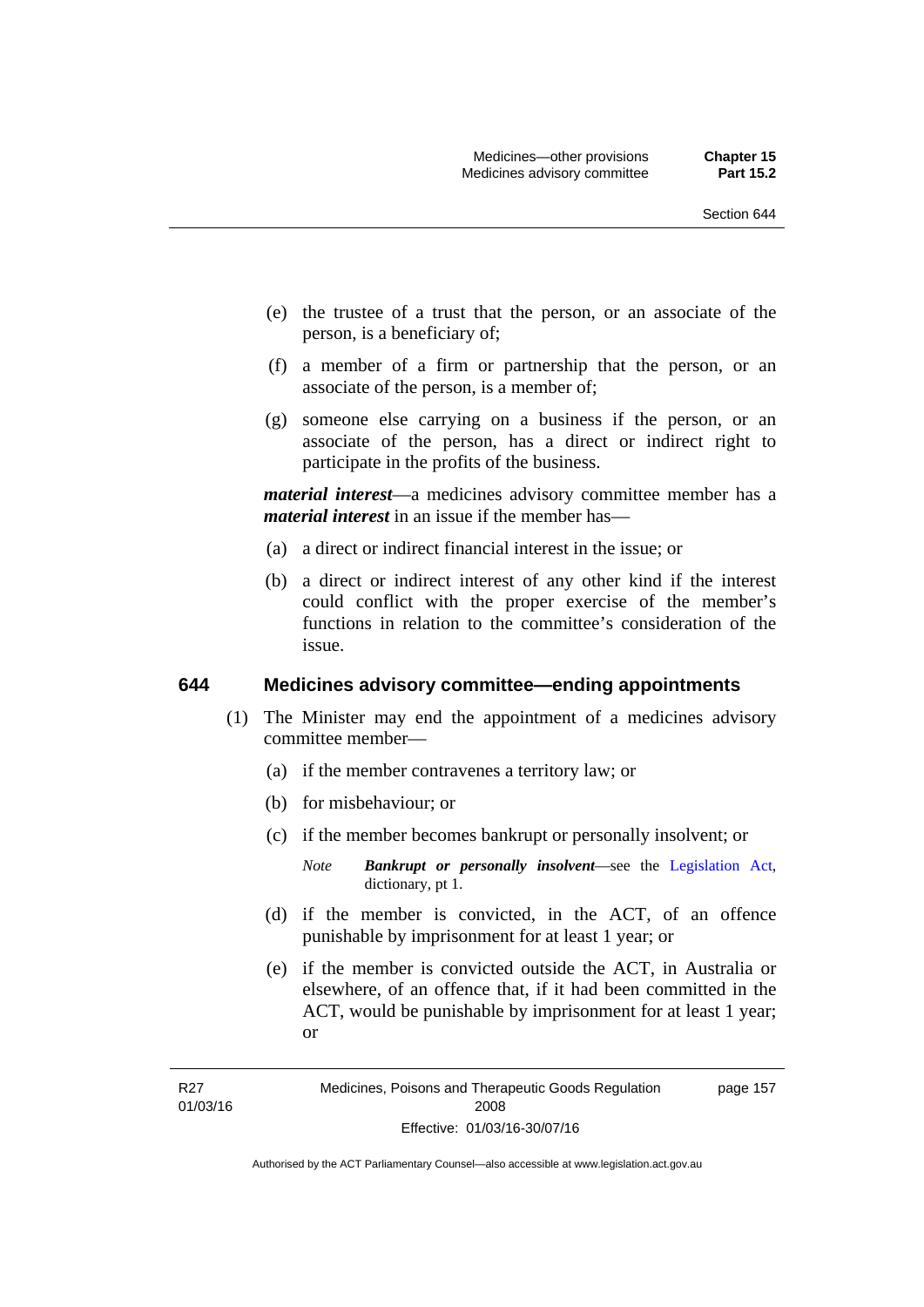- (f) if the member contravenes section 643 (Medicines advisory committee—disclosure of interests by members).
- *Note* A member's appointment also ends if the member resigns (see [Legislation Act,](http://www.legislation.act.gov.au/a/2001-14) s 210).
- (2) The Minister must end the appointment of a medicines advisory committee member—
	- (a) if the member (other than a member mentioned in section 635 (3) (d) or (e)) ceases to be a doctor; or
	- (b) for a member mentioned in section 635 (3) (d)—if the member ceases to be a pharmacist; or
	- (c) if, on 3 consecutive occasions, the member fails, without the chair's agreement, to make himself or herself available for a proposed meeting of the committee; or
	- (d) if the member fails to take all reasonable steps to avoid being placed in a position where a conflict of interest arises during the exercise of the member's functions; or
	- (e) for physical or mental incapacity, if the incapacity substantially affects the exercise of the member's functions.

page 158 Medicines, Poisons and Therapeutic Goods Regulation 2008 Effective: 01/03/16-30/07/16

R27 01/03/16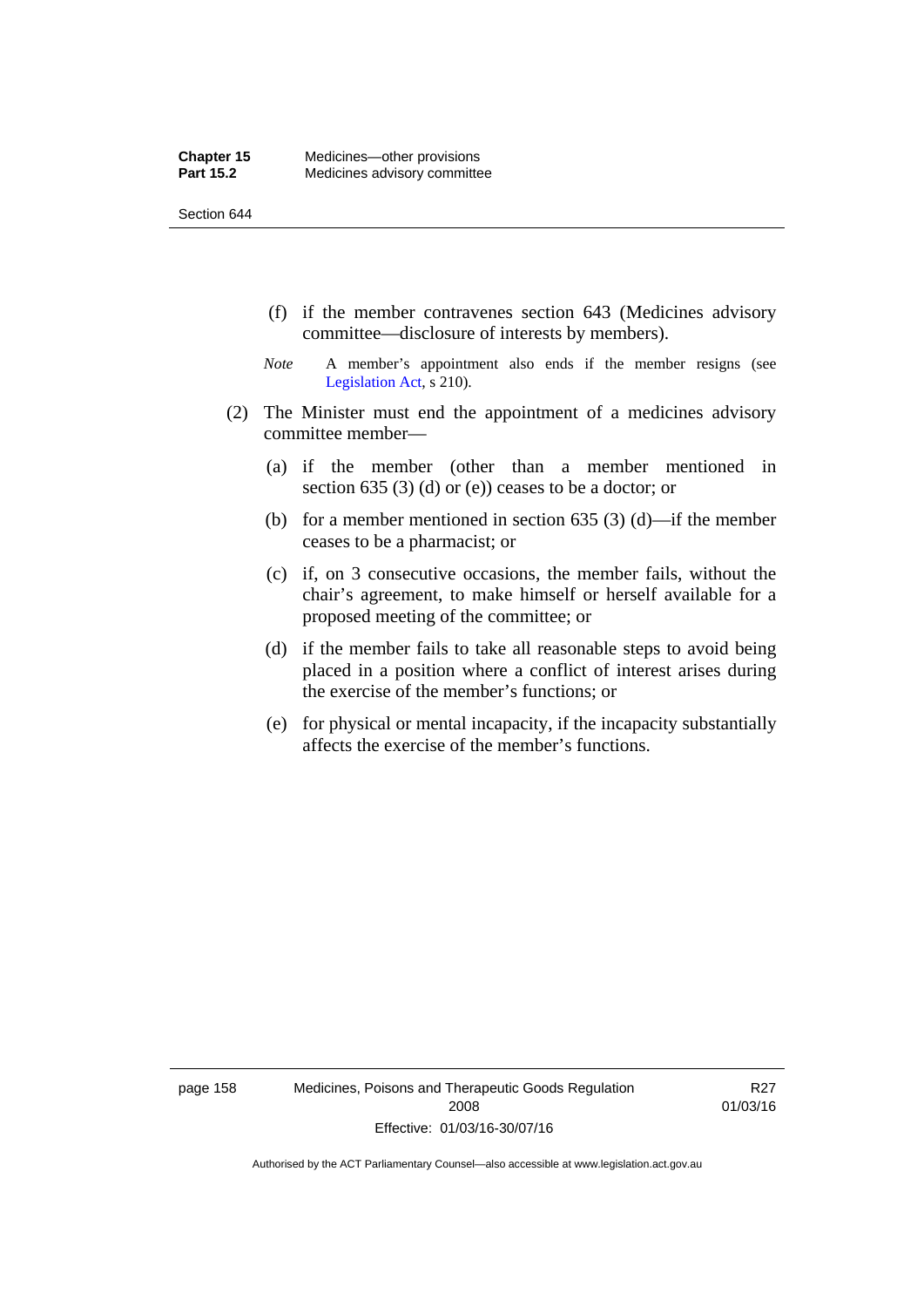### **Part 15.3 Other medicines provisions**

#### **650 Advertising controlled medicines—Act, s 66 (3) (b)**

A pricelist published by a pharmacist that includes a controlled medicine is prescribed if the pricelist complies with the *Price Information Code of Practice*, published by the Therapeutic Goods Administration, as in force from time to time.

#### **651 Advertising other medicines**

- (1) A person commits an offence if—
	- (a) the person publishes an advertisement; and
	- (b) the advertisement promotes or encourages the use of a declared medicine.

Maximum penalty: 30 penalty units.

- (2) A person commits an offence if—
	- (a) the person publishes an advertisement; and
	- (b) the advertisement indicates that someone is willing or authorised to supply a declared medicine.

Maximum penalty: 30 penalty units.

- (3) This section does not apply to—
	- (a) an advertisement for a declared medicine in a publication published primarily for dentists, doctors, pharmacists or veterinary surgeons; or

page 159

*Note* The Price Information Code of Practice is accessible at [www.tga.gov.au.](http://www.tga.gov.au/)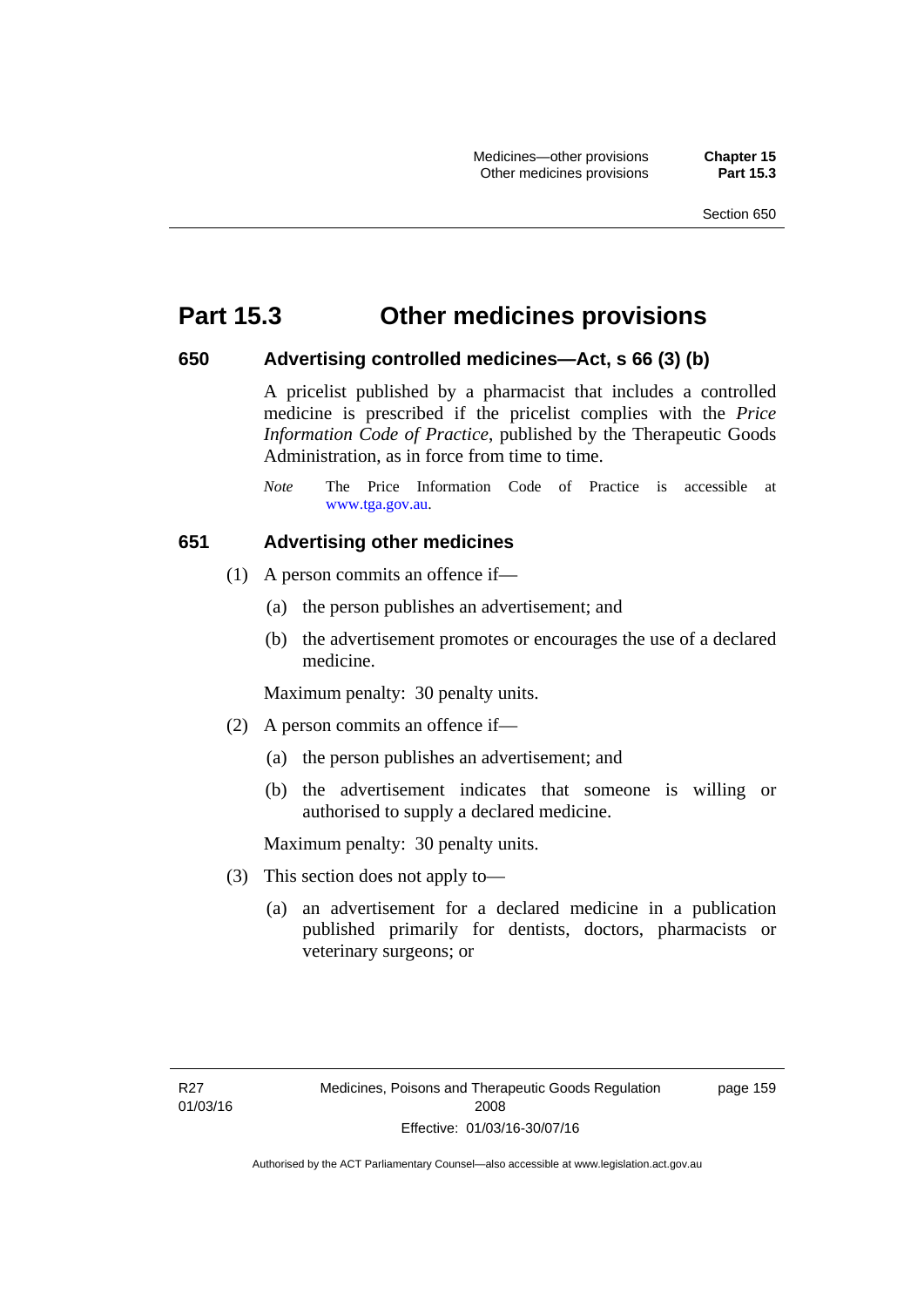- (b) a pricelist published by a pharmacist that includes a declared medicine if the pricelist complies with the *Price Information Code of Practice*, published by the Therapeutic Goods Administration, as in force from time to time.
- (4) In this section:

*advertisement*—see the [Act,](http://www.legislation.act.gov.au/a/2008-26/default.asp) section 66.

#### *declared medicine* means—

- (a) a pharmacist only medicine other than a pharmacist only medicine to which the medicines and poisons standard, appendix H applies; or
- (b) a prescription only medicine.

### **652 Prescribed institutions—Act, dict, def** *institution***, par (b)**

The following are prescribed:

- (a) a correctional centre;
- (b) a CYP detention place.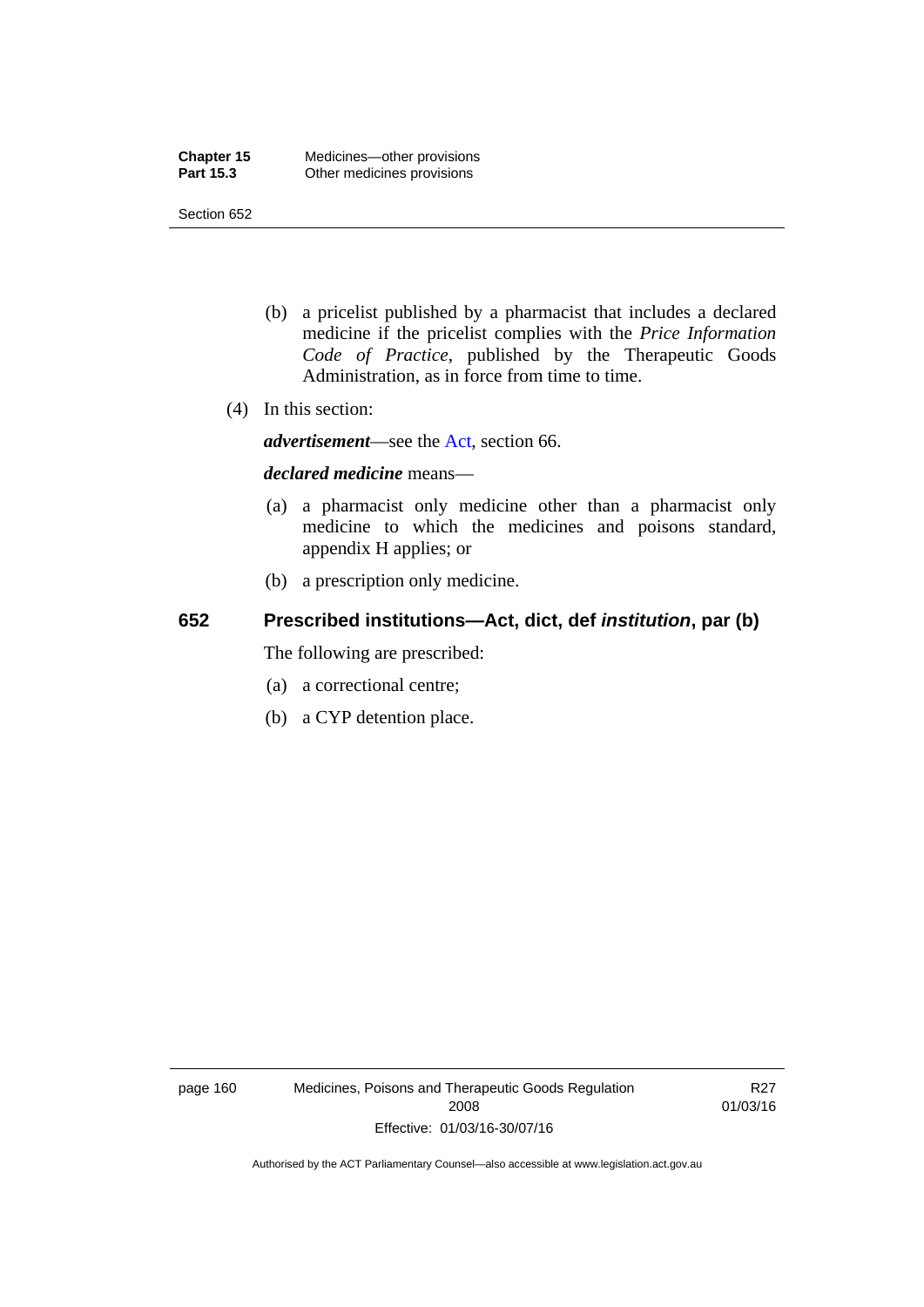# **Chapter 16 Low and moderate harm poisons**

# **Part 16.1** Preliminary

**660 Meaning of** *relevant law***—ch 16** 

In this chapter:

*relevant law* means—

- (a) a corresponding law; or
- (b) the *[Agricultural and Veterinary Chemicals Act 1994](http://www.comlaw.gov.au/Series/C2004A04712)* (Cwlth); or
- (c) the *[Therapeutic Goods Act 1989](http://www.comlaw.gov.au/Series/C2004A03952)* (Cwlth).
- *Note 1 Corresponding law* includes a law of a State that corresponds, or substantially corresponds, to the Act (see [Act](http://www.legislation.act.gov.au/a/2008-26/default.asp), dict).
- *Note 2 State* includes a territory (see [Legislation Act,](http://www.legislation.act.gov.au/a/2001-14) dict, pt 1).

R27 01/03/16 Medicines, Poisons and Therapeutic Goods Regulation 2008 Effective: 01/03/16-30/07/16

page 161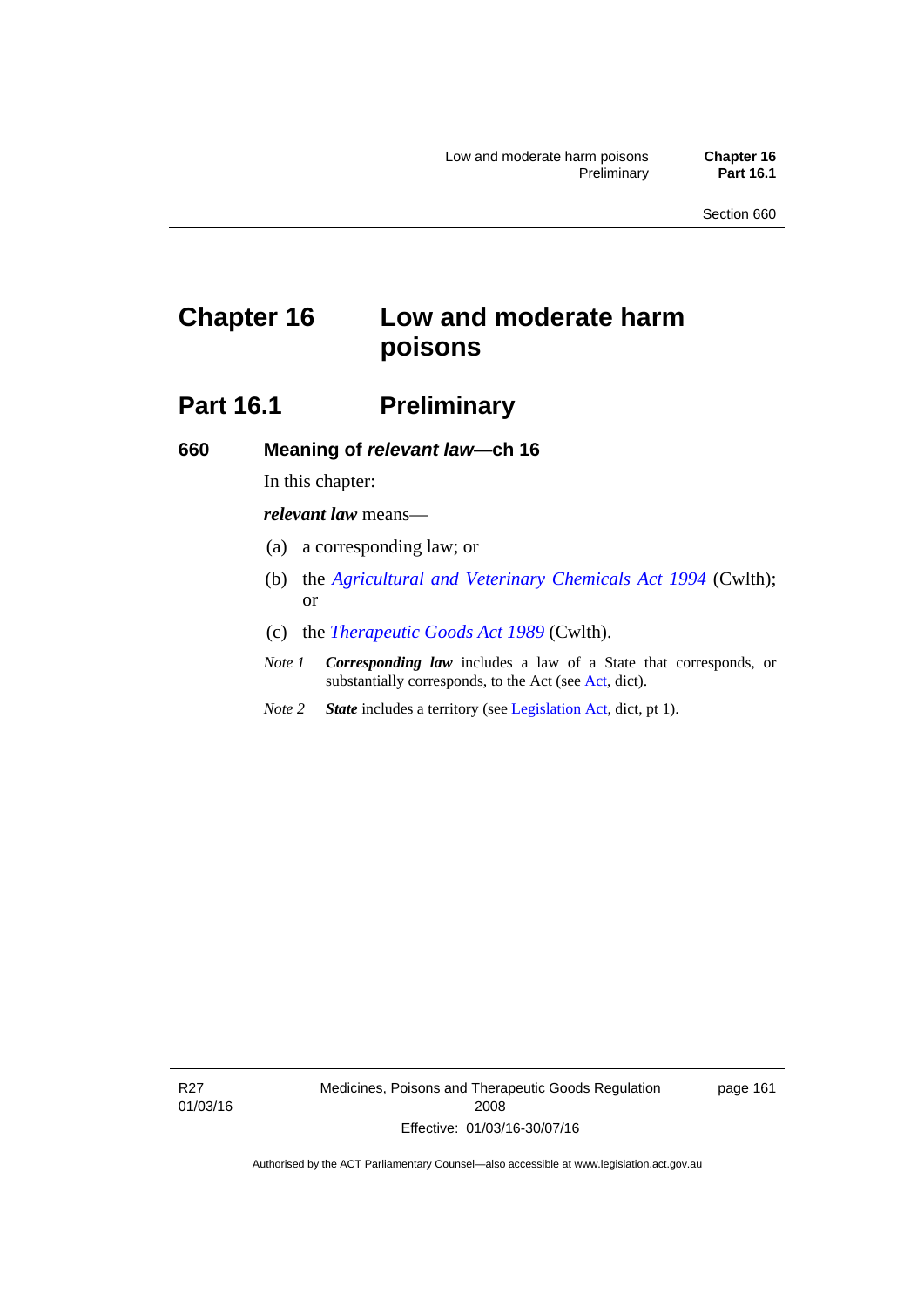## **Part 16.2 Authorisation to supply low and moderate harm poisons**

#### **661 Authorisation to supply low and moderate harm poisons—Act, s 26 (1) (b) and (2) (b)**

Anyone is authorised to supply a low harm poison or moderate harm poison.

#### **662 Authorisation condition for supplying low and moderate harm poisons—Act, s 44 (1) (b) and (2) (b)**

A person's authorisation under section 661 to supply a low harm poison or moderate harm poison is subject to the following conditions:

- (a) the poison is supplied in manufacturer's packs that comply with—
	- (i) section 665 (Packaging of supplied manufacturer's packs of low and moderate harm poisons—[Act](http://www.legislation.act.gov.au/a/2008-26/default.asp), s 59 (1) (c) (i) and  $(2)$  (c) (i)); or
	- (ii) an approval under the [Act](http://www.legislation.act.gov.au/a/2008-26/default.asp), section 193 (Approval of non-standard packaging and labelling);
- (b) the manufacturer's packs are labelled in accordance with—
	- (i) section 666 (Labelling of supplied manufacturer's packs of low and moderate harm poisons—[Act](http://www.legislation.act.gov.au/a/2008-26/default.asp), s  $60(1)(c)(i)$ and  $(2)$  (c)  $(i)$ ; or
	- (ii) an approval under the [Act,](http://www.legislation.act.gov.au/a/2008-26/default.asp) section 193.

R27 01/03/16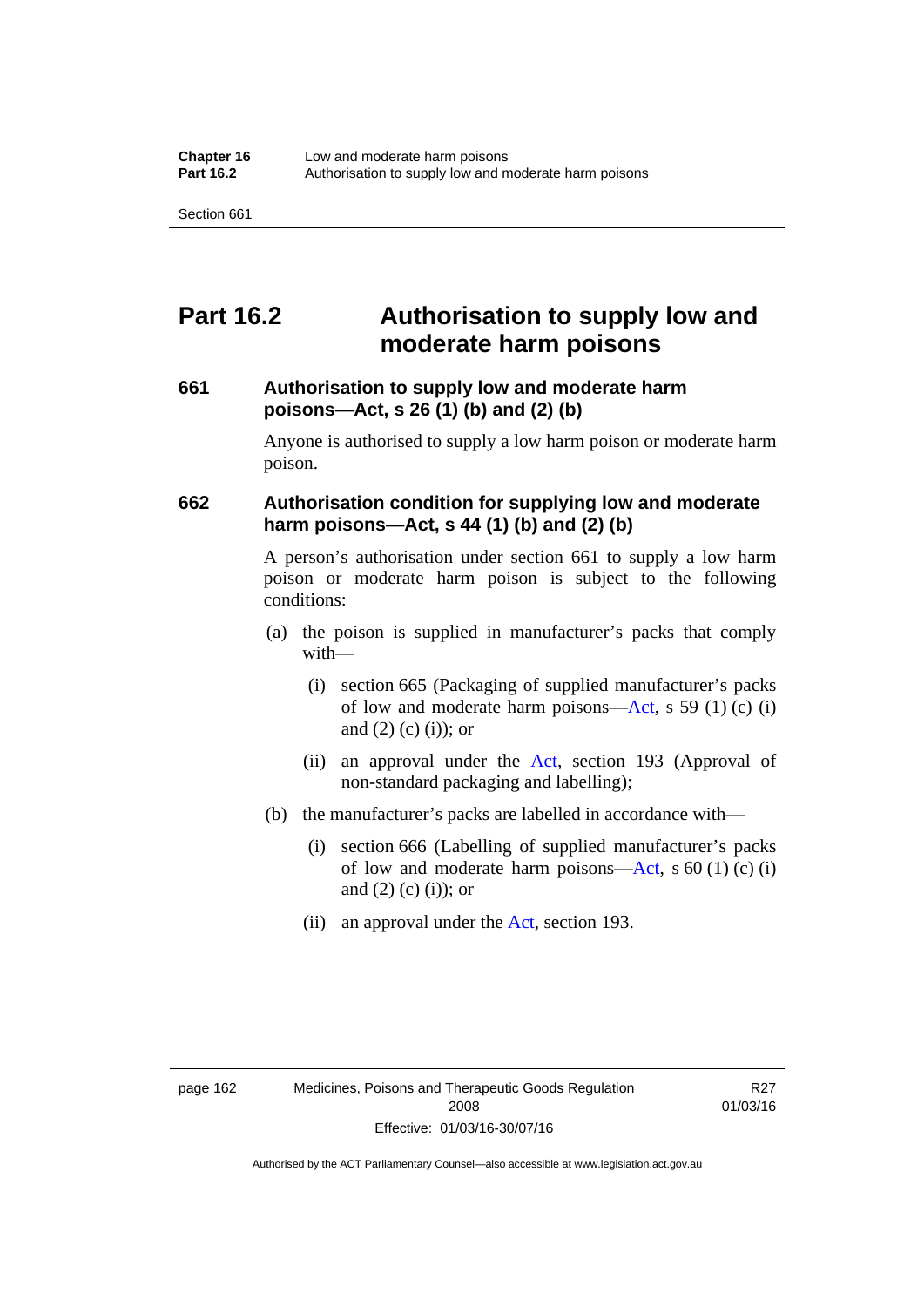### **Part 16.3 Authorisation to manufacture low and moderate harm poisons**

#### **663 Authorisation to manufacture low and moderate harm poisons—Act, s 33 (b)**

A person is authorised to manufacture a low harm poison or moderate harm poison if the person is authorised to manufacture the poison under a relevant law.

#### **664 Authorisation condition for manufacturing low and moderate harm poisons—Act, s 44 (1) (b) and (2) (b)**

A person's authorisation under section 663 to manufacture a low harm poison or moderate harm poison is subject to the condition that, if a condition or restriction applies to the person under the relevant law, the person manufactures the poison in accordance with the condition and restriction.

Medicines, Poisons and Therapeutic Goods Regulation 2008 Effective: 01/03/16-30/07/16

page 163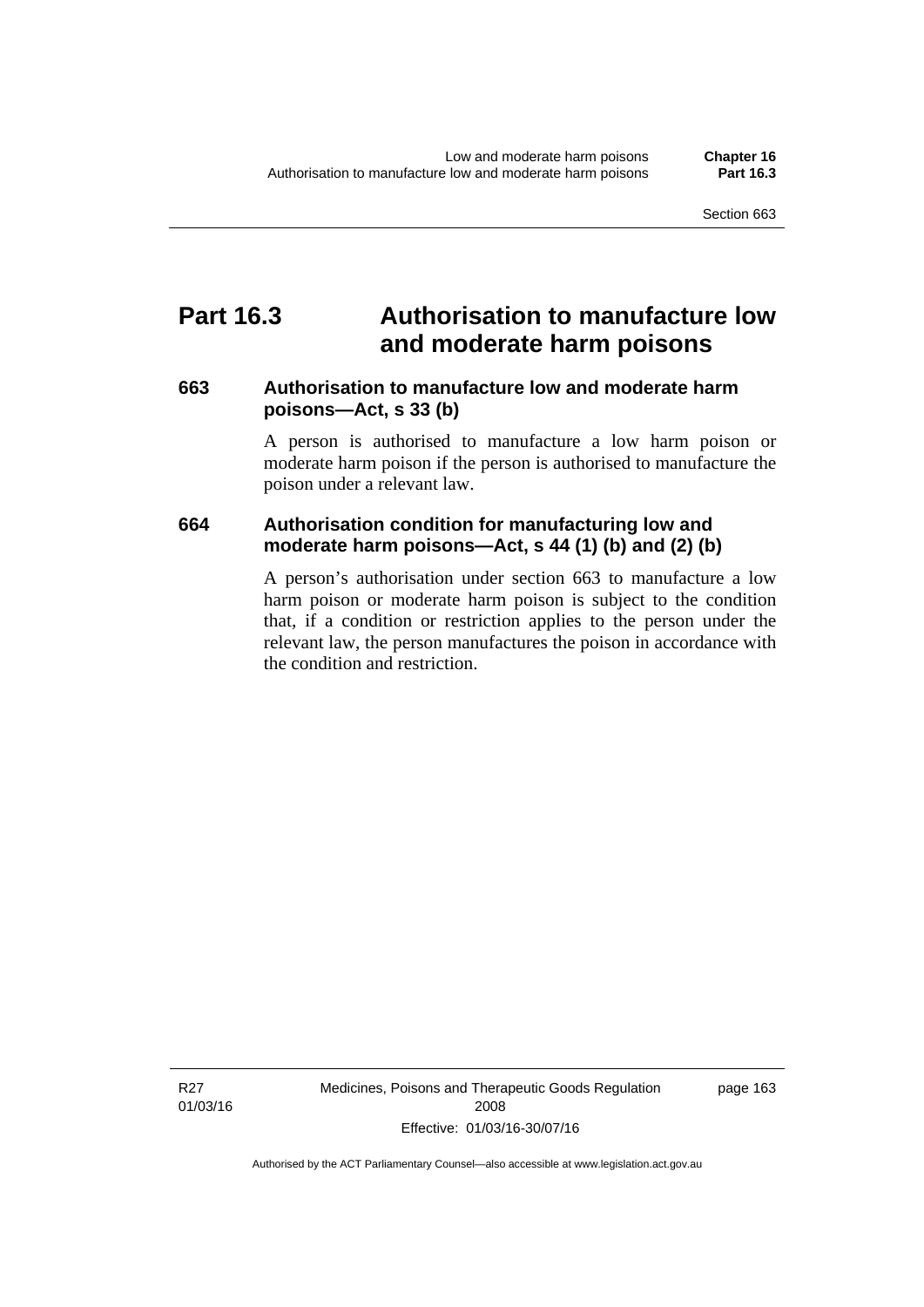### **Part 16.4 Packaging and labelling of low and moderate harm poisons**

#### **665 Packaging of supplied manufacturer's packs of low and moderate harm poisons—Act, s 59 (1) (c) (i) and (2) (c) (i)**

- (1) A manufacturer's pack of a supplied low harm poison or moderate harm poison must be packaged—
	- (a) in accordance with the [medicines and poisons standard](http://www.comlaw.gov.au/Series/F2012L01200), sections 2.1 (2) to 2.6 (2); or
	- (b) in a container in which the poison may be sold under a relevant law.
	- *Note* A manufacturer's pack of a low or moderate harm poison supplied may also be packaged in accordance with an approval under the [Act](http://www.legislation.act.gov.au/a/2008-26/default.asp), s 193 (Approval of non-standard packaging and labelling) (see [Act,](http://www.legislation.act.gov.au/a/2008-26/default.asp) s 59 (1) (c) (ii) and (2) (c) (ii)).
- (2) However, if the poison is camphor or naphthalene for domestic use, it must also be packaged in a way that, in normal use, prevents—
	- (a) removal of the camphor or naphthalene from the packaging; or
	- (b) ingestion of the camphor or naphthalene.

R27 01/03/16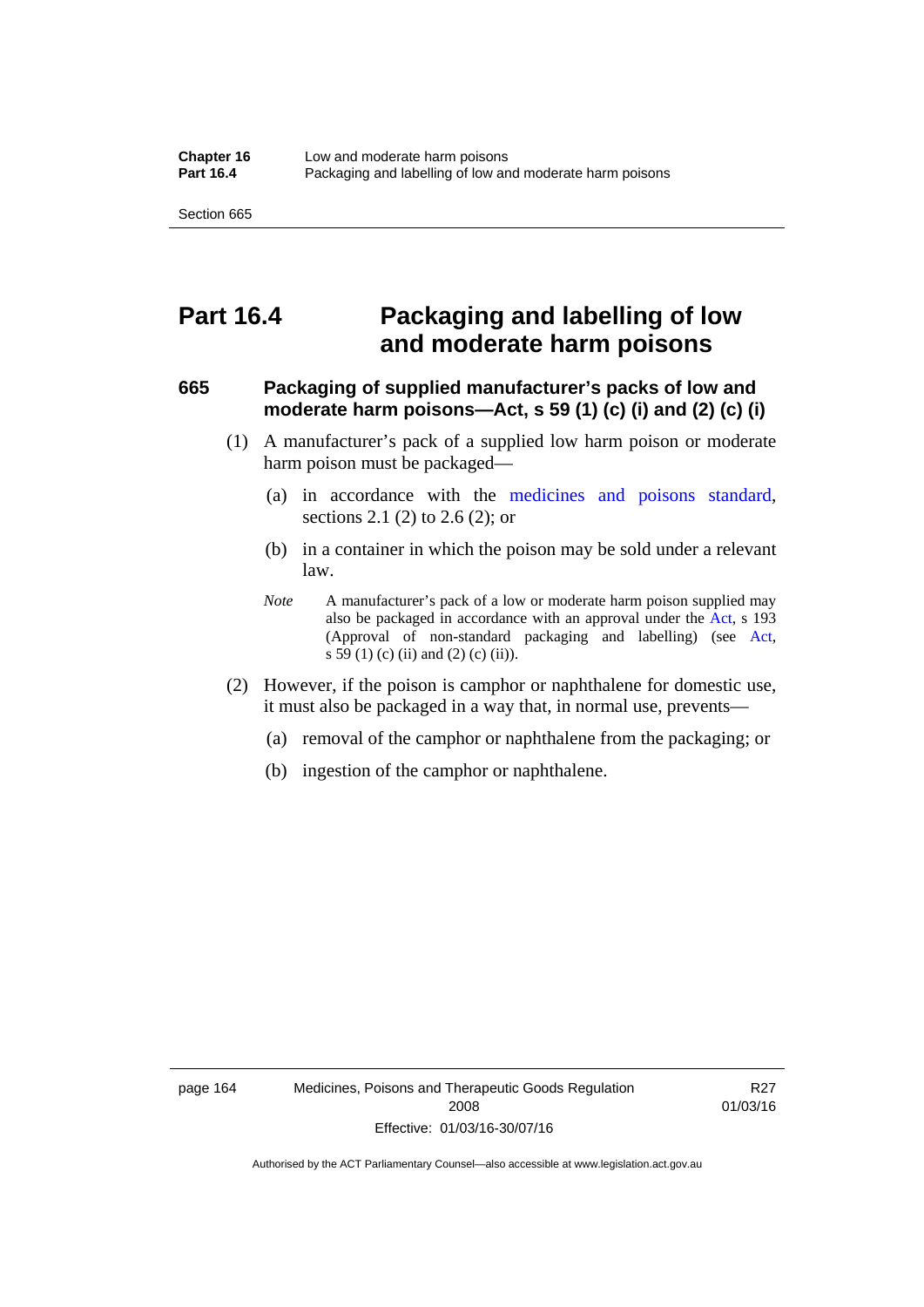#### **666 Labelling of supplied manufacturer's packs of low and moderate harm poisons—Act, s 60 (1) (c) (i) and (2) (c) (i)**

A manufacturer's pack of a supplied low harm poison or moderate harm poison must be labelled in accordance with—

- (a) the [medicines and poisons standard](http://www.comlaw.gov.au/Series/F2012L01200), sections 1.1 (2) to 1.6 (2); or
- (b) a relevant law.
- *Note* A manufacturer's pack of a low or moderate harm poison supplied may also be labelled in accordance with an approval under the [Act](http://www.legislation.act.gov.au/a/2008-26/default.asp), s 193 (Approval of non-standard packaging and labelling) (see [Act,](http://www.legislation.act.gov.au/a/2008-26/default.asp) s 60 (1) (c) (ii) and (2) (c) (ii)).

R27 01/03/16 Medicines, Poisons and Therapeutic Goods Regulation 2008 Effective: 01/03/16-30/07/16

page 165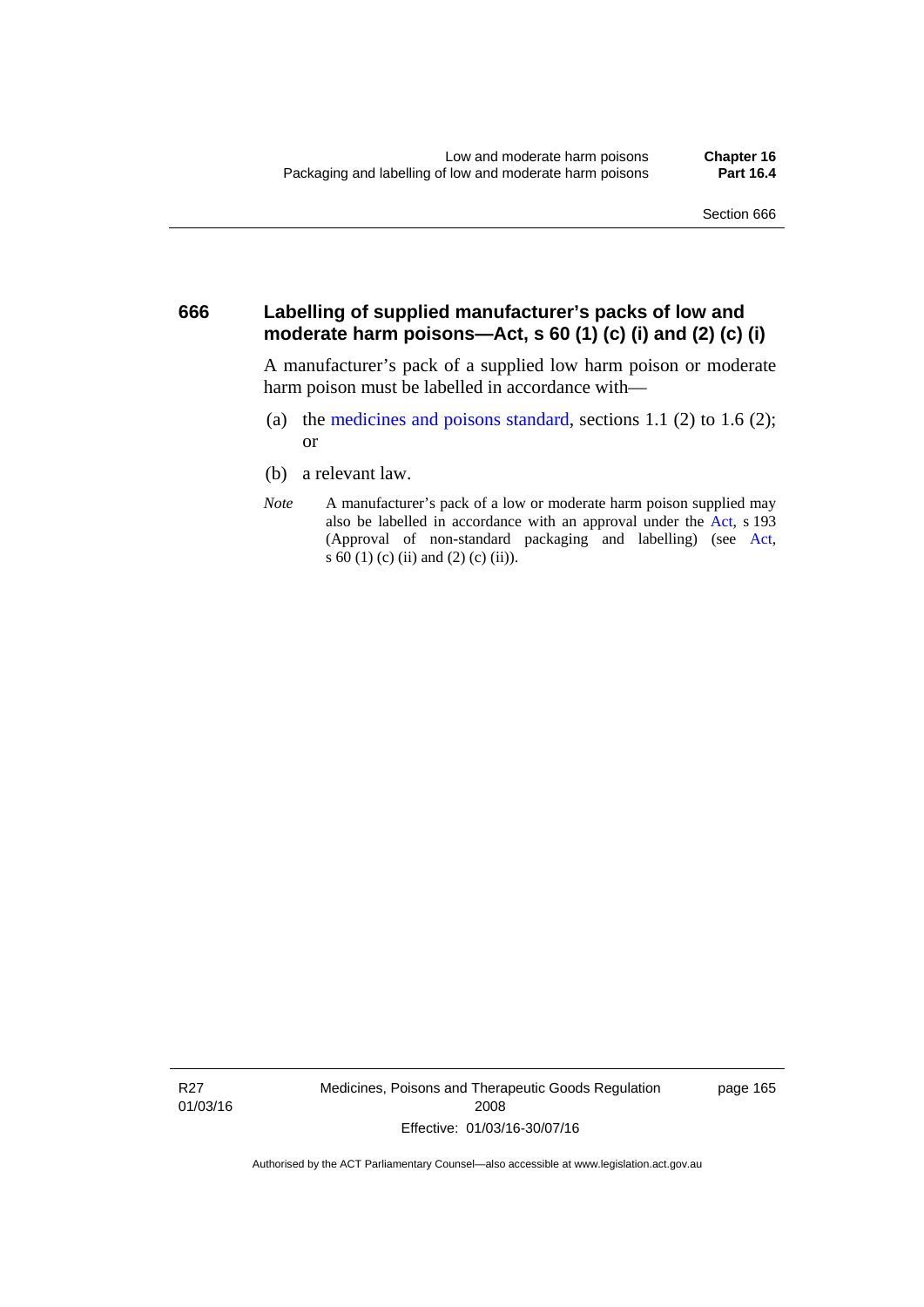# **Chapter 17 Dangerous poisons authorisations**

# **Part 17.1 Overview of dangerous poisons authorisations**

### **670 General overview of authorisations for dangerous poisons**

 (1) The Act requires that a person must not deal with a dangerous poison in a particular way unless the person is authorised to deal with the poison.

#### **Example**

the [Act,](http://www.legislation.act.gov.au/a/2008-26/default.asp) s 35 about obtaining certain substances (which include dangerous poisons)

- *Note 1* The [Act,](http://www.legislation.act.gov.au/a/2008-26/default.asp) s 19 sets out when a person *deals* with a dangerous poison.
- *Note 2* An example is part of the regulation, is not exhaustive and may extend, but does not limit, the meaning of the provision in which it appears (see [Legislation Act,](http://www.legislation.act.gov.au/a/2001-14) s 126 and s 132).
- (2) The [Act](http://www.legislation.act.gov.au/a/2008-26/default.asp), section 20 sets out when a person is authorised to deal with a dangerous poison.
- (3) This regulation authorises certain dealings with dangerous poisons.

*Note* An authorisation is not required to deal with the following:

- a substance excluded from the [medicines and poisons standard](http://www.comlaw.gov.au/Series/F2012L01200) by the standard, par  $1(2)$  (see s 6);
- a substance mentioned in the [medicines and poisons standard,](http://www.comlaw.gov.au/Series/F2012L01200) sch 7 if the schedule does not apply to the substance because of an exception in the standard.

R27 01/03/16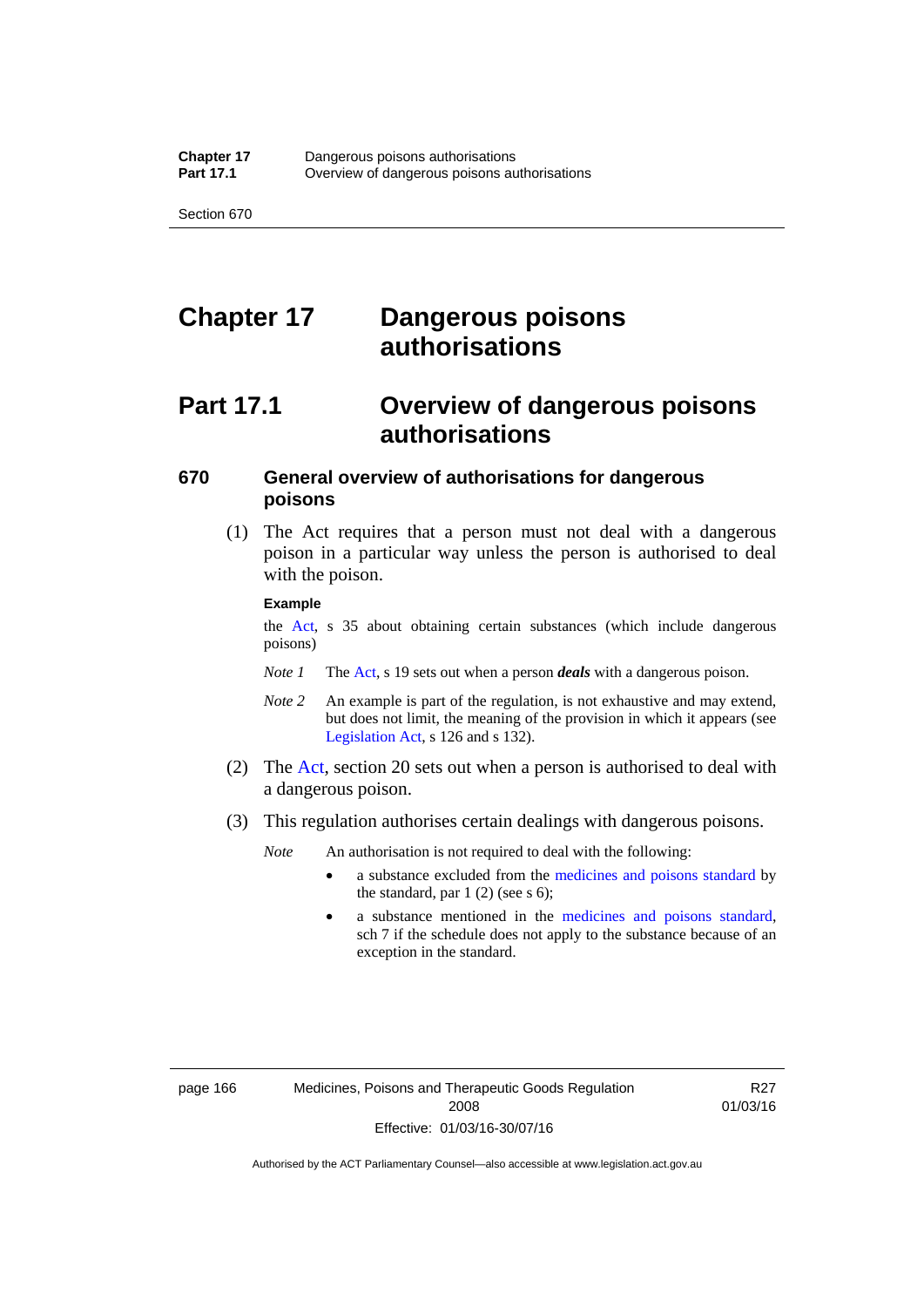(4) An authorisation under this regulation may be subject to limitations.

#### **Example**

a purchase order issued by a person mentioned in sch 4, col 2 must comply with s 721 (see s 690 (2) (c))

*Note* For the power to impose other restrictions, see the [Act](http://www.legislation.act.gov.au/a/2008-26/default.asp), ch 8.

#### **671 Overview of dangerous poisons authorisations under this regulation**

Dangerous poisons authorisations under this regulation are given by the following provisions:

- (a) section 675 (which is about authorisations under dangerous poisons manufacturers licences);
- (b) section 680 (which is about authorisations under dangerous poisons research and education program licences);
- (c) section 685 (which is about authorisations under dangerous poisons suppliers licences);
- (d) section 690 (which is about authorisations for manufacturing and other purposes);
- (e) section 692 (which is about authorisation to deliver dangerous poisons under purchase orders);
- (f) section 693 (which is about authorisation for commercial disposal operators for disposal of dangerous poisons);
- (g) section 695 (which is about authorisations for dangerous poisons research and education programs by scientifically qualified people).

page 167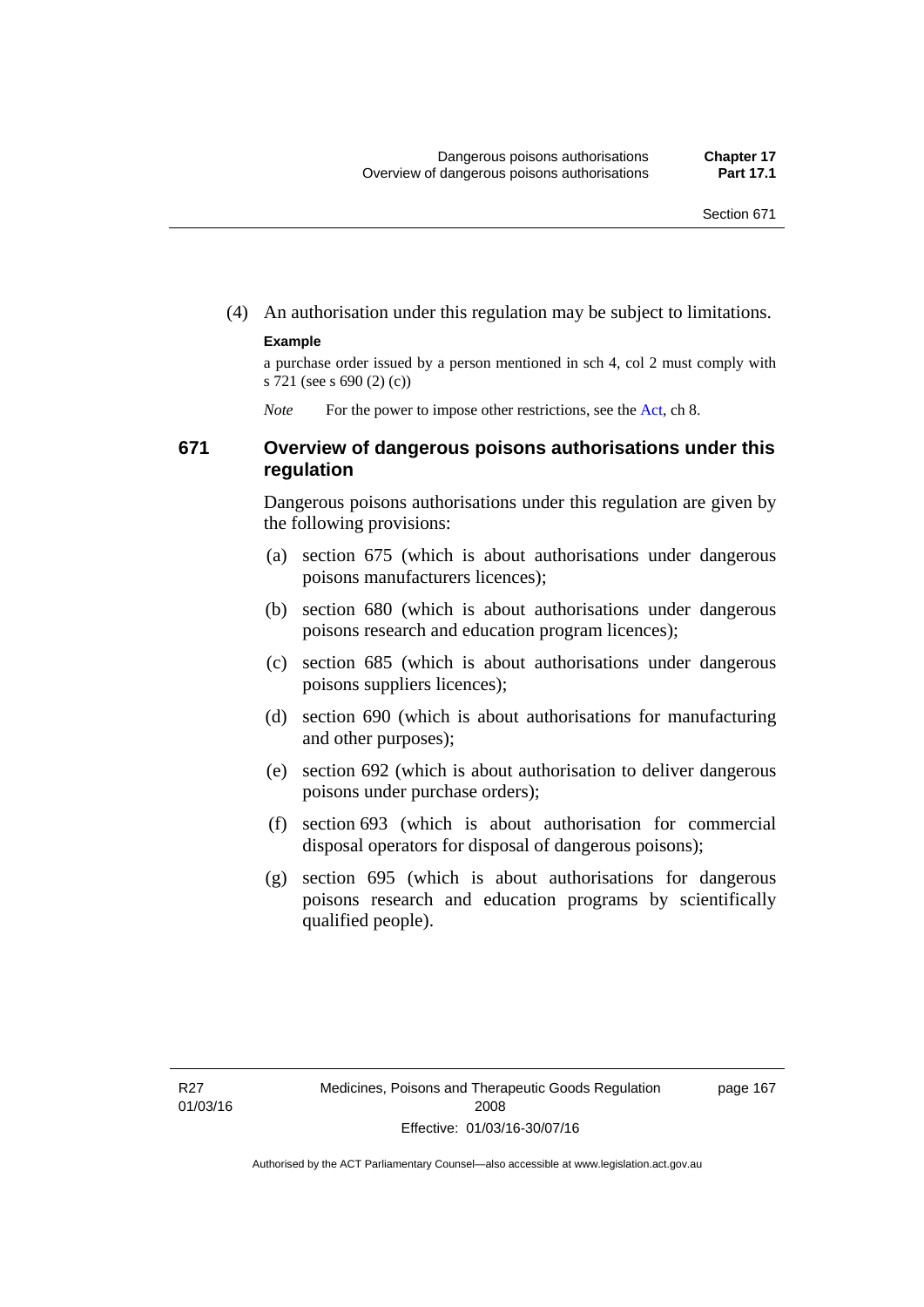#### **672 General overview of authorisation conditions for dangerous poisons**

 (1) The [Act](http://www.legislation.act.gov.au/a/2008-26/default.asp), section 44 requires a person who is authorised to deal with a dangerous poison to comply with any condition to which the authorisation is subject.

#### **Example**

Section 676 sets out the authorisation conditions for an authorised person to manufacture a dangerous poison.

- *Note* An example is part of the regulation, is not exhaustive and may extend, but does not limit, the meaning of the provision in which it appears (see [Legislation Act,](http://www.legislation.act.gov.au/a/2001-14) s 126 and s 132).
- (2) The conditions are additional to other restrictions on an authorised person's authority to deal with a dangerous poison.
	- *Note* Conditions may also be imposed under other provisions of the [Act](http://www.legislation.act.gov.au/a/2008-26/default.asp) including, for example, s 89 which sets out conditions on licences.

page 168 Medicines, Poisons and Therapeutic Goods Regulation 2008 Effective: 01/03/16-30/07/16

R27 01/03/16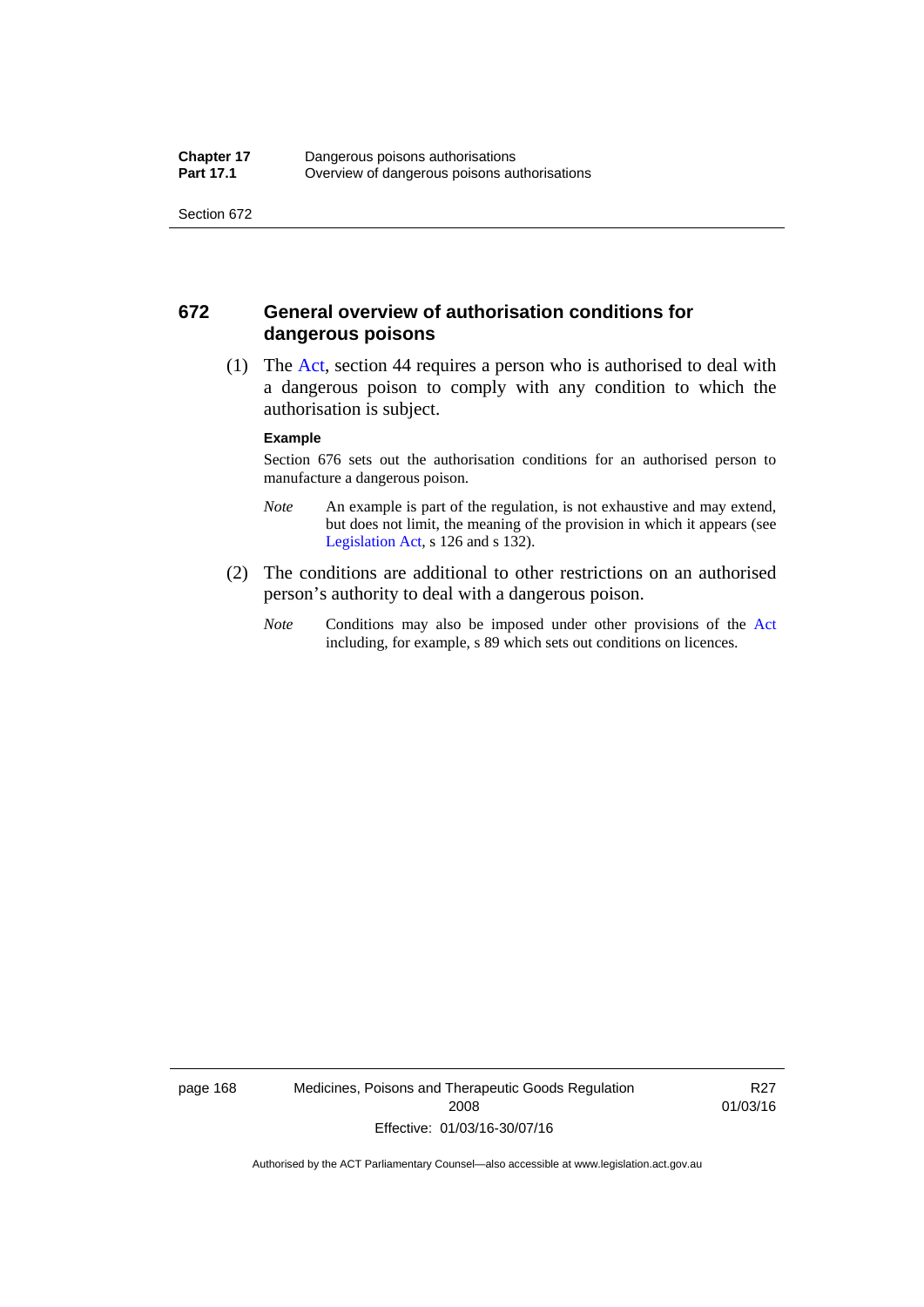## **Part 17.2 Authorisations under dangerous poisons licences**

### **Division 17.2.1 Dangerous poisons manufacturers licence authorisations**

*Note* For other provisions about dangerous poisons manufacturers licences, see pt 18.2.

#### **675 Authorisations under dangerous poisons manufacturers licences—Act, s 20 (1) (a)**

- (1) A dangerous poisons manufacturers licence authorises the holder to do any of the following in relation to a dangerous poison (the *licensed dangerous poison*) stated in the licence at the premises (the *licensed premises*) stated in the licence:
	- (a) manufacture the licensed dangerous poison;
	- (b) possess the licensed dangerous poison for sale by wholesale from the licensed premises;
	- (c) sell the licensed dangerous poison by wholesale (whether or not for resale) to—
		- (i) a person authorised to issue a purchase order for the dangerous poison; or
		- (ii) someone in another State who may obtain the dangerous poison by wholesale under the law of the other State; or
		- (iii) someone in another country who may lawfully obtain the dangerous poison by wholesale in the other country;
		- *Note* The dangerous poison must be sold on a purchase order in accordance with s 720 (see s 676).

R27 01/03/16 page 169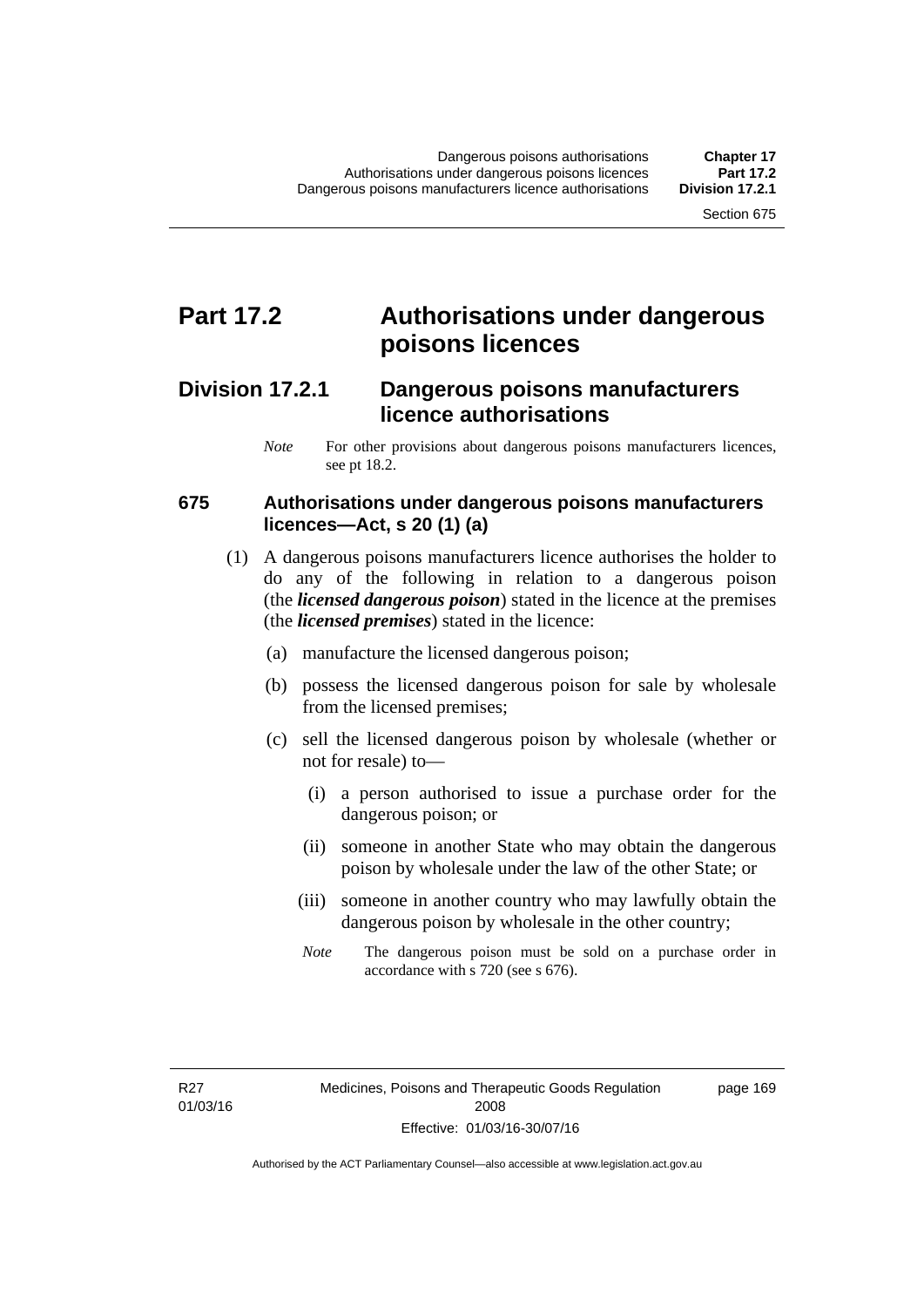- (d) obtain a dangerous poison, other than a licensed dangerous poison, for manufacturing a licensed dangerous poison at the licensed premises;
- (e) possess a dangerous poison, other than a licensed dangerous poison, at the licensed premises for manufacturing a licensed dangerous poison.
- (2) However, an authorisation under subsection (1) does not apply if the licence states that it does not apply.
- (3) Also, subsection (1) (c) (iii) does not apply in relation to a licensed dangerous poison that is a prohibited export under the *[Customs](http://www.comlaw.gov.au/Series/C1901A00006)  [Act 1901](http://www.comlaw.gov.au/Series/C1901A00006)* (Cwlth).

#### **676 Authorisation conditions for dangerous poisons manufacturers licences—Act, s 44 (1) (b) and (2) (b)**

A licence-holder's authorisation under a dangerous poisons manufacturers licence is subject to the following conditions:

- (a) the dealings with a dangerous poison authorised by the licence will be carried out under the supervision of an individual approved under section 706 (1) (Restrictions on issuing of dangerous poisons manufacturers licences[—Act,](http://www.legislation.act.gov.au/a/2008-26/default.asp) s 85 (1) (a));
- (b) a dangerous poison obtained under the licence is purchased on a complying purchase order;
- (c) a licensed dangerous poison will be supplied for a non-household (including a non-household garden) purpose only;
- (d) a dangerous poison sold under the licence will be sold on a purchase order in accordance with section 720 (Supplying dangerous poisons on purchase orders);

R27 01/03/16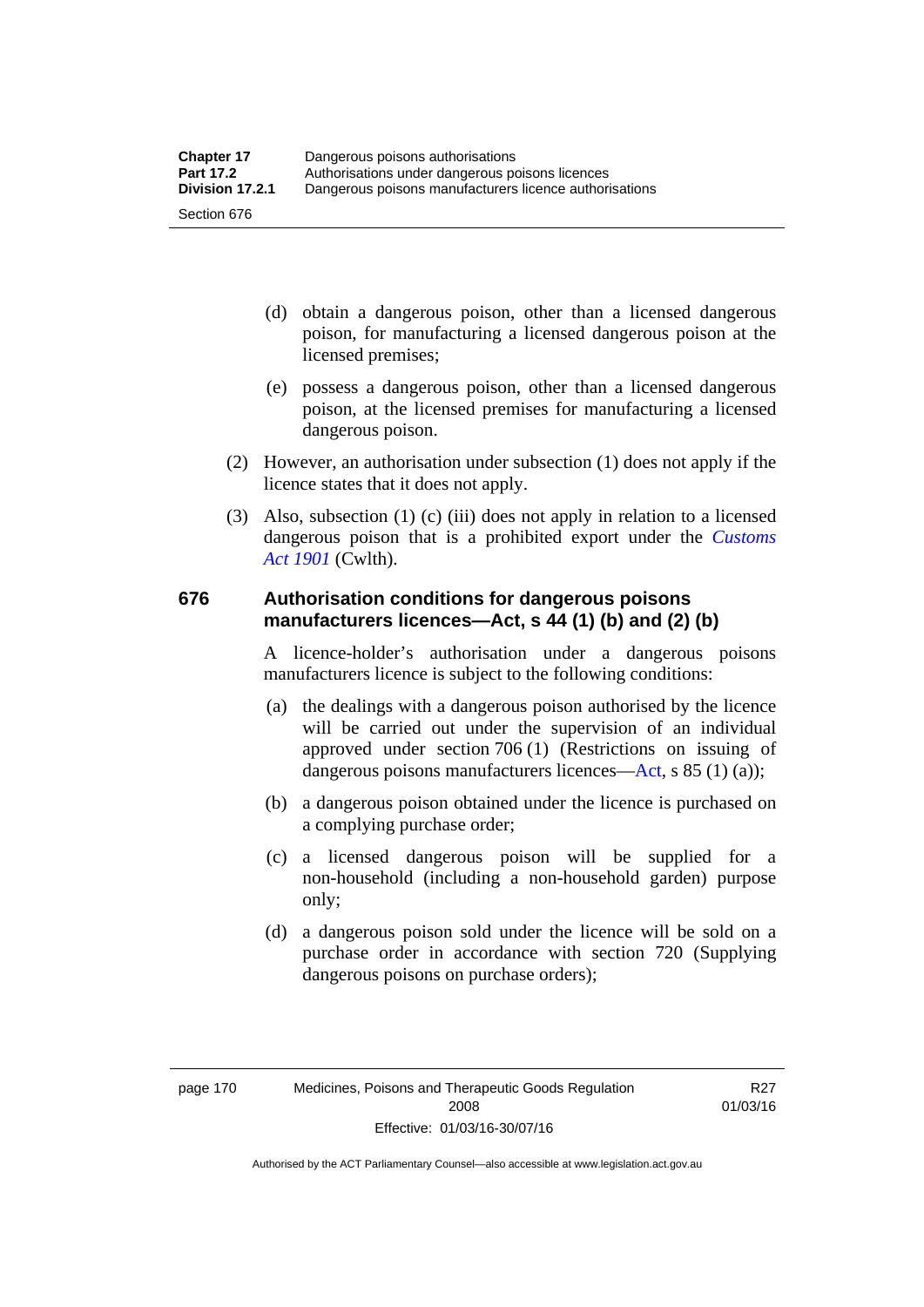- (e) if the supplier does not receive a document signed by the buyer acknowledging receipt of the dangerous poison within 7 days after the day the dangerous poison is delivered—the supplier must, within 24 hours after the end of the 7-day period, tell the chief health officer, in writing, of the failure to receive the document;
- (f) the following are kept at the supplier's business premises or, if the chief health officer approves, in writing, another place, the place approved by the chief health officer, for at least 2 years after the day the poison is supplied:
	- (i) the filled purchase order;
	- (ii) the delivery acknowledgement under paragraph (e) or section 720 (d) (ii);
- (g) the record for section 722 is kept at the supplier's business premises or, if the chief health officer approves, in writing, another place, the place approved by the chief health officer, for at least 5 years after the day the poison is supplied;
- (h) if a dangerous poison sold under the licence is liquid containing paraquat—the poison is coloured blue or green and has an offensive smell.
- *Note* For licence conditions, see the [Act](http://www.legislation.act.gov.au/a/2008-26/default.asp), s 89.

R27 01/03/16 page 171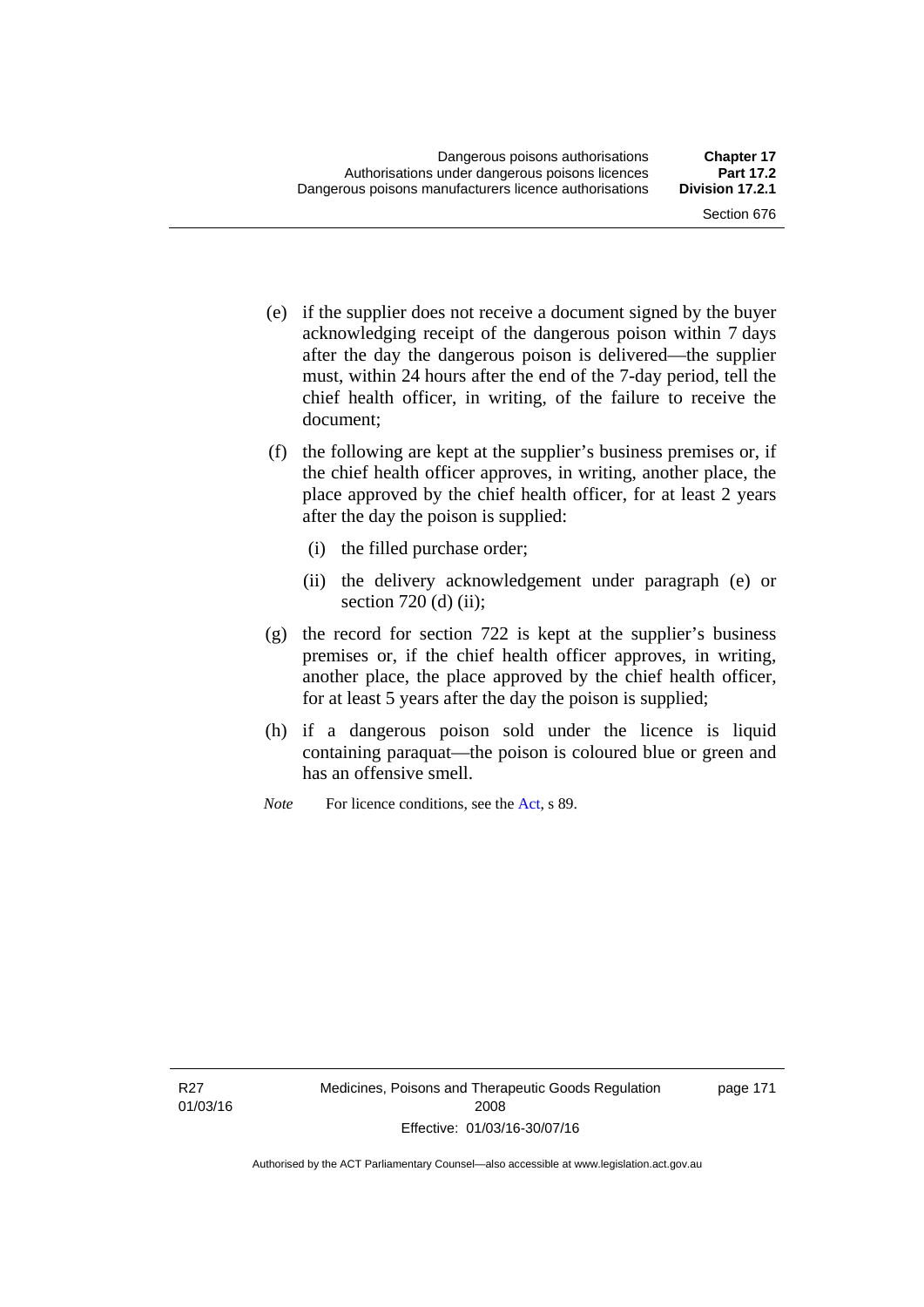### **Division 17.2.2 Dangerous poisons—research and education program licence authorisations**

- *Note 1* For authorisation for research and education programs by scientifically qualified people, see div 17.3.3.
- *Note 2* For other provisions about dangerous poisons research and education program licences, see pt 18.3.

#### **680 Authorisations under dangerous poisons research and education program licences—Act, s 20 (1) (a)**

A dangerous poisons research and education program licence authorises—

- (a) the licence-holder to—
	- (i) issue a purchase order for a dangerous poison (the *licensed dangerous poison*) stated in the licence for the program stated in the licence; and
	- (ii) obtain a licensed dangerous poison on a purchase order for the program; and
	- (iii) possess a licensed dangerous poison for the program at the premises to which the licence relates; and
	- (iv) supply a licensed dangerous poison to anyone taking part in the program for the program; and
- (b) the program supervisor, and anyone taking part in the program, to deal with the licensed dangerous poison as authorised by the licence at the premises stated in the licence.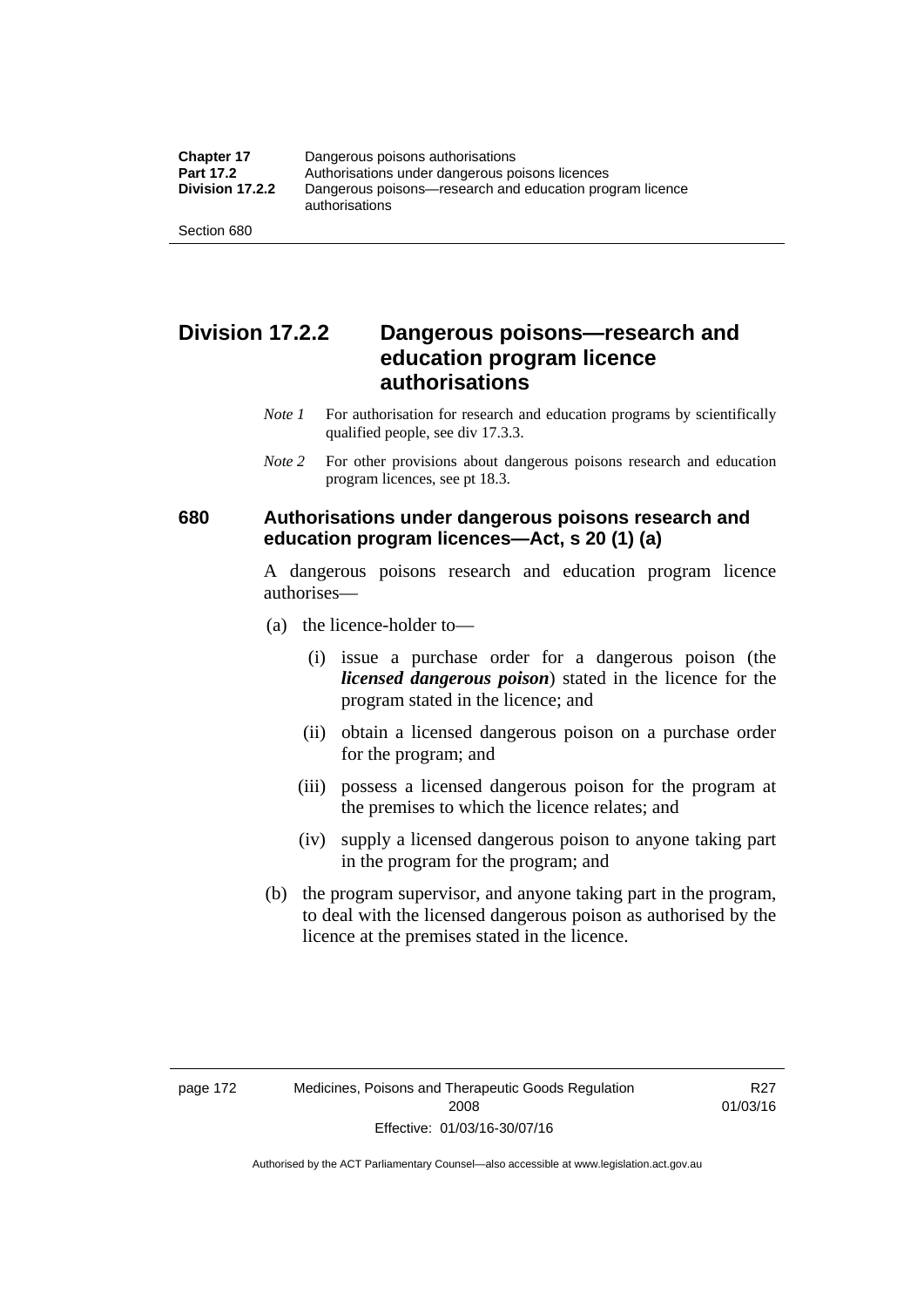**681 Authorisation condition for dangerous poisons research and education program licences—Act, s 44 (1) (b) and (2) (b)** 

> A licence-holder's authorisation to obtain a dangerous poison under a dangerous poisons research and education program licence is subject to the condition that the poison is purchased on a complying purchase order.

*Note* For licence conditions, see the [Act](http://www.legislation.act.gov.au/a/2008-26/default.asp), s 89.

R27 01/03/16 Medicines, Poisons and Therapeutic Goods Regulation 2008 Effective: 01/03/16-30/07/16

page 173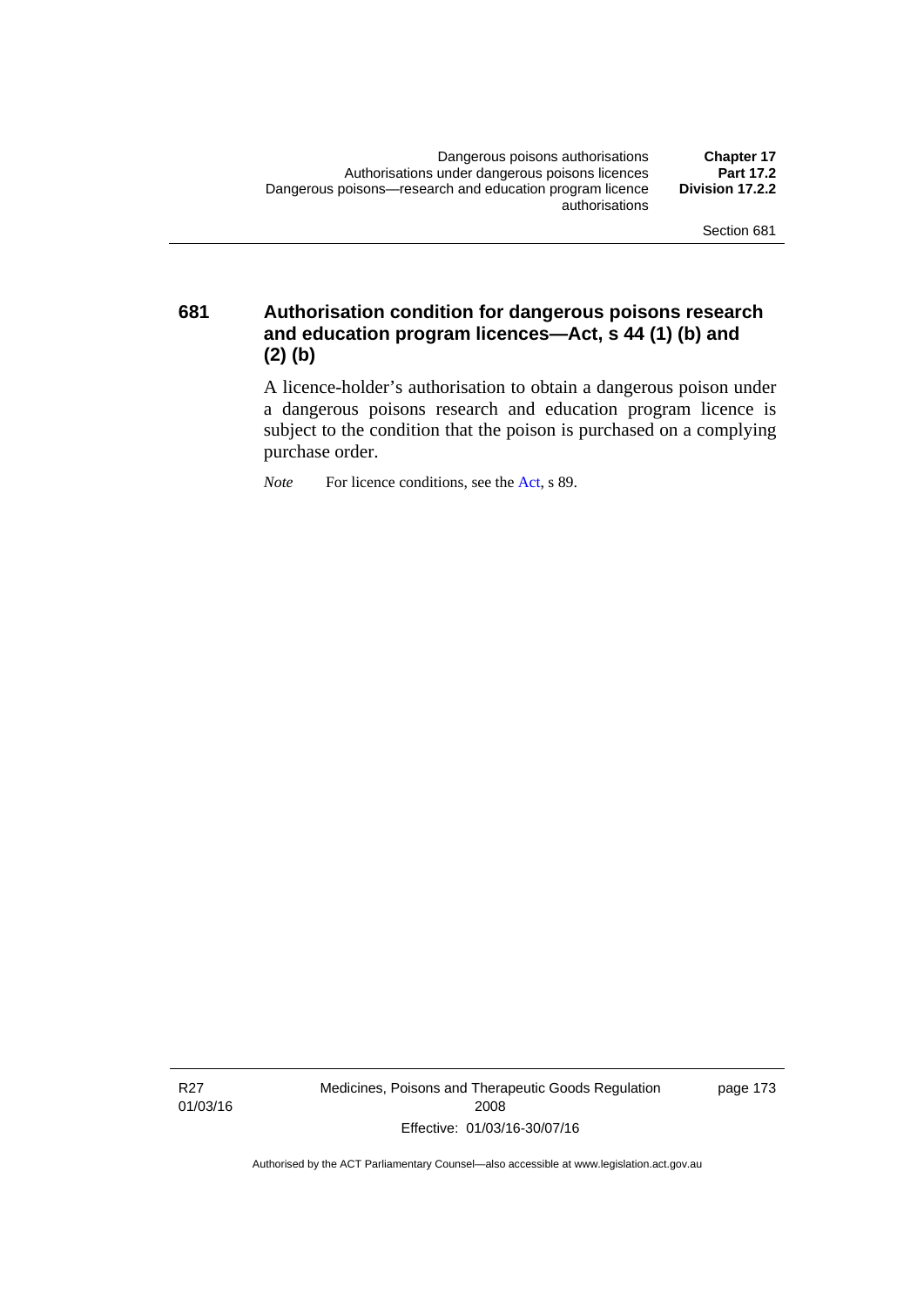### **Division 17.2.3 Dangerous poisons suppliers licence authorisations**

*Note* For other provisions about dangerous poisons suppliers licences, see pt 18.4.

#### **685 Authorisations under dangerous poisons suppliers licences—Act, s 20 (1) (b)**

- (1) A dangerous poisons suppliers licence authorises the holder to do any of the following in relation to a dangerous poison (the *licensed dangerous poison*) stated in the licence at the premises (the *licensed premises*) stated in the licence:
	- (a) issue a purchase order for a licensed dangerous poison;
	- (b) obtain a licensed dangerous poison on a purchase order for sale from the licensed premises;
	- (c) possess a licensed dangerous poison for sale from the licensed premises;
	- (d) sell a licensed dangerous poison on a purchase order to—
		- (i) someone authorised to issue a purchase order for the dangerous poison; or
		- (ii) someone in another State who may obtain the dangerous poison under the law of the other State; or
		- (iii) someone in another country who may lawfully obtain the dangerous poison in the other country.
		- *Note* The dangerous poison must be sold on a purchase order in accordance with s 720 (see s 686).
- (2) However, an authorisation under subsection (1) does not apply if the licence states that it does not apply.

page 174 Medicines, Poisons and Therapeutic Goods Regulation 2008 Effective: 01/03/16-30/07/16

R27 01/03/16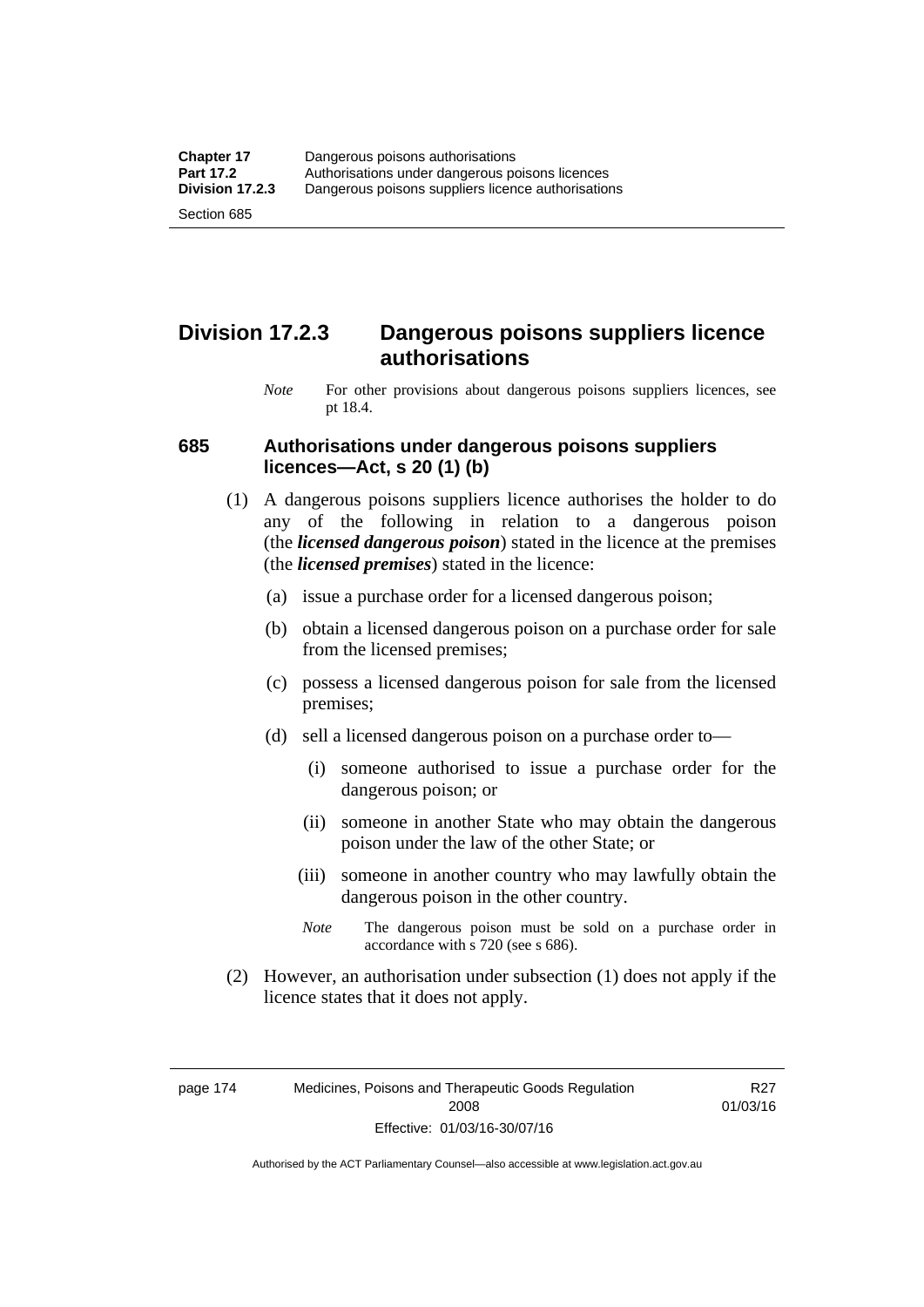(3) Also, subsection (1) (d) (iii) does not apply in relation to a licensed dangerous poison that is a prohibited export under the *[Customs](http://www.comlaw.gov.au/Series/C1901A00006)  [Act 1901](http://www.comlaw.gov.au/Series/C1901A00006)* (Cwlth).

#### **686 Authorisation conditions for dangerous poisons suppliers licences—Act, s 44 (1) (b) and (2) (b)**

A licence-holder's authorisation under a dangerous poisons suppliers licence is subject to the following conditions:

- (a) the dealings with a dangerous poison authorised by the licence will be carried out under the supervision of an individual approved under section 716 (1) (Restrictions on issuing of dangerous poisons suppliers licences—[Act](http://www.legislation.act.gov.au/a/2008-26/default.asp), s 85 (1) (a));
- (b) a dangerous poison sold under the licence will be sold on a purchase order in accordance with section 720 (Supplying dangerous poisons on purchase orders);
- (c) a dangerous poison sold under the licence will be supplied for a non-household (including a non-household garden) purpose only;
- (d) if a dangerous poison sold under the licence is subject to the medicines and poisons standard, appendix J (Conditions for availability and use of Schedule 7 poisons), condition 3—the poison will be supplied only to a person who is allowed to use the poison under the condition;
	- *Note* Condition 3 relates to a dangerous poison that is not to be used except by or in accordance with the directions of an accredited government vermin control officer.
- (e) if the supplier does not receive a document signed by the buyer acknowledging receipt of the dangerous poison within 7 days after the day the dangerous poison is delivered—the supplier must, within 24 hours after the end of the 7-day period, tell the chief health officer, in writing, of the failure to receive the document;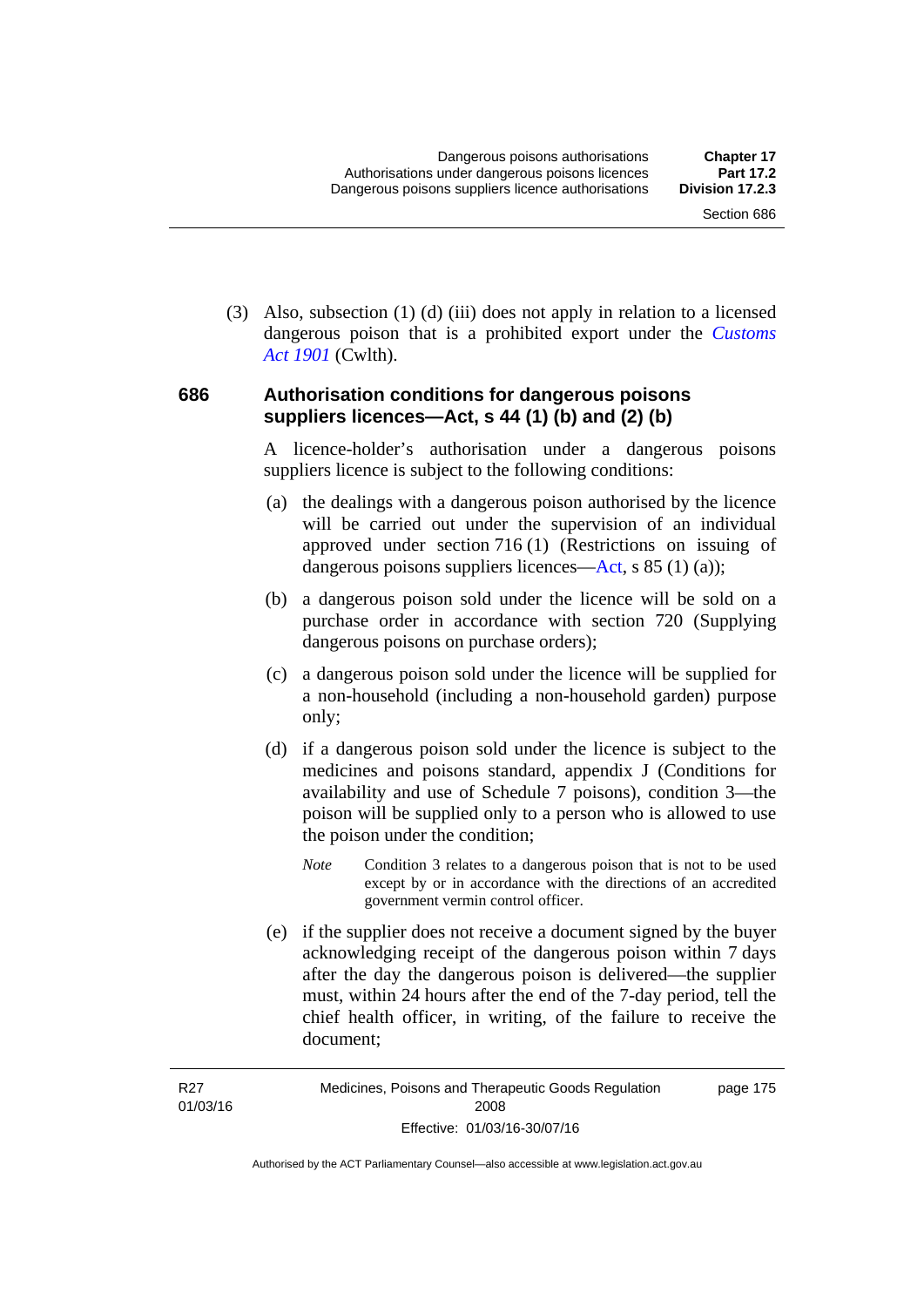- (f) the following are kept at the supplier's business premises or, if the chief health officer approves, in writing, another place, the place approved by the chief health officer, for at least 2 years after the day the poison is supplied:
	- (i) the filled purchase order;
	- (ii) the delivery acknowledgement under paragraph (e) or section 720 (d) (ii);
- (g) the record for section 722 is kept at the supplier's business premises or, if the chief health officer approves, in writing, another place, the place approved by the chief health officer, for at least 5 years after the day the poison is supplied;
- (h) if a dangerous poison sold under the licence is liquid containing paraquat—the poison is coloured blue or green and has an offensive smell.
- *Note* For licence conditions, see the [Act](http://www.legislation.act.gov.au/a/2008-26/default.asp), s 89.

page 176 Medicines, Poisons and Therapeutic Goods Regulation 2008 Effective: 01/03/16-30/07/16

R27 01/03/16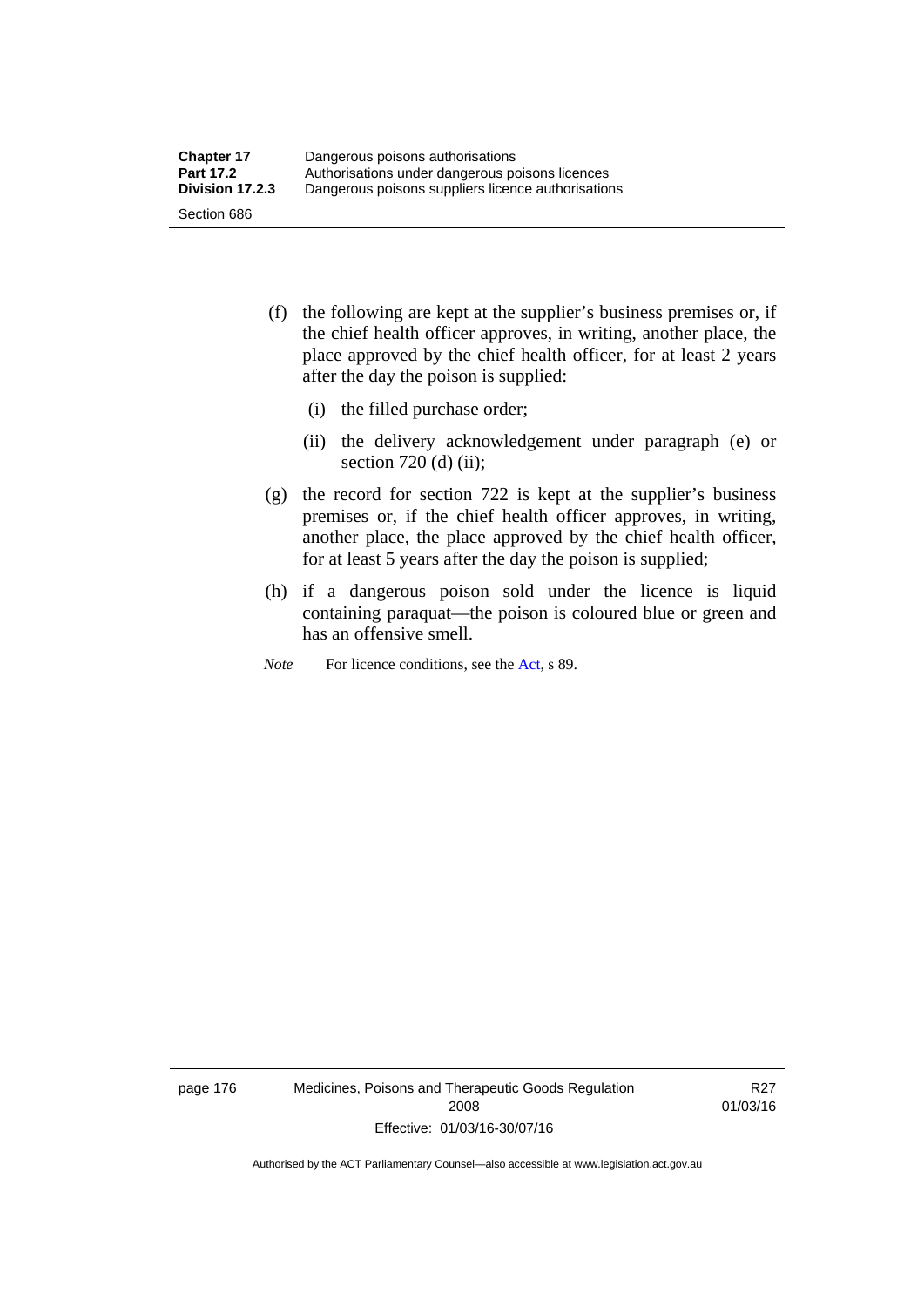## **Part 17.3 Other dangerous poisons authorisations**

### **Division 17.3.1 Authorisations for manufacturing etc purposes**

#### **690 Manufacturing etc authorisations for dangerous poisons—Act, s 20 (2) (a)**

(1) In this section:

*relevant dealing*, with a dangerous poison, means any of the following:

- (a) issuing a purchase order for the poison;
- (b) obtaining the poison;
- (c) possessing the poison;
- (d) issuing a purchase order for the poison;
- (e) discarding the poison.
- (2) A person mentioned in schedule 4 (Dangerous poisons manufacturing etc authorisations), column 2 is authorised for a relevant dealing with a dangerous poison mentioned in column 3 in relation to the person if—
	- (a) the poison is for a purpose mentioned in column 4 in relation to the person; and
	- (b) the dealing is consistent with any condition or restriction for the dealing mentioned in column 3; and

page 177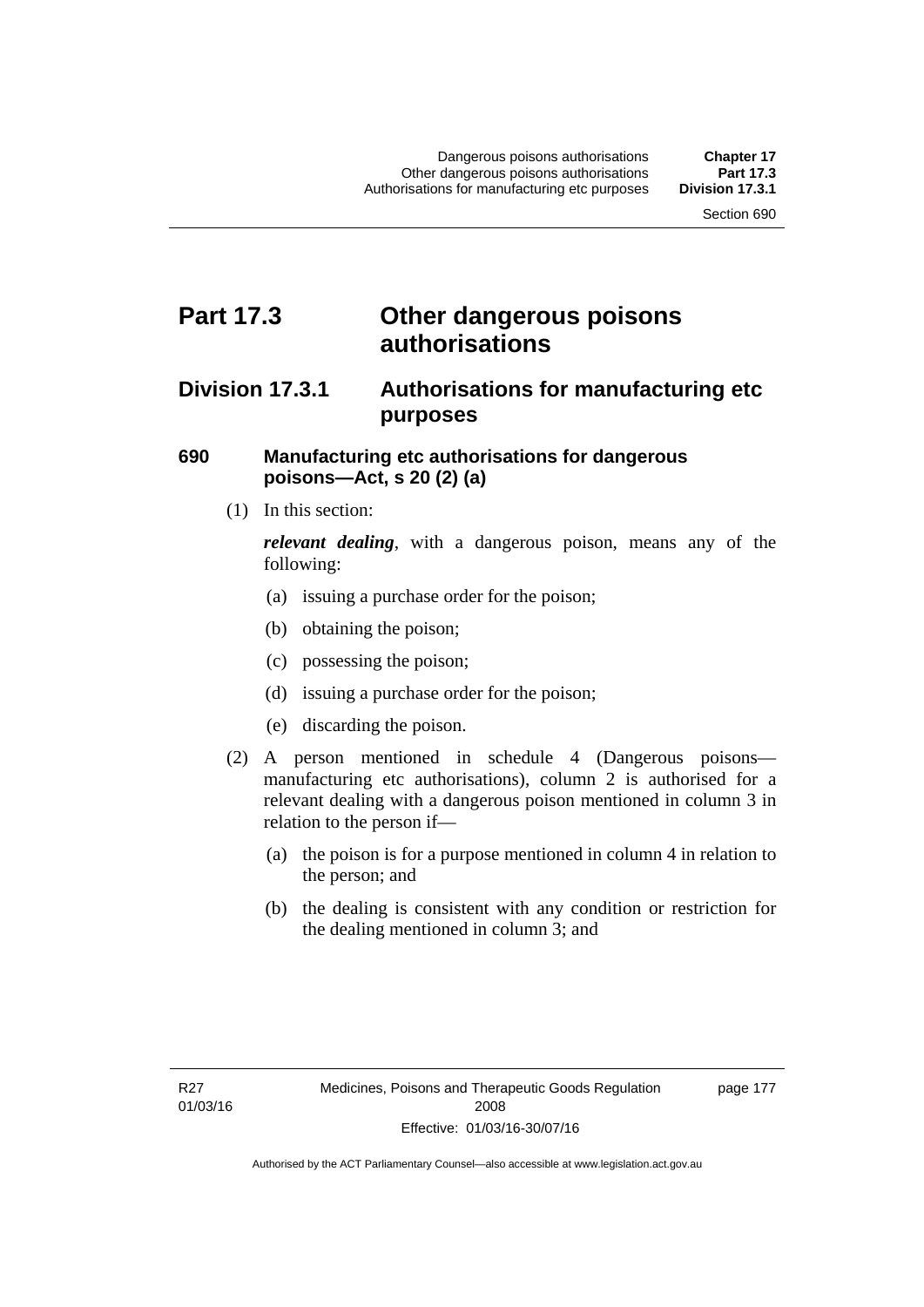| <b>Chapter 17</b> | Dangerous poisons authorisations                                     |
|-------------------|----------------------------------------------------------------------|
| <b>Part 17.3</b>  | Other dangerous poisons authorisations                               |
| Division 17.3.2   | Authorisations for delivery people and commercial disposal operators |
| Section 692       |                                                                      |

- (c) if the dealing is issuing a purchase order for the poison—the purchase order complies with section 721 (General requirements for dangerous poisons purchase orders[—Act](http://www.legislation.act.gov.au/a/2008-26/default.asp), s 38 (2) (c)).
	- *Note* A purchase order must be in writing (see [Act](http://www.legislation.act.gov.au/a/2008-26/default.asp), dict, def *purchase order*).

### **Division 17.3.2 Authorisations for delivery people and commercial disposal operators**

### **692 Authorisations to deliver dangerous poisons under purchase orders—Act, s 26 (1) (b) and (2) (b), s 35 (1) (b), (2) (b) and s 36 (b)**

- (1) This section applies to an adult (the *delivery person*) who is—
	- (a) engaged to transport and deliver a dangerous poison supplied on a purchase order; or
	- (b) acting for a person mentioned in paragraph (a).
- (2) The delivery person is authorised to—
	- (a) obtain and possess the dangerous poison for the purpose of transporting and delivering the dangerous poison as engaged; and
	- (b) supply the dangerous poison to the entity named as the recipient in the purchase order or the entity's agent.

#### **Example—delivery person**

an employee of a courier service

- *Note 1 Entity* includes a person (see [Legislation Act,](http://www.legislation.act.gov.au/a/2001-14) dict, pt 1).
- *Note 2* An example is part of the regulation, is not exhaustive and may extend, but does not limit, the meaning of the provision in which it appears (see [Legislation Act,](http://www.legislation.act.gov.au/a/2001-14) s 126 and s 132).

page 178 Medicines, Poisons and Therapeutic Goods Regulation 2008 Effective: 01/03/16-30/07/16

R27 01/03/16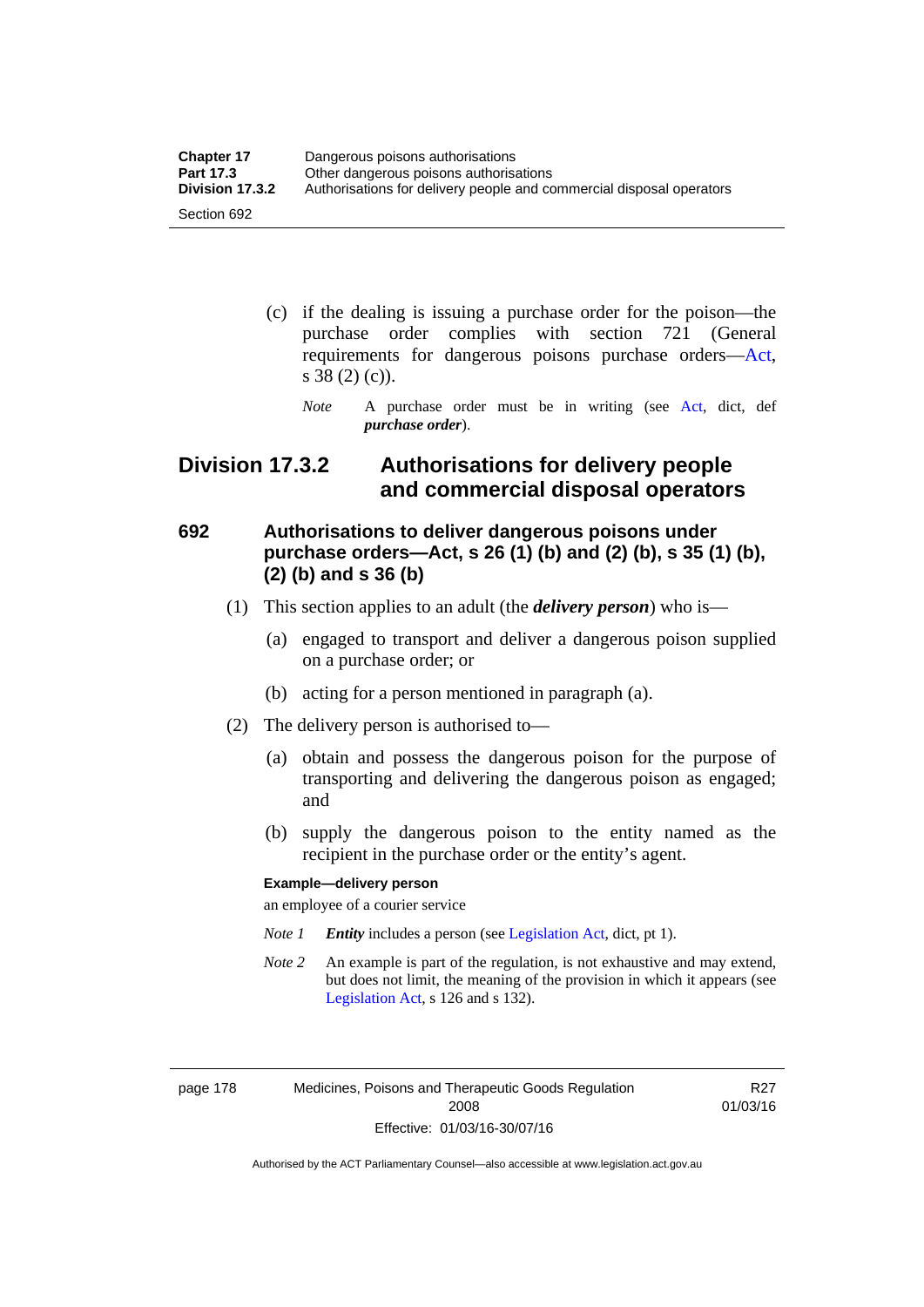#### **693 Authorisation to supply dangerous poisons to commercial disposal operator for disposal—Act, s 26 (1) (b)**

A person is authorised to supply a dangerous poison for disposal to another person if the other person—

- (a) holds an environmental authorisation for the disposal of the dangerous poison; or
- (b) is an adult acting for a person mentioned in paragraph (a).
- *Note* For related authorisations, see pt 9.1.

#### **694 Authorisations for commercial disposal operators—Act, s 26 (1) (b) and (2) (b), s 35 (1) (b) and (2) (b) and s 36 (b)**

- (1) This section applies to a person who—
	- (a) holds an environmental authorisation for the disposal of a dangerous poison; or
	- (b) is an adult acting for a person mentioned in paragraph (a).
- (2) The person is authorised to obtain and possess the dangerous poison for disposing of the poison as engaged.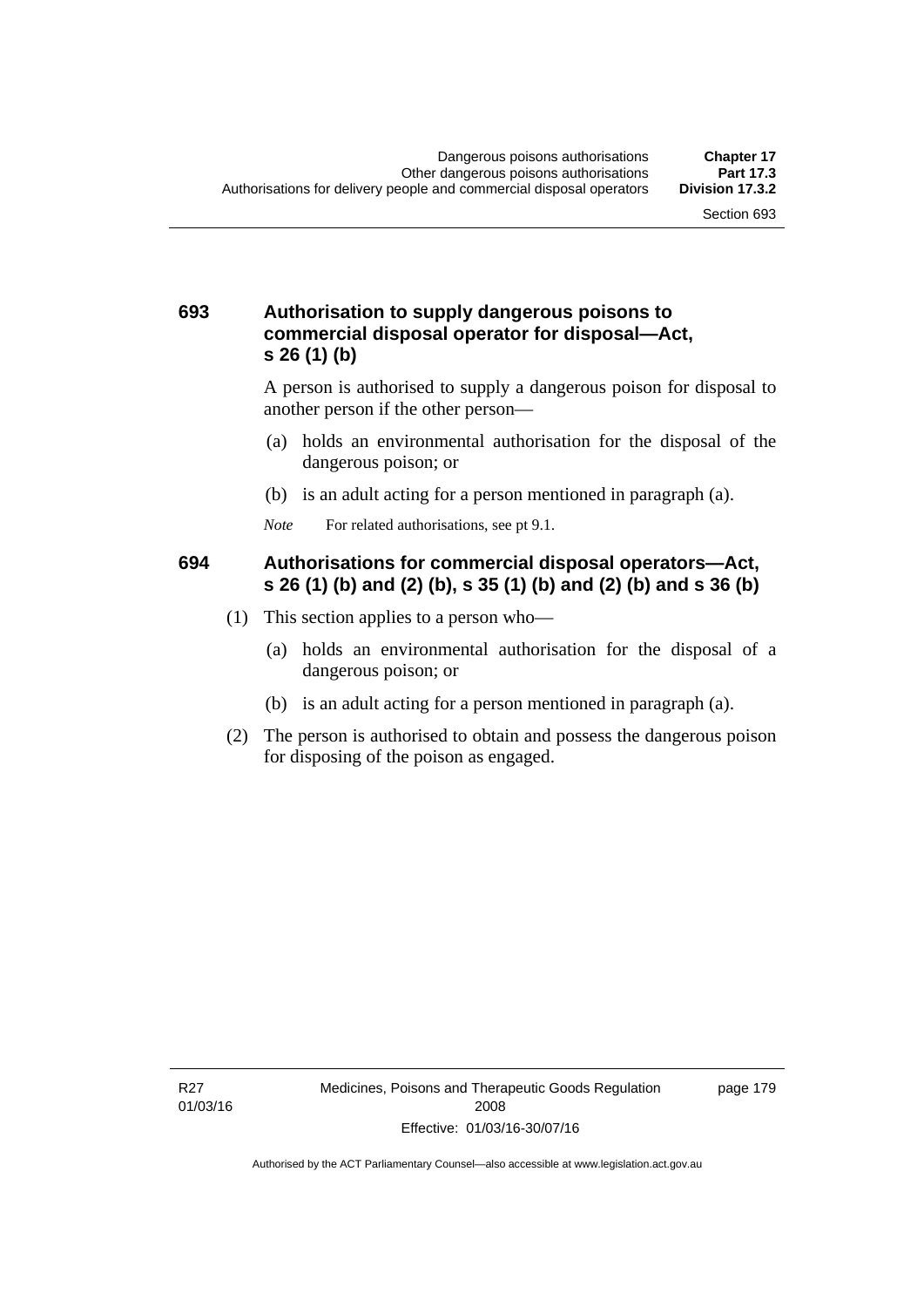| <b>Chapter 17</b> | Dangerous poisons authorisations                                                                           |
|-------------------|------------------------------------------------------------------------------------------------------------|
| Part 17.3         | Other dangerous poisons authorisations                                                                     |
| Division 17.3.3   | Authorisations for dangerous poisons research and education programs by<br>scientifically qualified people |
| Section 695       |                                                                                                            |

### **Division 17.3.3 Authorisations for dangerous poisons research and education programs by scientifically qualified people**

*Note* A licence is required for research and education programs in relation to an administration-related dealing for human use (see [Act](http://www.legislation.act.gov.au/a/2008-26/default.asp), s 20 (3)).

#### **695 Authorisations for dangerous poisons research and education—Act, s 26 (1) and (2) (b)**

- (1) A scientifically qualified person employed at a recognised research institution is authorised to do the following for the purposes of an authorised activity at the institution:
	- (a) issue a purchase order for a dangerous poison;
	- (b) obtain on a purchase order a dangerous poison;
	- (c) possess a dangerous poison;
	- (d) supply a dangerous poison to a person (a *relevant person*) who is taking part in the authorised activity at the institution.
	- *Note 1 Scientifically qualified person*—see the dictionary.
	- *Note 2 Recognised research institution*—see the [Act](http://www.legislation.act.gov.au/a/2008-26/default.asp), s 20 (5).
- (2) A relevant person is authorised to do the following in relation to a dangerous poison for the purposes of an authorised activity:
	- (a) obtain the poison from the scientifically qualified person for the activity;
	- (b) possess the poison for the purposes of the activity;
	- (c) supply the poison to the scientifically qualified person for the activity.

R27 01/03/16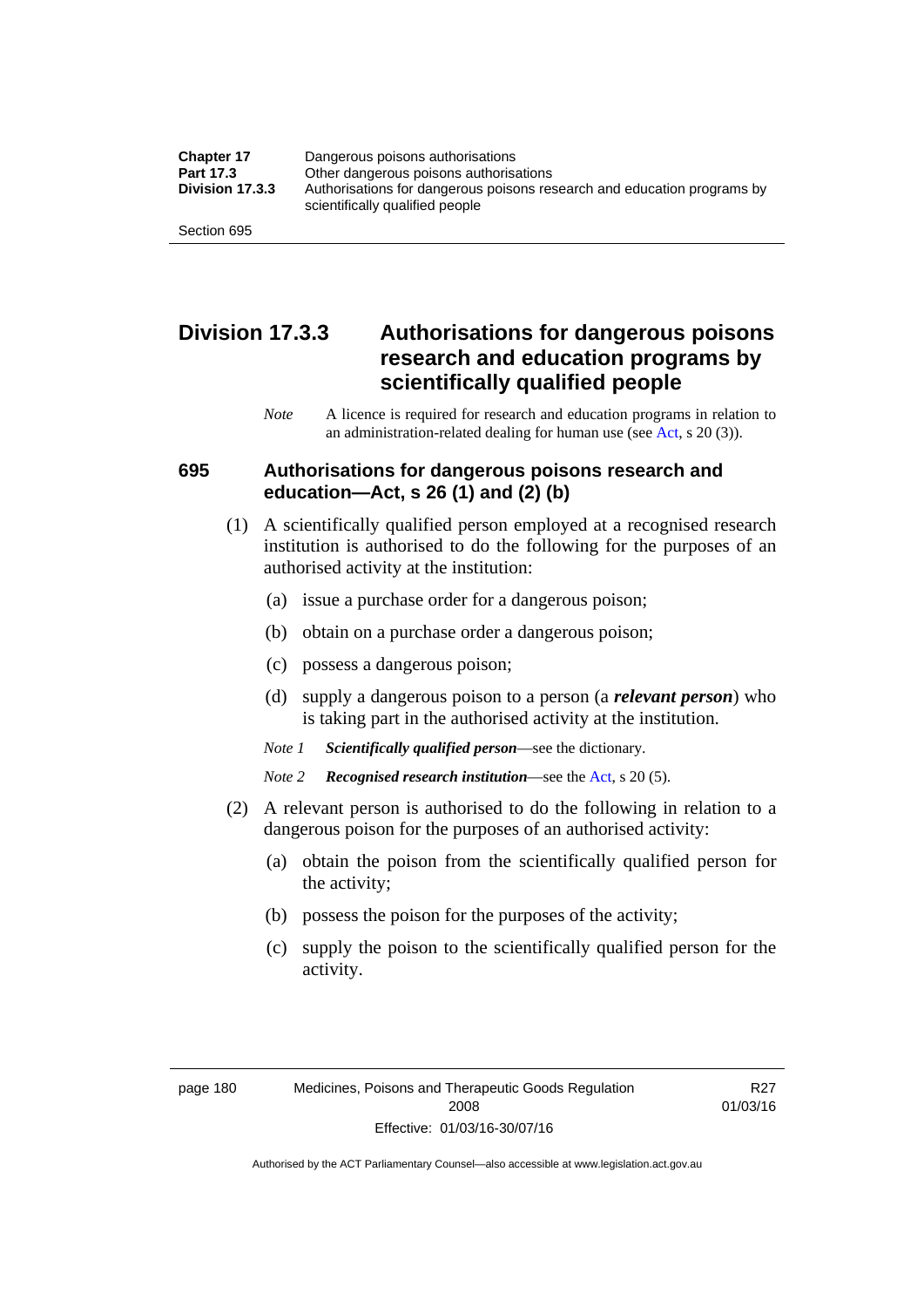(3) In this section:

*administration-related dealing*, in relation to a dangerous poison— see the [Act](http://www.legislation.act.gov.au/a/2008-26/default.asp), section 20 (5).

*authorised activity*, in relation to a dangerous poison at a recognised research institution, means the conduct of any of the following if it does not involve an administration-related dealing of the poison for human use:

- (a) medical or scientific research in relation to the poison at the institution;
- (b) instruction involving the poison at the institution;
- (c) quality control or analysis of the poison at the institution.

### **696 Authorisation conditions for dangerous poisons research and education—Act, s 44 (1) (b) and (2) (b)**

A scientifically qualified person's authorisation under section 695 is subject to the following conditions:

- (a) the person has written approval for the conduct of the authorised activity from the person in charge of—
	- (i) the recognised research institution; or
	- (ii) a faculty or division of the institution;
- (b) a dangerous poison is purchased on a complying purchase order;
- (c) the purchase order is for an amount of the poison approved in writing by the person in charge;
- (d) the dangerous poison is obtained from someone who is authorised to supply the poison to the person.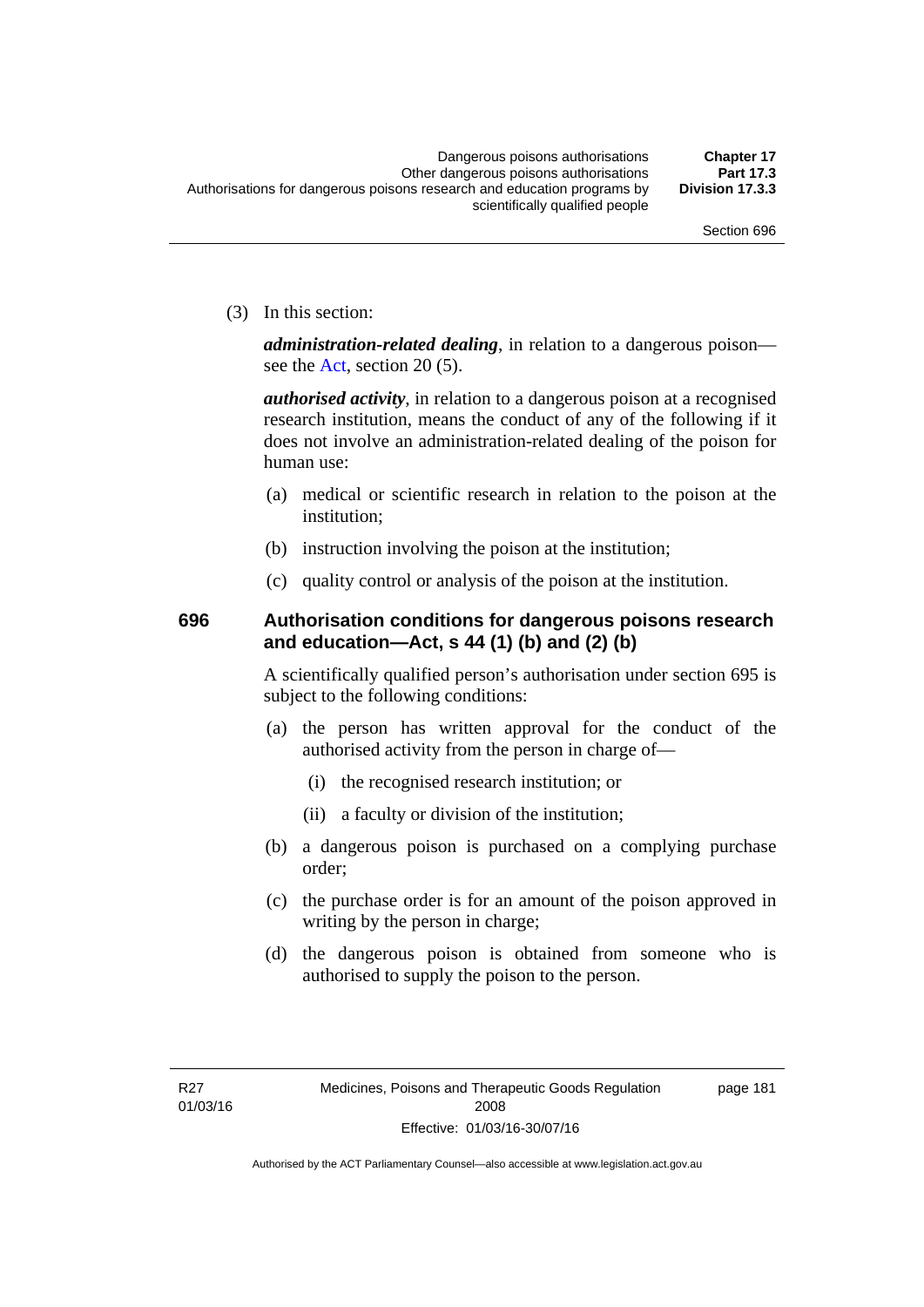# **Chapter 18 Dangerous poisons licences**

## **Part 18.1 Dangerous poisons licences generally**

### **700 Dangerous poisons licences that may be issued—Act, s 78 (2)**

The following licences for dangerous poisons may be issued:

- (a) a licence for the manufacture of a dangerous poison (a *dangerous poisons manufacturers licence*);
- (b) a licence for a program of research or education in relation to a dangerous poison (a *dangerous poisons research and education program licence*);
- (c) a licence for the supply of dangerous poisons (a *dangerous poisons suppliers licence*).
- *Note* Other dangerous poisons licences may also be issued (see [Act](http://www.legislation.act.gov.au/a/2008-26/default.asp), s 78 (3)).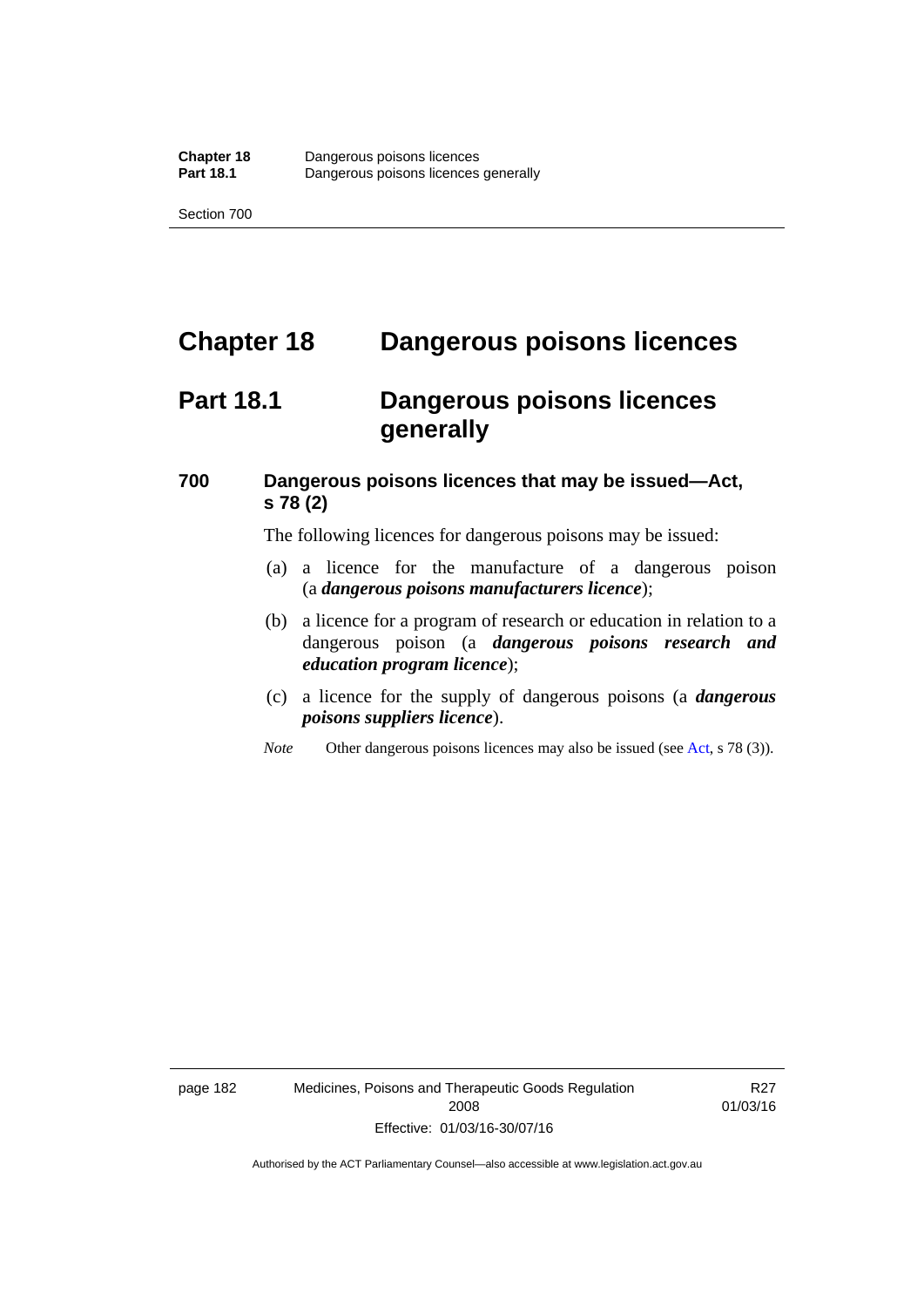## **Part 18.2 Dangerous poisons manufacturers licences**

#### **705 Applications for dangerous poisons manufacturers licences**

- (1) An application for a dangerous poisons manufacturers licence must be in writing, signed by the applicant, and include the following:
	- (a) the dangerous poisons to which the application relates;
	- (b) the full name of the applicant;
	- (c) the applicant's ABN (if any);
	- (d) if the applicant is a corporation—the corporation's ACN;
	- (e) the location of the premises where the applicant proposes to deal with the poisons under the licence;
	- (f) the security arrangements proposed for the premises;
	- (g) the name of an individual who is to supervise the dealings to be authorised under the licence.
	- *Note 1* If a form is approved under the [Act](http://www.legislation.act.gov.au/a/2008-26/default.asp), s 198 for this provision, the form must be used.

*Note 2* A fee may be determined under the [Act,](http://www.legislation.act.gov.au/a/2008-26/default.asp) s 197 for this provision.

- (2) The application must be accompanied by a plan of the premises that shows—
	- (a) each part of the premises where a process in the manufacture of the dangerous poisons is proposed to be carried out and the nature of the process; and
	- (b) where it is proposed to store the dangerous poisons to which the application relates and any other dangerous poisons obtained for the manufacture of those dangerous poisons; and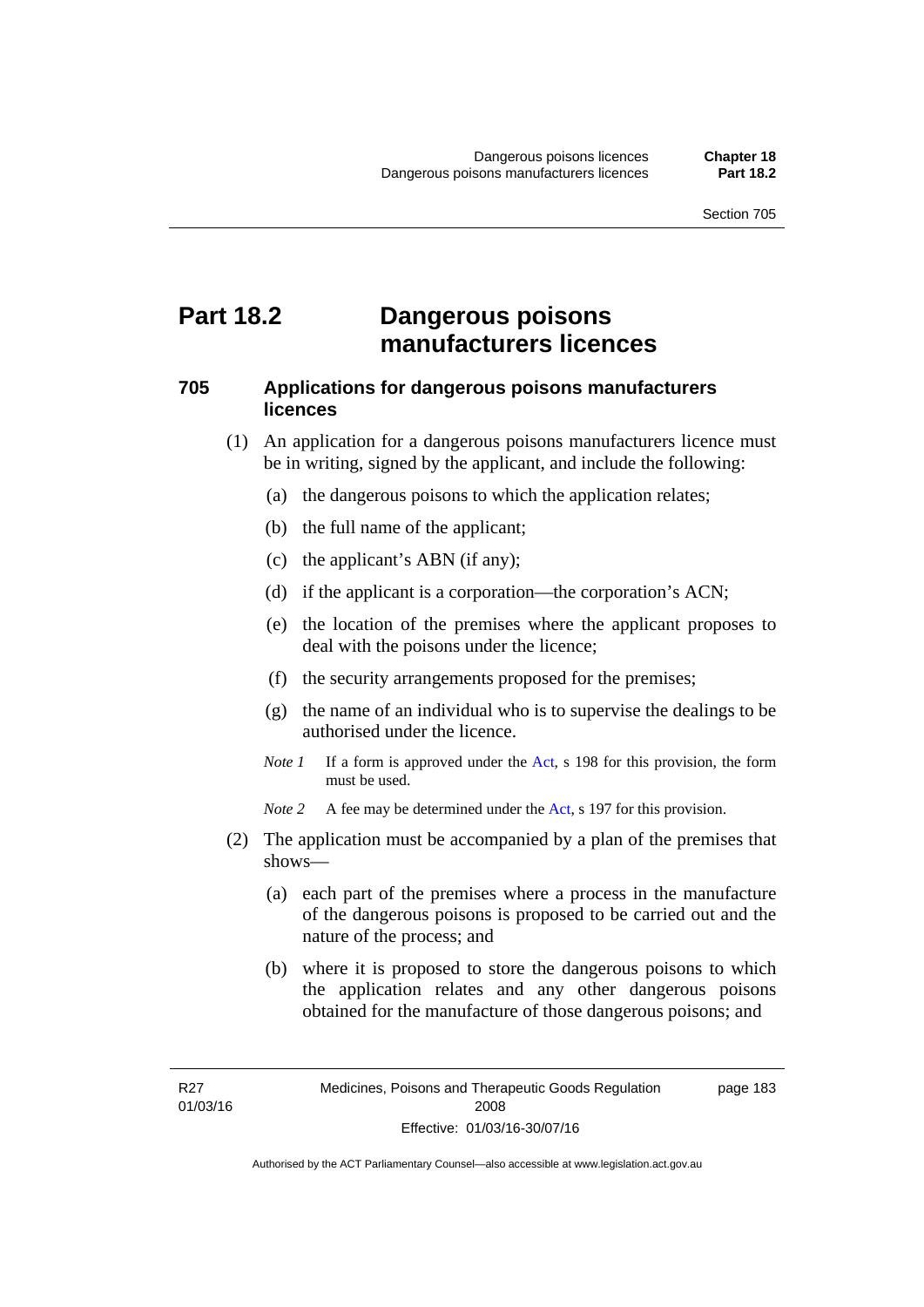(c) the location and nature of security devices.

#### **706 Restrictions on issuing of dangerous poisons manufacturers licences—Act, s 85 (1) (a)**

- (1) The chief health officer must not issue a dangerous poisons manufacturers licence to a person unless dealings with dangerous poisons under the licence will be supervised by an individual nominated by the applicant and approved, in writing, by the chief health officer.
- (2) The chief health officer must not approve the nominated individual unless satisfied that the individual—
	- (a) is a suitable person to hold a dangerous poisons manufacturers licence; and
	- (b) has qualifications in chemistry, pharmacy or pharmacology or experience appropriate for the manufacture of dangerous poisons.
	- *Note* For changes of nominated individuals, see the [Act,](http://www.legislation.act.gov.au/a/2008-26/default.asp) s 93.
- (3) In this section:

*suitable person*, to hold a licence—see the [Act](http://www.legislation.act.gov.au/a/2008-26/default.asp), section 81.

### **707 Additional information for dangerous poisons manufacturers licences—Act, s 88 (1) (k)**

The name of the person approved under section 706 (1) to supervise the dealings with dangerous poisons authorised by the licence is prescribed for a dangerous poisons manufacturers licence.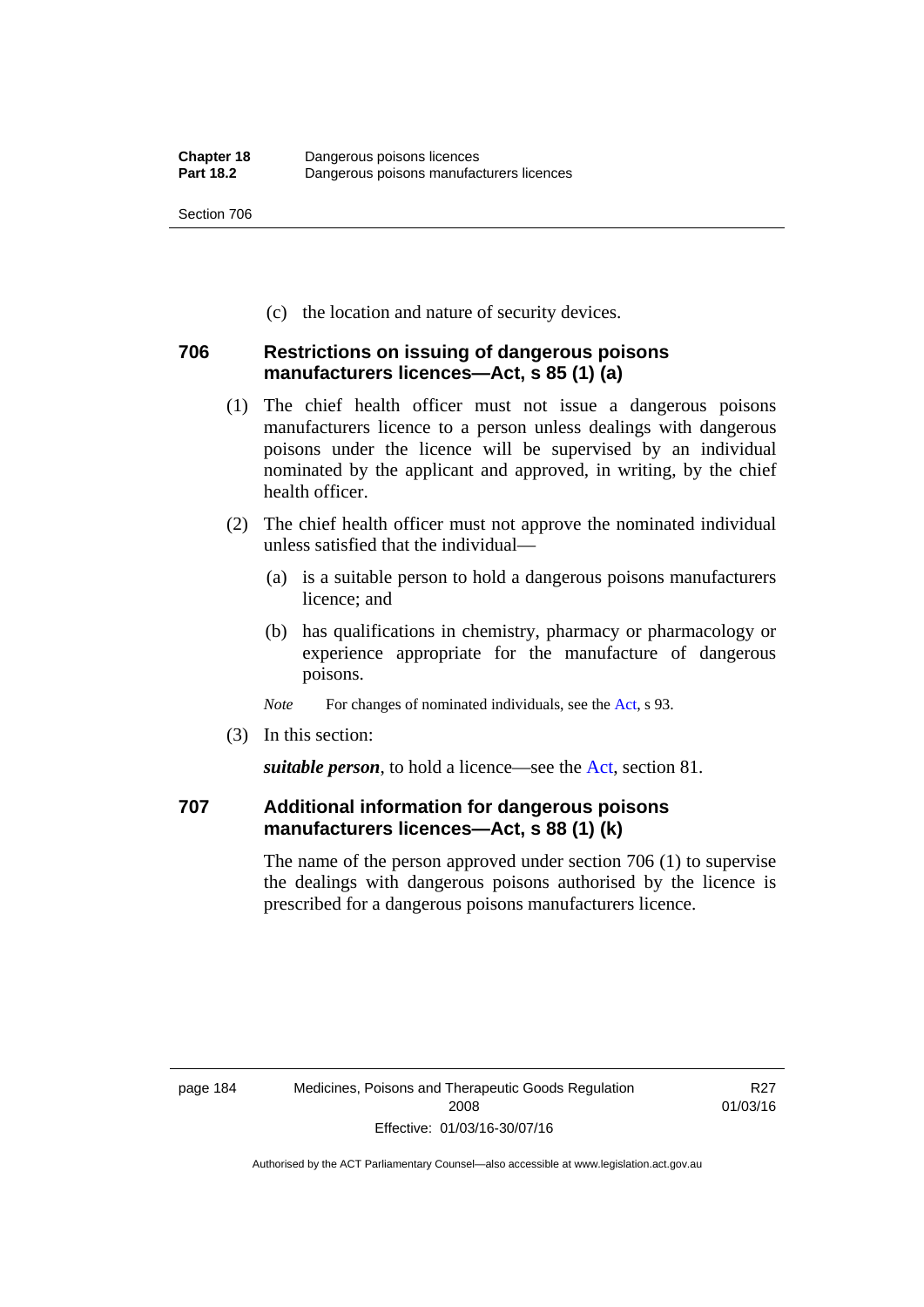### **Part 18.3 Dangerous poisons research and education program licences**

#### **710 Applications for dangerous poisons research and education program licences**

- (1) An application for a dangerous poisons research and education program licence for a dangerous poison must be in writing, signed by the applicant, and include the following:
	- (a) the full name, address and academic, professional or other relevant qualifications of—
		- (i) the person who is to supervise the program; and
		- (ii) the person who is to conduct the program;
	- (b) the name of the recognised research institution at or under which the program is proposed to be conducted;

*Note Recognised research institution*—see the [Act](http://www.legislation.act.gov.au/a/2008-26/default.asp), s 20 (5).

- (c) whether the program will be conducted at, or under the authority of, the recognised research institution;
- (d) the premises where the program will be conducted;
- (e) the dangerous poison, and the form and strength of the poison, for which the licence is sought;
- (f) the maximum quantity of the dangerous poison that would be possessed under the licence at any time;
- (g) a description of the program, including an explanation of why the program cannot be carried out satisfactorily without the use of the dangerous poison;
- (h) the supervision arrangements for the program;

page 185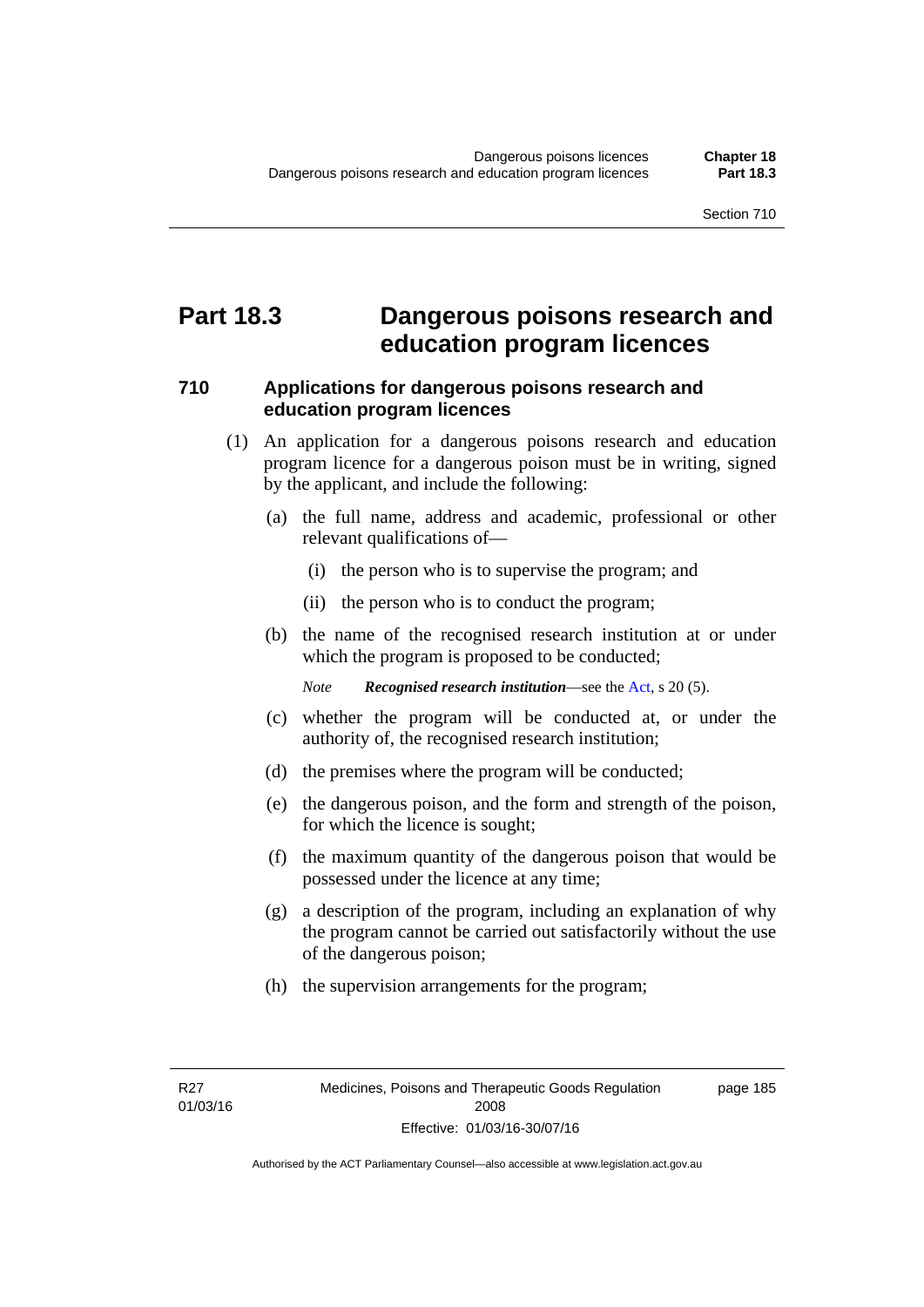- (i) the period for which the licence is sought.
- *Note 1* If a form is approved under the [Act](http://www.legislation.act.gov.au/a/2008-26/default.asp), s 198 for this provision, the form must be used.
- *Note* 2 A fee may be determined under the [Act,](http://www.legislation.act.gov.au/a/2008-26/default.asp) s 197 for this provision.
- (2) The application must be accompanied by a written approval of the program by the person in charge of—
	- (a) the recognised research institution; or
	- (b) a faculty or division of the institution.

#### **711 Restrictions on issuing of dangerous poisons research and education program licences—Act, s 85 (1) (a)**

The chief health officer must not issue a dangerous poisons research and education program licence to a person unless—

- (a) the program to which the licence relates will be conducted at, or under the authority of, a recognised research institution; and
- (b) the program is approved by a person mentioned in section 710 (2); and
- (c) satisfied that the program—
	- (i) cannot be carried out without the use of the dangerous poison to which the licence application relates; and
	- (ii) will be adequately supervised.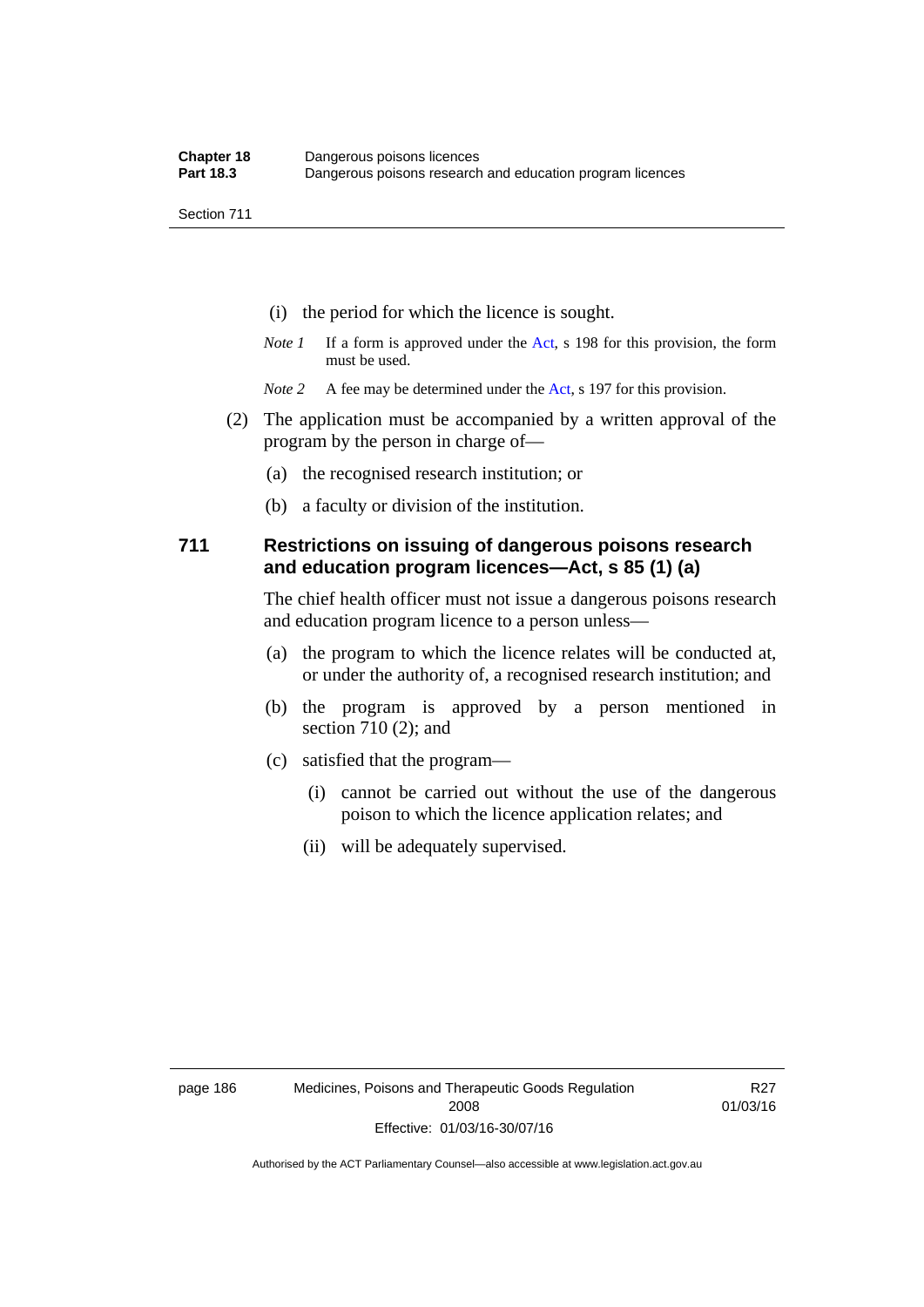#### **712 Additional information for dangerous poisons research and education licences—Act, s 88 (1) (k)**

The following additional information is prescribed for a dangerous poisons research and education licence:

- (a) the research or education program for which the licence is issued;
- (b) the name of the program's supervisor;
- (c) the dealings with a dangerous poison authorised by the licence;
- (d) the premises where the program will be conducted;
- (e) the maximum quantity of the dangerous poison that may be possessed at any time for the program;
- (f) the total quantity of the dangerous poison that may be possessed for the program during the period of the licence;
- (g) the form and strength of the dangerous poison that may be obtained and possessed for the program.

page 187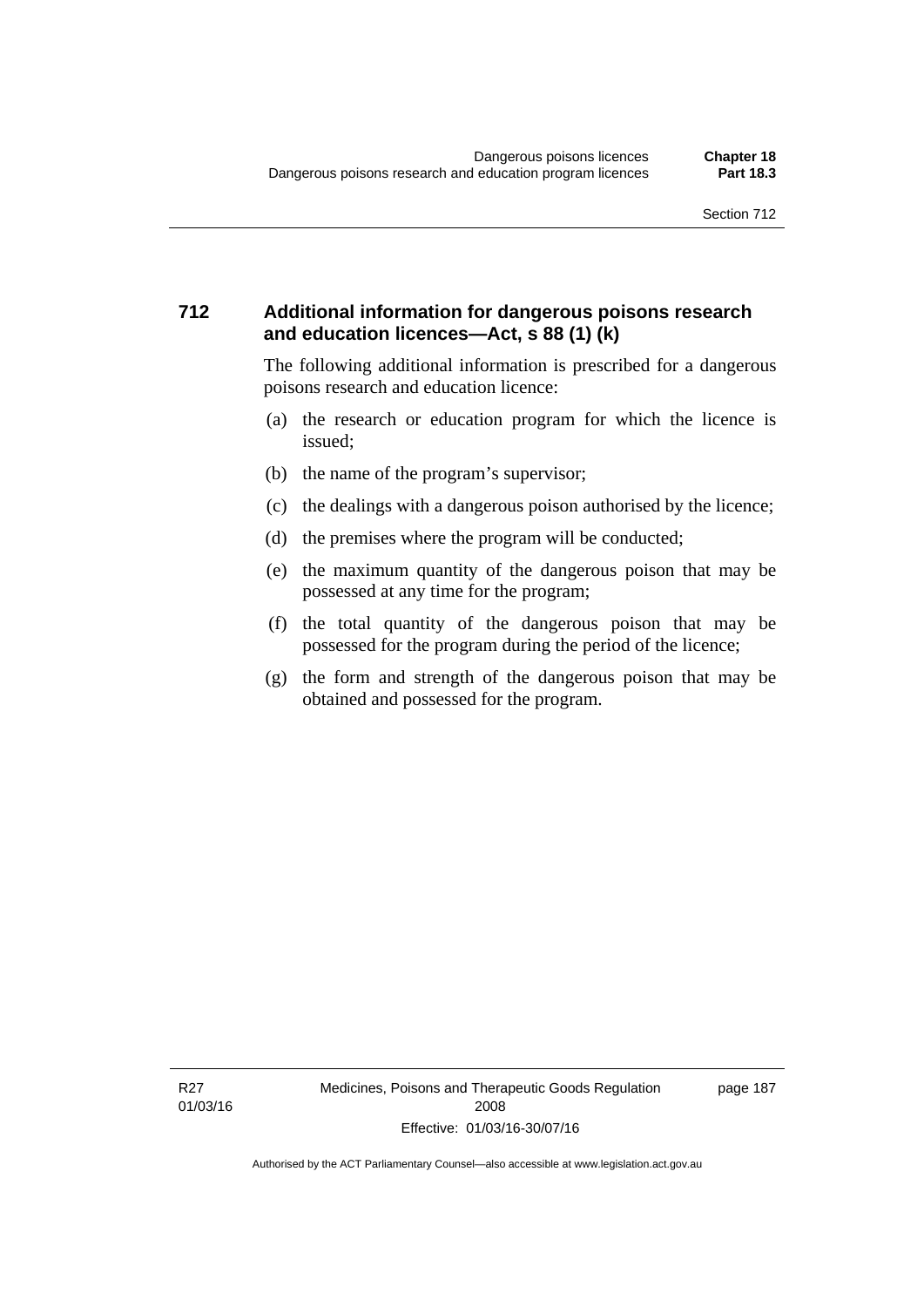# **Part 18.4 Dangerous poisons suppliers licences**

#### **715 Applications for dangerous poisons suppliers licences**

- (1) An application for a dangerous poisons suppliers licence must be in writing, signed by the applicant, and include the following:
	- (a) the dangerous poisons to which the application relates;
	- (b) the full name of the applicant;
	- (c) the applicant's ABN (if any);
	- (d) if the applicant is a corporation—the corporation's ACN;
	- (e) the location of the premises where the applicant proposes to deal with the poisons under the licence;
	- (f) the security arrangements proposed for the premises;
	- (g) the name of an individual who is to supervise the dealings to be authorised under the licence.
	- *Note 1* If a form is approved under the [Act](http://www.legislation.act.gov.au/a/2008-26/default.asp), s 198 for this provision, the form must be used.
	- *Note* 2 A fee may be determined under the [Act,](http://www.legislation.act.gov.au/a/2008-26/default.asp) s 197 for this provision.
- (2) The application must be accompanied by a plan of the premises that shows—
	- (a) where it is proposed to store the dangerous poisons; and
	- (b) the location and nature of security devices.

#### **716 Restrictions on issuing of dangerous poisons suppliers licences—Act, s 85 (1) (a)**

(1) The chief health officer must not issue a dangerous poisons suppliers licence to a person unless dealings with dangerous poisons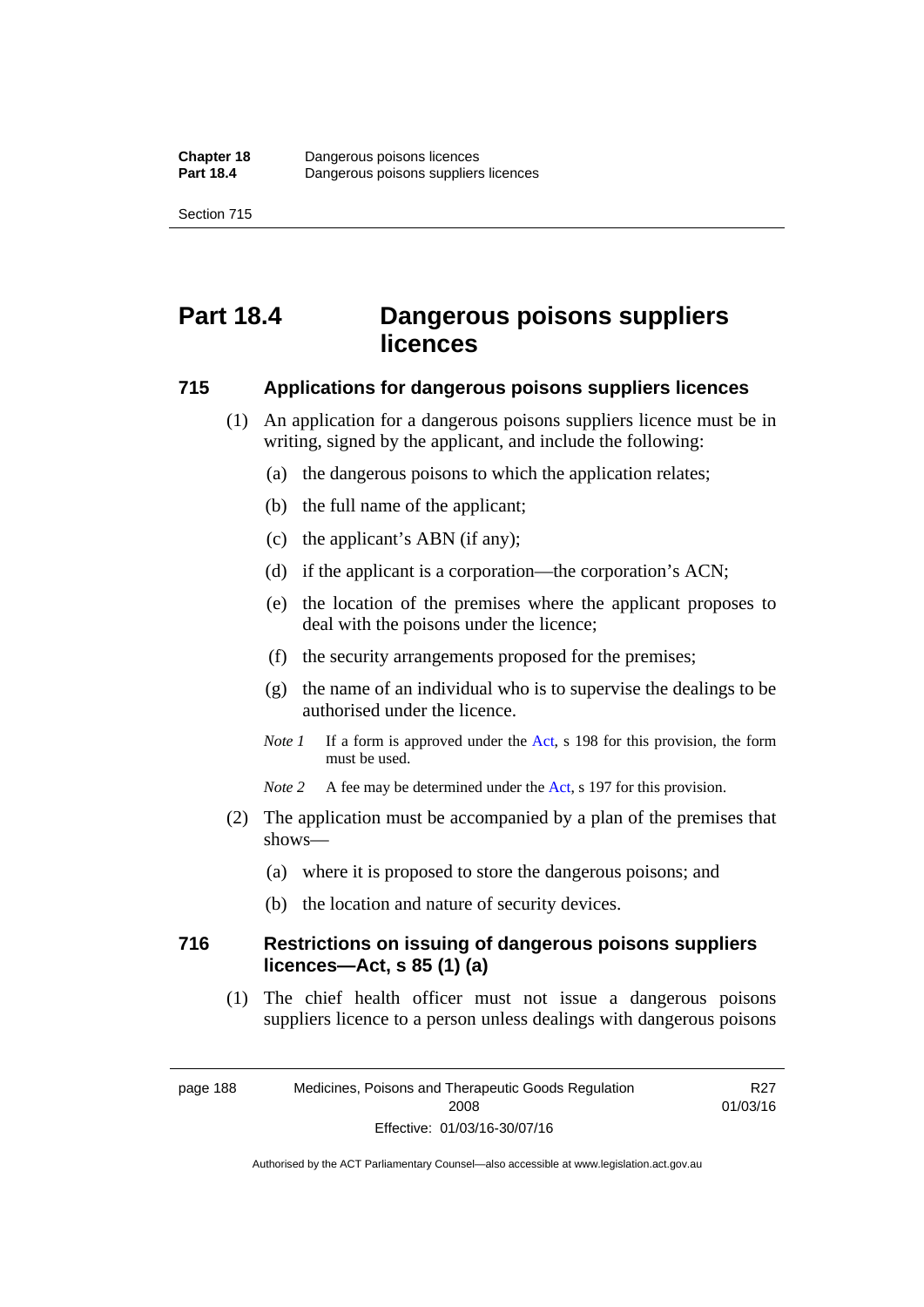under the licence will be supervised by an individual nominated by the applicant and approved, in writing, by the chief health officer.

- (2) The chief health officer must not approve the nominated individual unless satisfied that the individual—
	- (a) is a suitable person to hold a dangerous poisons suppliers licence; and
	- (b) has qualifications in chemistry, pharmacy or pharmacology or experience appropriate for the sale of dangerous poisons.

*Note* For changes of nominated individuals, see the [Act,](http://www.legislation.act.gov.au/a/2008-26/default.asp) s 93.

(3) In this section:

*suitable person*, to hold a licence—see the [Act](http://www.legislation.act.gov.au/a/2008-26/default.asp), section 81.

#### **717 Additional information for dangerous poisons suppliers licences—Act, s 88 (1) (k)**

The name of the person approved under section 716 (1) to supervise the dealings with dangerous poisons authorised by the licence is prescribed for a dangerous poisons suppliers licence.

R27 01/03/16 Medicines, Poisons and Therapeutic Goods Regulation 2008 Effective: 01/03/16-30/07/16

page 189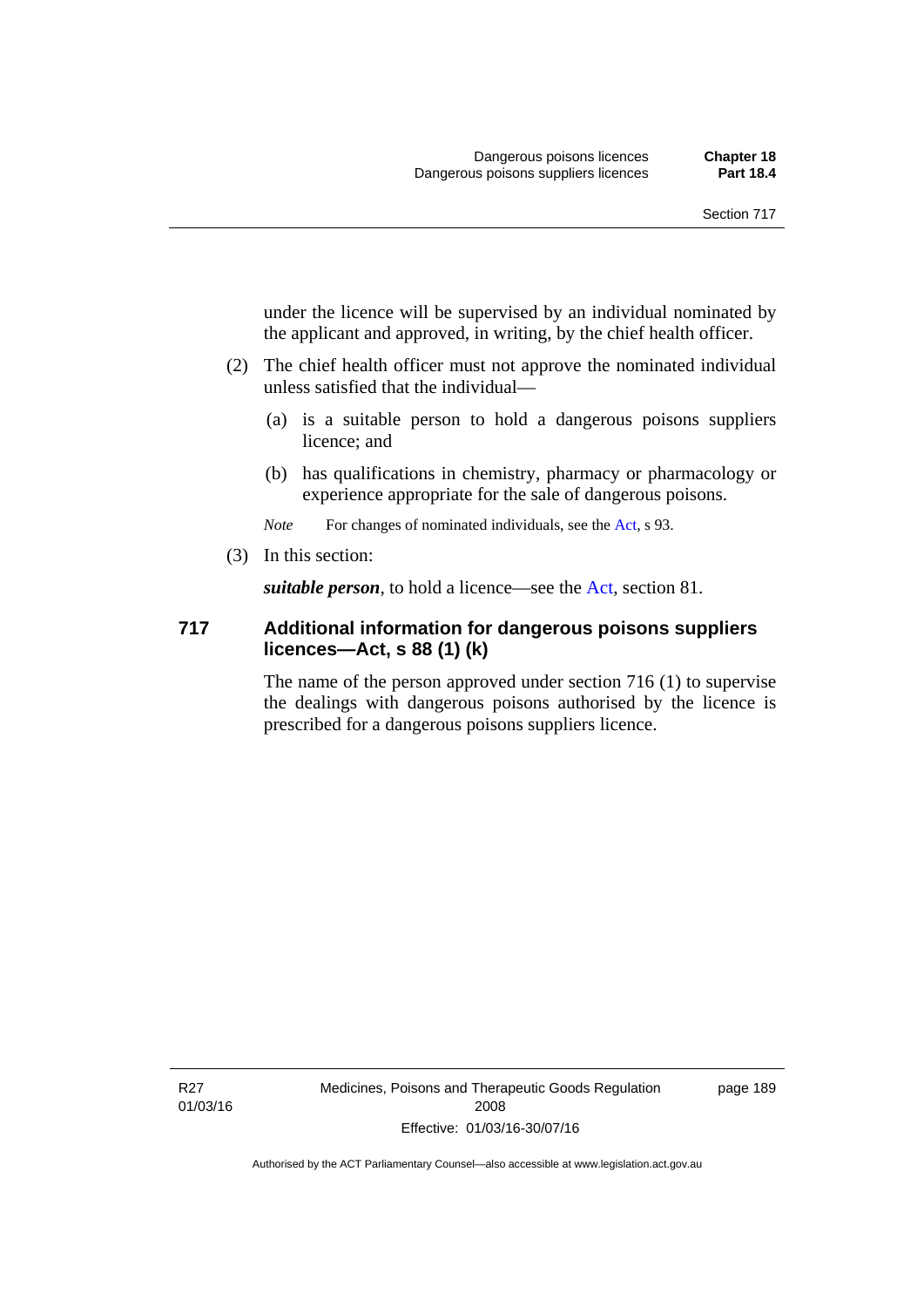# **Chapter 19 Dangerous poisons—other provisions**

## **Part 19.1 Dangerous poisons purchase orders**

#### **720 Supplying dangerous poisons on purchase orders**

The following are the requirements for the supply of a dangerous poison on a purchase order:

- (a) the dangerous poison is supplied in manufacturer's packs that comply with—
	- (i) section 731 (Packaging of supplied manufacturer's packs of dangerous poisons[—Act](http://www.legislation.act.gov.au/a/2008-26/default.asp), s 59 (1) (c) (i) and (2) (c) (i)); or
	- (ii) an approval under the [Act](http://www.legislation.act.gov.au/a/2008-26/default.asp), section 193 (Approval of non-standard packaging and labelling);
- (b) the manufacturer's packs are labelled in accordance with—
	- (i) section 732 (Labelling of supplied manufacturer's packs of dangerous poisons[—Act](http://www.legislation.act.gov.au/a/2008-26/default.asp), s  $60$  (1) (c) (i) and (2) (c) (i)); or
	- (ii) an approval under the [Act,](http://www.legislation.act.gov.au/a/2008-26/default.asp) section 193;
- (c) the manufacturer's packs are securely wrapped and packed;
- (d) if the dangerous poison is delivered in person by the supplier to the buyer—
	- (i) the poison is delivered to an adult; and
	- (ii) the delivery is acknowledged by the adult signing and dating a copy of the purchase order;

page 190 Medicines, Poisons and Therapeutic Goods Regulation 2008 Effective: 01/03/16-30/07/16

R27 01/03/16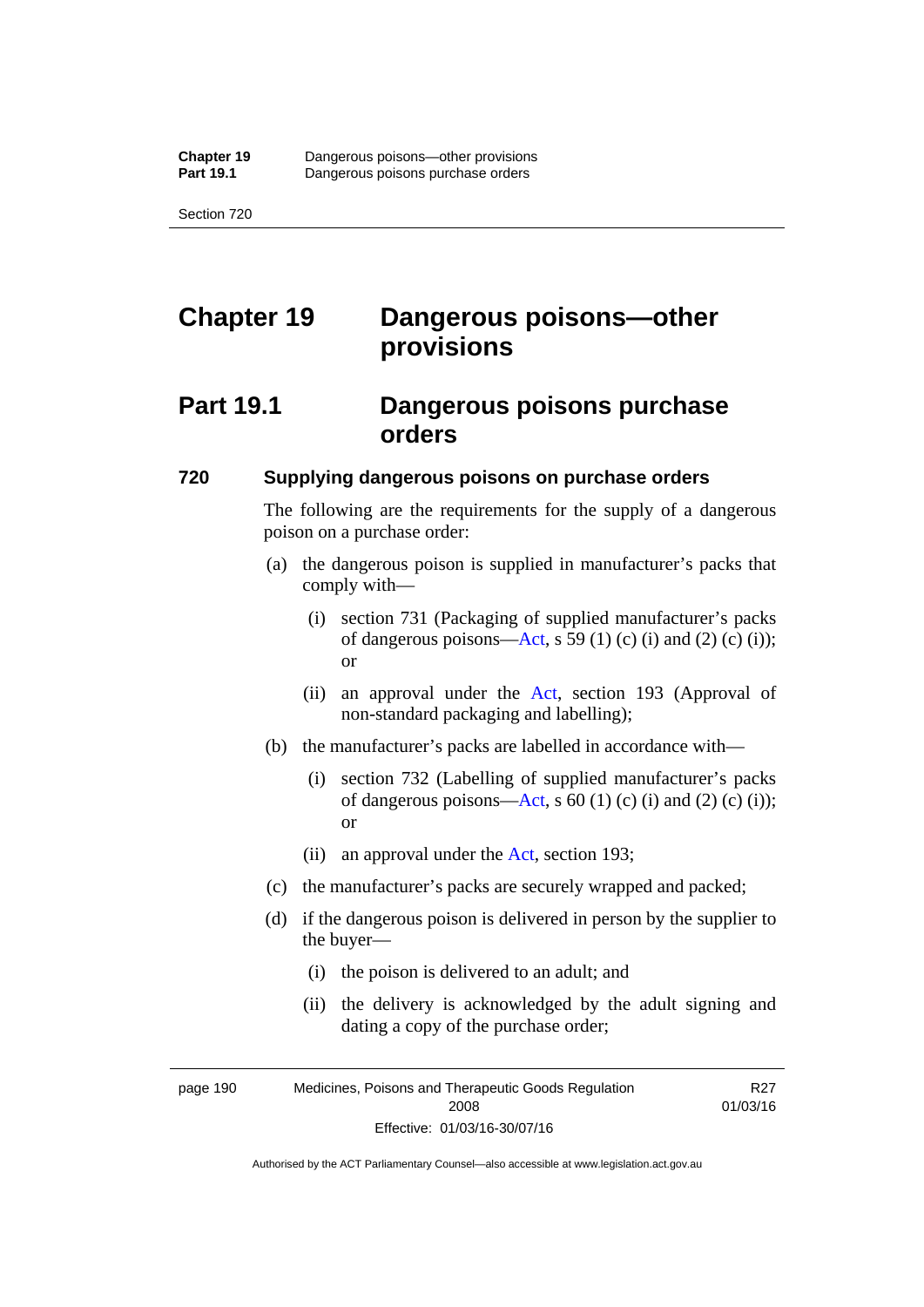(e) if the dangerous poison is not delivered in person by the supplier to the buyer—the poison is delivered to the buyer by a person whose procedures require the delivery of the poison to be signed for by the buyer or an adult employee of the buyer.

#### **721 General requirements for dangerous poisons purchase orders—Act, s 38 (2) (c)**

- (1) A purchase order for a dangerous poison must be—
	- (a) signed by the person (the *issuer*) issuing the order; and
		- *Note* The purchase order must be signed with the issuer's usual signature (see [Act](http://www.legislation.act.gov.au/a/2008-26/default.asp), dict, def *signs*).
	- (b) if the issuer amends the order—initialled and dated by the issuer beside the amendment.
- (2) A purchase order for a dangerous poison must include the following:
	- (a) the issuer's name and business address and telephone number;
	- (b) the issuer's authority to issue the order;
	- (c) the dangerous poison, and the form, strength and quantity of the poison, to be supplied on the order.

#### **722 Recording supply of dangerous poisons**

A person who supplies a dangerous poison on a purchase order to someone else must keep a written record of the supply in accordance with the [medicines and poisons standard](http://www.comlaw.gov.au/Series/F2012L01200), section 5.1 (1) and (2).

page 191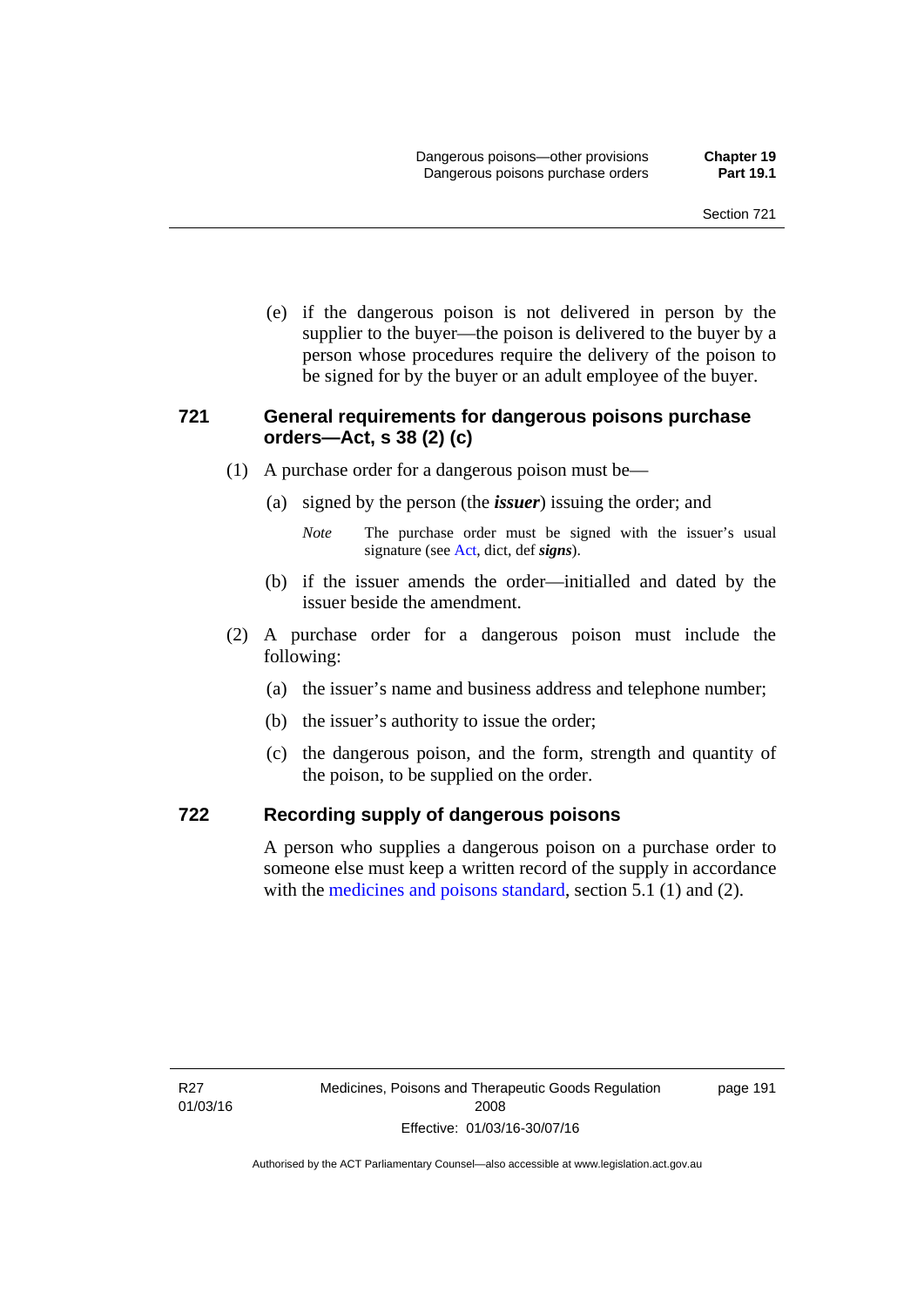## **Part 19.2 Wholesale supply of dangerous poisons under corresponding laws**

### **725 Conditions for wholesalers supplying dangerous poisons under corresponding laws—Act, s 20 (4) (c)**

The following conditions apply to a person who supplies dangerous poisons by wholesale under a corresponding law:

- (a) the person must not supply a dangerous poison to someone else (the *buyer*) unless—
	- (i) the buyer is authorised to possess the poison; and
	- (ii) the supply is in accordance with section 686 (Authorisation conditions for dangerous poisons suppliers licences—[Act,](http://www.legislation.act.gov.au/a/2008-26/default.asp) s 44 (1) (b) and (2) (b));
- (b) the poison is supplied for a non-household (including a non-household garden) purpose only;
- (c) if the poison is liquid containing paraquat—the poison is coloured blue or green and has an offensive smell.
- *Note 1* A purchase order must be in writing (see [Act,](http://www.legislation.act.gov.au/a/2008-26/default.asp) dict, def *purchase order*).
- *Note* 2 See pt 19.1 for other requirements in relation to supply of dangerous poisons on purchase orders.

R27 01/03/16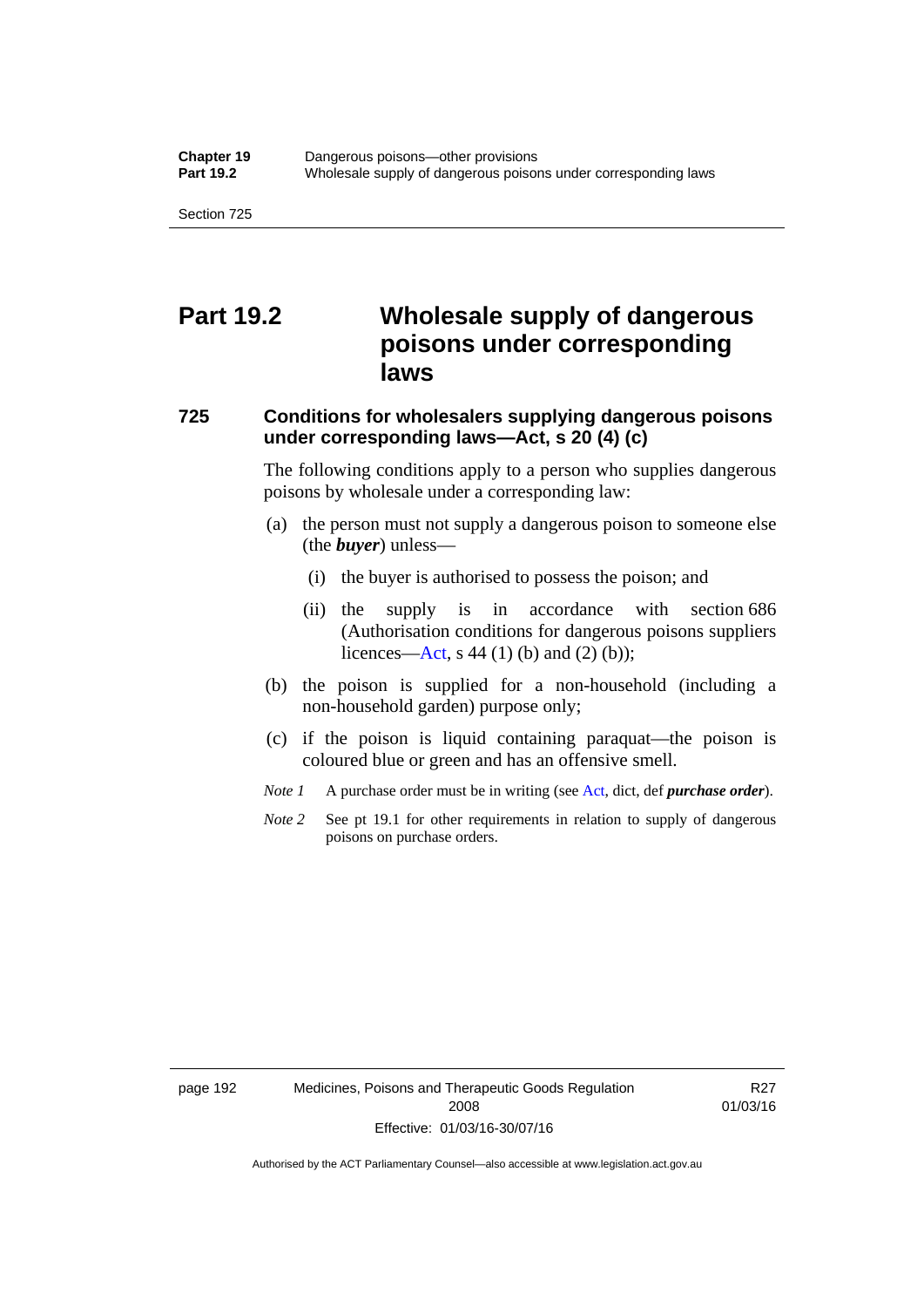# **Part 19.3 Packaging and labelling of dangerous poisons**

#### **730 Meaning of** *relevant law***—pt 19.3**

In this part:

*relevant law* means—

- (a) a corresponding law; or
- (b) the *[Agricultural and Veterinary Chemicals Act 1994](http://www.comlaw.gov.au/Series/C2004A04712)* (Cwlth); or
- (c) the *[Therapeutic Goods Act 1989](http://www.comlaw.gov.au/Series/C2004A03952)* (Cwlth).
- *Note 1 Corresponding law* includes a law of a State that corresponds, or substantially corresponds, to the [Act](http://www.legislation.act.gov.au/a/2008-26/default.asp) (see Act, dict).

*Note 2 State* includes a territory (see [Legislation Act,](http://www.legislation.act.gov.au/a/2001-14) dict, pt 1).

#### **731 Packaging of supplied manufacturer's packs of dangerous poisons—Act, s 59 (1) (c) (i) and (2) (c) (i)**

A manufacturer's pack of a supplied dangerous poison must be packaged—

- (a) in accordance with the [medicines and poisons standard](http://www.comlaw.gov.au/Series/F2012L01200), sections 2.1 (2) to 2.6 (2); or
- (b) in a container in which the poison may be sold under a relevant law.
- *Note* A manufacturer's pack of a dangerous poison supplied may also be packaged in accordance with an approval under the [Act,](http://www.legislation.act.gov.au/a/2008-26/default.asp) s 193 (Approval of non-standard packaging and labelling) (see [Act](http://www.legislation.act.gov.au/a/2008-26/default.asp), s 59 (1) (c) (ii) and (2) (c) (ii)).

page 193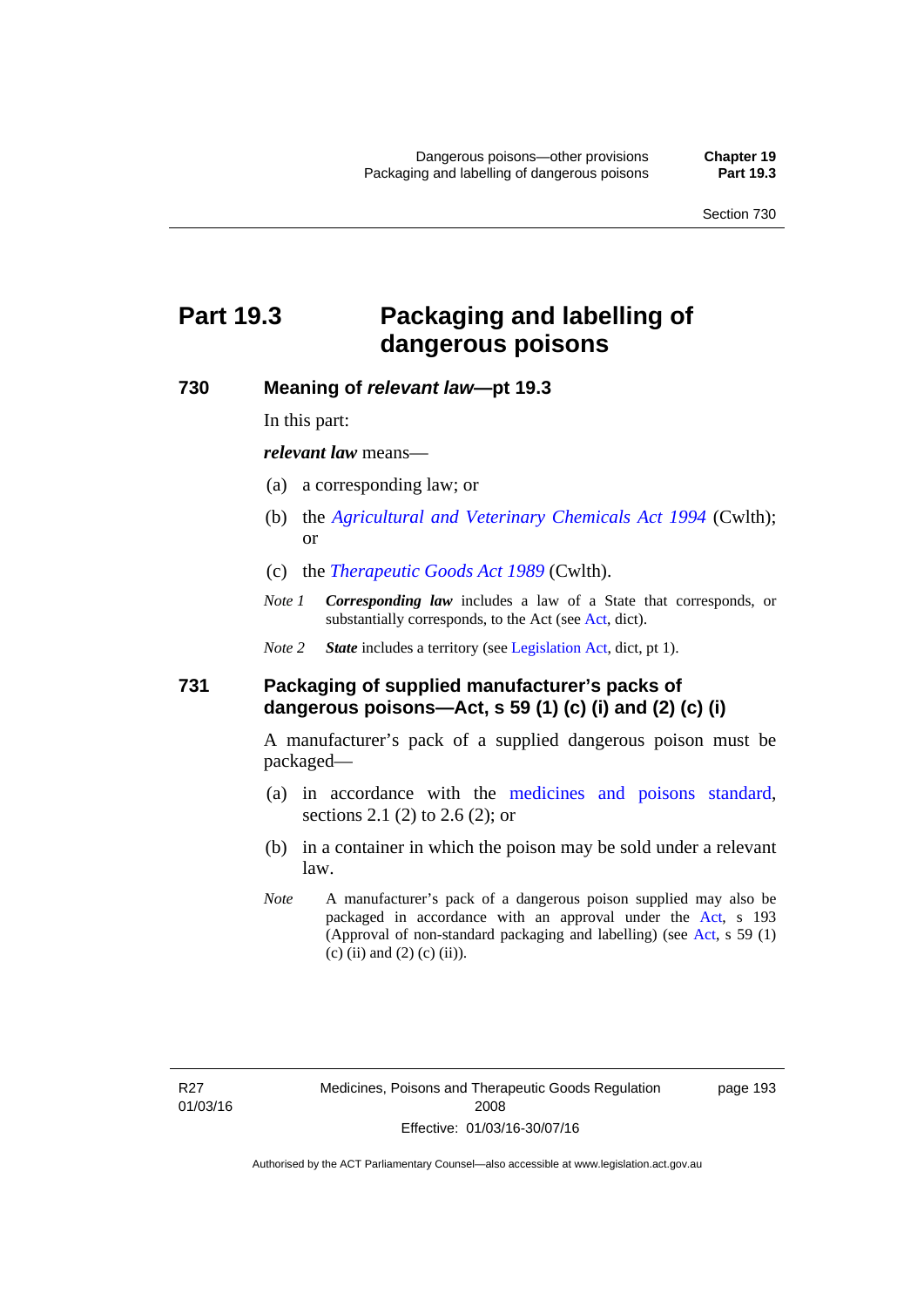#### **732 Labelling of supplied manufacturer's packs of dangerous poisons—Act, s 60 (1) (c) (i) and (2) (c) (i)**

A manufacturer's pack of a supplied dangerous poison must be labelled in accordance with—

- (a) the [medicines and poisons standard](http://www.comlaw.gov.au/Series/F2012L01200), sections 1.1 (2) to 1.6 (2); or
- (b) a relevant law.
- *Note* A manufacturer's pack of a dangerous poison supplied may also be labelled in accordance with an approval under the [Act](http://www.legislation.act.gov.au/a/2008-26/default.asp), s 193 (Approval of non-standard packaging and labelling) (see [Act,](http://www.legislation.act.gov.au/a/2008-26/default.asp) s 60 (1) (c) (ii) and  $(2)$  (c) (ii)).

page 194 Medicines, Poisons and Therapeutic Goods Regulation 2008 Effective: 01/03/16-30/07/16

R27 01/03/16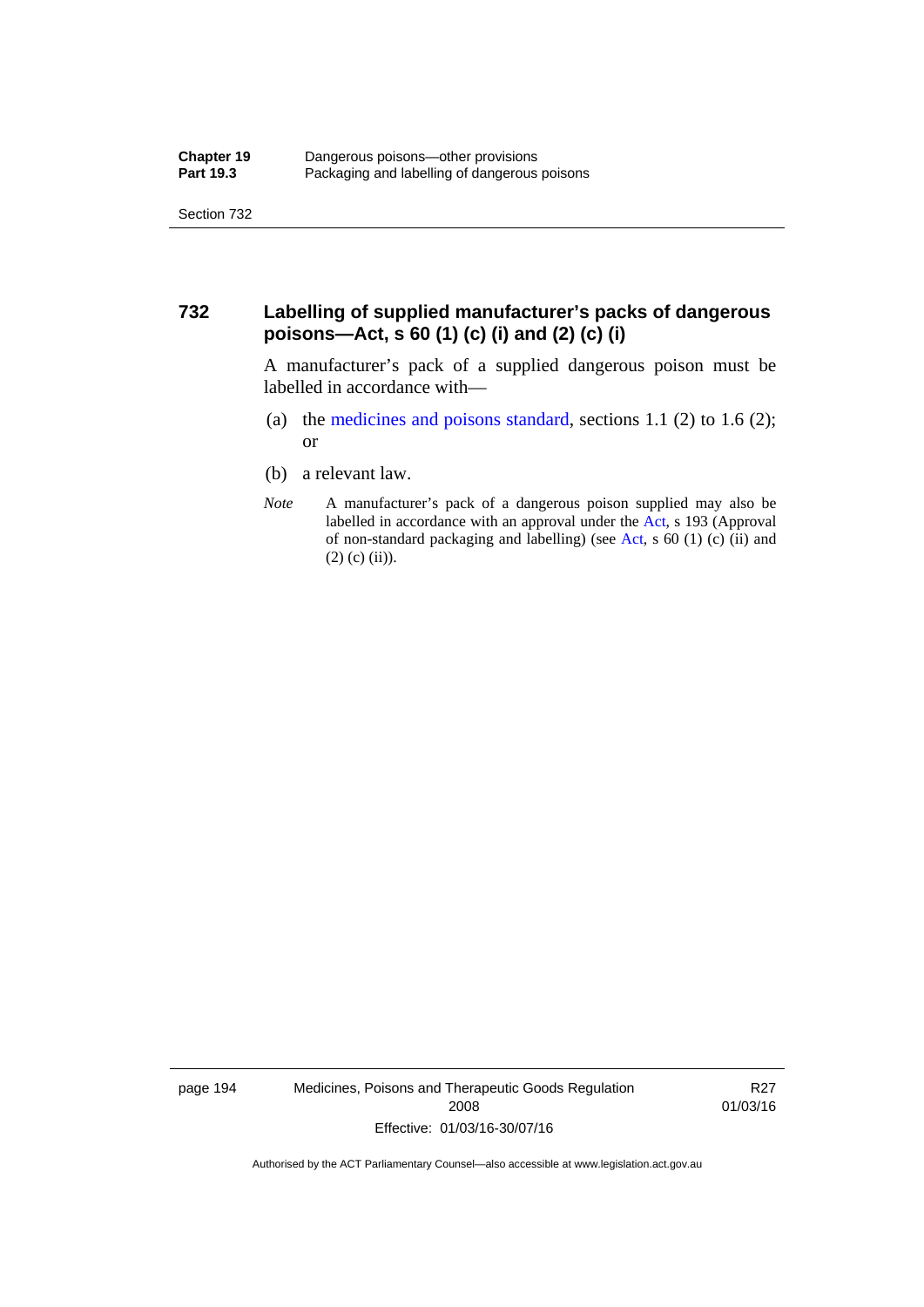# **Part 19.4 Storage of dangerous poisons**

#### **735 Storage of dangerous poisons—Act, s 61 (b) and (c)**

- (1) A person mentioned in table 740, column 2 who possesses a dangerous poison is prescribed.
- (2) The dangerous poison must be kept in accordance with the [medicines and poisons standard](http://www.comlaw.gov.au/Series/F2012L01200), section 3.1 (1) and (2).

R27 01/03/16 Medicines, Poisons and Therapeutic Goods Regulation 2008 Effective: 01/03/16-30/07/16

page 195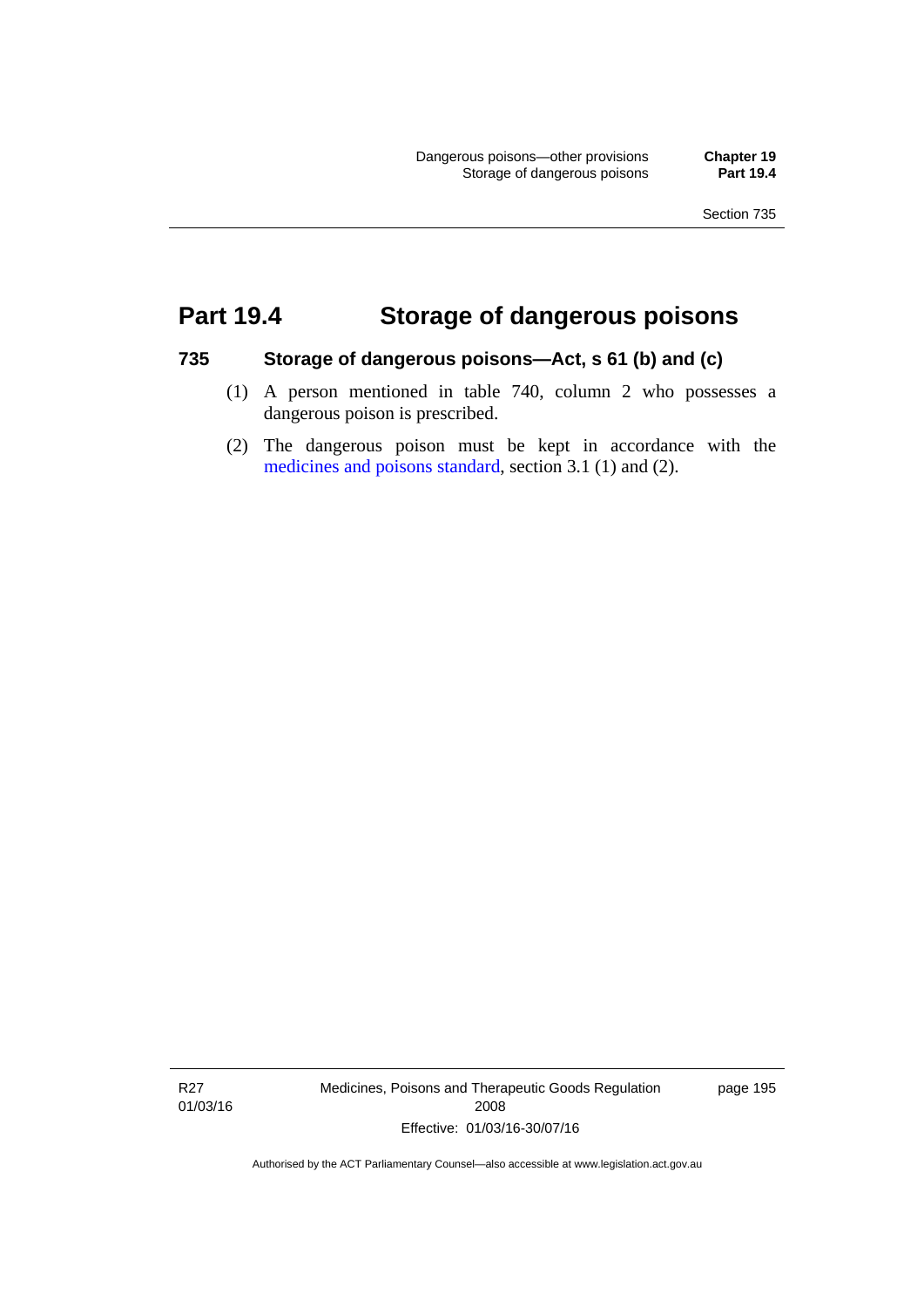Section 740

# **Part 19.5 Dangerous poisons registers**

#### **740 Keeping of dangerous poisons registers by certain people—Act, s 48 and s 50 (1) (b) and (2) (b)**

- (1) A person mentioned in table 740, column 2 who possesses a dangerous poison must keep a dangerous poisons register.
- (2) A person to whom subsection (1) applies must keep a dangerous poisons register for a dangerous poison at the place prescribed in table 740, column 3 for the person.

| 1 ANIC 140<br>column 1 | <u>Reepiriy dariyerous poisons registers</u><br>column <sub>2</sub>                                             | column 3                                                     |
|------------------------|-----------------------------------------------------------------------------------------------------------------|--------------------------------------------------------------|
| item                   | prescribed person                                                                                               | place where register to be kept                              |
| 1                      | approved analyst                                                                                                | the analyst's laboratory                                     |
| $\overline{2}$         | dangerous poisons<br>manufacturers<br>licence-holder                                                            | the licensed premises under s 675                            |
| 3                      | dangerous poisons<br>suppliers licence-holder                                                                   | the licensed premises under s 685                            |
| 4                      | medicines and poisons<br>inspector (other than<br>police officer)                                               | the place directed in writing by the<br>chief health officer |
| 5                      | person mentioned in<br>sch 4, col 2                                                                             | the person's business premises                               |
| 6                      | supervisor of program<br>under dangerous poisons<br>research and education<br>program licence                   | the premises where program is being<br>conducted             |
| 7                      | supervisor of program<br>under dangerous poisons<br>research and education<br>authorisation under<br>div 17.3.3 | the premises where program is being<br>conducted             |

**Table 740 Keeping dangerous poisons registers** 

page 196 Medicines, Poisons and Therapeutic Goods Regulation 2008 Effective: 01/03/16-30/07/16

R27 01/03/16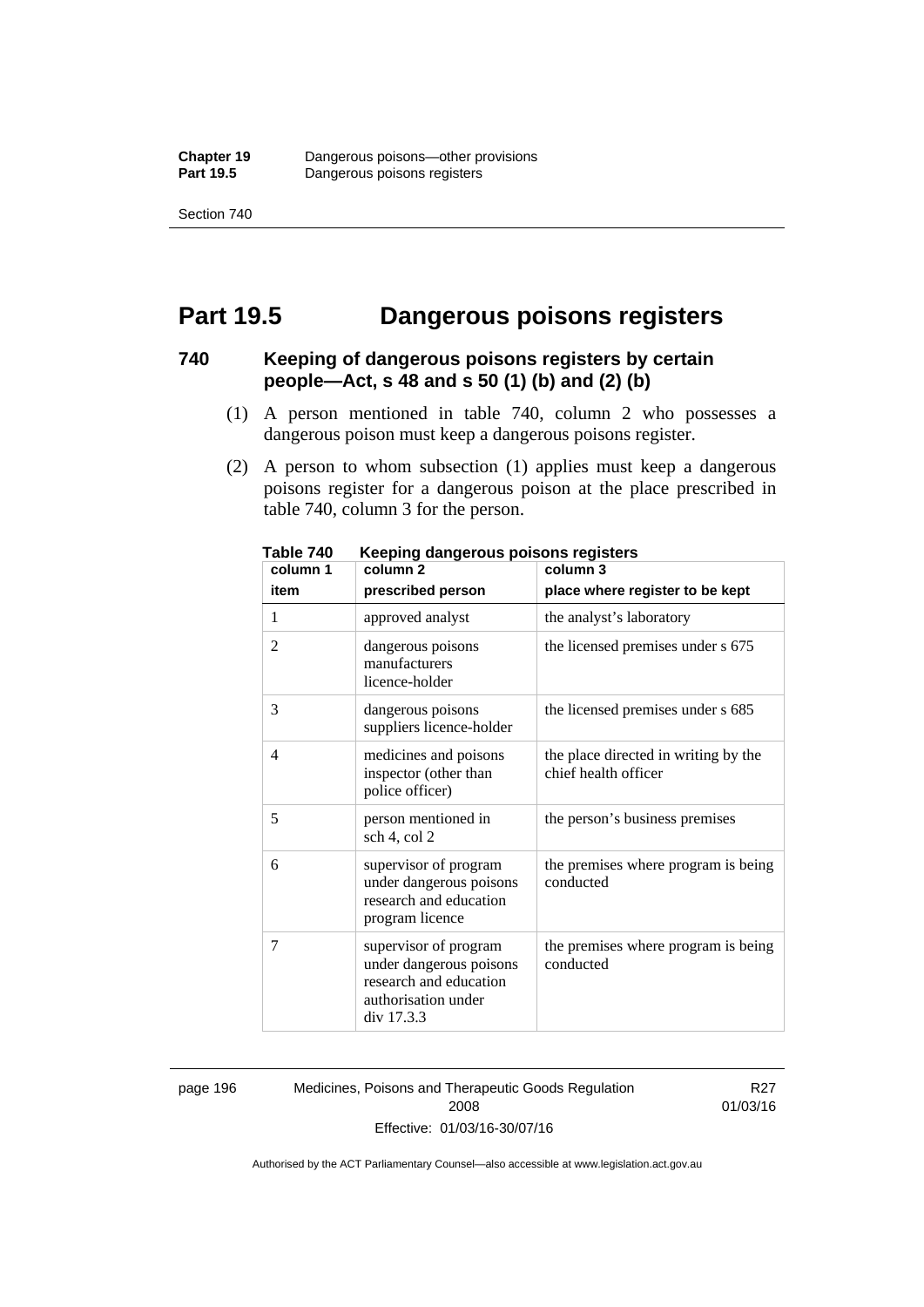#### **741 Form of dangerous poisons registers—Act, s 49 (1) (b)**

- (1) Each page in a dangerous poisons register must relate to a single form and strength of a dangerous poison.
- (2) If a dangerous poisons register is kept electronically, a separate record must be used for each form and strength of dangerous poison kept.

#### **742 Making entries in dangerous poisons registers— Act, s 51 (1) (b)**

- (1) The following details for a dealing with a dangerous poison are prescribed:
	- (a) the nature of the dealing;
	- (b) the date of the dealing;
	- (c) the poison, and the form, strength and quantity of the poison, dealt with;
	- (d) if the dealing is receiving the poison—the name and address of the supplier;
	- (e) if the dealing is supplying the poison—the name and address of the person to whom it is supplied;
	- (f) if the poison is supplied on a purchase order—the date of the purchase order;
	- (g) the quantity of the poison held after the dealing.
- (2) A dealing with a dangerous poison must be entered in the dangerous poisons register the person must keep.

#### **743 Prescribed witnesses for discarding of dangerous poisons—Act, s 54 (a) and (b)**

 (1) An adult is prescribed as a witness in relation to the disposal of a dangerous poison.

R27 01/03/16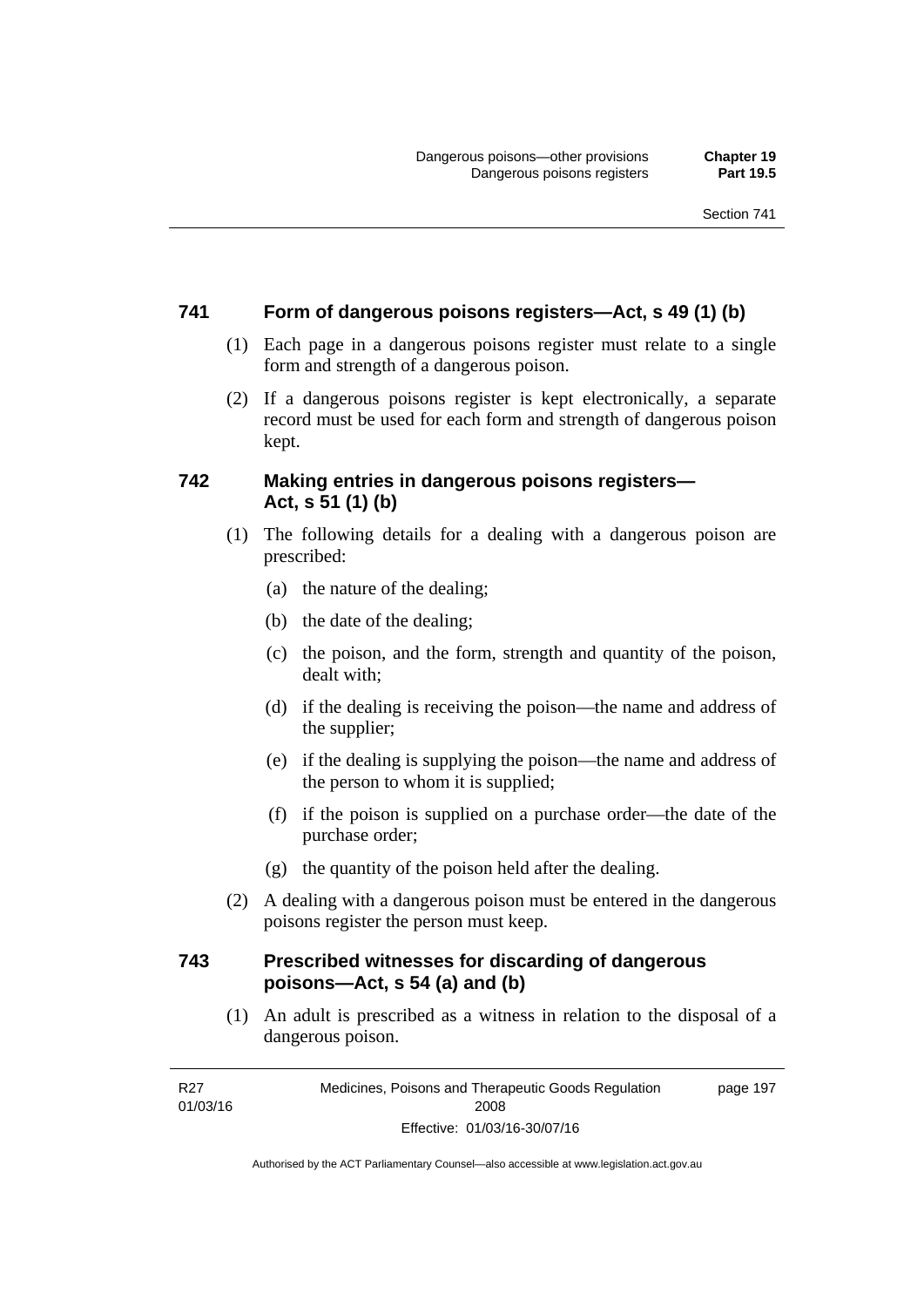#### Section 744

- (2) However, a person mentioned in subsection (1) must not be a prescribed witness to the discarding of a dangerous poison if the person is—
	- (a) related to, a close friend of or employed by the person discarding the poison; or
	- (b) the supervisor of the person discarding the poison; or
	- (c) supervised by the person discarding the poison.

#### **744 Changes to entries in dangerous poisons registers—Act, s 55 (2) (b)**

- (1) An entry in a paper-based dangerous poisons register may be amended by the person who made the entry by—
	- (a) the person signing and dating a marginal note or footnote that gives the date of the amendment and the amended details; and
	- (b) if the entry relates to disposing of a dangerous poison—
		- (i) the amendment being witnessed by a person mentioned in section 743; and
		- (ii) the witness signing the amendment as witness.
- (2) An entry in an electronic dangerous poisons register may be amended by the person who made the entry by the person attaching or linking, by electronic means, a document that includes—
	- (a) the person's signature, the date and the amended details; and
	- (b) if the entry relates to disposing of a dangerous poison—
		- (i) the amendment being witnessed by a person mentioned in section 743; and
		- (ii) the witness signing the amendment as witness.

page 198 Medicines, Poisons and Therapeutic Goods Regulation 2008 Effective: 01/03/16-30/07/16

R27 01/03/16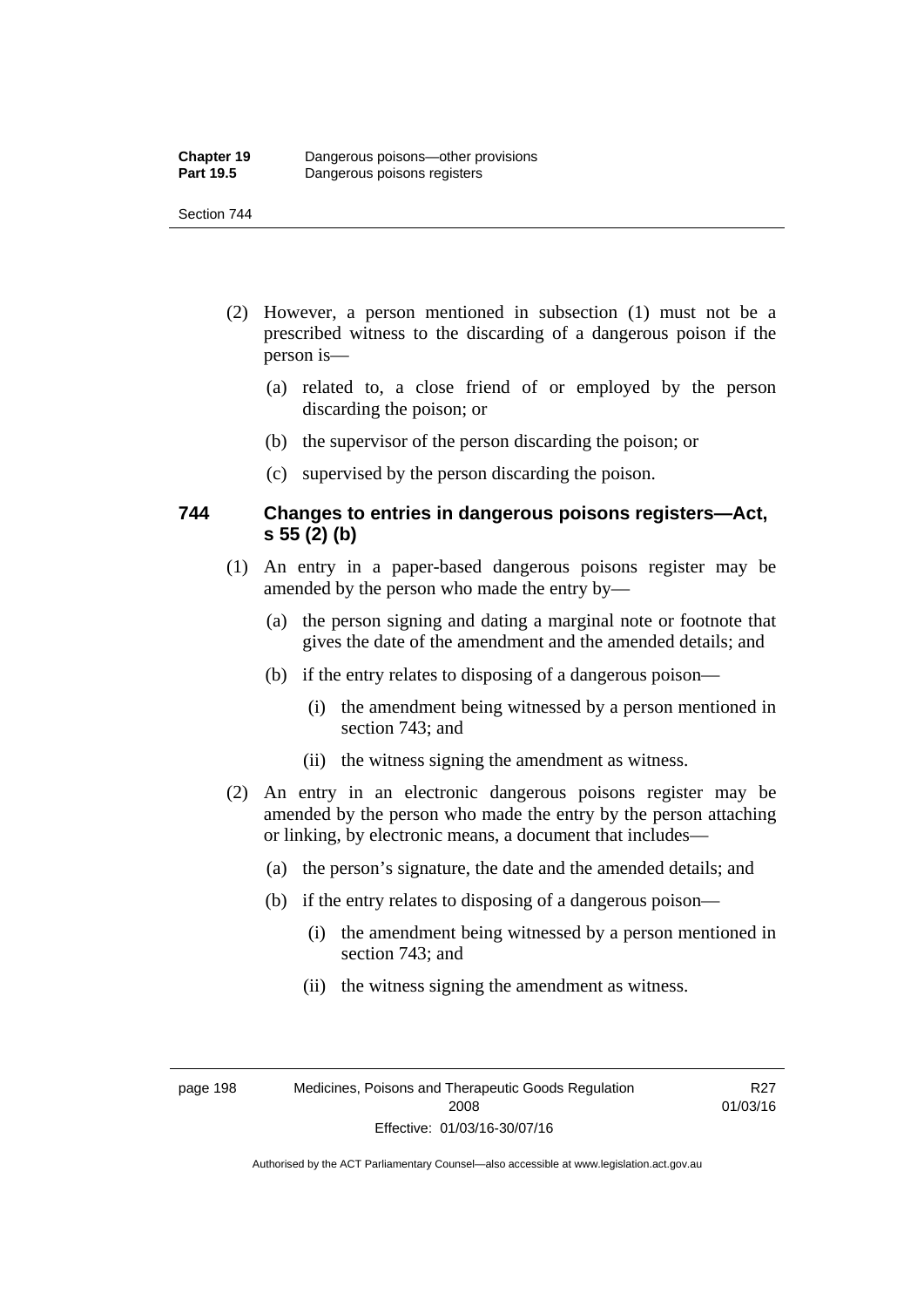# **Chapter 20 Paints**

#### **750 Manufacture, supply and use of paints containing white lead—Act, s 70 (1) (b), (2) (b) and (3) (b)**

A paint containing basic lead carbonate (white lead) may be manufactured, supplied or used for application as a mirror backing if the paint—

- (a) contains not more than 15% lead in the non-volatile content of the paint; and
- (b) is applied not more than 40µm thick; and
- (c) is covered by a paint that does not contain lead.
- *Note* um is the symbol for micron (see *National Measurement [Regulations 1999](http://www.comlaw.gov.au/Series/F1999B00110)* (Cwlth), sch 1, pt 4).

#### **751 Manufacture, supply and use of paints for certain purposes—Act, s 71 (1) and (3)**

- (1) A first group paint must not be manufactured, supplied or used for application to—
	- (a) a roof or other surface to be used for the collection or storage of potable water; or
	- (b) furniture; or
	- (c) a fence, wall, post, gate or building (including the interior of a building), other than a building that is used only for industrial purposes or mining or as an oil terminal; or
	- (d) premises used for the manufacture, processing, preparation, packing or serving of products intended for human or animal consumption.
	- *Note First group paint*—see the [medicines and poisons standard](http://www.comlaw.gov.au/Series/F2012L01200), par 1 (1).

R27 01/03/16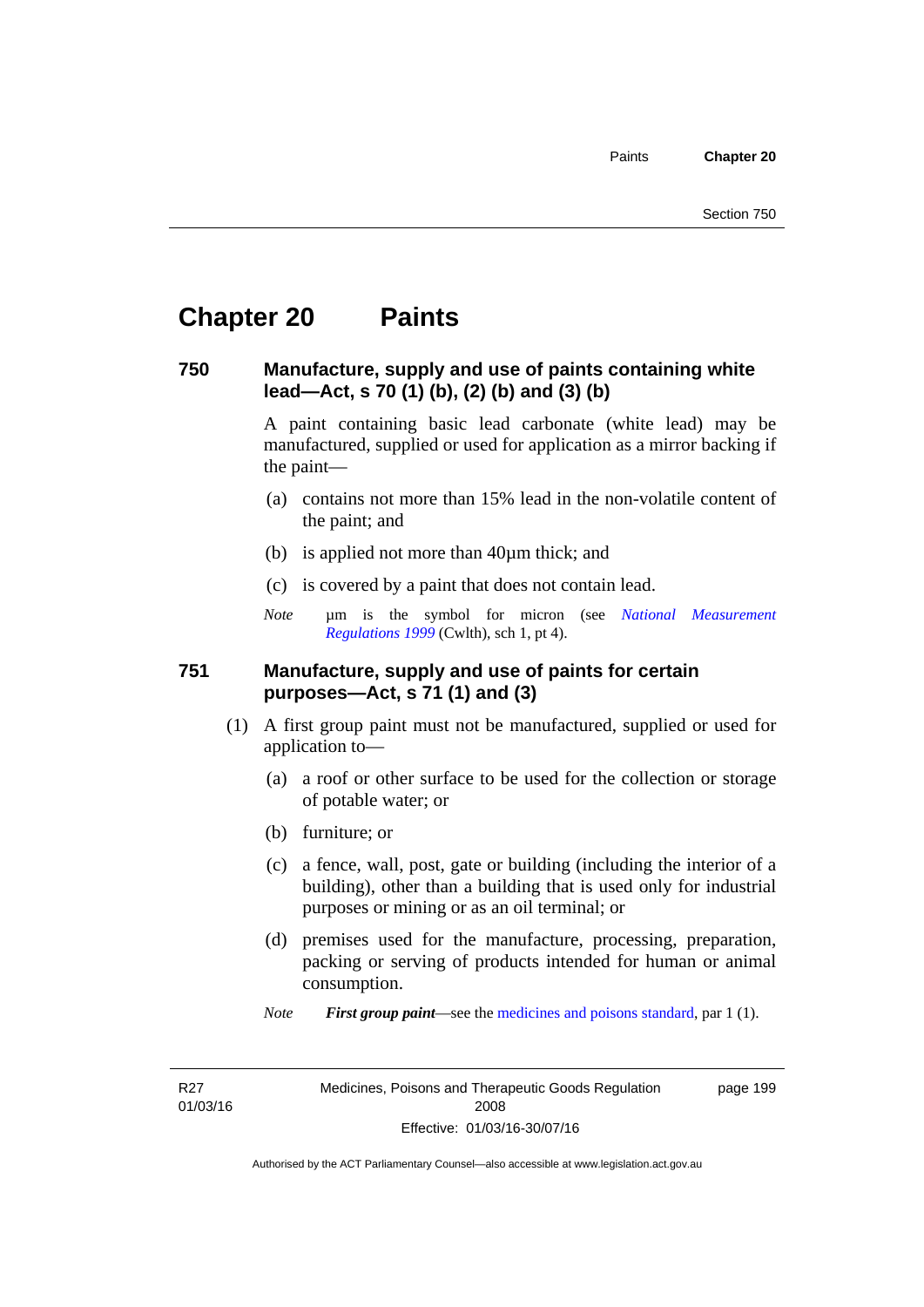(2) A paint or tinter mentioned in the [medicines and poisons standard,](http://www.comlaw.gov.au/Series/F2012L01200) section 7.1 (2) is prescribed.

#### **752 Manufacture, supply and use of paints for toys—Act, s 72 (b)**

A paint that complies with the specification requirements for coating materials prescribed by the [medicines and poisons standard](http://www.comlaw.gov.au/Series/F2012L01200), section 7.1 (3) may be manufactured, supplied or used for application to toys.

#### **753 Manufacture, supply and use of paints containing pesticides—Act, s 73 (b)**

- (1) A pesticide mentioned in the [medicines and poisons standard](http://www.comlaw.gov.au/Series/F2012L01200), section 7.1 (4) is prescribed.
- (2) However, subsection (1) does not apply in relation to a paint for human therapeutic use.

page 200 Medicines, Poisons and Therapeutic Goods Regulation 2008 Effective: 01/03/16-30/07/16

R27 01/03/16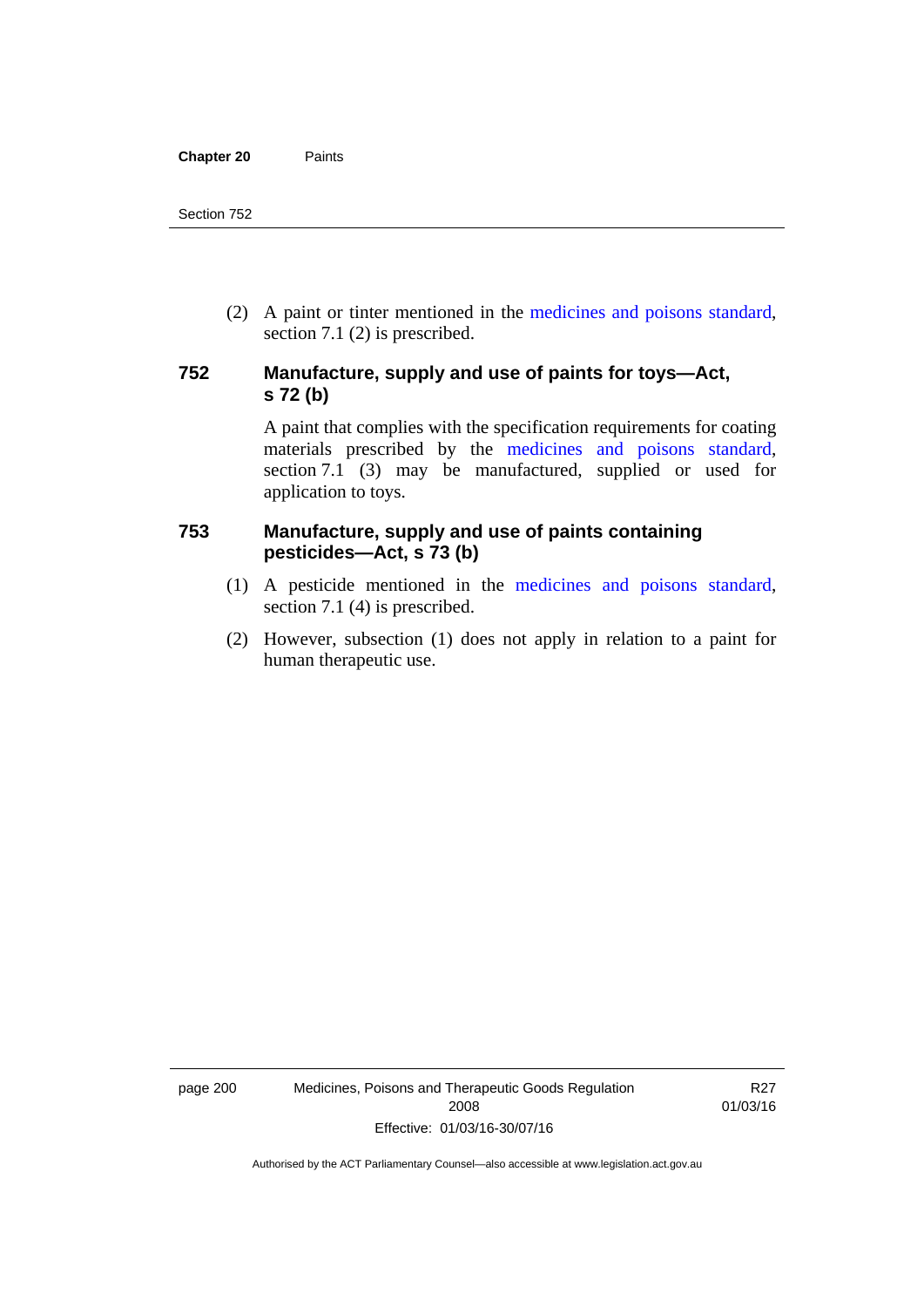# **Chapter 21 Prohibited and schedule 10 substances**

# **Part 21.1 Preliminary**

**760 Meaning of** *prohibited substance***—ch 21** 

In this chapter:

*prohibited substance* includes a schedule 10 substance.

*Note Schedule 10 substance* and *prohibited substance*—see the [Act](http://www.legislation.act.gov.au/a/2008-26/default.asp), s 13.

#### **761 Prohibited substances licences—Act, s 78 (2)**

A licence for a program of research or education in relation to a prohibited substance (a *prohibited substances research and education program licence*) may be issued.

*Note* Other prohibited substances licences may also be issued (see [Act,](http://www.legislation.act.gov.au/a/2008-26/default.asp) s 78 (3)).

R27 01/03/16 Medicines, Poisons and Therapeutic Goods Regulation 2008 Effective: 01/03/16-30/07/16

page 201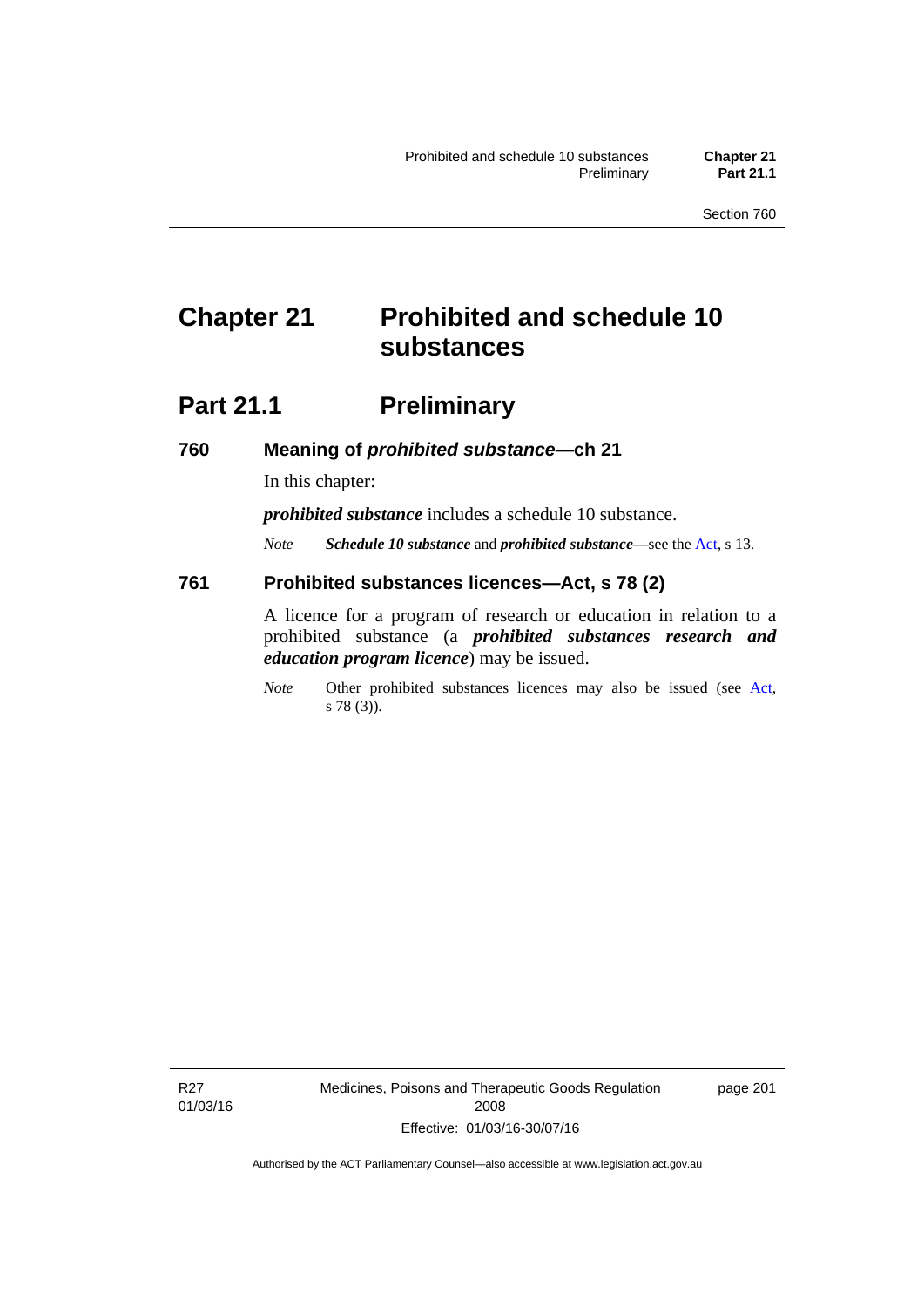# **Part 21.2 Prohibited substances research and education program licences**

### **Division 21.2.1 Issue of prohibited substances research and education program licences**

#### **765 Applications for prohibited substances research and education program licences**

- (1) An application for a prohibited substances research and education program licence for a prohibited substance must be in writing, signed by the applicant, and include the following:
	- (a) the full name, address and academic, professional or other relevant qualifications of—
		- (i) the person who is to supervise the program; and
		- (ii) the person who is to conduct the program;
	- (b) the name of the recognised research institution at or under which the program is proposed to be conducted;
		- *Note Recognised research institution*—see the [Act](http://www.legislation.act.gov.au/a/2008-26/default.asp), s 20 (5).
	- (c) whether the program will be conducted at, or under the authority of, the recognised research institution;
	- (d) the premises where the program will be conducted;
	- (e) the prohibited substance, and the form and strength of the substance, for which the licence is sought;
	- (f) the maximum quantity of the prohibited substance that would be possessed under the licence at any time;

R27 01/03/16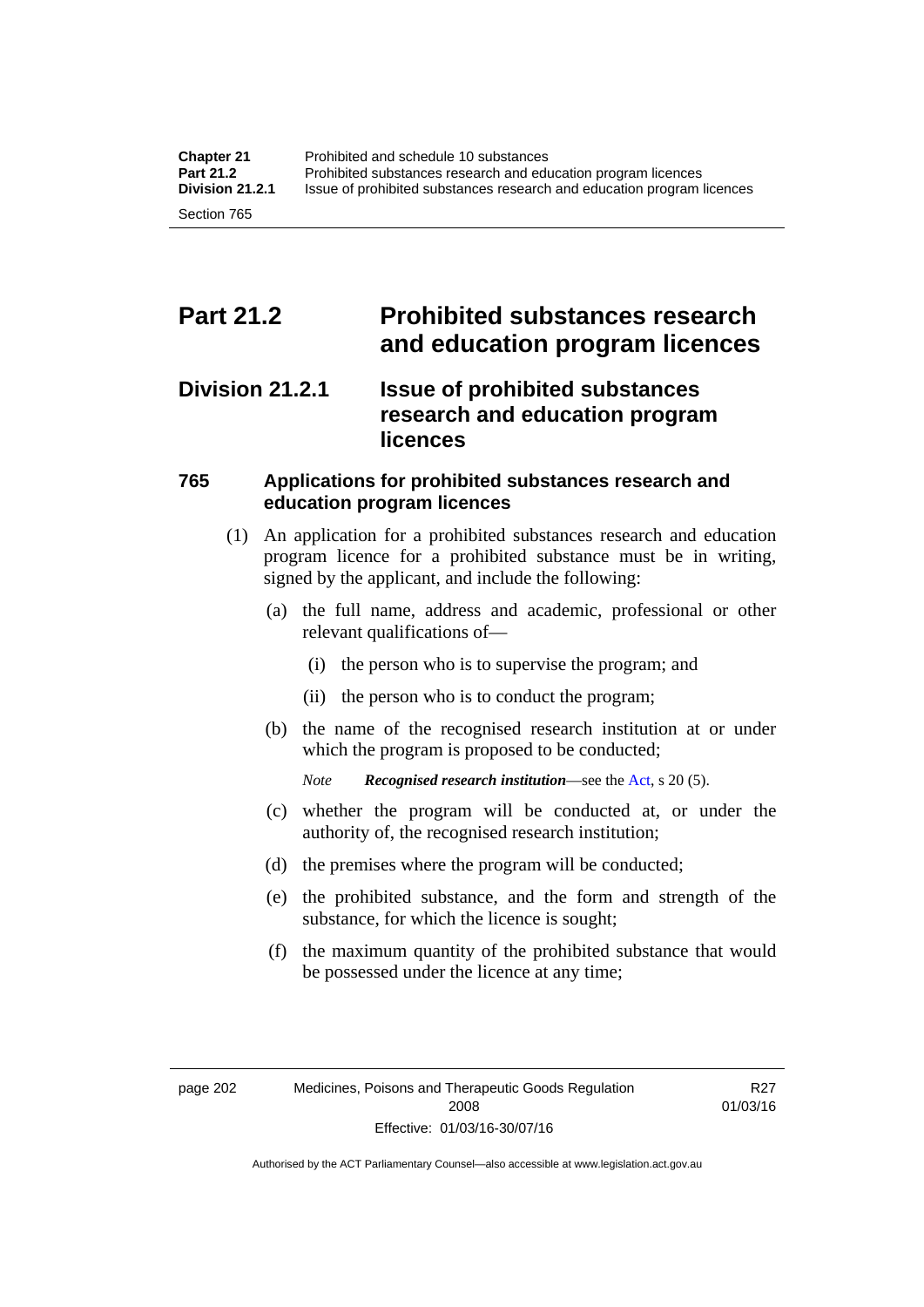page 203

- (g) a description of the program, including an explanation of why the program cannot be carried out satisfactorily without the use of the prohibited substance;
- (h) the supervision arrangements for the program;
- (i) the period for which the licence is sought.
- *Note 1* If a form is approved under the [Act](http://www.legislation.act.gov.au/a/2008-26/default.asp), s 198 for this provision, the form must be used.
- *Note* 2 A fee may be determined under the [Act,](http://www.legislation.act.gov.au/a/2008-26/default.asp) s 197 for this provision.
- (2) The application must be accompanied by a written approval of the program by the person in charge of—
	- (a) the recognised research institution; or
	- (b) a faculty or division of the institution.

#### **766 Restrictions on issuing of prohibited substances research and education program licences— Act, s 85 (1) (a)**

The chief health officer must not issue a prohibited substances research and education program licence to a person unless—

- (a) the program to which the licence relates will be conducted at, or under the authority of, a recognised research institution; and
- (b) the program is approved by a person mentioned in section 765 (2); and
- (c) satisfied that the program—
	- (i) cannot be carried out without the use of the prohibited substance to which the licence application relates; and
	- (ii) will be adequately supervised.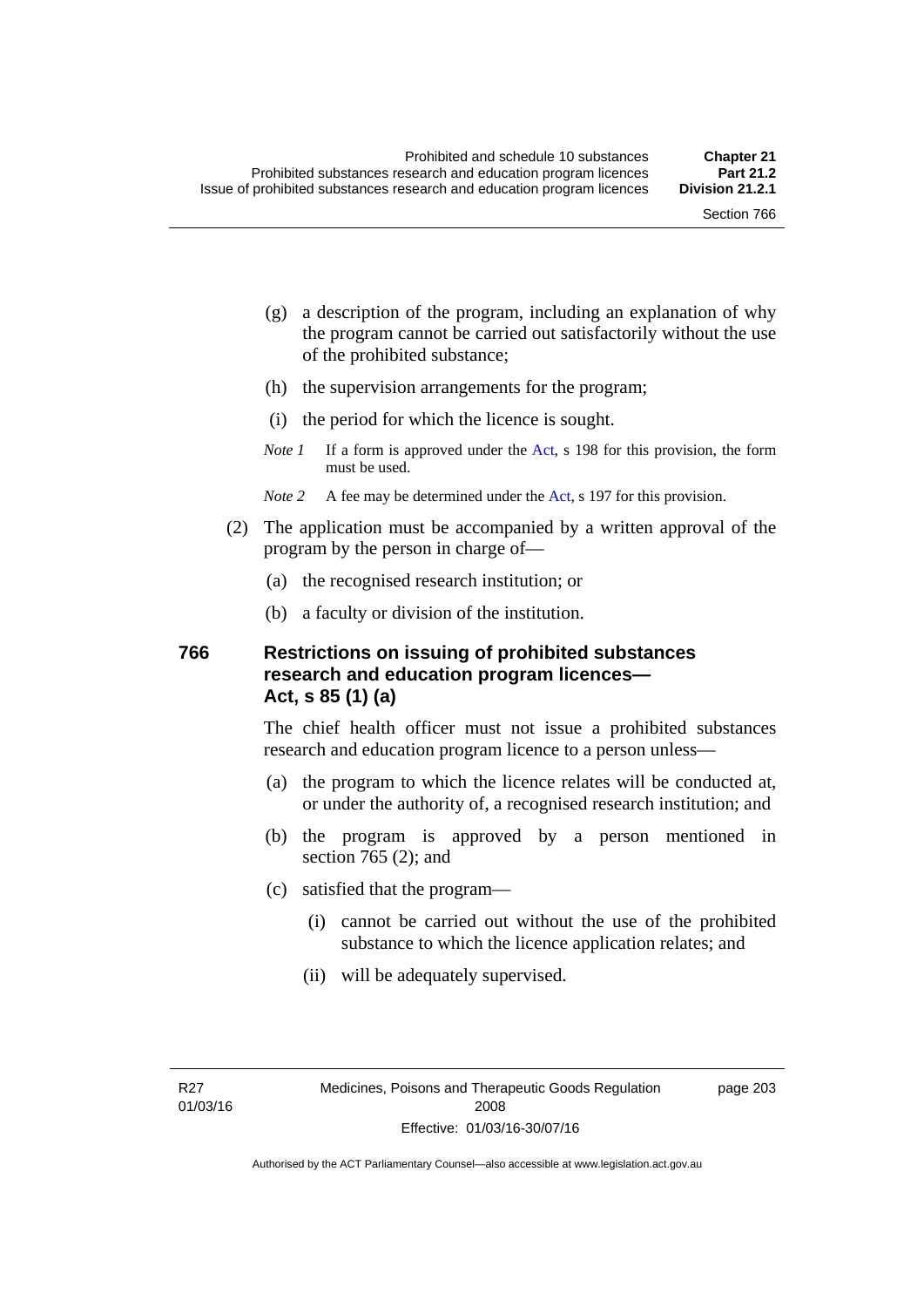#### **767 Additional information for prohibited substances research program and education licences— Act, s 88 (1) (k)**

The following additional information is prescribed for a prohibited substances research and education licence:

- (a) the research or education program for which the licence is issued;
- (b) the name of the program's supervisor;
- (c) the dealings with a prohibited substance authorised by the licence;
- (d) the premises where the program will be conducted;
- (e) the maximum quantity of the prohibited substance that may be possessed at any time for the program;
- (f) the total quantity of the prohibited substance that may be possessed for the program during the period of the licence;
- (g) the form and strength of the prohibited substance that may be obtained and possessed for the program.

### **Division 21.2.2 Prohibited substances research and education program authorisations**

#### **768 Authorisations under prohibited substances research and education program licences—Act, s 20 (1) (a)**

A prohibited substances research and education program licence authorises—

- (a) the licence-holder to—
	- (i) issue a purchase order for a prohibited substance (the *licensed prohibited substance*) stated in the licence for the program stated in the licence; and

R27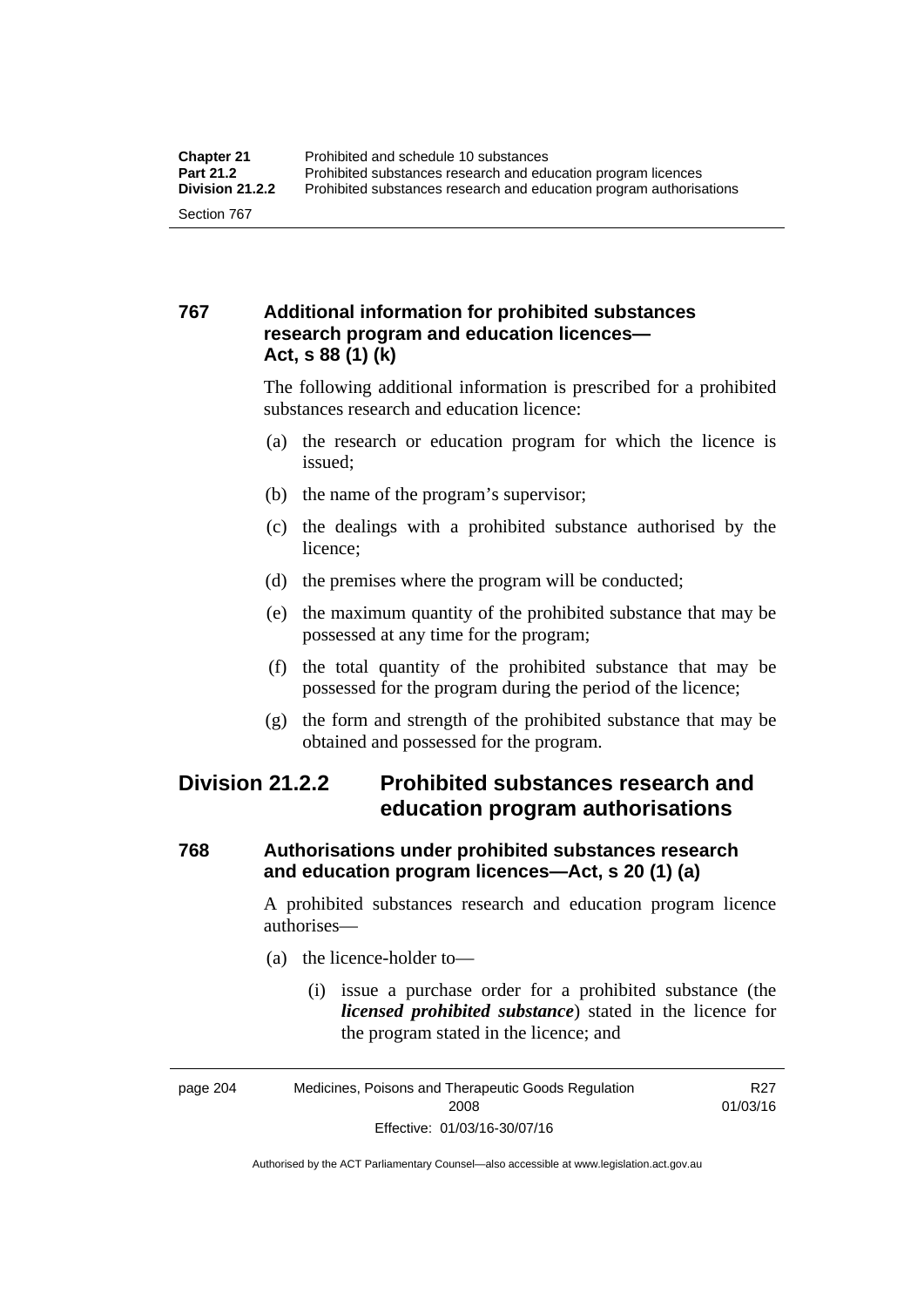- (ii) obtain a licensed prohibited substance on a purchase order for the program; and
- (iii) possess a licensed prohibited substance for the program at the premises to which the licence relates; and
- (iv) supply a licensed prohibited substance to anyone taking part in the program for the program; and
- (b) the program supervisor, and anyone taking part in the program, to deal with the licensed prohibited substance as authorised by the licence at the premises stated in the licence.

#### **769 Authorisation condition for prohibited substances research and education program licences—Act, s 44 (1) (b) and (2) (b)**

A licence-holder's authorisation to obtain a prohibited substance under a prohibited substances research and education program licence is subject to the condition that the substance is obtained on a complying purchase order.

*Note* For licence conditions, see the [Act](http://www.legislation.act.gov.au/a/2008-26/default.asp), s 89.

R27 01/03/16 page 205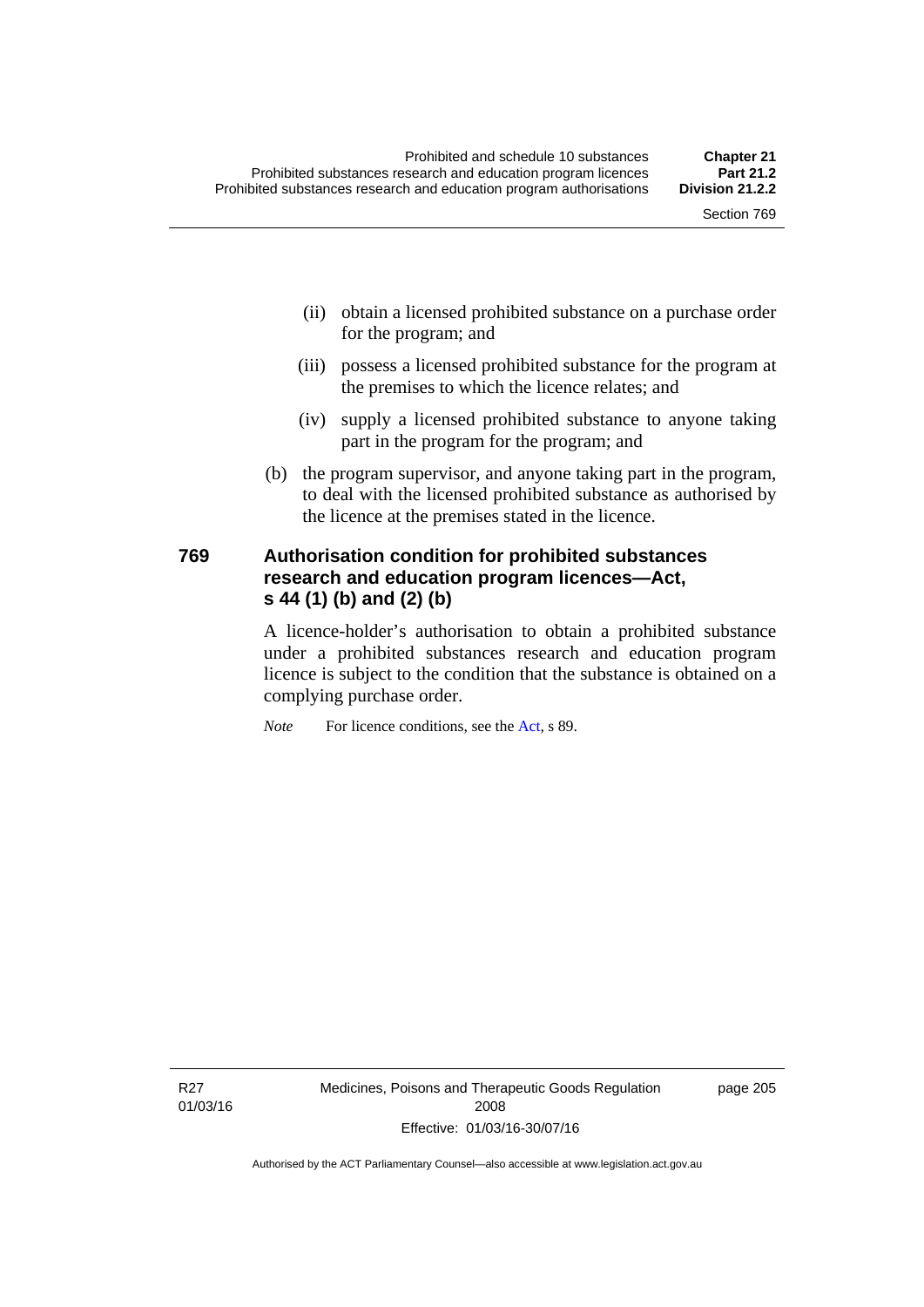## **Division 21.2.3 Other provisions—prohibited substances research and education program licences**

#### **770 Approvals of dealings for prohibited substances research and education program licences—Act, s 20 (1) (c)**

(1) In this section:

*relevant dealing*, with a prohibited substance for a prohibited substances research and education program licence, means any of the following:

- (a) obtaining the substance;
- (b) possessing the substance;
- (c) issuing a purchase order for the substance;
- (d) supplying the substance on a complying purchase order to the licence-holder.
- (2) The chief health officer may approve a person for a relevant dealing with a prohibited substance to which a prohibited substances research and education program licence relates.
- (3) An approval—
	- (a) must be in writing; and
	- (b) may be conditional; and
	- (c) may apply for a stated period or until a stated event happens.

R27 01/03/16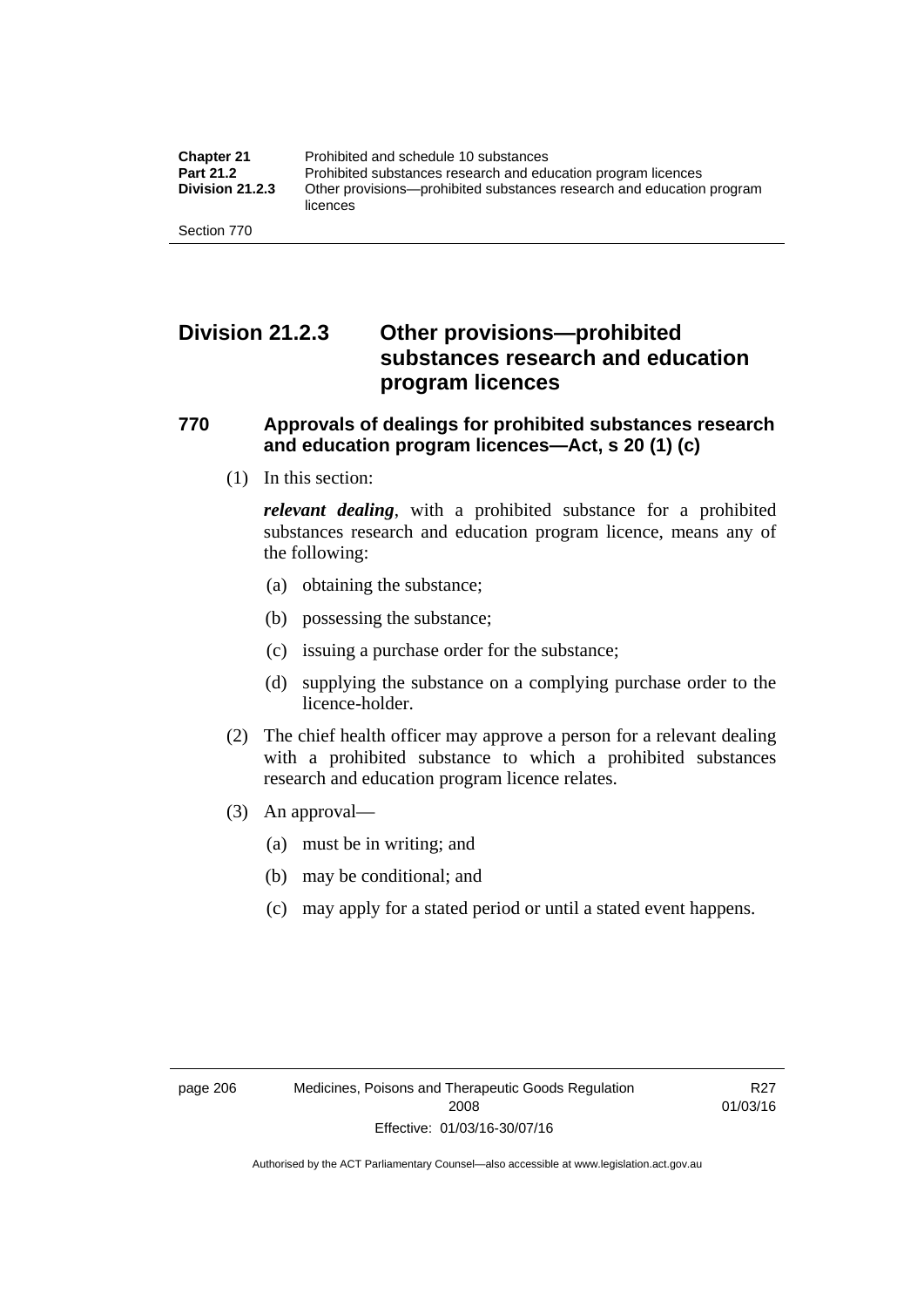#### **771 Authorisation condition for approval-holders—Act, s 44 (1) (b) and (2) (b)**

An approval-holder's authorisation under section 770 is subject to the condition that the following are kept at the approval-holder's business premises or, if the chief health officer approves in writing another place, the place approved by the chief health officer, for at least 2 years after the day a prohibited substance is supplied:

- (a) the filled purchase order;
- (b) the record for section 773.

#### **772 General requirements for prohibited substances purchase orders—Act, s 38 (2) (c)**

- (1) A purchase order for a prohibited substance must be—
	- (a) signed by the person (the *issuer*) issuing the order; and
		- *Note* The purchase order must be signed with the issuer's usual signature (see [Act](http://www.legislation.act.gov.au/a/2008-26/default.asp), dict, def *signs*).
	- (b) if the issuer amends the order—initialled and dated by the issuer beside the amendment.
- (2) A purchase order for a prohibited substance must include the following:
	- (a) the issuer's name and business address and telephone number;
	- (b) the issuer's authority to issue the order;
	- (c) the prohibited substance, and the form, strength and quantity of the substance, to be supplied on the order.

page 207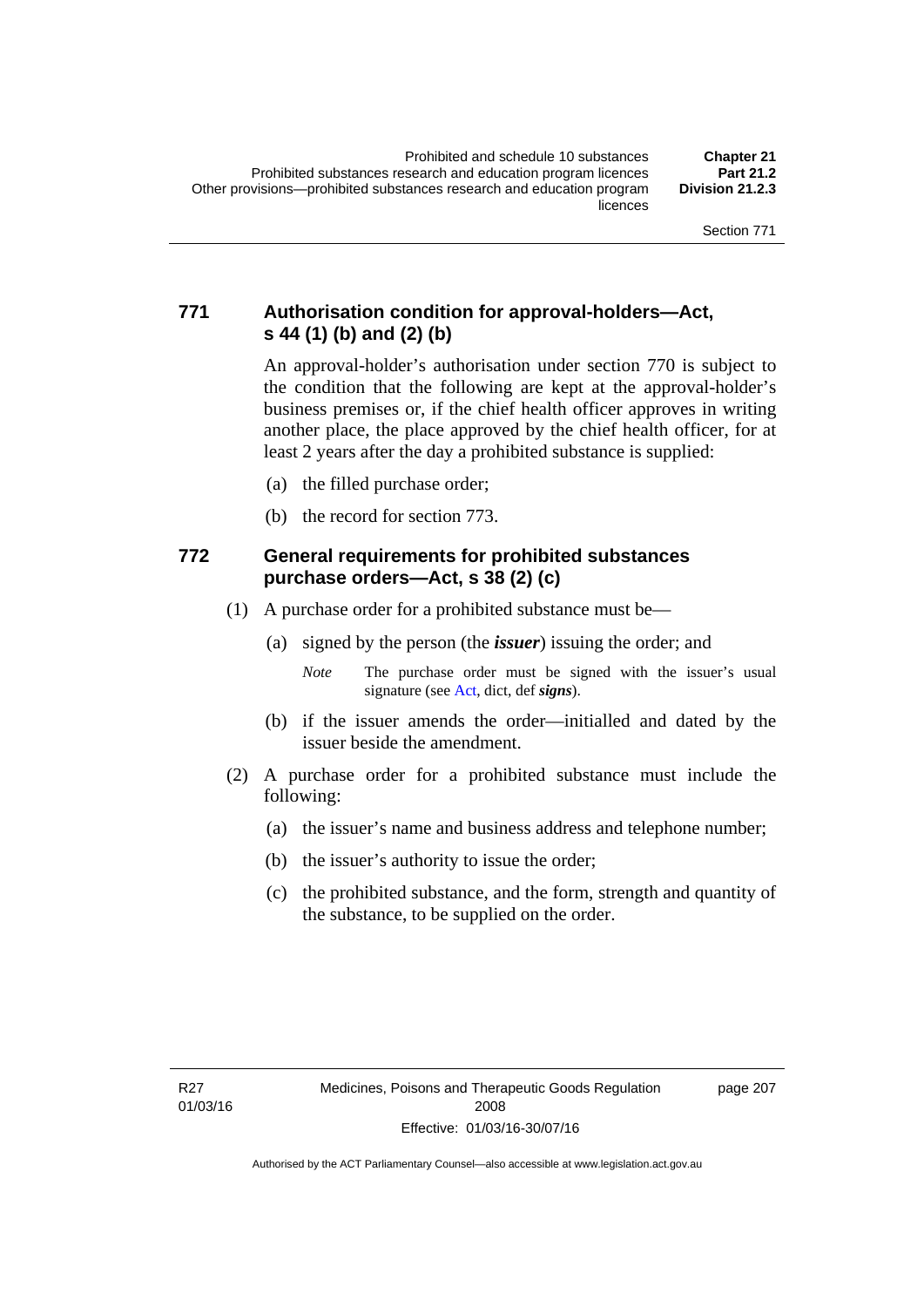| <b>Chapter 21</b>      | Prohibited and schedule 10 substances                                             |
|------------------------|-----------------------------------------------------------------------------------|
| <b>Part 21.2</b>       | Prohibited substances research and education program licences                     |
| <b>Division 21.2.3</b> | Other provisions—prohibited substances research and education program<br>licences |
| Section 773            |                                                                                   |

#### **773 Recording supply of prohibited substances on purchase orders**

A person who supplies a prohibited substance to someone else on a purchase order must make a written record of the following information:

- (a) the date of the order;
- (b) the issuer's authority to issue the order;
- (c) the name, and the business address and telephone number, of the person to whom the prohibited substance is supplied;
- (d) the date the order is supplied;
- (e) the prohibited substance, and the form, strength and quantity of the substance, supplied.
- *Note Written* includes in electronic form (see [Act,](http://www.legislation.act.gov.au/a/2008-26/default.asp) dict).

#### **774 Information for CHO about supplied prohibited substances research and education program licences— Act, s 31 (1) (a) (ii), (1) (b), (2) (a) (ii), (2) (b) and (4)**

- (1) This section applies if a person supplies a prohibited substance to a prohibited substances research and education program licence-holder.
- (2) The person must, not later than 7 days after the end of the month when the prohibited substance is supplied, give the chief health officer the following information in writing:
	- (a) the person's name, business address and telephone number;
	- (b) the name of the person who issued the supply authority;
	- (c) the date of the supply authority;
	- (d) the name and address of the person to whom the substance is supplied;

page 208 Medicines, Poisons and Therapeutic Goods Regulation 2008 Effective: 01/03/16-30/07/16

R27 01/03/16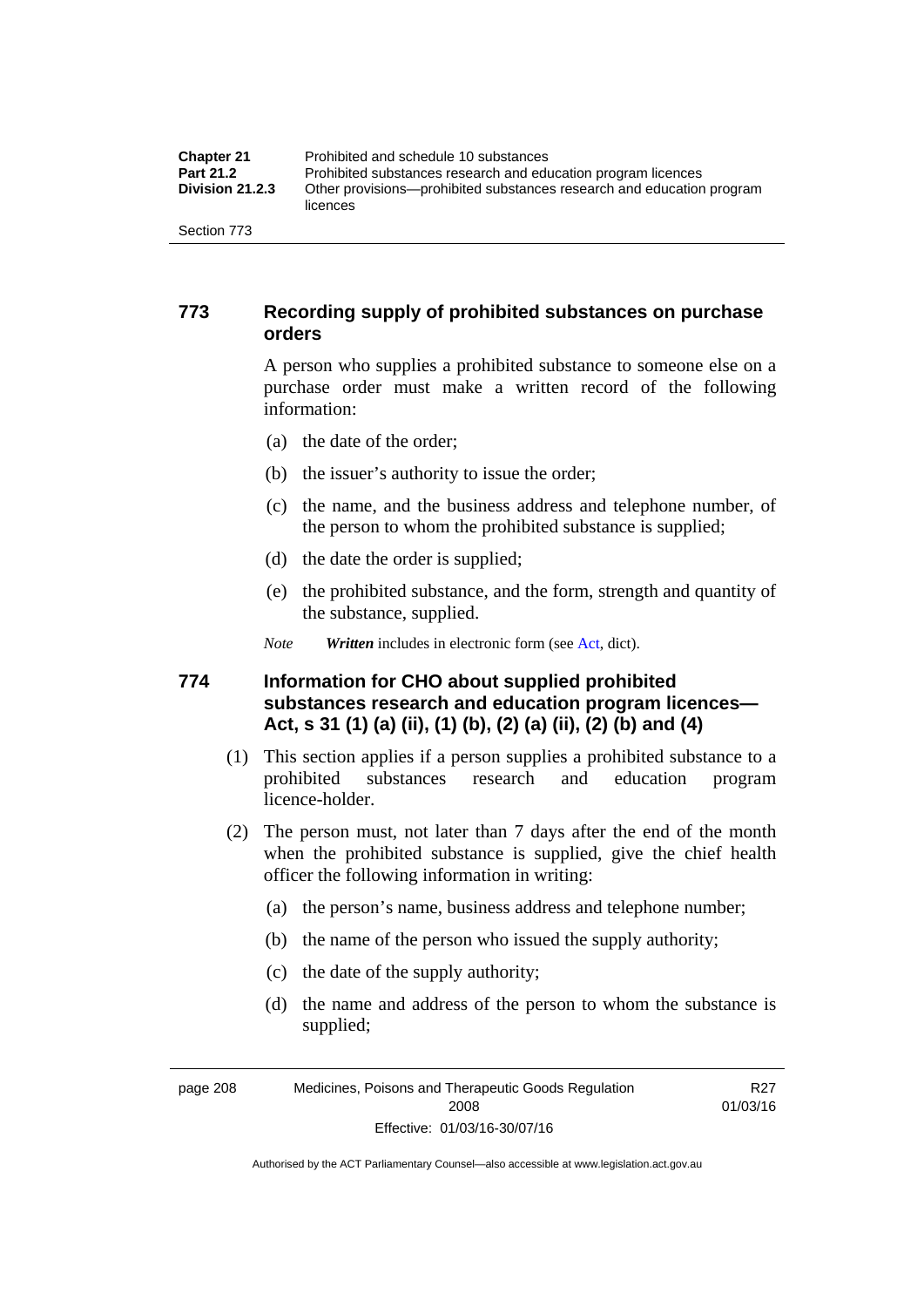- (e) the date of supply;
- (f) the substance, and the form, strength and quantity of the substance, supplied.

R27 01/03/16 Medicines, Poisons and Therapeutic Goods Regulation 2008 Effective: 01/03/16-30/07/16

page 209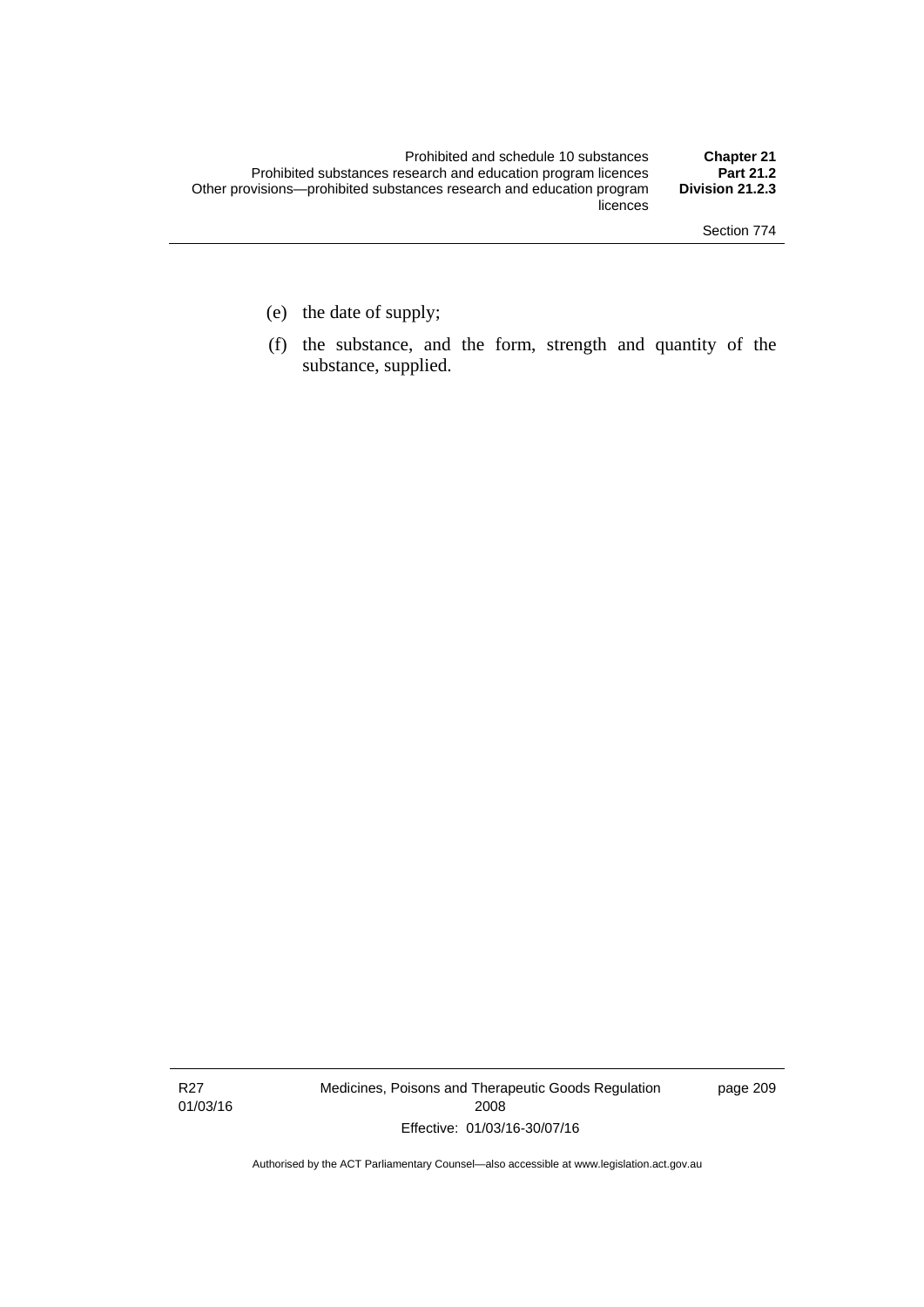Section 775

# **Part 21.3 Prohibited substances registers**

#### **775 Keeping of prohibited substances registers by certain people—Act, s 48 and s 50 (1) (b) and (2) (b)**

- (1) A person mentioned in table 775, column 2 who possesses a prohibited substance must keep a prohibited substances register.
- (2) A person to whom subsection (1) applies must keep a prohibited substances register for a prohibited substance at the place prescribed in table 775, column 3 for the person.

| column 1 | .<br>column 2                                                                                        | column 3                                                     |
|----------|------------------------------------------------------------------------------------------------------|--------------------------------------------------------------|
| item     | prescribed person                                                                                    | place where register to be kept                              |
|          | approved analyst                                                                                     | the analyst's laboratory                                     |
|          | medicines and poisons<br>inspector (other than<br>police officer)                                    | the place directed in writing by the<br>chief health officer |
|          | supervisor of program<br>under prohibited<br>substances research and<br>education program<br>licence | the premises where program is being<br>conducted             |

**Table 775 Keeping prohibited substances registers** 

#### **776 Form of prohibited substances registers—Act, s 49 (1) (b)**

- (1) Each page in a prohibited substances register must relate to a single form and strength of a prohibited substance.
- (2) If a prohibited substances register is kept electronically, a separate record must be used for each form and strength of prohibited substance kept.

R27 01/03/16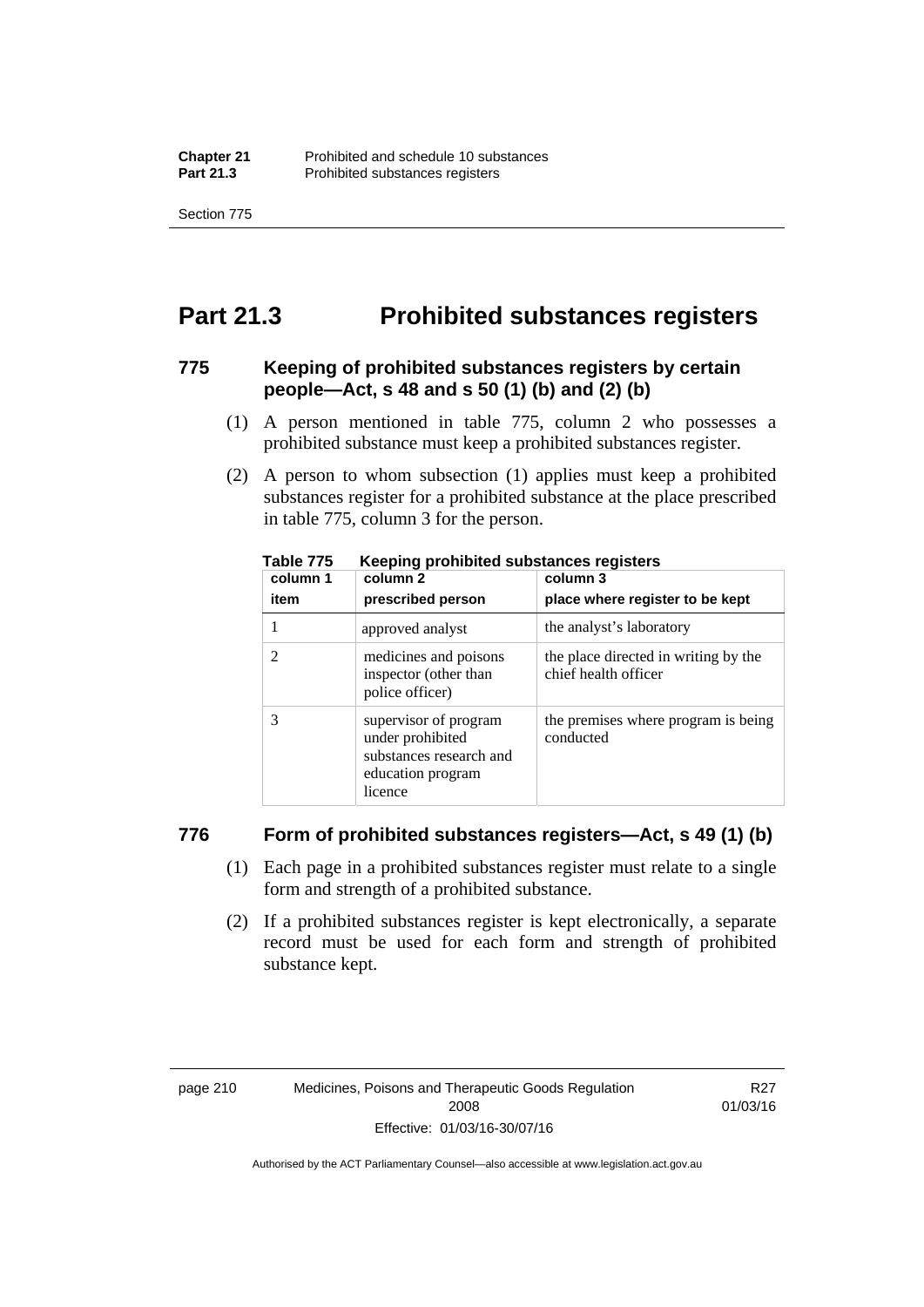#### **777 Making entries in prohibited substances registers— Act, s 51 (1) (b)**

- (1) The following details for a dealing with a prohibited substance are prescribed:
	- (a) the nature of the dealing;
	- (b) the date of the dealing;
	- (c) the prohibited substance, and the form, strength and quantity of the substance, dealt with;
	- (d) if the dealing is receiving the substance—the name and address of the supplier;
	- (e) if the dealing is supplying the substance—the name and address of the person to whom it is supplied;
	- (f) the quantity of the substance held after the dealing.
- (2) A dealing with a prohibited substance must be entered in the prohibited substances register the person must keep.

#### **778 Prescribed witnesses for discarding of prohibited substances—Act, s 54 (a) and (b)**

- (1) The following people are prescribed as witnesses in relation to the disposal of a prohibited substance:
	- (a) an approved analyst;
	- (b) a medicines and poisons inspector.

*Note Approved analyst*—see the dictionary.

- (2) However, a person mentioned in subsection (1) must not be a prescribed witness to the discarding of a prohibited substance if the person is—
	- (a) related to, a close friend of or employed by the person discarding the substance; or

R27 01/03/16

Medicines, Poisons and Therapeutic Goods Regulation 2008 Effective: 01/03/16-30/07/16 page 211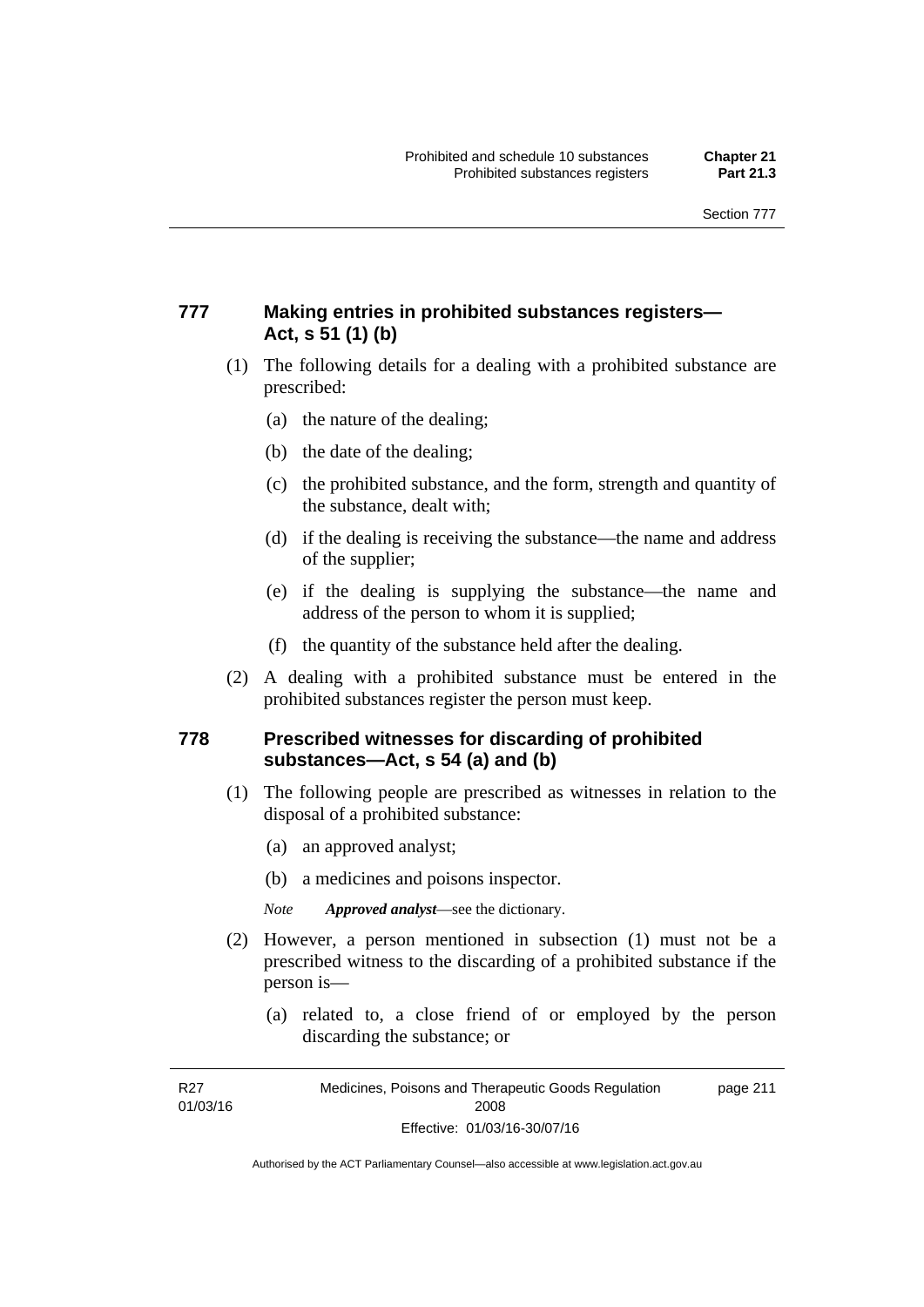Section 779

- (b) the supervisor of the person discarding the substance; or
- (c) supervised by the person discarding the substance.

#### **779 Changes to entries in prohibited substances registers— Act, s 55 (2) (b)**

- (1) An entry in a paper-based prohibited substances register may be amended by the person who made the entry by—
	- (a) the person signing and dating a marginal note or footnote that gives the date of the amendment and the amended details; and
	- (b) if the entry relates to disposing of a prohibited substance—
		- (i) the amendment being witnessed by a person mentioned in section 743; and
		- (ii) the witness signing the amendment as witness.
- (2) An entry in an electronic prohibited substances register may be amended by the person who made the entry by the person attaching or linking, by electronic means, a document that includes—
	- (a) the person's signature, the date and the amended details; and
	- (b) if the entry relates to disposing of a prohibited substance—
		- (i) the amendment being witnessed by a person mentioned in section 743; and
		- (ii) the witness signing the amendment as witness.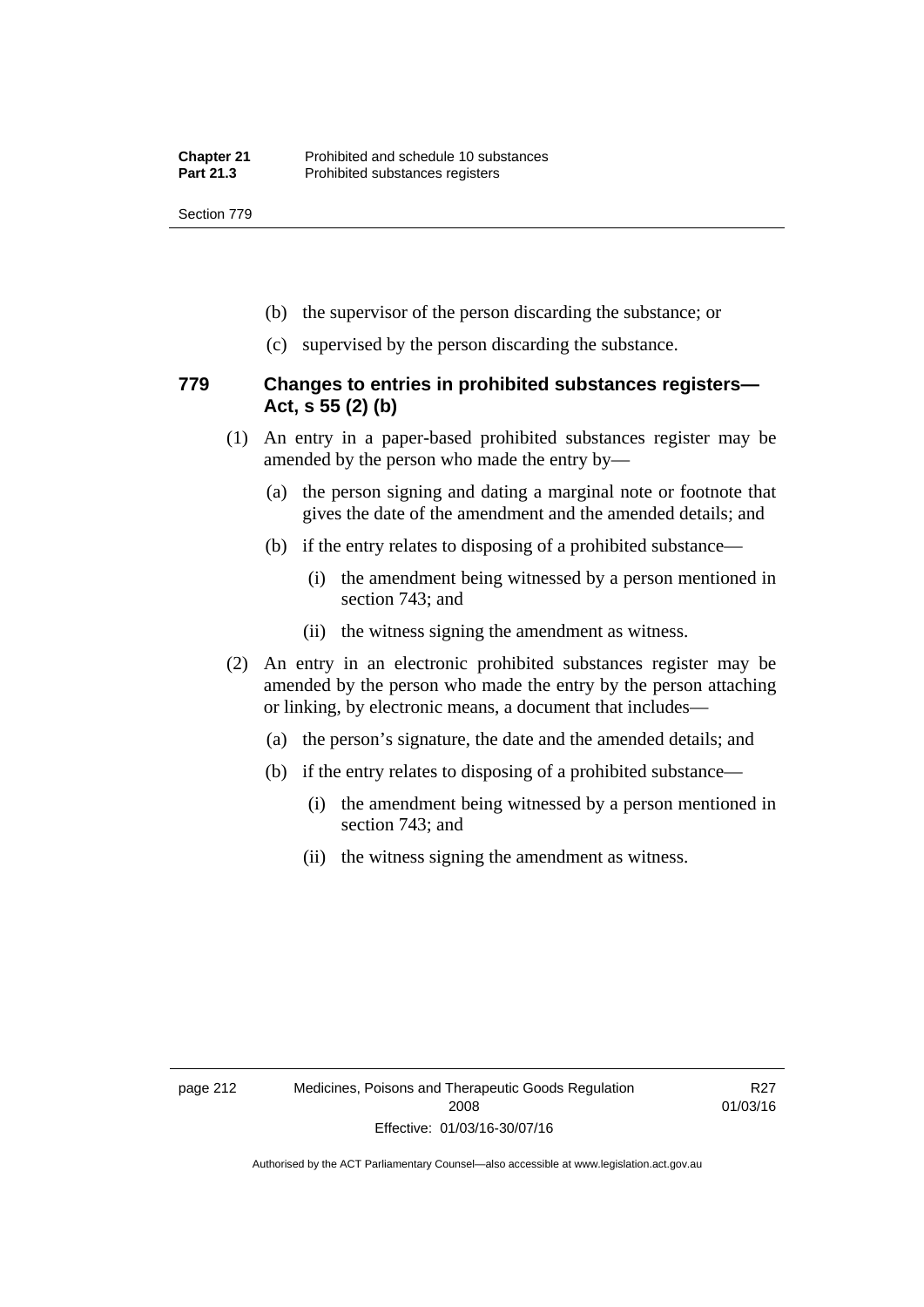# **Chapter 22 Therapeutic goods**

#### **800 Definitions—ch 22**

In this chapter:

*optical device* means any of the following:

- (a) corrective contact lenses;
- (b) corrective lenses for spectacles;
- (c) non-corrective contact lenses commonly known as plano contact lenses.

*prescription*, in relation to an optical device, means a written direction (other than a purchase order) to a person who is authorised to supply the optical device to dispense the optical device.

#### **801 Prescribed regulated therapeutic goods—Act, s 14, def**  *regulated therapeutic good***, par (b)**

Optical devices are prescribed.

#### **802 Authorisation to supply optical devices—Act, s 74 (1) (b) and (2) (b)**

 (1) To the extent necessary to practise optometry and, if employed, within the scope of employment, an optometrist is authorised to supply optical devices on prescription issued by an optometrist or doctor.

*Note Supply* includes dispense (see [Act,](http://www.legislation.act.gov.au/a/2008-26/default.asp) s 24).

 (2) To the extent necessary to practise as an optician and, if employed, within the scope of employment, an optician is authorised to supply optical devices on prescription issued by an optometrist or doctor.

page 213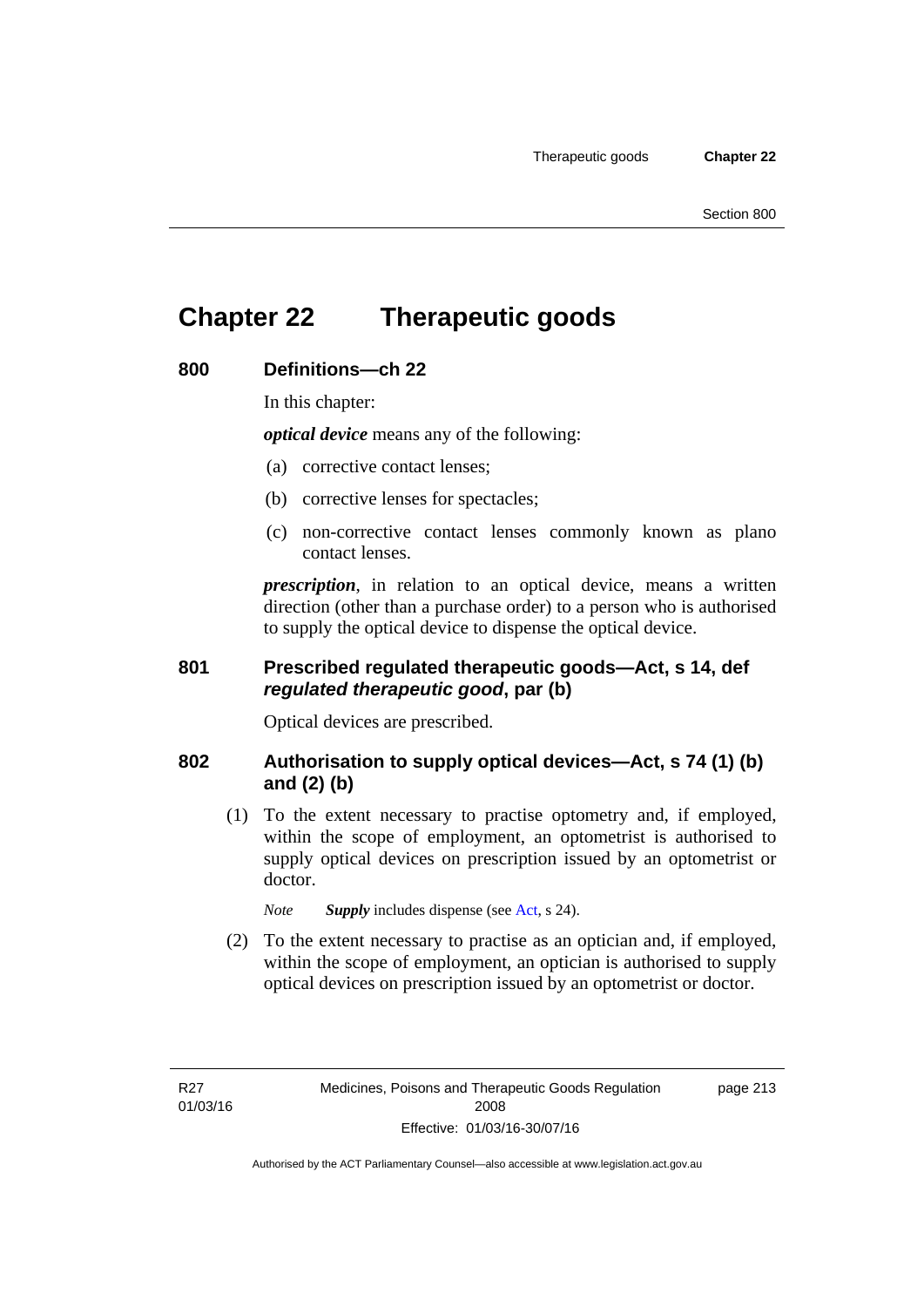#### **Chapter 22** Therapeutic goods

 (3) Within the scope of employment, an employee of an optometrist is authorised to sell and deliver optical devices supplied under subsection  $(1)$  or  $(2)$ .

#### **803 Authorisation conditions for supplying optical devices— Act, s 75 (1) (b)**

An optometrist's, and optician's, authorisation under section 802 in relation to optical devices is subject to the following conditions:

- (a) the optical devices are supplied on a written prescription by an optometrist or doctor;
- (b) if the prescription is for contact lenses (whether corrective or plano)—the prescription is issued not more than 1 year before the date the lenses are supplied;
- (c) if the prescription is for corrective lenses for spectacles—the prescription is issued not more than 2 years before the date the lenses are supplied.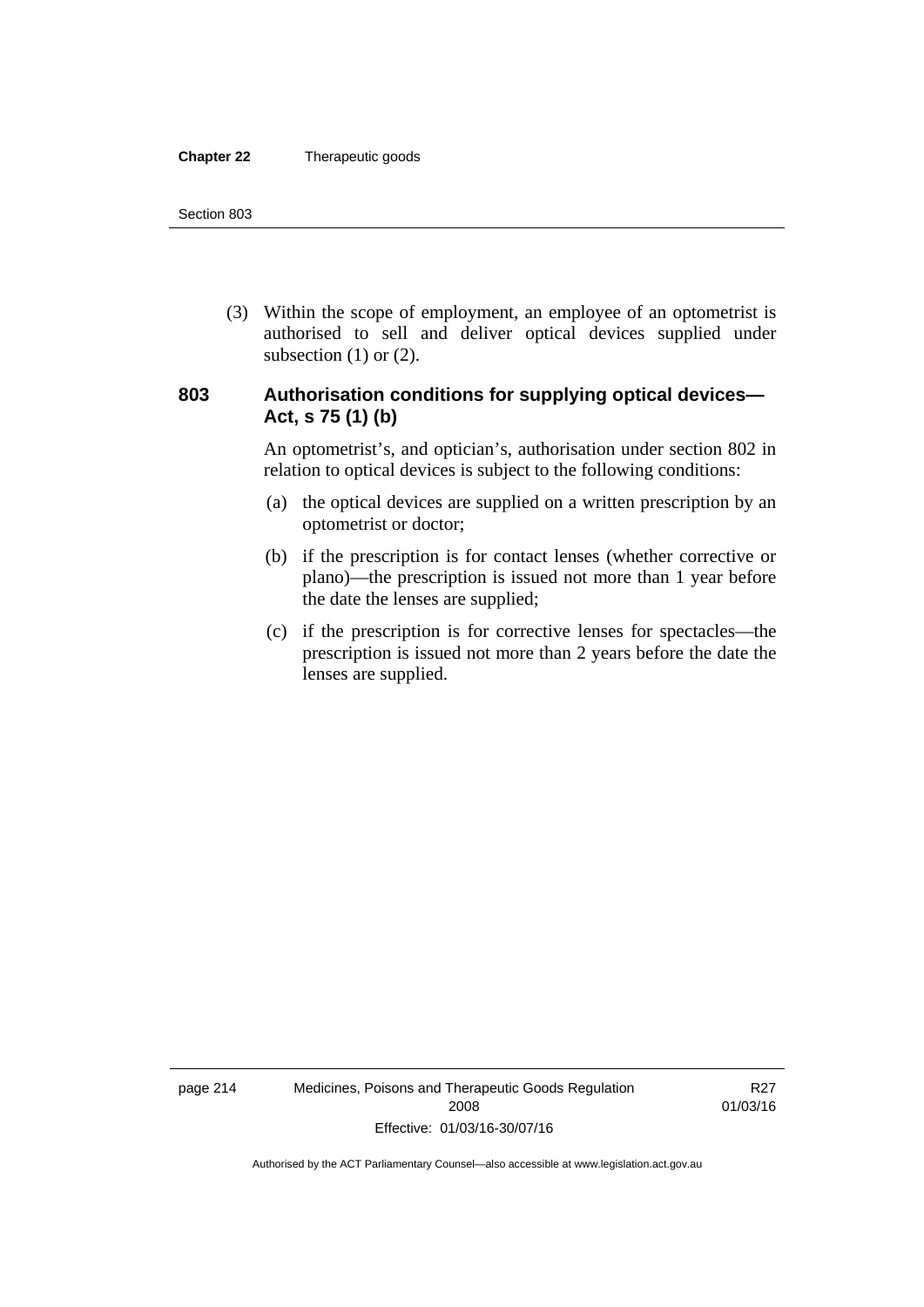# **Chapter 23 Notification and review of decisions**

#### **850 Meaning of** *reviewable decision—***ch 23**

In this chapter:

*reviewable decision* means a decision mentioned in table 850, column 3 under a provision of this regulation mentioned in column 2 in relation to the decision.

| column 1 | column <sub>2</sub>        | column 3                                                                                                  | column 4                   |
|----------|----------------------------|-----------------------------------------------------------------------------------------------------------|----------------------------|
| item     | section                    | decision                                                                                                  | entity                     |
| 1        | $120(1)$ (h)               | refuse approval of other<br>premises                                                                      | applicant for<br>approval  |
| 2        | 130(e)                     | refuse approval of other<br>premises                                                                      | applicant for<br>approval  |
| 3        | 140(e)                     | refuse approval of other<br>premises                                                                      | applicant for<br>approval  |
| 4        | 150(1)(c)                  | refuse approval of other<br>premises                                                                      | applicant for<br>approval  |
| 5        | 160(f)                     | refuse approval of other<br>premises                                                                      | applicant for<br>approval  |
| 6        | 171(d)                     | refuse approval of other<br>premises                                                                      | applicant for<br>approval  |
| 7        | 175(1)(a)(ii)<br>and $(b)$ | amend pseudoephedrine<br>record in way other than in<br>accordance with<br>application/refuse application | applicant for<br>amendment |
| 8        | 252(1)(d)                  | refuse approval of other<br>premises                                                                      | applicant for<br>approval  |

**Table 850 Reviewable decisions—chief health officer** 

R27 01/03/16 Medicines, Poisons and Therapeutic Goods Regulation 2008 Effective: 01/03/16-30/07/16

page 215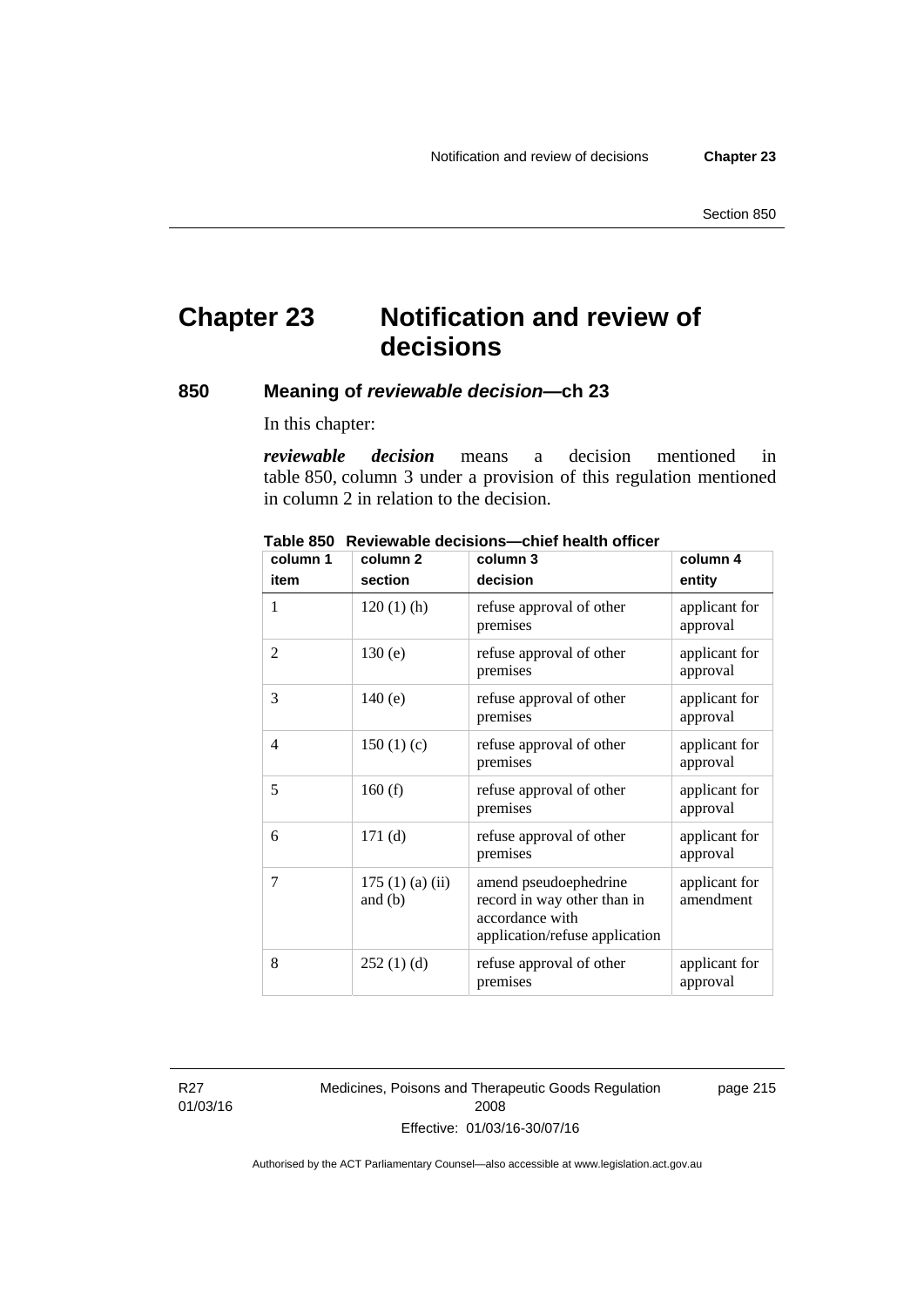#### **Chapter 23** Notification and review of decisions

#### Section 851

| column 1<br>item | column <sub>2</sub><br>section | column 3<br>decision                                                                         | column 4<br>entity        |
|------------------|--------------------------------|----------------------------------------------------------------------------------------------|---------------------------|
| 9                | 531(2)                         | refuse approval to store a<br>controlled medicine in a safe<br>or strongroom                 | applicant for<br>approval |
| 10               | 616(1)                         | refuse approval of nominated<br>individual for medicines<br>wholesales licence               | applicant for<br>licence  |
| 11               | 676(f)                         | refuse approval of other<br>premises                                                         | applicant for<br>approval |
| 12               | 686(f)                         | refuse approval of other<br>premises                                                         | applicant for<br>approval |
| 13               | 706(1)                         | refuse approval of nominated<br>individual for dangerous<br>poisons manufacturers<br>licence | applicant for<br>licence  |
| 14               | 716(1)                         | refuse approval of nominated<br>individual for dangerous<br>poisons suppliers licence        | applicant for<br>licence  |
| 15               | 771                            | refuse approval of other<br>premises                                                         | applicant for<br>approval |

*Note* For ACAT review of other decisions in relation to licences, see the [Act,](http://www.legislation.act.gov.au/a/2008-26/default.asp) ch 9 and sch 1.

#### **851 Reviewable decision notices**

If a person makes a reviewable decision, the person must give a reviewable decision notice to each entity mentioned in table 850, column 4 in relation to the decision.

- *Note 1* The person must also take reasonable steps to give a reviewable decision notice to any other person whose interests are affected by the decision (see *[ACT Civil and Administrative Tribunal Act 2008](http://www.legislation.act.gov.au/a/2008-35)*, s 67A).
- *Note* 2 The requirements for reviewable decision notices are prescribed under the *[ACT Civil and Administrative Tribunal Act 2008](http://www.legislation.act.gov.au/a/2008-35)*.

page 216 Medicines, Poisons and Therapeutic Goods Regulation 2008 Effective: 01/03/16-30/07/16

R27 01/03/16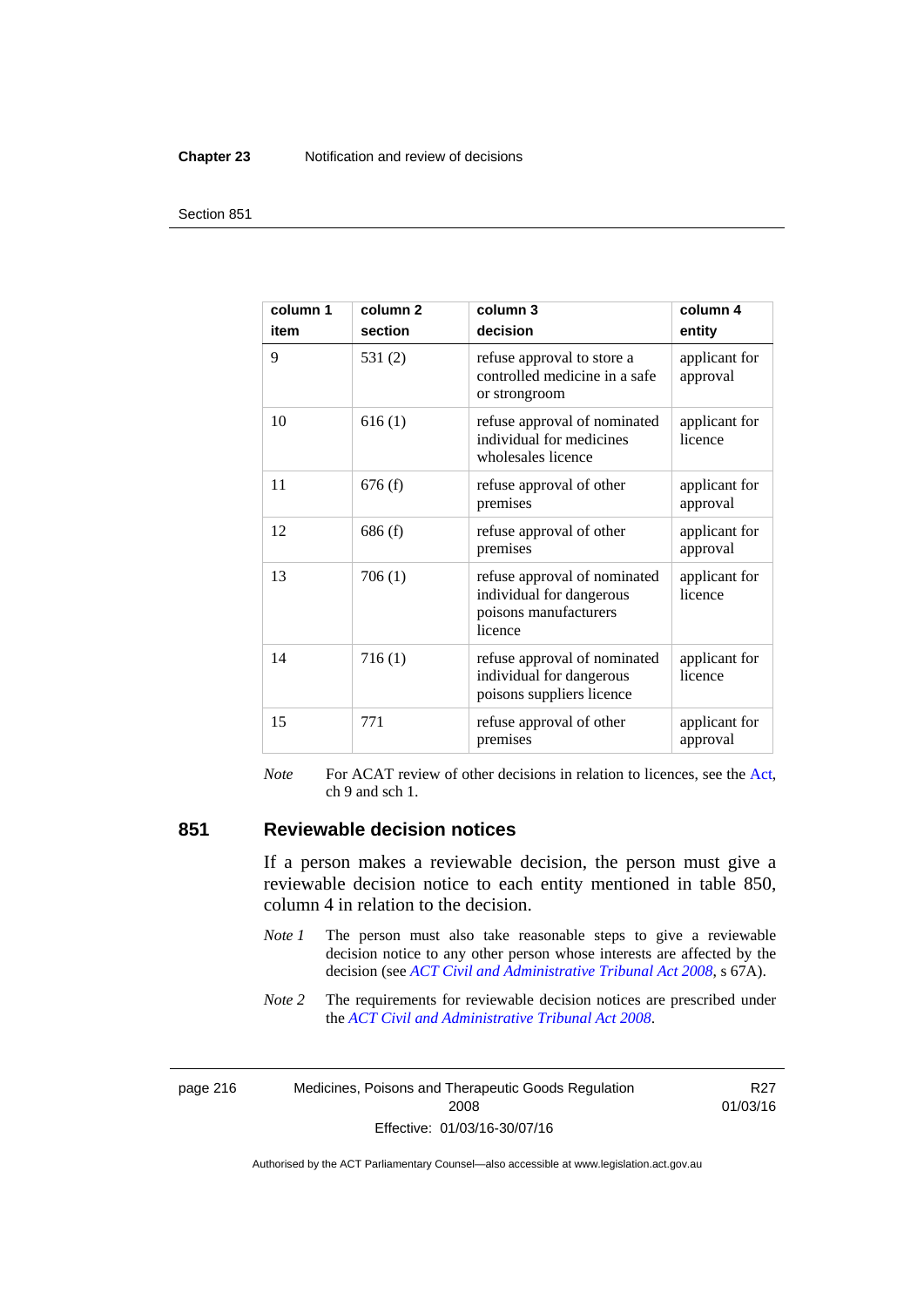### **852 Applications for review**

The following may apply to the ACAT for a review of a reviewable decision:

- (a) an entity mentioned in table 850, column 4 in relation to the decision;
- (b) any other person whose interests are affected by the decision.
- *Note* If a form is approved under the *[ACT Civil and Administrative Tribunal](http://www.legislation.act.gov.au/a/2008-35)  [Act 2008](http://www.legislation.act.gov.au/a/2008-35)* for the application, the form must be used.

R27 01/03/16 Medicines, Poisons and Therapeutic Goods Regulation 2008 Effective: 01/03/16-30/07/16

page 217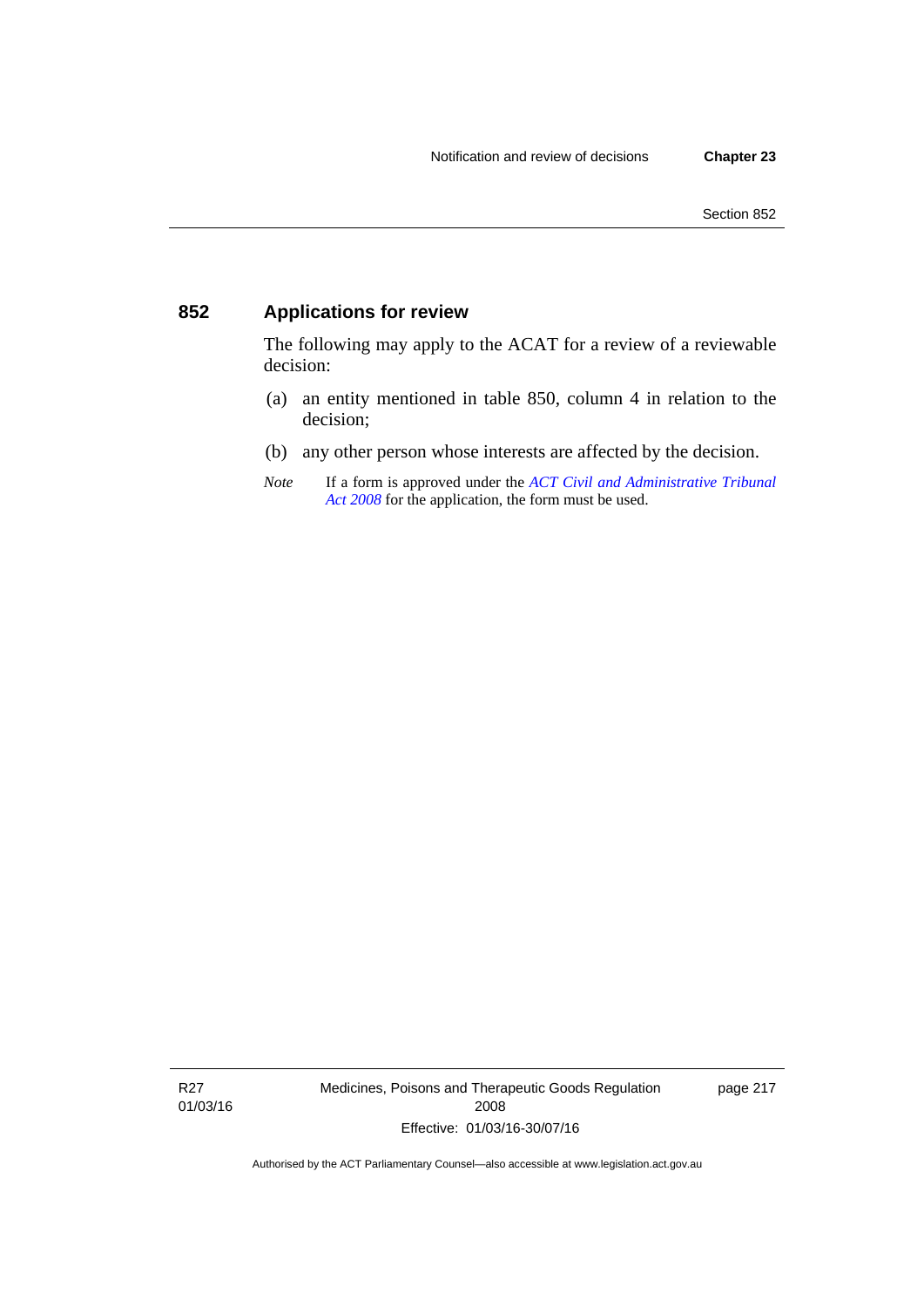**Chapter 24** Miscellaneous

# **Chapter 24 Miscellaneous**

#### **860 Authorisations for public employees—Act, s 26 (1) (b), (2) (b), s 35 (1) (b), (2) (b) and s 36 (b)**

 (1) This section applies to a public employee who is exercising a function under the Act.

- (2) To the extent necessary to exercise the function and within the scope of employment, the public employee is authorised to do any of the following:
	- (a) obtain a regulated substance;
	- (b) possess a regulated substance;
	- (c) supply a regulated substance or regulated therapeutic good to a person for discarding if the person is authorised to obtain the substance or good;

#### **Example—person authorised to obtain**

a person who holds an environmental authorisation for the disposal of the substance (see, eg s 693)

- *Note* An example is part of the regulation, is not exhaustive and may extend, but does not limit, the meaning of the provision in which it appears (see [Legislation Act,](http://www.legislation.act.gov.au/a/2001-14) s 126 and s 132).
- (d) supply a regulated substance or regulated therapeutic good, for law enforcement purposes, to—
	- (i) someone else who is authorised to obtain the substance or good; or
	- (ii) a law enforcement officer.

*Note Public employee*—see the [Legislation Act,](http://www.legislation.act.gov.au/a/2001-14) dictionary, pt 1.

page 218 Medicines, Poisons and Therapeutic Goods Regulation 2008 Effective: 01/03/16-30/07/16

R27 01/03/16

*Note Function* includes authority, duty and power (see [Legislation Act](http://www.legislation.act.gov.au/a/2001-14), dict, pt 1).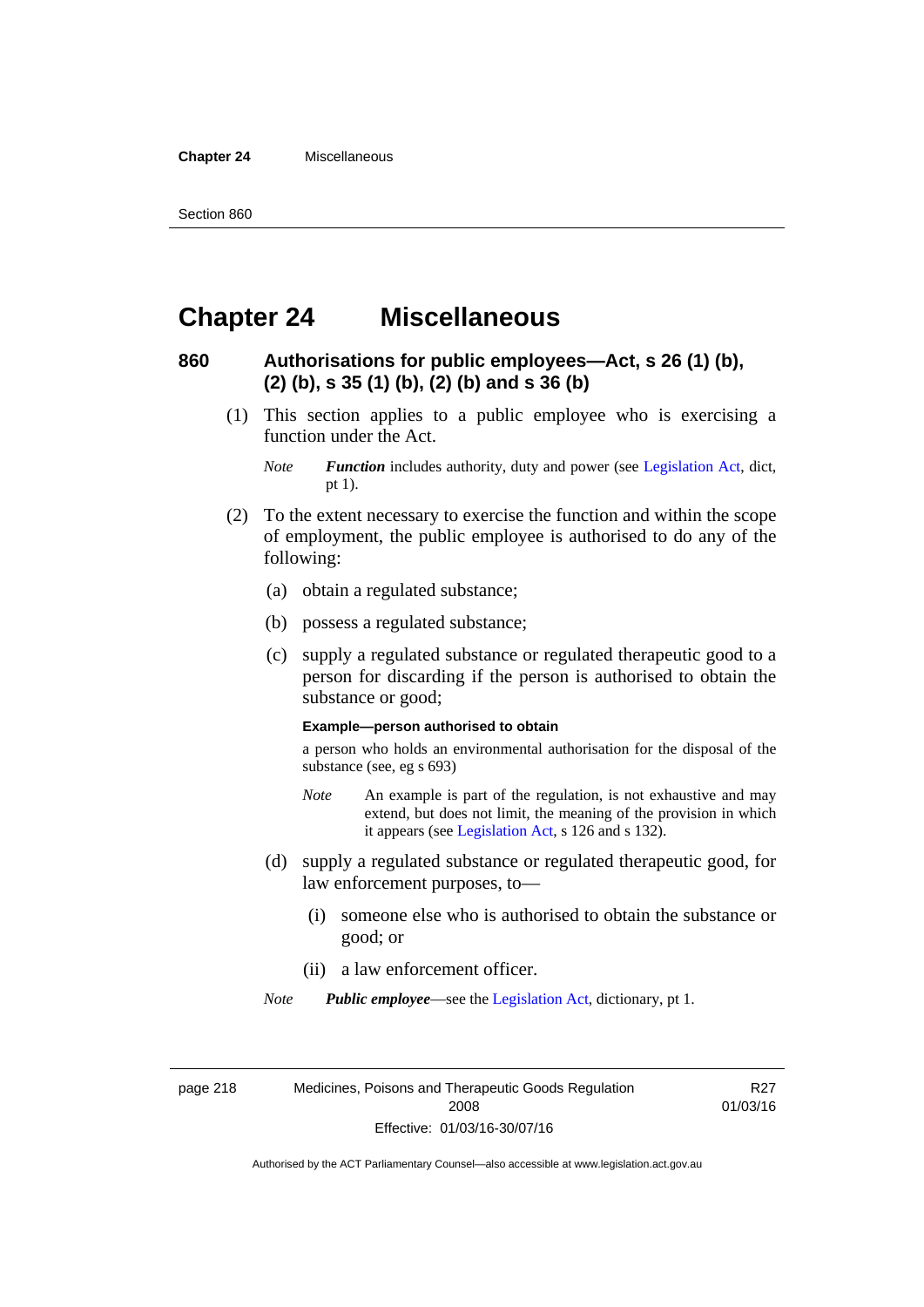(3) In this section:

*law enforcement officer*—see the [Criminal Code,](http://www.legislation.act.gov.au/a/2002-51) section 700.

#### **861 Other authorisations for public employees— Act, s 20 (1) (a), (2) (a) and s 74 (1) (b)**

- (1) A public employee is authorised to deal with a regulated substance, or regulated therapeutic good, in accordance with a permit issued by the chief health officer to the employee.
- (2) The permit must be in writing and include the following information:
	- (a) the dealings with regulated substances or regulated therapeutic goods authorised by the permit;
	- (b) the regulated substances or regulated therapeutic goods to which the permit relates;
	- (c) the public employee or employees authorised under the permit;
	- (d) any condition included in the permit by the chief health officer to which the permit is subject;
	- (e) a unique identifying number;
	- (f) when the permit ends.
- (3) For subsection (2) (c), the permit may identify a public employee authorised under the permit by—
	- (a) naming the employee; or
	- (b) nominating the occupant of a position (however described), at a particular time or from time to time.
- (4) In this section:

*public employee* includes a police officer.

R27 01/03/16 page 219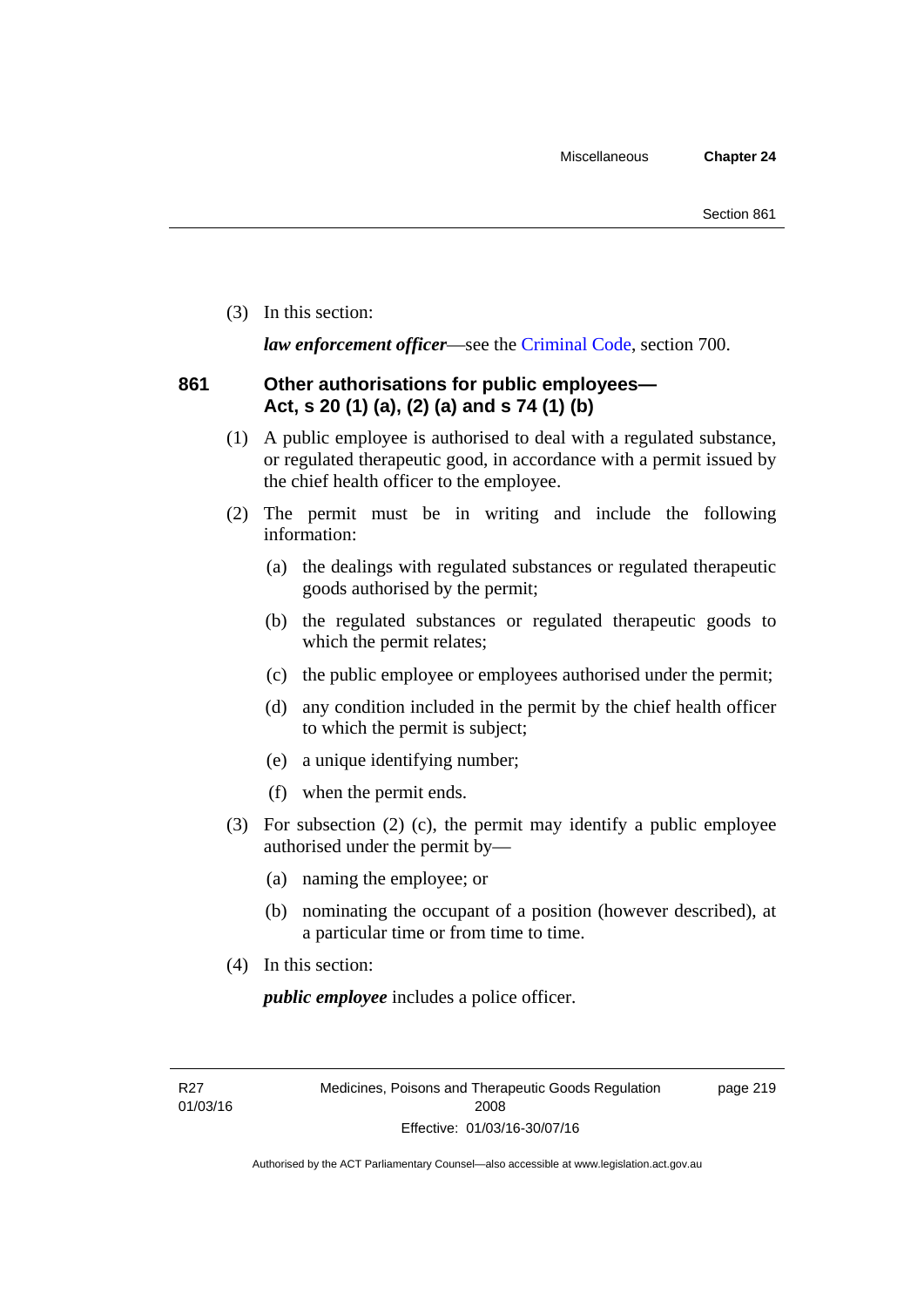#### **Chapter 24** Miscellaneous

#### **862 Certain containers not to be used for human-use substances—Act, s 63 (1) (b)**

A container of a kind mentioned in the [medicines and poisons](http://www.comlaw.gov.au/Series/F2012L01200)  [standard,](http://www.comlaw.gov.au/Series/F2012L01200) paragraph 21, 22 or 23 is prescribed.

#### **863 Disapplication of Legislation Act, s 47 (6)**

The [Legislation Act](http://www.legislation.act.gov.au/a/2001-14), section 47 (6) does not apply to the following:

- (a) the Australian code of good wholesaling practice for medicines in schedules 2, 3, 4 and 8;
- (b) the medicines Australia code of conduct;
- (c) the *[National Health Act 1953](http://www.comlaw.gov.au/Series/C1953A00095)* (Cwlth);
- (d) the *[National Health \(Pharmaceutical Benefits\)](http://www.comlaw.gov.au/Series/F1996B02844)  [Regulations 1960](http://www.comlaw.gov.au/Series/F1996B02844)* (Cwlth);
- (e) a continued dispensing determination.
- *Note 1* An instrument and a law of another jurisdiction mentioned in this section do not need to be notified under the [Legislation Act](http://www.legislation.act.gov.au/a/2001-14) because s 47 (6) does not apply (see [Legislation Act](http://www.legislation.act.gov.au/a/2001-14), s 47 (7)).
- *Note 2* A reference to an Act includes a reference to the statutory instruments made or in force under the Act, including any regulation (see [Legislation Act,](http://www.legislation.act.gov.au/a/2001-14) s 104).
- *Note 3* The Australian Code of Good Wholesaling Practice for Medicines in Schedules 2, 3, 4 and 8 is accessible at [www.tga.gov.au.](http://www.tga.gov.au/)
- *Note 4* The Medicines Australia Code of Conduct is accessible at [www.medicinesaustralia.com.au](http://www.medicinesaustralia.com.au/).
- *Note 5* A law of another jurisdiction mentioned in this section is accessible at [www.comlaw.gov.au](http://www.comlaw.gov.au/).

#### **864 Exemption of piper methysticum (kava)—Act, s 190 (1) (a)**

 (1) Piper methysticum (kava) in the following forms is exempt from the Act:

page 220 Medicines, Poisons and Therapeutic Goods Regulation 2008 Effective: 01/03/16-30/07/16

R27 01/03/16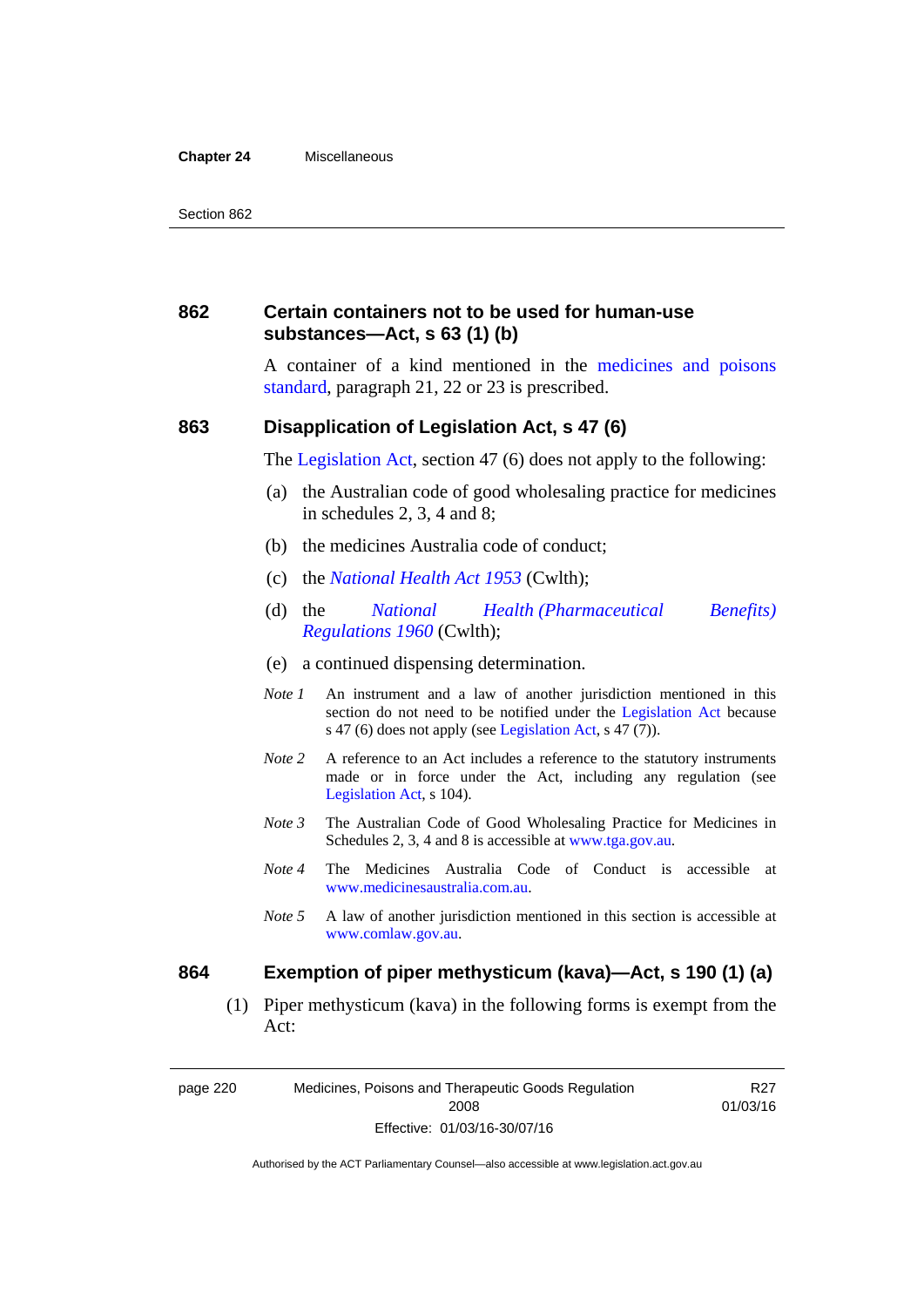- (a) raw or dried whole or peeled rhizome for use in aqueous dispersions or aqueous extracts intended for oral use by humans;
- (b) powder made from the dried rhizome for use in aqueous dispersions or aqueous extracts intended for oral use by humans;
- (c) preparations for oral use by humans containing aqueous dispersions or aqueous extracts of the raw or dried whole or peeled rhizome;
- (d) preparations for oral use by humans containing aqueous dispersions or aqueous extracts of powder made from the dried rhizome.
- (2) However, the exemption applies only if—
	- (a) the kava is prepared, possessed and consumed in accordance with the customs of the Pacific Islands; and

#### **Examples—customs of the Pacific Islands relating to use of kava**

- 1 consuming kava as part of a traditional ceremony, in a kava circle or otherwise
- 2 serving kava from a traditional bowl
- *Note* An example is part of the regulation, is not exhaustive and may extend, but does not limit, the meaning of the provision in which it appears (see [Legislation Act,](http://www.legislation.act.gov.au/a/2001-14) s 126 and s 132).
- (b) the kava is prepared, possessed and consumed in connection with an event declared by the Minister; and
- (c) any conditions stated in the declaration are complied with.
- (3) The Minister may declare an event only if satisfied it is a public event.

#### **Example**

National Multicultural Festival

(4) A declaration may include conditions about any of the following:

R27 01/03/16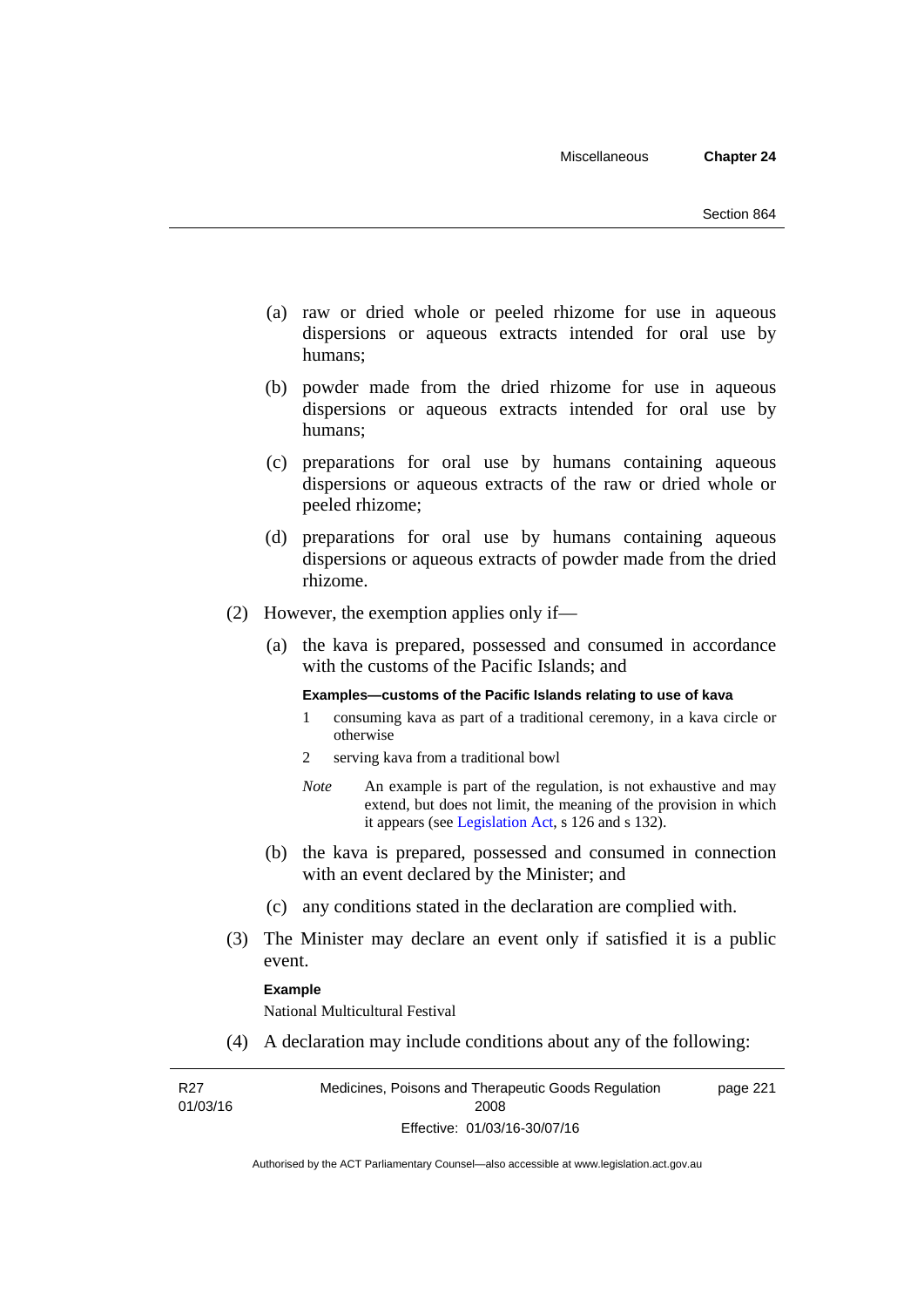#### **Chapter 24** Miscellaneous

- (a) the dates and times when the kava may be prepared or consumed;
- (b) the way in which the kava may be prepared or consumed;
- (c) the places where the kava may be prepared or consumed;
- (d) the minimum age of people who may consume the kava;
- (e) signage for the event;
- (f) anything else the Minister considers appropriate.
- (5) A declaration is a notifiable instrument.
	- *Note* A notifiable instrument must be notified under the [Legislation Act](http://www.legislation.act.gov.au/a/2001-14).

page 222 Medicines, Poisons and Therapeutic Goods Regulation 2008 Effective: 01/03/16-30/07/16

R27 01/03/16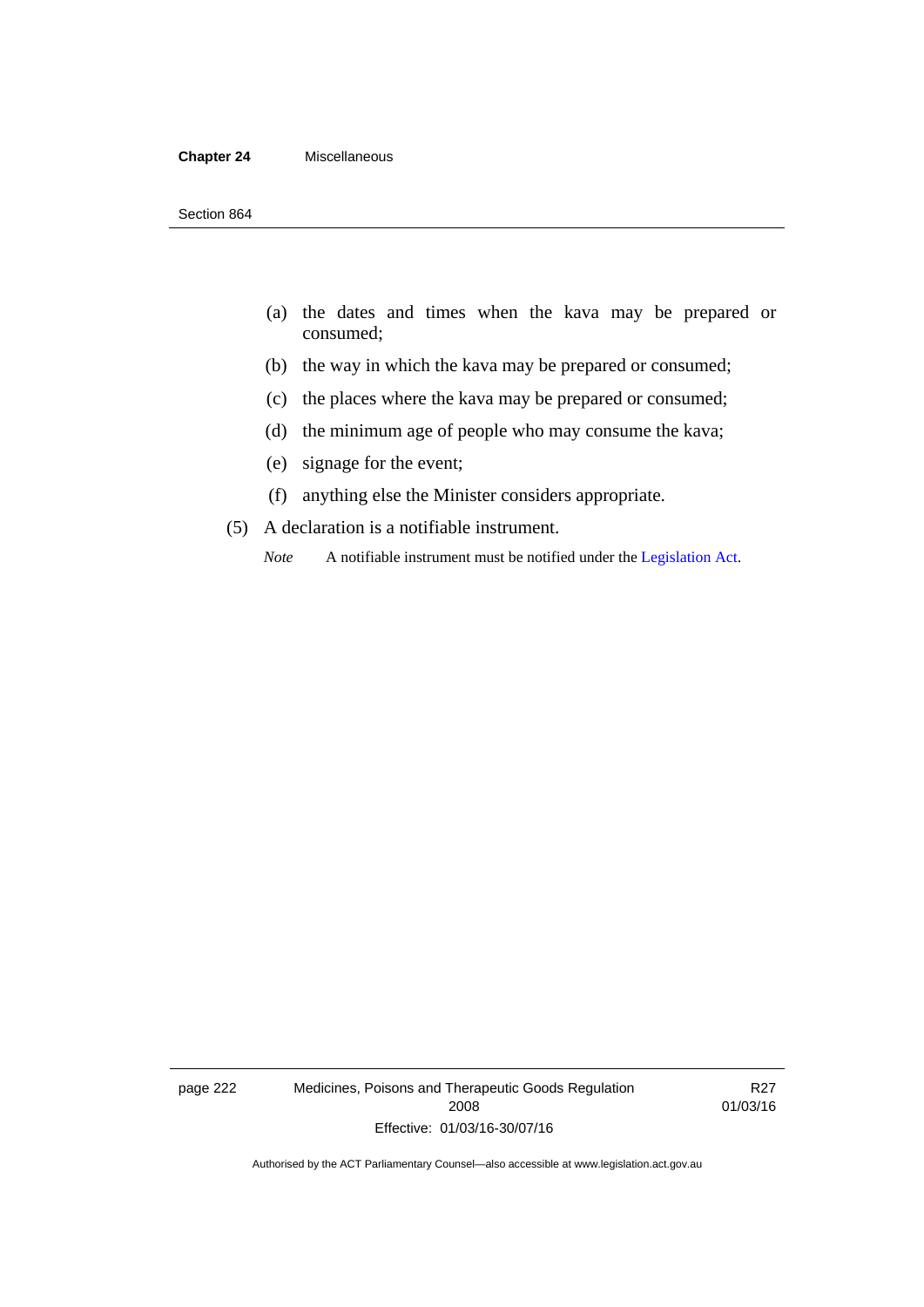# **Schedule 1 Medicines—health-related occupations authorisations**

(see s 30, s 50, s 60, s 110, s 350, s 370 and s 380)

# **Part 1.1 Ambulance services and officers**

| column 1<br>item | column <sub>2</sub><br>person authorised                                                           | column 3<br>authorisation                                                                                                                                                                                                                                                               |
|------------------|----------------------------------------------------------------------------------------------------|-----------------------------------------------------------------------------------------------------------------------------------------------------------------------------------------------------------------------------------------------------------------------------------------|
| 1                | ambulance officer employed by<br>Commonwealth, Territory or<br>State                               | within scope of employment, do any of<br>the following:<br>obtain medicines;<br>(a)<br>possess medicines;<br>(b)<br>administer medicines.<br>(c)                                                                                                                                        |
| $\mathfrak{D}$   | person in charge of ambulance<br>service operated by<br>Commonwealth, Territory or<br><b>State</b> | within scope of employment, do any of<br>the following:<br>issue purchase orders for medicines;<br>(a)<br>obtain medicines mentioned in<br>(b)<br>par(a);<br>possess medicines mentioned in<br>(c)<br>par(a);<br>(d)<br>supply medicines to ambulance<br>officers in ambulance service. |

R27 01/03/16 Medicines, Poisons and Therapeutic Goods Regulation 2008 Effective: 01/03/16-30/07/16

page 223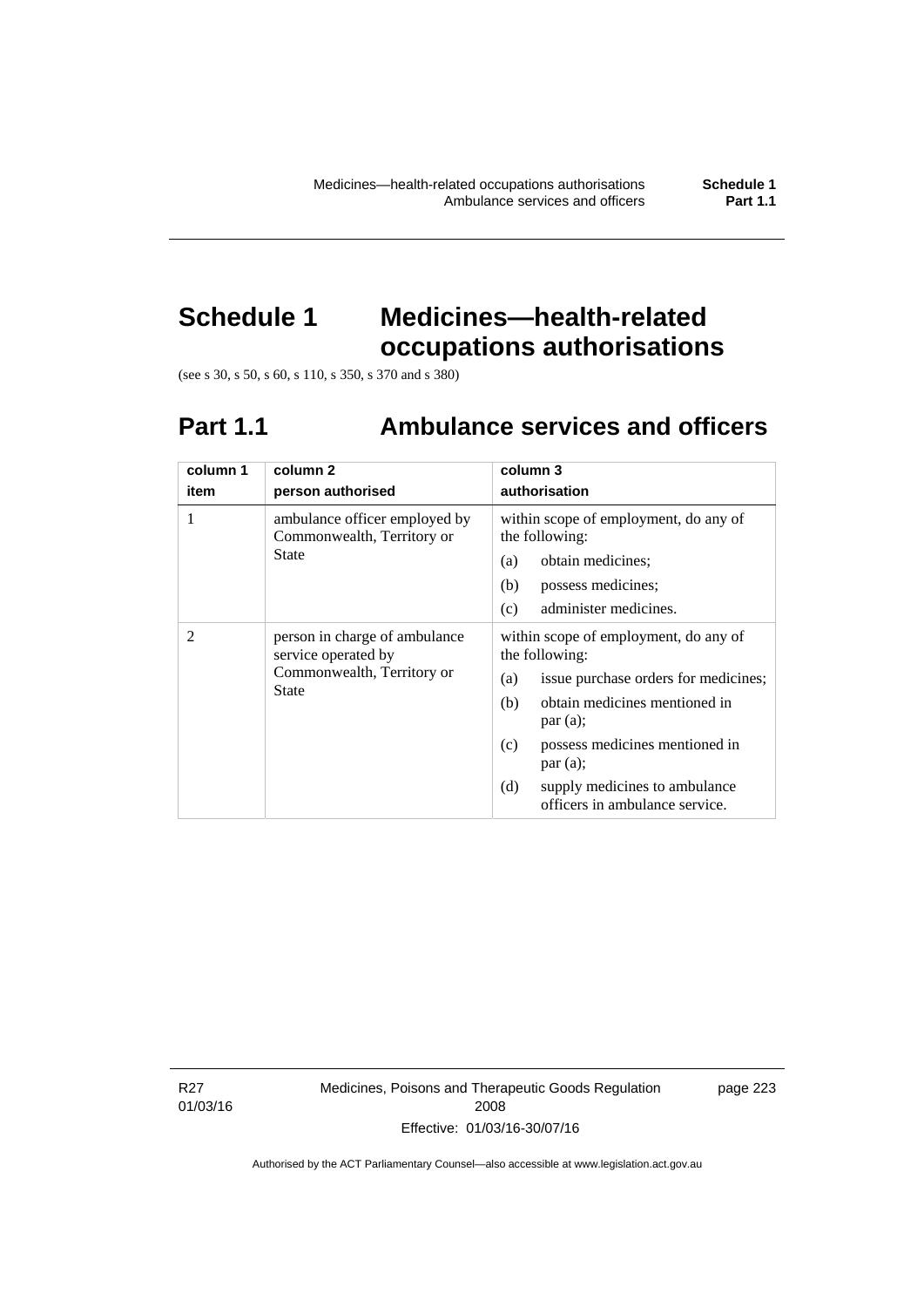# **Part 1.2 Dentists, dental hygienists, dental therapists and oral health therapists**

| column 1<br>item | column <sub>2</sub><br>person authorised                      | column 3<br>authorisation                                                                                                             |
|------------------|---------------------------------------------------------------|---------------------------------------------------------------------------------------------------------------------------------------|
| 1                | dentist                                                       | to the extent necessary to practise dentistry<br>and, if employed, within the scope of<br>employment, do any of the following:        |
|                  |                                                               | issue purchase orders and requisitions<br>(a)<br>for medicines;                                                                       |
|                  |                                                               | obtain medicines;<br>(b)                                                                                                              |
|                  |                                                               | (c)<br>possess medicines;                                                                                                             |
|                  |                                                               | administer medicines;<br>(d)                                                                                                          |
|                  |                                                               | prescribe medicines;<br>(e)                                                                                                           |
|                  |                                                               | (f)<br>supply medicines to patients during<br>consultations if labelled in accordance<br>with s 161;                                  |
|                  |                                                               | supply medicines for administration to<br>(g)<br>patients at dental surgery to people<br>authorised to administer them.               |
| <b>Note</b>      | <b>Dentist</b> does not include a trainee dentist (see dict). |                                                                                                                                       |
| $\overline{2}$   | trainee dentist                                               | to the extent necessary to practise dentistry or<br>undertake training, and under supervision of<br>dentist, do any of the following: |
|                  |                                                               | obtain medicines from health<br>(a)<br>practitioner authorised to possess<br>them;                                                    |
|                  |                                                               | (b)<br>possess medicines;                                                                                                             |
|                  |                                                               | administer medicines in accordance<br>(c)<br>with prescription (whether or not<br>issued by themself or dentist);                     |
|                  |                                                               | (d)<br>prescribe medicines for administration<br>at institution or dental surgery.                                                    |

page 224 Medicines, Poisons and Therapeutic Goods Regulation 2008 Effective: 01/03/16-30/07/16

R27 01/03/16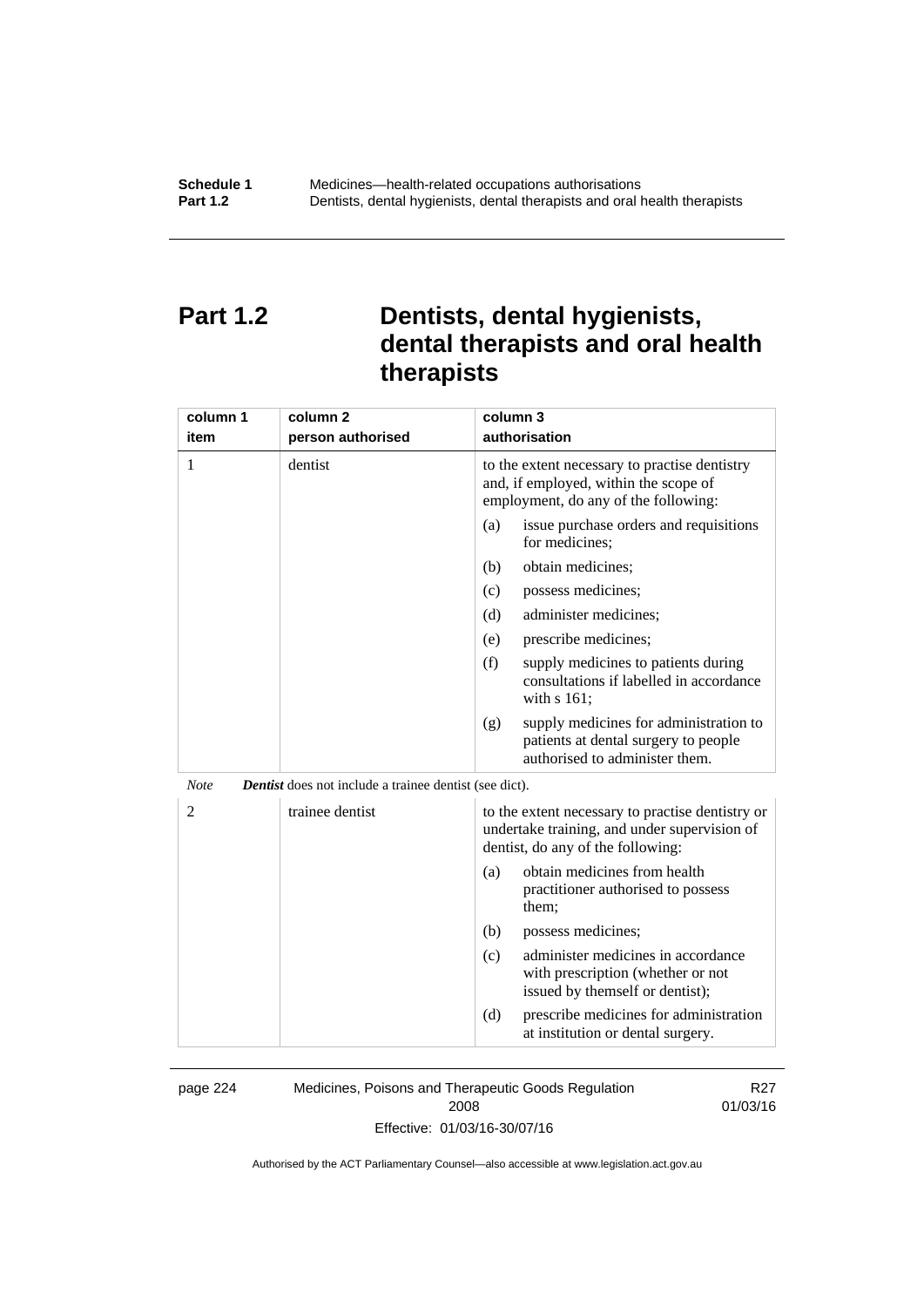| column 1<br>item | column <sub>2</sub><br>person authorised | column 3<br>authorisation                                                                                                                                                                   |
|------------------|------------------------------------------|---------------------------------------------------------------------------------------------------------------------------------------------------------------------------------------------|
| 3                | dental hygienist                         | within the scope of employment, to the<br>extent necessary to practise as dental<br>hygienist, and in a structured professional<br>relationship with a dentist, do any of the<br>following: |
|                  |                                          | obtain medicines from dentist<br>(a)<br>authorised to possess them;                                                                                                                         |
|                  |                                          | possess medicines mentioned in<br>(b)<br>par(a);                                                                                                                                            |
|                  |                                          | administer medicines mentioned in<br>(c)<br>par (a) in accordance with dentist's<br>prescription.                                                                                           |
| $\overline{4}$   | dental therapist                         | within the scope of employment, to the<br>extent necessary to practise as dental<br>therapist, and in a structured professional<br>relationship with a dentist, do any of the<br>following: |
|                  |                                          | issue purchase orders and requisitions<br>(a)<br>for medicines for topical dental use<br>and for local anaesthetics;                                                                        |
|                  |                                          | (b)<br>obtain medicines mentioned in par (a);                                                                                                                                               |
|                  |                                          | possess medicines mentioned in<br>(c)<br>par(a);                                                                                                                                            |
|                  |                                          | (d)<br>administer medicines mentioned in<br>par(a).                                                                                                                                         |

R27 01/03/16 Medicines, Poisons and Therapeutic Goods Regulation 2008 Effective: 01/03/16-30/07/16

page 225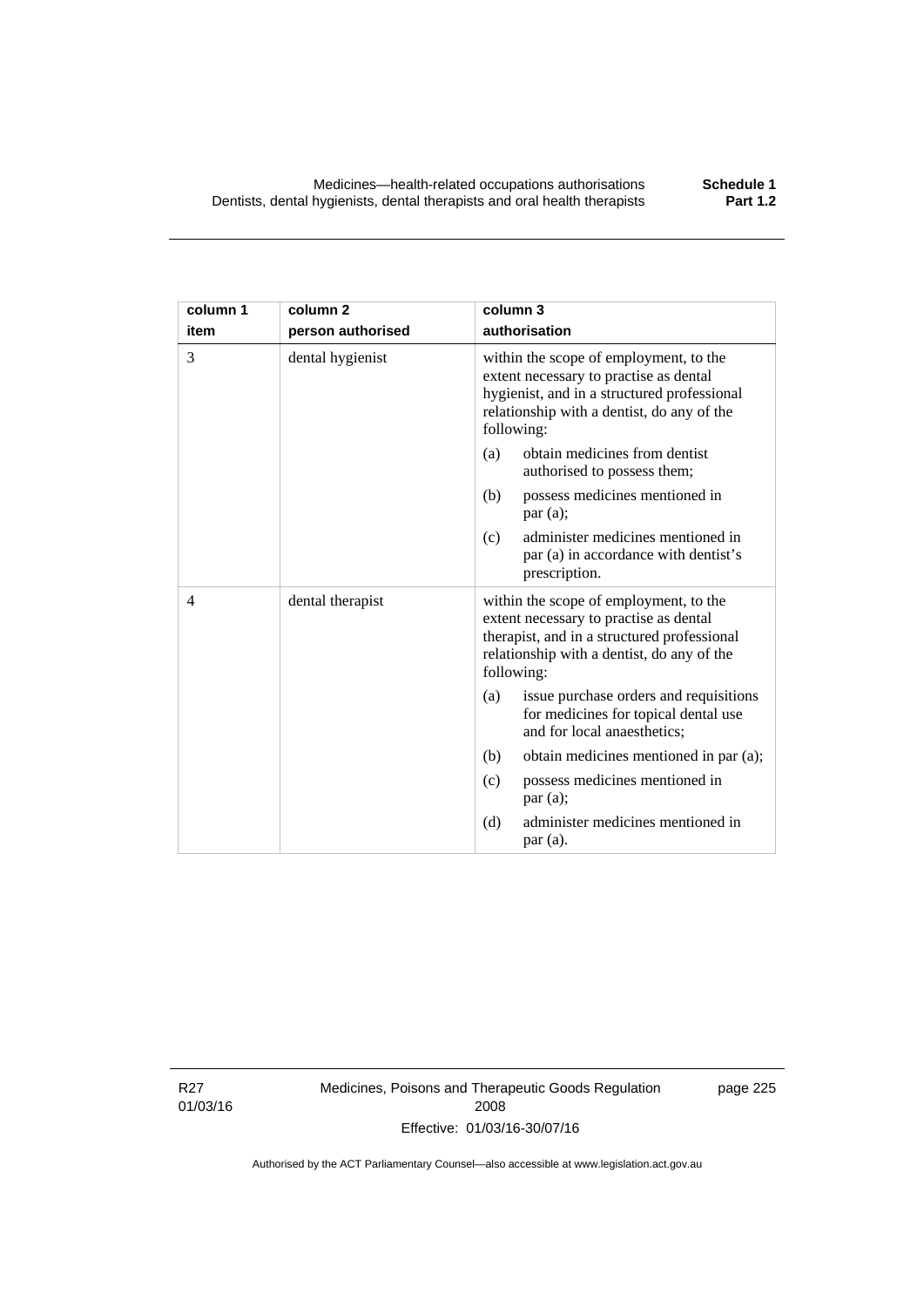#### **Schedule 1** Medicines—health-related occupations authorisations<br>**Part 1.2** Dentists, dental hygienists, dental therapists and oral health **Part 1.2** Dentists, dental hygienists, dental therapists and oral health therapists

| column 1<br>item | column 2<br>person authorised | column 3<br>authorisation                                                                                                                                                                           |
|------------------|-------------------------------|-----------------------------------------------------------------------------------------------------------------------------------------------------------------------------------------------------|
| 5                | oral health therapist         | within the scope of employment, to the<br>extent necessary to practise as an oral health<br>therapist, and in a structured professional<br>relationship with a dentist, do any of the<br>following: |
|                  |                               | issue purchase orders and requisitions<br>(a)<br>for medicines for topical dental use<br>and for local anaesthetics;                                                                                |
|                  |                               | obtain medicines mentioned in par (a);<br>(b)                                                                                                                                                       |
|                  |                               | possess medicines mentioned in<br>(c)<br>par(a);                                                                                                                                                    |
|                  |                               | administer medicines mentioned in<br>(d)<br>par(a).                                                                                                                                                 |

page 226 Medicines, Poisons and Therapeutic Goods Regulation 2008 Effective: 01/03/16-30/07/16

R27 01/03/16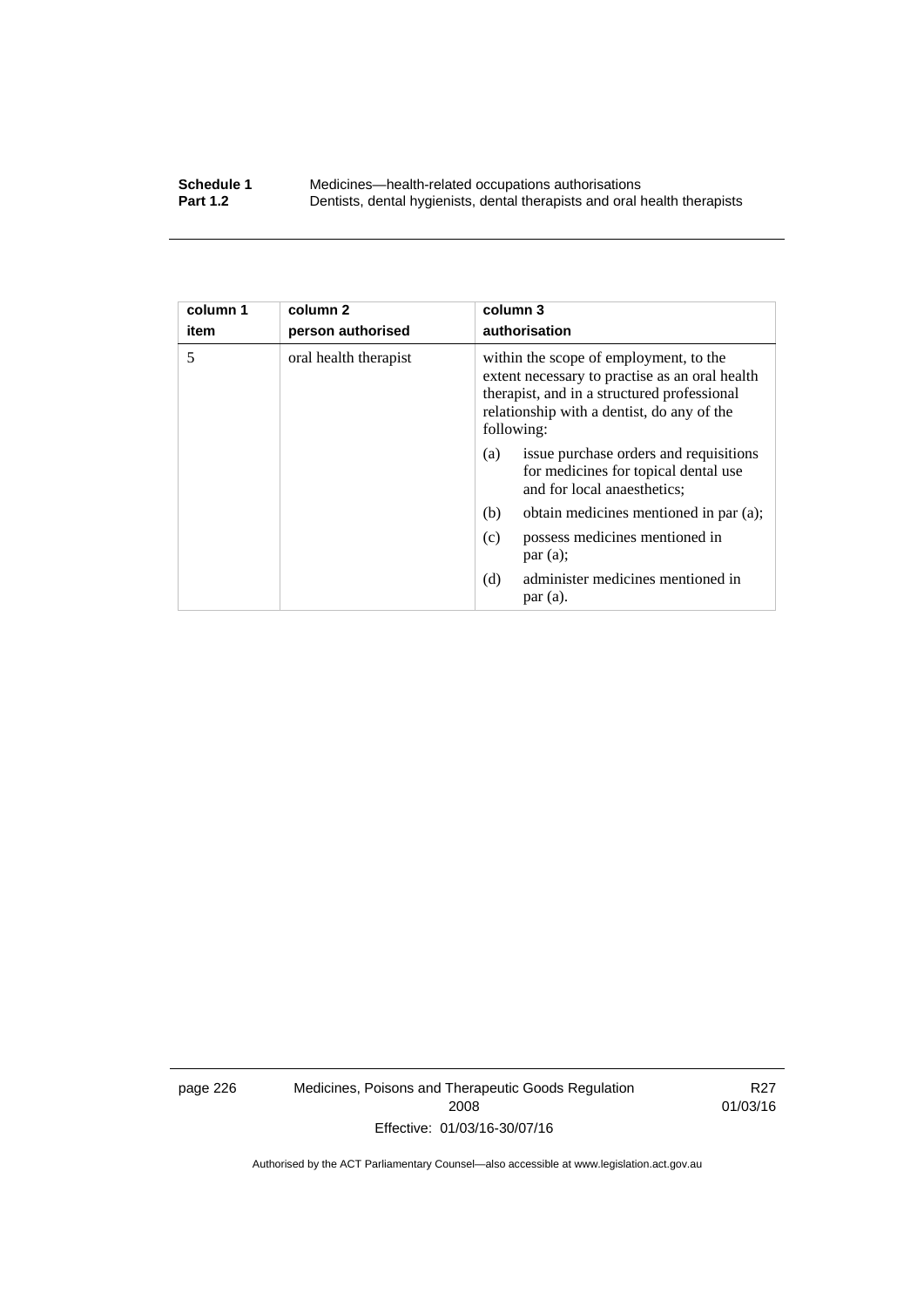# **Part 1.3 Doctors**

| column 1<br>item | column <sub>2</sub><br>person authorised | column 3<br>authorisation                                                                                                     |
|------------------|------------------------------------------|-------------------------------------------------------------------------------------------------------------------------------|
| 1                | doctor                                   | to the extent necessary to practise medicine<br>and, if employed, within the scope of<br>employment, do any of the following: |
|                  |                                          | issue purchase orders and requisitions<br>(a)<br>for medicines;                                                               |
|                  |                                          | obtain medicines;<br>(b)                                                                                                      |
|                  |                                          | possess medicines;<br>(c)                                                                                                     |
|                  |                                          | administer medicines;<br>(d)                                                                                                  |
|                  |                                          | prescribe medicines;<br>(e)                                                                                                   |
|                  |                                          | (f)<br>supply medicines to patients during<br>consultations;                                                                  |
|                  |                                          | supply medicines for administration to<br>(g)<br>patients to people authorised to<br>administer them;                         |
|                  |                                          | supply medicines dispensed for patient<br>(h)<br>to another health practitioner on<br>patient's transfer within institution;  |
|                  |                                          | (i)<br>supply medicines dispensed for patient<br>to patient on patient's discharge from<br>institution;                       |
|                  |                                          | (j)<br>supply medicines to patients during<br>consultations if labelled in accordance<br>with s 161.                          |
|                  |                                          | <b>Note</b><br>For authorisation to issue standing<br>orders for administration of medicines at<br>institutions, see s 75.    |

*Note Doctor* does not include an intern doctor (see dict).

R27 01/03/16 Medicines, Poisons and Therapeutic Goods Regulation 2008 Effective: 01/03/16-30/07/16

page 227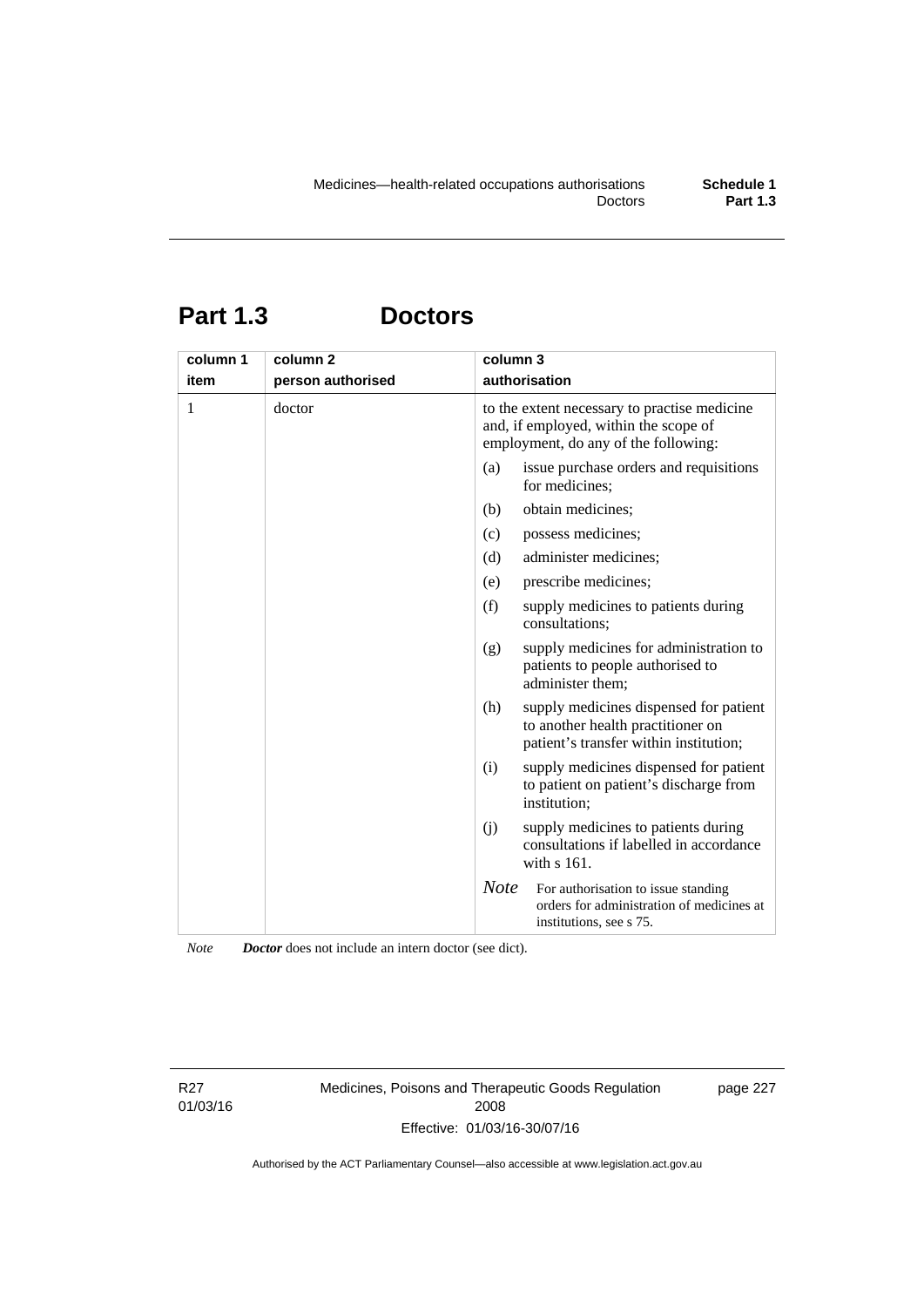| Schedule 1      | Medicines—health-related occupations authorisations |
|-----------------|-----------------------------------------------------|
| <b>Part 1.3</b> | <b>Doctors</b>                                      |

| column 1 | column <sub>2</sub> | column 3                                                                                                                                                      |
|----------|---------------------|---------------------------------------------------------------------------------------------------------------------------------------------------------------|
| item     | person authorised   | authorisation                                                                                                                                                 |
| 2        | intern doctor       | to the extent necessary to practise medicine<br>or undertake training or supervised practice,<br>and under supervision of doctor, do any of<br>the following: |
|          |                     | obtain medicines from health<br>(a)<br>practitioner authorised to possess<br>them:                                                                            |
|          |                     | (b)<br>possess medicines;                                                                                                                                     |
|          |                     | administer medicines in accordance<br>(c)<br>with prescription (whether or not<br>issued by themself or another<br>prescriber);                               |
|          |                     | (d)<br>prescribe medicines for administration<br>at institution or surgery;                                                                                   |
|          |                     | supply medicines dispensed for patient<br>(e)<br>to another health practitioner on<br>patient's transfer within institution;                                  |
|          |                     | (f)<br>supply medicines dispensed for patient<br>to patient on patient's discharge from<br>institution.                                                       |

page 228 Medicines, Poisons and Therapeutic Goods Regulation 2008 Effective: 01/03/16-30/07/16

R27 01/03/16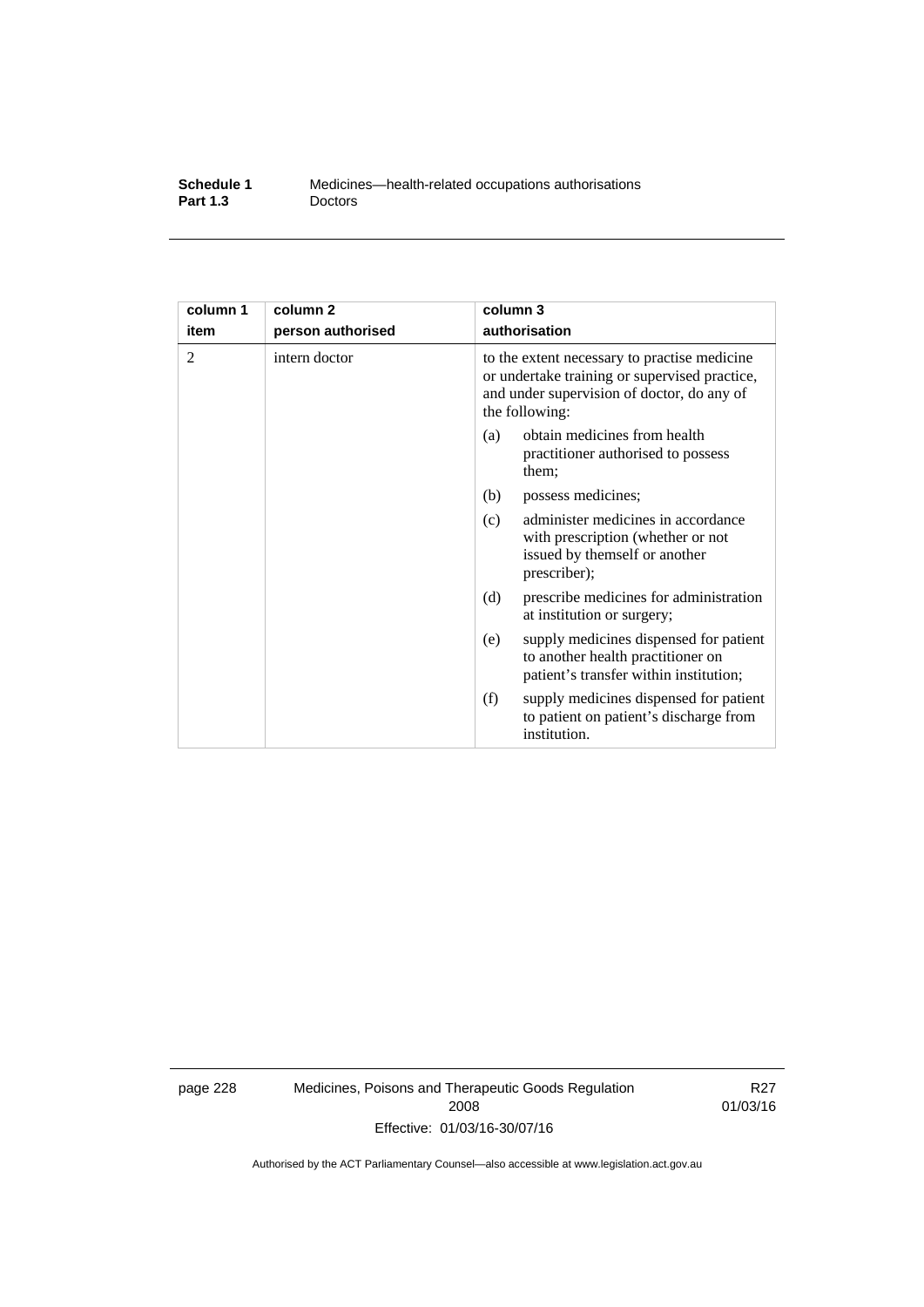### **Part 1.4 Health practitioners at institutions**

| column 1<br>item | column 2<br>person authorised                  | column 3<br>authorisation                                                                                                                                                                                                                    |
|------------------|------------------------------------------------|----------------------------------------------------------------------------------------------------------------------------------------------------------------------------------------------------------------------------------------------|
|                  | health practitioner employed<br>at institution | within the scope of employment, do any of<br>the following for the delivery of medicines<br>within the institution to a health practitioner<br>or health professional authorised to obtain<br>the medicines:<br>obtain the medicines;<br>(a) |
|                  |                                                | possess the medicines;<br>(b)                                                                                                                                                                                                                |
|                  |                                                | supply the medicines.<br>(c)                                                                                                                                                                                                                 |

R27 01/03/16 Medicines, Poisons and Therapeutic Goods Regulation 2008 Effective: 01/03/16-30/07/16

page 229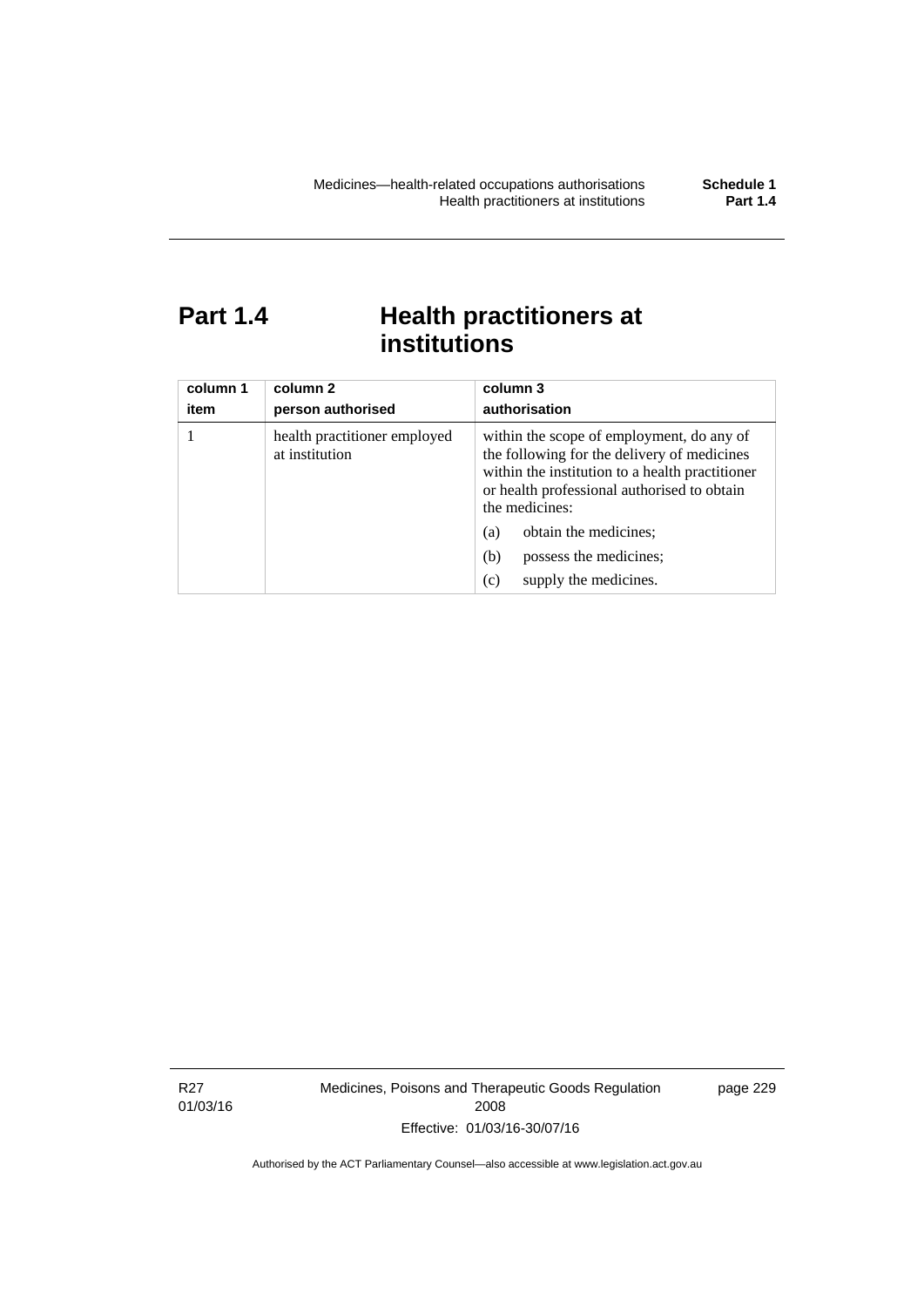### **Part 1.5 Midwives**

| column 1 | column 2          | column 3                                                                                                                       |  |  |
|----------|-------------------|--------------------------------------------------------------------------------------------------------------------------------|--|--|
| item     | person authorised | authorisation                                                                                                                  |  |  |
| 1        | midwife           | to the extent necessary to practise midwifery<br>and, if employed, within the scope of<br>employment, do any of the following: |  |  |
|          |                   | issue requisitions for medicines;<br>(a)                                                                                       |  |  |
|          |                   | (b)<br>obtain medicines on requisition;                                                                                        |  |  |
|          |                   | possess medicines;<br>(c)                                                                                                      |  |  |
|          |                   | administer medicines in accordance<br>(d)<br>with prescription or standing order;                                              |  |  |
|          |                   | supply medicines in accordance with a<br>(e)<br>standing order issued by chief health<br>officer or a requisition;             |  |  |
|          |                   | supply medicines dispensed for patient<br>(f)<br>to another health practitioner on<br>patient's transfer within institution;   |  |  |
|          |                   | supply medicines dispensed for patient<br>(g)<br>to patient on patient's discharge from<br>institution.                        |  |  |

page 230 Medicines, Poisons and Therapeutic Goods Regulation 2008 Effective: 01/03/16-30/07/16

R27 01/03/16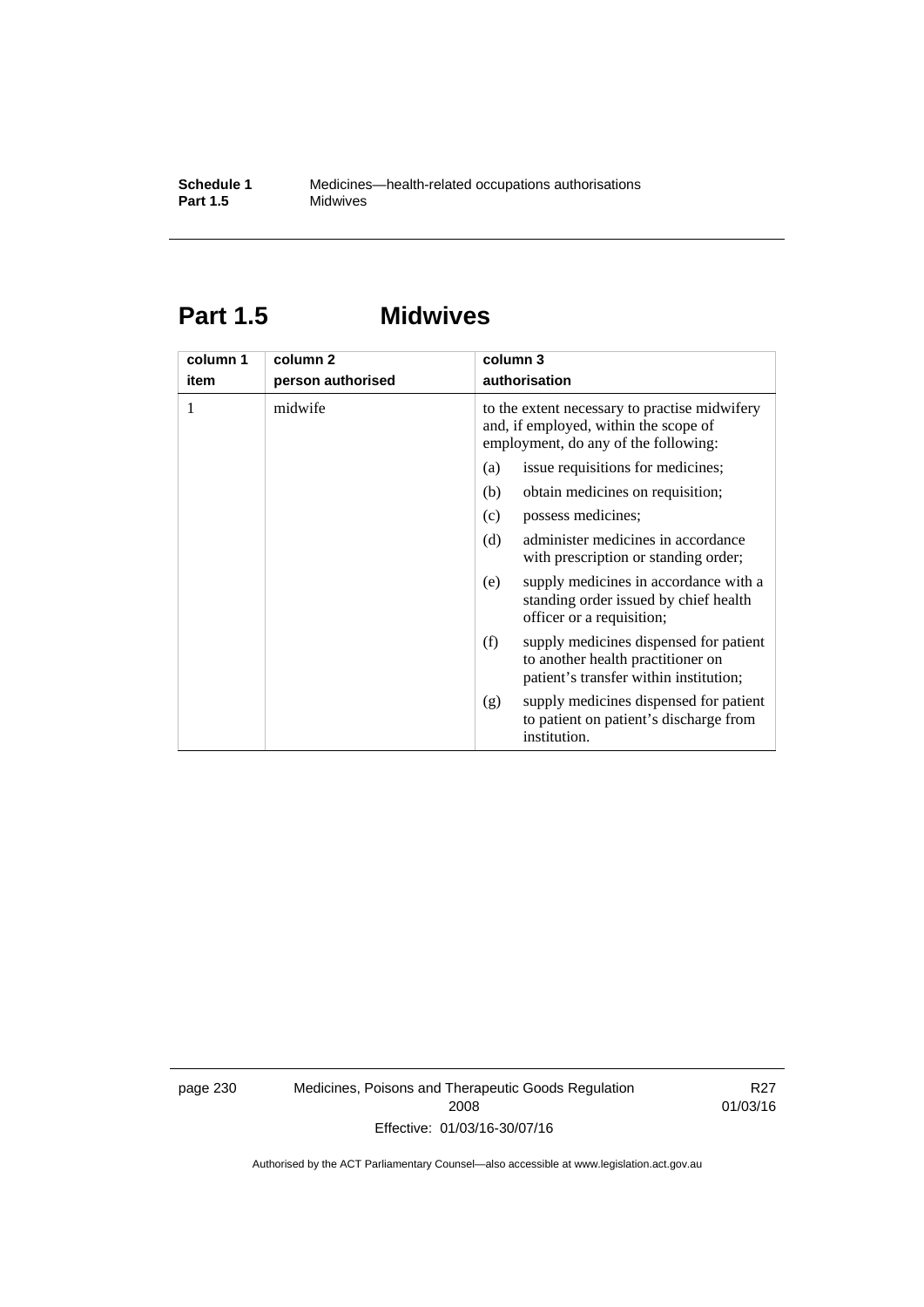| column 1       | column <sub>2</sub> | column 3 |                                                                                                                                                                                                                  |  |  |
|----------------|---------------------|----------|------------------------------------------------------------------------------------------------------------------------------------------------------------------------------------------------------------------|--|--|
| item           | person authorised   |          | authorisation                                                                                                                                                                                                    |  |  |
| $\overline{2}$ | eligible midwife    |          | to the extent necessary to practise midwifery<br>and, if employed, within the scope of<br>employment, do any of the following:                                                                                   |  |  |
|                |                     | (a)      | issue requisitions for medicines;                                                                                                                                                                                |  |  |
|                |                     | (b)      | obtain medicines;                                                                                                                                                                                                |  |  |
|                |                     | (c)      | possess medicines;                                                                                                                                                                                               |  |  |
|                |                     | (d)      | if the midwife is an authorised<br>midwife-prescribe medicines listed<br>on the pharmaceutical benefits<br>scheme for prescribing by an<br>authorised midwife (see National<br>Health Act 1953 (Cwlth), s 93AA); |  |  |
|                |                     | (e)      | supply medicines to which par (d)<br>applies to patients during<br>consultations if labelled in<br>accordance with s 161;                                                                                        |  |  |
|                |                     | (f)      | administer medicines to which<br>par (d) applies in accordance with<br>prescription issued by themself;                                                                                                          |  |  |
|                |                     | (g)      | administer medicines in accordance<br>with prescription issued by another<br>prescriber, or standing order;                                                                                                      |  |  |
|                |                     | (h)      | supply medicines in accordance with<br>a standing order issued by chief<br>health officer or a requisition;                                                                                                      |  |  |
|                |                     | (i)      | supply medicines dispensed for<br>patient to another health practitioner<br>on patient's transfer within<br>institution;                                                                                         |  |  |
|                |                     | (j)      | supply medicines dispensed for<br>patient to patient on patient's<br>discharge from institution.                                                                                                                 |  |  |

R27 01/03/16 Medicines, Poisons and Therapeutic Goods Regulation 2008 Effective: 01/03/16-30/07/16

page 231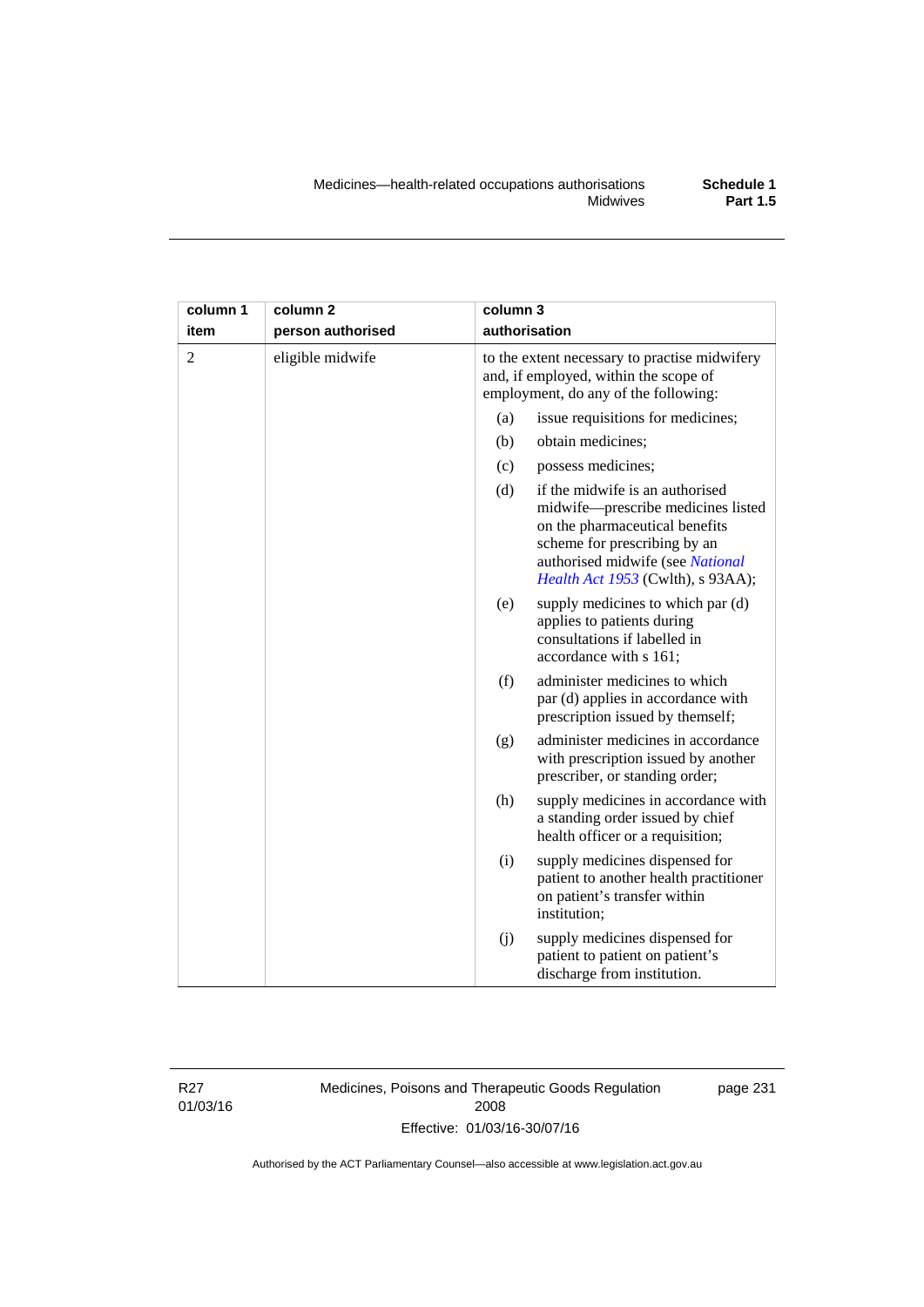### **Part 1.6 Nurses**

| column 1       | column <sub>2</sub>                                                             | column 3                                                                                                                                                                                                                                                    |
|----------------|---------------------------------------------------------------------------------|-------------------------------------------------------------------------------------------------------------------------------------------------------------------------------------------------------------------------------------------------------------|
| item           | person authorised                                                               | authorisation                                                                                                                                                                                                                                               |
| 1              | nurse                                                                           | to the extent necessary to practise nursing<br>and, if employed, within the scope of<br>employment, do any of the following:                                                                                                                                |
|                |                                                                                 | issue requisitions for medicines;<br>(a)                                                                                                                                                                                                                    |
|                |                                                                                 | (b)<br>obtain medicines on requisition;                                                                                                                                                                                                                     |
|                |                                                                                 | (c)<br>possess medicines;                                                                                                                                                                                                                                   |
|                |                                                                                 | administer medicines in accordance<br>(d)<br>with prescription or standing order;                                                                                                                                                                           |
|                |                                                                                 | supply medicines in accordance with a<br>(e)<br>standing order issued by chief health<br>officer or a requisition;                                                                                                                                          |
|                |                                                                                 | (f)<br>supply medicines dispensed for patient<br>to another health practitioner on<br>patient's transfer within institution;                                                                                                                                |
|                |                                                                                 | supply medicines dispensed for patient<br>(g)<br>to patient on patient's discharge from<br>institution.                                                                                                                                                     |
| <b>Note</b>    | <i>Nurse</i> does not include enrolled nurse (see Legislation Act, dict, pt 1). |                                                                                                                                                                                                                                                             |
| $\overline{2}$ | trainee nurse                                                                   | if successfully completed pharmacology<br>units of nursing studies, to the extent<br>necessary to practise nursing as trainee nurse<br>or undertake training, and under supervision<br>of nurse, nurse practitioner or midwife, do<br>any of the following: |
|                |                                                                                 | obtain medicines from health<br>(a)<br>practitioner authorised to possess<br>them;                                                                                                                                                                          |
|                |                                                                                 | (b)<br>possess medicines;                                                                                                                                                                                                                                   |
|                |                                                                                 | administer medicines to patients in<br>(c)<br>accordance with prescription.                                                                                                                                                                                 |

page 232 Medicines, Poisons and Therapeutic Goods Regulation 2008 Effective: 01/03/16-30/07/16

R27 01/03/16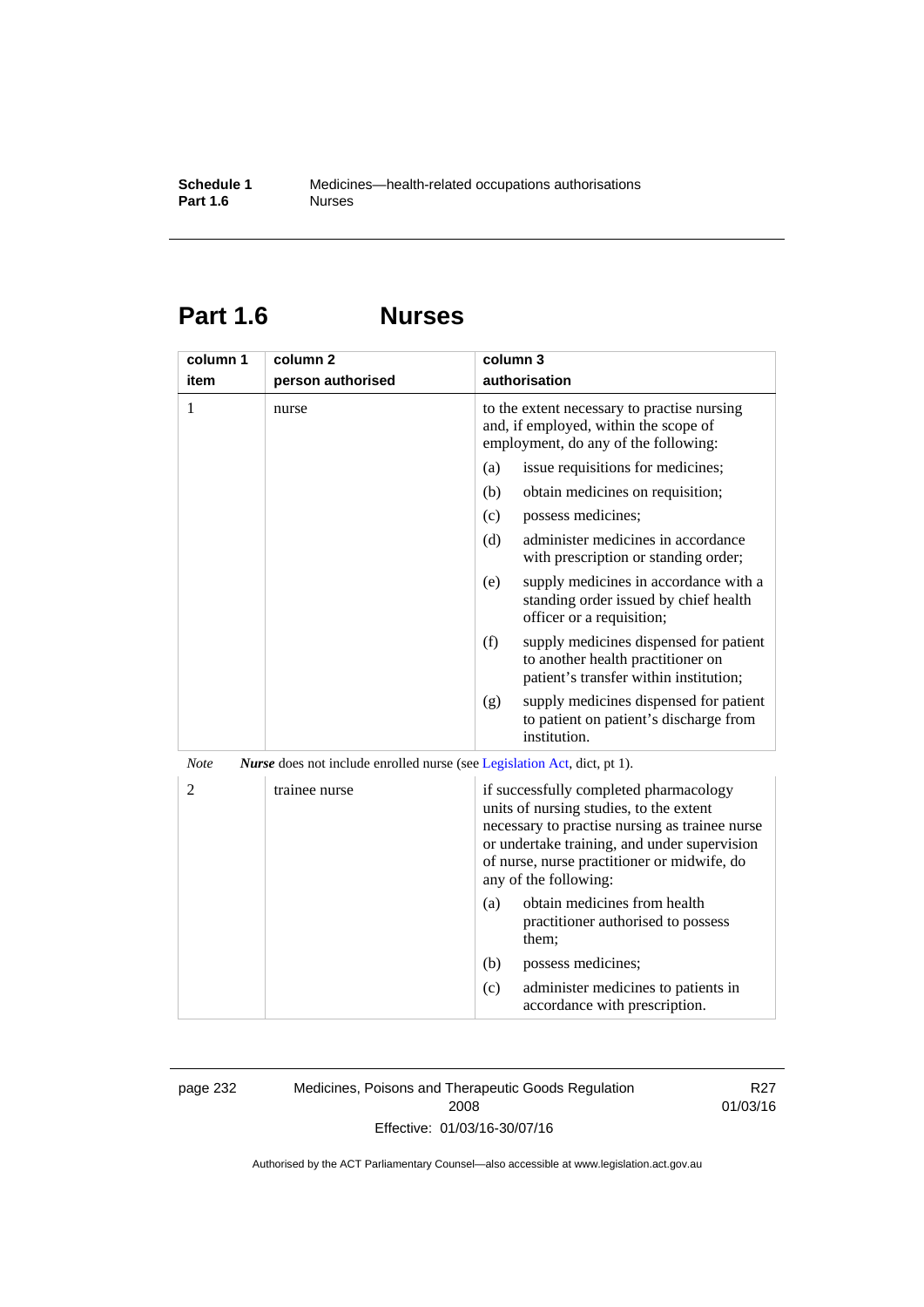| column 1<br>item | column <sub>2</sub><br>person authorised | column 3<br>authorisation                                                                                                                         |
|------------------|------------------------------------------|---------------------------------------------------------------------------------------------------------------------------------------------------|
| 3                | enrolled nurse                           | to the extent necessary to practise nursing as<br>enrolled nurse and, if employed, within the<br>scope of employment, do any of the<br>following: |
|                  |                                          | obtain medicines from health<br>(a)<br>practitioner authorised to possess<br>them;                                                                |
|                  |                                          | (b)<br>possess medicines;                                                                                                                         |
|                  |                                          | administer medicines in accordance<br>(c)<br>with prescription.                                                                                   |

R27 01/03/16 Medicines, Poisons and Therapeutic Goods Regulation 2008 Effective: 01/03/16-30/07/16

page 233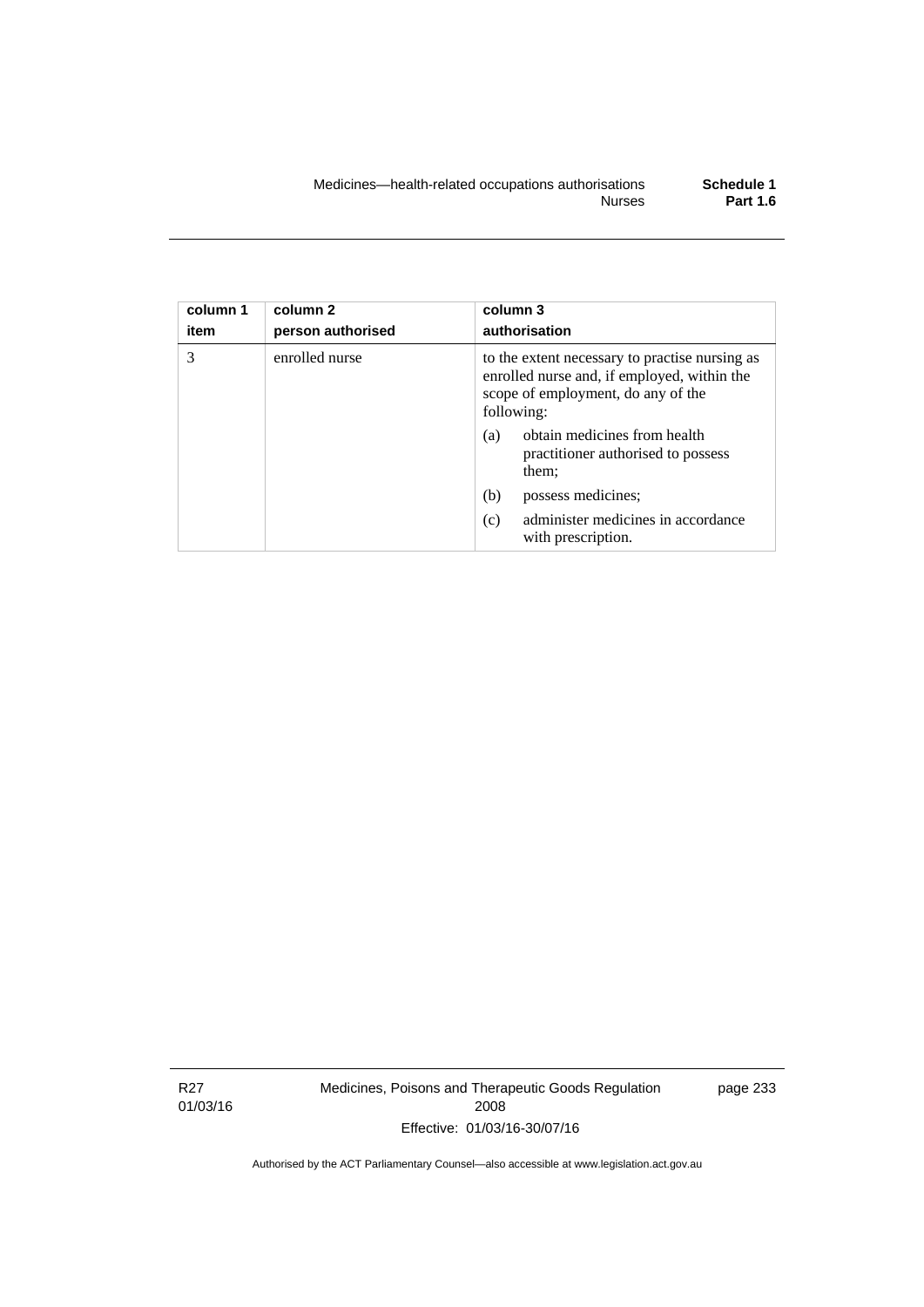#### **Schedule 1** Medicines—health-related occupations authorisations<br>**Part 1.6** Murses **Part 1.6**

| column 1<br>item | column <sub>2</sub><br>person authorised | column 3<br>authorisation                                                                                                                         |  |
|------------------|------------------------------------------|---------------------------------------------------------------------------------------------------------------------------------------------------|--|
| 4                | nurse practitioner                       | to the extent necessary to practise nursing<br>and, if employed, within the scope of<br>employment, do any of the following:                      |  |
|                  |                                          | issue requisitions for medicines;<br>(a)                                                                                                          |  |
|                  |                                          | obtain medicines;<br>(b)                                                                                                                          |  |
|                  |                                          | possess medicines;<br>(c)                                                                                                                         |  |
|                  |                                          | (d)<br>prescribe medicines in accordance<br>with approved scope of practice under<br>the Health Regulation 2004, s 11;                            |  |
|                  |                                          | supply medicines to which par (d)<br>(e)<br>applies to patients during consultations<br>if labelled in accordance with s 161;                     |  |
|                  |                                          | (f)<br>administer medicines in accordance<br>with prescription (whether or not<br>issued by themself or another<br>prescriber) or standing order; |  |
|                  |                                          | supply medicines in accordance with a<br>(g)<br>standing order issued by chief health<br>officer or a requisition;                                |  |
|                  |                                          | supply medicines dispensed for patient<br>(h)<br>to another health practitioner on<br>patient's transfer within institution;                      |  |
|                  |                                          | supply medicines dispensed for patient<br>(i)<br>to patient on patient's discharge from<br>institution.                                           |  |

page 234 Medicines, Poisons and Therapeutic Goods Regulation 2008 Effective: 01/03/16-30/07/16

R27 01/03/16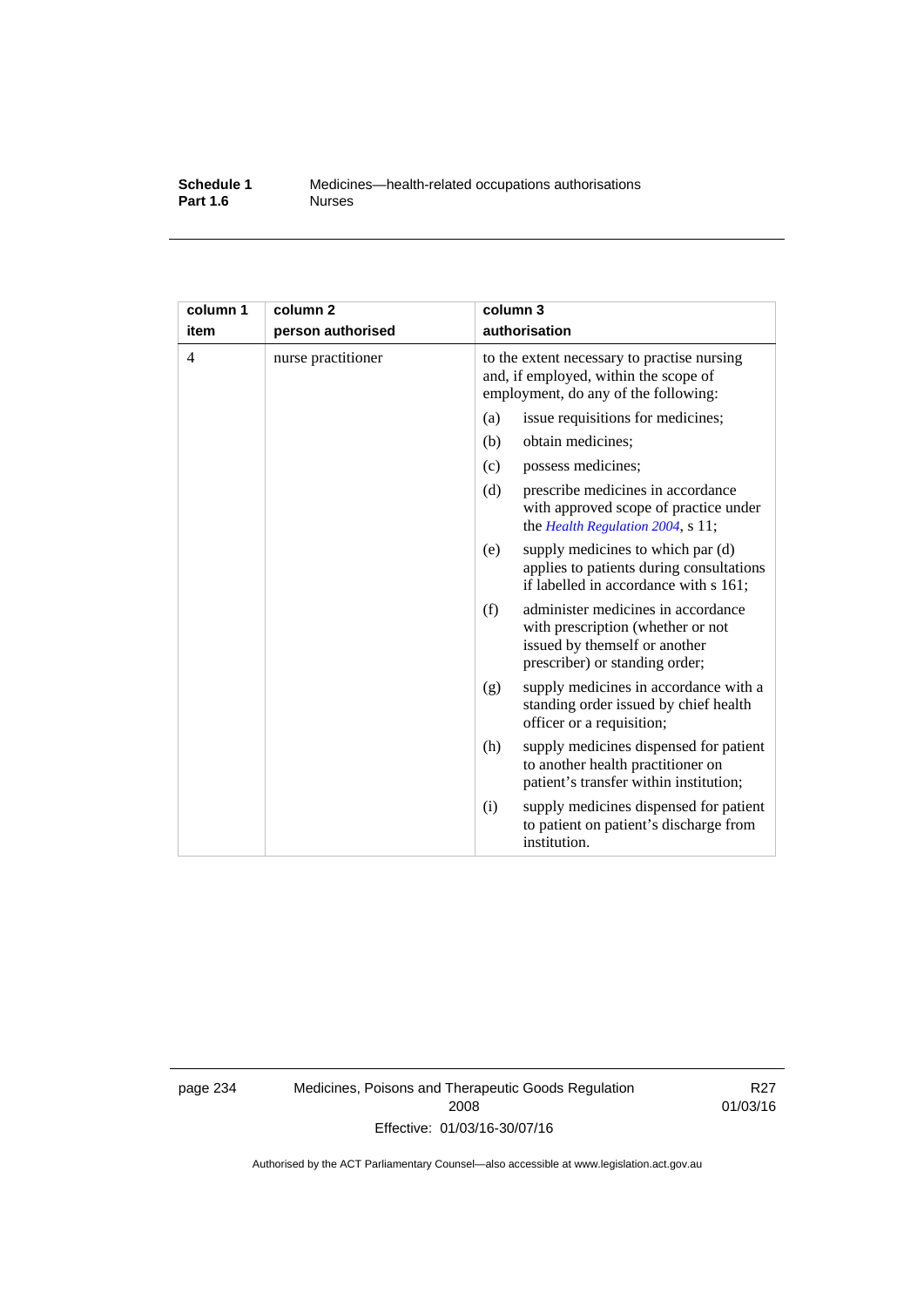### **Part 1.7 Opioid dependency treatment centres operated by Territory**

| column 1       | column <sub>2</sub>                                                                | column 3                                                                                                                                                                                                |
|----------------|------------------------------------------------------------------------------------|---------------------------------------------------------------------------------------------------------------------------------------------------------------------------------------------------------|
| item           | person authorised                                                                  | authorisation                                                                                                                                                                                           |
| 1              | person in charge of opioid<br>dependency treatment centre<br>operated by Territory | to the extent necessary to treat patients of<br>centre and within the scope of employment,<br>do any of the following:                                                                                  |
|                |                                                                                    | issue purchase orders and requisitions<br>(a)<br>for buprenorphine and methadone;                                                                                                                       |
|                |                                                                                    | obtain buprenorphine and methadone<br>(b)<br>on purchase orders and requisitions;                                                                                                                       |
|                |                                                                                    | supply buprenorphine and methadone<br>(c)<br>to health practitioners at centre for<br>patients of centre.                                                                                               |
| $\overline{2}$ | doctor or nurse at opioid<br>dependency treatment centre<br>operated by Territory  | to the extent necessary to treat patients of<br>centre and within the scope of employment,<br>supply buprenorphine and methadone to<br>patients of centre for self-administration<br>outside centre if- |
|                |                                                                                    | supply is in accordance with<br>(a)<br>prescription; and                                                                                                                                                |
|                |                                                                                    | (b)<br>medicine is labelled as if dispensed<br>medicine; and                                                                                                                                            |
|                |                                                                                    | labelled medicine checked by another<br>(c)<br>health practitioner before supply.                                                                                                                       |
|                |                                                                                    | <i>Note 1</i> For authorisation of doctor to issue<br>standing orders for administration of<br>medicines at centre, see s 75.                                                                           |
|                |                                                                                    | Note 2<br>For labelling of dispensed medicines, see<br>s 123.                                                                                                                                           |

R27 01/03/16 Medicines, Poisons and Therapeutic Goods Regulation 2008 Effective: 01/03/16-30/07/16

page 235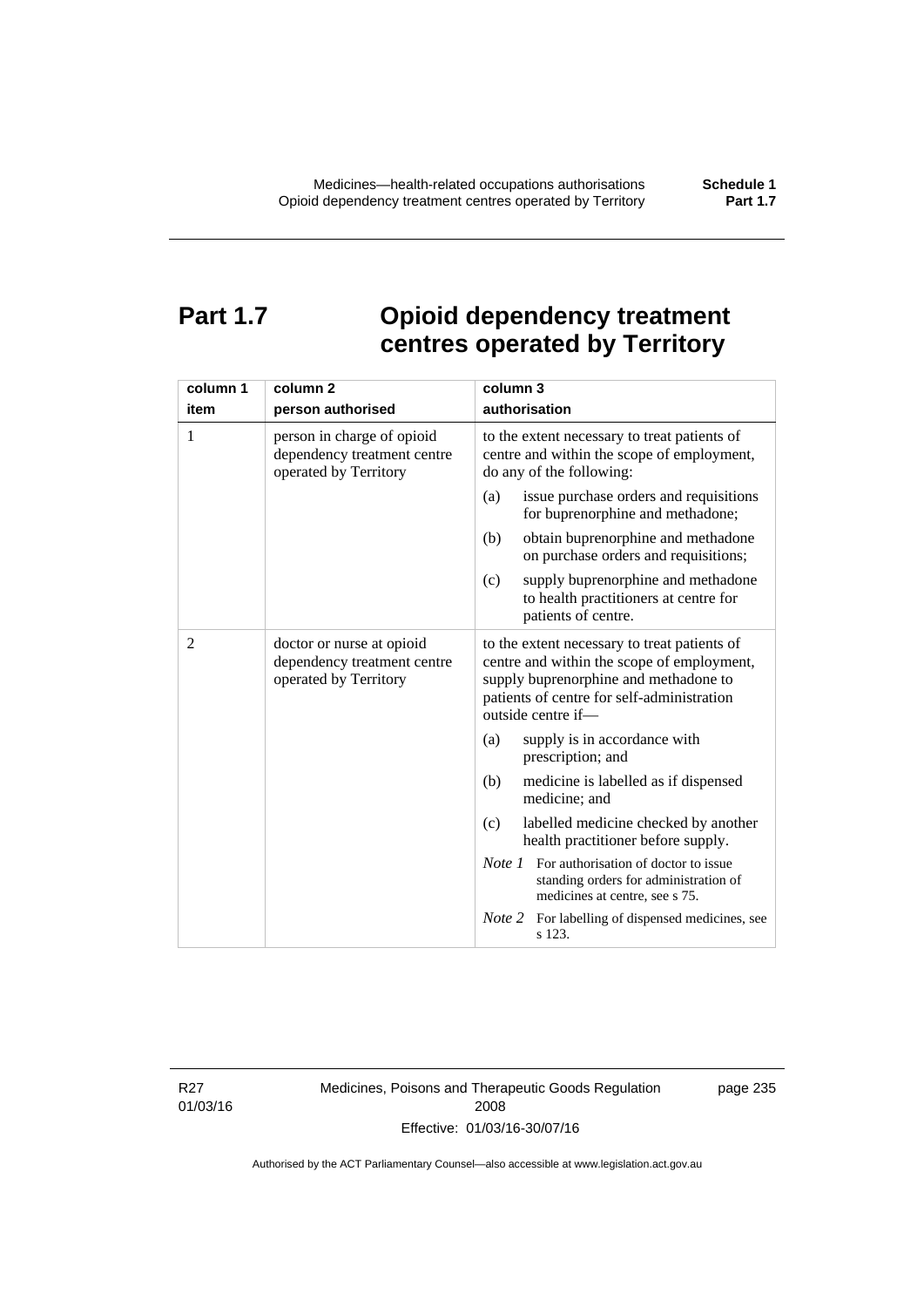#### **Schedule 1** Medicines—health-related occupations authorisations<br>**Part 1.8** Optometrists **Optometrists**

## **Part 1.8 Optometrists**

| column 1<br>item | column 2<br>person authorised | column 3<br>authorisation                                                                                                                                                                                       |
|------------------|-------------------------------|-----------------------------------------------------------------------------------------------------------------------------------------------------------------------------------------------------------------|
|                  | optometrist                   | to the extent necessary to practise optometry<br>and, if employed, within the scope of<br>employment, to deal as follows with<br>medicines mentioned in the medicines and<br>poisons standard, schs 2, 3 and 4: |
|                  |                               | issue purchase orders for the<br>(a)<br>medicines;                                                                                                                                                              |
|                  |                               | issue requisitions for the medicines;<br>(b)                                                                                                                                                                    |
|                  |                               | obtain the medicines;<br>(c)                                                                                                                                                                                    |
|                  |                               | (d)<br>possess the medicines;                                                                                                                                                                                   |
|                  |                               | administer the medicines.<br>(e)                                                                                                                                                                                |

page 236 Medicines, Poisons and Therapeutic Goods Regulation 2008 Effective: 01/03/16-30/07/16

R27 01/03/16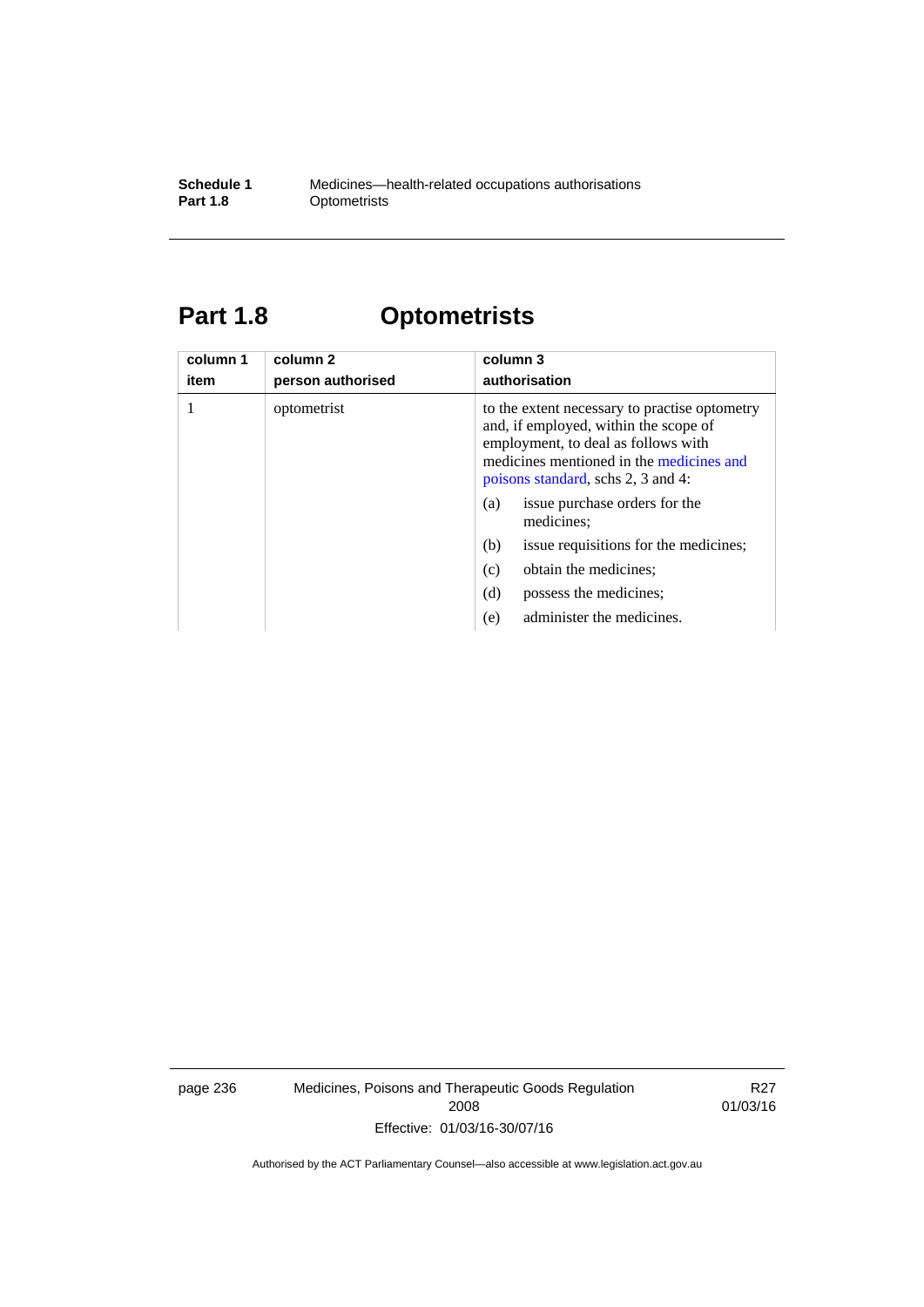# **Part 1.9 Pharmacists and employees**

| column 1<br>item | column <sub>2</sub> | column 3<br>authorisation                                                                                                                      |
|------------------|---------------------|------------------------------------------------------------------------------------------------------------------------------------------------|
|                  | person authorised   |                                                                                                                                                |
| 1                | pharmacist          | to the extent necessary to practise pharmacy<br>and, if employed, within the scope of<br>employment, do any of the following:                  |
|                  |                     | issue purchase orders and requisitions<br>(a)<br>for medicines;                                                                                |
|                  |                     | obtain medicines;<br>(b)                                                                                                                       |
|                  |                     | possess medicines;<br>(c)                                                                                                                      |
|                  |                     | dispense medicines;<br>(d)                                                                                                                     |
|                  |                     | administer medicines;<br>(e)                                                                                                                   |
|                  |                     | (f)<br>manufacture medicines to dispense or<br>supply them on requisition;                                                                     |
|                  |                     | supply pharmacy medicines;<br>(g)                                                                                                              |
|                  |                     | (h)<br>if pharmacist at institution—supply<br>pharmacist only medicines without<br>prescription;                                               |
|                  |                     | if pharmacist at community<br>(i)<br>pharmacy—supply pharmacist only<br>medicines without prescription but in<br>accordance with the Act, s 7; |
|                  |                     | supply medicines on purchase order,<br>(j)<br>requisition or standing order.                                                                   |

*Note 1 Manufacture*—see the [Act,](http://www.legislation.act.gov.au/a/2008-26/default.asp) dictionary.

*Note 2 Pharmacist* does not include an intern pharmacist (see dict).

R27 01/03/16 Medicines, Poisons and Therapeutic Goods Regulation 2008 Effective: 01/03/16-30/07/16

page 237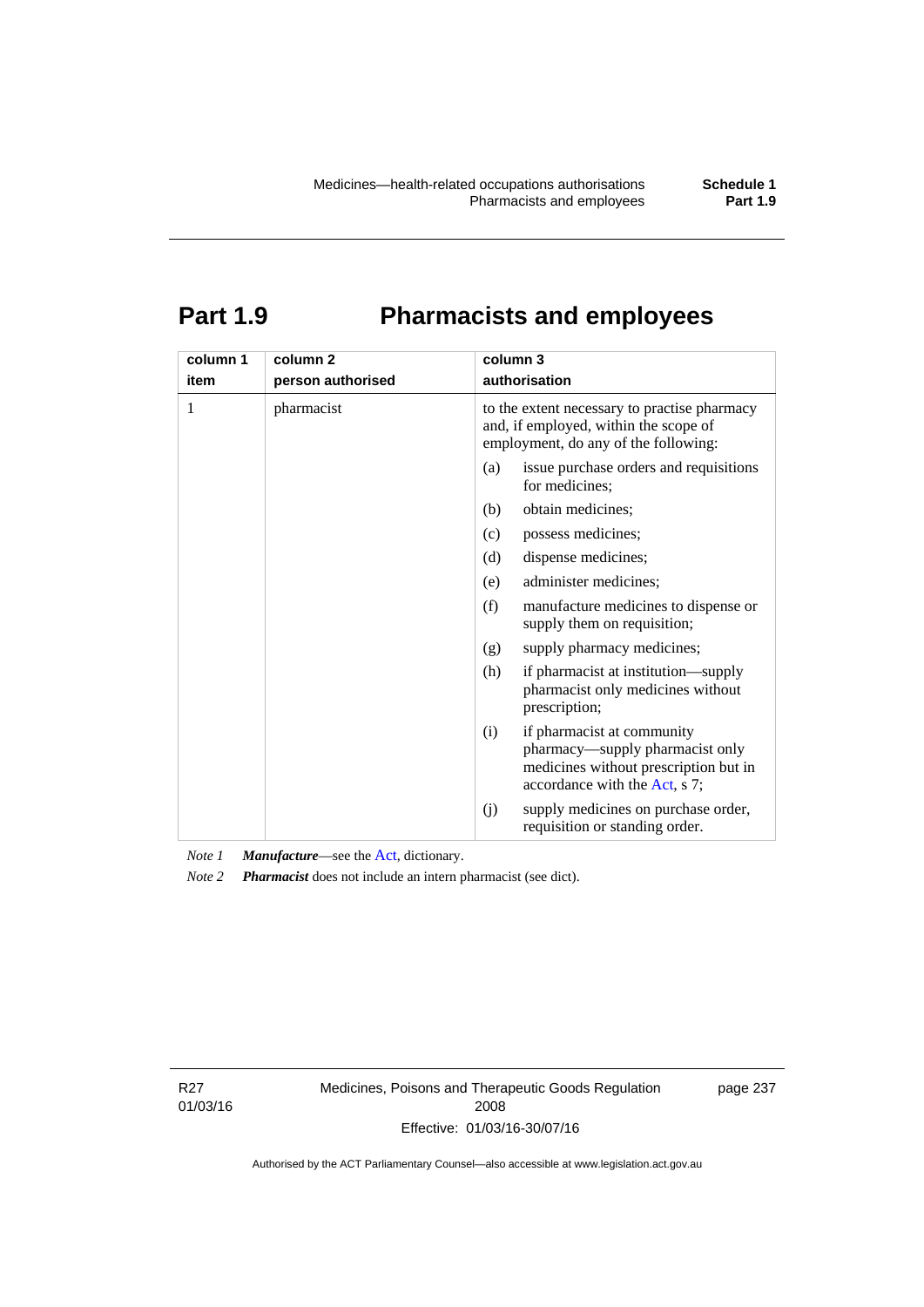#### **Schedule 1** Medicines—health-related occupations authorisations<br>**Part 1.9** Pharmacists and employees Pharmacists and employees

| column 1       | column 2          |                                                                                                                           | column 3      |                                                                                                                                                   |
|----------------|-------------------|---------------------------------------------------------------------------------------------------------------------------|---------------|---------------------------------------------------------------------------------------------------------------------------------------------------|
| item           | person authorised |                                                                                                                           | authorisation |                                                                                                                                                   |
| $\overline{2}$ | intern pharmacist | to the extent necessary to practise pharmacy<br>or undertake training or supervised practice,<br>do any of the following: |               |                                                                                                                                                   |
|                |                   | (a)                                                                                                                       |               | under direct supervision of pharmacist<br>do 1 or more of the following:                                                                          |
|                |                   |                                                                                                                           | (i)           | administer medicines;                                                                                                                             |
|                |                   |                                                                                                                           | (ii)          | if intern pharmacist at<br>institution—supply pharmacist<br>only medicines without<br>prescription;                                               |
|                |                   |                                                                                                                           | (iii)         | if intern pharmacist at<br>community pharmacy—supply<br>pharmacist only medicines<br>without prescription but in<br>accordance with the Act, s 7; |
|                |                   |                                                                                                                           | (iv)          | to obtain, possess and supply<br>medicines for the purpose of<br>assisting pharmacist to dispense<br>them;                                        |
|                |                   | (b)                                                                                                                       |               | under supervision of pharmacist, do<br>1 or more of the following:                                                                                |
|                |                   |                                                                                                                           | (i)           | obtain medicines;                                                                                                                                 |
|                |                   |                                                                                                                           | (ii)          | possess medicines;                                                                                                                                |
|                |                   |                                                                                                                           | (iii)         | supply pharmacy medicines;                                                                                                                        |
|                |                   |                                                                                                                           | (iv)          | supply medicines on requisition.                                                                                                                  |

page 238 Medicines, Poisons and Therapeutic Goods Regulation 2008 Effective: 01/03/16-30/07/16

R27 01/03/16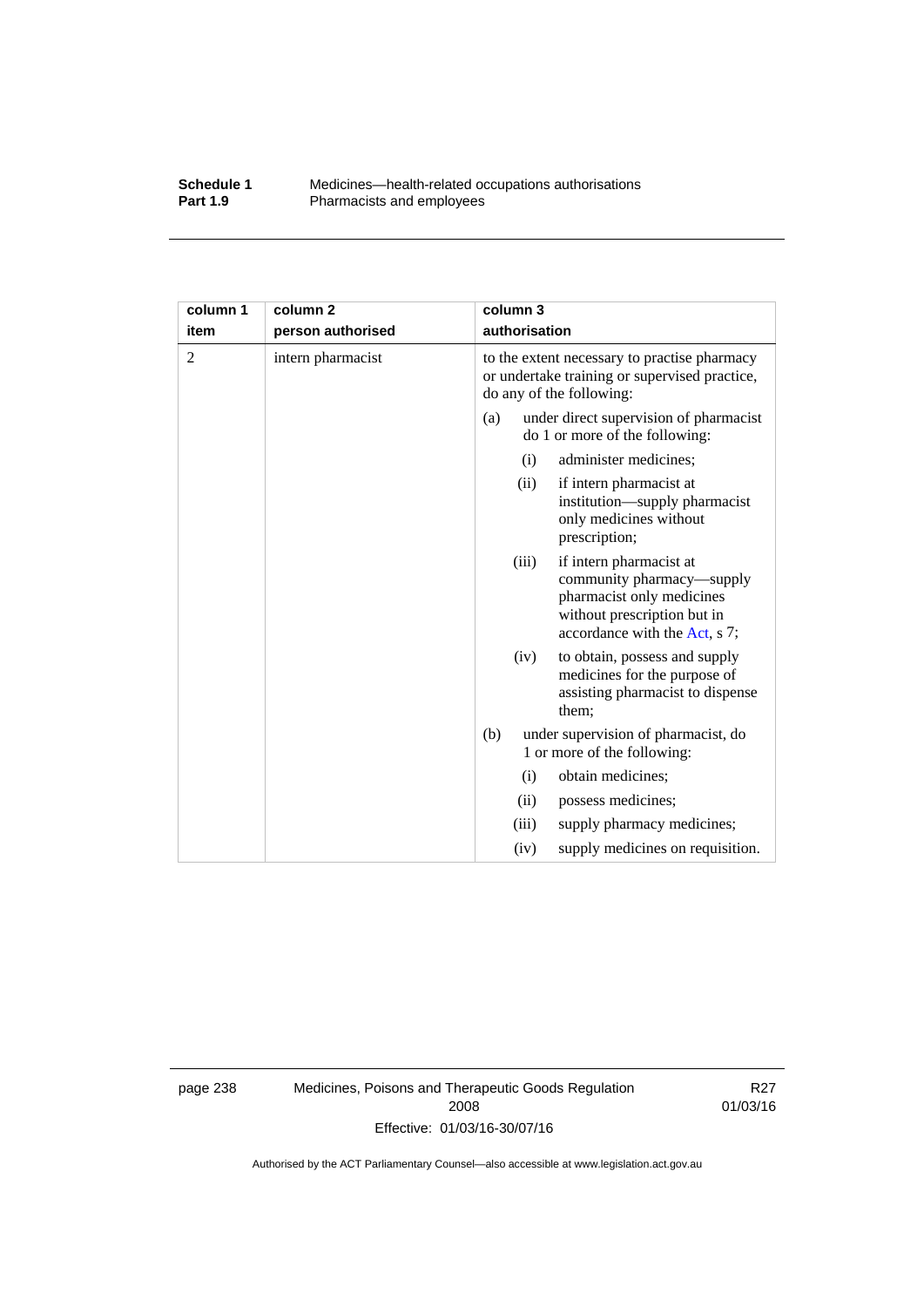| column 1 | column <sub>2</sub>                                   |                                                                                                           | column 3                                                                                                                                                |                                                                                                                                     |
|----------|-------------------------------------------------------|-----------------------------------------------------------------------------------------------------------|---------------------------------------------------------------------------------------------------------------------------------------------------------|-------------------------------------------------------------------------------------------------------------------------------------|
| item     | person authorised                                     | authorisation                                                                                             |                                                                                                                                                         |                                                                                                                                     |
| 3        | employee assisting pharmacist<br>employed at hospital | within the scope of employment and under<br>direct supervision of pharmacist, do any of<br>the following: |                                                                                                                                                         |                                                                                                                                     |
|          |                                                       | (a)                                                                                                       |                                                                                                                                                         | obtain medicines;                                                                                                                   |
|          |                                                       | (b)                                                                                                       |                                                                                                                                                         | possess medicines;                                                                                                                  |
|          |                                                       | (c)                                                                                                       |                                                                                                                                                         | to obtain, possess and supply<br>medicines for the purpose of assisting<br>pharmacist to dispense them;                             |
|          |                                                       | (d)                                                                                                       |                                                                                                                                                         | supply medicines on requisition.                                                                                                    |
| 4        | employee at a community                               |                                                                                                           |                                                                                                                                                         | within the scope of employment and-                                                                                                 |
| pharmacy |                                                       | (a)                                                                                                       |                                                                                                                                                         | under supervision of pharmacist,<br>supply-                                                                                         |
|          |                                                       |                                                                                                           | (i)                                                                                                                                                     | pharmacy medicines; or                                                                                                              |
|          |                                                       |                                                                                                           | (ii)                                                                                                                                                    | pharmacist only medicines<br>supplied in person to customer<br>by pharmacist if supply is for<br>purpose of sale of medicine; or    |
|          |                                                       | (iii)                                                                                                     | medicines dispensed at the<br>pharmacy if the delivery or sale<br>is to the person for whom the<br>medicine is prescribed or the<br>person's agent; and |                                                                                                                                     |
|          |                                                       | (b)                                                                                                       |                                                                                                                                                         | under supervision of pharmacist,<br>obtain and possess medicines for<br>purpose of par (a); and                                     |
|          |                                                       | (c)                                                                                                       |                                                                                                                                                         | under direct supervision of pharmacist,<br>do any of the following for purpose of<br>assisting pharmacist to dispense<br>medicines: |
|          |                                                       |                                                                                                           | (i)                                                                                                                                                     | obtain the medicines;                                                                                                               |
|          |                                                       |                                                                                                           | (ii)                                                                                                                                                    | possess the medicines.                                                                                                              |

R27 01/03/16 Medicines, Poisons and Therapeutic Goods Regulation 2008 Effective: 01/03/16-30/07/16

page 239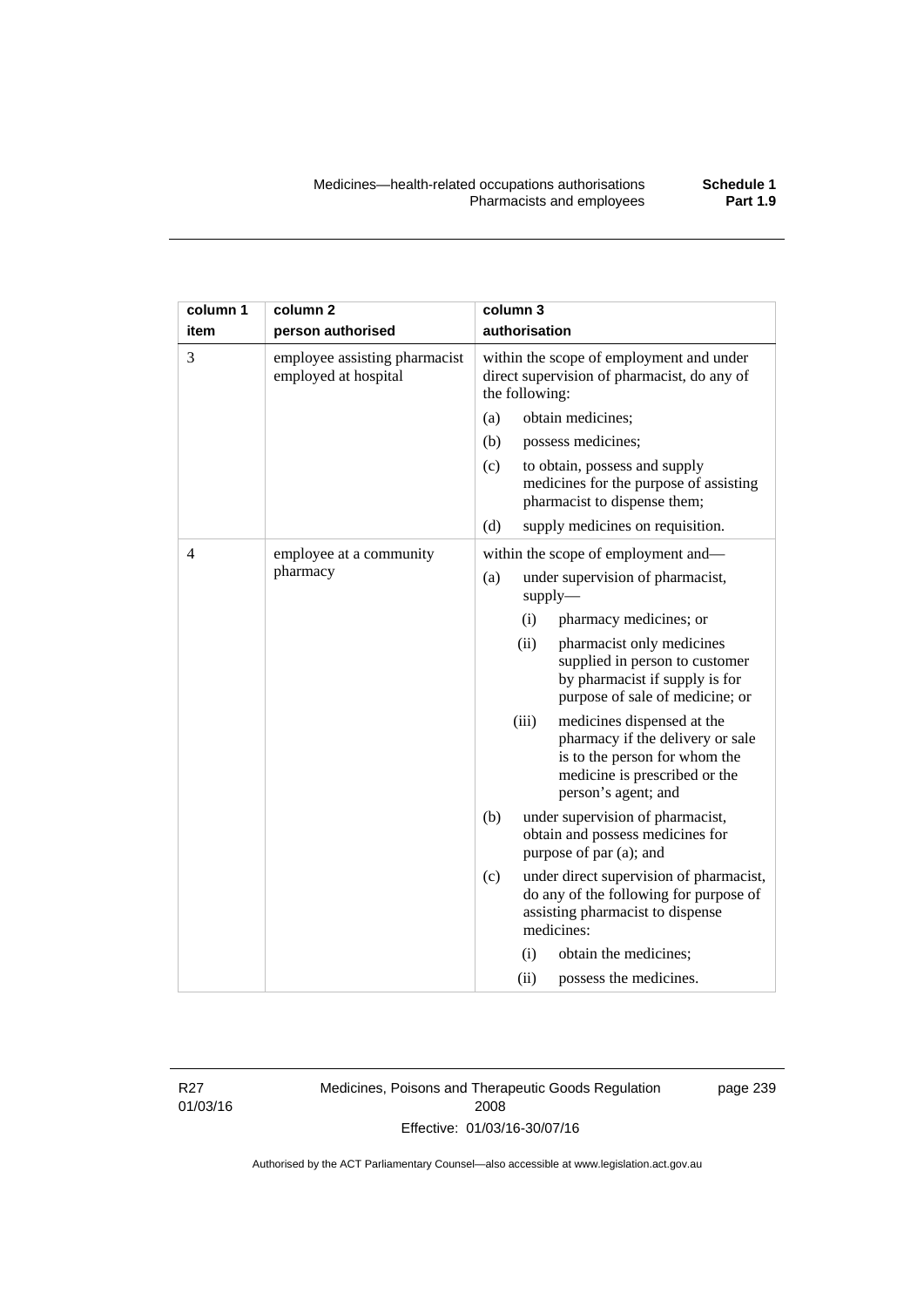### **Part 1.10 Podiatrists**

| column 1<br>item | column 2<br>person authorised | column 3<br>authorisation                                                                                                     |  |
|------------------|-------------------------------|-------------------------------------------------------------------------------------------------------------------------------|--|
|                  | podiatrist                    | to the extent necessary to practise podiatry<br>and, if employed, within the scope of<br>employment, do any of the following: |  |
|                  |                               | issue purchase orders and requisitions<br>(a)<br>for adrenaline and local anaesthetics;                                       |  |
|                  |                               | obtain adrenaline and local<br>(b)<br>anaesthetics:                                                                           |  |
|                  |                               | possess adrenaline and local<br>(c)<br>anaesthetics;                                                                          |  |
|                  |                               | administer adrenaline and local<br>(d)<br>anaesthetics.                                                                       |  |

page 240 Medicines, Poisons and Therapeutic Goods Regulation 2008 Effective: 01/03/16-30/07/16

R27 01/03/16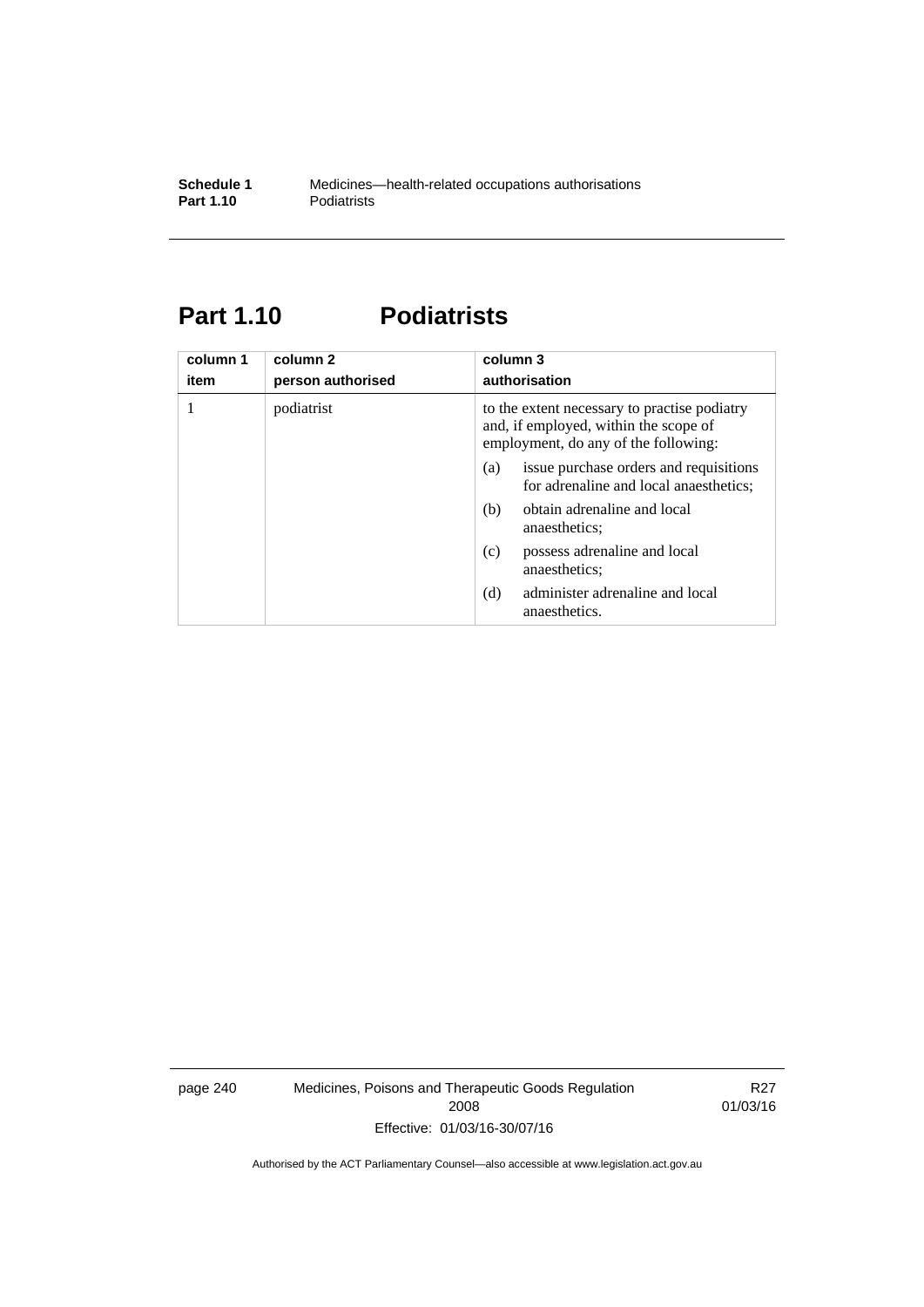## **Part 1.11 Residential care facilities**

| column 1 | column <sub>2</sub>                                                                                                                                               | column 3                                                                                                                                                                                                                                                                                                                                                                                  |
|----------|-------------------------------------------------------------------------------------------------------------------------------------------------------------------|-------------------------------------------------------------------------------------------------------------------------------------------------------------------------------------------------------------------------------------------------------------------------------------------------------------------------------------------------------------------------------------------|
| item     | person authorised                                                                                                                                                 | authorisation                                                                                                                                                                                                                                                                                                                                                                             |
| 1        | director of nursing<br>for residential aged care<br>facility without pharmacy<br>medical superintendent<br>for residential aged care<br>facility without pharmacy | within the scope of employment, do any of<br>the following:<br>issue purchase orders for following<br>(a)<br>medicines for emergency<br>administration to residents at facility<br>under direction of prescriber:<br>pharmacy medicines, pharmacist<br>(i)<br>only medicines and prescription<br>only medicines;<br>(ii)<br>not more than 5 ampoules, each<br>of 1mL or less, of morphine |
|          |                                                                                                                                                                   | sulfate, at a concentration of<br>30mg or less of morphine sulfate<br>per mL;                                                                                                                                                                                                                                                                                                             |
|          |                                                                                                                                                                   | obtain the medicines mentioned in<br>(b)<br>par(a);                                                                                                                                                                                                                                                                                                                                       |
|          |                                                                                                                                                                   | possess the medicines mentioned in<br>(c)<br>par(a);                                                                                                                                                                                                                                                                                                                                      |
|          |                                                                                                                                                                   | (d)<br>supply medicines mentioned in par (a)<br>to health practitioner at facility for<br>administration to residents.                                                                                                                                                                                                                                                                    |
|          |                                                                                                                                                                   | <i>Note 1</i> No authorisation is required for certain<br>dealings with residents' own medicines,<br>see s 371.                                                                                                                                                                                                                                                                           |
|          |                                                                                                                                                                   | <i>Note</i> 2 For the administration of medicines by<br>staff, see s 361.                                                                                                                                                                                                                                                                                                                 |
|          |                                                                                                                                                                   | Note 3<br>For authorisation of doctor to issue<br>standing orders for administration of<br>medicines at facility, see s 75.                                                                                                                                                                                                                                                               |

R27 01/03/16 Medicines, Poisons and Therapeutic Goods Regulation 2008 Effective: 01/03/16-30/07/16

page 241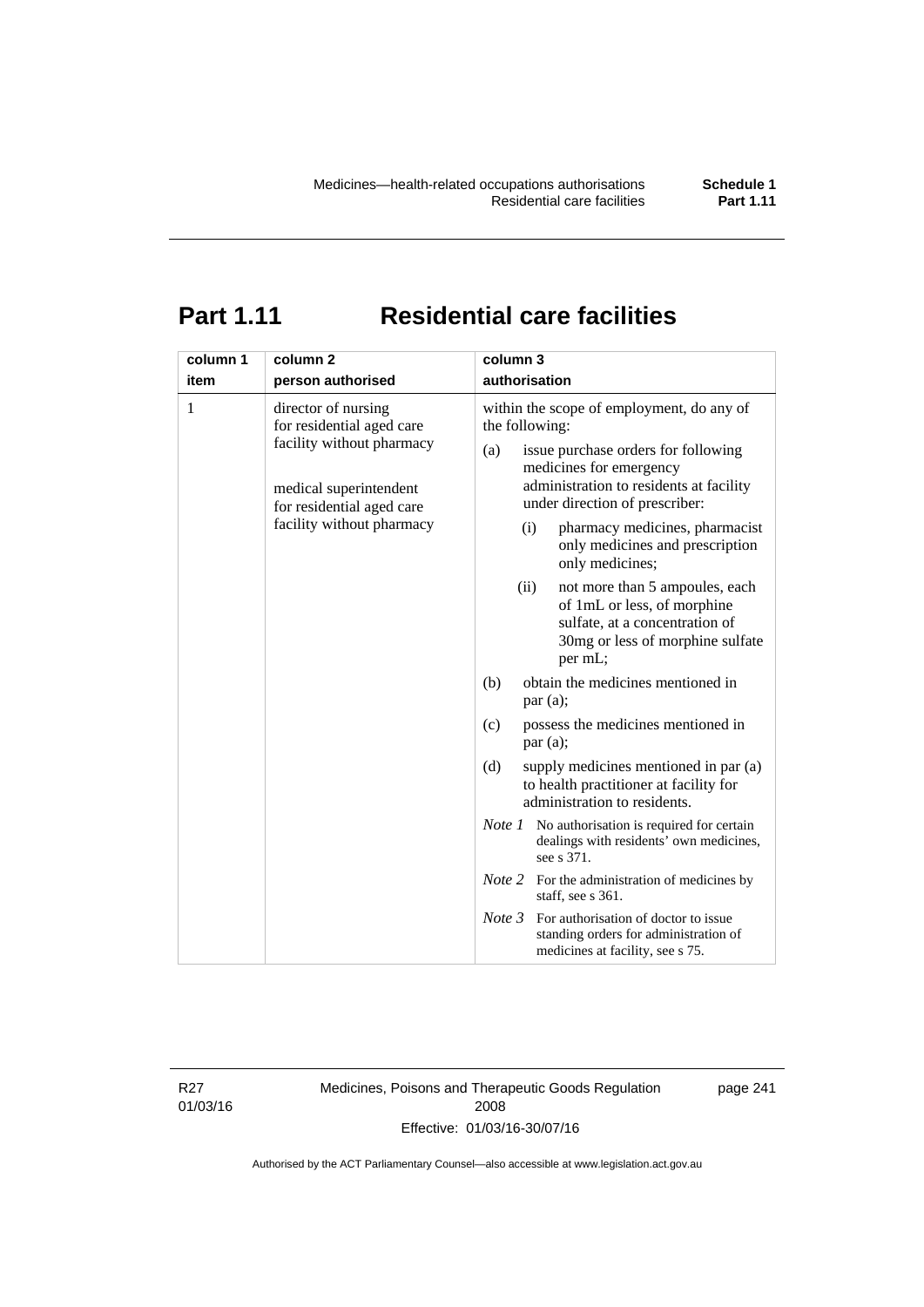| Schedule 1       | Medicines—health-related occupations authorisations |
|------------------|-----------------------------------------------------|
| <b>Part 1.11</b> | Residential care facilities                         |

| column 1       | column <sub>2</sub>                                                                                                                                                           | column 3                                                                                                                                                                                                                                                                                                                                                                                                                                                          |  |  |
|----------------|-------------------------------------------------------------------------------------------------------------------------------------------------------------------------------|-------------------------------------------------------------------------------------------------------------------------------------------------------------------------------------------------------------------------------------------------------------------------------------------------------------------------------------------------------------------------------------------------------------------------------------------------------------------|--|--|
| item           | person authorised                                                                                                                                                             | authorisation                                                                                                                                                                                                                                                                                                                                                                                                                                                     |  |  |
| $\overline{2}$ | director of nursing<br>for residential disability care<br>facility without pharmacy<br>medical superintendent<br>for residential disability care<br>facility without pharmacy | within the scope of employment, do any of<br>the following:<br>issue purchase orders for medicines<br>(a)<br>(other than controlled medicines) for<br>emergency administration to residents<br>at facility under direction of<br>prescriber;<br>(b)<br>obtain the medicines;<br>(c)<br>possess the medicines;<br>(d)<br>supply the medicines to health<br>practitioner at facility for<br>administration to residents.<br><b>Note</b><br>See the notes to item 1. |  |  |
|                |                                                                                                                                                                               |                                                                                                                                                                                                                                                                                                                                                                                                                                                                   |  |  |

page 242 Medicines, Poisons and Therapeutic Goods Regulation 2008 Effective: 01/03/16-30/07/16

R27 01/03/16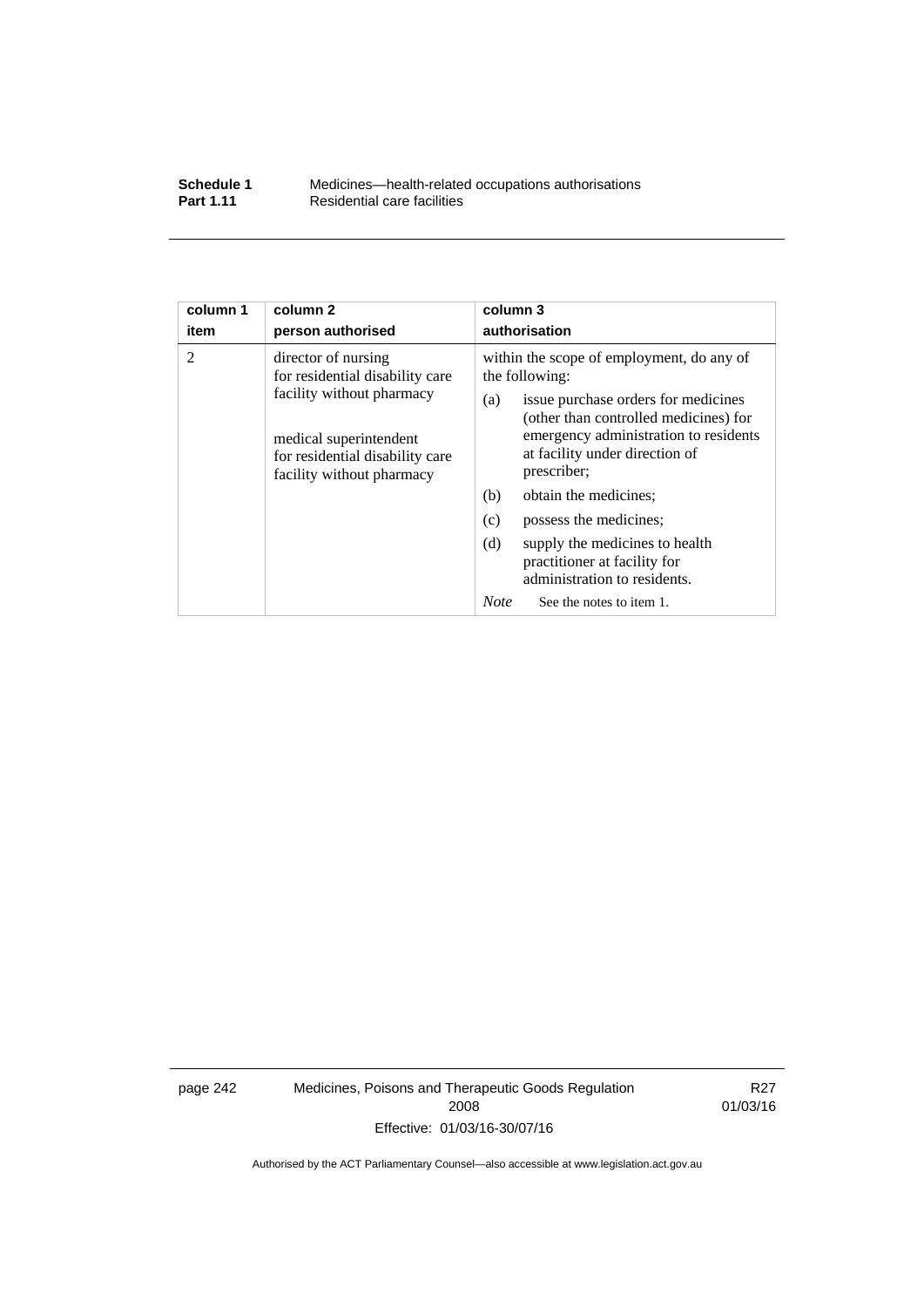### **Part 1.12 Sales representatives for medicines manufacturers and wholesalers**

| column 1 | column 2                                                                                                                                                                                                                                                                                                                                                      | column 3                                                                                                                                                                                                                                                                                                                                                                                                                                                                                          |  |
|----------|---------------------------------------------------------------------------------------------------------------------------------------------------------------------------------------------------------------------------------------------------------------------------------------------------------------------------------------------------------------|---------------------------------------------------------------------------------------------------------------------------------------------------------------------------------------------------------------------------------------------------------------------------------------------------------------------------------------------------------------------------------------------------------------------------------------------------------------------------------------------------|--|
| item     | person authorised                                                                                                                                                                                                                                                                                                                                             | authorisation                                                                                                                                                                                                                                                                                                                                                                                                                                                                                     |  |
| 1        | representative of person<br>authorised (however described)<br>under corresponding law to<br>manufacture medicines<br>representative of medicines<br>wholesalers licence-holder<br>representative of person<br>authorised to supply medicines<br>under the Act, s $20(4)$ (which is<br>about wholesalers who do not<br>have a place of business in the<br>ACT) | for purpose of supplying medicines (other<br>than controlled medicines) under<br>medicines Australia code of conduct, and<br>within the scope of employment, do any of<br>the following:<br>obtain manufacturer's packs of<br>(a)<br>medicines (other than controlled<br>medicines) from manufacturer or<br>wholesaler;<br>(b)<br>possess medicines obtained under<br>par(a);<br>supply manufacturer's packs of<br>(c)<br>medicines in accordance with<br>medicines Australia code of<br>conduct. |  |

R27 01/03/16 Medicines, Poisons and Therapeutic Goods Regulation 2008 Effective: 01/03/16-30/07/16

page 243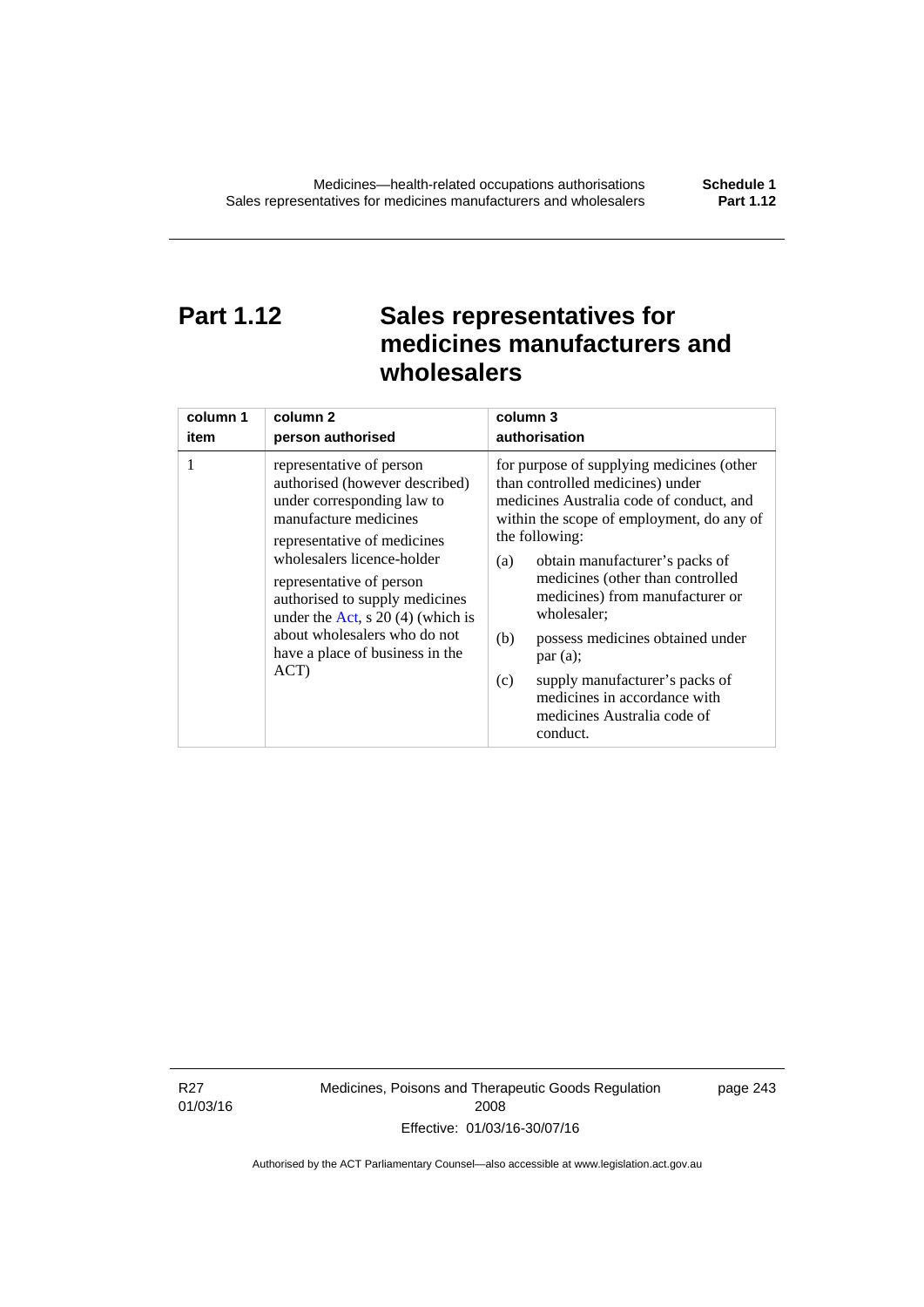## **Part 1.13 Veterinary surgeons and employees**

| column 1 | column <sub>2</sub> | column 3                                                                                                                                                                                          |  |
|----------|---------------------|---------------------------------------------------------------------------------------------------------------------------------------------------------------------------------------------------|--|
| item     | person authorised   | authorisation                                                                                                                                                                                     |  |
| 1        | veterinary surgeon  | to the extent necessary to practise<br>veterinary medicine and, if employed,<br>within the scope of employment, do any of<br>the following:                                                       |  |
|          |                     | issue purchase orders for medicines;<br>(a)                                                                                                                                                       |  |
|          |                     | (b)<br>obtain medicines:                                                                                                                                                                          |  |
|          |                     | possess medicines;<br>(c)                                                                                                                                                                         |  |
|          |                     | (d)<br>administer medicines;                                                                                                                                                                      |  |
|          |                     | prescribe medicines;<br>(e)                                                                                                                                                                       |  |
|          |                     | (f)<br>supply                                                                                                                                                                                     |  |
|          |                     | pharmacy medicines if labelled<br>(i)<br>with words to the effect of 'for<br>animal treatment only'; or                                                                                           |  |
|          |                     | pharmacist only medicines<br>(ii)<br>supplied in person by<br>veterinary surgeon, or trainee<br>veterinary surgeon, if labelled<br>with words to the effect of 'for<br>animal treatment only'; or |  |
|          |                     | medicines to custodians of<br>(iii)<br>animals during consultations if<br>labelled in accordance with<br>s 161.                                                                                   |  |

*Note 1 Veterinary surgeon* does not include a trainee veterinary surgeon (see dict).

*Note 2 Custodian*, of an animal—see the dictionary.

page 244 Medicines, Poisons and Therapeutic Goods Regulation 2008 Effective: 01/03/16-30/07/16

R27 01/03/16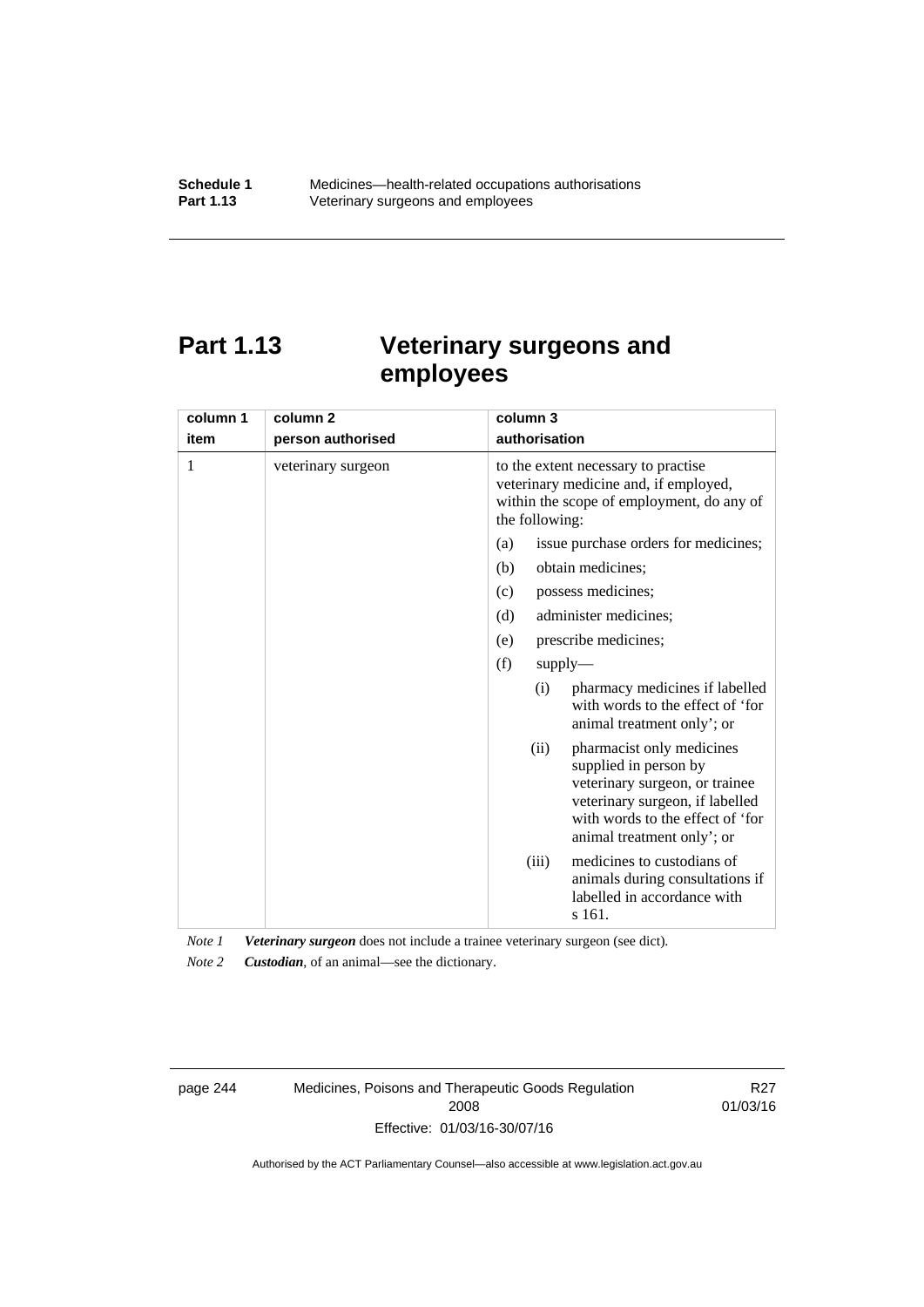| column 1       | column <sub>2</sub>        | column 3                                                                                                                                                                                          |  |  |
|----------------|----------------------------|---------------------------------------------------------------------------------------------------------------------------------------------------------------------------------------------------|--|--|
| item           | person authorised          | authorisation                                                                                                                                                                                     |  |  |
| $\overline{2}$ | trainee veterinary surgeon | to the extent necessary to practise<br>veterinary medicine or undertake training,<br>and under supervision of veterinary<br>surgeon, do any of the following:                                     |  |  |
|                |                            | obtain medicines;<br>(a)                                                                                                                                                                          |  |  |
|                |                            | (b)<br>possess medicines;                                                                                                                                                                         |  |  |
|                |                            | administer medicines in accordance<br>(c)<br>with prescription (whether or not<br>issued themself or by veterinary<br>surgeon);                                                                   |  |  |
|                |                            | (d)<br>supply                                                                                                                                                                                     |  |  |
|                |                            | pharmacy medicines if labelled<br>(i)<br>with words to the effect of 'for<br>animal treatment only'; or                                                                                           |  |  |
|                |                            | (ii)<br>pharmacist only medicines<br>supplied in person by<br>veterinary surgeon, or trainee<br>veterinary surgeon, if labelled<br>with words to the effect of 'for<br>animal treatment only'; or |  |  |
|                |                            | (iii)<br>medicines supplied in person<br>by a veterinary surgeon at the<br>surgery if labelled in<br>accordance with s 161;                                                                       |  |  |
|                |                            | prescribe medicines for<br>(e)<br>administration at veterinary surgery.                                                                                                                           |  |  |

R27 01/03/16 Medicines, Poisons and Therapeutic Goods Regulation 2008 Effective: 01/03/16-30/07/16

page 245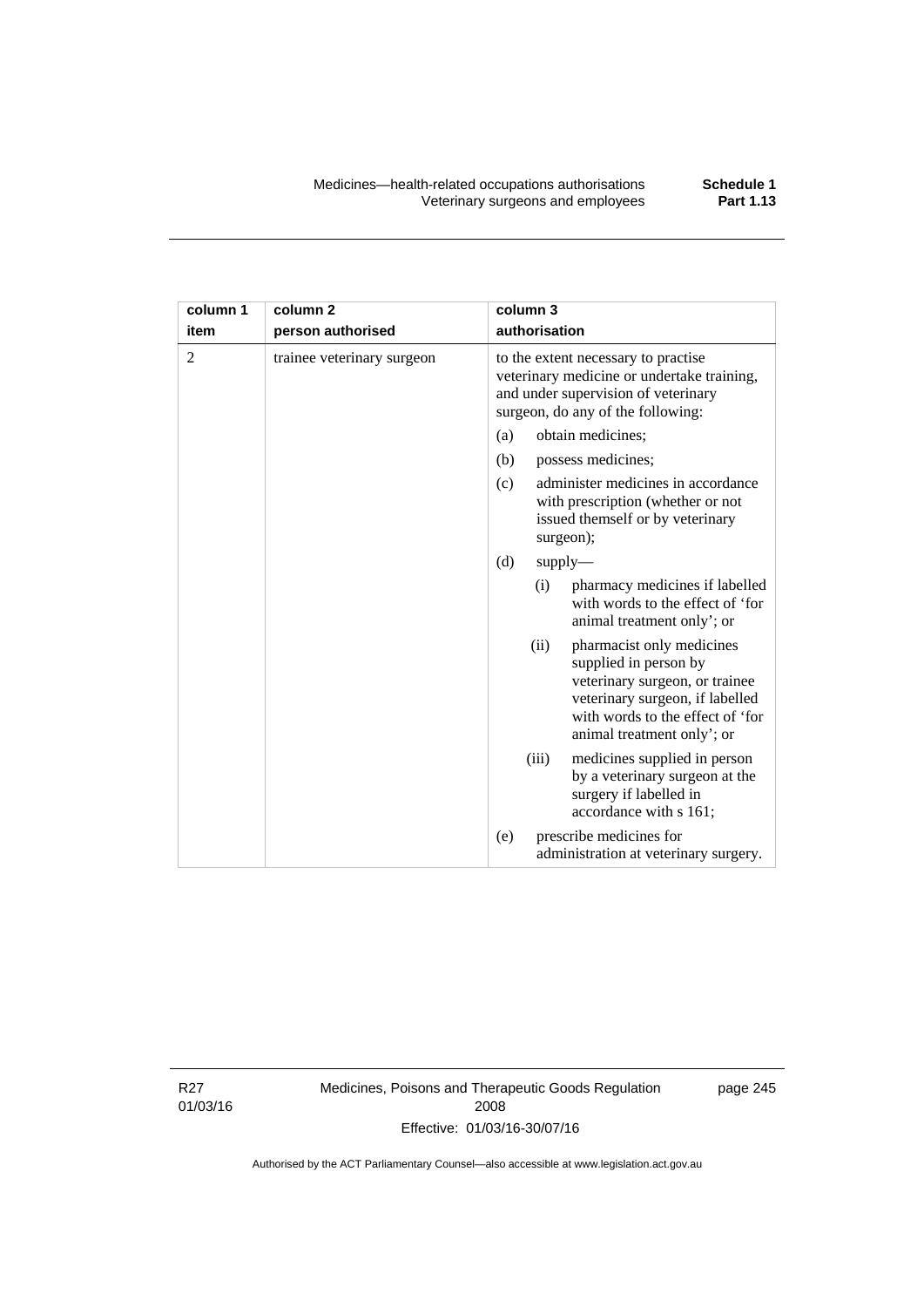#### **Schedule 1** Medicines—health-related occupations authorisations<br>**Part 1.13** Veterinary surgeons and employees Veterinary surgeons and employees

| column 1 | column <sub>2</sub>                                                                            | column 3                                                                                                                                                                               |  |
|----------|------------------------------------------------------------------------------------------------|----------------------------------------------------------------------------------------------------------------------------------------------------------------------------------------|--|
| item     | person authorised                                                                              | authorisation                                                                                                                                                                          |  |
| 3        | veterinary surgeon's employee<br>public employee assisting<br>veterinary surgeon who is public | within the scope of employment and under<br>supervision of veterinary surgeon, do any<br>of the following:                                                                             |  |
|          | employee                                                                                       | obtain medicines from veterinary<br>(a)<br>surgeon authorised to possess them;                                                                                                         |  |
|          |                                                                                                | possess medicines mentioned in<br>(b)<br>par(a);                                                                                                                                       |  |
|          |                                                                                                | administer medicines mentioned in<br>(c)<br>par (a) in accordance with veterinary<br>surgeon's prescription;                                                                           |  |
|          |                                                                                                | (d)<br>supply pharmacy medicines if<br>labelled with words to the effect of<br>'for animal treatment only';                                                                            |  |
|          |                                                                                                | supply pharmacist only medicines<br>(e)<br>supplied in person by veterinary<br>surgeon, or trainee veterinary<br>surgeon, if supply is for purpose of<br>sale or delivery of medicine; |  |
|          |                                                                                                | supply medicines supplied in person<br>(f)<br>by a veterinary surgeon at the place<br>of employment if labelled in<br>accordance with s 161.                                           |  |

page 246 Medicines, Poisons and Therapeutic Goods Regulation 2008 Effective: 01/03/16-30/07/16

R27 01/03/16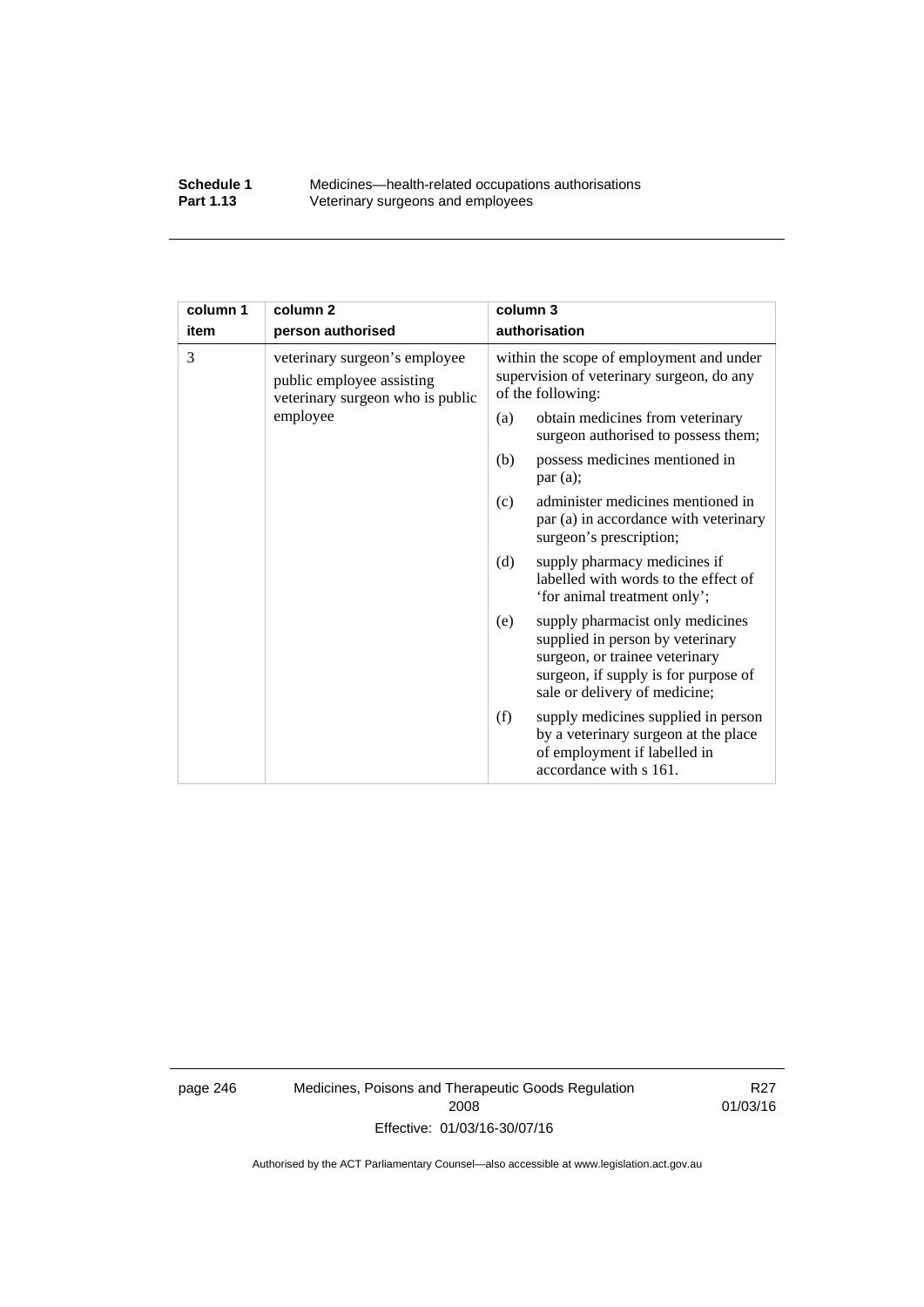## **Schedule 3 Designated appendix D medicines—standing approvals**

(see s 31, s 33, s 41, s 160, s 591, s 592 and s 593)

## **Part 3.1 Approval conditions**

#### **3.1 Definitions—sch 3**

In this schedule:

*condition 1*, for a doctor prescribing or supplying a designated appendix D medicine to a woman of child-bearing age, means the doctor must ensure that the possibility of pregnancy by the woman has been excluded prior to commencement of treatment.

*condition 2*, for a doctor prescribing or supplying a designated appendix D medicine to a woman of child-bearing age, means the doctor must advise the woman to avoid becoming pregnant during, or for a period of 1 month after the completion of, treatment.

*condition 3*, for a doctor prescribing or supplying a designated appendix D medicine to a woman of child-bearing age, means the doctor must advise the woman to avoid becoming pregnant during, or for a period of 3 months after the completion of, treatment.

*condition 4*, for a doctor prescribing or supplying a designated appendix D medicine to a woman of child-bearing age, means the doctor must advise the woman to avoid becoming pregnant during, or for a period of 24 months after the completion of, treatment.

R27 01/03/16 page 247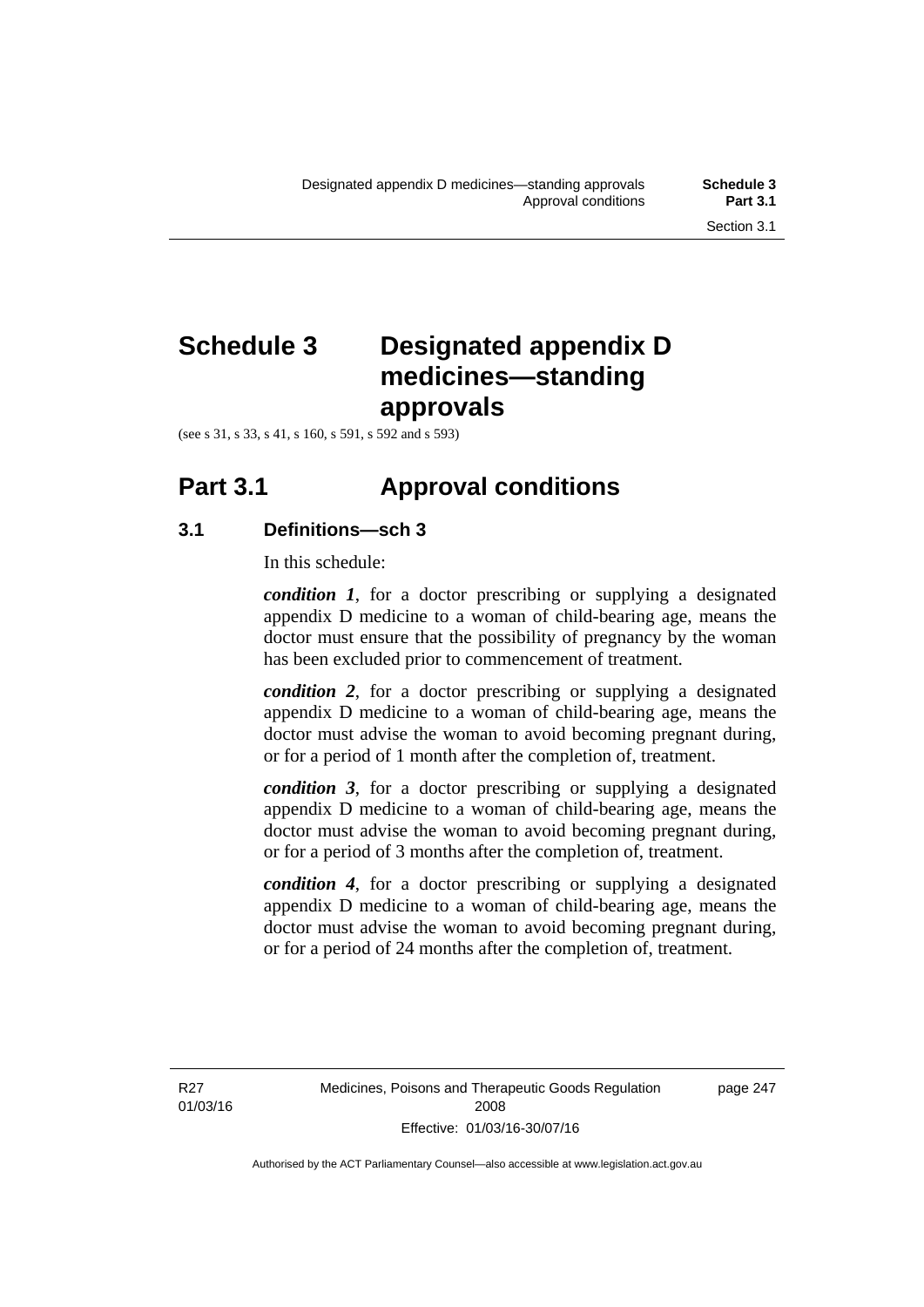### **Part 3.2 Standing approvals for designated appendix D medicines**

| column 1<br>item | column <sub>2</sub><br>doctor                  | column 3<br>medicine                                                                                                                                                                                                                   | column 4<br>conditions (if any) |
|------------------|------------------------------------------------|----------------------------------------------------------------------------------------------------------------------------------------------------------------------------------------------------------------------------------------|---------------------------------|
|                  |                                                |                                                                                                                                                                                                                                        |                                 |
| 1                | specialist practising<br>in specialist area of | acitretin for human use                                                                                                                                                                                                                | conditions 1 and 4              |
|                  | dermatology                                    | alefacept for human use                                                                                                                                                                                                                |                                 |
|                  |                                                | bexarotene for human use                                                                                                                                                                                                               | conditions 1 and 2              |
|                  |                                                | etretinate for human use                                                                                                                                                                                                               | conditions 1 and 4              |
|                  |                                                | isotretinoin for human oral use                                                                                                                                                                                                        | conditions 1 and 2              |
|                  |                                                | thalidomide for human use                                                                                                                                                                                                              | conditions 1 and 2              |
| 2                | specialist practising                          | clomiphene for human use                                                                                                                                                                                                               |                                 |
|                  | in specialist area of                          | corifollitropin alfa for human use                                                                                                                                                                                                     |                                 |
|                  | endocrinology,<br>gynaecology or<br>obstetrics |                                                                                                                                                                                                                                        |                                 |
|                  |                                                |                                                                                                                                                                                                                                        |                                 |
|                  |                                                |                                                                                                                                                                                                                                        |                                 |
|                  |                                                | follitropin alpha (recombinant human                                                                                                                                                                                                   |                                 |
|                  |                                                | follicle-stimulating hormone) for                                                                                                                                                                                                      |                                 |
|                  |                                                | human use                                                                                                                                                                                                                              |                                 |
|                  |                                                | follitropin beta (recombinant human                                                                                                                                                                                                    |                                 |
|                  |                                                |                                                                                                                                                                                                                                        |                                 |
|                  |                                                |                                                                                                                                                                                                                                        |                                 |
|                  |                                                |                                                                                                                                                                                                                                        |                                 |
|                  |                                                |                                                                                                                                                                                                                                        |                                 |
|                  |                                                | human use                                                                                                                                                                                                                              |                                 |
|                  |                                                | cyclofenil for human use<br>dinoprost for human use<br>dinoprostone for human use<br>follicle-stimulating hormone) for<br>human use<br>luteinising hormone for human use<br>urofollitropin (human<br>follicle-stimulating hormone) for |                                 |

page 248 Medicines, Poisons and Therapeutic Goods Regulation 2008 Effective: 01/03/16-30/07/16

R27 01/03/16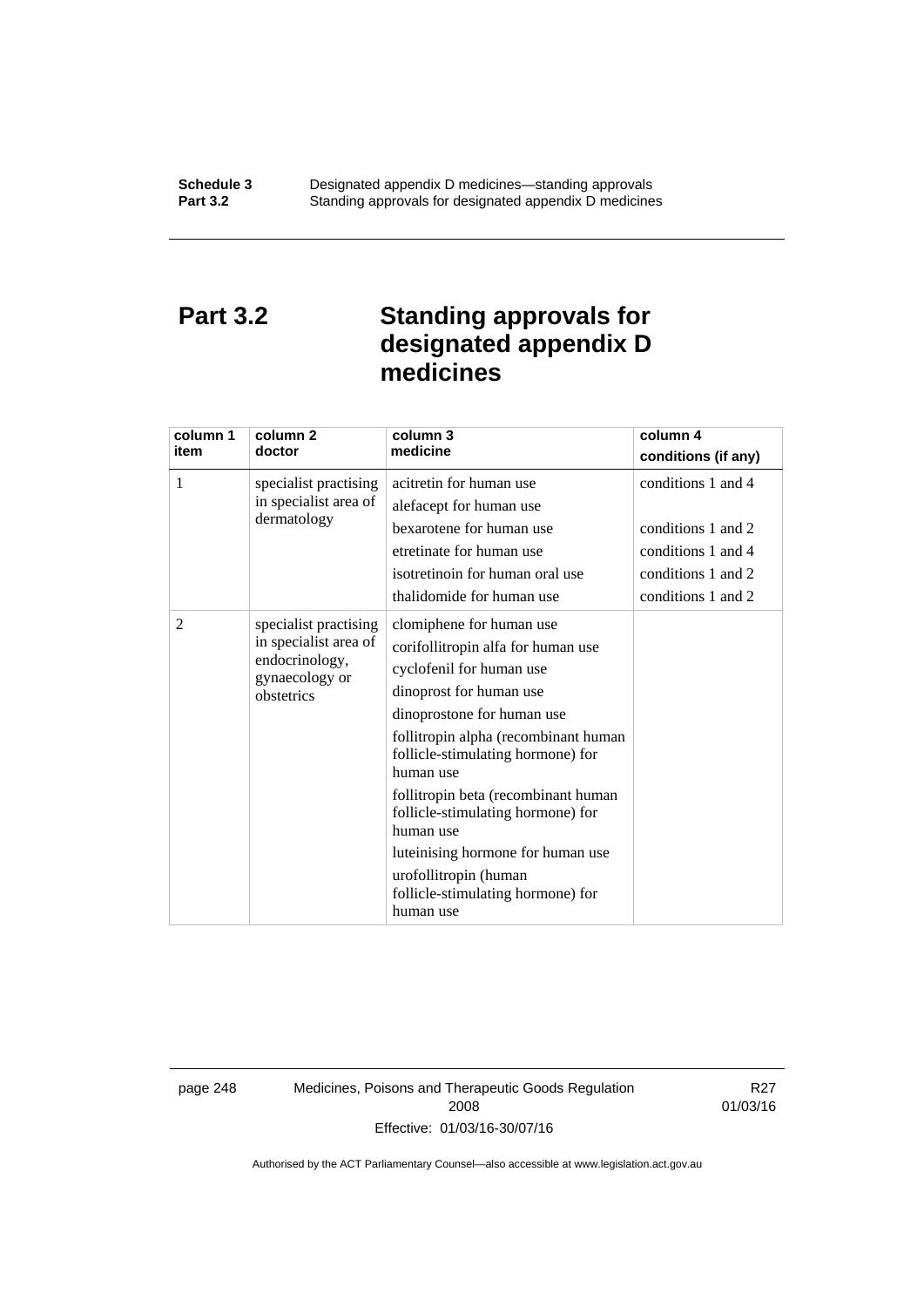| column 1<br>item | column <sub>2</sub><br>doctor                                                                                    | column 3<br>medicine            | column 4<br>conditions (if any) |
|------------------|------------------------------------------------------------------------------------------------------------------|---------------------------------|---------------------------------|
| 3                | specialist practising<br>in specialist area of<br>mental health<br>doctor employed by                            | clozapine for human use         |                                 |
|                  | Territory and<br>working under<br>supervision of chief<br>psychiatrist under<br><b>Mental Health Act</b><br>2015 |                                 |                                 |
| 4                | specialist physician                                                                                             | ambrisentan for human use       | conditions 1 and 3              |
|                  |                                                                                                                  | acitretin for human use         | conditions 1 and 4              |
|                  |                                                                                                                  | etretinate for human use        | conditions 1 and 4              |
|                  |                                                                                                                  | bexarotene for human use        | conditions 1 and 2              |
|                  |                                                                                                                  | bosentan for human use          | conditions 1 and 3              |
|                  |                                                                                                                  | isotretinoin for human oral use | conditions 1 and 2              |
|                  |                                                                                                                  | lenalidomide for human use      | conditions 1 and 2              |
|                  |                                                                                                                  | sitaxentan for human use        | conditions 1 and 3              |
|                  |                                                                                                                  | teriparatide for human use      |                                 |
|                  |                                                                                                                  | thalidomide for human use       | conditions 1 and 2              |
|                  |                                                                                                                  | tretinoin for human oral use    | conditions 1 and 2              |
| 5                | specialist practising<br>in specialist area of<br>neurology or<br>rehabilitation                                 | nabiximols for human use        |                                 |
| 6                | specialist practising<br>in specialist area of<br>neurology,<br>paediatrics or sleep<br>medicine                 | sodium oxybate for human use    |                                 |

*Note Specialist* includes a doctor training in a specialist area—see the dictionary.

R27 01/03/16 Medicines, Poisons and Therapeutic Goods Regulation 2008 Effective: 01/03/16-30/07/16

page 249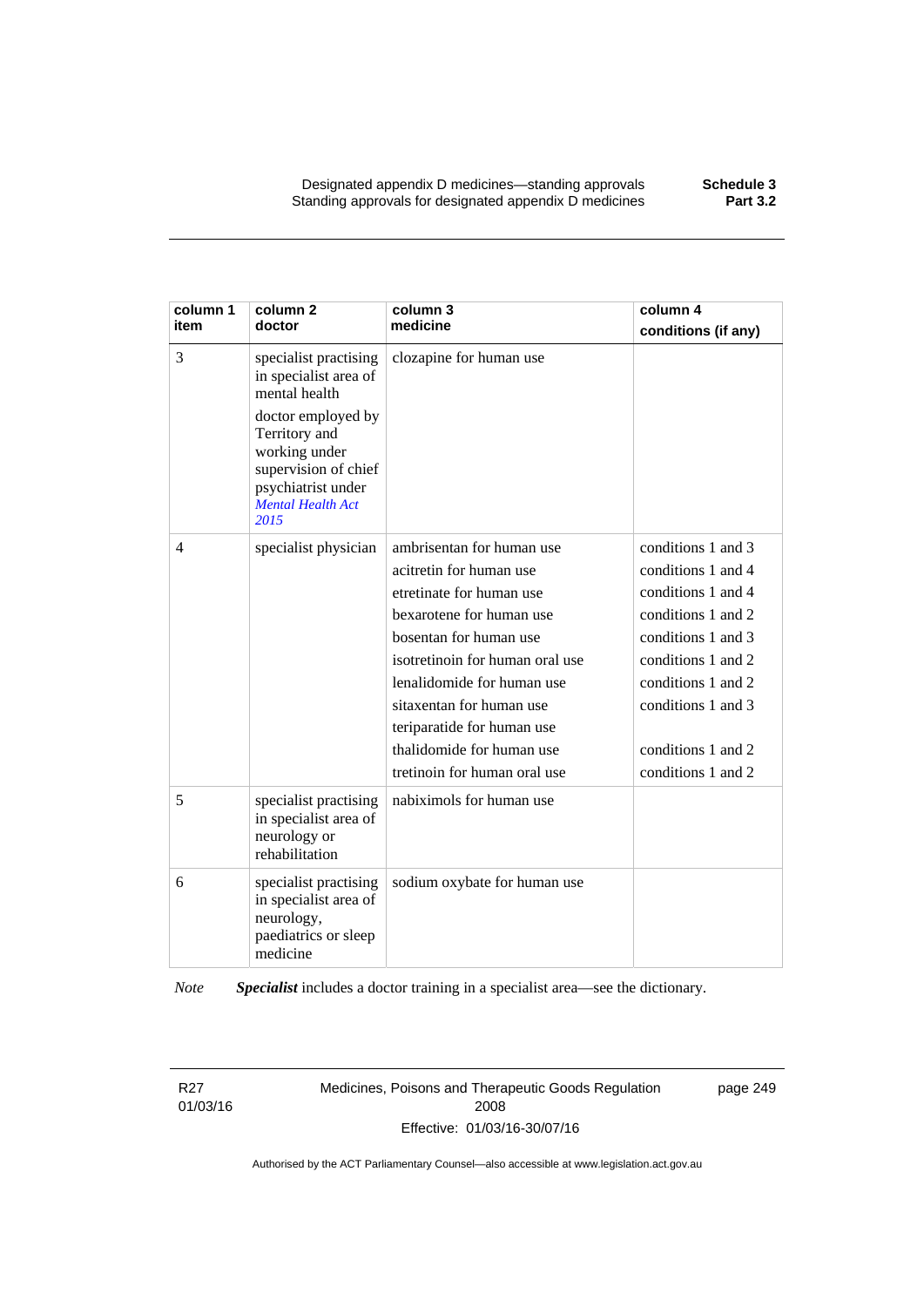### **Schedule 4 Dangerous poisons manufacturing etc authorisations**

(see s 690)

| column 1<br>item | column <sub>2</sub><br>people                                             | column 3<br>dangerous poison | column 4<br>prescribed purpose                                         |
|------------------|---------------------------------------------------------------------------|------------------------------|------------------------------------------------------------------------|
| 1                | manufacturers of glass                                                    | arsenic                      | manufacturing glass                                                    |
|                  | metallurgists                                                             |                              | manufacturing alloys                                                   |
| $\overline{2}$   | manufacturers of dyes or<br>pharmaceuticals                               | benzene                      | manufacturing dyes or<br>pharmaceuticals                               |
|                  | manufacturers of lacquers,<br>linoleum, protective cloths<br>or varnishes |                              | manufacturing lacquers,<br>linoleum, protective<br>cloths or varnishes |
| 3                | manufacturers of<br>chemicals or<br>pharmaceuticals                       | carbon tetrachloride         | manufacturing<br>chemicals or<br>pharmaceuticals                       |
|                  | manufacturers of lacquers,<br>paints or varnishes                         |                              | manufacturing lacquers,<br>paints or varnishes                         |
| $\overline{4}$   | managers of swimming<br>pools, other than domestic<br>swimming pools      | chlorine                     | purifying water in pools                                               |
|                  | manufacturers of<br>chemicals, plastics or<br>synthetic rubber            |                              | manufacturing<br>chemicals, plastics or<br>synthetic rubber            |
|                  | metallurgists                                                             |                              | cleaning metals                                                        |
|                  | people working at sewage<br>treatment centres                             |                              | treating sewage at<br>treatment centres                                |
|                  | people working at water<br>treatment centres                              |                              | purifying water at<br>treatment centres                                |
| 5                | electroplaters                                                            | cyanides                     | electroplating                                                         |

page 250 Medicines, Poisons and Therapeutic Goods Regulation 2008 Effective: 01/03/16-30/07/16

R27 01/03/16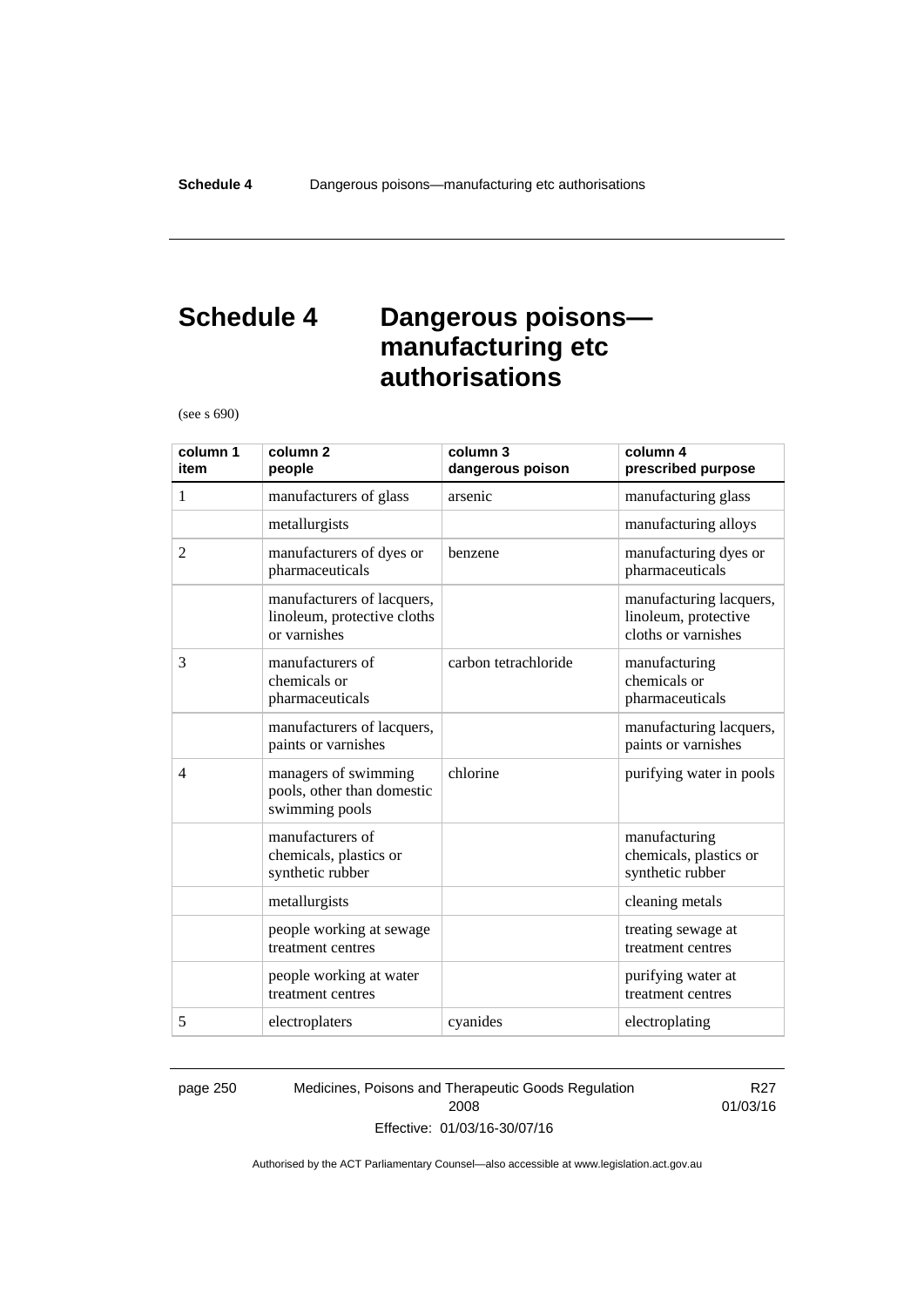| column 1<br>item | column <sub>2</sub><br>people                                   | column 3<br>dangerous poison                      | column 4<br>prescribed purpose                                  |
|------------------|-----------------------------------------------------------------|---------------------------------------------------|-----------------------------------------------------------------|
|                  | jewellers                                                       |                                                   | manufacturing gold<br>jewellery                                 |
|                  | miners                                                          |                                                   | extracting or processing<br>gold                                |
| 6                | manufacturers of lacquers,<br>paints or varnishes               | epichlorohydrin                                   | manufacturing lacquers,<br>paints or varnishes                  |
| 7                | manufacturers of<br>chemicals or detergents                     | ethylene oxide                                    | manufacturing<br>chemicals or detergents                        |
|                  | sterilising technologists                                       |                                                   | sterilising surgical<br>instruments                             |
| 8                | glass workers                                                   | hydrofluoric acid                                 | etching glass                                                   |
|                  | masons                                                          |                                                   | cleaning building<br>materials                                  |
|                  | metal workers                                                   |                                                   | cleaning or etching<br>metals                                   |
|                  | miners                                                          |                                                   | extracting or processing<br>gold                                |
|                  | potters                                                         |                                                   | cleaning ceramics                                               |
| 9                | manufacturers of lamps,<br>mirrors or scientific<br>instruments | mercury                                           | manufacturing of lamps,<br>mirrors or scientific<br>instruments |
|                  | manufacturers of mercury<br>salts or organic<br>compounds       |                                                   | manufacturing mercury<br>salts or organic<br>compounds          |
|                  | miners                                                          |                                                   | extracting metals from<br>ores                                  |
| 10               | manufacturers of plastics                                       | 4, 4'-methylenebis<br>[2-chloroaniline]<br>(MOCA) | manufacturing plastics                                          |

R27 01/03/16 Medicines, Poisons and Therapeutic Goods Regulation 2008 Effective: 01/03/16-30/07/16

page 251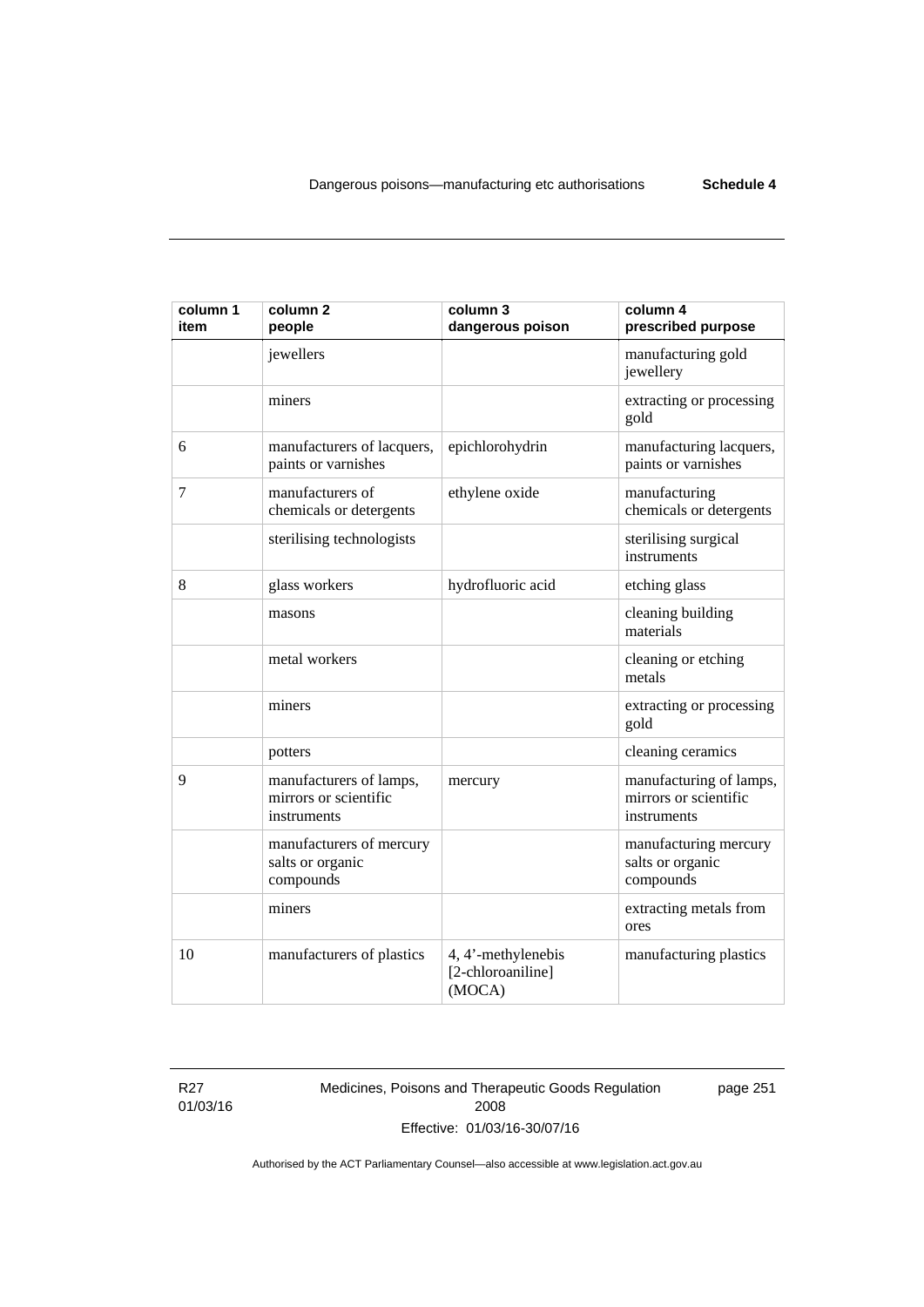#### **Schedule 4** Dangerous poisons—manufacturing etc authorisations

| column 1<br>item | column <sub>2</sub><br>people                                                        | column 3<br>dangerous poison | column 4<br>prescribed purpose                                                    |
|------------------|--------------------------------------------------------------------------------------|------------------------------|-----------------------------------------------------------------------------------|
| 11               | manufacturers of<br>detergents, lubricants or<br>organic compounds                   | propylene oxide              | manufacturing<br>detergents, lubricants or<br>organic compounds                   |
| 12               | manufacturers of organic<br>compounds, paints, rust<br>removers or varnishes         | tetrachloroethane            | manufacturing organic<br>compounds, paints, rust<br>removers or varnishes         |
| 13               | manufacturers of dyes                                                                | ortho-tolidine               | manufacturing dyes                                                                |
| 14               | manufacturers of<br>disinfectants, household<br>cleaners or industrial<br>deodorants | trichloroisocyanuric acid    | manufacturing<br>disinfectants, household<br>cleaners or industrial<br>deodorants |

page 252 Medicines, Poisons and Therapeutic Goods Regulation 2008 Effective: 01/03/16-30/07/16

R27 01/03/16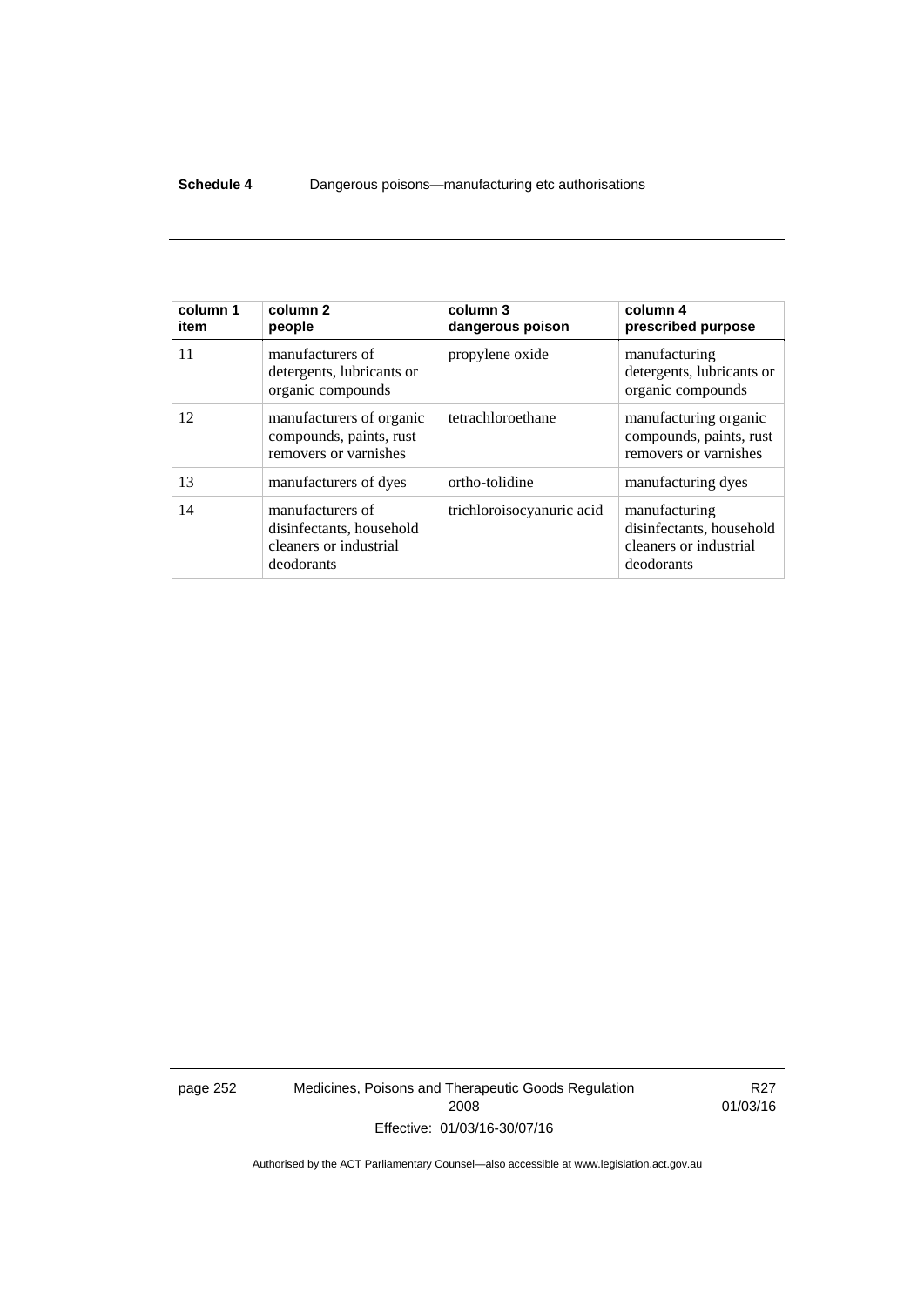### **Schedule 5 Requirements for storage receptacles**

(see s 531 and s 533)

#### **Part 5.1 Medicines cabinets**

#### **5.1 Medicines cabinets—general requirements**

A medicines cabinet must be constructed to prevent ready access to the cabinet's contents by cutting, sawing or unbolting.

#### **5.2 Medicines cabinets—body requirements**

- (1) The body of a medicines cabinet must be constructed of a single layer of black mild steel plate at least 10mm thick and with continuous welding of all joints.
- (2) The body must have, for installation—
	- (a) 4 suitably sized holes in the cabinet's back plate; or
	- (b) 2 suitably sized holes in the back plate and 2 suitably sized holes in the cabinet's base.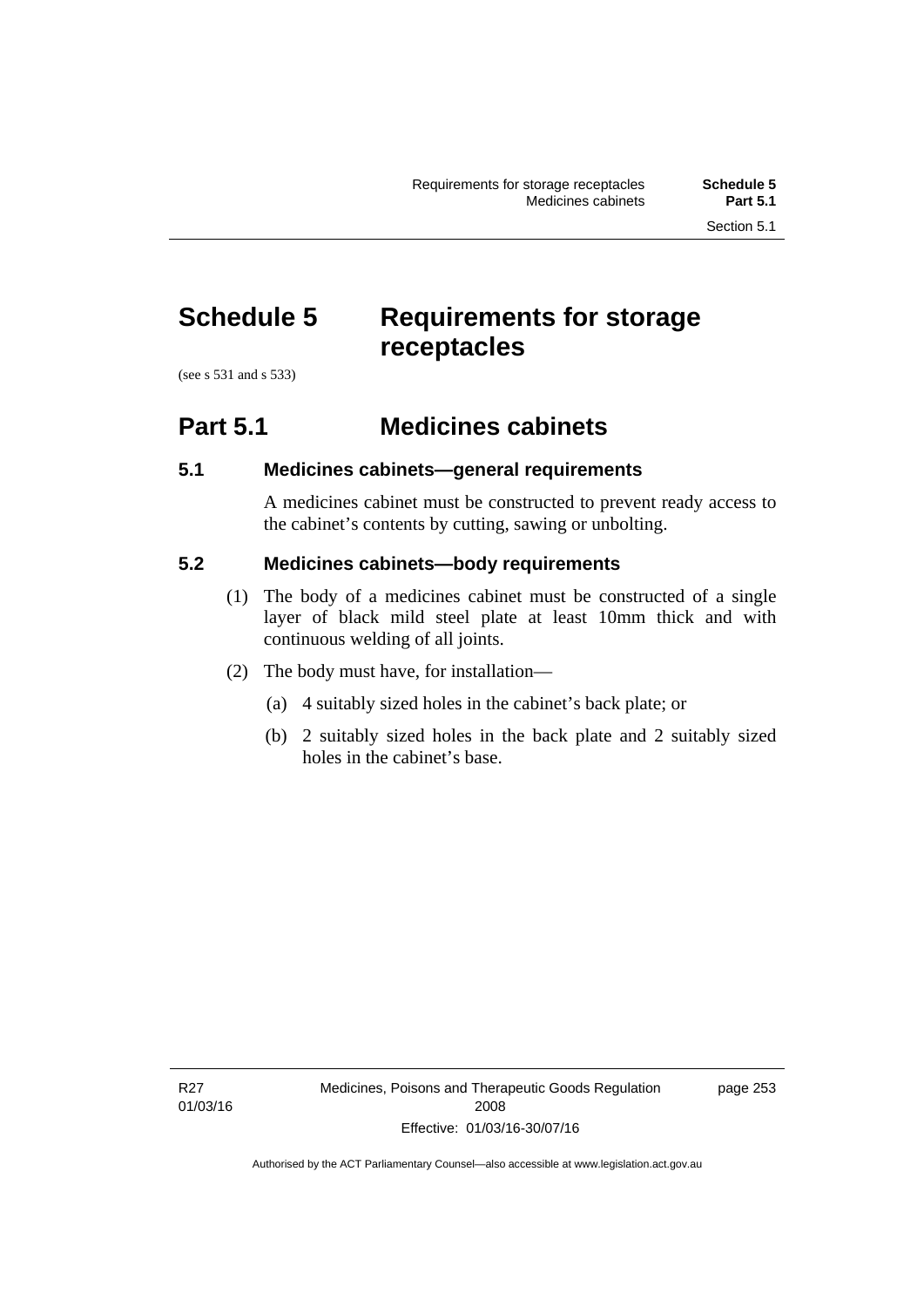#### **5.3 Medicines cabinets—door requirements**

- (1) The door of a medicines cabinet must be constructed of black mild steel plate at least 10mm thick.
- (2) When the medicines cabinet door is closed, the door must—
	- (a) fit flush with the cabinet; and
	- (b) have a clearance around the door of not more than 1.5mm.
- (3) The door must be fitted with a fixed locking bar, welded to the inside face of the door near the hinge edge, that engages in a rebate in the cabinet when closed.
- (4) The hinges on the door must be—
	- (a) constructed of heavy duty steel; and
	- (b) continuous welded to the door and body of the cabinet.

#### **5.4 Medicines cabinets—lock requirements**

- (1) A medicines cabinet lock must be—
	- (a) a 6-lever pick-proof lock; or
	- (b) a lock mechanism of a level of security equal to, or greater than, a 6-lever pick-proof lock.
- (2) The lock must be securely attached to the inside face of the door.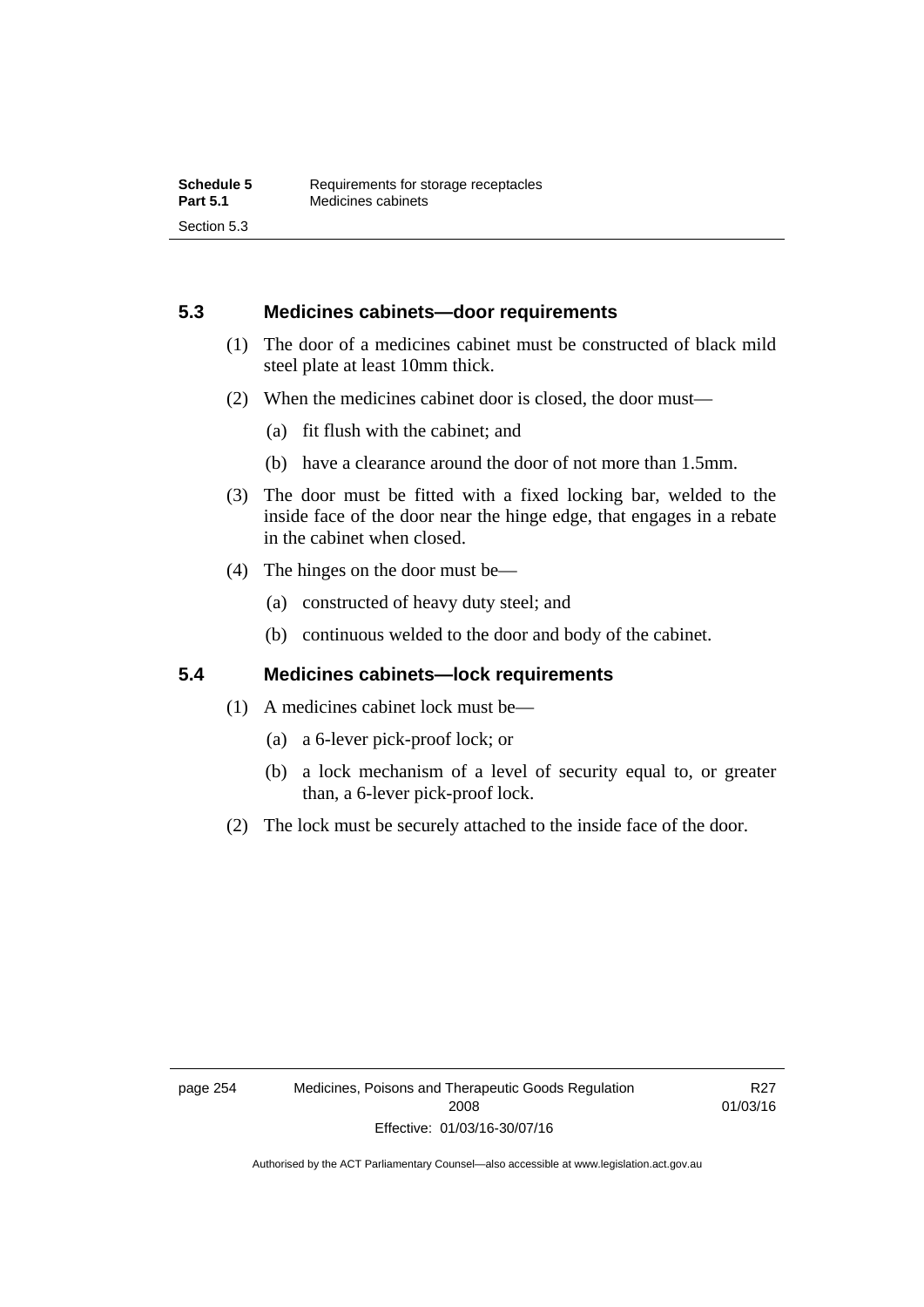#### **5.5 Medicines cabinets—mounting requirements**

- (1) A medicines cabinet must be—
	- (a) embedded in a floor of reinforced concrete of at least 10mpa compressive strength; or
	- (b) securely fixed to a wall or floor (or both) in accordance with this section.
- (2) If the wall and floor are brick or concrete, the medicines cabinet must be fixed to the wall or floor (or both) by at least 4 expanding bolts.
- (3) If the wall is timber, but the floor is brick or concrete, the medicines cabinet must be fixed—
	- (a) to the floor by at least 4 expanding bolts; and
	- (b) to the wall by at least 2 coach screws into the studs as close to the top of the wall face as is possible.
- (4) If the wall and floor are timber, the medicines cabinet must be fixed to the timber frame of the wall or floor in a way that will ensure that the cabinet cannot be removed from the floor or wall within 30 minutes.
- (5) The bolts and coach screws must be at least 10mm in diameter.

page 255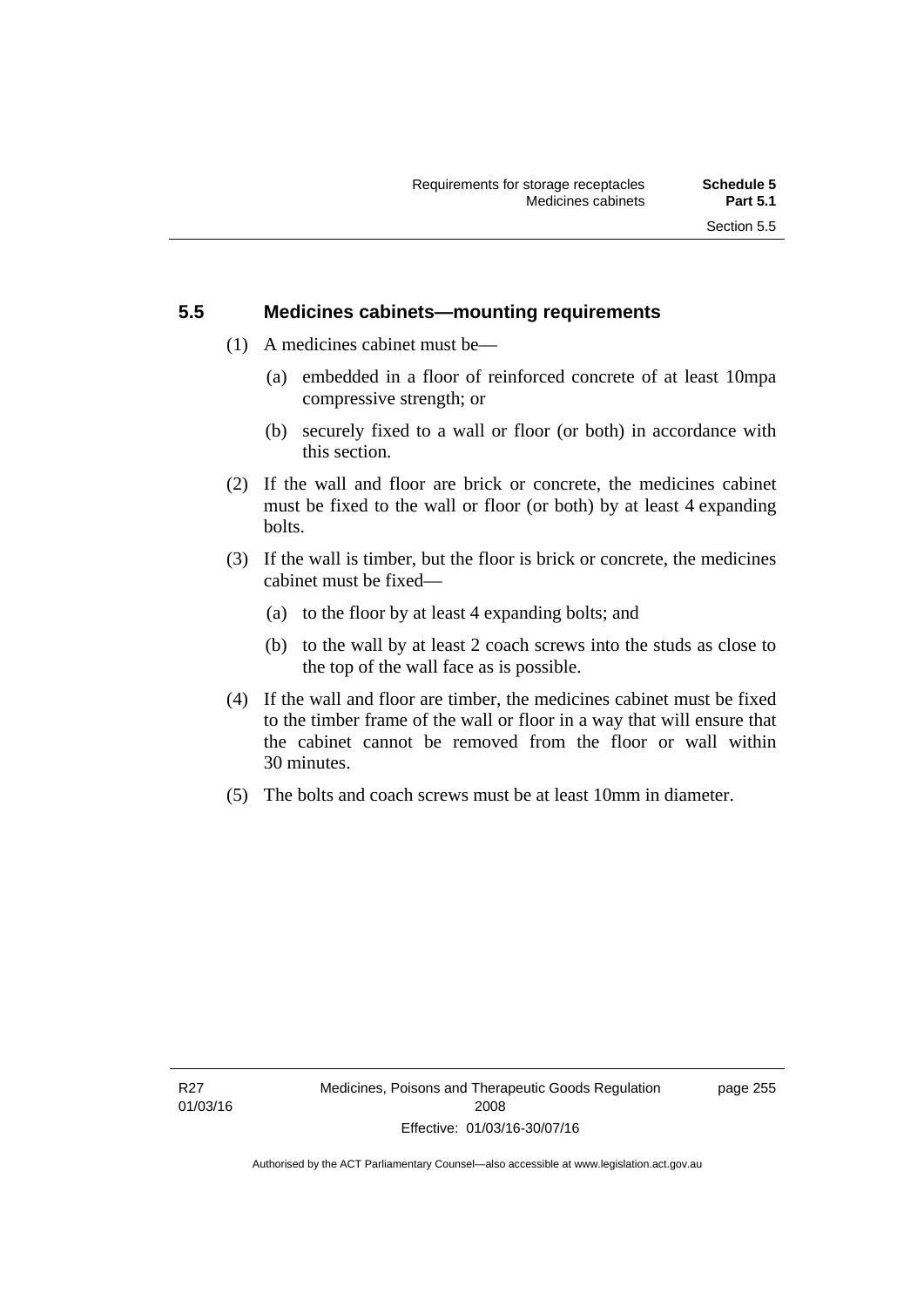### **Part 5.2 Safes, strong rooms and vaults**

#### **5.6 Requirements for safes**

- (1) A safe must be constructed to prevent ready access to the safe's contents by cutting, sawing or unbolting.
- (2) When locked, a safe must reasonably be expected to resist attempts to gain entry by tools, torch or explosives for at least 30 minutes.
- $(3)$  A safe-
	- (a) may be freestanding if it weighs more than 350kg; or
	- (b) must be securely attached to, or embedded in, a concrete floor or a concrete or brick wall in a way that will ensure that the cabinet cannot be removed from the floor or wall within 30 minutes.

#### **5.7 Requirements for strong rooms**

- (1) The walls, floor and ceiling of a strong room must be brick or concrete.
- (2) The strong room must be fitted with a door.
- (3) When locked, the strong room must reasonably be expected to resist attempts to gain entry by tools, torch or explosives for at least 1 hour.

#### **5.8 Requirements for vaults**

- (1) The walls, floor and ceiling of a vault must be reinforced concrete.
- (2) The vault must be fitted with a door.
- (3) When locked, the vault must reasonably be expected to resist attempts to gain entry by tools, torch or explosives for at least 1 hour.

R27 01/03/16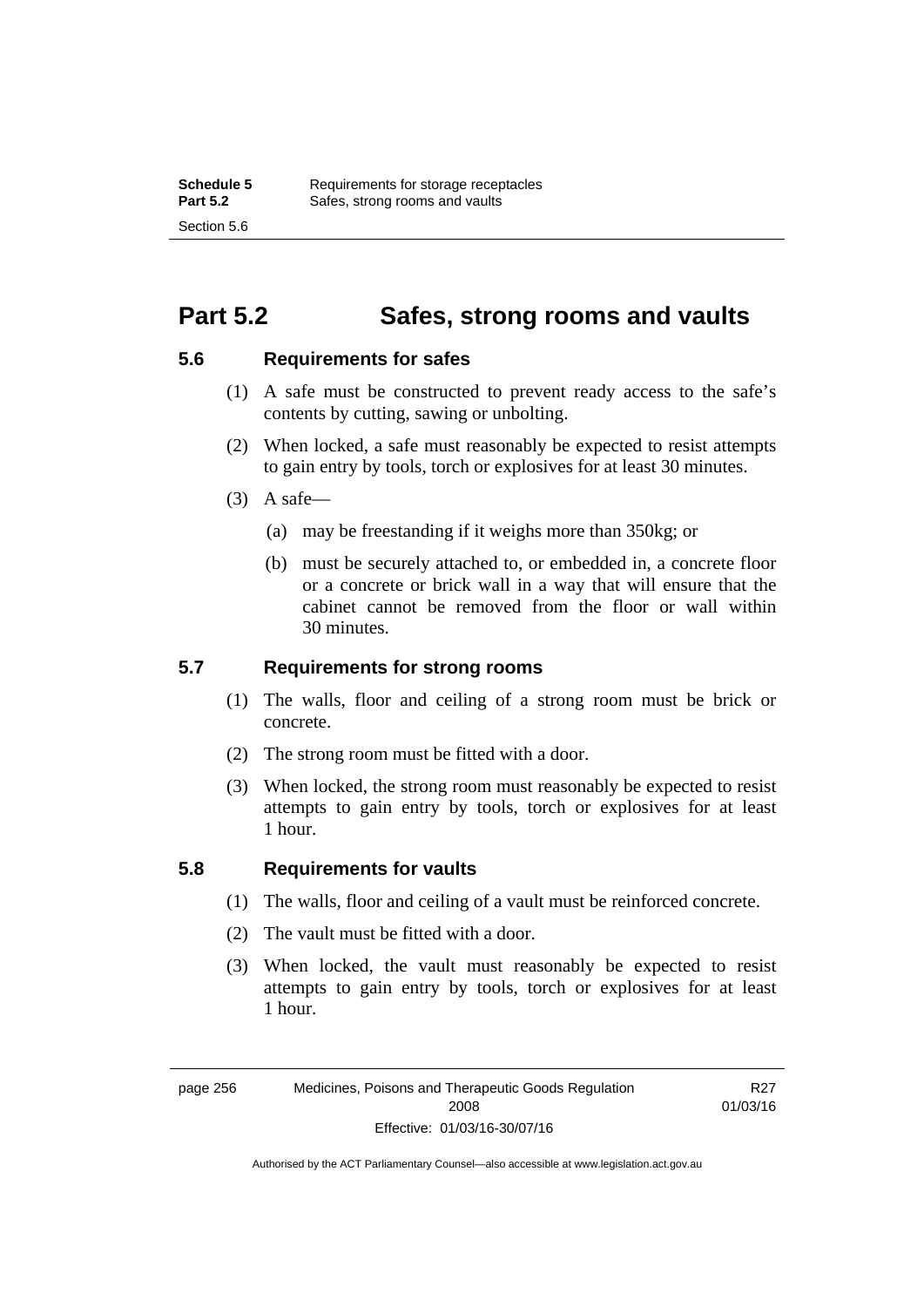### **Dictionary**

(see s 3)

- *Note 1* The [Legislation Act](http://www.legislation.act.gov.au/a/2001-14) contains definitions and other provisions relevant to this regulation.
- *Note 2* For example, the [Legislation Act,](http://www.legislation.act.gov.au/a/2001-14) dict, pt 1, defines the following terms:
	- AS/NZS (see s 164 (2))
	- child
	- correctional centre
	- doctor
	- enrolled nurse
	- home address
	- nurse
	- nurse practitioner
	- optometrist
	- public employee
	- reviewable decision notice.
- *Note 3* Terms used in this regulation have the same meaning that they have in the *[Medicines, Poisons and Therapeutic Goods Act 2008](http://www.legislation.act.gov.au/a/2008-26)* (see [Legislation Act,](http://www.legislation.act.gov.au/a/2001-14) s 148). For example, the following terms are defined in the *[Medicines, Poisons and Therapeutic Goods Act 2008](http://www.legislation.act.gov.au/a/2008-26)*, dictionary:
	- controlled medicine (see s 11)
	- dangerous poison (see s 12)
	- deals, with a regulated substance (see s 19)
	- deals, with a regulated therapeutic good (see s 21)
	- health practitioner
	- hospital
	- institution
	- medicines and poisons standard (see s 15)
	- prescription only medicine (see s 11)
	- prohibited substance (see s 13)
	- purchase order

R27 01/03/16 Medicines, Poisons and Therapeutic Goods Regulation 2008 Effective: 01/03/16-30/07/16

page 257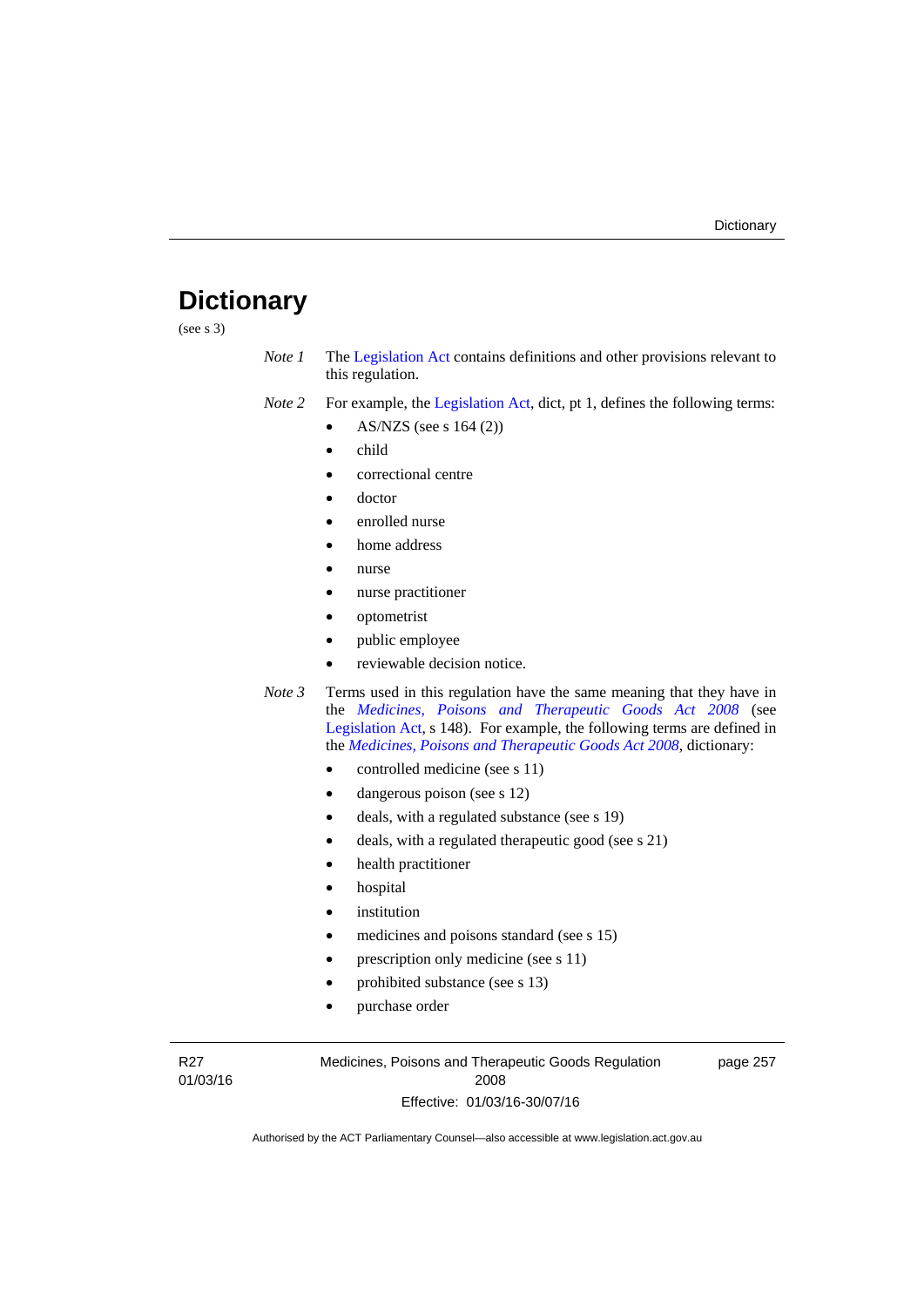- regulated substance (see s 10)
- residential aged care facility
- signs
- supply (see s 24)
- supply authority (see s 23)
- ward
- written.

*appendix D medicines approval*—see section 590.

#### *approved analyst* means—

- (a) an analyst appointed under the *[Public Health Act 1997](http://www.legislation.act.gov.au/a/1997-69)*, section 15 who is authorised under that Act to exercise a function under the Act; or
- (b) an analyst appointed or authorised under another territory law or a law of the Commonwealth, a State or another Territory.

*approved pharmacist*––see the *[National Health Act 1953](http://www.comlaw.gov.au/Series/C1953A00095)* (Cwlth), section 84 (1), as in force from time to time.

*Note* The *[National Health Act 1953](http://www.comlaw.gov.au/Series/C1953A00095)* (Cwlth) does not need to be notified under the [Legislation Act](http://www.legislation.act.gov.au/a/2001-14) because s 47 (6) does not apply (see s 863).

*Australian code of good wholesaling practice for medicines in schedules 2, 3, 4 and 8* means the *Australian Code of Good Wholesaling Practice for Medicines in Schedules 2, 3, 4 and 8* prepared by the National Coordinating Committee on Therapeutic Goods, as in force from time to time.

*Note* The Australian Code of Good Wholesaling Practice for Medicines in Schedules 2, 3, 4 and 8 is accessible at [www.tga.gov.au.](http://www.tga.gov.au/)

*authorised midwife*—see the *[National Health Act 1953](http://www.comlaw.gov.au/Series/C1953A00095)* (Cwlth), section 84 (1), definition of *authorised midwife***.**

*bioequivalent*—a form of a substance is the *bioequivalent* of another form of the substance if the forms are physiologically equivalent in their clinical effect.

page 258 Medicines, Poisons and Therapeutic Goods Regulation 2008 Effective: 01/03/16-30/07/16

R27 01/03/16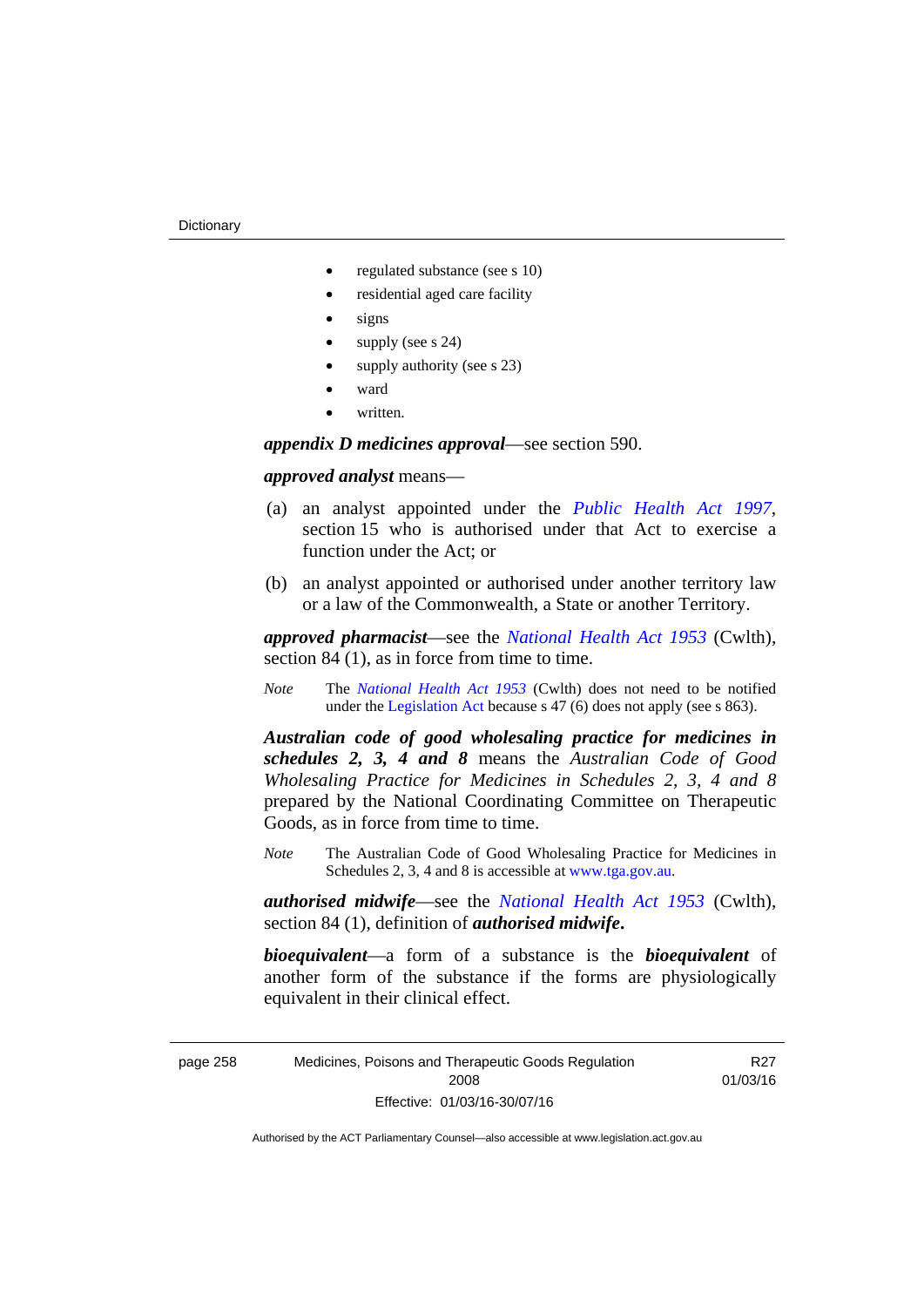*chief pharmacist*, for an institution with a pharmacy, means the pharmacist having the supervision of all other pharmacists employed at the institution.

*CHO* means chief health officer.

*community pharmacy* means a pharmacy at a place other than an institution.

*complying purchase order* means—

- (a) for a medicine—a purchase order that complies with section 62; or
- (b) for a dangerous poison—a purchase order that complies with section 721; or
- (c) for a schedule 10 substance or prohibited substance—see section 772.

*condition 1*, for a doctor prescribing or supplying a designated appendix D medicine to a woman of child-bearing age, for schedule 3 (Designated appendix D medicines—standing approvals)—see schedule 3, section 3.1.

*condition 2*, for a doctor prescribing or supplying a designated appendix D medicine to a woman of child-bearing age, for schedule 3—see schedule 3, section 3.1.

*condition 3*, for a doctor prescribing or supplying a designated appendix D medicine to a woman of child-bearing age, for schedule 3—see schedule 3, section 3.1.

*condition 4*, for a doctor prescribing or supplying a designated appendix D medicine to a woman of child-bearing age, for schedule 3—see schedule 3, section 3.1.

page 259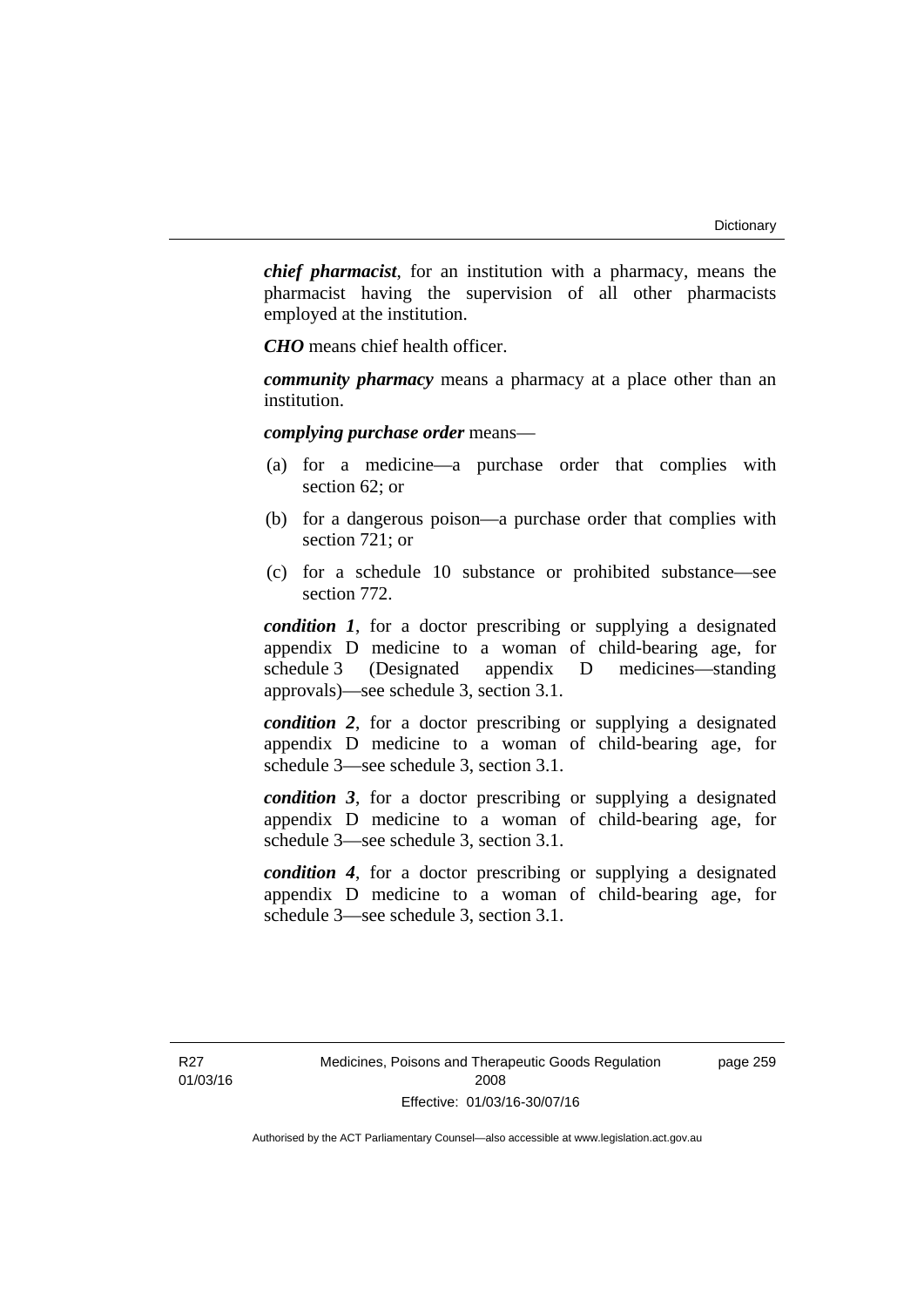*continued dispensing determination* means a determination made by the Minister under the *[National Health Act 1953](http://www.comlaw.gov.au/Series/C1953A00095)* (Cwlth), section 89A (When pharmaceutical benefits may be supplied by approved pharmacists without prescription), as in force from time to time, about the supply of a pharmaceutical benefit to a person by an approved pharmacist without a prescription.

*Note* See the *National Health (Continued Dispensing) Determination 2012* (Cwlth). The determination does not need to be notified under the [Legislation Act](http://www.legislation.act.gov.au/a/2001-14) because s 47 (6) does not apply (see s 863).

*controlled medicines approval*—see section 550.

*controlled medicines register* means a register for controlled medicines.

*controlled medicines research and education program licence* see section 600.

*custodian*, of an animal, means—

- (a) an adult who has lawful custody of the animal; or
- (b) if the animal is owned by a child or a person with a guardian a parent or guardian of the child or person.

*CYP authorised person*—see the *[Children and Young People](http://www.legislation.act.gov.au/a/2008-19)  [Act 2008](http://www.legislation.act.gov.au/a/2008-19)*, dictionary, definition of *authorised person*.

*CYP detention place* means a detention place under the *[Children](http://www.legislation.act.gov.au/a/2008-19)  [and Young People Act 2008](http://www.legislation.act.gov.au/a/2008-19)*.

*dangerous poisons manufacturers licence*—see section 700.

*dangerous poisons register* means a register for dangerous poisons.

*dangerous poisons research and education program licence*—see section 700.

*dangerous poisons suppliers licence*—see section 700.

page 260 Medicines, Poisons and Therapeutic Goods Regulation 2008 Effective: 01/03/16-30/07/16

R27 01/03/16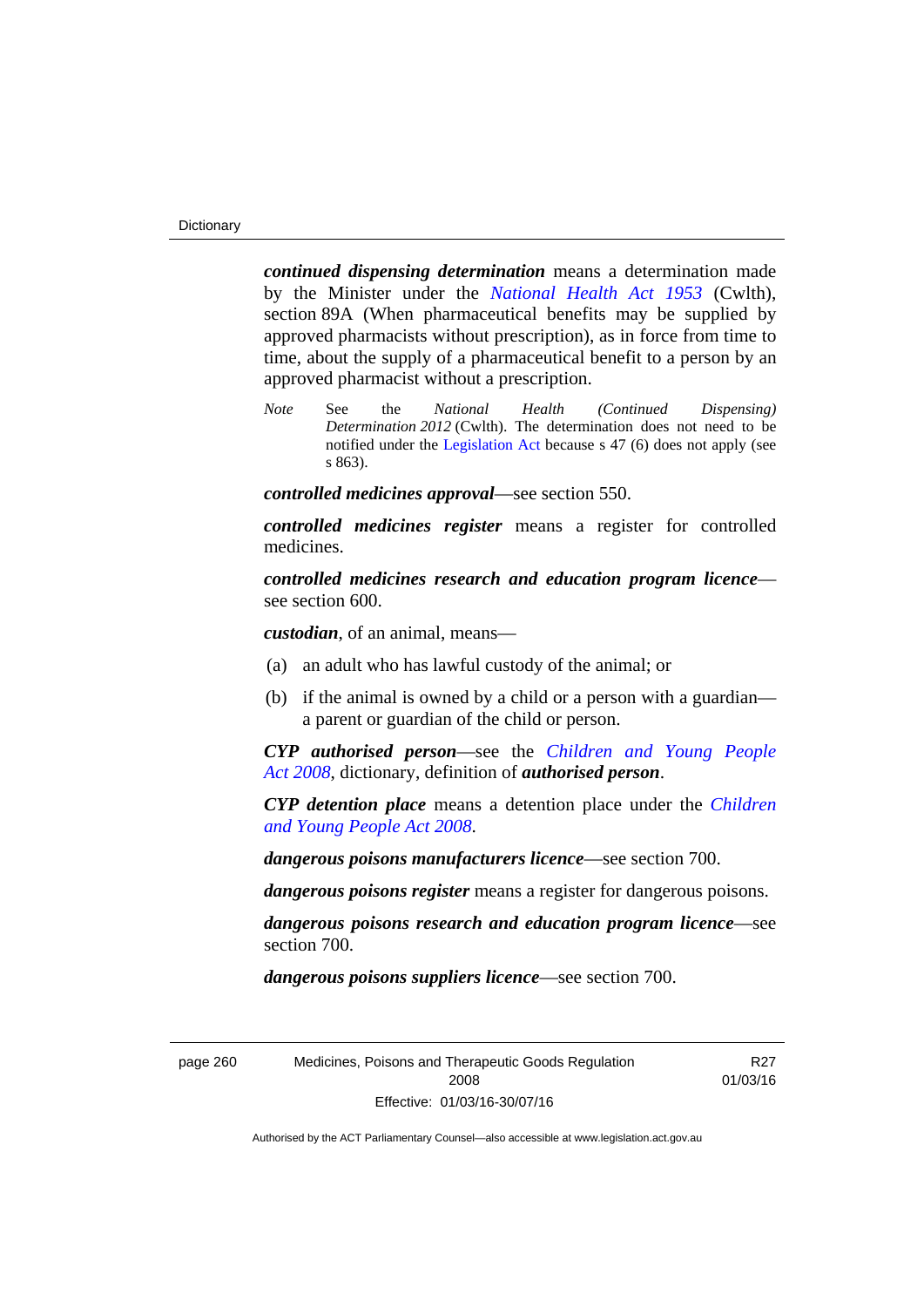*day hospital* means a facility where a person is admitted for surgical or medical treatment and discharged on the same day.

*dentist* does not include a trainee dentist.

*Note* See the definition of *trainee*.

*designated appendix D medicine* means a medicine listed in schedule 3, (Designated appendix D medicines—standing approvals), part 3.2, column 3.

*Note* The medicines are included in the [medicines and poisons standard,](http://www.comlaw.gov.au/Series/F2012L01200) appendix D.

*designated prescriber*, for part 13.1 (Controlled medicines approvals)—see section 551.

*designated prescription only medicine*, for part 4.3 (Authorisation to supply without prescription in emergencies)—see section 250.

*detainee*—see the *[Corrections Management Act 2007](http://www.legislation.act.gov.au/a/2007-15)*, section 6.

*disability care* means care that is provided to a person with a disability in a residential facility in which the person is also provided with accommodation that includes—

- (a) appropriate staff to meet the nursing and personal care needs of the person; and
- (b) meals and cleaning services; and
- (c) furnishings, furniture and equipment for the provision of the care and accommodation.

*doctor* does not include an intern doctor.

*Note* See the definition of *intern*.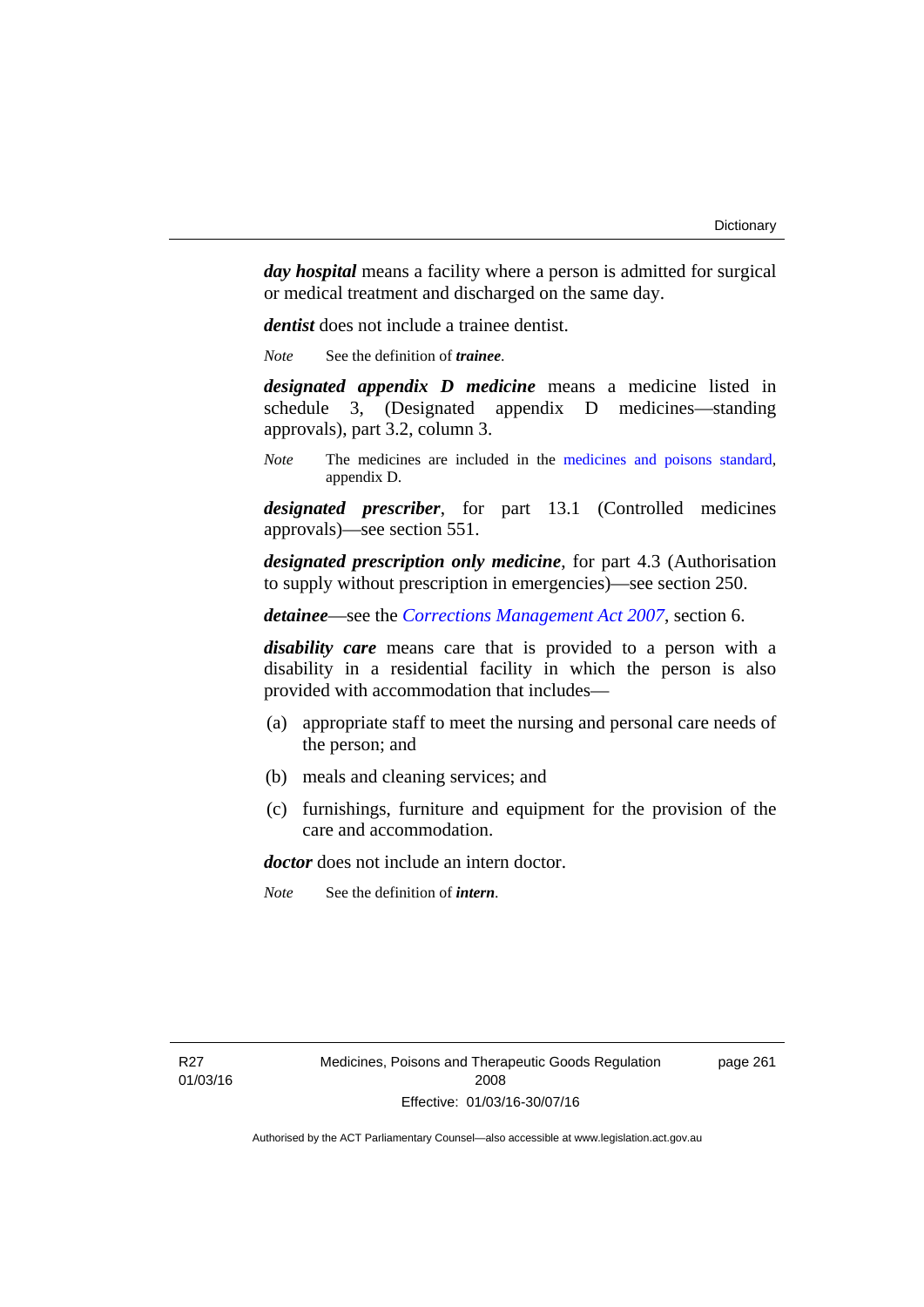*drug-dependent person*, in relation to a controlled medicine or prohibited substance, means a person with a condition—

- (a) who, as a result of the administration of the medicine or substance, demonstrates, in relation to the person's use of the medicine or substance—
	- (i) impaired control; or
	- (ii) drug-seeking behaviour that suggests impaired control; and
- (b) who, as a result of the cessation of the administration of the medicine or substance, is likely to experience symptoms of mental or physical distress or disorder.

*eligible midwife*—see the *[National Health Act 1953](http://www.comlaw.gov.au/Series/C1953A00095)* (Cwlth), section 84AAE**.**

*endorsement*, for division 13.1.4 (Endorsements to treat drug-dependency)—see section 580.

*environmental authorisation* means—

- (a) an environmental authorisation under the *[Environment](http://www.legislation.act.gov.au/a/1997-92)  [Protection Act 1997](http://www.legislation.act.gov.au/a/1997-92)*; or
- (b) an authorisation (however described) under a Commonwealth or State law that corresponds to the environmental authorisation mentioned in paragraph (a).

*first-aid kit* includes a portable bag or container of medicines and other medical supplies kept by a person for health care or emergency treatment.

*first-aid kit licence*—see section 600.

R27 01/03/16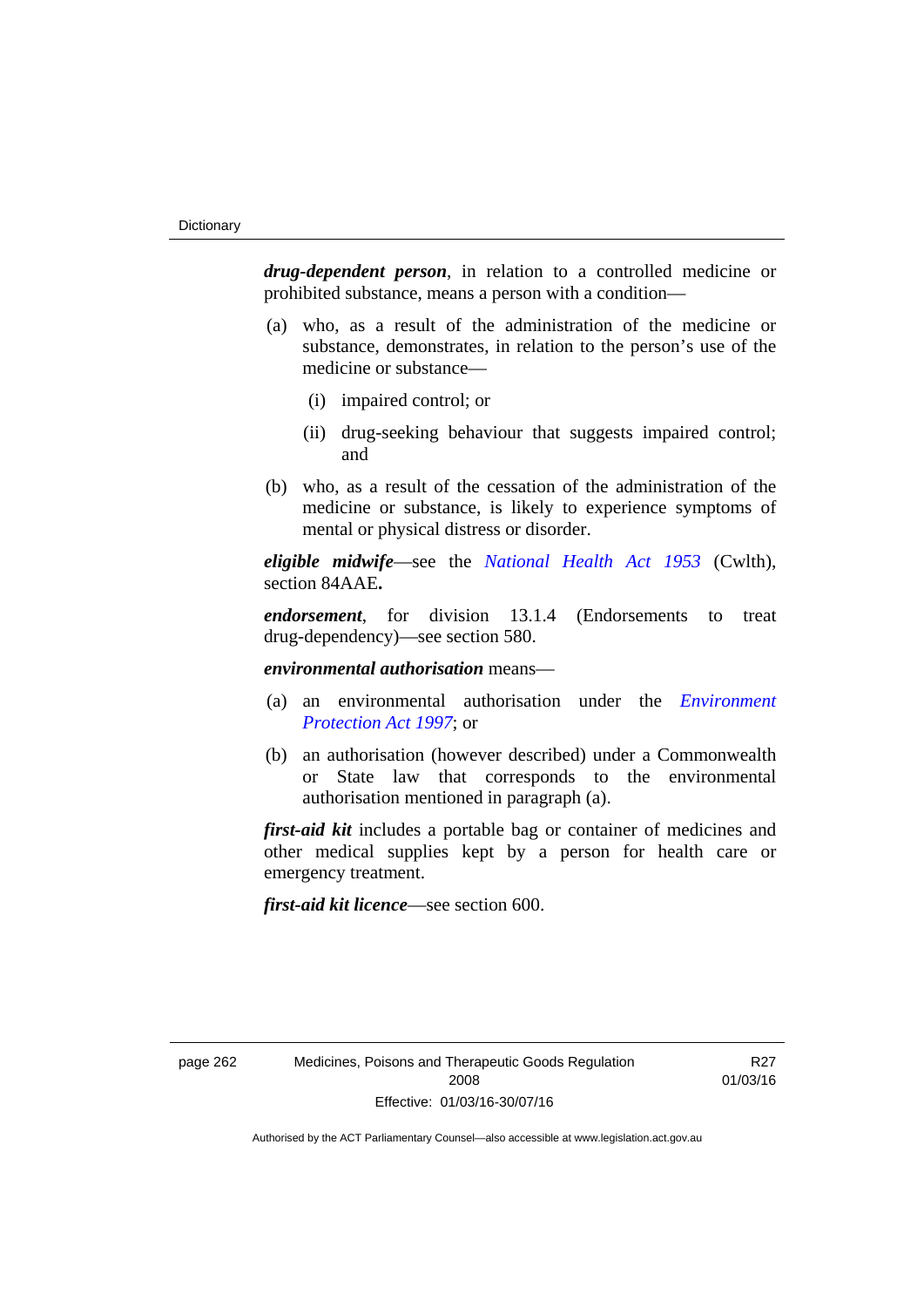*health profession* includes—

- (a) a health profession under the *[Health Practitioner Regulation](http://www.legislation.act.gov.au/a/db_39269/default.asp)  [National Law \(ACT\)](http://www.legislation.act.gov.au/a/db_39269/default.asp)*, section 5; and
- (b) the veterinary surgeons profession under the *[Veterinary](http://www.legislation.act.gov.au/a/2015-29/default.asp)  [Surgeons Act 2015](http://www.legislation.act.gov.au/a/2015-29/default.asp)*.

*in-patient*, at an institution, includes—

- (a) a patient being treated at an emergency department of the institution; and
- (b) for a correctional centre—a detainee; and
- (c) for a CYP detention place—a young detainee.
- *Note* A correctional centre and a CYP detention place is an institution (see s 652).

*intern*, in relation to a doctor or pharmacist, means—

- (a) for a doctor—a person holding limited or provisional registration to practise in the medical profession under the *[Health Practitioner Regulation National Law \(ACT\)](http://www.legislation.act.gov.au/a/db_39269/default.asp)*, for the purpose of undertaking a period of supervised practice that the person has started; and
- (b) for a pharmacist—a person holding limited or provisional registration to practise in the pharmacy profession under the *[Health Practitioner Regulation National Law \(ACT\)](http://www.legislation.act.gov.au/a/db_39269/default.asp)*, for the purpose of undertaking a period of supervised practice or course of training, or both, to allow the person to be registered to practise without supervision.

*key*, for chapter 11 (Storage of medicines)—see section 511.

*manufacturer's pack* means a primary pack for a medicine that is supplied by a manufacturer.

*Note* See the definition of *primary pack*.

R27 01/03/16 Medicines, Poisons and Therapeutic Goods Regulation 2008 Effective: 01/03/16-30/07/16

page 263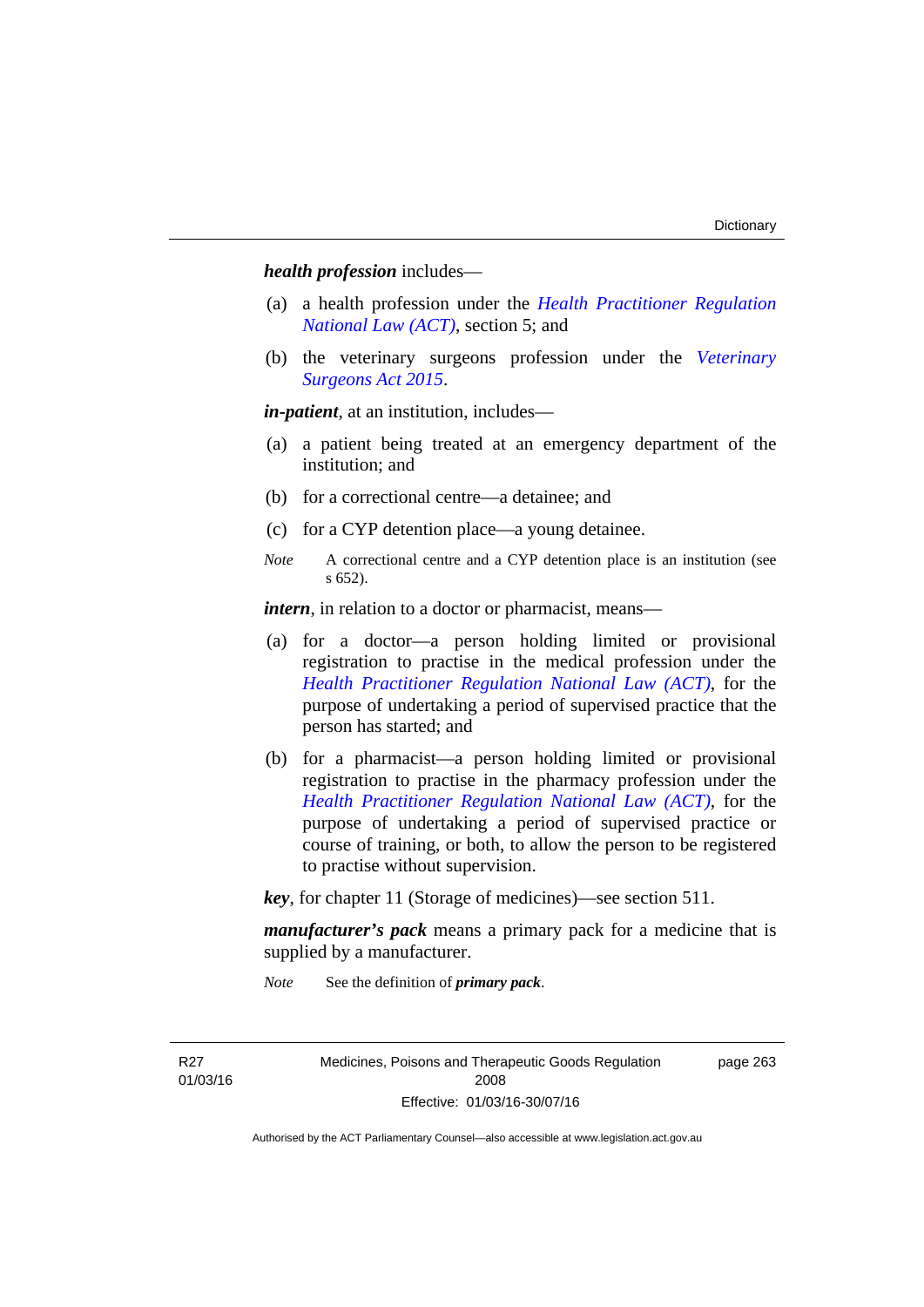*medical records* includes—

- (a) for a person at an institution—the person's clinical records and a medication chart for the person at the institution; and
- (b) for a person who is not at an institution and is being treated by a prescriber—any record the prescriber keeps about the person.

*medicines Australia code of conduct* means the *Medicines Australia Code of Conduct*, authorised by the Australian Competition and Consumer Commission, as in force from time to time.

*Note* The Medicines Australia Code of Conduct is accessible at [www.medicinesaustralia.com.au](http://www.medicinesaustralia.com.au/).

*medicines wholesalers licence*—see section 600.

*national residential medication chart prescription* means a medication chart prescription within the meaning of the *[National](http://www.comlaw.gov.au/Series/F1996B02844)  [Health \(Pharmaceutical Benefits\) Regulations 1960](http://www.comlaw.gov.au/Series/F1996B02844)* (Cwlth), section 19AA (Item in residential medication chart is prescription), as in force from time to time.

*Note* The *[National Health \(Pharmaceutical Benefits\) Regulations 1960](http://www.comlaw.gov.au/Series/F1996B02844)* (Cwlth) does not need to be notified under the [Legislation Act](http://www.legislation.act.gov.au/a/2001-14) because s 47 (6) does not apply (see s 863).

*nurse practitioner*, for chapter 11 and chapter 12, does not include a person holding limited or provisional registration to practise as a nurse practitioner.

*opioid dependency treatment guidelines* means the guidelines approved under section 630 (Guidelines for treatment of opioid dependency).

*opioid dependency treatment licence*—see section 600.

*optical device*, for chapter 22 (Therapeutic goods)—see section 800.

*personal custody*, of a key by a person, for part 11.4 (Additional storage requirements for controlled medicines)—see section 530.

| page 264 | Medicines, Poisons and Therapeutic Goods Regulation | R27      |
|----------|-----------------------------------------------------|----------|
|          | 2008                                                | 01/03/16 |
|          | Effective: 01/03/16-30/07/16                        |          |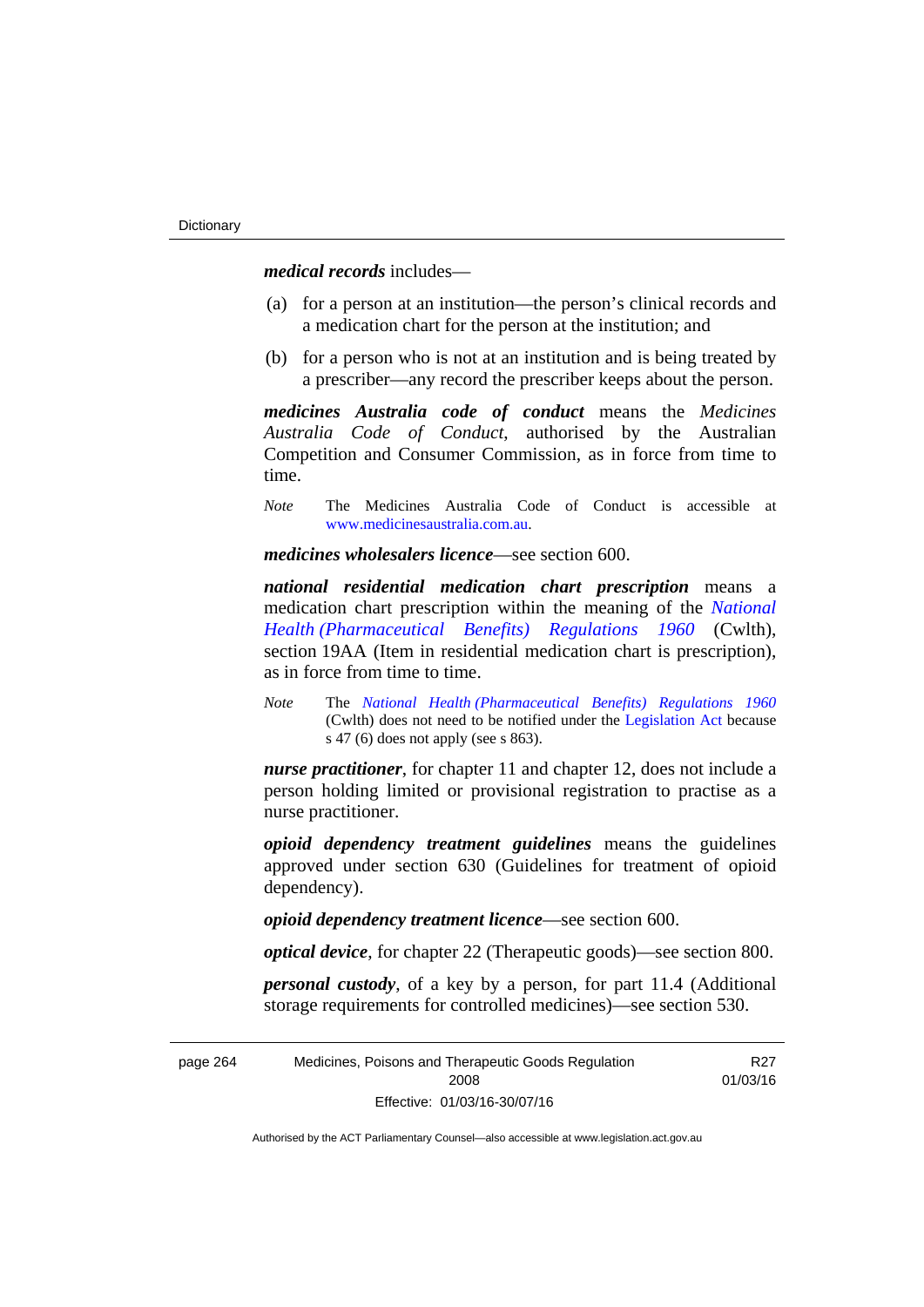*pharmaceutical benefit*—see the *[National Health Act 1953](http://www.comlaw.gov.au/Series/C1953A00095)* (Cwlth), section 84 (1), as in force from time to time.

*Note* The *[National Health Act 1953](http://www.comlaw.gov.au/Series/C1953A00095)* (Cwlth) does not need to be notified under the [Legislation Act](http://www.legislation.act.gov.au/a/2001-14) because s 47 (6) does not apply (see s 863).

*pharmaceutical benefits scheme* means the scheme for the supply of pharmaceutical benefits established under the *[National Health](http://www.comlaw.gov.au/Series/C1953A00095)  [Act 1953](http://www.comlaw.gov.au/Series/C1953A00095)* (Cwlth), part 7.

*pharmacist* does not include an intern pharmacist.

*Note* See the definition of *intern*.

*pharmacy medicines rural communities licence*—see section 600.

*prescribed person*, for chapter 11 (Storage of medicines)—see section 510.

*prescriber*, in relation to a medicine, means a person in relation to whom prescribing the medicine is included in schedule 1, column 3 in relation to the person.

*prescription*, in relation to an optical device, for chapter 22 (Therapeutic Goods)—see section 800.

*Note Prescription*, in relation to a medicine—see the [Act](http://www.legislation.act.gov.au/a/2008-26/default.asp), dictionary.

*primary pack* means the pack in which a regulated substance and its immediate container or immediate wrapper or measure pack are presented for sale or supply.

*Note* This is the same as the definition in the [medicines and poisons standard,](http://www.comlaw.gov.au/Series/F2012L01200) par 1 (l), and is included because of its relationship to the meaning of *manufacturer's pack*. Other terms defined in the standard have the same meaning in this regulation, see the [Act](http://www.legislation.act.gov.au/a/2008-26/default.asp), s 16 (1).

*prohibited substance*, for chapter 21 (Prohibited and schedule 10 substances)—see section 760.

*prohibited substances register* means a register for prohibited substances.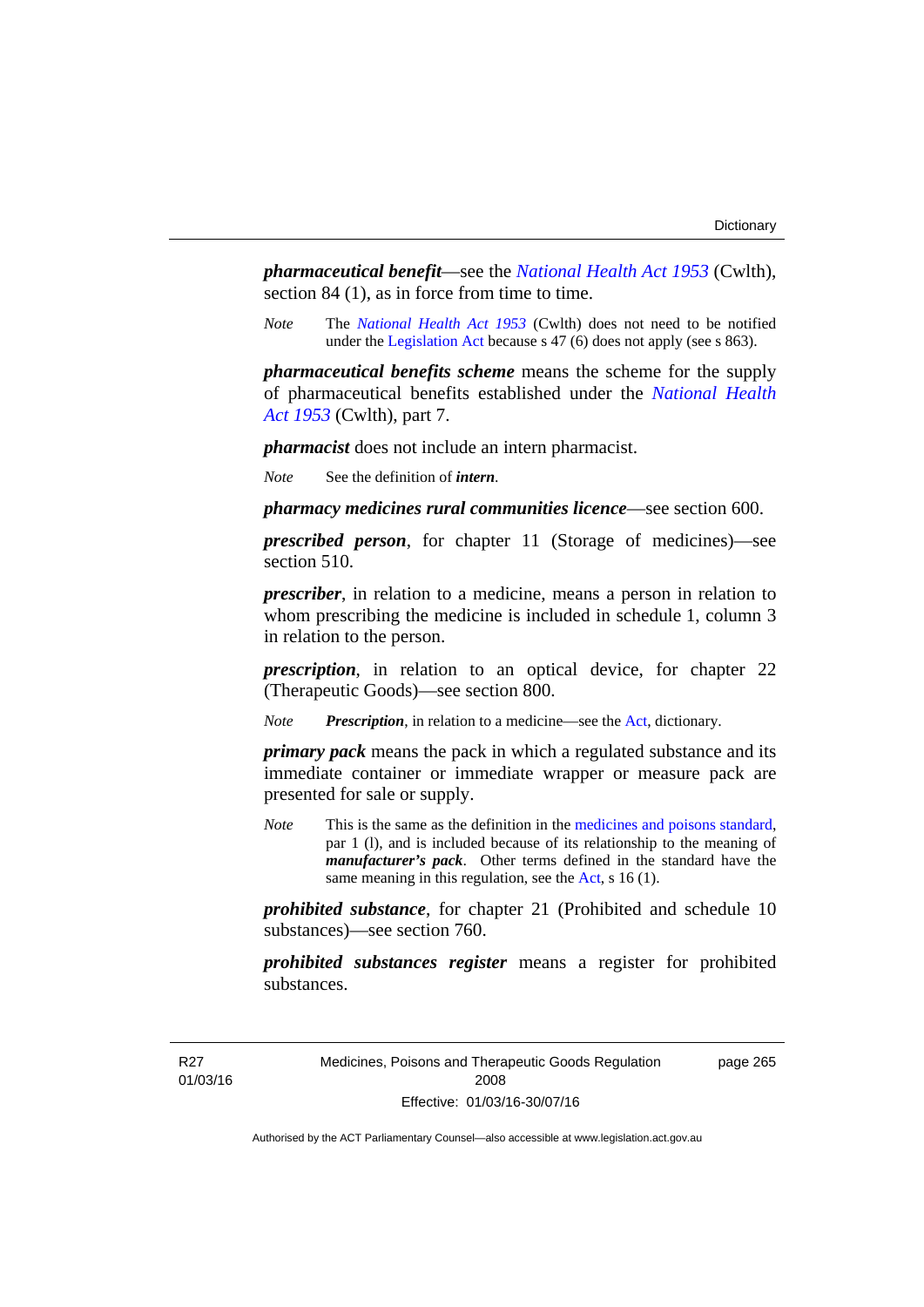*prohibited substances research and education program licence* see section 761.

*pseudoephedrine record*—see section 171 (c).

*recognised research institution*—see the [Act](http://www.legislation.act.gov.au/a/2008-26/default.asp), section 20 (5).

*relevant expiry date*, for a medicine, means—

- (a) if the medicine is from 1 batch—the expiry date for the batch; or
- (b) if the medicine is from more than 1 batch—the expiry date that is closest to the date of dispensing.

## *relevant law*—

- (a) for chapter 16 (Low and moderate harm poisons)—see section 660; and
- (b) for part 19.3 (Packaging and labelling of dangerous poisons) see section 730.

*requisition* includes issue a requisition.

*reviewable decision*, for chapter 23 (Notification and review of decisions)—see section 850.

*retail sale*, for division 4.2.7 (Selling pseudoephedrine by retail) see section 170.

*schedule 1*—a reference to *schedule 1* includes a reference to a provision of the schedule.

## *scientifically qualified person* means—

- (a) a dentist, doctor, pharmacist, or veterinary surgeon; or
- (b) a person who has been awarded a doctorate for scientific studies by the person.
- *Note Dentist*, *doctor*, *pharmacist* and *veterinary surgeon* does not include an intern or trainee (see defs of these terms).

| page 266 | Medicines, Poisons and Therapeutic Goods Regulation |
|----------|-----------------------------------------------------|
|          | 2008                                                |
|          | Effective: 01/03/16-30/07/16                        |

R27 01/03/16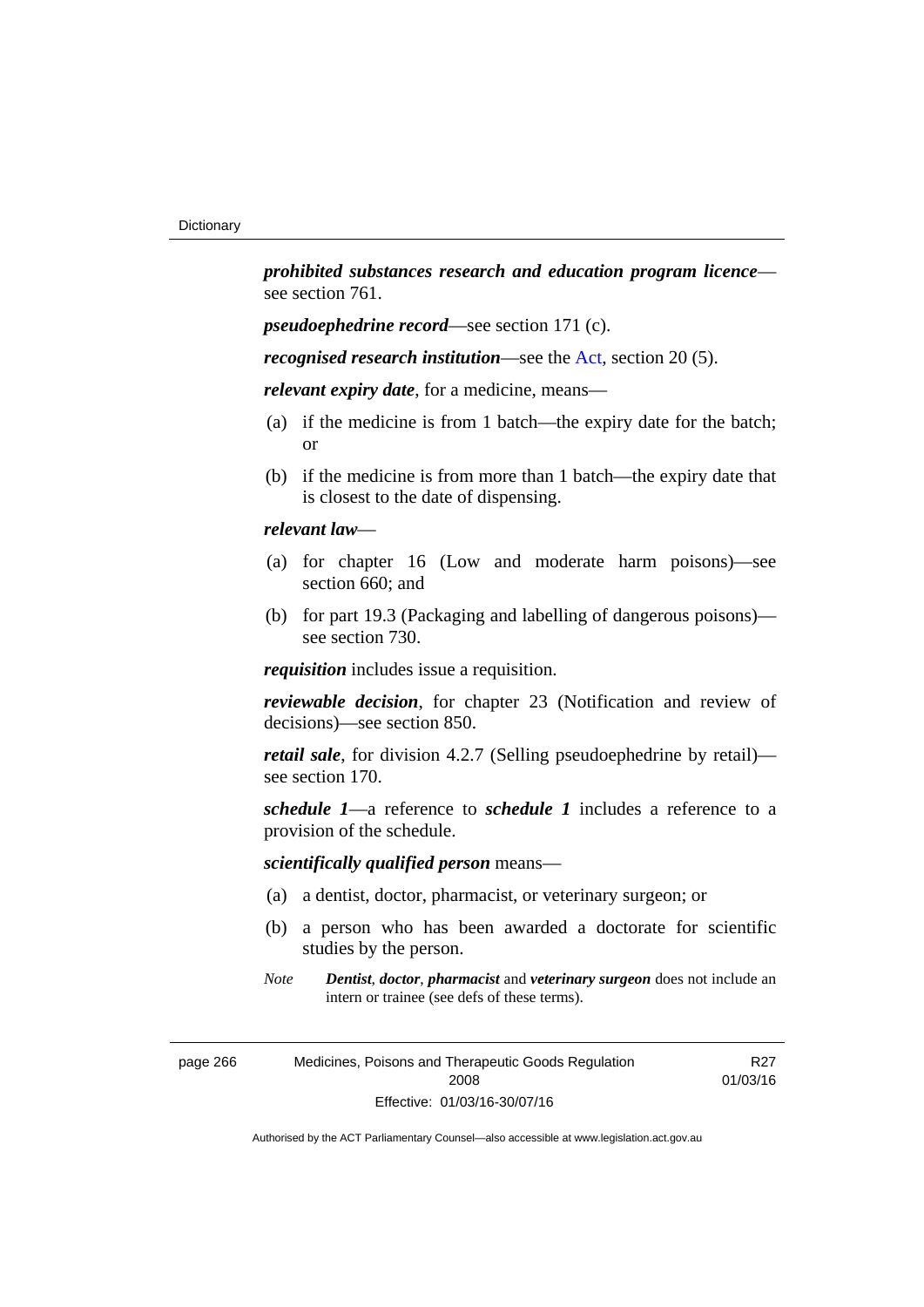*scope of employment* includes scope of engagement as a contractor. *specialist* means—

- (a) a person holding specialist registration to practise in the medical profession under the *[Health Practitioner Regulation](http://www.legislation.act.gov.au/a/db_39269/default.asp)  [National Law \(ACT\)](http://www.legislation.act.gov.au/a/db_39269/default.asp)*; or
- (b) a person holding limited or provisional registration to practise in the medical profession under the *[Health Practitioner](http://www.legislation.act.gov.au/a/db_39269/default.asp)  [Regulation National Law \(ACT\)](http://www.legislation.act.gov.au/a/db_39269/default.asp)*, for the purpose of undertaking a period of supervised practice under the supervision of a person mentioned in paragraph (a), the successful completion of which means that the person is eligible for specialist registration under that Law.

*specialist area*, for a health profession, means a recognised speciality under the *[Health Practitioner Regulation National Law](http://www.legislation.act.gov.au/a/db_39269/default.asp)  [\(ACT\)](http://www.legislation.act.gov.au/a/db_39269/default.asp)*.

*terminal illness*—a person has a *terminal illness* if a specialist diagnoses the person as having a terminal illness and estimates the person's life expectancy to be less than 1 year.

*Note Specialist* includes a doctor training in a specialist area (see def *specialist*).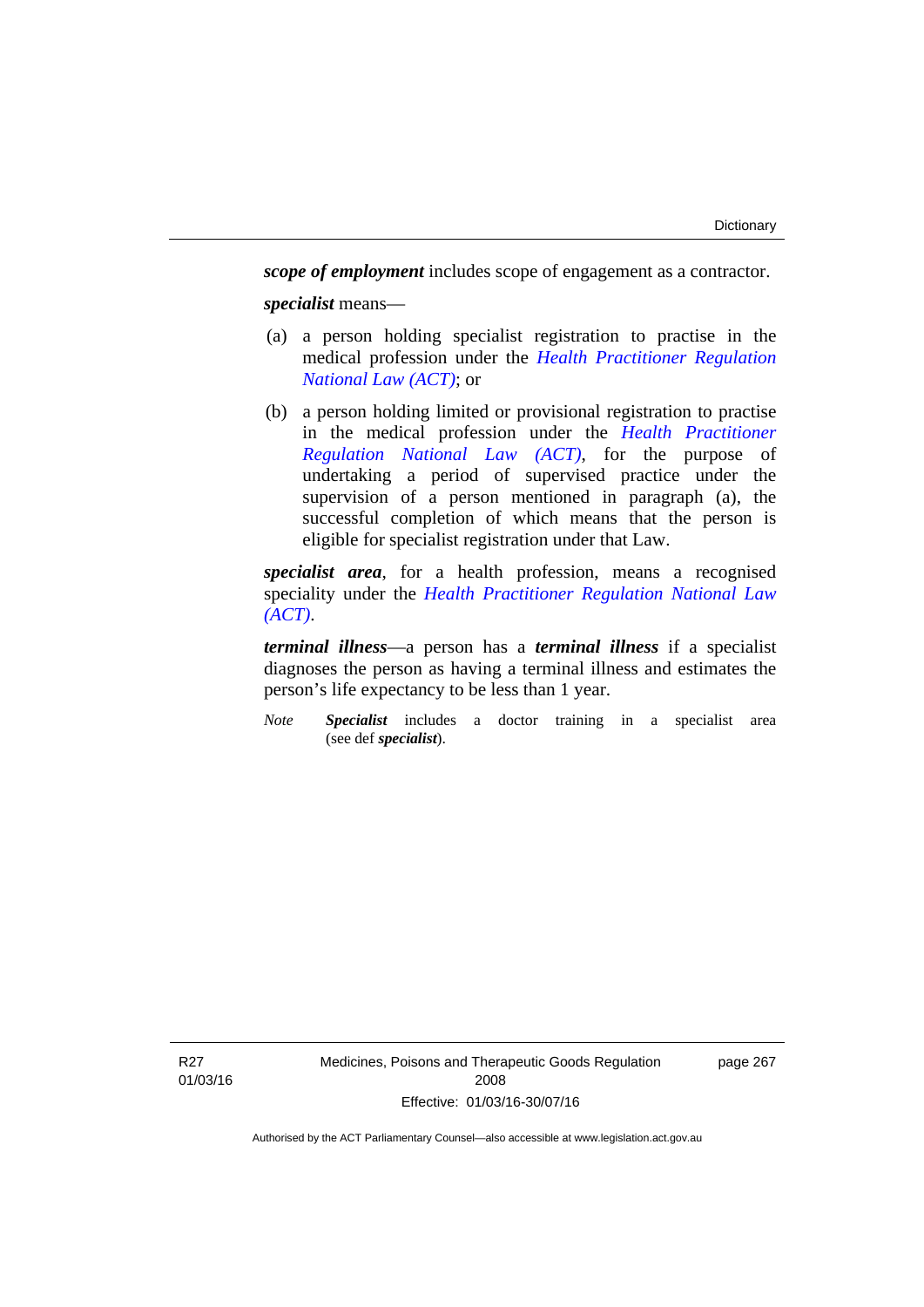#### **Dictionary**

*trainee*, in relation to a health practitioner (other than a doctor or pharmacist), means a person holding limited or provisional registration to practise in a health profession under the *[Health](http://www.legislation.act.gov.au/a/db_39269/default.asp)  [Practitioner Regulation National Law \(ACT\)](http://www.legislation.act.gov.au/a/db_39269/default.asp)* for the purpose of undertaking a period of supervised practice or course of training, or both, to allow the person to be registered to practise without supervision.

#### **Examples—references to trainee**

- trainee dentist
- trainee nurse
- *Note 1* For doctors and pharmacists, see the definition of *intern*.
- *Note 2* An example is part of the regulation, is not exhaustive and may extend, but does not limit, the meaning of the provision in which it appears (see [Legislation Act,](http://www.legislation.act.gov.au/a/2001-14) s 126 and s 132).

*veterinary surgeon* does not include a trainee veterinary surgeon.

*Note* See the definition of *trainee*.

*walk-in centre* means a non-residential facility operated by the Territory for the treatment and care for people with minor illness or injury.

*young detainee*—see the *[Children and Young People Act 2008](http://www.legislation.act.gov.au/a/2008-19)*, section 95.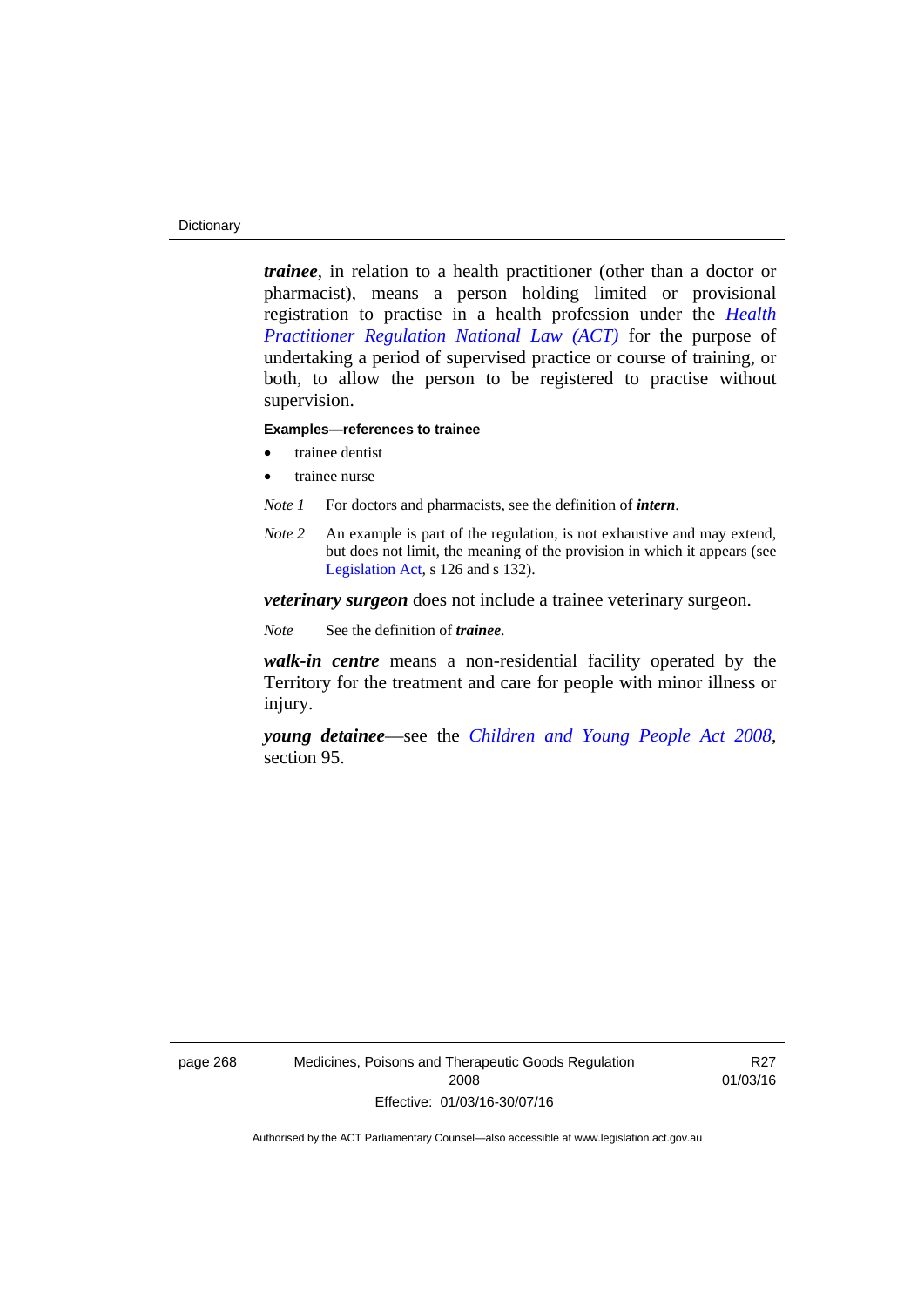# **Endnotes**

# **1 About the endnotes**

Amending and modifying laws are annotated in the legislation history and the amendment history. Current modifications are not included in the republished law but are set out in the endnotes.

Not all editorial amendments made under the *[Legislation Act 2001](http://www.legislation.act.gov.au/a/2001-14)*, part 11.3 are annotated in the amendment history. Full details of any amendments can be obtained from the Parliamentary Counsel's Office.

Uncommenced amending laws are not included in the republished law. The details of these laws are underlined in the legislation history. Uncommenced expiries are underlined in the legislation history and amendment history.

If all the provisions of the law have been renumbered, a table of renumbered provisions gives details of previous and current numbering.

The endnotes also include a table of earlier republications.

| $A = Act$<br>$AF =$ Approved form<br>$am = amended$<br>$amdt = amendment$<br>$AR = Assembly resolution$<br>$ch = chapter$<br>$CN =$ Commencement notice<br>$def = definition$<br>$DI = Disallowable instrument$<br>$dict = dictionary$<br>disallowed = disallowed by the Legislative<br>Assembly<br>$div = division$<br>$exp = expires/expired$<br>$Gaz = gazette$<br>$hdg = heading$<br>$IA = Interpretation Act 1967$<br>$ins = inserted/added$<br>$LA =$ Legislation Act 2001<br>$LR =$ legislation register | NI = Notifiable instrument<br>$o = order$<br>$om = omitted/repealed$<br>$ord = ordinance$<br>$orig = original$<br>par = paragraph/subparagraph<br>$pres = present$<br>$prev = previous$<br>$(\text{prev}) = \text{previously}$<br>$pt = part$<br>$r = rule/subrule$<br>$reloc = relocated$<br>$remum = renumbered$<br>$R[X]$ = Republication No<br>$RI = reissue$<br>$s = section/subsection$<br>$sch = schedule$<br>$sdiv = subdivision$<br>$SL = Subordinate$ law<br>$sub =$ substituted |
|-----------------------------------------------------------------------------------------------------------------------------------------------------------------------------------------------------------------------------------------------------------------------------------------------------------------------------------------------------------------------------------------------------------------------------------------------------------------------------------------------------------------|--------------------------------------------------------------------------------------------------------------------------------------------------------------------------------------------------------------------------------------------------------------------------------------------------------------------------------------------------------------------------------------------------------------------------------------------------------------------------------------------|
|                                                                                                                                                                                                                                                                                                                                                                                                                                                                                                                 |                                                                                                                                                                                                                                                                                                                                                                                                                                                                                            |
| $LRA =$ Legislation (Republication) Act 1996<br>$mod = modified/modification$                                                                                                                                                                                                                                                                                                                                                                                                                                   | $underlining = whole or part not commenced$<br>or to be expired                                                                                                                                                                                                                                                                                                                                                                                                                            |
|                                                                                                                                                                                                                                                                                                                                                                                                                                                                                                                 |                                                                                                                                                                                                                                                                                                                                                                                                                                                                                            |

## **2 Abbreviation key**

R27 01/03/16 Medicines, Poisons and Therapeutic Goods Regulation 2008 Effective: 01/03/16-30/07/16

page 269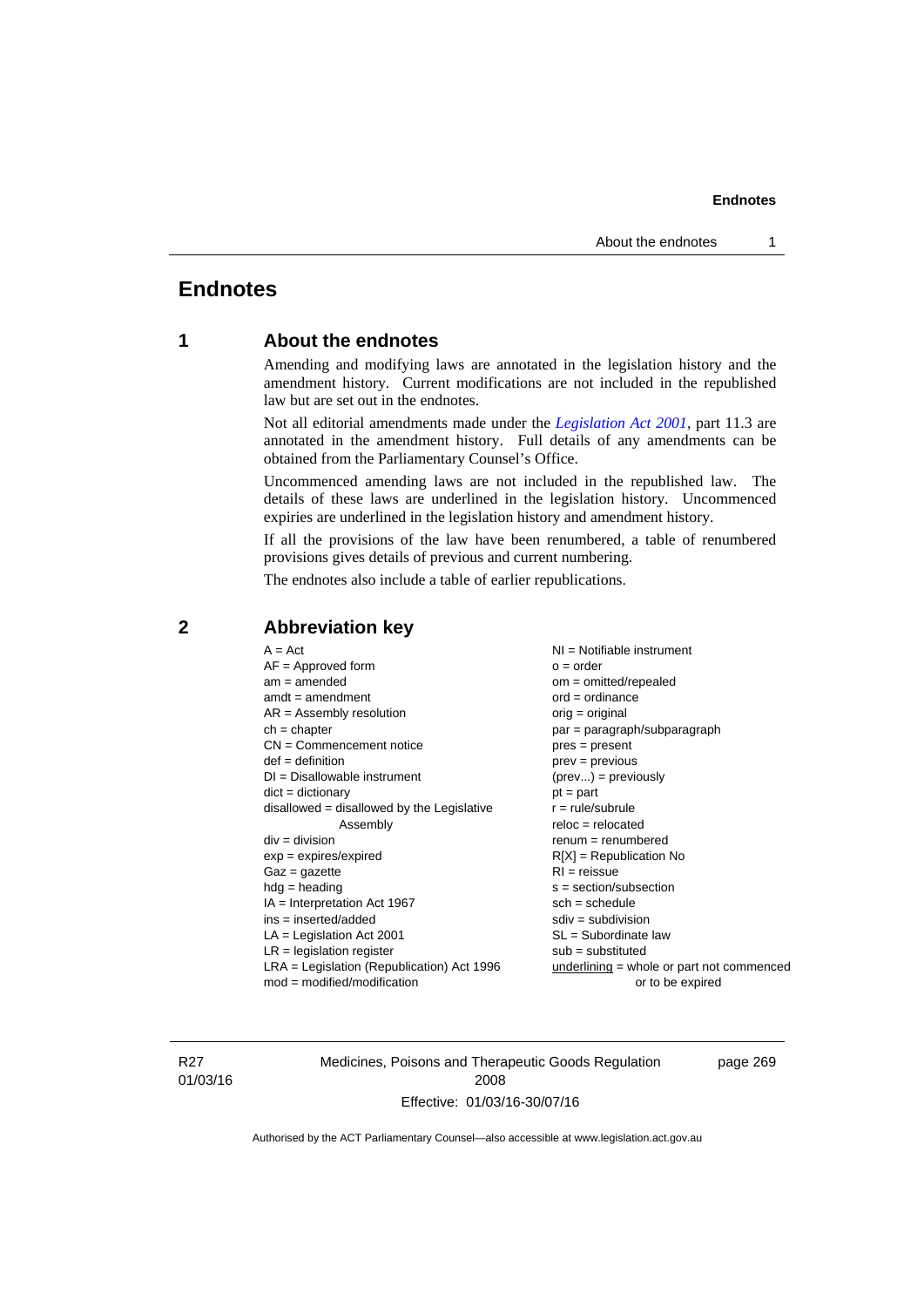| Legislation history<br>-3 |
|---------------------------|
|---------------------------|

## **3 Legislation history**

## **[Medicines, Poisons and Therapeutic Goods Regulation 2008](http://www.legislation.act.gov.au/sl/2008-42) SL2008-42**

notified LR 15 September 2008

s 1, s 2 commenced 15 September 2008 (LA s 75 (1)) remainder commenced 14 February 2009 (s 2 and see [Medicines,](http://www.legislation.act.gov.au/a/2008-26)  [Poisons and Therapeutic Goods Act 2008](http://www.legislation.act.gov.au/a/2008-26) A2008-26, s 2 and LA s 79)

as amended by

## **[Medicines, Poisons and Therapeutic Goods Amendment](http://www.legislation.act.gov.au/sl/2009-27)  [Regulation 2009 \(No 1\)](http://www.legislation.act.gov.au/sl/2009-27) SL2009-27**

notified LR 5 June 2009 s 1, s 2 commenced 5 June 2009 (LA s 75 (1)) remainder commenced 6 June 2009 (s 2)

#### **[Statute Law Amendment Act 2009 \(No 2\)](http://www.legislation.act.gov.au/a/2009-49) A2009-49 sch 3 pt 3.51**

notified LR 26 November 2009 s 1, s 2 commenced 26 November 2009 (LA s 75 (1)) sch 3 pt 3.51 commenced 17 December 2009 (s 2)

#### **[Medicines, Poisons and Therapeutic Goods Amendment](http://www.legislation.act.gov.au/sl/2010-1)  [Regulation 2010 \(No 1\)](http://www.legislation.act.gov.au/sl/2010-1) SL2010-1**

notified LR 21 January 2010 s 1, s 2 commenced 21 January 2010 (LA s 75 (1)) remainder commenced 22 January 2010 (s 2)

### **[Medicines, Poisons and Therapeutic Goods Amendment](http://www.legislation.act.gov.au/sl/2010-2)  [Regulation 2010 \(No 2\)](http://www.legislation.act.gov.au/sl/2010-2) SL2010-2**

notified LR 21 January 2010 s 1, s 2 commenced 21 January 2010 (LA s 75 (1)) remainder commenced 22 January 2010 (s 2)

## **[Health Practitioner Regulation National Law \(ACT\) Act 2010](http://www.legislation.act.gov.au/a/2010-10) A2010-10 sch 2 pt 2.15**

notified LR 31 March 2010 s 1, s 2 commenced 31 March 2010 (LA s 75 (1)) sch 2 pt 2.15 commenced 1 July 2010 (s 2 (1) (a))

page 270 Medicines, Poisons and Therapeutic Goods Regulation 2008 Effective: 01/03/16-30/07/16

R27 01/03/16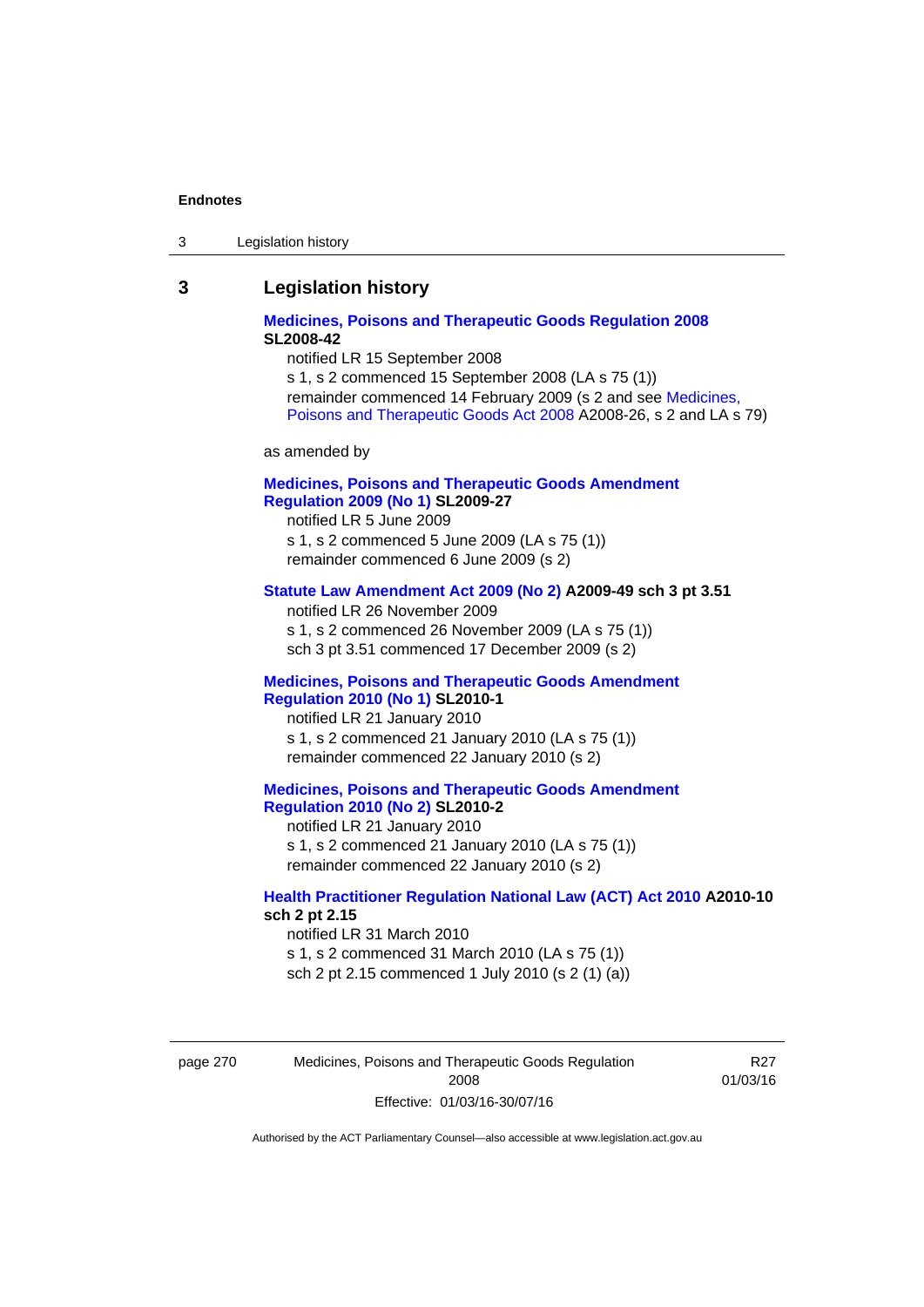|  | Legislation history |  |
|--|---------------------|--|
|--|---------------------|--|

## **[Medicines, Poisons and Therapeutic Goods Amendment](http://www.legislation.act.gov.au/sl/2010-16)  [Regulation 2010 \(No 3\)](http://www.legislation.act.gov.au/sl/2010-16) SL2010-16**

notified LR 10 May 2010

s 1, s 2 commenced 10 May 2010 (LA s 75 (1)) sch 1 commenced 1 July 2010 (s 2 (2) and see [Health Practitioner](http://www.legislation.act.gov.au/a/2010-10)  [Regulation National Law \(ACT\) Act 2010](http://www.legislation.act.gov.au/a/2010-10) A2010-10 s 2 (1) (a)) remainder commenced 11 May 2010 (s 2 (1))

#### **[Medicines, Poisons and Therapeutic Goods Amendment](http://www.legislation.act.gov.au/sl/2010-20)  [Regulation 2010 \(No 4\)](http://www.legislation.act.gov.au/sl/2010-20) SL2010-20**

notified LR 3 June 2010 s 1, s 2 commenced 3 June 2010 (LA s 75 (1)) remainder commenced 1 July 2010 (s 2 and see [Health Practitioner](http://www.legislation.act.gov.au/a/2010-10)  [Regulation National Law \(ACT\) Act 2010](http://www.legislation.act.gov.au/a/2010-10) A2010-10 s 2 (1) (a))

### **[Liquor \(Consequential Amendments\) Act 2010](http://www.legislation.act.gov.au/a/2010-43) A2010-43 sch 1 pt 1.14**

notified LR 8 November 2010 s 1, s 2 commenced 8 November 2010 (LA s 75 (1)) sch 1 pt 1.14 commenced 1 December 2010 (s 2 (4) and see [Liquor Act 2010](http://www.legislation.act.gov.au/a/2010-35) A2010-35, s 2 (3) (as am by [A2010-43](http://www.legislation.act.gov.au/a/2010-43) amdt 1.19) and [CN2010-14](http://www.legislation.act.gov.au/cn/2010-14/default.asp))

#### **[Medicines, Poisons and Therapeutic Goods Amendment](http://www.legislation.act.gov.au/sl/2010-45)  [Regulation 2010 \(No 5\)](http://www.legislation.act.gov.au/sl/2010-45) SL2010-45**

notified LR 22 November 2010 s 1, s 2 commenced 22 November 2010 (LA s 75 (1)) remainder commenced 23 November 2010 (s 2)

#### **[Justice and Community Safety Legislation Amendment Act 2010](http://www.legislation.act.gov.au/a/2010-50)  [\(No 4\)](http://www.legislation.act.gov.au/a/2010-50) A2010-50 sch 1 pt 1.6**

notified LR 14 December 2010 s 1, s 2 commenced 14 December 2010 (LA s 75 (1)) sch 1 pt 1.6 commenced 21 December 2010 (s 2 (1))

### **[Statute Law Amendment Act 2011 \(No 3\)](http://www.legislation.act.gov.au/a/2011-52) A2011-52 sch 1 pt 1.5**  notified LR 28 November 2011

s 1, s 2 commenced 28 November 2011 (LA s 75 (1))

sch 1 pt 1.5 commenced 12 December 2011 (s 2)

R27 01/03/16 Medicines, Poisons and Therapeutic Goods Regulation 2008 Effective: 01/03/16-30/07/16

page 271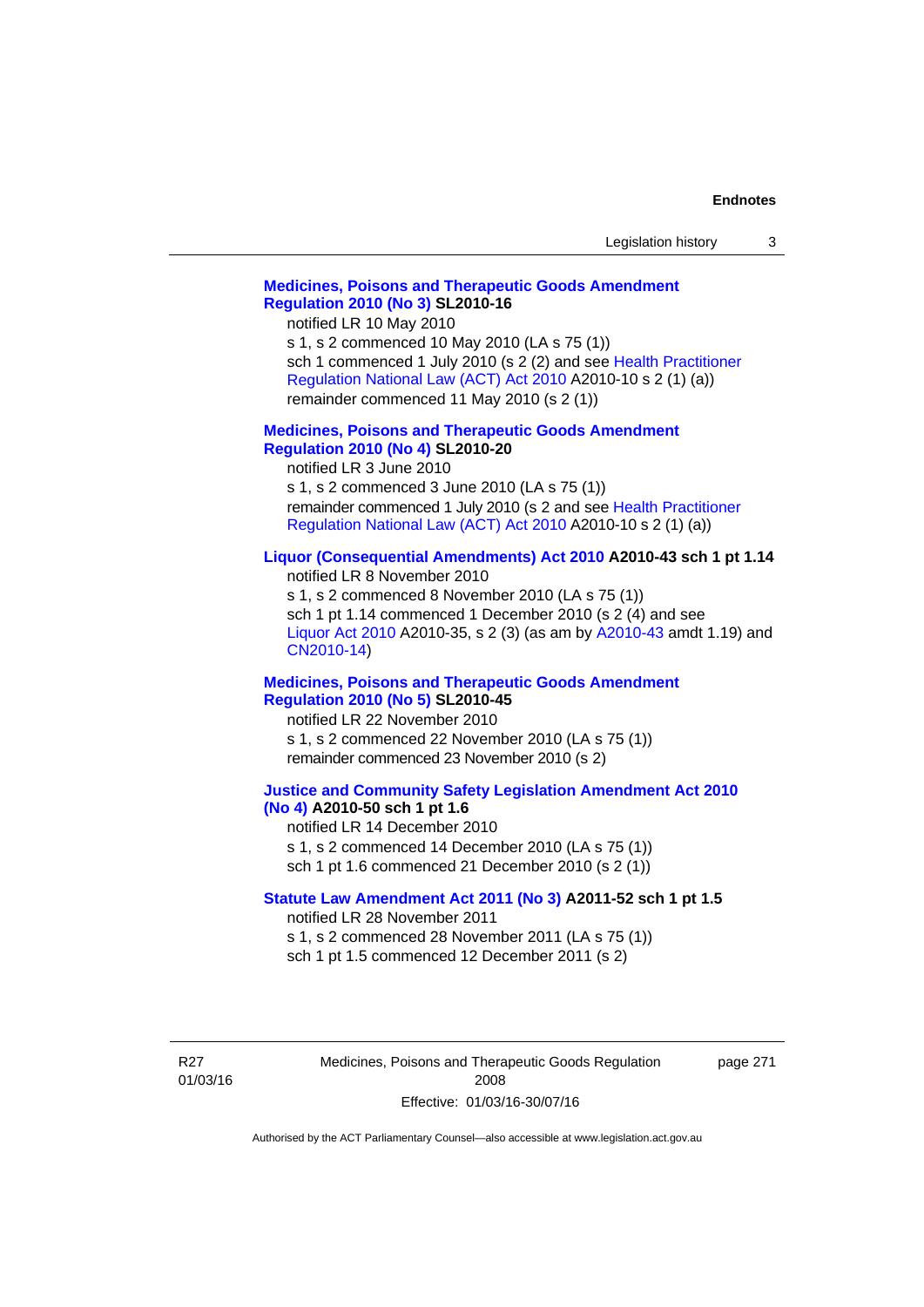| -3 | Legislation history |  |
|----|---------------------|--|
|----|---------------------|--|

**[Medicines, Poisons and Therapeutic Goods Amendment](http://www.legislation.act.gov.au/sl/2012-5)  [Regulation 2012 \(No 1\)](http://www.legislation.act.gov.au/sl/2012-5) SL2012-5**  notified LR 9 February 2012 s 1, s 2 commenced 9 February 2012 (LA s 75 (1)) remainder commenced 10 February 2012 (s 2) **[Medicines, Poisons and Therapeutic Goods \(Prescribing](http://www.legislation.act.gov.au/sl/2012-34)  [Authorisation—Optometrists\) Amendment Regulation 2012 \(No 1\)](http://www.legislation.act.gov.au/sl/2012-34) SL2012-34**  notified LR 2 August 2012 s 1, s 2 commenced 2 August 2012 (LA s 75 (1)) remainder commenced 3 August 2012 (s 2) **[Medicines, Poisons and Therapeutic Goods \(Kava Exemption\)](http://www.legislation.act.gov.au/sl/2013-1/default.asp)  [Amendment Regulation 2013 \(No 1\)](http://www.legislation.act.gov.au/sl/2013-1/default.asp) SL2013-1**  notified LR 25 January 2013 s 1, s 2 commenced 25 January 2013 (LA s 75 (1)) remainder commenced 26 January 2013 (s 2) **[Medicines, Poisons and Therapeutic Goods Amendment](http://www.legislation.act.gov.au/sl/2013-24/default.asp)  [Regulation 2013 \(No 1\)](http://www.legislation.act.gov.au/sl/2013-24/default.asp) SL2013-24**  notified LR 29 August 2013 s 1, s 2 commenced 29 August 2013 (LA s 75 (1)) remainder commenced 1 September 2013 (s 2) **[Medicines, Poisons and Therapeutic Goods Amendment](http://www.legislation.act.gov.au/sl/2013-28)  [Regulation 2013 \(No 2\)](http://www.legislation.act.gov.au/sl/2013-28) SL2013-28**  notified LR 4 November 2013 s 1, s 2 commenced 4 November 2013 (LA s 75 (1)) remainder commenced 5 November 2013 (s 2) **[Statute Law Amendment Act 2013 \(No 2\)](http://www.legislation.act.gov.au/a/2013-44) A2013-44 sch 1 pt 1.3**  notified LR 11 November 2013 s 1, s 2 commenced 11 November 2013 (LA s 75 (1)) sch 1 pt 1.3 commenced 25 November 2013 (s 2)

page 272 Medicines, Poisons and Therapeutic Goods Regulation 2008 Effective: 01/03/16-30/07/16

R27 01/03/16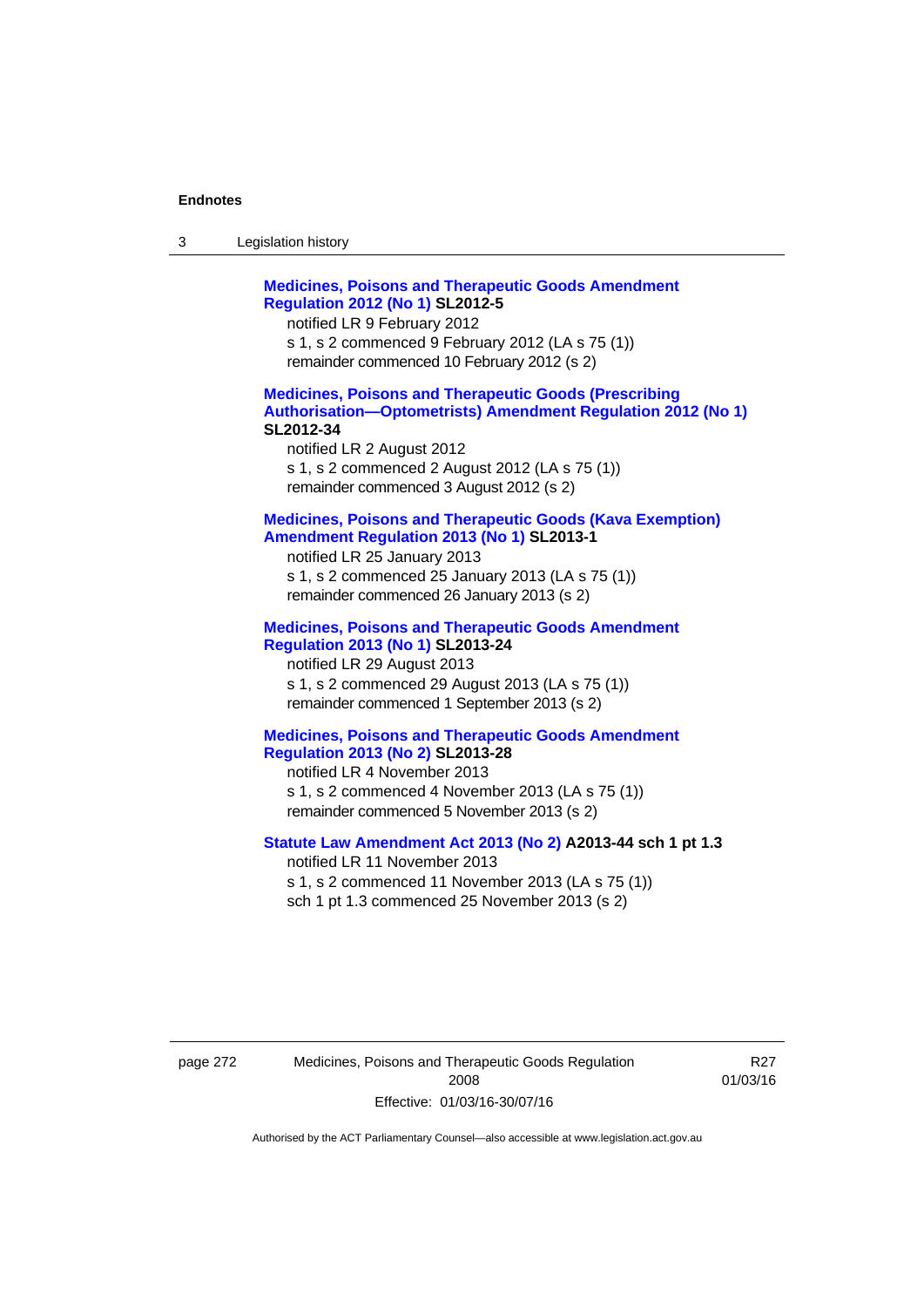| Legislation history<br>3                                                                                                                                                                                                                                                                                             |
|----------------------------------------------------------------------------------------------------------------------------------------------------------------------------------------------------------------------------------------------------------------------------------------------------------------------|
| <b>Medicines, Poisons and Therapeutic Goods Amendment</b><br><b>Regulation 2014 (No 1) SL2014-23</b><br>notified LR 25 September 2014<br>s 1, s 2 commenced 25 September 2014 (LA s 75 (1))<br>s 11 commenced 1 October 2014 (s 2 (2))<br>remainder commenced 26 September 2014 (s 2 (1))                            |
| <b>Medicines, Poisons and Therapeutic Goods Amendment</b><br><b>Regulation 2014 (No 2) SL2014-26</b><br>notified LR 22 October 2014<br>s 1, s 2 commenced 22 October 2014 (LA s 75 (1))<br>remainder commenced 23 October 2014 (s 2)                                                                                 |
| <b>Medicines, Poisons and Therapeutic Goods Amendment</b><br><b>Regulation 2015 (No 1) SL2015-19</b><br>notified LR 21 May 2015<br>s 1, s 2 commenced 21 May 2015 (LA s 75 (1))<br>s 5 commenced 21 July 2015 (s 2 (2))<br>remainder commenced 22 May 2015 (s 2 (1))                                                 |
| Veterinary Surgeons Act 2015 A2015-29 sch 2 pt 2.10<br>notified LR 20 August 2015<br>s 1, s 2 commenced 20 August 2015 (LA s 75 (1))<br>sch 2 pt 2.10 commenced 1 December 2015 (s 2 (1) and CN2015-22)                                                                                                              |
| Mental Health Act 2015 A2015-38 sch 2 pt 2.4 div 2.4.11<br>notified LR 7 October 2015<br>s 1, s 2 commenced 7 October 2015 (LA s 75 (1))<br>sch 2 pt 2.4 div 2.4.11 commenced 1 March 2016 (s 2 (1) and see<br>Mental Health (Treatment and Care) Amendment Act 2014 A2014-51,<br>s 2 (as am by A2015-38 amdt 2.54)) |
| <b>Medicines, Poisons and Therapeutic Goods Amendment</b><br><b>Regulation 2015 (No 2) SL2015-36</b><br>notified LR 23 November 2015<br>s 1, s 2 commenced 23 November 2015 (LA s 75 (1))<br>remainder commenced 24 November 2015 (s 2)                                                                              |
| Medicines, Poisons and Therapeutic Goods Regulation<br>page 273<br>2008<br>Effective: 01/03/16-30/07/16                                                                                                                                                                                                              |

Authorised by the ACT Parliamentary Counsel—also accessible at www.legislation.act.gov.au

R27 01/03/16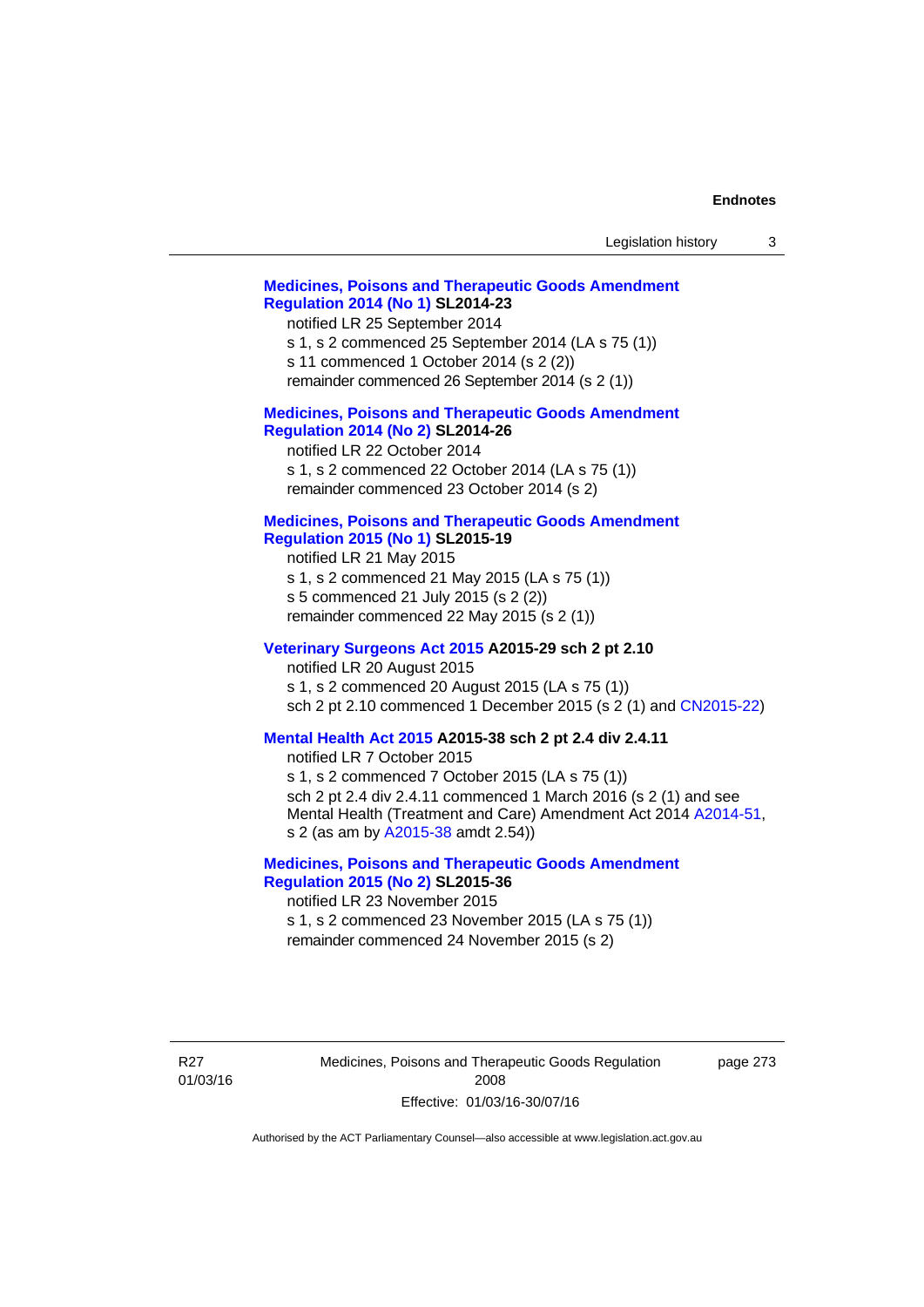3 Legislation history

**[Statute Law Amendment Act 2015 \(No 2\)](http://www.legislation.act.gov.au/a/2015-50) A2015-50 sch 1 pt 1.3, sch 3 pt 3.24** 

notified LR 25 November 2015 s 1, s 2 commenced 25 November 2015 (LA s 75 (1)) sch 1 pt 1.3, sch 3 pt 3.24 commenced 9 December 2015 (s 2)

**[Medicines, Poisons and Therapeutic Goods Amendment](http://www.legislation.act.gov.au/sl/2016-5)  [Regulation 2016 \(No 1\)](http://www.legislation.act.gov.au/sl/2016-5) SL2016-5**  notified LR 29 February 2016

s 1, s 2 commenced 29 February 2016 (LA s 75 (1)) remainder commenced 1 March 2016 (s 2)

page 274 Medicines, Poisons and Therapeutic Goods Regulation 2008 Effective: 01/03/16-30/07/16

R27 01/03/16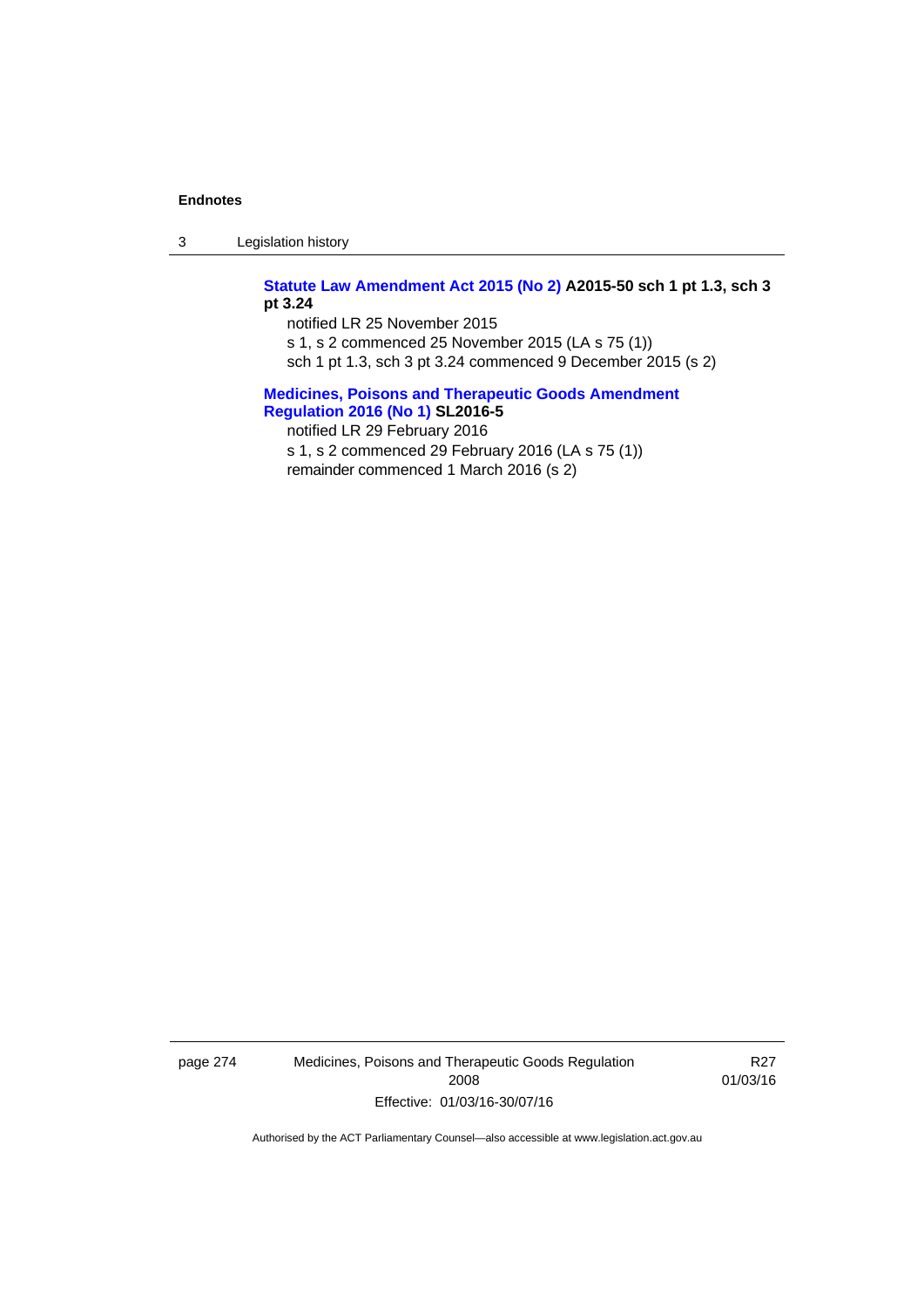# **4 Amendment history Commencement**  s 2 om LA s 89 (4) **Dictionary**  s 3 am [A2015-29](http://www.legislation.act.gov.au/a/2015-29) amdt 2.73 **General overview of authorisations for medicines**  s 10 am [A2010-10](http://www.legislation.act.gov.au/a/2010-10) amdt 2.85 **Overview of medicines authorisations under this regulation**  s 11 am [SL2010-2](http://www.legislation.act.gov.au/sl/2010-2) s 4; pars renum R4 LA; [SL2013-28](http://www.legislation.act.gov.au/sl/2013-28) s 4; pars renum R17 LA; [SL2014-23](http://www.legislation.act.gov.au/sl/2014-23) s 11; [SL2015-19](http://www.legislation.act.gov.au/sl/2015-19) s 4; [SL2016-5](http://www.legislation.act.gov.au/sl/2016-5) s 4; pars renum R27 LA **General overview of authorisation conditions for medicines**  s 12  $\frac{12}{12}$  am SI  $\frac{2012-34}{54}$  s 4 **Relationship with registration laws**  pt 2.2 hdg sub  $A2010-10$  amdt 2.86 **Medicines authorisations subject to Health Practitioner Regulation National Law (ACT) restrictions**  s 20 sub [A2010-10](http://www.legislation.act.gov.au/a/2010-10) amdt 2.86 am [A2015-29](http://www.legislation.act.gov.au/a/2015-29) amdt 2.74 **Medicines authorisations subject to Veterinary Surgeons Act 2015 restrictions**  s 21 ins [A2010-10](http://www.legislation.act.gov.au/a/2010-10) amdt 2.86 sub [A2015-29](http://www.legislation.act.gov.au/a/2015-29) amdt 2.75 **Authorisation under sch 1 to prescribe medicines—Act, s 40 (1) (b), (2) (b) and (3) (b)**  am [SL2010-45](http://www.legislation.act.gov.au/sl/2010-45) s 4 **Authorisation conditions for prescribing medicines—Act, s 44 (1) (b) and (2) (b)**  s 31 **am [SL2013-28](http://www.legislation.act.gov.au/sl/2013-28) ss 5-7; pars renum R17 LA Particulars for prescriptions**  s 41 **am [SL2010-1](http://www.legislation.act.gov.au/sl/2010-1) s 4; [SL2010-45](http://www.legislation.act.gov.au/sl/2010-45) s 5; pars renum R8 LA;** [SL2013–28](http://www.legislation.act.gov.au/sl/2013-28) s 8; ss renum R17 LA **Standing orders for walk-in centre**  div 3.4.3 hdg ins [SL2010-2](http://www.legislation.act.gov.au/sl/2010-2) s 5 **Authorisation of CHO to issue standing orders for supply and administration of medicines at walk-in centre—Act, s 42 (b)**  s 77 ins [SL2010-2](http://www.legislation.act.gov.au/sl/2010-2) s 5

R27 01/03/16 Medicines, Poisons and Therapeutic Goods Regulation 2008 Effective: 01/03/16-30/07/16

page 275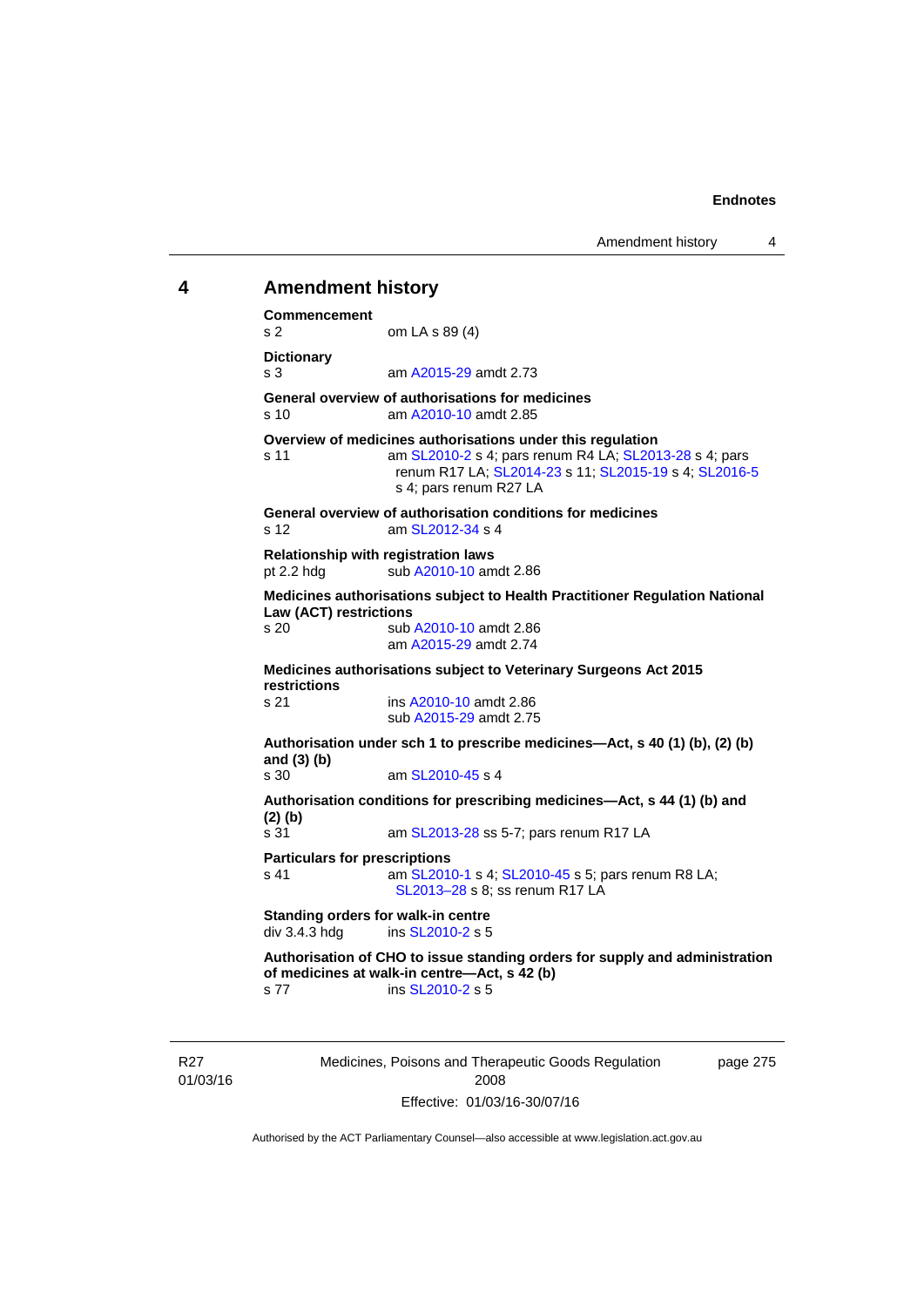| $\boldsymbol{\Lambda}$ | Amendment history |
|------------------------|-------------------|
|------------------------|-------------------|

**Particulars for CHO standing orders for supply and administration of medicines at walk-in centre**  s 78 ins [SL2010-2](http://www.legislation.act.gov.au/sl/2010-2) s 5 **Information for CHO about controlled medicines supplied on supply authorities—Act, s 31 (1) (b) and (4), def** *required information*  s 81 am [SL2015-19](http://www.legislation.act.gov.au/sl/2015-19) s 5 **Overview of supply authorisations for medicines**  s 100 am SL2013-28 s 9; pars renum R17 LA **Authorisation under sch 1 to supply medicines—Act, s 26 (1) (b) and (2) (b)**  s 110 am [A2010-10](http://www.legislation.act.gov.au/a/2010-10) amdt 2.87; [A2013-44](http://www.legislation.act.gov.au/a/2013-44) amdt 1.31 **Authorisation conditions for dispensing medicines—Act, s 44 (1) (b) and (2) (b)**  s 120 am [SL2013–28](http://www.legislation.act.gov.au/sl/2013-28) s 10 **How medicines are dispensed**  s 121 am [A2010-10](http://www.legislation.act.gov.au/a/2010-10) amdt 2.88, amdt 2.89; [A2015-50](http://www.legislation.act.gov.au/a/2015-50) amdt 3.126 **Labelling dispensed medicines—Act, s 60 (1) (c) (i) and (2) (c) (i)**  s 123 am [SL2010-45](http://www.legislation.act.gov.au/sl/2010-45) s 6; pars renum R8 LA **Marking dispensed prescriptions**  s 124 am [SL2013–28](http://www.legislation.act.gov.au/sl/2013-28) s 11, s 12 **Labelling medicines supplied during consultations**  s 161 **am [SL2010-45](http://www.legislation.act.gov.au/sl/2010-45) s 7; pars renum R8 LA Required information for pseudoephedrine sales records**  s 173 am [A2010-43](http://www.legislation.act.gov.au/a/2010-43) amdt 1.57 **Authorisation to supply certain medicines without prescription—continued dispensing**  pt 4.3A ins [SL2013–28](http://www.legislation.act.gov.au/sl/2013-28) s 13 **Authorisation to supply certain medicines without prescription by approved pharmacist––Act, s 185 (1) (g)**  s 255 ins [SL2013–28](http://www.legislation.act.gov.au/sl/2013-28) s 13 **Labelling certain medicines supplied without prescription by approved pharmacist––Act, s 185 (1) (j)**  s 256 ins [SL2013–28](http://www.legislation.act.gov.au/sl/2013-28) s 13 **Conditions for wholesalers supplying medicines under corresponding laws—Act, s 20 (4) (c)**  s 270 am [SL2014-23](http://www.legislation.act.gov.au/sl/2014-23) s 4, s 5 **Authorisation for pharmacist and intern pharmacist to administer vaccine without prescription—Act, s 37 (1) (b)**  s 352 ins [SL2016-5](http://www.legislation.act.gov.au/sl/2016-5) s 5

page 276 Medicines, Poisons and Therapeutic Goods Regulation 2008 Effective: 01/03/16-30/07/16

R27 01/03/16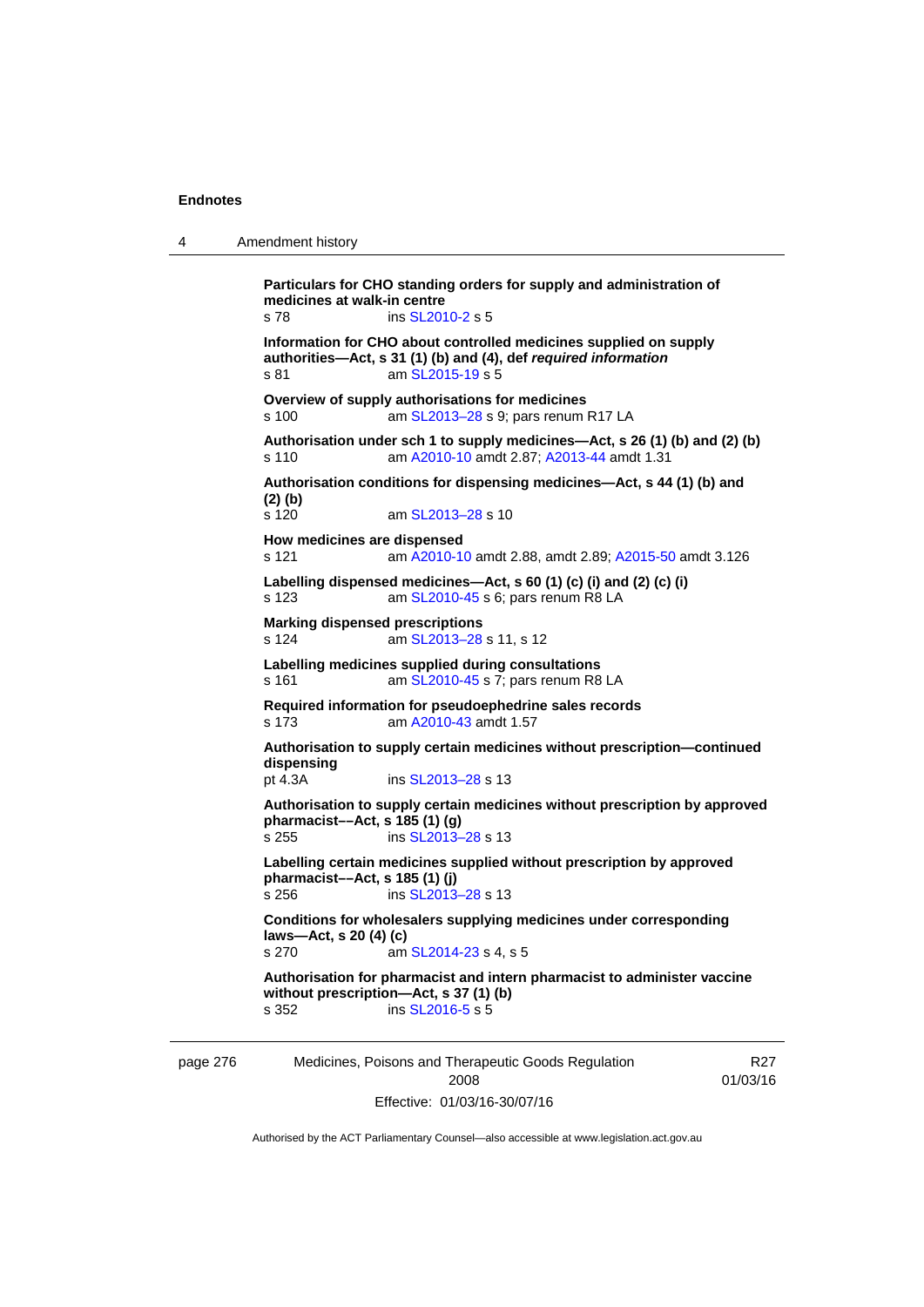```
Medicines, Poisons and Therapeutic Goods Regulation 
                                                                page 277 
Authorisation for self-administration etc of medicines—Act, s 37 (2) (b) 
and (3) (b) 
s 360 am SL2010-45 s 8 
Authorisations to deliver medicines under supply authorities—Act, 
s 26 (1) (b), (2) (b), s 35 (1) (b), (2) (b) and s 36 (b) 
s 400 am A2010-10 amdts 2.90-2.92; A2015-29 amdts 2.76-2.78 
Authorisation conditions for medicines wholesalers licences—Act, 
s 44 (1) (b) and (2) (b)<br>s 461 am
                  SL2014-23 s 6, s 7
Authorisations for endorsed health practitioners 
pt 9.6 hdg ins SL2015-19 s 6 
Authorisations for endorsed health practitioners—Act, s 20 (1) (d) 
s 490 ins SL2015-19 s 6 
When pharmacy medicines and pharmacist only medicines to be supplied in 
manufacturer's packs—Act, s 59 (1) (c) (i) and (2) (c) (i) 
s 500 am A2010-10 amdt 2.93; A2015-29 amdts 2.79-2.81 
Packaging of supplied manufacturer's packs of medicines—Act, s 59 (1) (c) 
(i) and (2) (c) (i) 
s 501 am A2015-50 amdt 1.10
Labelling of supplied manufacturer's packs of medicines—Act, s 60 (1) (c) (i) 
and (2) (c) (i) 
s 502 am A2015-50 amdt 1.11
Meaning of prescribed person—ch 11 
s 510 am SL2010-16 s 4, s 5, amdt 1.1; SL2010-45 s 9 
Storage of controlled medicines for certain health-related occupations—Act, 
s 61 (b) and (c) 
s 532 am SL2010-16 s 6, s 7, amdt 1.1 
Storage of controlled medicines by certain other prescribed people—
Act, s 61 (b) and (c) 
s 533 am SL2010-16 s 8 
Keeping of controlled medicines registers by certain people—Act, s 48 (a) 
and s 50 (1) (b) and (2) (b) 
s 540 table 540 am SL2010-16 s 9 
Keeping of controlled medicines registers by first-aid kit holders—Act, 
s 48 (a) and s 50 (1) (b) and (2) (b) 
s 541 SL2010-16 s 10, s 11, amdt 1.1
Prescribed witnesses for administration of controlled medicines—Act, 
s 53 (a) and (b) 
s 544 am SL2010-20 s 4
```
Authorised by the ACT Parliamentary Counsel—also accessible at www.legislation.act.gov.au

2008 Effective: 01/03/16-30/07/16

R27 01/03/16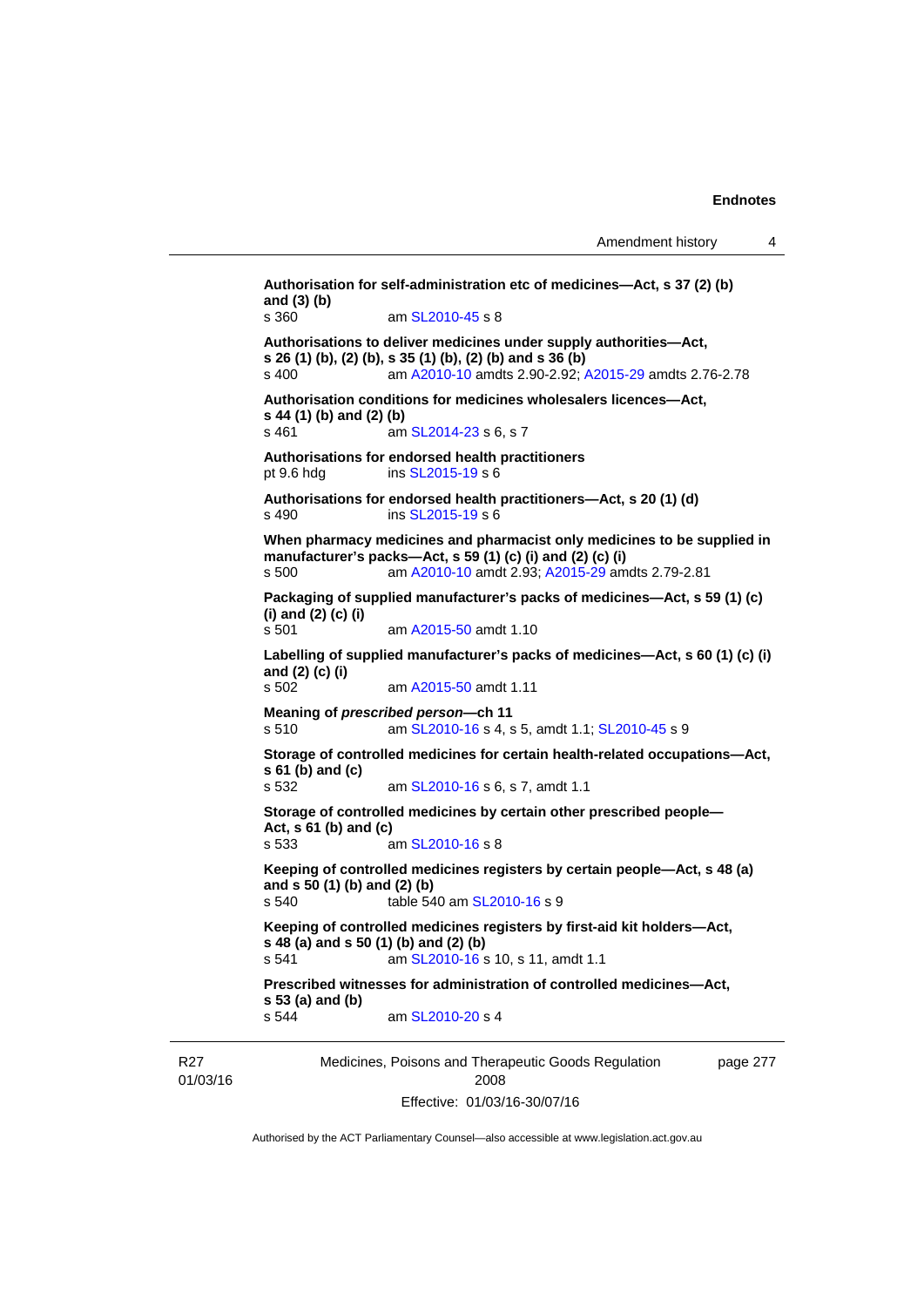| 4        | Amendment history                                                                                                                                                                                        |  |  |  |  |
|----------|----------------------------------------------------------------------------------------------------------------------------------------------------------------------------------------------------------|--|--|--|--|
|          | Standing interim approval to prescribe buprenorphine and methadone for<br>patients of certain institutions<br>s 557 hdg<br>sub SL2010-1 s 5<br>s 557<br>am SL2010-1 s 6; pars renum R4 LA; SL2014-26 s 4 |  |  |  |  |
|          | Restrictions on CHO power to approve applications for approvals<br>am SL2010-1 s 7; SL2014-26 s 5<br>s 563                                                                                               |  |  |  |  |
|          | Medicines advisory committee-referred applications and review of<br>unfavourable CHO decisions<br>s 566<br>am SL2014-26 s 6                                                                              |  |  |  |  |
|          | Amendment and revocation of controlled medicines approvals<br>am SL2014-26 s 7<br>s 567                                                                                                                  |  |  |  |  |
|          | Application for review of amendment and revocation on CHO initiative<br>am SL2014-26 s 8<br>s 568                                                                                                        |  |  |  |  |
|          | Medicines advisory committee-review of amendment or revocation on CHO<br>initiative<br>s 569<br>am SL2014-26 s 9                                                                                         |  |  |  |  |
|          | <b>Conditional controlled medicines approvals</b><br>am SL2014-26 s 10<br>s 570                                                                                                                          |  |  |  |  |
|          | Medicines advisory committee-recommendations to CHO<br>s 573 hdg<br>sub SL2014-26 s 11<br>s 573<br>am SL2014-26 s 12, s 13                                                                               |  |  |  |  |
|          | Guidelines for CHO decisions on applications<br>sub SL2014-26 s 14<br>s 574                                                                                                                              |  |  |  |  |
|          | Medicines advisory committee-review of CHO decisions to refuse<br>endorsements to treat drug-dependency<br>s 584<br>am SL2014-26 s 15                                                                    |  |  |  |  |
|          | <b>First-aid kit licences</b><br>pt 14.3 hdg<br>note am A2010-10 amdt 2.104; A2015-29 amdt 2.82                                                                                                          |  |  |  |  |
|          | Additional information for first-aid kit licences-Act, s 88 (1) (k)<br>s 612<br>am A2009-49 amdt 3.121                                                                                                   |  |  |  |  |
|          | Medicines advisory committee-membership<br>s 635<br>am SL2014-26 ss 16-19; ss and pars renum R21 LA                                                                                                      |  |  |  |  |
|          | Medicines advisory committee-quorum<br>am SL2014-26 s 20<br>s 640                                                                                                                                        |  |  |  |  |
|          | Medicines advisory committee-disclosure of interests by members<br>s 643<br>am SL2014-26 s 21, s 22                                                                                                      |  |  |  |  |
|          | Medicines advisory committee-ending appointments<br>am A2011-52 amdt 1.8; SL2014-26 s 23; pars renum R21 LA<br>s 644                                                                                     |  |  |  |  |
| page 278 | Medicines, Poisons and Therapeutic Goods Regulation<br>R27<br>2008<br>01/03/16<br>Effective: 01/03/16-30/07/16                                                                                           |  |  |  |  |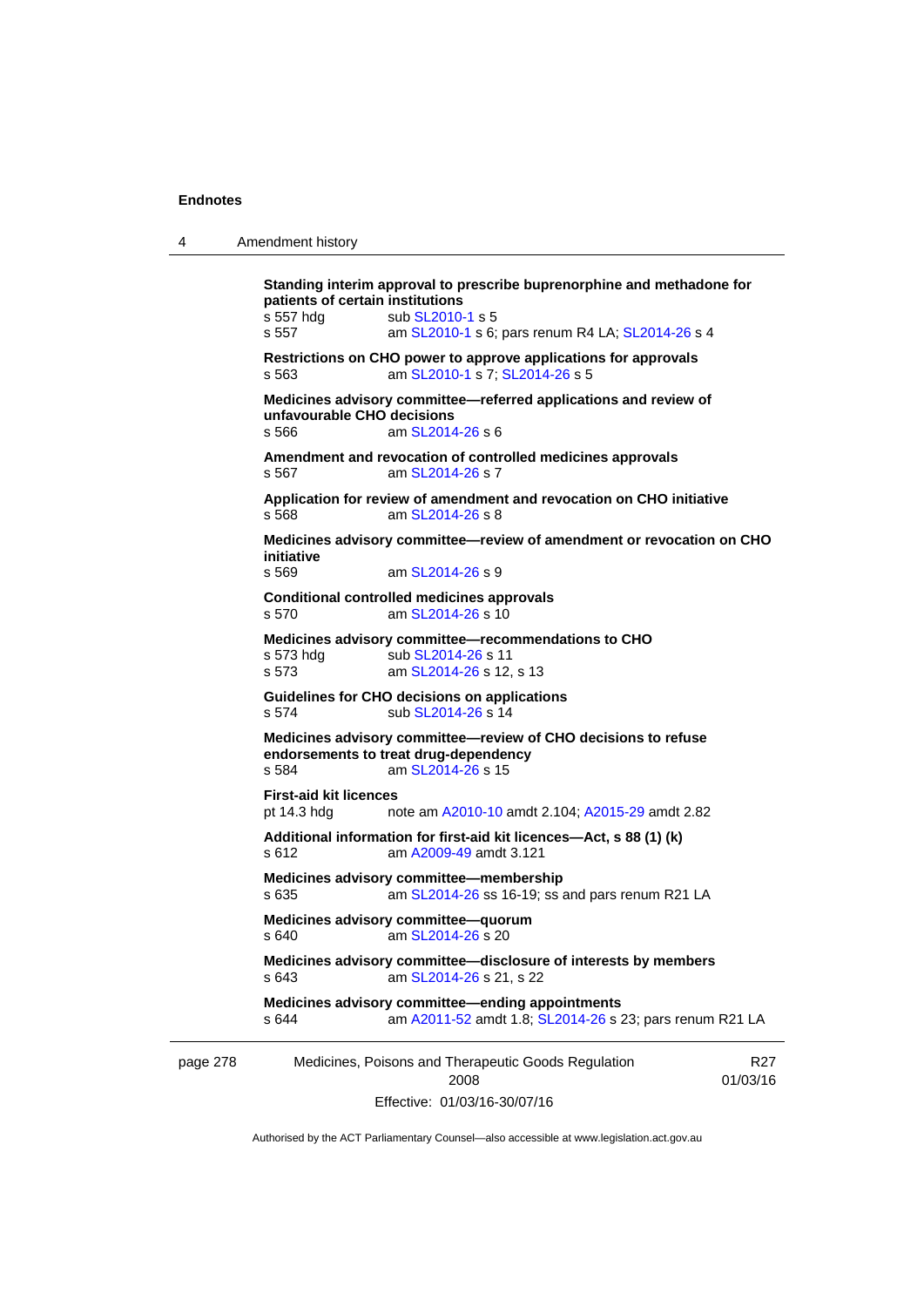```
Medicines, Poisons and Therapeutic Goods Regulation 
                                                             page 279 
Advertising controlled medicines—Act, s 66 (3) (b) 
s 650 am SL2014-23 s 8 
Packaging of supplied manufacturer's packs of low and moderate harm 
poisons—Act, s 59 (1) (c) (i) and (2) (c) (i) 
s 665 am A2015-50 amdt 1.12
Labelling of supplied manufacturer's packs of low and moderate harm 
poisons—Act, s 60 (1) (c) (i) and (2) (c) (i) 
s 666 am A2015-50 amdt 1.13
Authorisation conditions for dangerous poisons manufacturers licences—
Act, s 44 (1) (b) and (2) (b) 
s 676 am A2015-50 amdt 1.14; pars renum R26 LA 
Authorisation conditions for dangerous poisons suppliers licences—Act, 
s 44 (1) (b) and (2) (b) 
s 686 am A2015-50 amdt 1.14; pars renum R26 LA 
Recording supply of dangerous poisons 
A2015-50 amdt 1.15
Packaging of supplied manufacturer's packs of dangerous poisons—Act, 
s 59 (1) (c) (i) and (2) (c) (i) 
s 731 am A2015-50 amdt 1.16
Labelling of supplied manufacturer's packs of dangerous poisons—Act, 
s 60 (1) (c) (i) and (2) (c) (i) 
s 732 am A2015-50 amdt 1.17
Storage of dangerous poisons—Act, s 61 (b) and (c) 
s 735 am A2015-50 amdt 1.18
Manufacture, supply and use of paints for certain purposes—Act, s 71 (1) 
and (3) 
s 751 am A2015-50 amdt 1.19, amdt 1.20 
Manufacture, supply and use of paints for toys—Act, s 72 (b) 
s 752 am SL2013–28 s 14, s 15 
                 sub A2015-50 amdt 1.21 
Manufacture, supply and use of paints containing pesticides—Act, s 73 (b) 
s 753 sub A2015-50 amdt 1.22 
Prohibited and schedule 10 substances 
ch 21 hdg am A2015-50 amdt 1.23
Meaning of prohibited substance—ch 21 
s 760 am A2015-50 amdt 1.24, amdt 1.25 
Meaning of reviewable decision—ch 23 
s 850 am SL2009-27 s 4
```
Authorised by the ACT Parliamentary Counsel—also accessible at www.legislation.act.gov.au

2008 Effective: 01/03/16-30/07/16

R27 01/03/16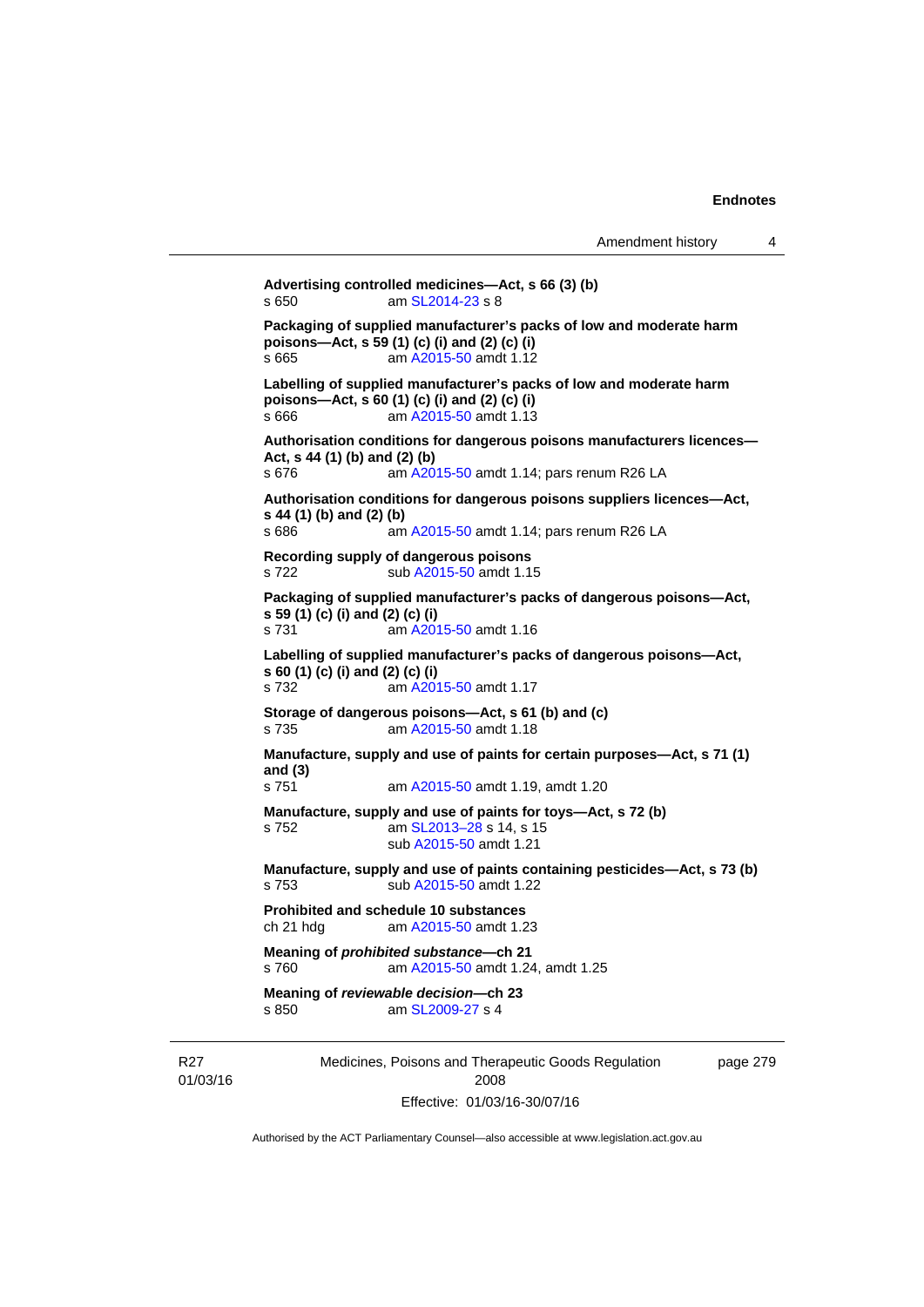4 Amendment history

```
Reviewable decision notices 
SL2009-27 s 5
Applications for review 
SL2009-27 s 5
Other authorisations for public employees—Act, s 20 (1) (a), (2) (a) 
and s 74 (1) (b) 
s 861 SL2010-45 s 10
Displacement of Legislation Act, s 47 (6) 
s 863 am SL2012-34 s 5, s 6
                  sub SL2013–28 s 16 
                  am SL2014-23 s 9, s 10; pars renum R19 LA; SL2015-19 s 7; 
                 pars renum R22 LA; A2015-50 amdt 1.26, amdt 1.27; pars 
                 renum R26 LA 
Exemption of piper methysticum (kava)—Act, s 190 (1) (a) 
s 864 om LA s 89 (3) 
                  ins SL2012-5 s 4
                 exp 12 February 2012 (s 864 (3)) 
                  ins SL2013-1 s 4
Transitional 
                 exp 31 March 2010 (s 1008)
Definitions—ch 30 
s 1000 exp 31 March 2010 (s 1008) 
                  def DODA exp 31 March 2010 (s 1008) 
                  def PADA exp 31 March 2010 (s 1008) 
DODA wholesaler's licences—Act, s 520 (2) 
s 1001 exp 31 March 2010 (s 1008) 
Poisons Act licences—Act, s 520 (2) 
                exp 31 March 2010 (s 1008)
PADA licences—Act, s 520 (2) 
s 1003 exp 31 March 2010 (s 1008) 
DODA authorisations—Act, s 522 (2) 
s 1004 exp 31 March 2010 (s 1008) 
PADA authorisations—Act, s 522 (2) 
s 1005 exp 31 March 2010 (s 1008) 
Public Health (Prohibited Drugs) Act authorisations—Act, s 522 (2) 
s 1006 exp 31 March 2010 (s 1008) 
DODA approvals to prescribe drugs of dependence—Act, s 531 (2) 
s 1007 exp 31 March 2010 (s 1008)
```
page 280 Medicines, Poisons and Therapeutic Goods Regulation 2008 Effective: 01/03/16-30/07/16

R27 01/03/16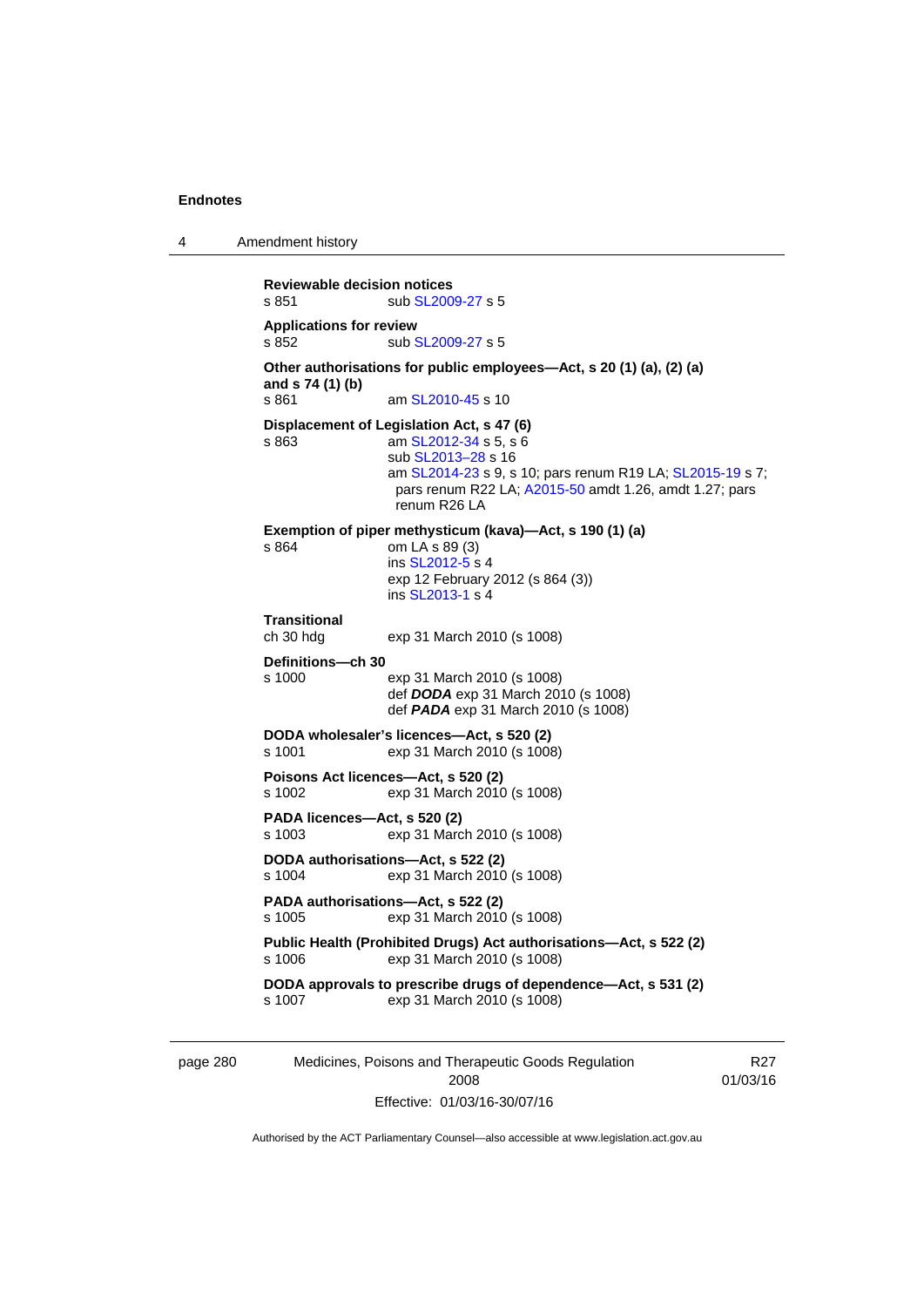Amendment history 4

| <b>Modification of Act</b><br>ch 31 hdg<br>ins SL2009-27 s 6<br>om A2010-50 amdt 1.13<br>Modification of Act, ch 14—Act, s 501 (2)<br>s 1100<br>ins SL2009-27 s 6<br>om A2010-50 amdt 1.13<br>Expiry-ch 31<br>s 1110<br>ins SL2009-27 s 6<br>om A2010-50 amdt 1.13<br>Dentists, dental hygienists, dental therapists and oral health therapists<br>sch 1 pt 1.2 hdg<br>sub SL2015-36 s 4<br>sch 1 pt 1.2<br>am A2010-10 amdt 2.104; SL2015-36 s 5, s 6<br><b>Doctors</b><br>sch 1 pt 1.3<br>am A2010-10 amdt 2.104<br><b>Health practitioners at institutions</b><br>sch 1 pt 1.4 hdg sub A2015-29 amdt 2.83<br>sch 1 pt 1.4<br>sub A2010-10 amdt 2.94<br>am A2015-29 amdt 2.84<br><b>Midwives</b><br>sch 1 pt 1.5<br>am A2010-10 amdt 2.104; SL2010-45 s 11; A2015-29 amdt<br>2.85<br><b>Nurses</b><br>sch 1 pt 1.6<br>items renum R7 LA<br>Opioid dependency treatment centres operated by Territory<br>sch 1 pt 1.7<br>am A2010-10 amdt 2.104<br><b>Optometrists</b><br>sch 1 pt 1.8<br>am A2010-10 amdt 2.95; SL2012-34 s 7; SL2015-19 s 8<br><b>Residential care facilities</b><br>am A2010-10 amdt 2.104<br>sch 1 pt 1.11<br><b>Optometry medicines</b><br>sch 2<br>am A2010-10 amdt 2.96<br>om SL2012-34 s 8<br>Designated appendix D medicines-standing approvals<br>sch <sub>3</sub><br>am SL2010-45 s 12; SL2013-24 s 4, s 5; SL2014-23 s 11; |                                                        |
|---------------------------------------------------------------------------------------------------------------------------------------------------------------------------------------------------------------------------------------------------------------------------------------------------------------------------------------------------------------------------------------------------------------------------------------------------------------------------------------------------------------------------------------------------------------------------------------------------------------------------------------------------------------------------------------------------------------------------------------------------------------------------------------------------------------------------------------------------------------------------------------------------------------------------------------------------------------------------------------------------------------------------------------------------------------------------------------------------------------------------------------------------------------------------------------------------------------------------------------------------------------------------------------------------------------------------------------------------------|--------------------------------------------------------|
|                                                                                                                                                                                                                                                                                                                                                                                                                                                                                                                                                                                                                                                                                                                                                                                                                                                                                                                                                                                                                                                                                                                                                                                                                                                                                                                                                         |                                                        |
|                                                                                                                                                                                                                                                                                                                                                                                                                                                                                                                                                                                                                                                                                                                                                                                                                                                                                                                                                                                                                                                                                                                                                                                                                                                                                                                                                         |                                                        |
|                                                                                                                                                                                                                                                                                                                                                                                                                                                                                                                                                                                                                                                                                                                                                                                                                                                                                                                                                                                                                                                                                                                                                                                                                                                                                                                                                         |                                                        |
|                                                                                                                                                                                                                                                                                                                                                                                                                                                                                                                                                                                                                                                                                                                                                                                                                                                                                                                                                                                                                                                                                                                                                                                                                                                                                                                                                         |                                                        |
|                                                                                                                                                                                                                                                                                                                                                                                                                                                                                                                                                                                                                                                                                                                                                                                                                                                                                                                                                                                                                                                                                                                                                                                                                                                                                                                                                         |                                                        |
|                                                                                                                                                                                                                                                                                                                                                                                                                                                                                                                                                                                                                                                                                                                                                                                                                                                                                                                                                                                                                                                                                                                                                                                                                                                                                                                                                         |                                                        |
|                                                                                                                                                                                                                                                                                                                                                                                                                                                                                                                                                                                                                                                                                                                                                                                                                                                                                                                                                                                                                                                                                                                                                                                                                                                                                                                                                         |                                                        |
|                                                                                                                                                                                                                                                                                                                                                                                                                                                                                                                                                                                                                                                                                                                                                                                                                                                                                                                                                                                                                                                                                                                                                                                                                                                                                                                                                         |                                                        |
|                                                                                                                                                                                                                                                                                                                                                                                                                                                                                                                                                                                                                                                                                                                                                                                                                                                                                                                                                                                                                                                                                                                                                                                                                                                                                                                                                         |                                                        |
|                                                                                                                                                                                                                                                                                                                                                                                                                                                                                                                                                                                                                                                                                                                                                                                                                                                                                                                                                                                                                                                                                                                                                                                                                                                                                                                                                         |                                                        |
|                                                                                                                                                                                                                                                                                                                                                                                                                                                                                                                                                                                                                                                                                                                                                                                                                                                                                                                                                                                                                                                                                                                                                                                                                                                                                                                                                         |                                                        |
|                                                                                                                                                                                                                                                                                                                                                                                                                                                                                                                                                                                                                                                                                                                                                                                                                                                                                                                                                                                                                                                                                                                                                                                                                                                                                                                                                         |                                                        |
|                                                                                                                                                                                                                                                                                                                                                                                                                                                                                                                                                                                                                                                                                                                                                                                                                                                                                                                                                                                                                                                                                                                                                                                                                                                                                                                                                         |                                                        |
|                                                                                                                                                                                                                                                                                                                                                                                                                                                                                                                                                                                                                                                                                                                                                                                                                                                                                                                                                                                                                                                                                                                                                                                                                                                                                                                                                         |                                                        |
|                                                                                                                                                                                                                                                                                                                                                                                                                                                                                                                                                                                                                                                                                                                                                                                                                                                                                                                                                                                                                                                                                                                                                                                                                                                                                                                                                         |                                                        |
|                                                                                                                                                                                                                                                                                                                                                                                                                                                                                                                                                                                                                                                                                                                                                                                                                                                                                                                                                                                                                                                                                                                                                                                                                                                                                                                                                         |                                                        |
|                                                                                                                                                                                                                                                                                                                                                                                                                                                                                                                                                                                                                                                                                                                                                                                                                                                                                                                                                                                                                                                                                                                                                                                                                                                                                                                                                         |                                                        |
|                                                                                                                                                                                                                                                                                                                                                                                                                                                                                                                                                                                                                                                                                                                                                                                                                                                                                                                                                                                                                                                                                                                                                                                                                                                                                                                                                         |                                                        |
|                                                                                                                                                                                                                                                                                                                                                                                                                                                                                                                                                                                                                                                                                                                                                                                                                                                                                                                                                                                                                                                                                                                                                                                                                                                                                                                                                         |                                                        |
|                                                                                                                                                                                                                                                                                                                                                                                                                                                                                                                                                                                                                                                                                                                                                                                                                                                                                                                                                                                                                                                                                                                                                                                                                                                                                                                                                         |                                                        |
|                                                                                                                                                                                                                                                                                                                                                                                                                                                                                                                                                                                                                                                                                                                                                                                                                                                                                                                                                                                                                                                                                                                                                                                                                                                                                                                                                         | am SL2010-16 s 12; A2010-10 amdt 2.104; SL2010-20 s 5; |
|                                                                                                                                                                                                                                                                                                                                                                                                                                                                                                                                                                                                                                                                                                                                                                                                                                                                                                                                                                                                                                                                                                                                                                                                                                                                                                                                                         |                                                        |
|                                                                                                                                                                                                                                                                                                                                                                                                                                                                                                                                                                                                                                                                                                                                                                                                                                                                                                                                                                                                                                                                                                                                                                                                                                                                                                                                                         |                                                        |
|                                                                                                                                                                                                                                                                                                                                                                                                                                                                                                                                                                                                                                                                                                                                                                                                                                                                                                                                                                                                                                                                                                                                                                                                                                                                                                                                                         |                                                        |
|                                                                                                                                                                                                                                                                                                                                                                                                                                                                                                                                                                                                                                                                                                                                                                                                                                                                                                                                                                                                                                                                                                                                                                                                                                                                                                                                                         |                                                        |
|                                                                                                                                                                                                                                                                                                                                                                                                                                                                                                                                                                                                                                                                                                                                                                                                                                                                                                                                                                                                                                                                                                                                                                                                                                                                                                                                                         |                                                        |
|                                                                                                                                                                                                                                                                                                                                                                                                                                                                                                                                                                                                                                                                                                                                                                                                                                                                                                                                                                                                                                                                                                                                                                                                                                                                                                                                                         |                                                        |
|                                                                                                                                                                                                                                                                                                                                                                                                                                                                                                                                                                                                                                                                                                                                                                                                                                                                                                                                                                                                                                                                                                                                                                                                                                                                                                                                                         |                                                        |
|                                                                                                                                                                                                                                                                                                                                                                                                                                                                                                                                                                                                                                                                                                                                                                                                                                                                                                                                                                                                                                                                                                                                                                                                                                                                                                                                                         |                                                        |
|                                                                                                                                                                                                                                                                                                                                                                                                                                                                                                                                                                                                                                                                                                                                                                                                                                                                                                                                                                                                                                                                                                                                                                                                                                                                                                                                                         |                                                        |
|                                                                                                                                                                                                                                                                                                                                                                                                                                                                                                                                                                                                                                                                                                                                                                                                                                                                                                                                                                                                                                                                                                                                                                                                                                                                                                                                                         |                                                        |
|                                                                                                                                                                                                                                                                                                                                                                                                                                                                                                                                                                                                                                                                                                                                                                                                                                                                                                                                                                                                                                                                                                                                                                                                                                                                                                                                                         |                                                        |
|                                                                                                                                                                                                                                                                                                                                                                                                                                                                                                                                                                                                                                                                                                                                                                                                                                                                                                                                                                                                                                                                                                                                                                                                                                                                                                                                                         | A2015-38 amdt 2.80                                     |
|                                                                                                                                                                                                                                                                                                                                                                                                                                                                                                                                                                                                                                                                                                                                                                                                                                                                                                                                                                                                                                                                                                                                                                                                                                                                                                                                                         |                                                        |

R27 01/03/16

Medicines, Poisons and Therapeutic Goods Regulation 2008 Effective: 01/03/16-30/07/16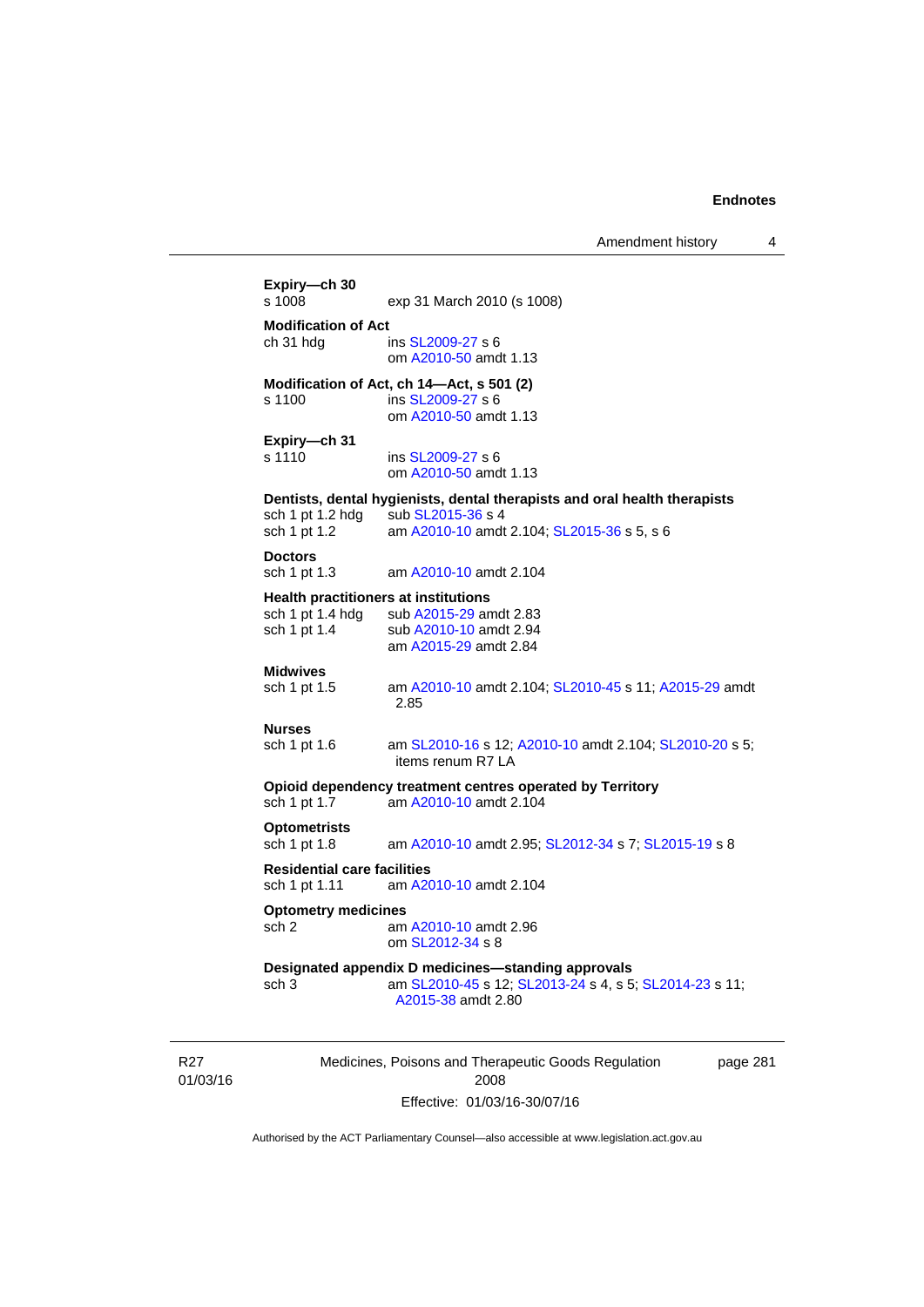4 Amendment history

| sch 6             | om LA s 89 (3)                                                               |
|-------------------|------------------------------------------------------------------------------|
|                   | <b>Modification-Crimes Act 1900</b>                                          |
| sch 10            | ins SL2009-27 s 7                                                            |
|                   | om A2010-50 amdt 1.14                                                        |
| <b>Dictionary</b> |                                                                              |
| dict              | am SL2009-27 s 8; A2009-49 amdt 3.122; A2010-10                              |
|                   | amdt 2.97, amdt 2.98; SL2013-28 s 17                                         |
|                   | def approved pharmacist ins SL2013-28 s 18                                   |
|                   | def Australian code of good wholesaling practice for                         |
|                   | medicines in schedules 2, 3, 4 and 8 ins SL2014-23 s 12                      |
|                   | def Australian code of good wholesaling practice for                         |
|                   | therapeutic goods for human use om SL2014-23 s 13                            |
|                   | def authorised midwife ins SL2010-45 s 13                                    |
|                   | def chief pharmacist reloc from Medicines, Poisons and                       |
|                   | Therapeutic Goods Act 2008 dict by A2013-44 amdt 3.110                       |
|                   | def complying purchase order am A2015-50 amdt 1.28                           |
|                   | def continued dispensing determination ins SL2013-28                         |
|                   | s 18                                                                         |
|                   | def drug-dependent person reloc from Medicines, Poisons                      |
|                   | and Therapeutic Goods Act 2008 dict by A2013-44                              |
|                   | amdt 3.112                                                                   |
|                   | def eligible midwife ins SL2010-45 s 13                                      |
|                   | def enrolled nurse om SL2010-20 s 6                                          |
|                   | def enrolled nurse (medications) sub A2010-10 amdt 2.99<br>om SL2010-20 s 7  |
|                   | def health profession sub A2010-10 amdt 2.100                                |
|                   | sub A2015-29 amdt 2.86                                                       |
|                   | def health professional om A2015-29 amdt 2.87                                |
|                   | def <i>intern</i> sub A2010-10 amdt 2.101                                    |
|                   | def medicines Australia code of conduct am SL2014-23                         |
|                   | s 14                                                                         |
|                   | def national list ins SL2012-34 s 9                                          |
|                   | om SL2015-19 s 9                                                             |
|                   | def national residential medication chart prescription ins<br>SL2013-28 s 18 |
|                   | def nurse practitioner ins SL2010-16 s 13                                    |
|                   | am SL2010-16 amdt 1.1                                                        |
|                   | def Optometry endorsement scheduled medicines                                |
|                   | registration standard ins SL2012-34 s 9; SL2014-23 s 15                      |
|                   | om SL2015-19 s 9                                                             |
|                   | def <i>pharmaceutical benefit</i> ins SL2013-28 s 18                         |
|                   | def pharmaceutical benefits scheme ins SL2010-45 s 13                        |
|                   | def prohibited substance am A2015-50 amdt 1.29                               |
|                   | def specialist sub A2010-10 amdt 2.102                                       |

page 282 Medicines, Poisons and Therapeutic Goods Regulation 2008 Effective: 01/03/16-30/07/16

R27 01/03/16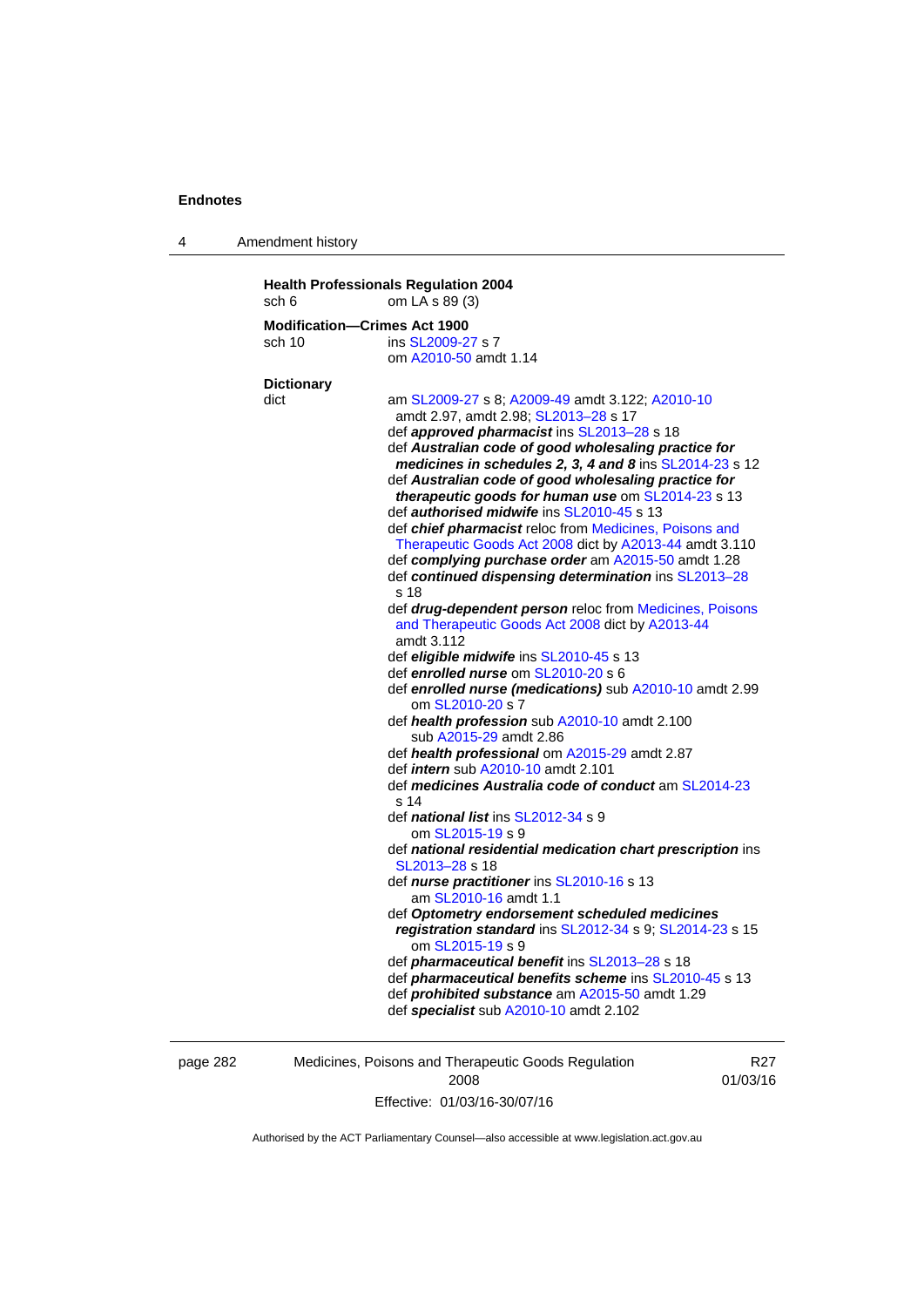Amendment history 4

 def *specialist area* sub [A2010-10](http://www.legislation.act.gov.au/a/2010-10) amdt 2.102 sub [A2015-29](http://www.legislation.act.gov.au/a/2015-29) amdt 2.88 def *trainee* am [A2010-10](http://www.legislation.act.gov.au/a/2010-10) amdt 2.103 sub [A2015-29](http://www.legislation.act.gov.au/a/2015-29) amdt 2.89 def *walk-in centre* ins [SL2010-2](http://www.legislation.act.gov.au/sl/2010-2) s 6

R27 01/03/16 Medicines, Poisons and Therapeutic Goods Regulation 2008 Effective: 01/03/16-30/07/16

page 283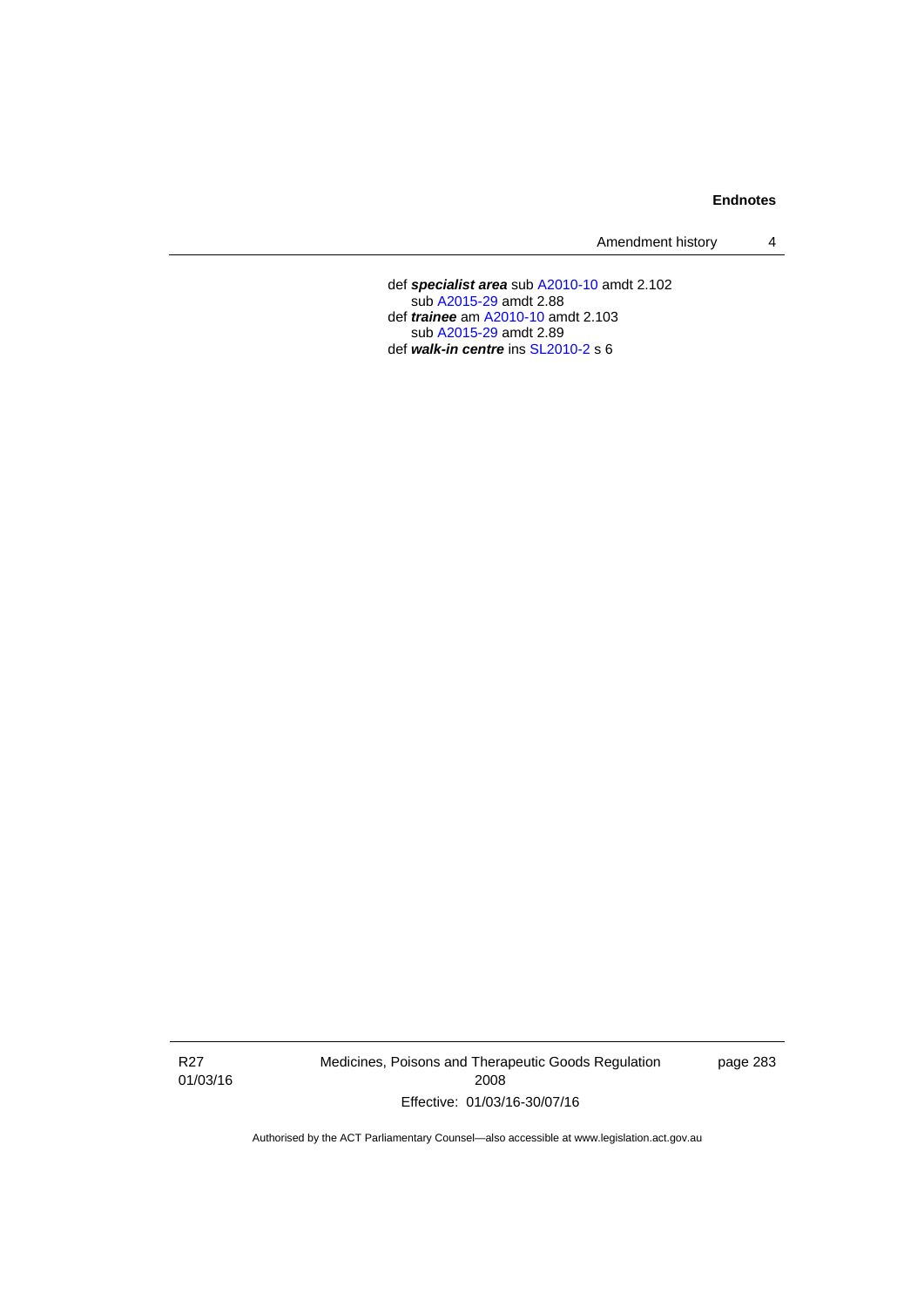5 Earlier republications

# **5 Earlier republications**

Some earlier republications were not numbered. The number in column 1 refers to the publication order.

Since 12 September 2001 every authorised republication has been published in electronic pdf format on the ACT legislation register. A selection of authorised republications have also been published in printed format. These republications are marked with an asterisk (\*) in column 1. Electronic and printed versions of an authorised republication are identical.

| <b>Republication</b><br>No and date | <b>Effective</b>            | Last<br>amendment<br>made by | <b>Republication</b><br>for                              |
|-------------------------------------|-----------------------------|------------------------------|----------------------------------------------------------|
| R <sub>1</sub><br>14 Feb 2009       | 14 Feb 2009-<br>5 June 2009 | not amended                  | new regulation                                           |
| R <sub>2</sub>                      | 6 June 2009-                | SL2009-27                    | amendments by                                            |
| 6 June 2009                         | 16 Dec 2009                 |                              | SL2009-27                                                |
| R3                                  | 17 Dec 2009-                | A2009-49                     | amendments by                                            |
| 17 Dec 2009                         | 21 Jan 2010                 |                              | A2009-49                                                 |
| R <sub>4</sub><br>22 Jan 2010       | 22 Jan 2010-<br>31 Mar 2010 | SL2010-2                     | amendments by<br>SL2010-1 and<br>SL2010-2                |
| R <sub>5</sub><br>1 Apr 2010        | 1 Apr 2010-<br>10 May 2010  | A2010-10                     | commenced expiry                                         |
| R <sub>6</sub>                      | 11 May 2010-                | SL2010-16                    | amendments by                                            |
| 11 May 2010                         | 30 June 2010                |                              | SL2010-16                                                |
| R7<br>1 July 2010                   | 1 July 2010-<br>22 Nov 2010 | SL2010-20                    | amendments by<br>A2010-10,<br>SL2010-16 and<br>SL2010-20 |
| R <sub>8</sub>                      | 23 Nov 2010-                | SL2010-45                    | amendments by                                            |
| 23 Nov 2010                         | 30 Nov 2010                 |                              | SL2010-45                                                |
| R <sub>9</sub>                      | 1 Dec 2010-                 | SL2010-45                    | amendments by                                            |
| 1 Dec 2010                          | 20 Dec 2010                 |                              | A2010-43                                                 |
| R <sub>10</sub>                     | 21 Dec 2010-                | A2010-50                     | amendments by                                            |
| 21 Dec 2010                         | 11 Dec 2011                 |                              | A2010-50                                                 |
| R <sub>11</sub>                     | 12 Dec 2011-                | A2011-52                     | amendments by                                            |
| 12 Dec 2011                         | 9 Feb 2012                  |                              | A2011-52                                                 |
|                                     |                             |                              |                                                          |

page 284 Medicines, Poisons and Therapeutic Goods Regulation 2008 Effective: 01/03/16-30/07/16

R27 01/03/16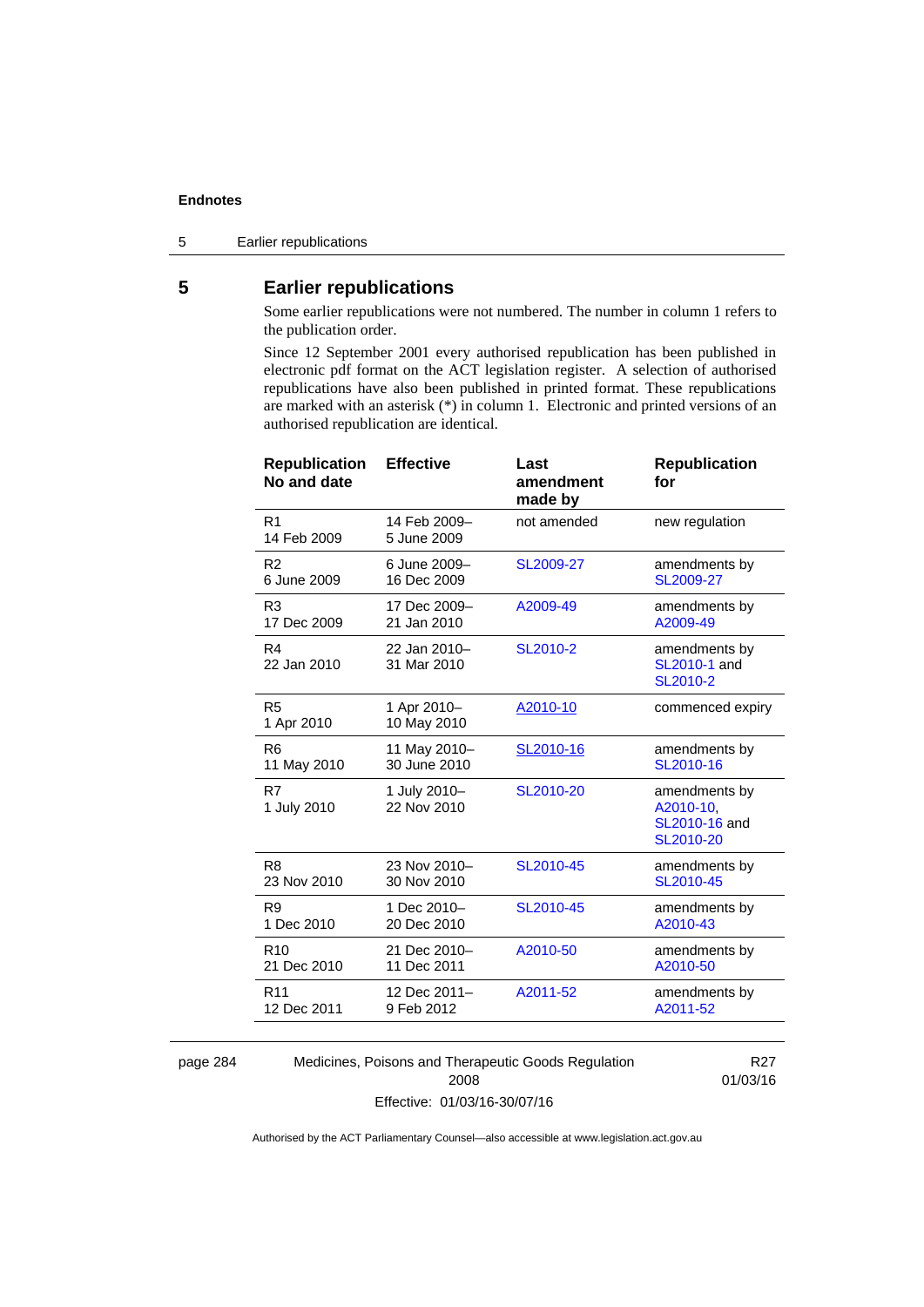| <b>Republication</b><br>No and date | <b>Effective</b>             | Last<br>amendment<br>made by | <b>Republication</b><br>for                                                         |
|-------------------------------------|------------------------------|------------------------------|-------------------------------------------------------------------------------------|
| R <sub>12</sub>                     | 10 Feb 2012-                 | SL2012-5                     | amendments by                                                                       |
| 10 Feb 2012                         | 12 Feb 2012                  |                              | SL2012-5                                                                            |
| R <sub>13</sub>                     | 13 Feb 2012-                 | SL2012-5                     | expiry of provision                                                                 |
| 13 Feb 2012                         | 2 Aug 2012                   |                              | (s 864)                                                                             |
| R <sub>14</sub>                     | 3 Aug 2013-                  | SL2012-34                    | amendments by                                                                       |
| 3 Aug 2013                          | 25 Jan 2013                  |                              | SL2012-34                                                                           |
| R <sub>15</sub>                     | 26 Jan 2013-                 | SL2013-1                     | amendments by                                                                       |
| 26 Jan 2013                         | 31 Aug 2013                  |                              | SL2013-1                                                                            |
| R <sub>16</sub>                     | 1 Sept 2013-                 | SL2013-24                    | amendments by                                                                       |
| 1 Sept 2013                         | 4 Nov 2013                   |                              | SL2013-24                                                                           |
| R <sub>17</sub>                     | 5 Nov 2013-                  | SL2013-28                    | amendments by                                                                       |
| 5 Nov 2013                          | 24 Nov 2013                  |                              | SL2013-28                                                                           |
| R <sub>18</sub><br>25 Nov 2013      | 25 Nov 2013-<br>25 Sept 2013 | A2013-44                     | relocation of<br>provisions from<br>A2008-26 and<br>other amendments<br>by A2013-44 |
| R <sub>19</sub>                     | 26 Sept 2014-                | SL2014-23                    | amendments by                                                                       |
| 26 Sept 2014                        | 30 Sept 2014                 |                              | SL2014-23                                                                           |
| R <sub>20</sub>                     | 1 Oct 2014-                  | SL2014-23                    | amendments by                                                                       |
| 1 Oct 2014                          | 22 Oct 2014                  |                              | SL2014-23                                                                           |
| R <sub>21</sub>                     | 23 Oct 2014-                 | SL2014-26                    | amendments by                                                                       |
| 23 Oct 2014                         | 21 May 2015                  |                              | SL2014-26                                                                           |
| R <sub>22</sub>                     | 22 May 2015-                 | SL2015-19                    | amendments by                                                                       |
| 22 May 2015                         | 20 July 2015                 |                              | SL2015-19                                                                           |
| R23                                 | 21 July 2015-                | SL2015-19                    | amendments by                                                                       |
| 21 July 2015                        | 23 Nov 2015                  |                              | SL2015-19                                                                           |
| R <sub>24</sub>                     | 24 Nov 2015-                 | SL2015-36                    | amendments by                                                                       |
| 24 Nov 2015                         | 30 Nov 2015                  |                              | SL2015-36                                                                           |
| R <sub>25</sub>                     | 1 Dec 2015-                  | SL2015-36                    | amendments by                                                                       |
| 1 Dec 2015                          | 8 Dec 2015                   |                              | A2015-29                                                                            |
| R <sub>26</sub>                     | 9 Dec 2015-                  | A2015-50                     | amendments by                                                                       |
| 9 Dec 2015                          | 29 Feb 2016                  |                              | A2015-50                                                                            |

R27 01/03/16 Medicines, Poisons and Therapeutic Goods Regulation 2008 Effective: 01/03/16-30/07/16

page 285